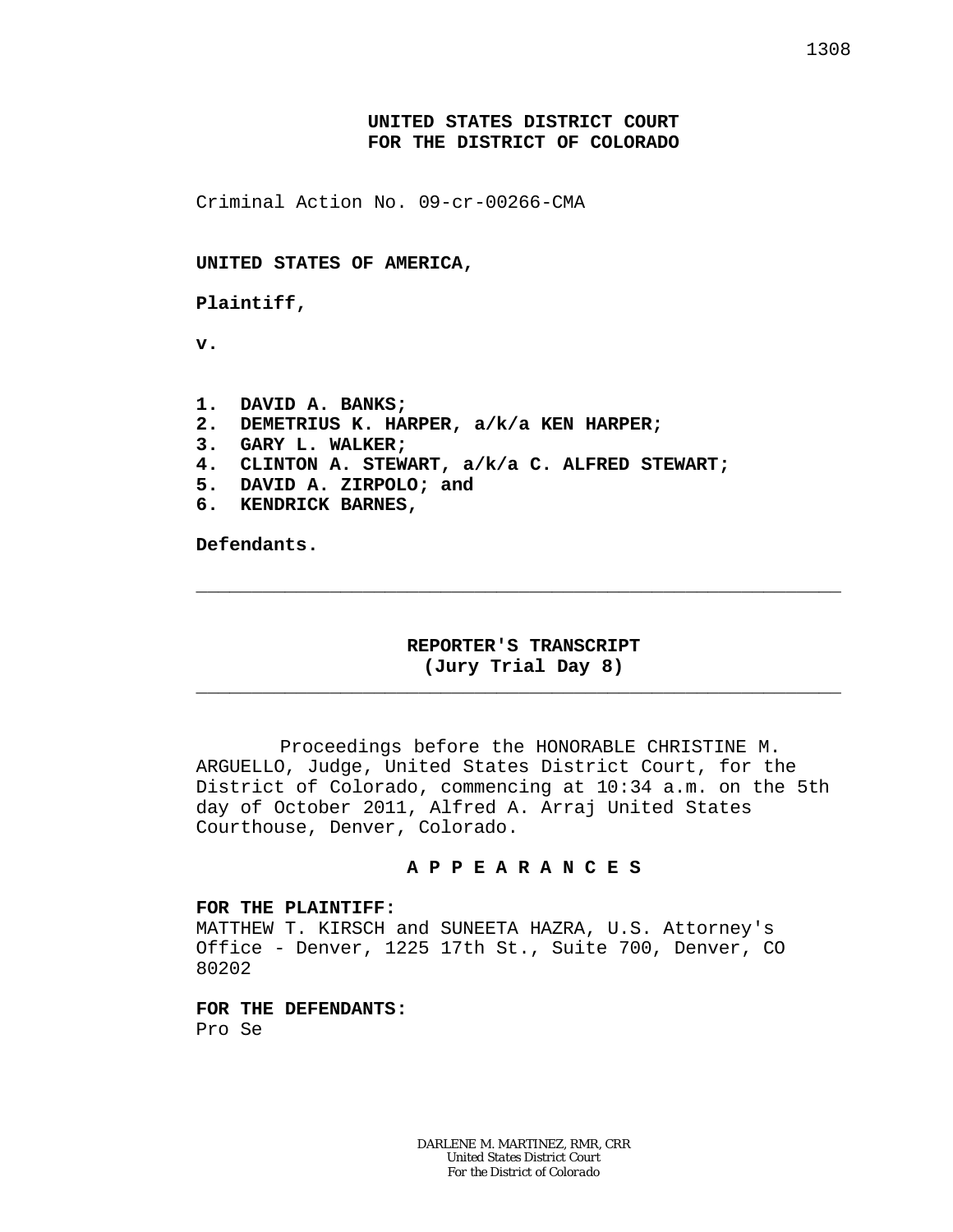| A ב ע א<br><b>WITNESSES:</b>             | <b>PAGE</b> |
|------------------------------------------|-------------|
| <b>ERIC BLACK</b>                        |             |
| DIRECT EXAMINATION BY MR. KIRSCH         | 1312        |
| CROSS-EXAMINATION BY MR. BANKS           | 1352        |
| <b>JEFFREY SMITH</b>                     |             |
| DIRECT EXAMINATION BY MS. HAZRA          | 1359        |
| CROSS-EXAMINATION BY MR. BANKS           | 1363        |
| SAMUEL K. THURMAN                        |             |
| DIRECT EXAMINATION BY MR. KIRSCH         | 1364        |
| CROSS-EXAMINATION BY MR.<br>WALKER       | 1392        |
| CROSS-EXAMINATION BY MR.<br><b>BANKS</b> | 1403        |
| REDIRECT EXAMINATION BY MR. KIRSCH       | 1413        |
| RECROSS-EXAMINATION BY MR. BANKS         | 1420        |
| DANA CHAMBERLIN                          |             |

**I N D E X**

| DIRECT EXAMINATION BY MR. I |  | KIRSCH |  |
|-----------------------------|--|--------|--|

# **E X H I B I T S**

# **NO. ADMITTED**

| 158.01 | 1331 |
|--------|------|
| 418.01 | 1350 |
| 608.54 | 1320 |
| 608.56 | 1322 |
| 608.57 | 1323 |
| 608.58 | 1324 |
| 608.23 | 1327 |
| 608.44 | 1330 |
| 608.50 | 1333 |
| 608.13 | 1335 |
| 608.49 | 1337 |
| 608.05 | 1338 |
| 608.03 | 1340 |
| 608.22 | 1341 |
| 608.24 | 1343 |
| 608.01 | 1345 |
| 608.02 | 1346 |
| 608.09 | 1347 |
| 608.16 | 1348 |
| 608.26 | 1349 |
| 900.00 | 1425 |
| 901.00 | 1428 |
| 901.01 | 1435 |
| 901.02 | 1437 |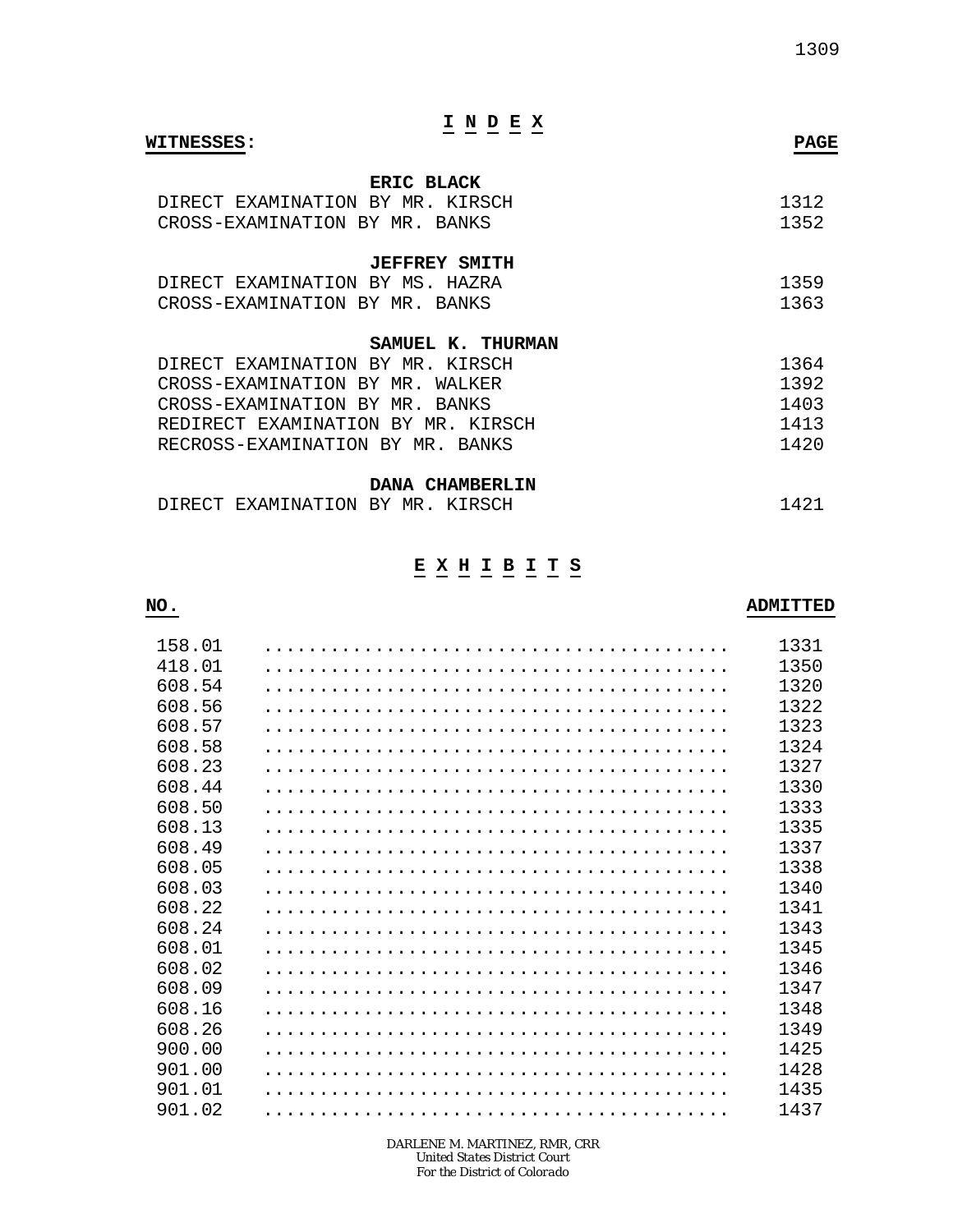| 901.03 | 1438 |
|--------|------|
| 901.04 | 1438 |
| 901.05 | 1440 |
| 901.06 | 1441 |
| 901.07 | 1442 |
| 901.08 | 1443 |
| 901.09 | 1444 |
| 901.10 | 1445 |
| 901.11 | 1446 |
| 901.12 | 1449 |
| 901.13 | 1449 |
| 901.14 | 1450 |
| 901.15 | 1452 |
| 901.16 | 1453 |
| 901.17 | 1454 |
| 901.18 | 1455 |
| 901.19 | 1455 |
| 902.00 | 1461 |
| 903.00 | 1463 |
| 904.00 | 1468 |
| 905.00 | 1469 |
| 906.00 | 1472 |
| 907.00 | 1473 |

No.

## **REFUSED**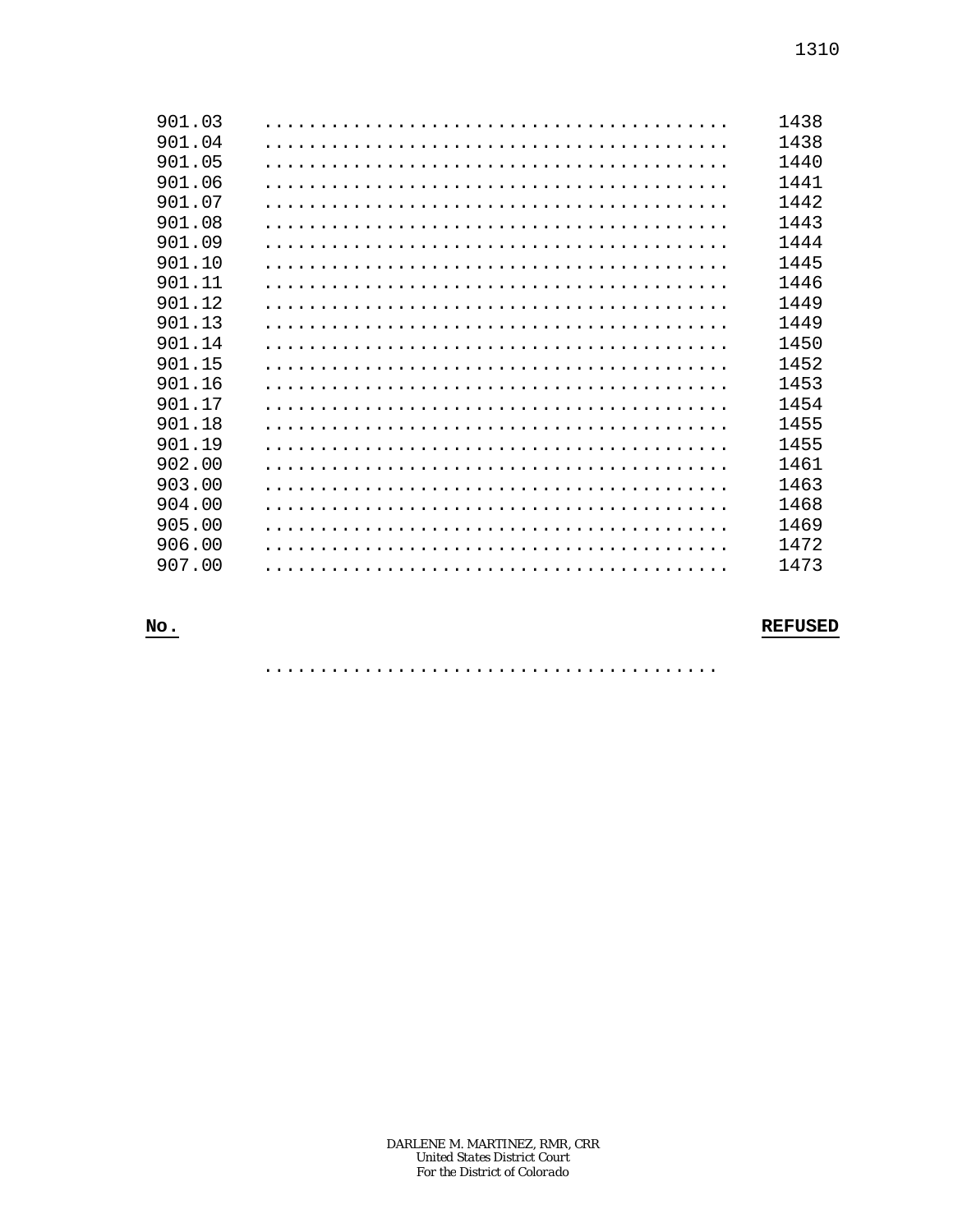| 1  | <b>OCTOBER 5, 2011</b>                                     |
|----|------------------------------------------------------------|
| 2  | (Proceedings commence at 10:28 a.m.)                       |
| 3  | (The following is had in open court, outside the           |
| 4  | hearing and presence of the jury.)                         |
| 5  | THE COURT: You may be seated okay.                         |
| 6  | Are there any matters to discuss before we bring in        |
| 7  | the jury?                                                  |
| 8  | MR. KIRSCH: Not from the Government, Your Honor.           |
| 9  | THE COURT: So the Government indicated that it             |
| 10 | would probably be calling its last witness today. Do you   |
| 11 | expect you will be done, or expect it will run over in to  |
| 12 | tomorrow?                                                  |
| 13 | MR. KIRSCH: Your Honor, I'm not -- if all we were          |
| 14 | doing today were direct, then I think we would finish      |
| 15 | today. I'm not certain whether we will finish today,       |
| 16 | because I'm not sure about the length of the cross.        |
| 17 | Really, for three of our four witnesses today, it is a     |
| 18 | little hard for me to predict what the length of the cross |
| 19 | will be.                                                   |
| 20 | THE COURT: Okay. That is fine.                             |
| 21 | Any matters that need to be brought to my attention        |
| 22 | before we bring in the jury?                               |
| 23 | Not from us, Your Honor.<br>MR. BANKS:                     |
| 24 | THE COURT: Ms. Barnes, please bring in the jury.           |
| 25 | (The following is had in open court, in the hearing        |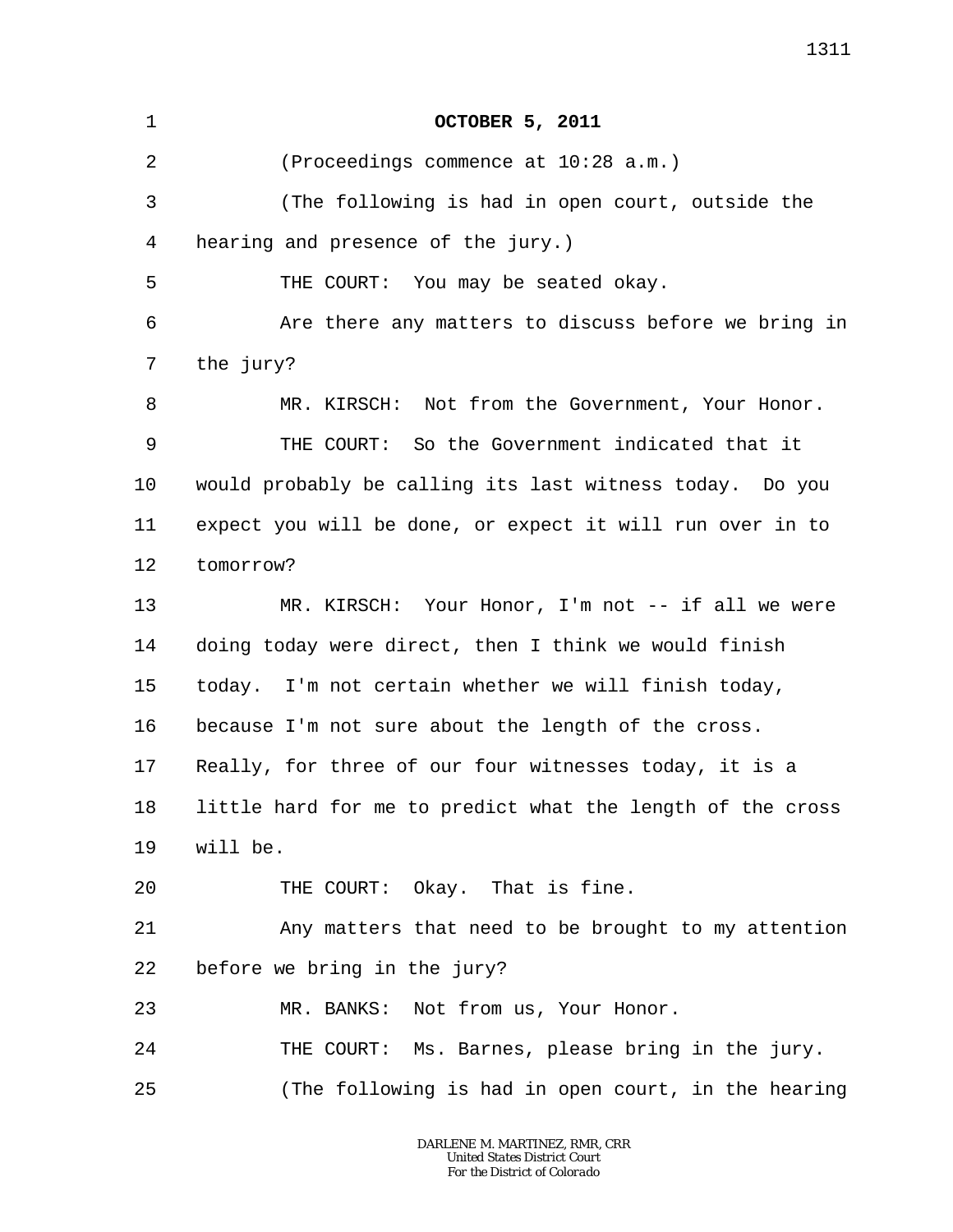1 and presence of the jury.)

| 2       | THE COURT: All right, you may be seated.                   |
|---------|------------------------------------------------------------|
| 3       | Welcome back. Best made plans. You never know              |
| 4       | what is going to happen out there in that world.           |
| 5       | Is the Government ready to proceed?                        |
| 6       | MR. KIRSCH: We are, Your Honor. The Government             |
| 7       | calls Eric Black.                                          |
| 8       | COURTROOM DEPUTY: Your attention, please.                  |
| 9       | ERIC BLACK                                                 |
| $10 \,$ | having been first duly sworn, testified as follows:        |
| 11      | COURTROOM DEPUTY: Please be seated.                        |
| 12      | Please state your name, and spell your first and           |
| 13      | last names for the record.                                 |
| 14      | THE WITNESS: Eric Black. E-R-I-C B-L-A-C-K.                |
| 15      | DIRECT EXAMINATION                                         |
| 16      | BY MR. KIRSCH:                                             |
| 17      |                                                            |
|         | Q. Mr. Black, could you tell the jury what you do for a    |
| 18      | living, please.                                            |
| 19      | My job title is a computer forensic examiner for the<br>Α. |
| 20      | FBI.                                                       |
| 21      | How long have you been a forensic examiner for the<br>Q.   |
| 22      | FBI?                                                       |
| 23      | I first came into the program in 2000.<br>Α.               |
| 24      | And prior to becoming a computer forensic examiner,<br>Q.  |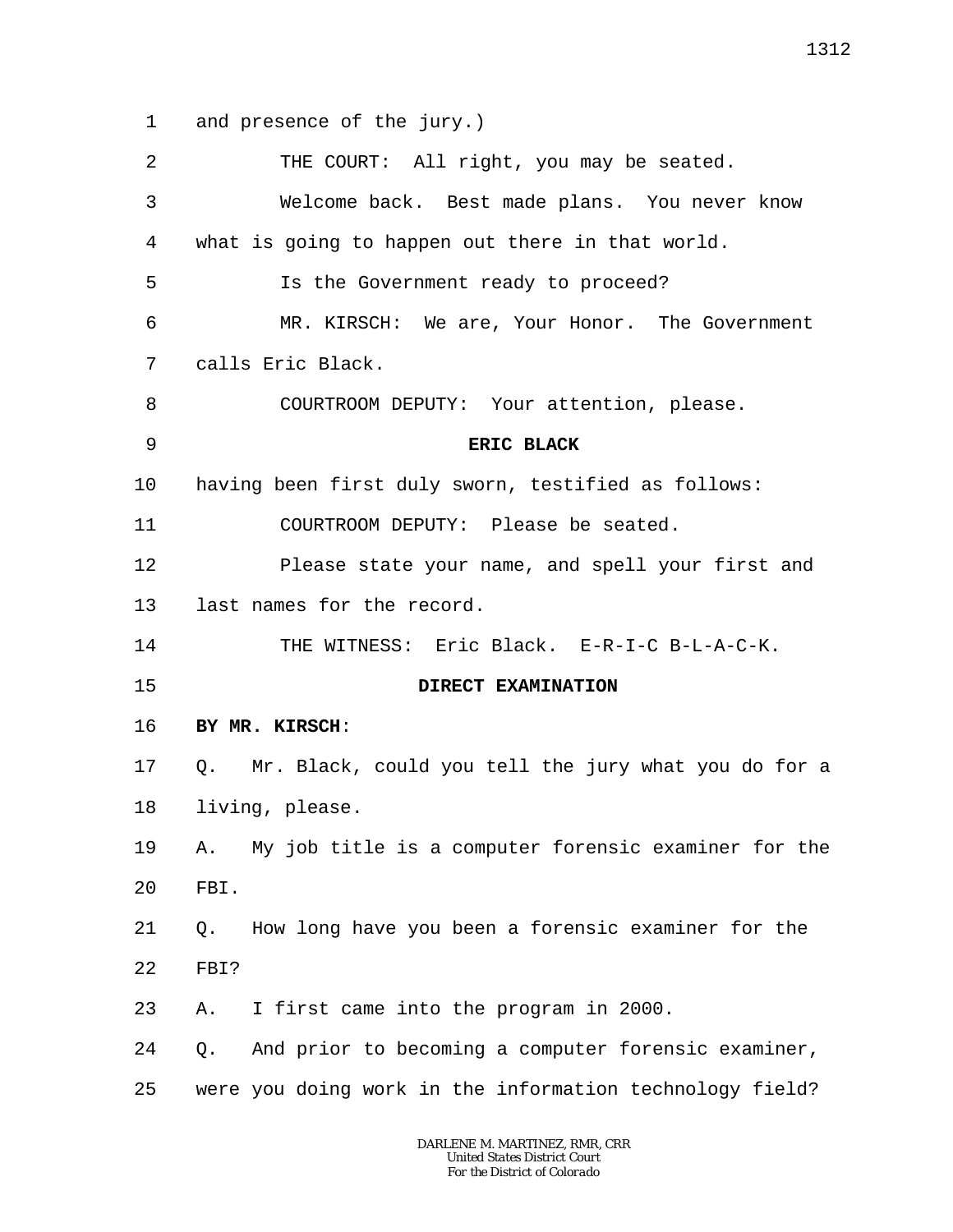1 2 3 4 5 6 7 8 9 10 11 12 13 14 15 16 17 18 19 20 21 22 23 24 25 A. Yes. About three years before I became an examiner, I was an IT specialist for the FBI. And then before that I was an IT person for various other companies. Q. Can you explain a little bit more what the job of a computer forensic examiner is? A. Basically, we take a computer hard drive, thumb drive, whatever type of media, and we make a copy of it, and then run it through some forensic software and look for whatever kind of case it is. If it is graphics, such as in a child porn case, we try to find e-mails -- if it is e-mails, we try to find those. Q. Now, as part of your duties as a computer forensic examiner, were you involved in a search on February 9th of 2005 at 7350 Campus Drive in Colorado Springs? A. Yes, I was. Q. And you were participating in that search as a forensic examiner? A. Yes. Q. Do you know whether or not there were -- are you familiar with the term "image"? A. Yes. Q. Can you tell the jury what an image is, please? A. Basically, an image is an exact copy of the computer hard drive. So, in this case, we made images of all of the computers on site, and took those images back to our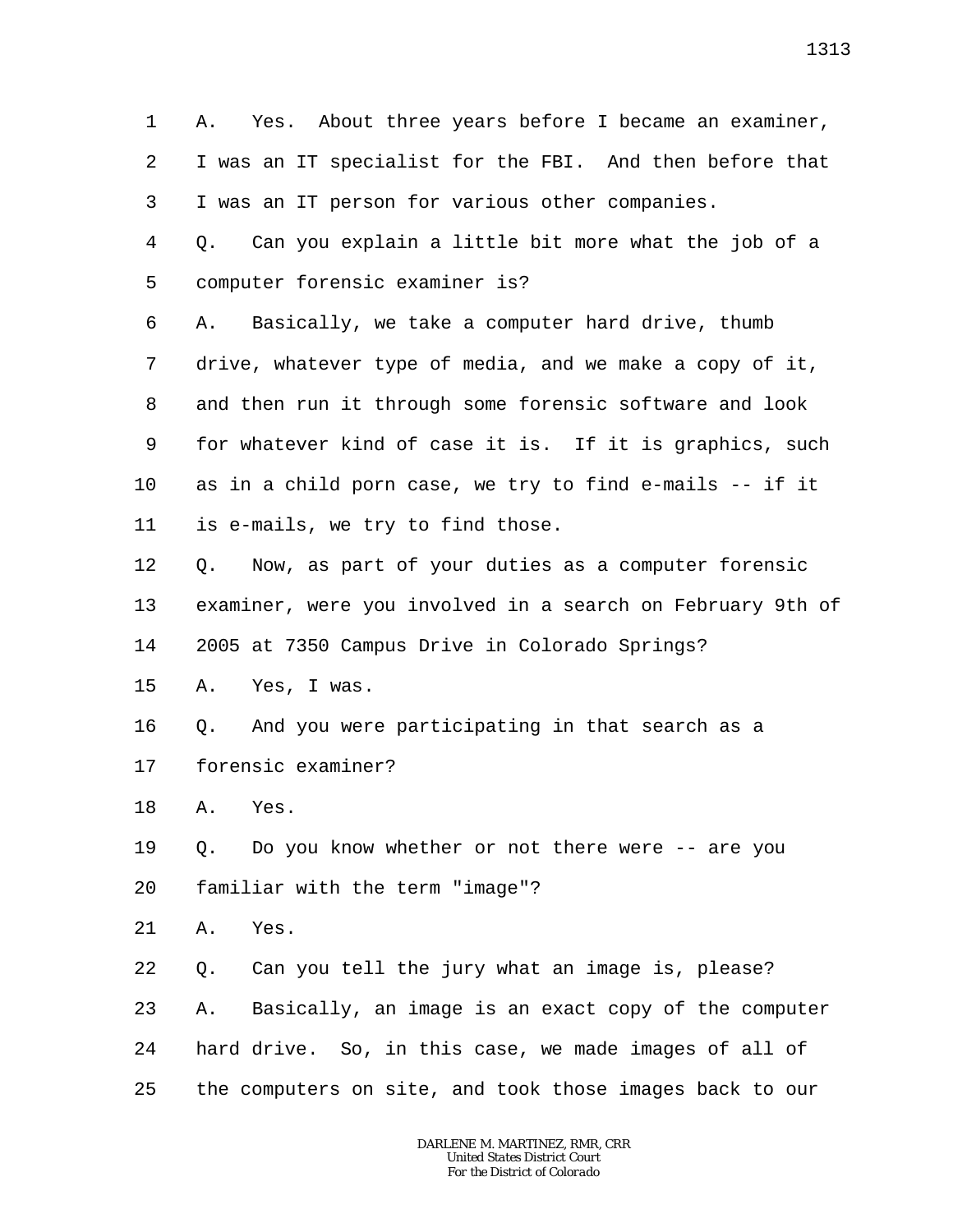1 evidence room.

- 2 Q. Were there servers at that site?
- 3 A. Yes, there were.

4 5 Q. And were you able to make images of the servers there?

6 A. Yes, we were.

7 8 Q. Were there also desktop computers at that site? A. Yes.

9 10 Q. Were you able to make these images that you have described there?

11 A. Yes.

12 13 Q. Can you explain a little bit more what process was used to create the images of those computers?

14 15 A. For the majority of the computers, we use an actual physical device that is called a logic key. Basically,

16 what we did is we went in, turned the computer off,

17 18 19 20 21 22 removed the hard drive, took a blank hard drive and put it inside of this logic cube device, attached that to the evidence hard drive, and made an exact image of those hard drives. Then we shut the device down, replaced the hard drive back in the evidence computer, and moved on to the next one.

23 24 25 Q. And do you have a process for confirming that the image that you created on the blank -- on the previously blank hard drive is, in fact, identical to the original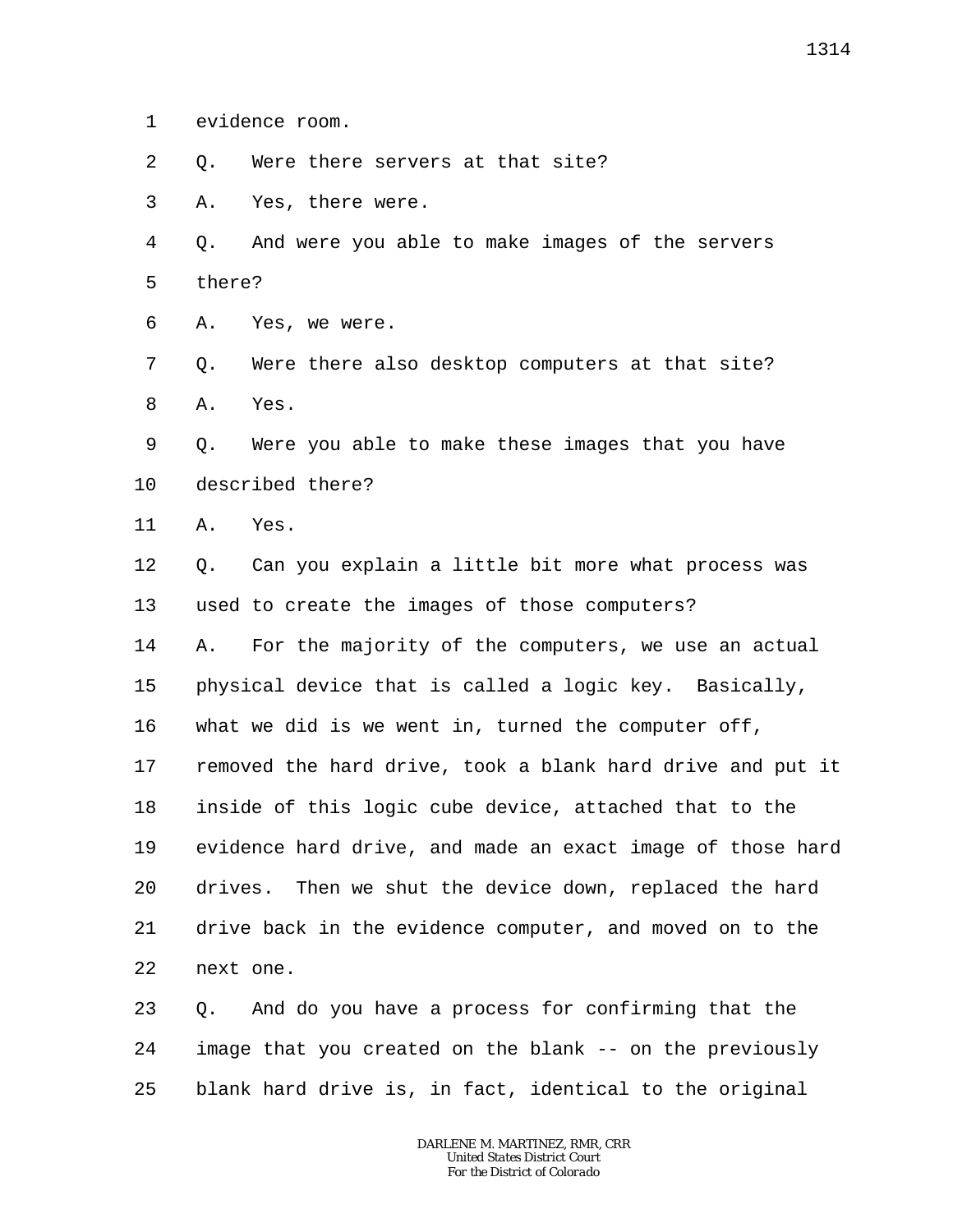1 hard drive?

25

| 2  | Yes. There is basically a mathematical algorithm<br>Α.      |
|----|-------------------------------------------------------------|
| 3  | called MD5 hash value. The best way to look at that is      |
| 4  | like a digital fingerprint. So just like a fingerprint is   |
| 5  | unique for a certain individual, the MD5 hash value or      |
| 6  | digital fingerprint is unique for a given hard drive.<br>So |
| 7  | during the imaging hard drive, we get a digital             |
| 8  | fingerprint of the hard drive, a digital fingerprint of     |
| 9  | our copy, and if they are identical, we know we have an     |
| 10 | exact copy of the hard drive.                               |
| 11 | Do you know, in this case, whether that comparison<br>Q.    |
| 12 | between the MD5 hash value was made for each of the images  |
| 13 | that were created?                                          |
| 14 | Yes.<br>Α.                                                  |
| 15 | And did those values match?<br>Q.                           |
| 16 | Yes.<br>Α.                                                  |
| 17 | What happened to those images that were created that<br>Q.  |
| 18 | day after the search had been executed?                     |
| 19 | A. Basically, in a normal case, we would have the actual    |
| 20 | computer in our evidence room. That would be our best       |
| 21 | evidence. But, in this case, we made images of all of the   |
| 22 | hard drives, brought that back to the FBI evidence room,    |
| 23 | and that was our best evidence.                             |
|    |                                                             |
| 24 | When we began an examination of those images, we            |

*DARLENE M. MARTINEZ, RMR, CRR United States District Court For the District of Colorado*

would make another copy, so that we were not working on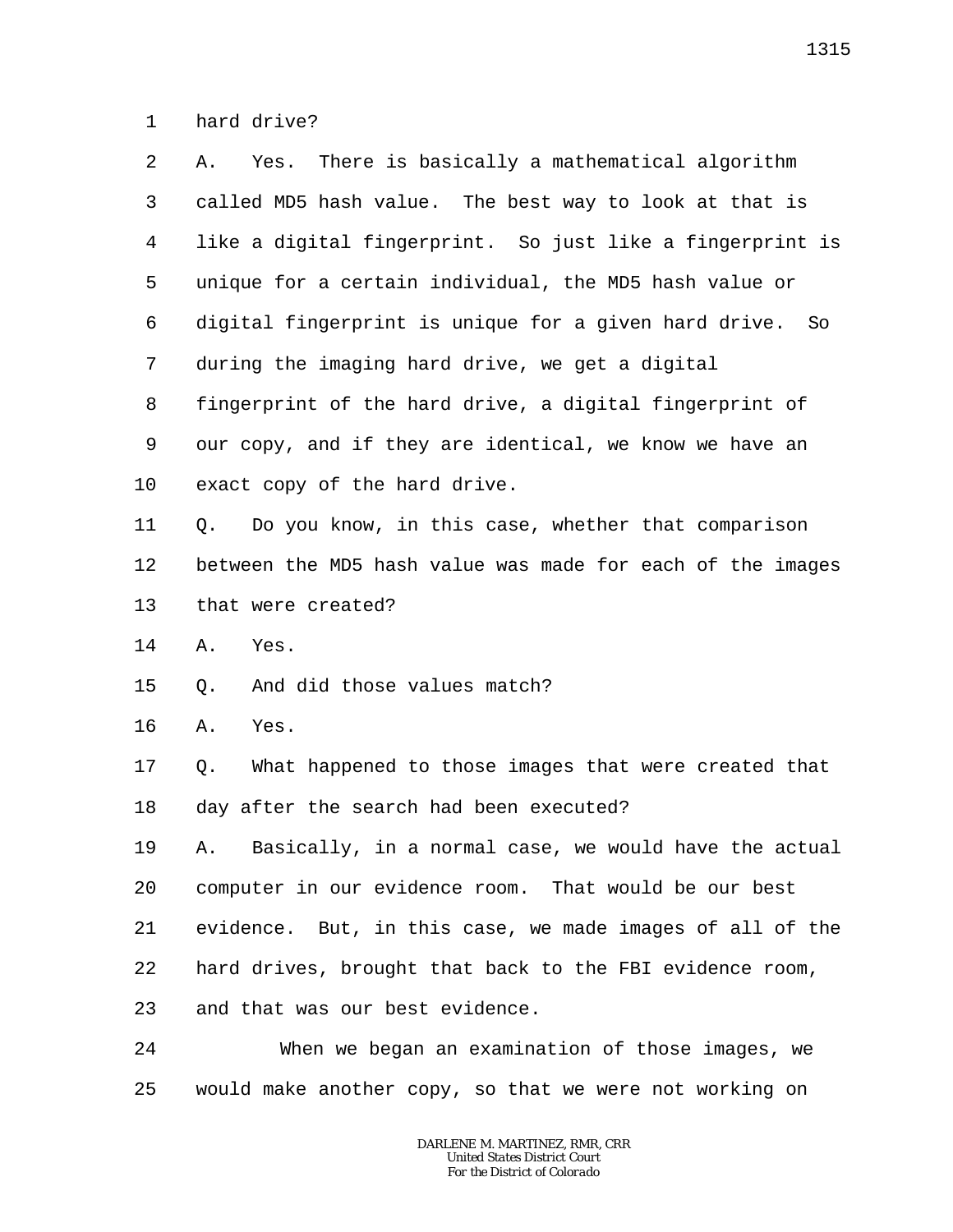- 1 the original copy. We didn't want to alter that or do
- 2 anything to affect that, at all.
- 3 Q. Let me stop you for just a minute.
- 4 A. Sure.

5 6 Q. When you made that second copy, how did you determine that that copy was an accurate copy?

7 8 A. We again ran the MD5 hash value and got the digital fingerprint, and made sure they matched.

9 10 Q. All right. And then once you have this working copy, what happens?

11 12 13 14 15 16 17 A. Basically, we take our forensic software, load the image files into that software, and it goes through and processes the image file. And what that does is it basically takes a hard drive and categorizes it and breaks it out into graphics. If you want to look at pictures, you click on the tab called "graphics," and you view the graphics.

18 19 20 21 22 23 24 25 There is a tab called "e-mails," so you can look at the e-mails. You can do searches on terms, because this forensic software indexes the whole hard drive. So every word that is on that hard drive, we can search on it. If you are looking for a certain name or e-mail address, you put that in, it will give us hits on each of those files. Q. And do you know whether or not that analysis was performed on at least some of the images of the computers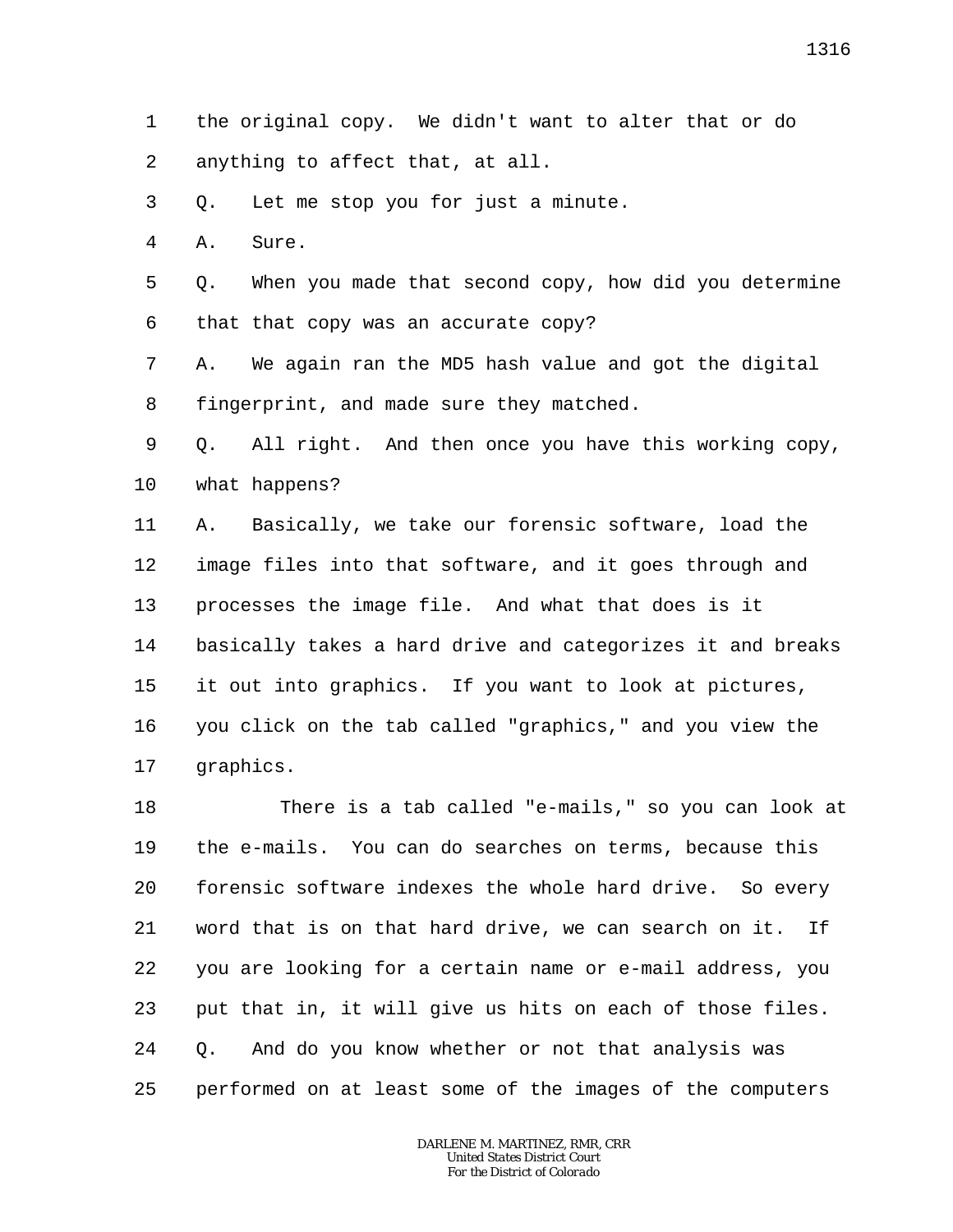1 that were made in connection with this search?

2 A. Yes, it was.

3 4 5 6 7 8 9 10 11 12 13 14 15 16 17 18 19 20 21 22 23 24 25 Q. And prior to coming to court today, were you provided with a list of some items that had been marked as trial exhibits in this case? A. Yes, I was. Q. Prior to coming to court today, did you have an opportunity to go back and compare those exhibits to the images that you have been describing? A. Yes. Q. Okay. And were you able to confirm whether or not those items that had been marked as trial exhibits were all contained on -- at least one of those various images that were created during the search? A. Yes, I was. Q. You confirmed that that was true? A. Yes. Q. Okay. Did you have a system that was used that day to associate particular computers or hard drives with particular locations within the office? A. Yes. When we first went into the office, we went around and labeled each office with a letter. So you start off with A through Z. Then start it again with AA. So each office or cubicle was given a location so that they could take photographs of each of those locations.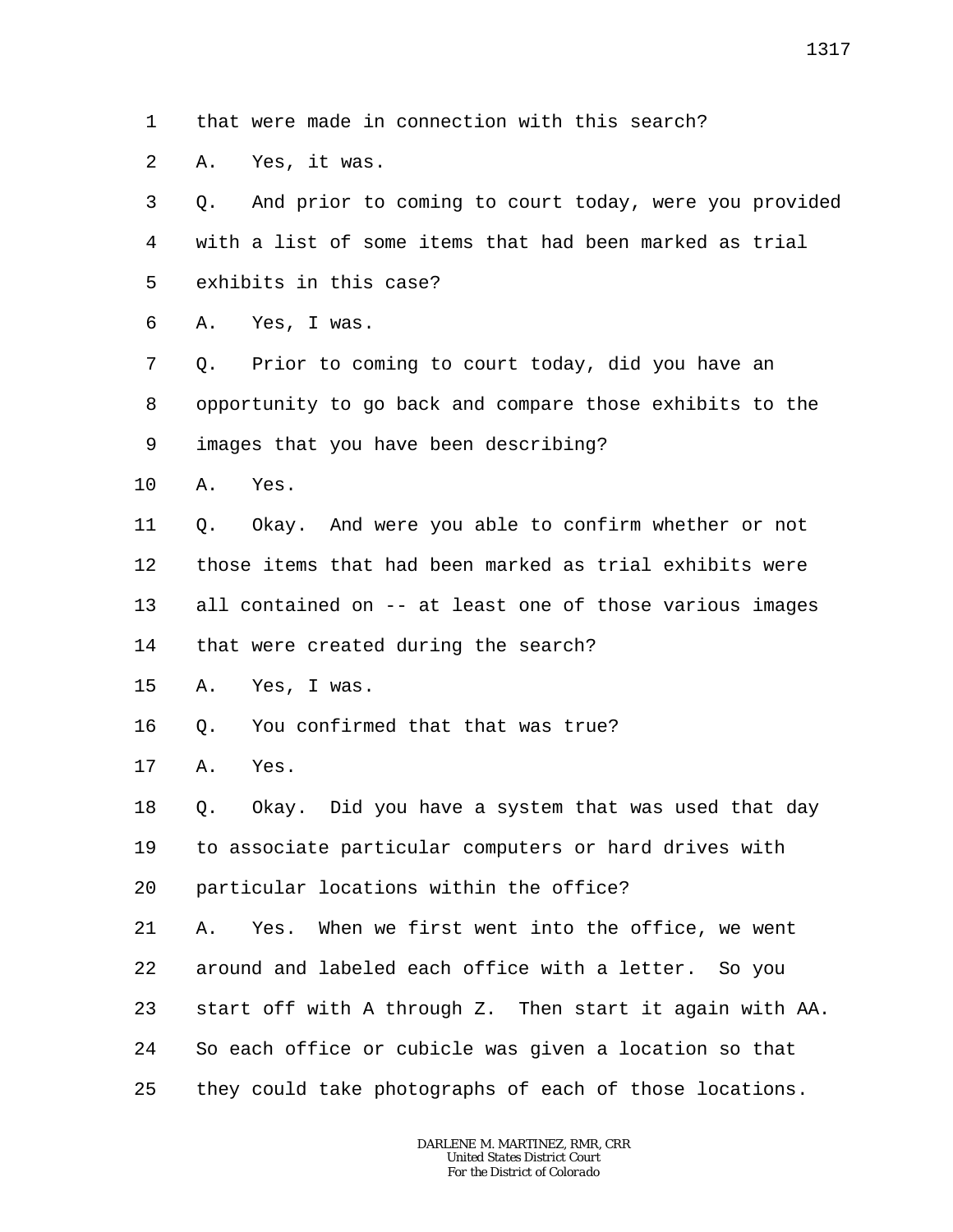1 2 So we used that process for identifying which files came from which office.

| 3              | Q. | And did the forensic examination, then, create a           |
|----------------|----|------------------------------------------------------------|
| $\overline{4}$ |    | title for those images that you were creating?             |
| 5              | Α. | Yes.                                                       |
| 6              | Q. | Was there a system for that?                               |
| 7              | Α. | Yes.                                                       |
| 8              | Q. | Can you explain how that system works?                     |
| 9              | Α. | So, basically, say we were doing a computer out of         |
| $10 \,$        |    | office T. We would name the image file "T," for the        |
| 11             |    | office; "IRP," for the name of the company; "Q," which     |
| 12             |    | means question, which is how we designate evidence in the  |
| 13             |    | FBI; and then "1," if it was the first or only computer in |
| 14             |    | the office. If it was the second of two computers, it      |
| 15             |    | would be "tirpq2." And so forth for all of the various     |
| 16             |    | locations.                                                 |
| 17             |    | Q. All right. Now, I think you mentioned before that       |
| 18             |    | there were also some servers that were imagined?           |
| 19             | Α. | Yes.                                                       |
| 20             |    | 0. Was that same naming convention you just described      |
| 21             |    | used for the servers, as well?                             |
| 22             | Α. | No. For the servers, they were labeled with names          |
| 23             |    | when we went in there. So we used whatever name was on     |
| 24             |    | the given server for the name of the image file.           |
| 25             | Q. | Okay. Then did you add the "Q" and the numeric             |
|                |    |                                                            |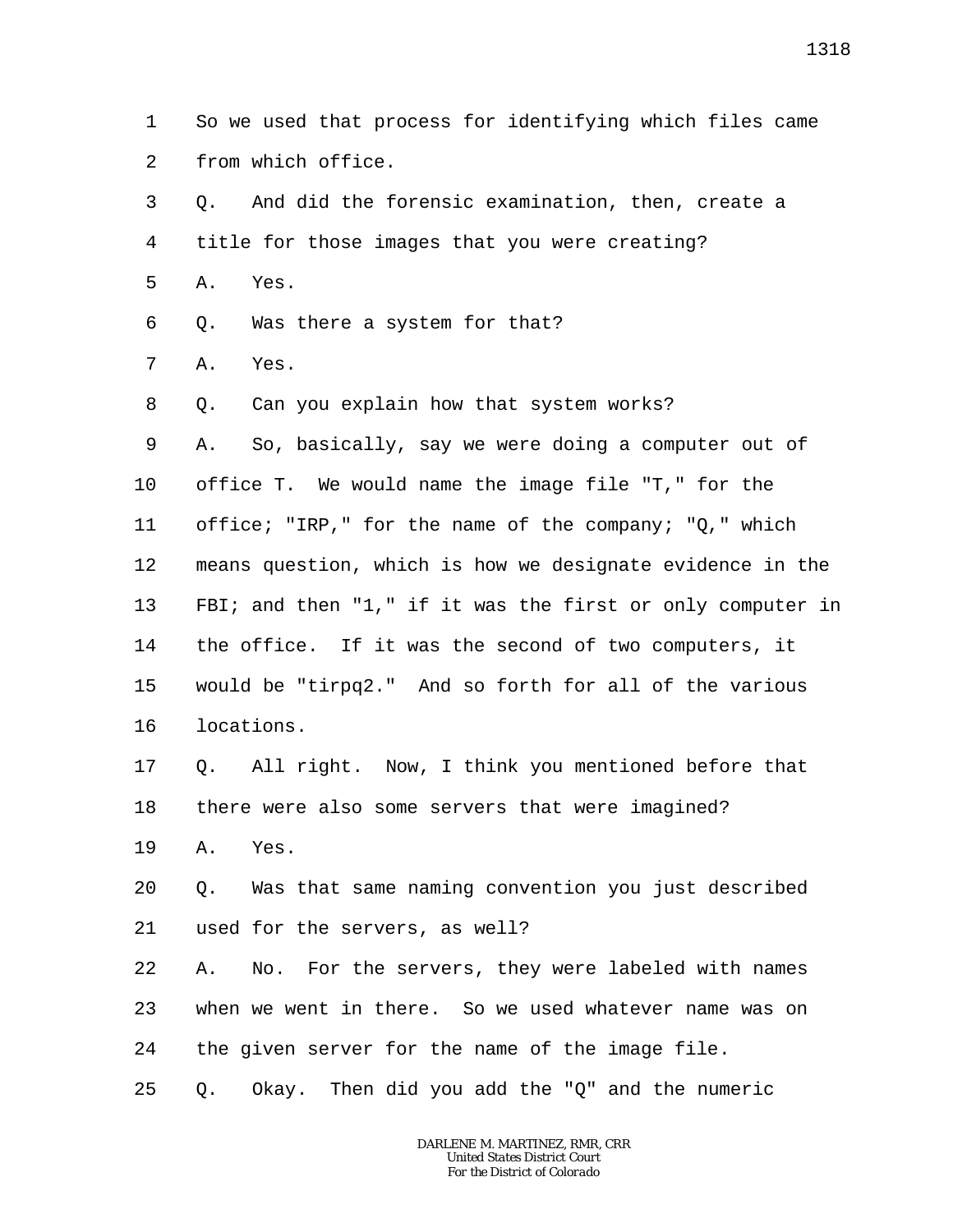1 designation you described before?

2 A. Yes.

3 4 5 Q. Okay. I want to ask you first about the server, for the purposes of your search, that was identified as "rouge3q2"?

- 6 A. Okay.
- 7 8 Q. Is that one of the servers that was imaged that day? A. Yes.
- 9 10 11 Q. And, again, prior to coming to court today, did you review several exhibits that had been located on that server?
- 12 A. Yes.

13 14 Q. I want to first direct your attention to what is marked for identification as Government Exhibit 608.54.

15 You should have it in a folder there in front of you.

- 16 A. Yes.
- 17 Q. Do you recognize that exhibit?
- 18 A. Yes, I do.

19 20 Q. Is that an exhibit that was located on that server? A. Yes.

21 Q. And what sort of a file is that?

22 A. I believe this is an Excel spreadsheet file.

23 Q. And do you recall where, within the server, that

24 particular spreadsheet was located?

25 A. Just by looking at it, no. But if I can refer to a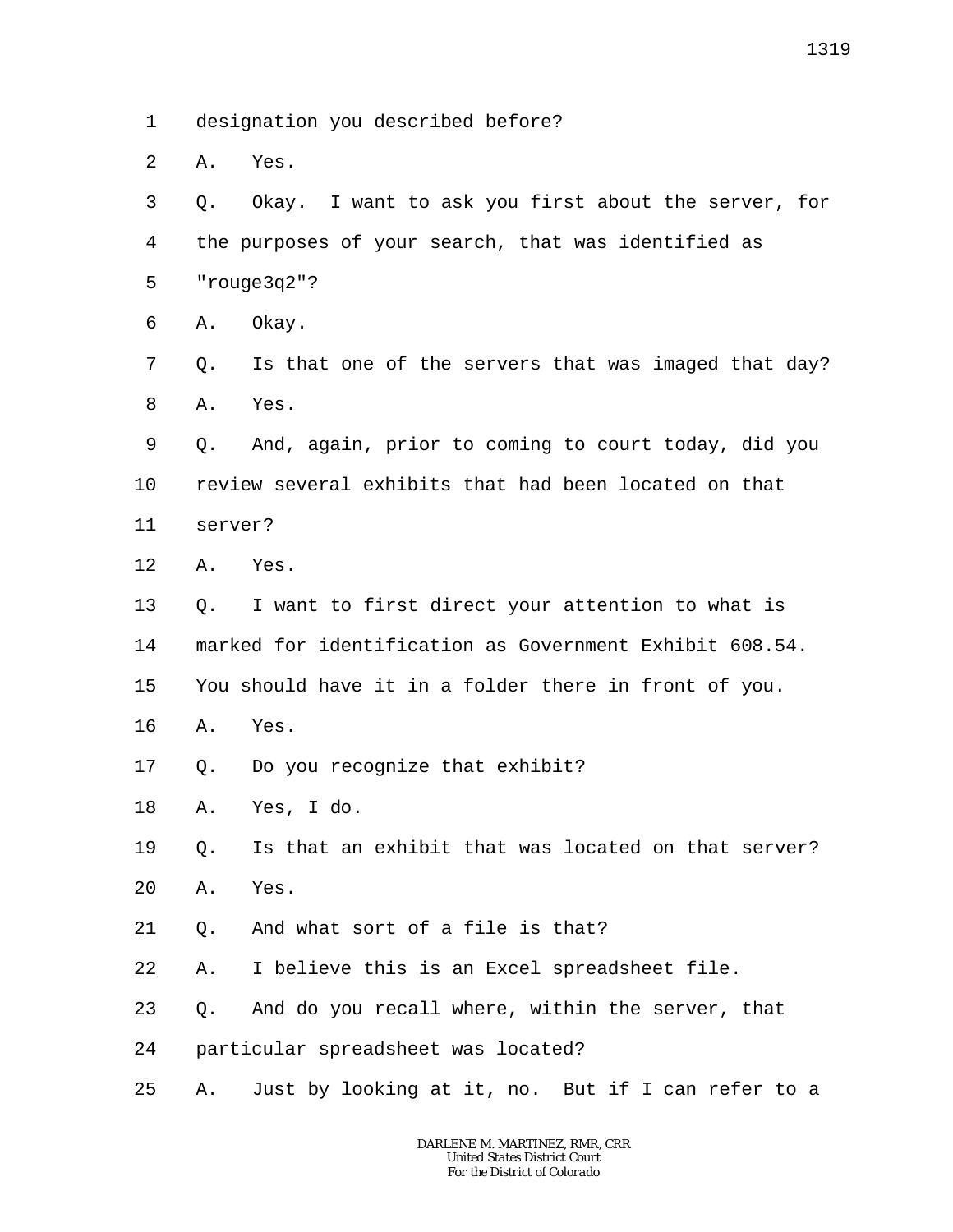- 1 spreadsheet that I prepared, I can.
- 2 3 Q. Would that refresh your memory about where it came from?
- 4 A. Yes.
- 5 Q. All right. I would ask you to look at that, please.
- 6 A. Okay.
- 7 8 Q. All right. Did that refresh your memory about where it was?
- 9 A. Yes.
- 10 Q. Where was it?
- 11 A. Basically, it was found under a folder on the hard

12 drive called "D Harper. My documents."

- 13 Q. Okay. That is all I need.
- 14 15 MR. KIRSCH: Your Honor, I would move to admit and publish Government Exhibit 608.54.
- 16 THE COURT: Any objection?

17 MR. WALKER: No objection.

- 18 19 THE COURT: Exhibit 608.54 will be admitted, and it may be published.
- 20 (Exhibit No. 608.54 is admitted.)

21 MR. KIRSCH: Thank you, Your Honor.

- 22 Can you expand just that portion that says "Leading
- 23 Team" for us, Special Agent Smith.
- 24 Q. (BY MR. KIRSCH) Mr. Black, do we have displayed on
- 25 the screen now what is the top part of page  $1 - -$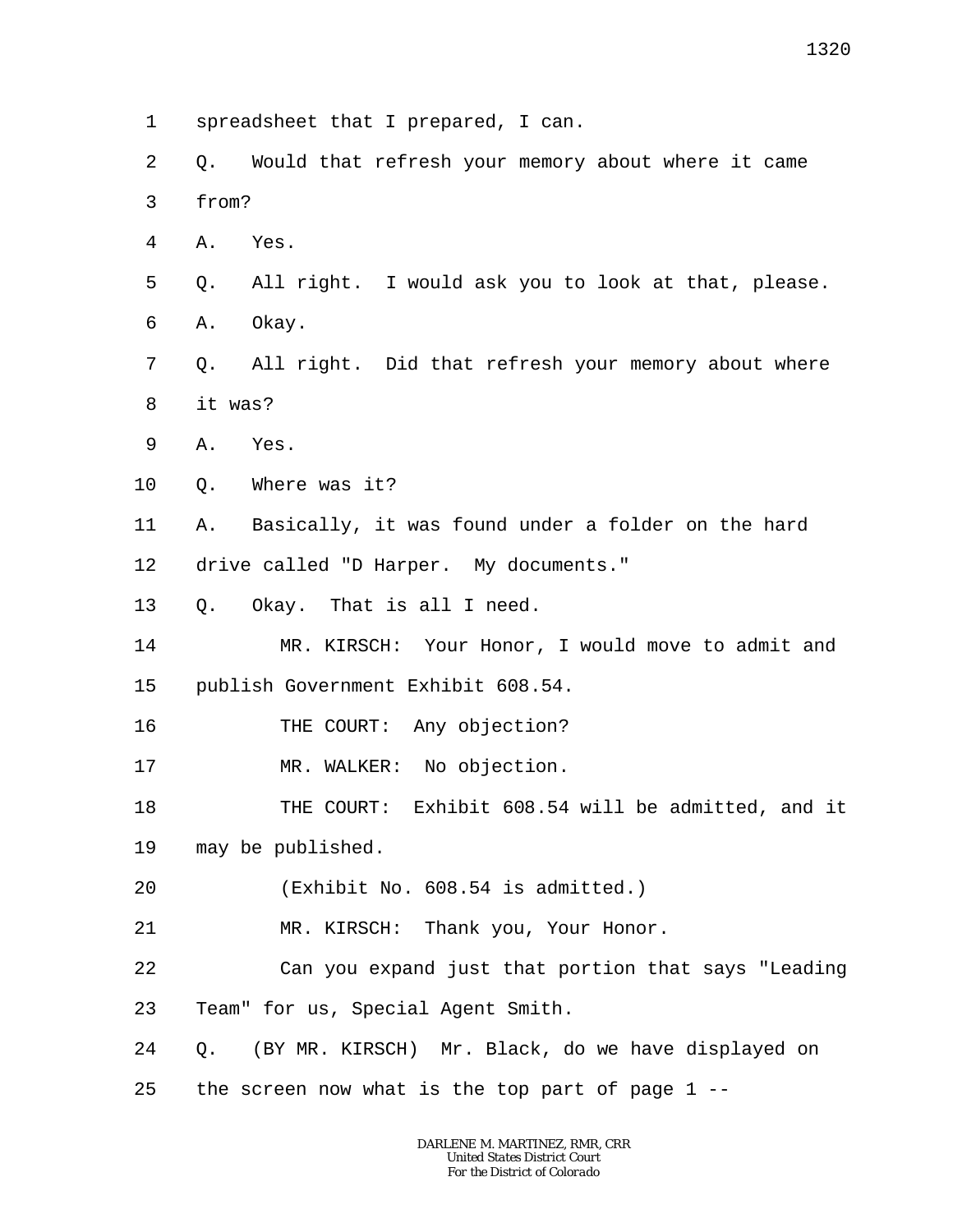1 A. Yes.

 $\overline{a}$ 3 Q. -- of this exhibit? And what is the caption for that section?

4 A. "Leading Team, Inc."

5 6 Q. Okay. And then there are some dollar amounts on the right; is that correct?

7 A. That's correct.

8 9 MR. KIRSCH: Could we now please expand the "DKH Enterprises" section.

10 Q. (BY MR. KIRSCH) Do we now have a portion on the

11 screen with the caption of "DKH Enterprises"?

12 A. Yes.

13 Q. Does this portion, again, have a series of dollar

14 amounts next to a series of names?

15 A. Yes.

16 17 MR. KIRSCH: And then, Special Agent Smith, if we can expand the "IRP Solutions Corp" section.

18 Q. (BY MR. KIRSCH) Are we now displaying the lower part

19 of that first page?

20 A. Yes.

21 Q. With a caption of "IRP Solutions Corp"?

22 A. That is right.

23 24 MR. KIRSCH: Can we go to page 2 of that document, please.

25 Q. (BY MR. KIRSCH) And then what is on page 2 of this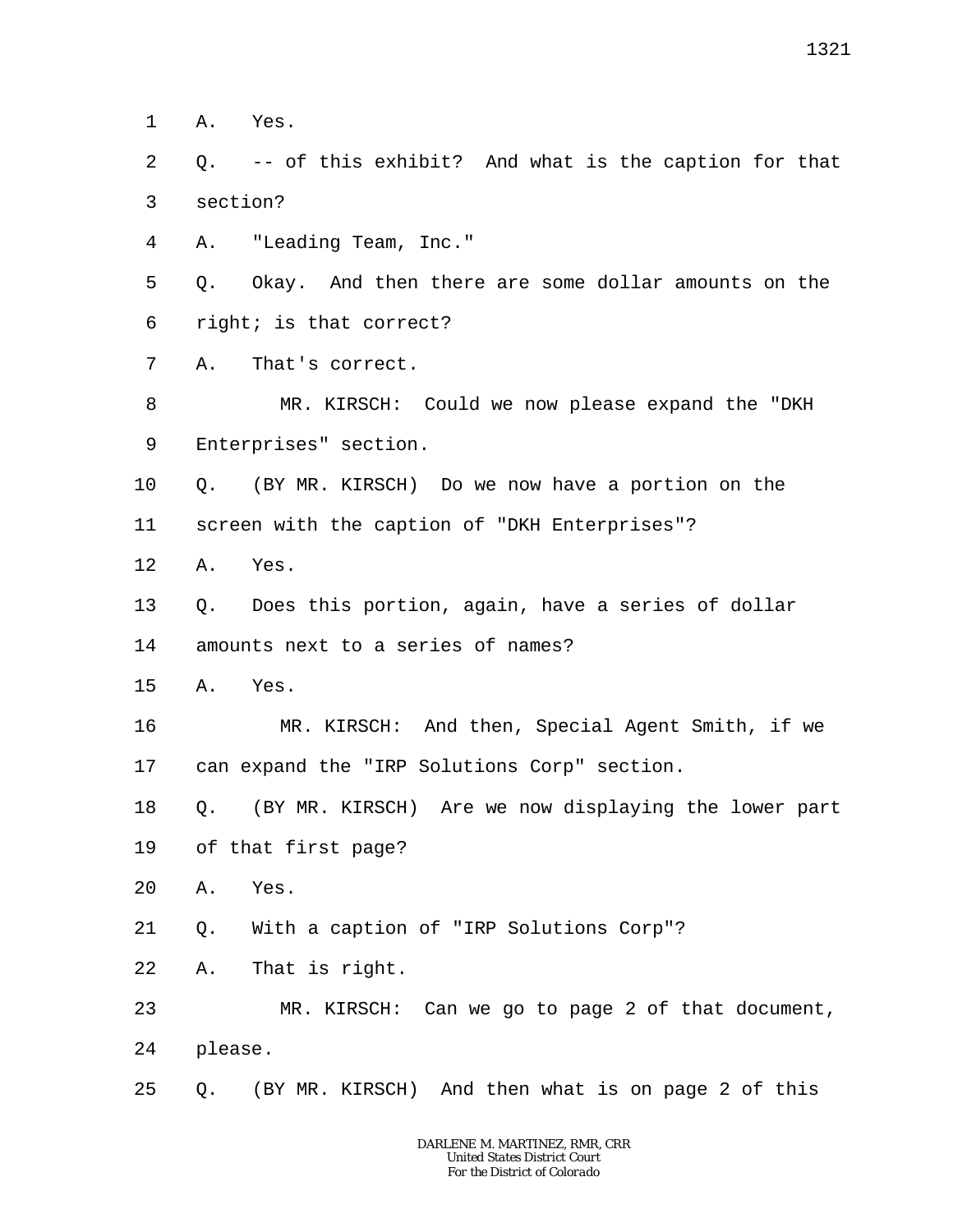- 1 document, Mr. Black?
- 2 3 A. Looks like perhaps a total for the last section, and then a total of all sections.
- 4 Q. And what is that final total?
- 5 A. 5,073,073.98.
- 6 Q. Thank you. Can I ask you now to look, please, at
- 7 what is marked for identification as Government Exhibit
- 8 608.56. Do you recognize that exhibit?
- 9 A. Yes.
- 10 Q. Was that an exhibit that was located on the same
- 11 server, rouge3q2?
- 12 A. Yes, it was.
- 13 Q. What sort of a file does that appear to be?

14 A. Appears to be another Excel spreadsheet.

- 15 16 MR. KIRSCH: Your Honor, I would move to admit and publish Government Exhibit 608.56.
- 
- 17 THE COURT: Any objection?
- 18 MR. BANKS: No objection, Your Honor.

19 20 THE COURT: Exhibit 608.56 will be admitted, and it may be published.

- 21 (Exhibit No. 608.56 is admitted.)
- 22 MR. KIRSCH: Thank you, Your Honor.
- 23 Q. (BY MR. KIRSCH) What's the caption on the top of
- 24 this document, Mr. Black?
- 25 A. It says "IRP badge access assignment."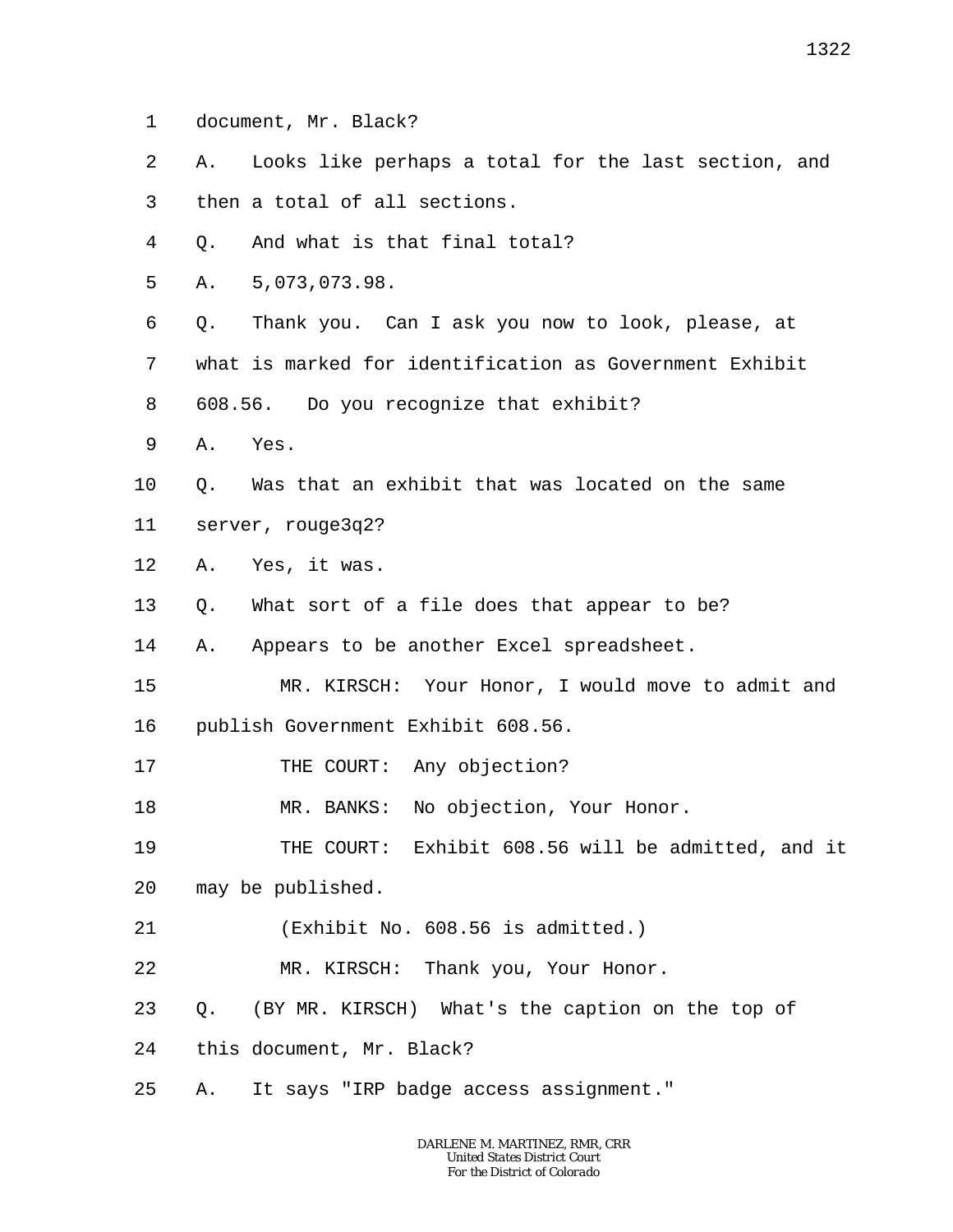1 2 3 4 5 6 7 8 9 10 11 12 13 14 15 16 17 18 19 20 21 22 23 24 25 Q. I am going to go ahead and direct your attention now, Mr. Black, to what is marked for identification as Exhibit 608.57. Do you have that one in front of you? A. Yes. Q. And what sort of a document is that? A. It is another Microsoft Excel spreadsheet. Q. And do you recall where that particular document was located within that server? A. It was on the same server under a folder called "D Harper. My documents." MR. KIRSCH: Your Honor, I would move to admit and publish Government's Exhibit 608.57. THE COURT: Any objection? MR. BANKS: No objection. THE COURT: 608.57 will be admitted, and it may be published. (Exhibit No. 608.57 is admitted.) MR. KIRSCH: Special Agent Smith, could you expand the upper left corner of that document, please. Q. (BY MR. KIRSCH) What appears to be in the first column of that document, Mr. Black? A. Looks like names of individuals that worked at IRP, possibly. Q. Then what is the title of the second column? A. "Positions."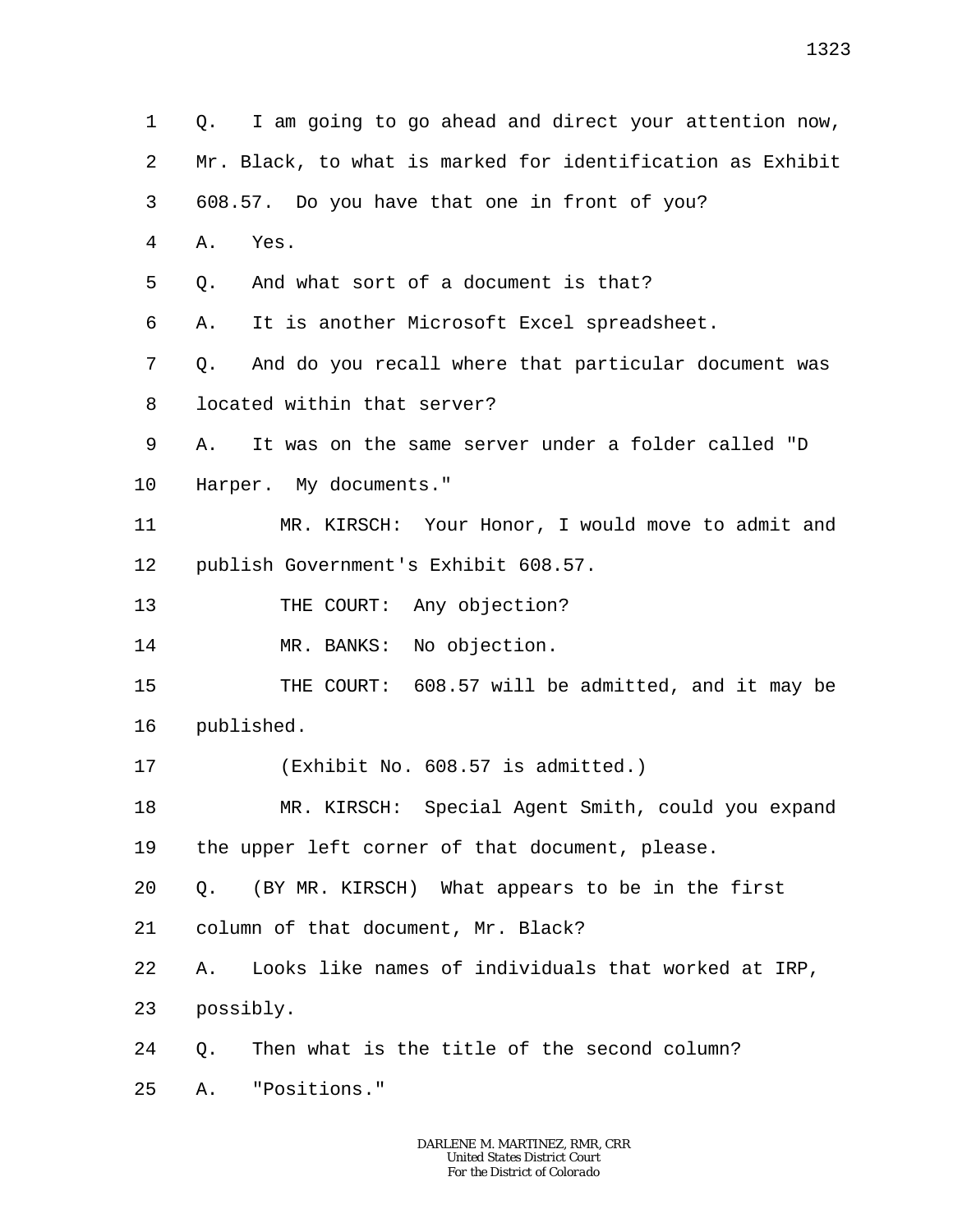1 2 Q. And then what is the title of the third column? A. "Aliases."

3 4 5 6 7 8 9 10 11 12 13 14 15 16 17 18 19 20 21 22 23 24 25 MR. KIRSCH: Thank you, Special Agent Smith. Q. (BY MR. KIRSCH) I want to now direct your attention to what is marked for identification as Government Exhibit 608.58. Is that also a document that was contained on this server? A. Yes. Q. And what sort of a document is this? A. Again, it looks like another Microsoft -- I don't know if it is a spreadsheet or a document. Q. Do you recall where, within the server, this document was? A. It was under -- again under the folder called "D Harper. My documents." MR. KIRSCH: Your Honor, I would move to admit and publish Government's Exhibit 608.58. THE COURT: Any objection. MR. BANKS: No objection. THE COURT: 608.58 is admitted, and it may be published. (Exhibit No. 608.58 is admitted.) MR. KIRSCH: Just expand down to the bottom of that list, please, Special Agent Smith. Q. (BY MR. KIRSCH) What is the title on the top of page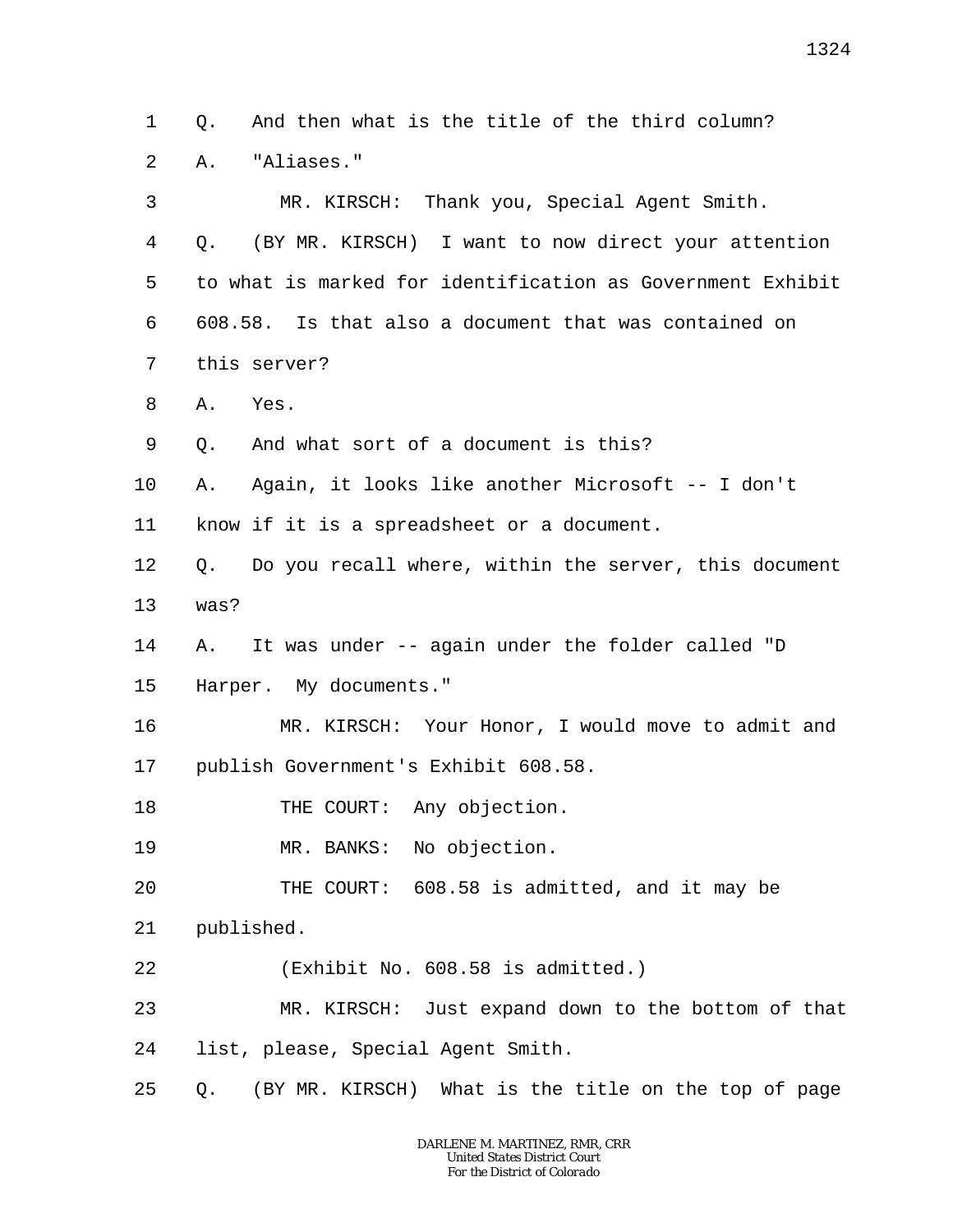1 1 here, Mr. Black?

2 3 4 5 6 7 8 9 10 11 12 13 14 15 16 17 18 19 20 21 22 23 24 25 A. It says "current/former companies used." Q. And then in the second column, what are the two sets of initials that appear in that second column? A. "LTI" and "DKH." MR. KIRSCH: Can we expand the bottom part of that page now, please, Special Agent Smith. Q. (BY MR. KIRSCH) What's the caption for this portion of the document, Mr. Black? A. It says "Companies contacted but no joy." MR. KIRSCH: Will you please publish page 3 of that exhibit. Q. (BY MR. KIRSCH) I want to direct your attention -- MR. KIRSCH: Can you just expand the top quarter or so of that for us, Special Agent Smith. Q. (BY MR. KIRSCH) Do you see the entry for "COMSYS"? A. Yes. Q. What does it say next to that? A. "Getting into our business." MR. KIRSCH: Can we publish page 4 of that exhibit now, please. Let's go ahead and go to page 6, please. Can we just expand that top quarter again. Q. (BY MR. KIRSCH) Do you see the entry for "Pro Staff (AdvectA)"? A. Yes.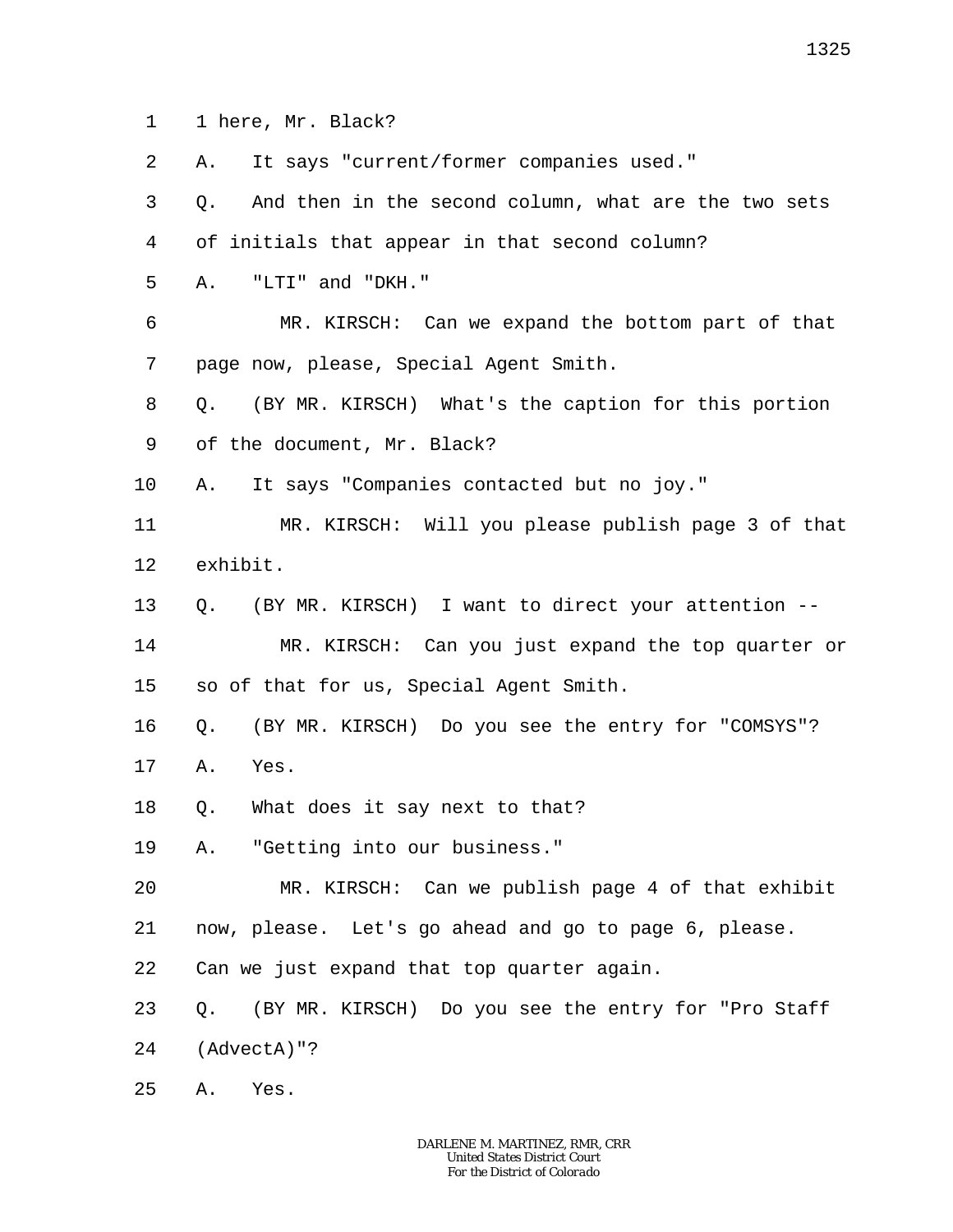1 Q. What is on the right next to that name?

2 A. It says "used already."

3 4 5 Q. I want to change images now, Mr. Black. I want to ask you whether one of the images that was created that day was one called firpq2?

- 6 A. Yes.
- 7 8 Q. And so, again, just can you remind the jury what that name means, in terms of where that computer came from.
- 9 A. So, basically, we found that in a room that was
- 10 labeled F, and it was the second computer of two.
- 11 Q. Okay. I want to direct your attention now to what is
- 12 marked for identification as Government Exhibit 608.23.

13 Do you have that one in front of you?

14 A. Yes, I do.

15 16 Q. All right. Is that an exhibit that was contained on that image that we just identified?

17 A. Yes, it was.

18 Q. And what sort of a document is that, or what sort of

19 a file is that?

- 20 A. This is an e-mail message.
- 21 Q. And can you explain where within the computer --

22 actually let me ask a different question.

- 23 24 Were you able to associate a particular user name with that file?
- 25 A. Well, it was from Demetrius Harper to Clint Stewart.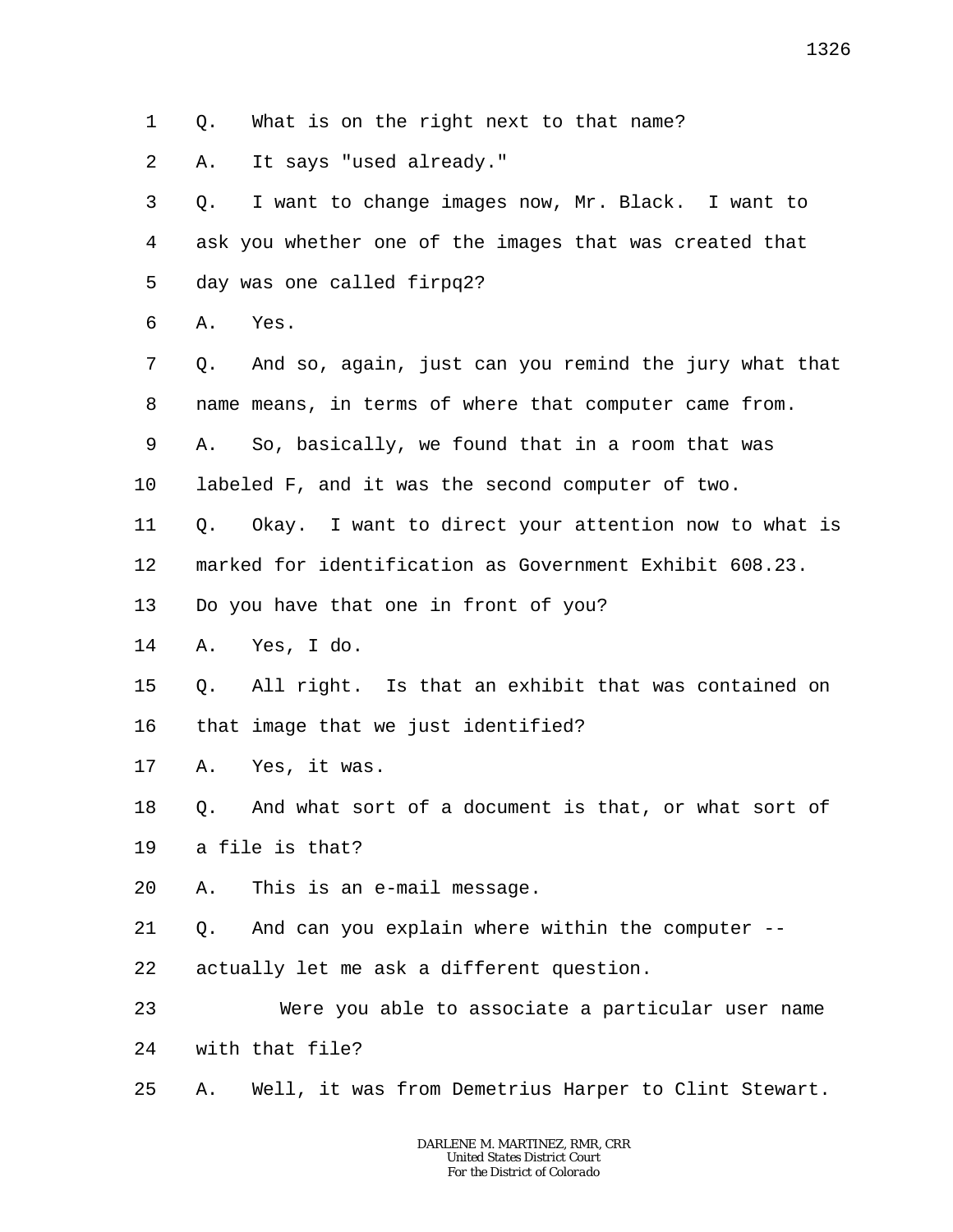| 1       | On the computer, it was actually located under an archives |
|---------|------------------------------------------------------------|
| 2       | file under "CA Stewart," a folder on that computer.        |
| 3       | MR. KIRSCH: Your Honor, I would move to admit and          |
| 4       | publish Government Exhibit 608.23.                         |
| 5       | THE COURT: Any objection?                                  |
| 6       | MR. BANKS: No objection.                                   |
| 7       | THE COURT: 608.23 is admitted and it may be                |
| 8       | published.                                                 |
| 9       | (Exhibit No. 608.23 is admitted.)                          |
| $10 \,$ | (BY MR. KIRSCH) Now, you indicated that this is an<br>О.   |
| 11      | e-mail -- is it fair to say this is -- this actually       |
| 12      | contains a couple of e-mails?                              |
| 13      | Yes. It looks like there was some replies to an<br>Α.      |
| 14      | $e$ -mail.                                                 |
| 15      | MR. KIRSCH: All right. Can we actually start by            |
| 16      | expanding just the bottom of that, the original message    |
| 17      | there.                                                     |
| 18      | (BY MR. KIRSCH) So that original message says that<br>Q.   |
| 19      | it came from who?                                          |
| 20      | Demetrius Harper.<br>Α.                                    |
| 21      | To who?<br>Q.                                              |
| 22      | Clint Stewart.<br>Α.                                       |
| 23      | MR. KIRSCH: And then can we go to page 2, please.          |
| 24      | And can you expand that message, please.                   |
| 25      | (BY MR. KIRSCH) In the second paragraph -- it is on<br>Q.  |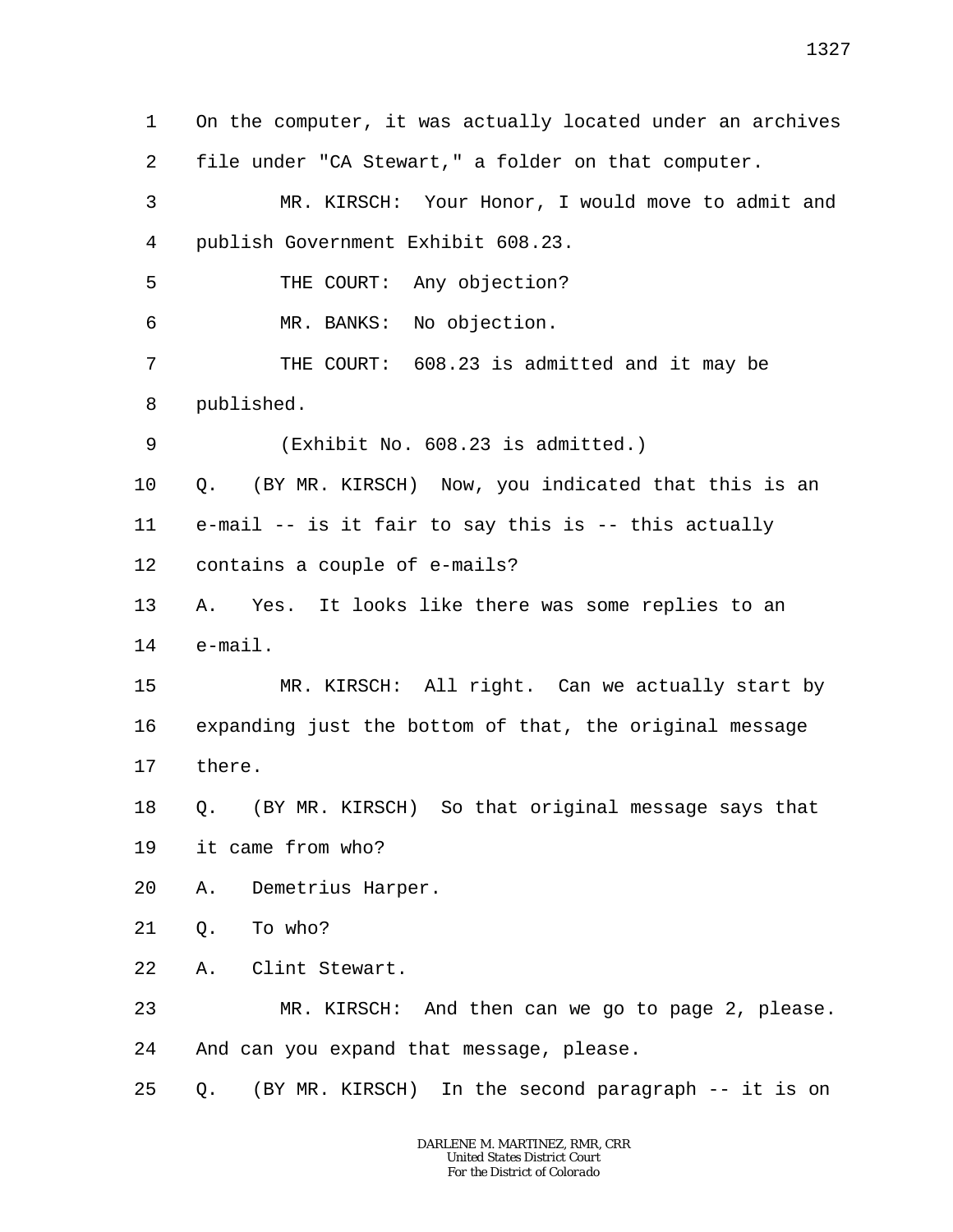1 2 the screen there -- what is the phrase that begins "Esther's money"?

3 4 5 6 7 8 9 10 11 12 13 14 15 16 17 18 19 20 21 22 23 24 25 A. "Other hot tickets, Gary says that he is looking for another W2. Let's put Gary and Esther on the next W2 ship. Esther's money will cover Brother Simmons, 35/hr. for her on that." MR. KIRSCH: Can we expand the bottom of that page now. Q. (BY MR. KIRSCH) What is this information that is coming up on the screen now, Mr. Black? The Outlook header information, what is that? A. It is just basically indicating when the e-mail was created, when it was delivered, who the sender was, who it was received by. Q. And how about the standard header information? A. Again, it is indicating some of the same information; the date, the subject, that it was an Outlook message. Q. Is this information that's generated by the forensic analysis program that you described before? A. No. That information is contained in the e-mail message. Q. It is contained in the e-mail message? A. Right. Q. It is not something that a person who gets an e-mail message would ordinarily see; is that right?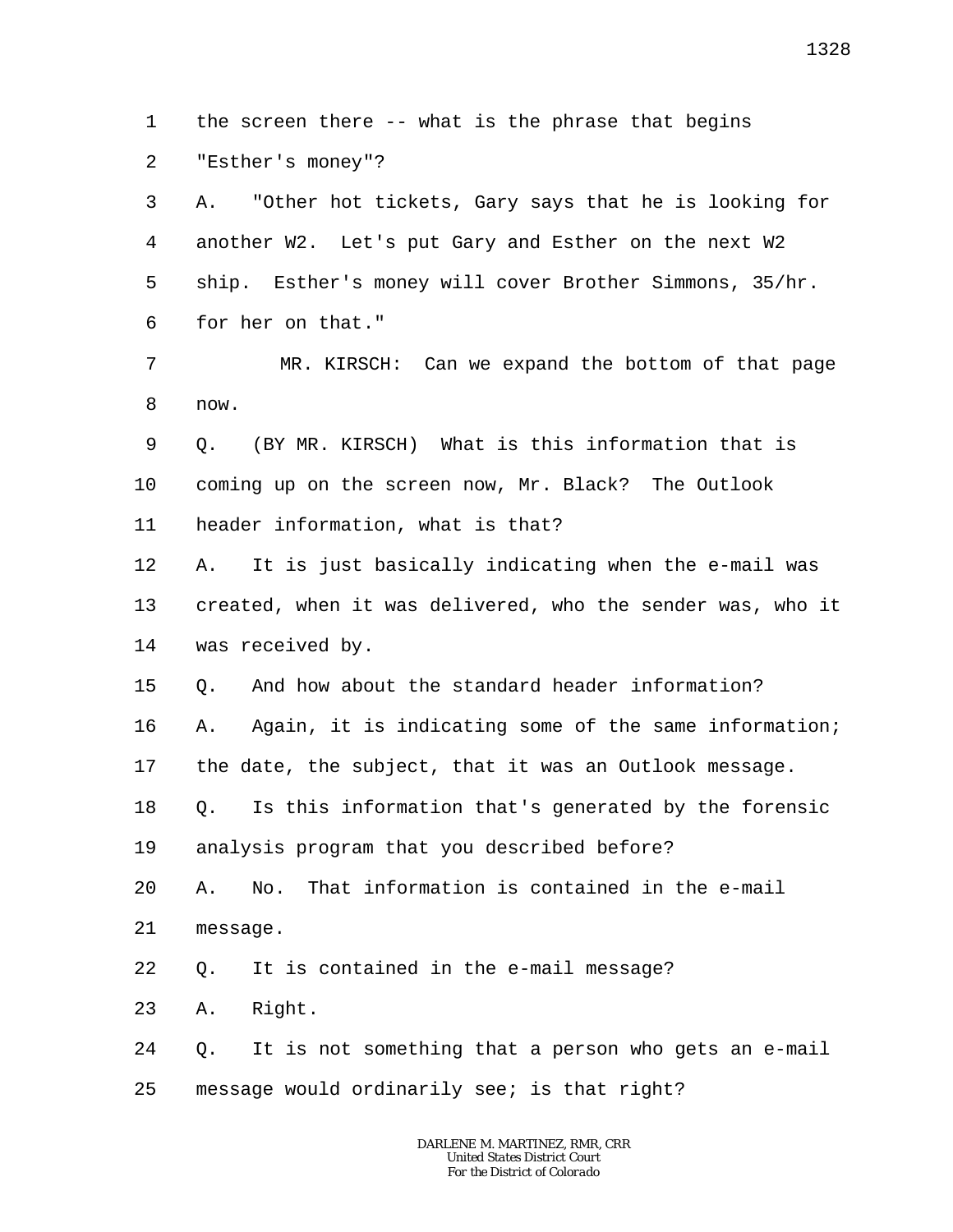1 A. That's true.

- 2 3 Q. But does the forensic analysis program allow that information to become visible?
- 4 A. Yes.

5 6 7 MR. KIRSCH: Okay. Can we now go back to the first page of that exhibit, please. And then can we expand that next message.

8 9 Q. (BY MR. KIRSCH) At the top of this message -- who is this message from?

- 10 A. Clint Stewart.
- 11 Q. And the to line, what does it say?
- 12 A. Demetrius Harper.
- 13 Q. Is there a salutation within the e-mail, itself?

14 A. It begins with "Meat."

15 Q. Okay. And what does the last sentence of the second

16 paragraph say -- of the first paragraph, I am sorry?

17 A. "As you know, the success of this arrangement is

18 based upon perceptions by all parties involved."

19 20 21 MR. KIRSCH: And then if you can just expand the message at the top of that screen, Special Agent Smith, so the jury can see that.

22 23 24 Q. (BY MR. KIRSCH) All right. Mr. Black, now I want to ask you about a server or an image called mirpq1. Is that another image that was created that day?

25 A. Yes, it is.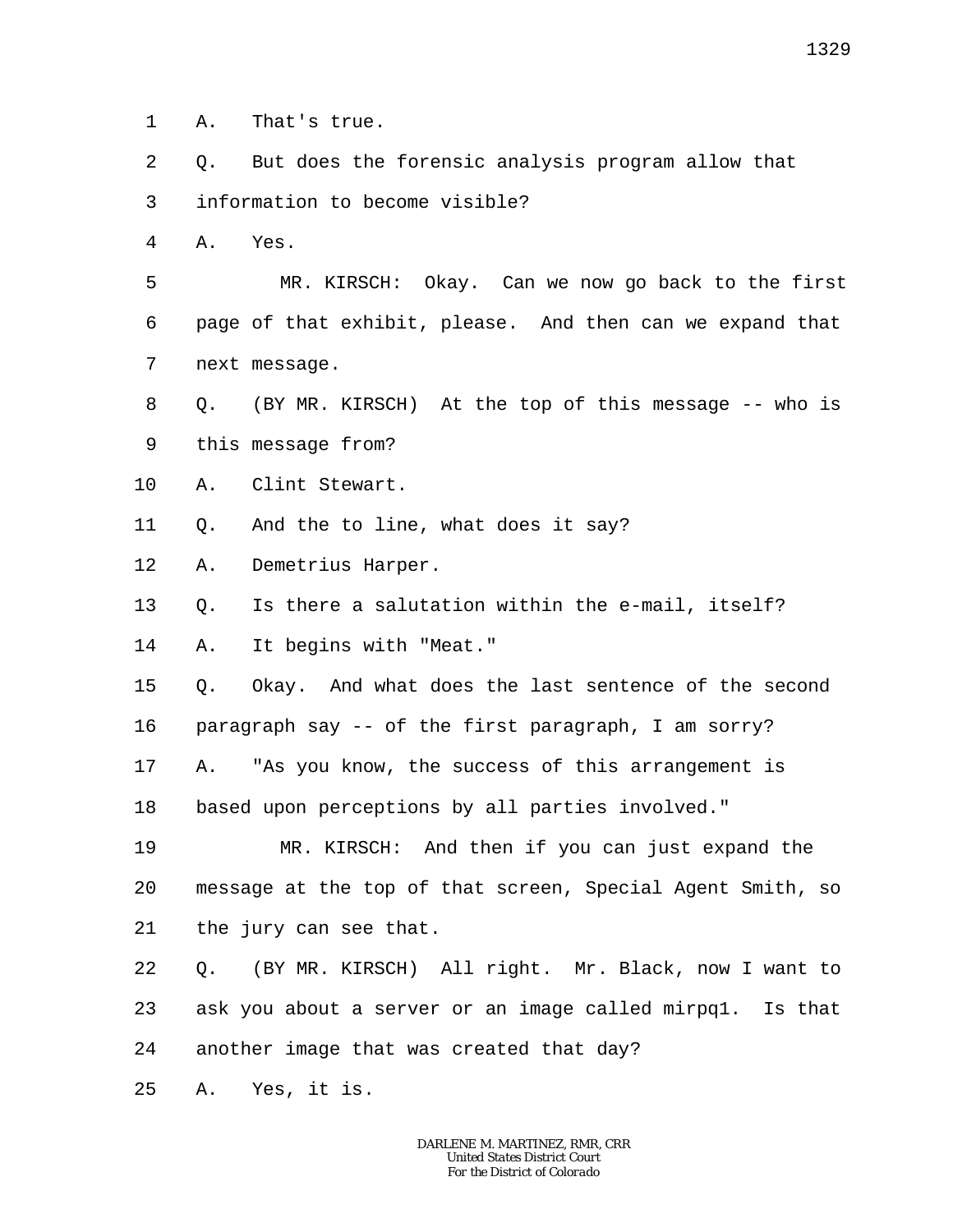1 2 3 4 5 6 7 8 9 10 11 12 13 14 15 16 17 18 19 20 21 22 23 24 25 Q. And let me ask you to look now at what is marked for identification as Government Exhibit 608.44. A. Okay. Q. Is that something that came from that particular server? I am sorry, from that particular image? A. Yes. Q. And what sort of a file is that? A. This is another e-mail message. MR. KIRSCH: Your Honor, I would move to admit and publish Government Exhibit 608.44. THE COURT: Any objection? MR. BANKS: No objection. THE COURT: 608.44 will be admitted, and it may be published. (Exhibit No. 608.44 is admitted.) MR. KIRSCH: Can we expand the message at the bottom of that page first, please. Starting right there, "original message." Q. (BY MR. KIRSCH) Who does this message say it is from? A. Sylvia McGhee. Q. To whom? A. Demetrius Harper. MR. KIRSCH: Give the jury a moment to read that. Can we go ahead and expand the top part of that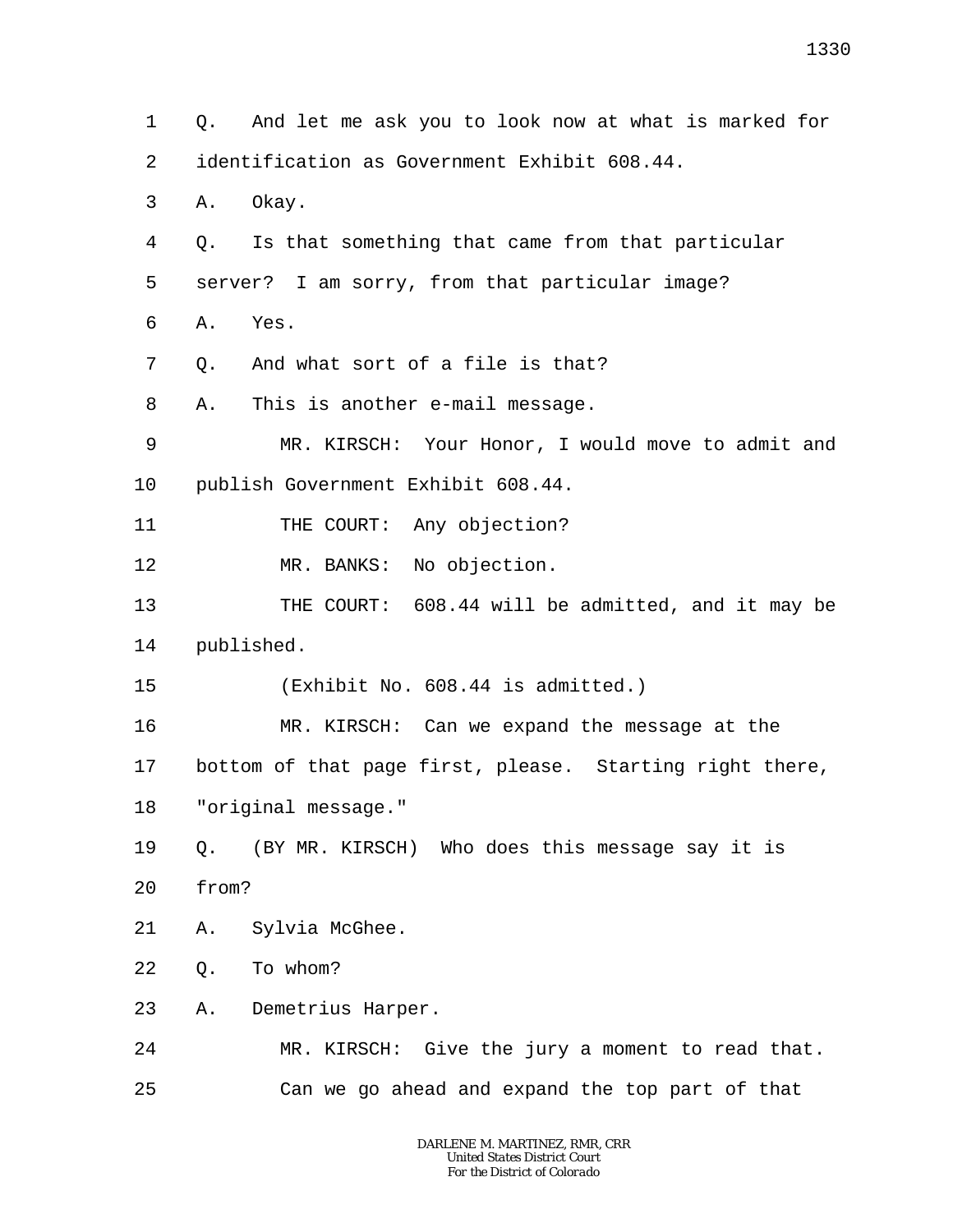1 message now, please.

2 3 Q. (BY MR. KIRSCH) This message coming up on the screen now, who was this one from?

4 A. From Demetrius Harper to Sylvia McGhee.

5 Q. Are you familiar with the acronym "LOL"?

6 A. Yes. It stands for laugh out loud.

7 8 9 MR. KIRSCH: Your Honor, next I would move to admit what I believe is a stipulated exhibit, Government Exhibit 158.01.

10 11 THE COURT: It is showing as stipulated. Is there any objection?

12 MR. BANKS: Can we have one moment?

13 THE COURT: 158.01.

14 MR. BANKS: No objection.

15 THE COURT: 158.01 is admitted, and it may be

16 published.

17 (Exhibit No. 158.01 is admitted.)

18 MR. KIRSCH: Thank you, Your Honor.

19 20 21 Q. (BY MR. KIRSCH) While that is coming up, Mr. Black, is this another item that was located on that same server, mirpq1?

22 A. Yes, it is.

23 24 25 MR. KIRSCH: And then can we go ahead and expand that top box please, "Message 0083" down to that box. All of the way down through the text of the e-mail. Thank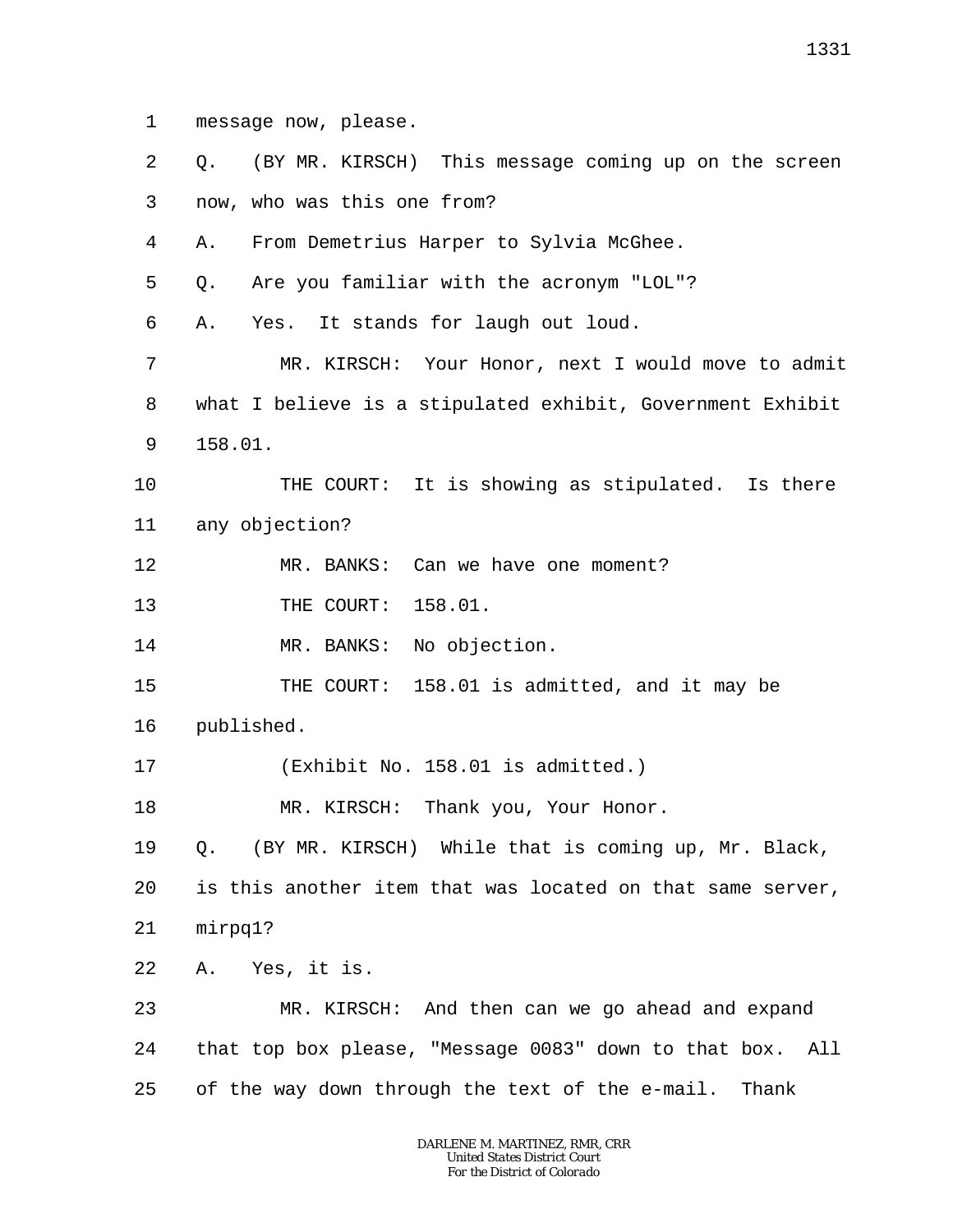1 you.

 $\overline{a}$ Q. (BY MR. KIRSCH) Who originated this message,

3 Mr. Black?

4 A. Demetrius Harper.

5 6 Q. And, then, am I right there is a list of a number of different recipients?

7 A. That's correct.

8 9 10 11 12 13 14 15 16 17 18 19 20 21 22 23 24 25 MR. KIRSCH: Thank you, Special Agent Smith. Q. (BY MR. KIRSCH) Mr. Black, now I want to direct your attention to an image titled nnirpq1. Is that also an image created during the search that day? A. Yes. Q. Let me start by asking you about what is marked as Government Exhibit 608.50. Is that an item that was located on that image we just discussed? A. Yes. Q. Do you have -- during the course of reviewing documents from that computer, did you -- were you able to associate a particular user with that computer? A. Actually, this message was found in the recycler's folder. When that computer was made, it was put in the recycle bin, but not yet emptied from the recycle bin. Q. This particular message was in the recycle bin. Did you look at other files that were contained on this same image during the course of preparing for your testimony?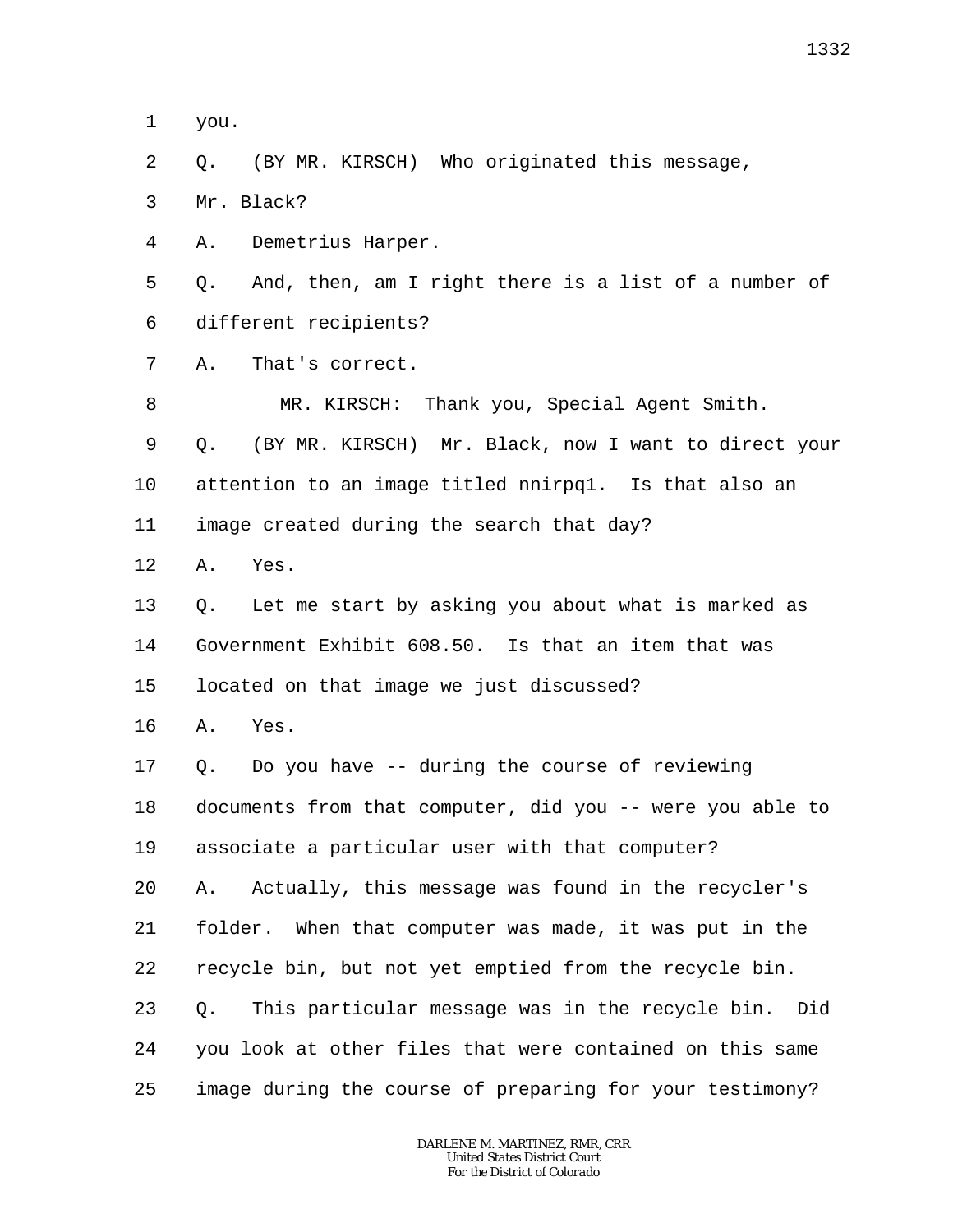1 A. Yes.

2

3 4 5 6 7 8 9 10 11 12 13 14 15 16 17 18 19 20 21 22 23 24 25 *DARLENE M. MARTINEZ, RMR, CRR United States District Court* to identify files that were associated with a particular user name? A. Yes. Q. What user name was that? A. D. Banks. MR. KIRSCH: Your Honor, I would move to admit and publish Government Exhibit 608.50. THE COURT: Any objection? MR. BANKS: No objection, Your Honor. THE COURT: 608.50 is admitted and it may be published. (Exhibit No. 608.50 is admitted.) Q. (BY MR. KIRSCH) Now, what sort of a document was this, Mr. Black? A. This was another e-mail message. Q. Why does this one look different than the e-mails that we have looked at so far? A. Well, back when we first started processing this case, we were using a certain version of our forensic software, and it did not interpret this type of e-mail that well. So what I did was exported this file, and imported it into a newer version of our forensic software, which made it easily readable by anybody, just so we could

Q. And during the course of that review, were you able

*For the District of Colorado*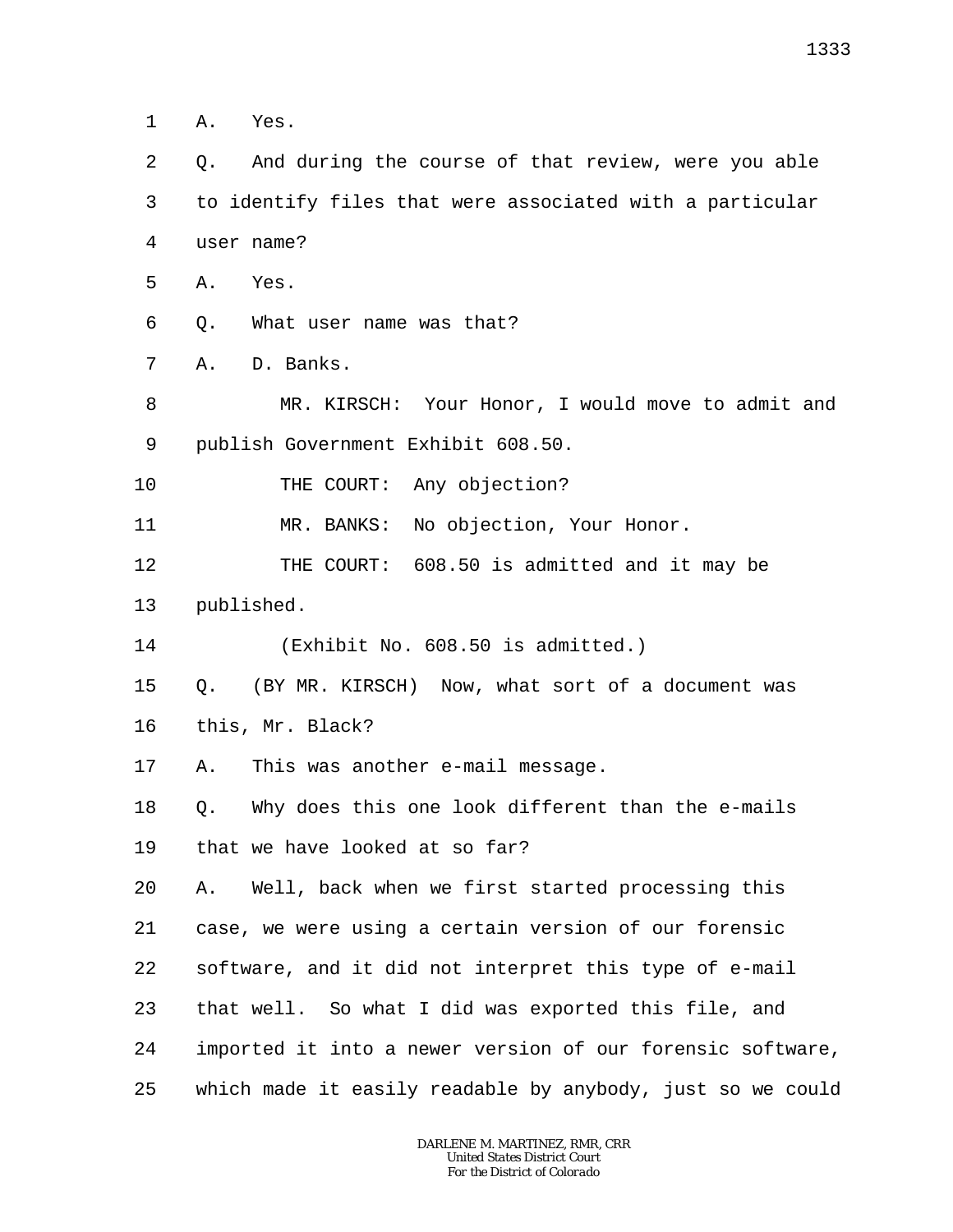1 review it.

| 2       | The previous version you would have had to take             |
|---------|-------------------------------------------------------------|
| 3       | this message and import it into the Outlook program,        |
| 4       | itself, to be able to read it. So I just made it this way   |
| 5       | so it was easy to read.                                     |
| 6       | Did that process change anything about the content of<br>Q. |
| 7       | the message?                                                |
| 8       | Α.<br>No.                                                   |
| 9       | Who did this message come from?<br>Q.                       |
| $10 \,$ | Charlisa B. Stewart.<br>Α.                                  |
| 11      | And who did it go to?<br>Q.                                 |
| 12      | David Banks.<br>Α.                                          |
| 13      | MR. KIRSCH: We'll just give the jury a moment to            |
| 14      | read that.                                                  |
| 15      | Q. (BY MR. KIRSCH) I want to ask you now, Mr. Black,        |
| 16      | about an exhibit marked as 608.13. Is that an exhibit       |
| 17      | that was located on this same server?                       |
| 18      | Yes.<br>Α.                                                  |
| 19      | Where was it on that server, if you recall?<br>Q.           |
| 20      | I believe it was also in the recycler's bin.<br>Α.          |
| 21      | Your Honor, I would move to admit and<br>MR. KIRSCH:        |
| 22      | publish Government's Exhibit 608.13.                        |
| 23      | THE COURT: Any objection?                                   |
| 24      | MR. BANKS: No objection.                                    |
| 25      | THE COURT: 608.13 is admitted, and it may be                |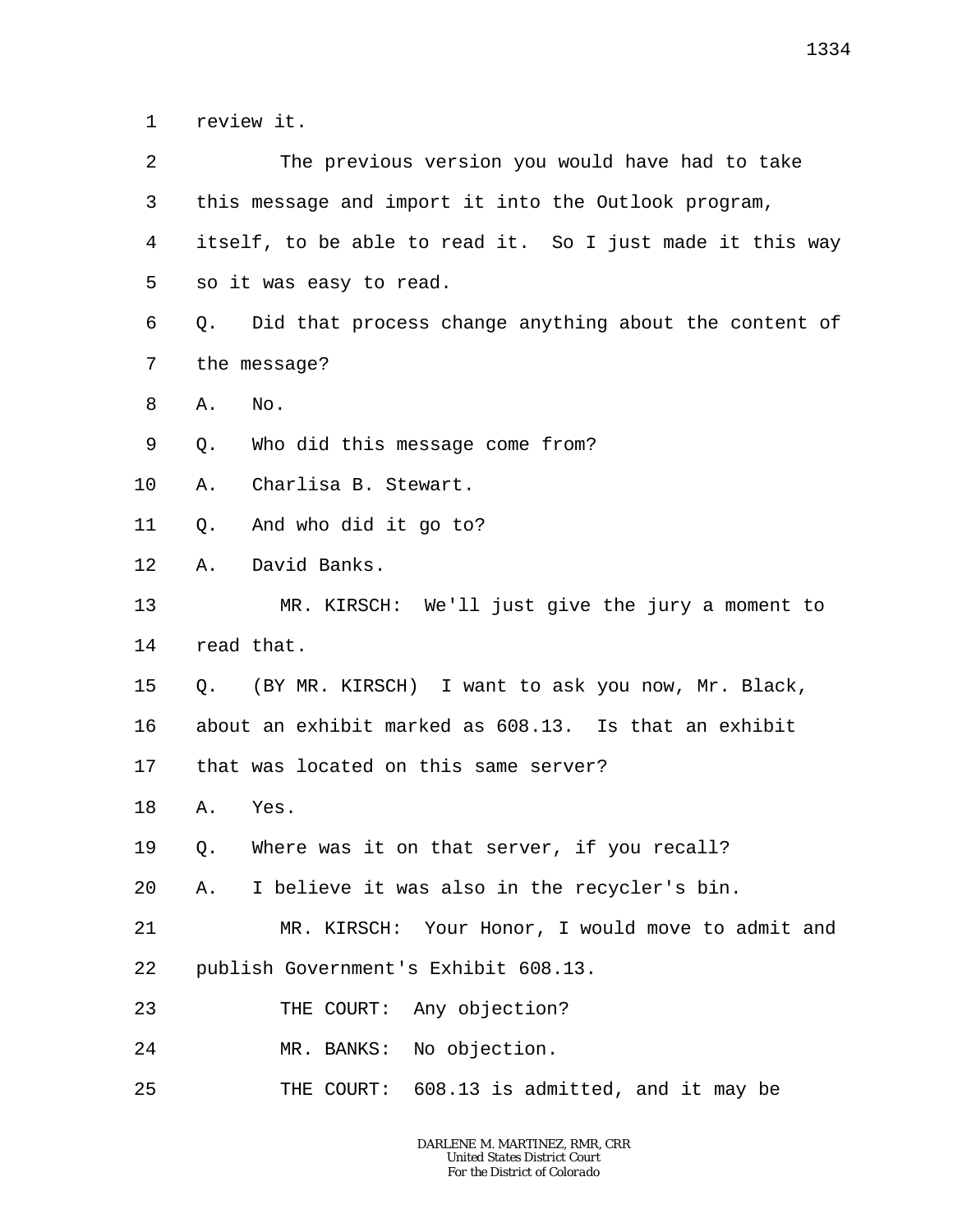1 published.

| 2       | (Exhibit No. 608.13 is admitted.)                       |
|---------|---------------------------------------------------------|
| 3       | MR. KIRSCH: Can I ask you, Special Agent Smith, to      |
| 4       | start even lower than that, at the very bottom.         |
| 5       | (BY MR. KIRSCH) We are going to try to start with<br>Q. |
| 6       | the first message in this string, Mr. Black. Who was it |
| 7       | from?                                                   |
| 8       | Demetrius Harper.<br>Α.                                 |
| 9       | And who was it sent to?<br>Q.                           |
| $10 \,$ | A. Clint Stewart.                                       |
| 11      | MR. KIRSCH: Can we go to page 2 of that exhibit,        |
| 12      | now, please.                                            |
| 13      | Q. (BY MR. KIRSCH) Is this the text of that original    |
| 14      | message?                                                |
| 15      | Α.<br>Yes.                                              |
| 16      | Q. Is this similar to one we had on -- is this the same |
| 17      | message we had on the screen earlier in a different     |
| 18      | exhibit?                                                |
| 19      | A. Yes.                                                 |
| 20      | MR. KIRSCH: If we can go back to page 1 now,            |
| 21      | please. Let's go ahead and get the next two messages on |
| 22      | the screen. You were in the right place, Special Agent  |
| 23      | Smith.                                                  |
| 24      | Q. (BY MR. KIRSCH) So do we have the initial response   |
| 25      | to that message on the screen now?                      |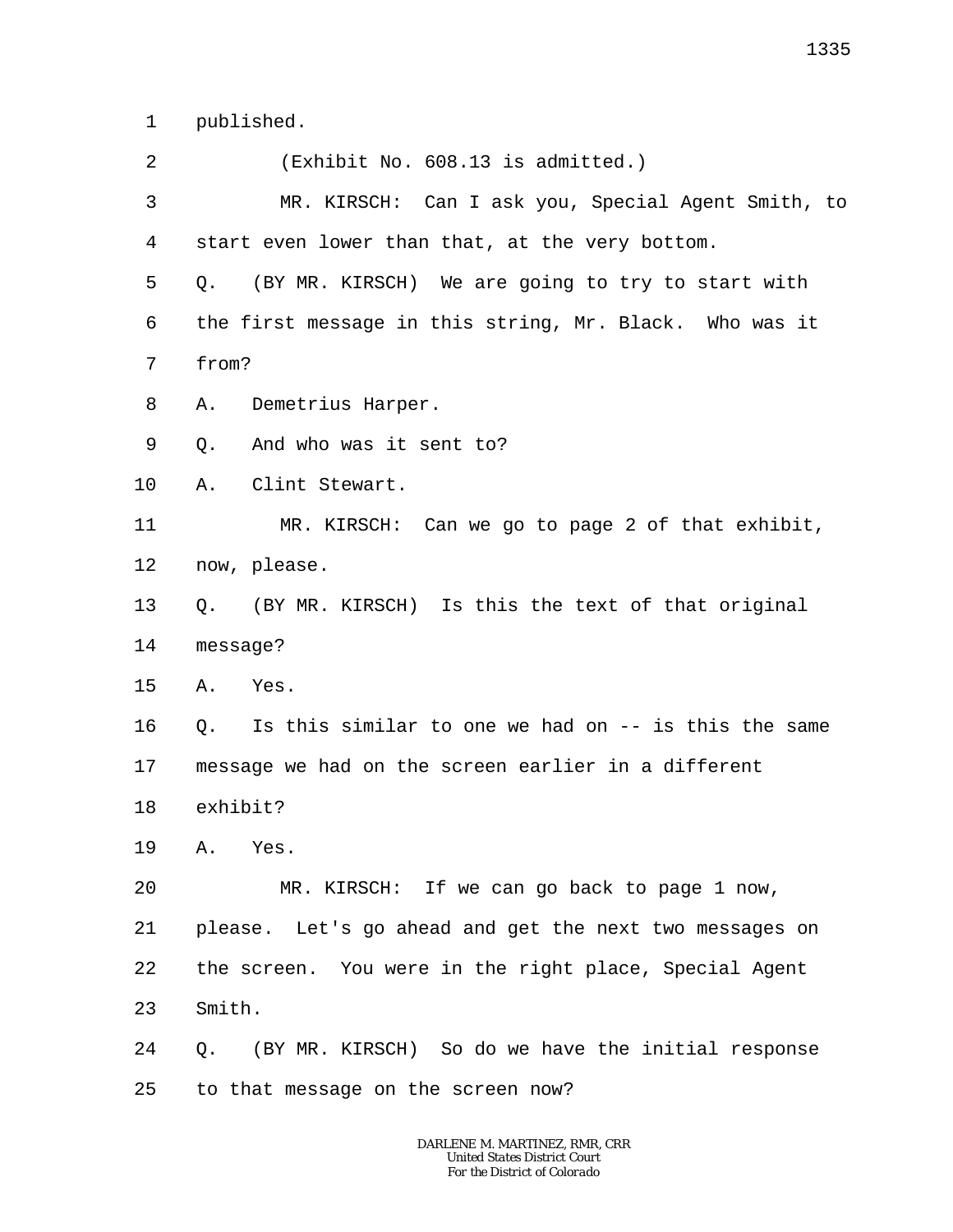- 1 A. Yes.
- 2 Q. That came from who?
- 3 A. David Banks.
- 4 Q. From David Banks or to David Banks?
- 5 A. From David Banks to Demetrius Harper.
- 6 7 Q. Let's start with the message on the bottom of the screen.
- 8 A. Oh, I am sorry. From Demetrius Harper to David
- 9 Banks.
- 10 11 Q. Okay. And after the word "Clint" in that message, is there another name in parentheses?
- 12 A. "Shaun."
- 13 Q. After the word "myself," is there another name in
- 14 parentheses?
- 15 A. "Rico."
- 16 17 Q. You were then describing another message that we have on the screen now.
- 18 A. Yes.
- 19 Q. That one was from who?
- 20 A. That was from David Banks to Demetrius Harper.
- 21 22 MR. KIRSCH: Okay. And then if we can please expand the top of page 1.
- 23 Q. (BY MR. KIRSCH) Now I would like you to look,
- 24 please, Mr. Black, at what is marked for identification as
- 25 Government Exhibit 608.49. Do you have that one?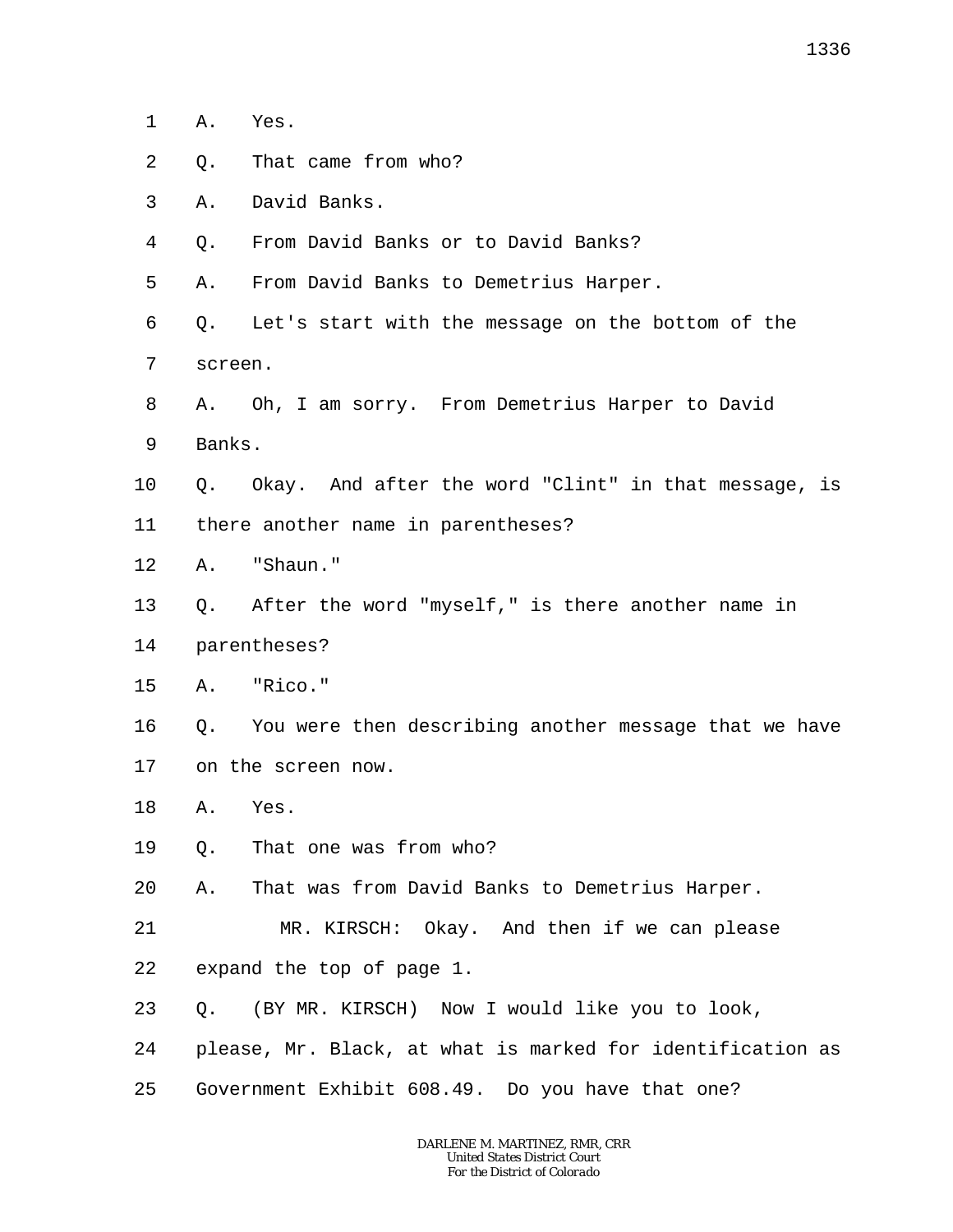1 A. Yes.

 $\overline{a}$ 3 Q. Is that an exhibit that came from this same server starting with NN?

4 A. Yes.

5 Q. What type of file was that -- was this one?

6 A. This is an e-mail message.

7 8 MR. KIRSCH: Your Honor, I would move to admit and publish Government Exhibit 608.49.

9 THE COURT: Any objection?

10 MR. BANKS: No objection, Your Honor.

11 THE COURT: 608.49 is admitted, and it may be

12 published.

13 (Exhibit No. 608.49 is admitted.)

14 Q. (BY MR. KIRSCH) Mr. Black, do we have the different

15 appearance on this message again? What is the explanation

16 for that with this message?

17 A. This was -- this has this format because this is an

18 easier to read format than the original message.

19 Q. Same as the one you gave before?

20 A. Has the same content.

21 Q. And this message came from whom?

22 A. Charlisa B. Stewart.

23 Q. And then in the "To" line it says -- it looks like it

24 says "In-House." Is there any information on the screen

25 that allows you to understand what "In-House" was?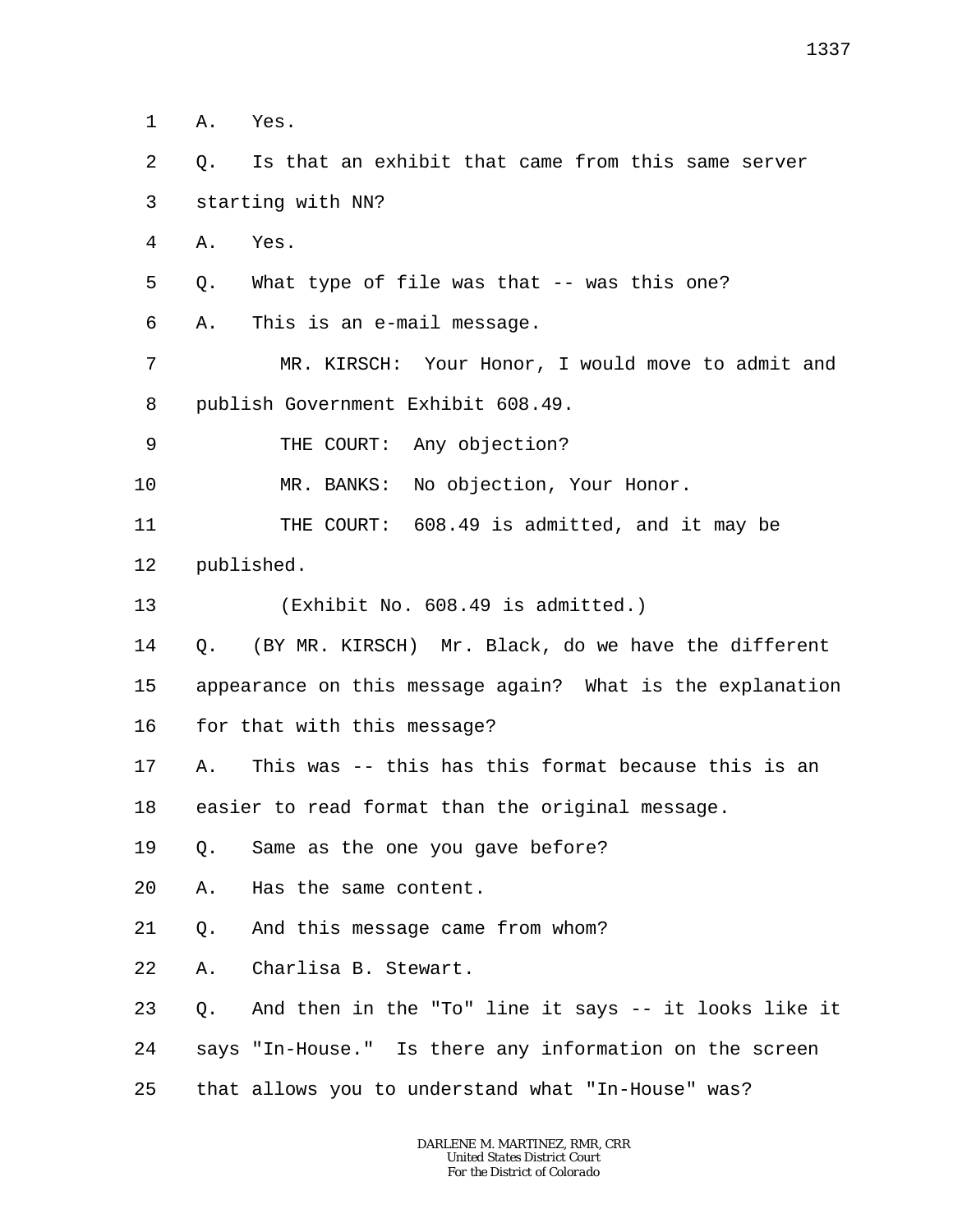1 2 3 4 5 6 7 8 9 10 11 12 13 14 15 16 17 18 19 20 21 22 23 24 25 A. Based on what I am seeing there, it looks like this was a group set up that contained -- because it says "first administrative group," I would guess this is just a group that has several individuals in it. So instead of typing each individual name, they just created a group. Q. And then would everyone who was in that group receive that e-mail? A. Yes. Q. All right. Mr. Black, now I want to direct your attention to the image with the title pirpq1, and I want to then have you look at what is marked for identification as Government Exhibit 608.05. Do you recognize that exhibit? A. Yes. Q. Did that exhibit come from that image, pirpq1? A. Yes. Q. And what sort of file is 608.05? A. It is another e-mail message. MR. KIRSCH: Your Honor, I would move to admit and publish Government Exhibit 608.05. MR. BANKS: No objection, Your Honor. THE COURT: 608.05 is admitted, and it may be published. (Exhibit No. 608.05 is admitted.) Q. (BY MR. KIRSCH) This message is from who, Mr. Black?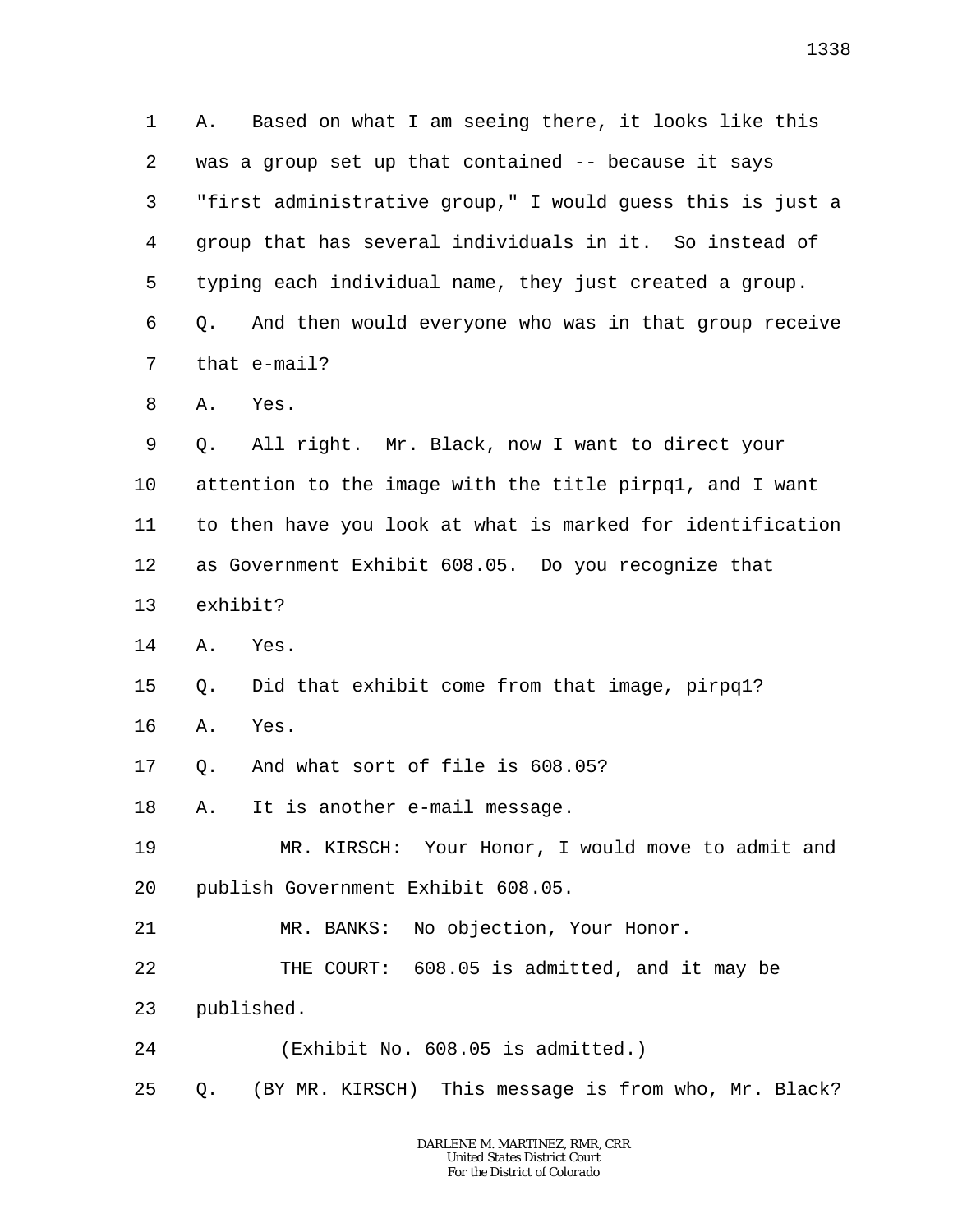1 A. Demetrius Harper.

2 3 Q. And then, again, in the "To" it says "CSF." Do you know what that is?

4 5 6 7 8 A. I would guess that is probably another e-mail group that was created that contains several individuals in it. Q. Is there any information on the bottom of -- that information at the bottom -- it is not on the screen right now.

9 10 11 MR. KIRSCH: Maybe we can expand the bottom. Q. (BY MR. KIRSCH) Is there anything down there that lets you know whether that is a group?

12 A. Not really seeing anything definite.

13 14 MR. KIRSCH: Okay. Can we go back up to the original message there, please.

15 16 17 Q. (BY MR. KIRSCH) All right. Mr. Black, now I want to ask you about an image called pirpq3. Was that an image that was created during this search?

18 A. Yes.

19 Q. Again, why would that one have a "3" at the end

20 instead of the "1"?

21 22 A. There must have been three computers in the office that was labeled "P."

23 24 Q. Okay. I want to start, for these purposes, with what we have marked for identification as Government Exhibit

25 608.03. Do you recognize that exhibit?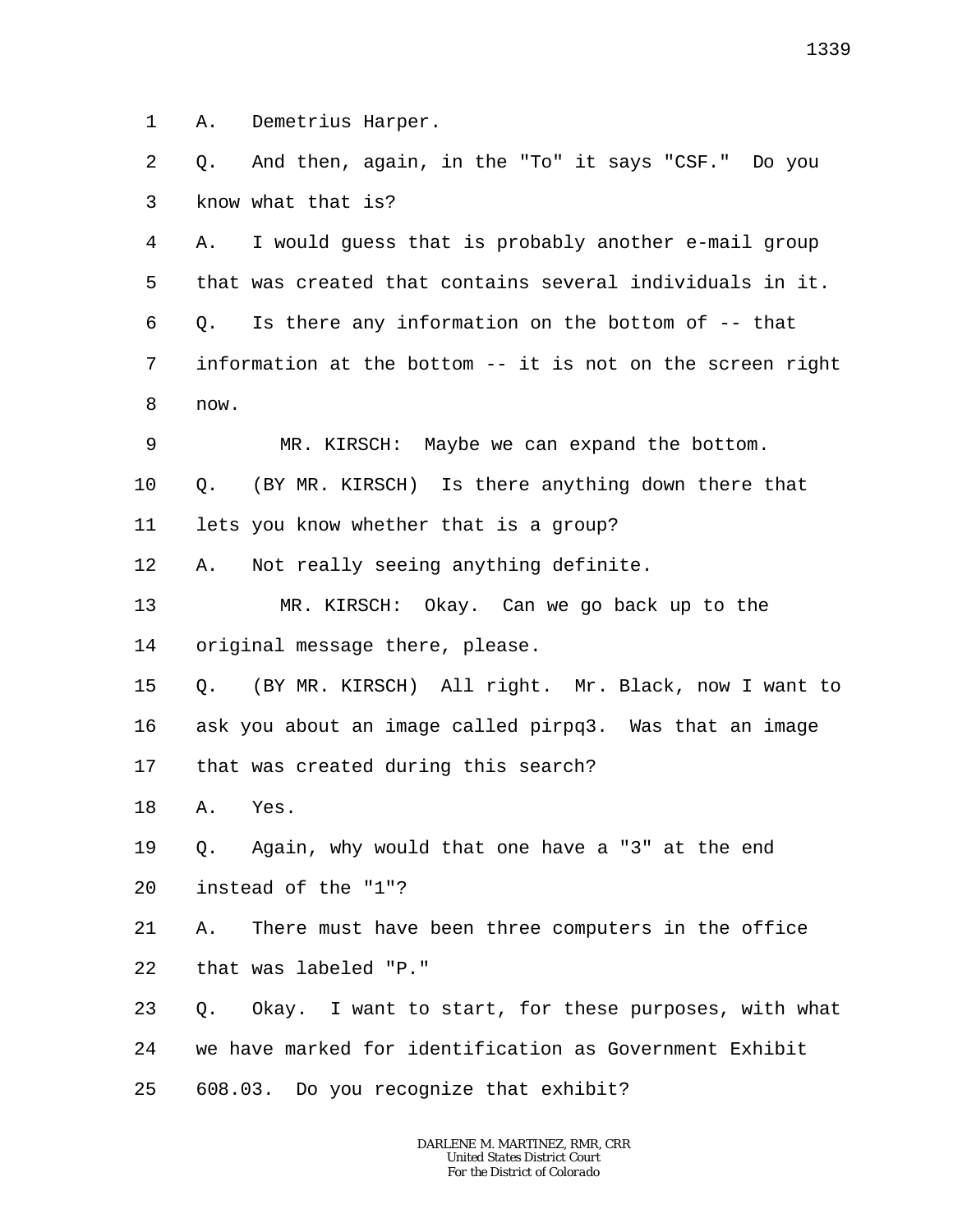1 A. Yes.

2 Q. Was it contained on that image pirpq3?

3 A. Yes.

4 Q. What sort of exhibit is it?

5 A. It is an e-mail message.

6 7 MR. KIRSCH: Your Honor, I would move to admit and publish 608.03.

8 MR. BANKS: No objection, your honor.

9 10 THE COURT: Exhibit 608.03 is admitted, and it may be published.

11 (Exhibit No. 608.03 is admitted.)

12 13 MR. KIRSCH: Special Agent, can you start at the bottom.

14 15 Q. (BY MR. KIRSCH) Do we have a header for the first e-mail in this string on the screen now, Mr. Black?

16 A. Yes. It was from Gary Walker to Demetrius Harper.

17 18 MR. KIRSCH: Can we go to page 2 of that exhibit now, please.

19 20 Q. (BY MR. KIRSCH) What is the question posed in this e-mail, Mr. Black?

21 22 A. It is asking, "Have we had any dealings with any of these companies already?"

23 24 MR. KIRSCH: Can we go back now, please, to page 1 of that exhibit.

25 Q. (BY MR. KIRSCH) This one was from who?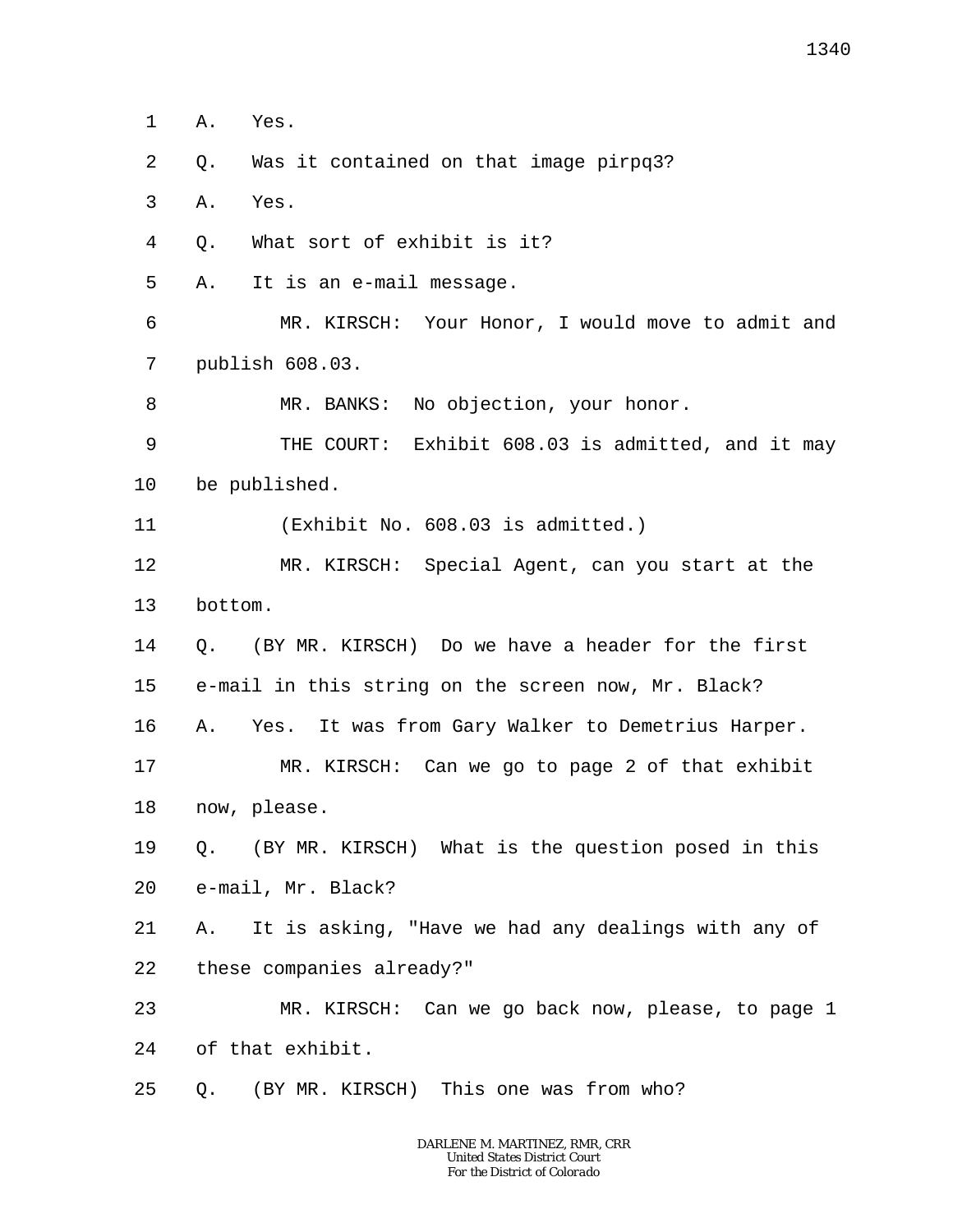1 2 3 4 5 6 7 8 9 10 11 12 13 14 15 16 17 18 19 20 21 22 23 24 25 A. From Gary Walker to Demetrius Harper and Clint Stewart. MR. KIRSCH: Then can we just display the message at the top of that, please. Q. (BY MR. KIRSCH) This final message, is that a response to the message below? A. Yes. Q. From who? A. From Demetrius Harper to Gary Walker. Q. Okay. Can I now ask you to look at what we've marked for identification as Government Exhibit 608.22. A. Okay. Q. Is that another item that was contained on this same image? A. Yes. Q. And what sort of a file is 608.22? A. It is an e-mail file. MR. KIRSCH: Your Honor, I move to admit and publish Government Exhibit 608.22. THE COURT: Any objection? MR. BANKS: No objection, Your Honor. THE COURT: 608.22 is admitted, and it may be published. (Exhibit No. 608.22 is admitted.) MR. KIRSCH: Can we start with page 2 of that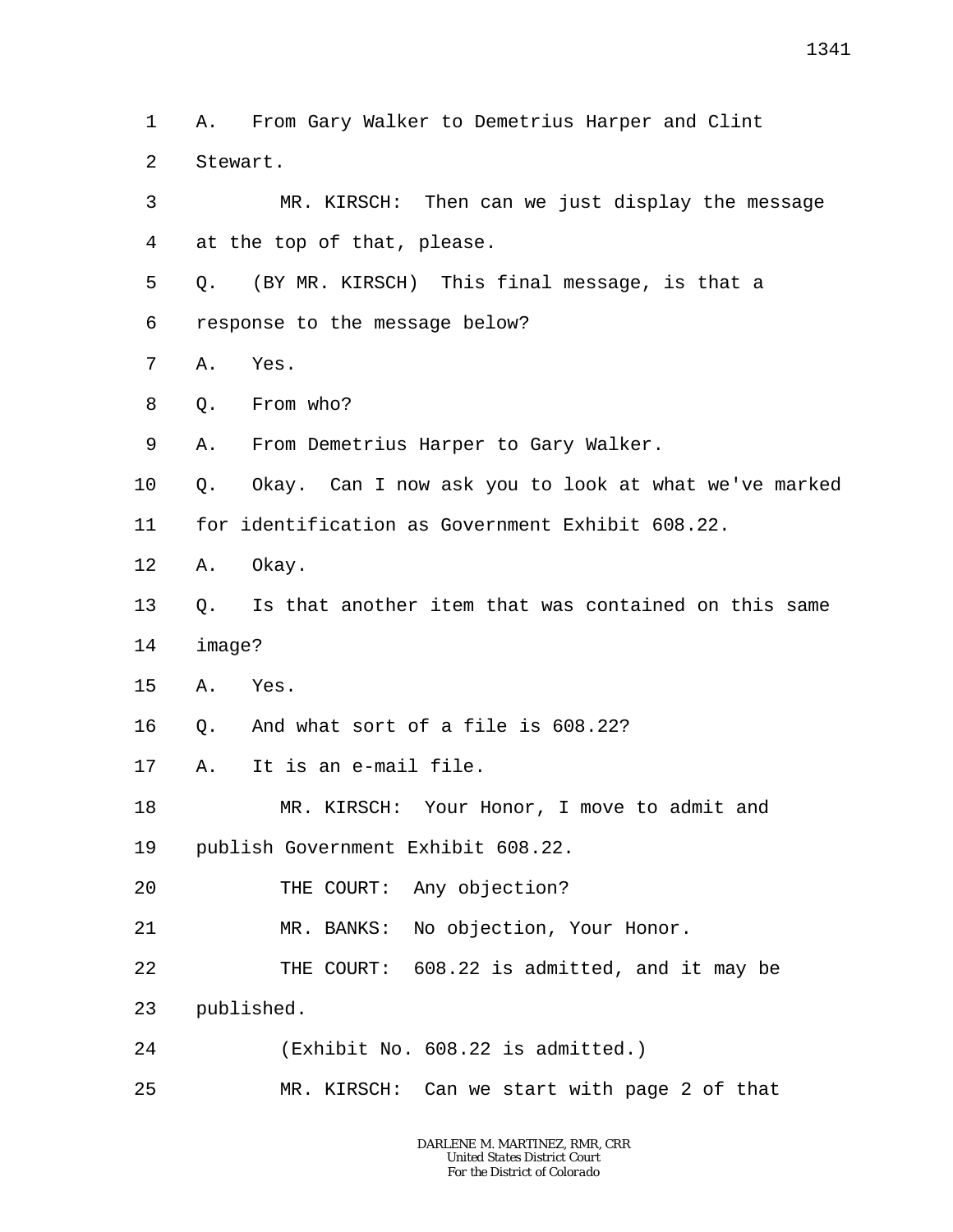| 1       |           | exhibit, please. I am sorry, we do need to start with   |
|---------|-----------|---------------------------------------------------------|
| 2       |           | page 1 of that exhibit. First of all, can you highlight |
| 3       |           | that very top.                                          |
| 4       | Q.        | (BY MR. KIRSCH) Who is this message from, Mr. Black?    |
| 5       | Α.        | From Demetrius Harper.                                  |
| 6       | Q.        | Who received it?                                        |
| 7       | Α.        | Gary Walker, David Banks, Cliff Stewart, Ken Barnes.    |
| 8       | Q.        | Were there two Stewarts that were listed?               |
| 9       | Α.        | There is a Cliff Ja Stewart and Clint Stewart.          |
| $10 \,$ |           | MR. KIRSCH: Can we expand the text on the first         |
| 11      |           | page of this exhibit.                                   |
| 12      | Q.        | (BY MR. KIRSCH) Under -- do you see on the screen       |
| 13      |           | now where it says "AdvectA"?                            |
| 14      | A. Yes.   |                                                         |
| 15      | Q.        | Is there a name in parentheses next to the name Rico    |
| 16      | Howard?   |                                                         |
| 17      | Α.        | Yes.                                                    |
| 18      |           | Q. What name is that?                                   |
| 19      | Α.        | Clint Stewart.                                          |
| 20      | Q.        | Is there a name in parentheses next to the name Shaun   |
| 21      | Haughton? |                                                         |
| 22      | Α.        | Yes.                                                    |
| 23      | Q.        | What name is that?                                      |
| 24      | Α.        | Demetrius Harper.                                       |
| 25      | Q.        | I want to direct your attention now, Mr. Black, to      |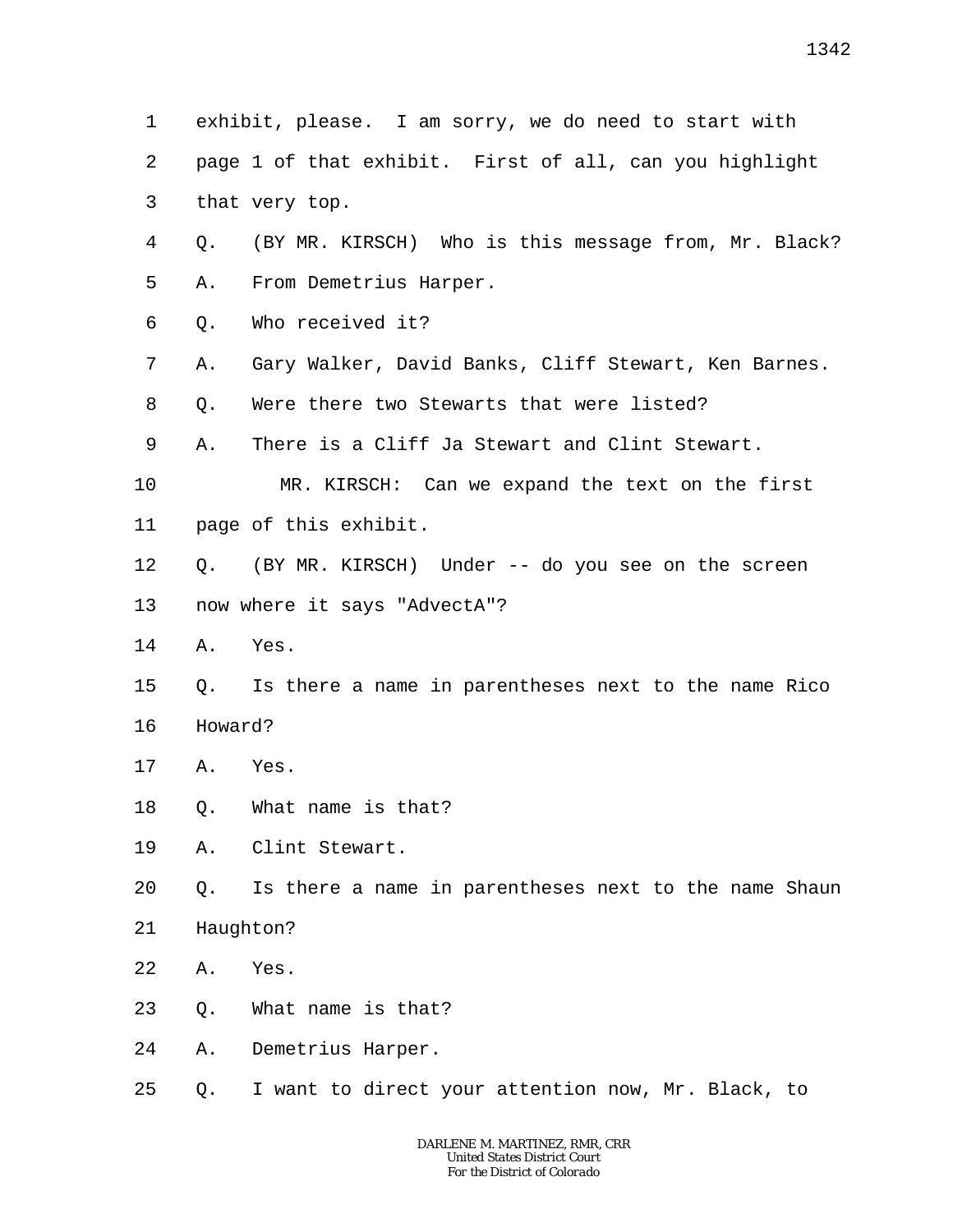- 1343
- 1 what is marked for identification as Government Exhibit
- 2 608.24. Do you have that exhibit?
- 3 A. Yes.
- 4 Q. Do you recognize it?
- 5 A. Yes.
- 6 Q. Did it come from this same image?
- 7 A. Yes, it did.
- 8 Q. And what type of a file is it?
- 9 A. It is another e-mail message.
- 10 11 MR. KIRSCH: Your Honor, I would move to admit and publish Government Exhibit 608.24.
- 12 MR. BANKS: Without objection, Your Honor.
- 13 THE COURT: 608.24 is admitted, and it may be
- 14 published.
- 15 (Exhibit No. 608.24 is admitted.)
- 16 MR. KIRSCH: Can we start with page 2, please.
- 17 Q. (BY MR. KIRSCH) Who does this message come from,
- 18 Mr. Black?
- 19 A. Larry Iverson.
- 20 Q. Directed to who?

21 22 A. To Clint Stewart, and also copied to David Banks and Gary Walker.

23 24 25 MR. KIRSCH: Can we go to page 1 of that exhibit now. And let's expand that message on the bottom, please. Give the jury a chance to read that message.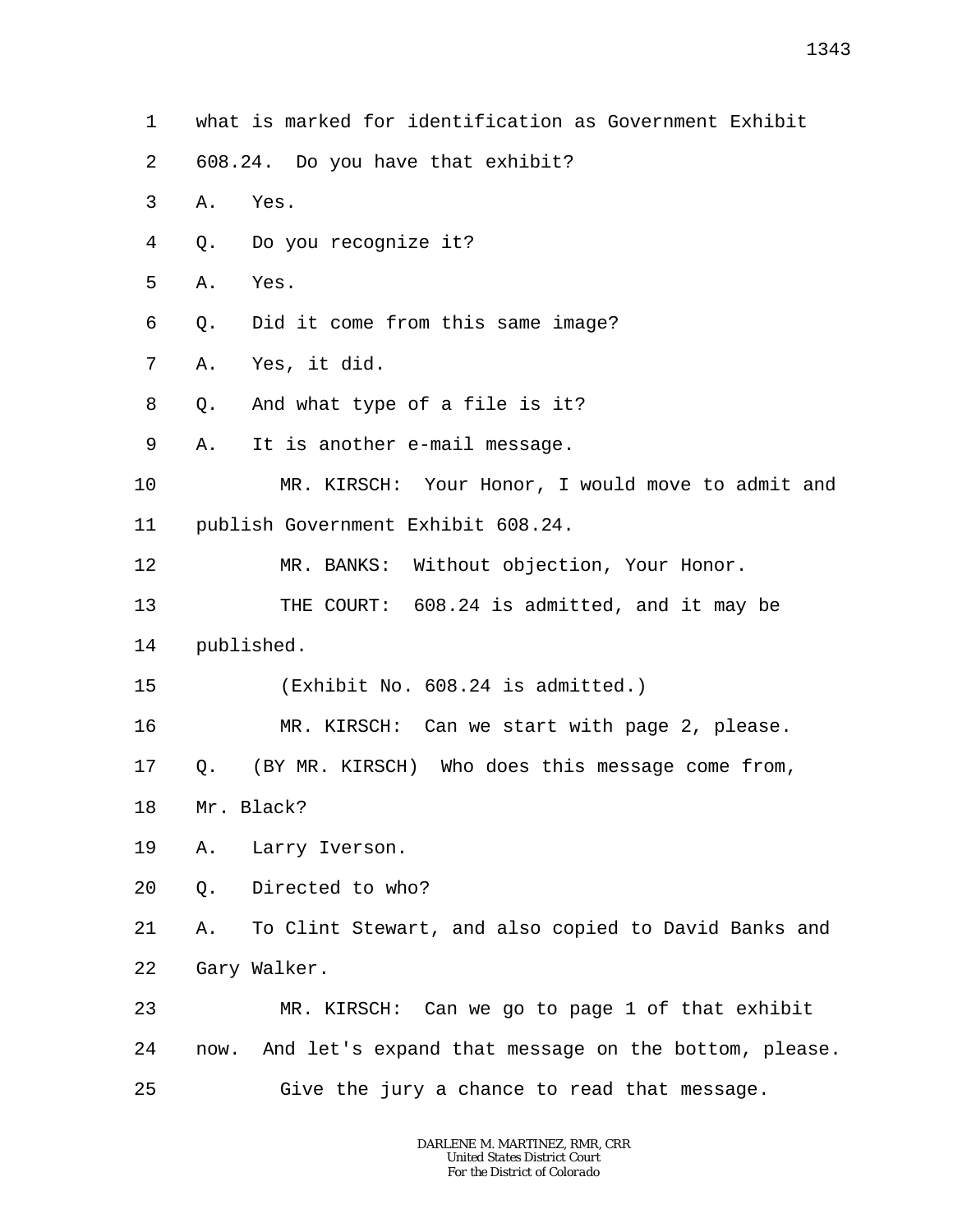- 2 by the way, was from who?
- 3 A. Clint Stewart.
- 4 Q. And who received it?

5 A. Larry Iverson, and also David Banks and Gary Walker.

6 7 MR. KIRSCH: And then, Special Agent Smith, if you could publish the top part of the message there.

8 Q. This message is from whom?

- 9 A. David Banks.
- 10 11 Q. And is there a reference in this message to "applying the hours owed in arrears"?
- 12 A. Yes.

13 MR. KIRSCH: Thanks, Special Agent Smith.

14 Q. (BY MR. KIRSCH) Now I want to direct your attention,

15 Mr. Black, to an image called tirpq1. Is that also an

16 17 image that was created during the execution of the search warrant you have been describing?

- 18 A. Yes.
- 19 20 Q. Can I ask you to look, please, at what is marked for identification as Government Exhibit 608.01.
- 21 A. Okay.
- 22 Q. Is that an item that was located on that image,
- 23 tirpq1?

24 A. Yes.

25 Q. And based on the file path of that particular --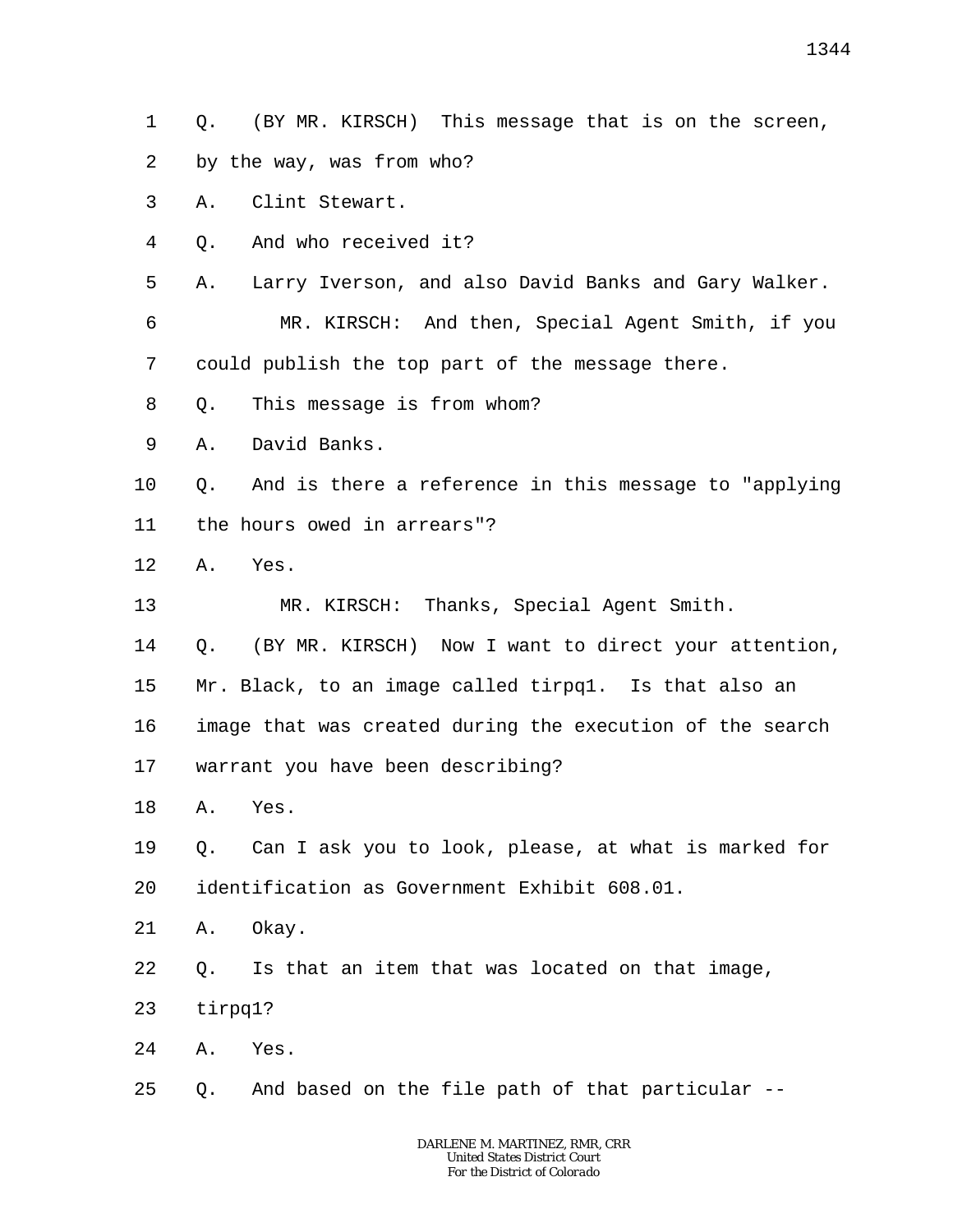1 2 3 4 5 6 7 8 9 10 11 12 13 14 15 16 17 18 19 20 21 22 23 24 25 associated with that item, are you able to associate this item with a particular user? A. Yes, under a folder called "D Harper." MR. KIRSCH: Your Honor, I would move to admit and publish Government Exhibit 608.01. MR. BANKS: No objection. THE COURT: 608.01 is admitted, and it may be published. (Exhibit No. 608.01 is admitted.) MR. KIRSCH: Go ahead and expand that message for us at the top, please, Special Agent Smith. Q. (BY MR. KIRSCH) Who originated this message, Mr. Black? A. Demetrius Harper. Q. And who received it? A. Barbara McKenzie, Charlisa B. Stewart, Cliff Ja Stewart, Clint Stewart, Craig Simmons, David Banks, Gary Walker, Judith Gordon, Kendra Haughton, Robert Anderson, Samuel Thurman, Samuel K. Thurman, Sharon Ruff and Sylvia McGhee. Q. Who got copied on it? A. David Zirpolo and Ken Barnes. Q. Can I ask you to look now at what is marked for identification as Government Exhibit 608.02. Do you have that one?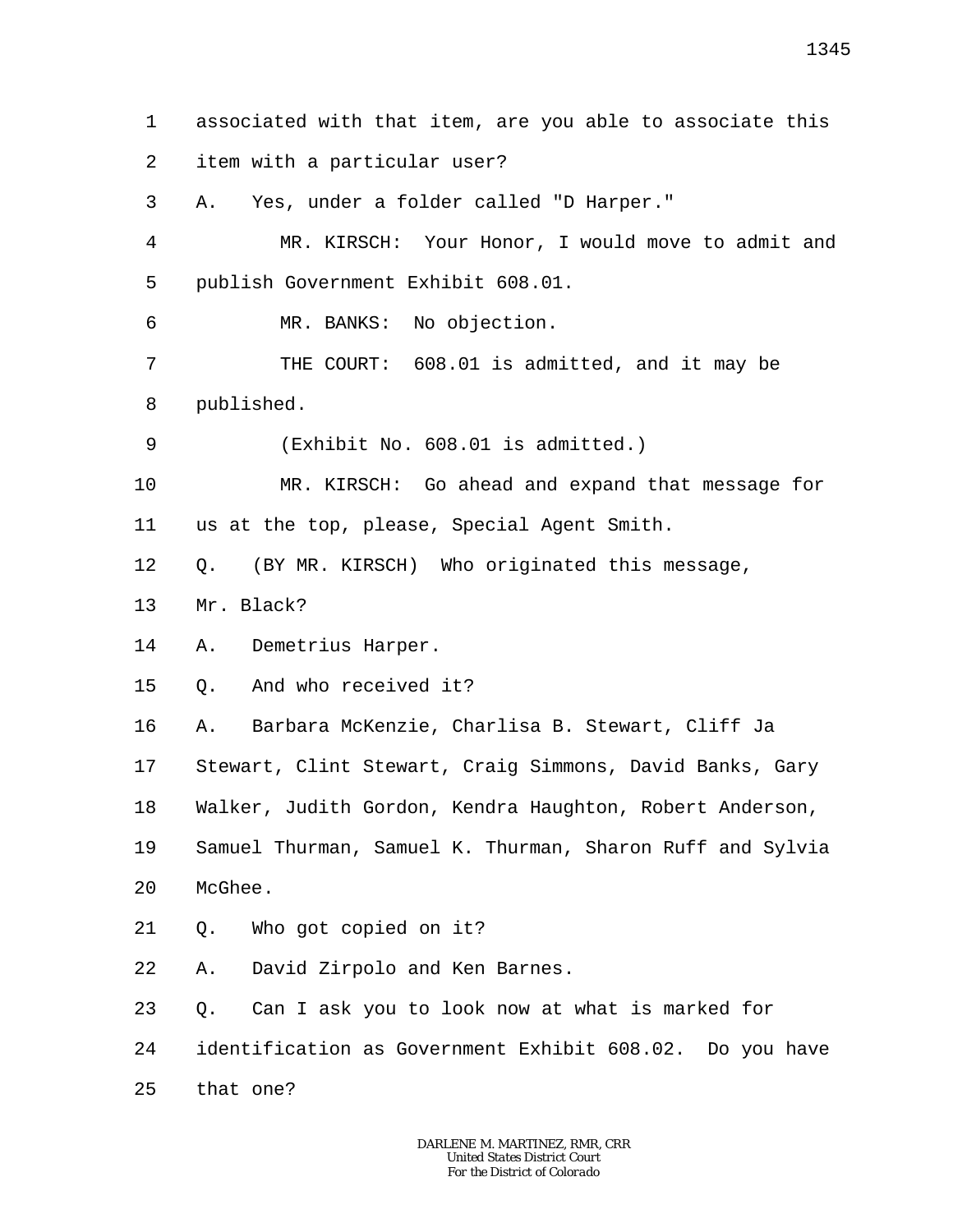- 1 A. Yes.
- 2 3 Q. Was that an item that was located on this same image? A. Yes.
- 4 5 MR. KIRSCH: Your Honor, I would move to admit and publish Government Exhibit 608.02.
- 6 THE COURT: Any objection?
- 7 MR. BANKS: No objection, Your Honor.
- 8 THE COURT: 608.02 is admitted, and it may be
- 9 published.
- 10 (Exhibit No. 608.02 is admitted.)
- 11 Q. (BY MR. KIRSCH) This message came from whom,
- 12 Mr. Black?
- 13 A. Demetrius Harper.
- 14 Q. Who received it?
- 15 A. Ken Barnes, and with a copy to Demetrius Harper.
- 16 Q. And when was this sent?
- 17 A. 12/10/2003.
- 18 19 Q. Can you just read the reference about not receiving checks?
- 20 21 22 23 A. "Let's still try to move forward with the following companies. We currently have 8 people out that are not receiving checks. These companies are in California, so they might be willing to play ball."
- 24 25 Q. Thank you. Can I ask you to look now at what is marked as Government's Exhibit 608.09. Is this an item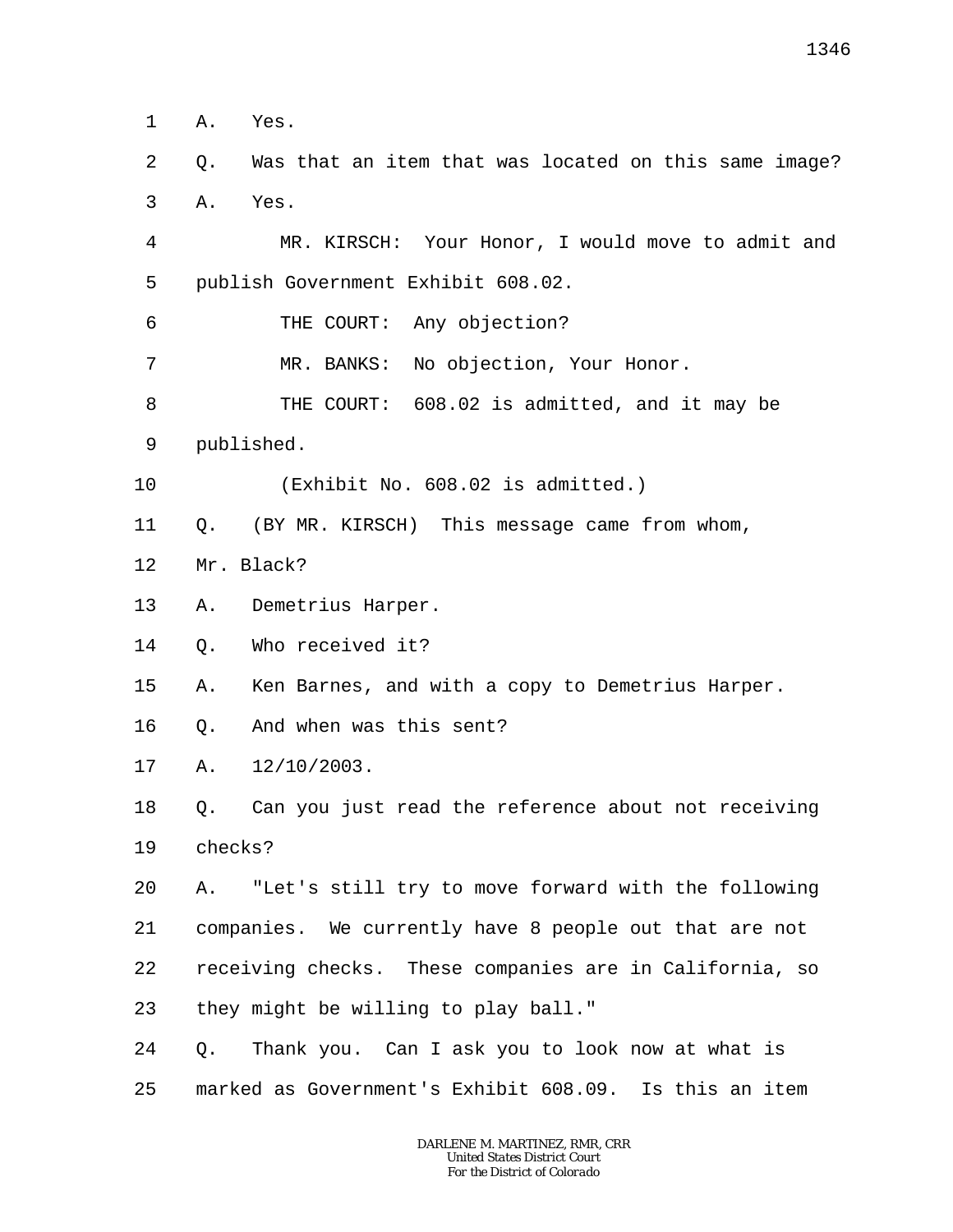- 1 that was located on that same image?
- 2 A. Yes.
- 3 Q. What sort of a file is it?
- 4 A. E-mail message.
- 5 6 MR. KIRSCH: Your Honor, I move to admit and publish Government Exhibit 608.09.
- 7 THE COURT: Any objection?
- 8 MR. BANKS: No objection, Your Honor.
- 9 THE COURT: 608.09 is admitted, and it may be
- 10 published.
- 11 (Exhibit No. 608.09 is admitted.)
- 12 Q. (BY MR. KIRSCH) Who is this message from?
- 13 A. Demetrius Harper.
- 14 Q. And it was directed to who?
- 15 A. Clinton Stewart.
- 16 Q. And, again, is there a word in parentheses after the
- 17 name Shaun Haughton?
- 18 A. Yes it says "YOU."
- 19 Q. When was this message sent?
- 20 A. November 25, 2003.
- 21 Q. Can I ask you to look now at what is marked for
- 22 identification as Government Exhibit 608.16. Do you have
- 23 that one in front of you?
- 24 A. Yes.
- 25 Q. Is this another item that came from that same image?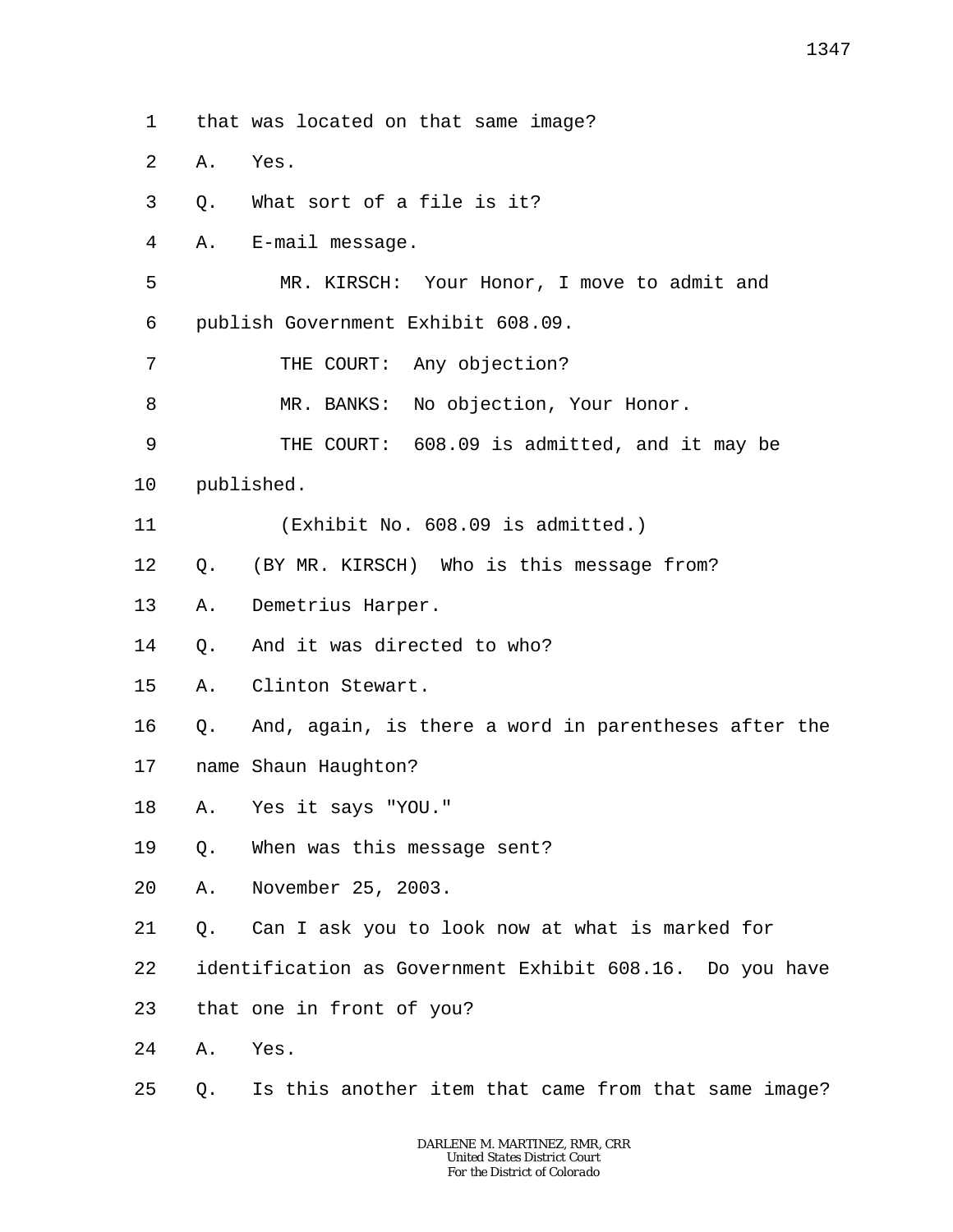1 A. Yes.

2 3 4 5 6 7 8 9 10 11 12 13 14 15 16 17 18 19 20 21 22 23 24 25 Q. Were you able to identify a particular folder in which this item was contained? A. Well, it was found underneath a folder called "DKH Enterprises." Q. Was there a sub folder under that? A. Ken's Staffing. MR. KIRSCH: Your Honor, I would move to admit and publish Government's Exhibit 608.16. THE COURT: 608.16 is admitted, and it may be published. (Exhibit No. 608.16 is admitted.) Q. (BY MR. KIRSCH) Who did this message come from? A. Demetrius Harper. Q. Who received it? A. Ken Barnes. Q. This was when? A. November 19, 2003. MR. KIRSCH: Just give the jury a chance to look at that? Q. (BY MR. KIRSCH) All right. Mr. Black, last one, I think, for this image. Can I ask you to look at 608.26. A. Okay. Q. Is that, in fact, another item that came from this same image?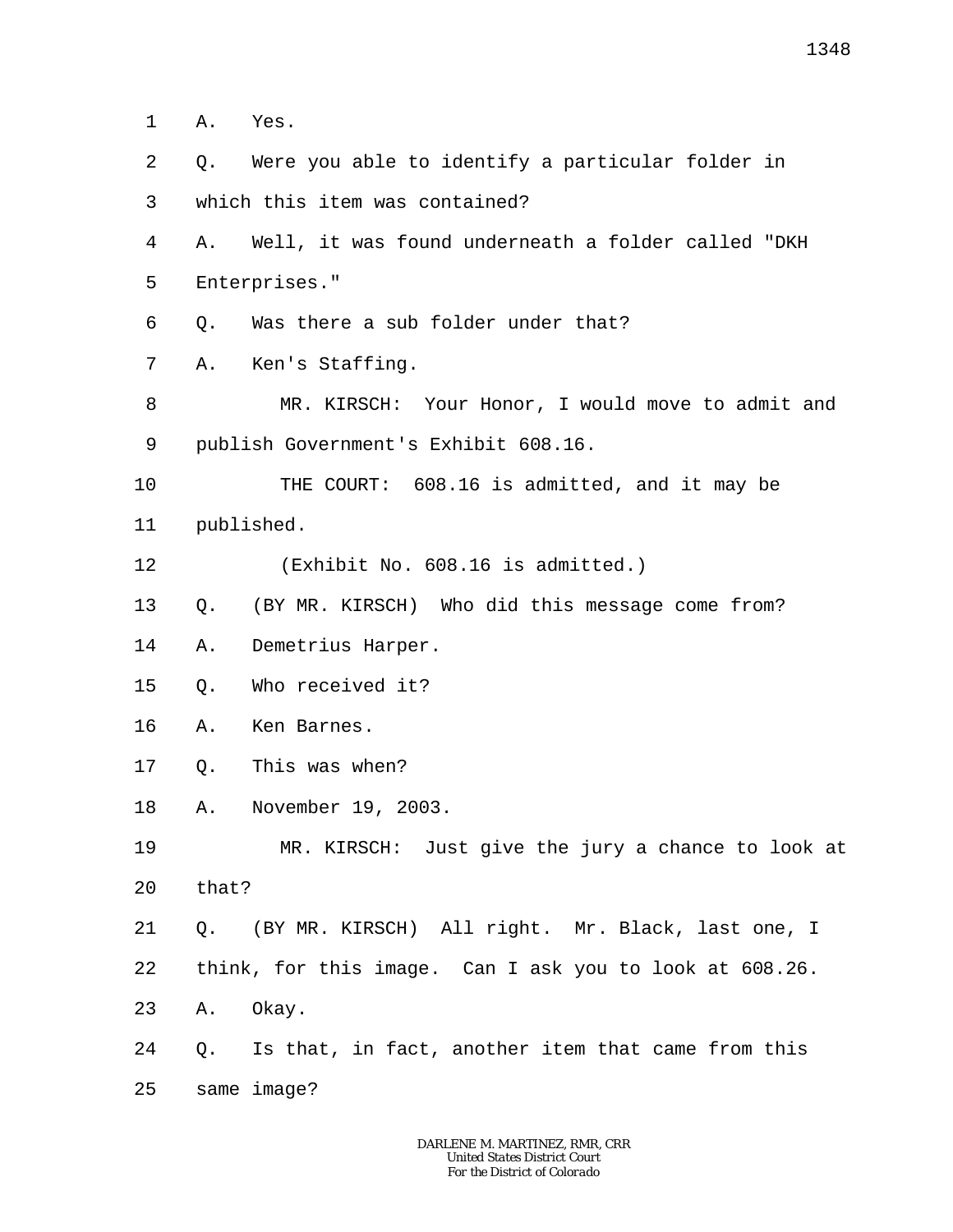1 A. Yes.

- 2 Q. And what sort of a file is it?
- 3 A. It is another e-mail message.
- 4 5 MR. KIRSCH: Your Honor, I move to admit and publish Government Exhibit 608.26.
- 6 THE COURT: Any objection?
- 7 MR. BANKS: No objection, Your Honor.
- 8 THE COURT: 608.26 is admitted, and it may be
- 9 published.
- 10 (Exhibit No. 608.26 is admitted.)
- 11 12 Q. (BY MR. KIRSCH) So there are actually two messages on the screen now, Mr. Black.
- 13 A. Yes.
- 14 15 Q. Let's start with the lower one. Who is that from? A. Charlisa B. Stewart.
- 16 Q. It went to whom?
- 17 A. Looks like a group called "In-House."
- 18 Q. What does that message say?

19 A. "All, Anyone who is attempting to be staffed will

- 20 need to be aware that you cannot fax any paperwork from
- 21 IRP's fax, just as you are unable to e-mail from IRP. Get
- 22 it?"
- 23 Q. Then there was a reply to that message that is also
- 24 on that screen?
- 25 A. Yes.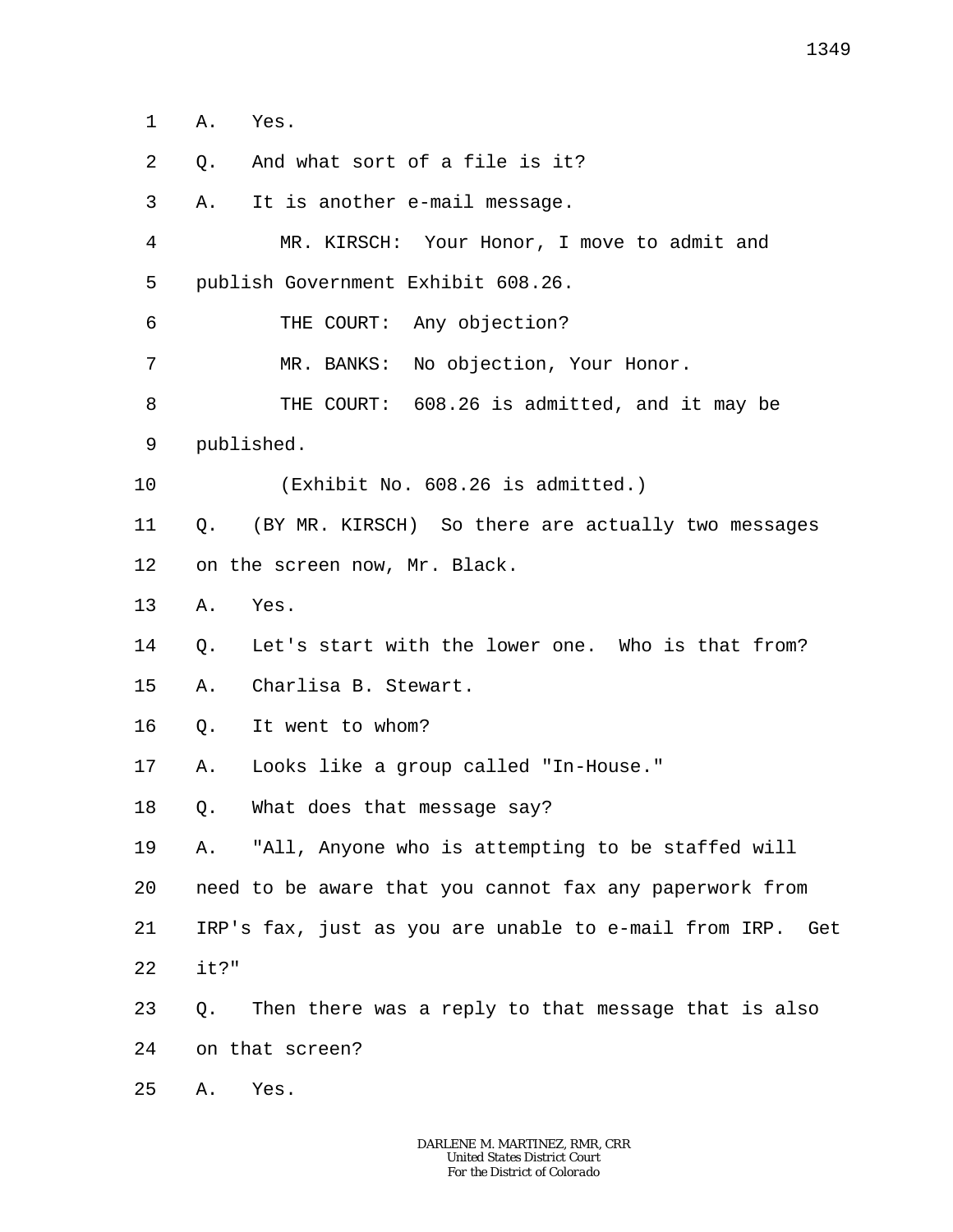- 1 Q. That came from who?
- 2 A. Demetrius Harper.
- 3 Q. Where did it go?
- 4 A. Same group, "In-House."
- 5 Q. And what does that response say?
- 6 A. "All, please keep in mind that goes for the DKH
- 7 Enterprises fax, as well!"
- 8 9 Q. Now, Mr. Black, was there an image created during the search that day title xirpq1?
- 10 A. Yes.
- 11 Q. Let me ask you to take a look at what is marked for
- 12 identification as Government Exhibit 418.01. What sort of
- 13 an item is that?
- 14 A. E-mail message.
- 15 16 MR. KIRSCH: Your Honor, I move to admit and publish Government Exhibit 418.01.
- 17 THE WITNESS: Any objection?
- 18 MR. BANKS: No objection, Your Honor.
- 19 THE COURT: 418.01 is admitted, and it may be
- 20 published.
- 21 (Exhibit No. 418.01 is admitted.)
- 22 23 MR. KIRSCH: Can we start with the message on the bottom of that screen, please.
- 24 Q. (BY MR. KIRSCH) Actually, I forgot to ask you,
- 25 Mr. Black, were you able to associate this file with a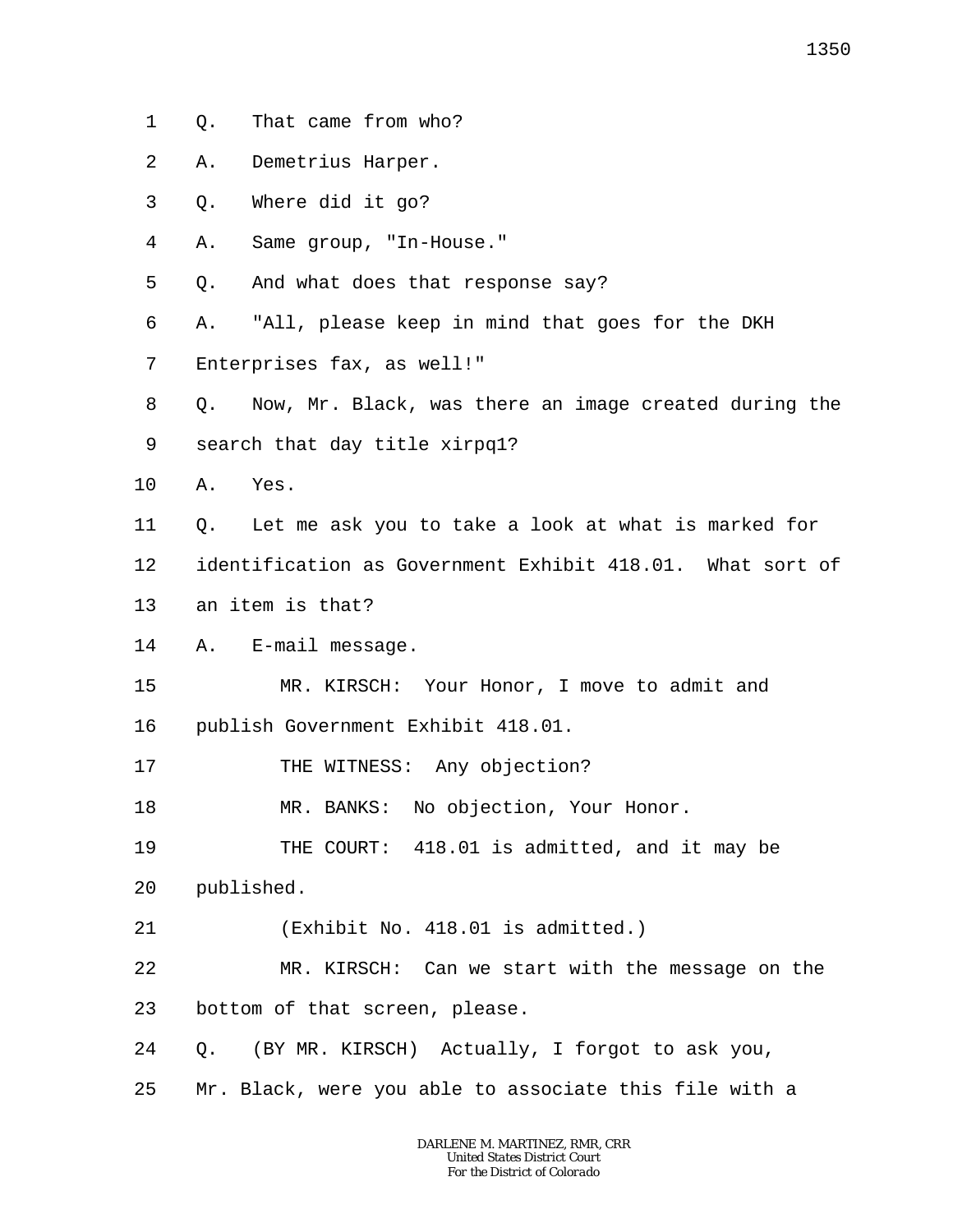- 1 particular user of that computer?
- 2 A. Yes. It was under a folder called "K. Barnes."
- 3 Q. All right. Now, this message on the screen, this is
- 4 the first one contained in this item; is that right?
- 5 A. Yes.
- 6 Q. It was from whom?
- 7 A. Demetrius Harper.
- 8 Q. To whom?
- 9 A. Clint Stewart.
- 10 Q. Who was copied on it?
- 11 A. Ken Barnes.
- 12 13 Q. And is there a request contained in here that starts "Please Ken"?
- 14 A. Yes.
- 15 Q. Can you read that please? Just where it starts at
- 16 "please Ken."
- 17 A. "Please Ken provide Clint with an appropriate number
- 18 that the folks @Talent Tree can reach you at."
- 19 20 MR. KIRSCH: Can we now look at the message on the top of that screen please.
- 21 Q. (BY MR. KIRSCH) Who sent this message?
- 22 A. Ken Barnes.
- 23 Q. Was there a reply to that message we just looked at?
- 24 A. Yes, a phone number.
- 25 Q. A phone number is what is in the contents of the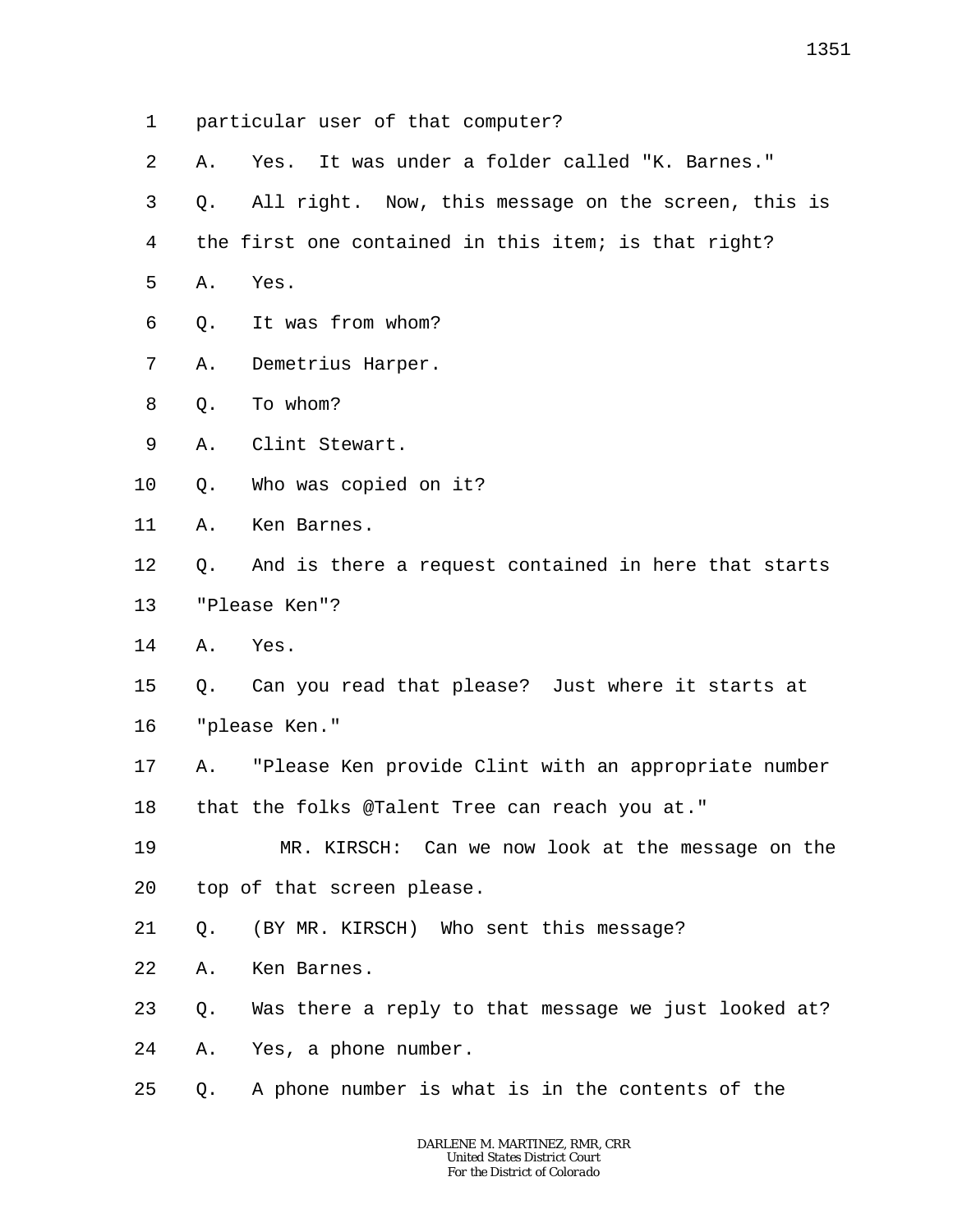1 reply?

5

2 A. I believe so, yes.

3 4 MR. KIRSCH: Can I have just a moment, please, Your Honor.

THE COURT: You may.

6 7 8 9 10 11 12 13 14 15 16 17 18 19 20 21 22 23 24 Q. (BY MR. KIRSCH) Mr. Black, just to try to make sure that I asked you a clear questions, the server that you described appeared to have a different naming convention, at least partially, in the other images we looked at. Can you explain again how those -- how the server was named? A. Basically, we used the names that were actually on - the names on the servers, themselves. There were labels. There was like "Bandit6." "Wildeye." There were two "Rogues." So we used that for the first part of the name. If it was more than one, we would use q1, q2. Q. Okay. Those were not -- that was not a name -- the one we looked at, rogue3, that was not a name that you or other people from the FBI assigned to that server? A. No. MR. KIRSCH: Thank you, Mr. Black. That is all I have, Your Honor. THE COURT: Mr. Banks, you may proceed. MR. BANKS: Thank you, Your Honor. **CROSS-EXAMINATION**

25 **BY MR. BANKS**: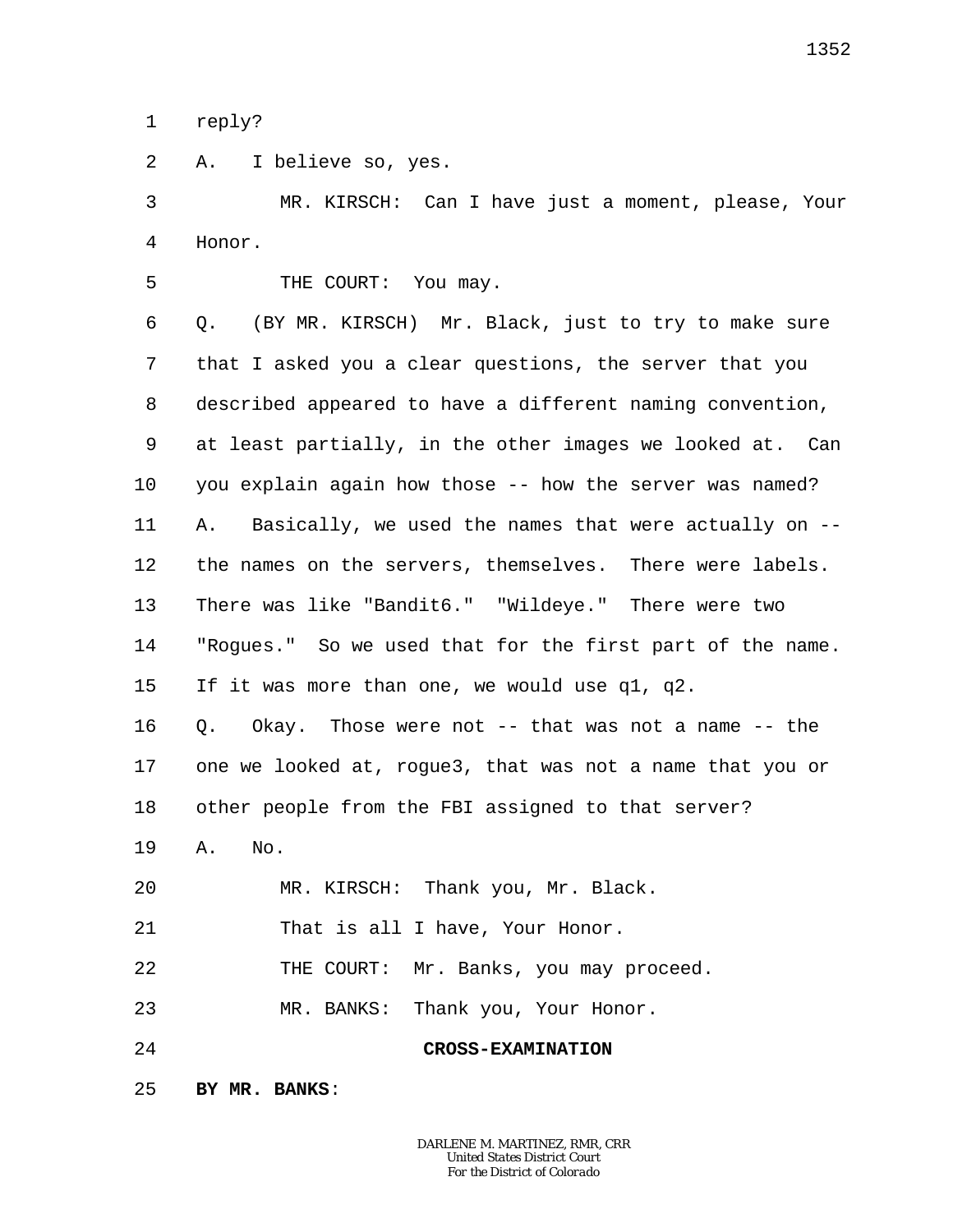1 Q. Good day, Mr. Black.

2 A. Good morning.

3 4 5 Q. I am not going to actually publish these particular exhibits, but I will ask you some general questions about them.

6 7 8 9 10 First, I want to ask you, in your experience in IT, you have known naming conventions for IT geek professionals typically span across various different types of cartoonist type of server names. Is that your experience.

11 12 A. I have been in locations where servers are named a lot of different things.

13 Q. A lot of strange type cartoonist and different type

14 of things; correct?

15 A. Correct.

16 17 Q. Now, with regards to -- I take you to exhibit -- all those exhibits are there in front of you.

18 A. Uh-huh.

19 Q. 608.54.

20 A. Okay.

21 Q. Was there any -- did that e-mail have any

22 representations made to staffing companies?

23 A. This was just an Excel spreadsheet listing companies.

24 Q. Okay. But no representations, no staffing companies

25 listed there, as far as -- there was not an e-mail sent to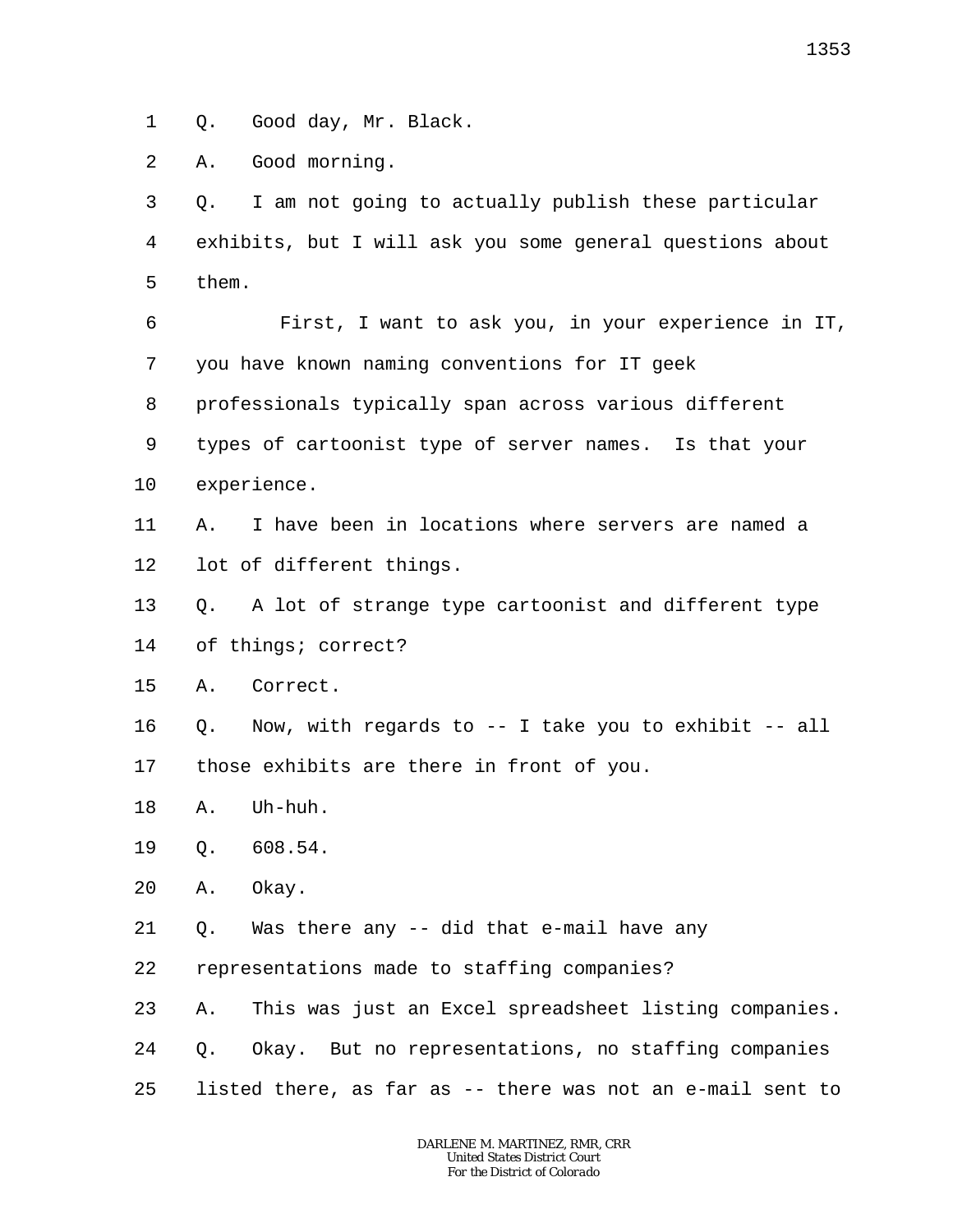- 1 a staffing company. That was not an e-mail sent to a
- 2 staffing company; correct?
- 3 A. Correct.
- 4 Q. Go to 608.23 if you would.
- 5 A. Okay.
- 6 Q. Was that an e-mail with any type of representation
- 7 that was sent to a particular staffing company?
- 8 A. It looks like it was just internal.
- 9 Q. Thank you. And if you can go to Exhibit 158.01.
- 10 A. Okay.
- 11 12 Q. Is that an e-mail to a staffing company, or is it an internal e-mail?
- 13 A. I don't know all of the people listed in the "To"
- 14 15 lines, so I can't say if they were internal or not. But there is no specific company name there.
- 16 Q. Okay. Thank you. Can you go to Exhibit 608.13,
- 17 please.
- 18 A. Okay.
- 19 20 Q. Are you familiar with the definition of "alias" in computer terms, for a computer definition?
- 21 A. I am familiar with it as far as Linux.
- 22 23 24 25 Q. How would you describe the term "alias." Obviously, alias has two different definitions. One is -- what would be your two different definitions of "alias" based in the computer world, as well as in the normal business world?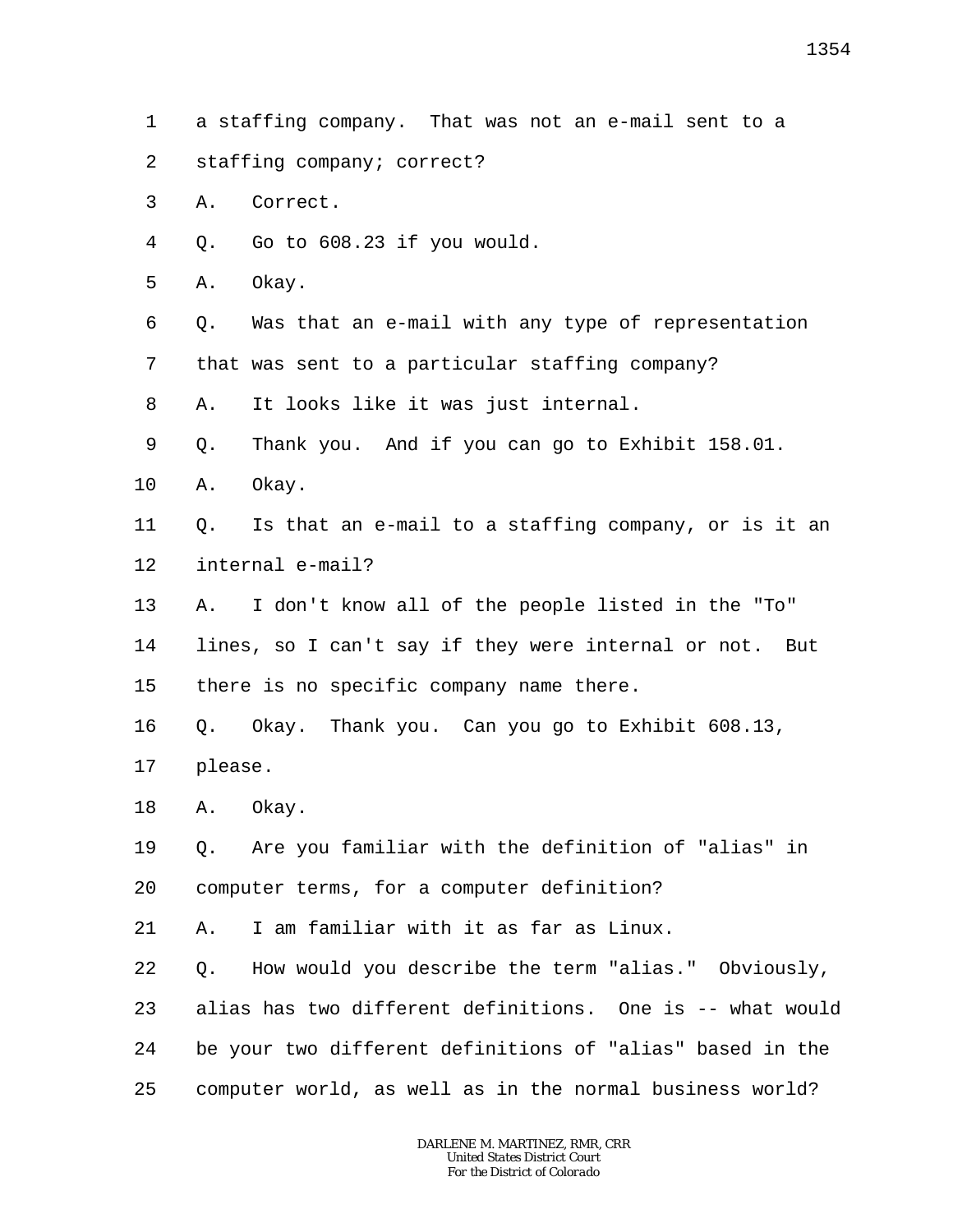| $\mathbf{1}$ | Α. | Well, in the computer world, you could have a name      |
|--------------|----|---------------------------------------------------------|
| 2            |    | that actually calls a program that does something       |
| 3            |    | different than what the name means --                   |
| 4            | Q. | Correct.                                                |
| 5            |    | A. -- I quess is what I am familiar with. As far as the |
| 6            |    | business world, I don't know.                           |
| 7            |    | Q. Now, are you familiar with host names as aliases are |
| 8            |    | concerned?                                              |
| 9            | Α. | I am familiar with host names. I am not familiar        |
| 10           |    | with aliases as host names.                             |
| 11           | Q. | So you are not familiar with that?                      |
| 12           | Α. | But I am not a server expert, so --                     |
| 13           | Q. | Okay. Can you go to Exhibit 608.49.                     |
| 14           | Α. | Okay.                                                   |
| 15           | Q. | Can you read who that e-mail is to and from?            |
| 16           | Α. | It is to In-House, from Charlisa Stewart.               |
| 17           | Q. | Would you say that was not an e-mail sent to a          |
| $18\,$       |    | staffing company?                                       |
| 19           |    | A. Right. I would guess it is probably an internal      |
| 20           |    | group created by the company.                           |
| 21           |    | Q. Okay. Thank you. Now, if you could take your         |
| 22           |    | attention to 608.05 --                                  |
| 23           |    | A. Okay.                                                |
| 24           |    | Q. -- and the contents of that particular e-mail --     |
| 25           |    | sorry about that. Let me rephrase. Is that e-mail -- to |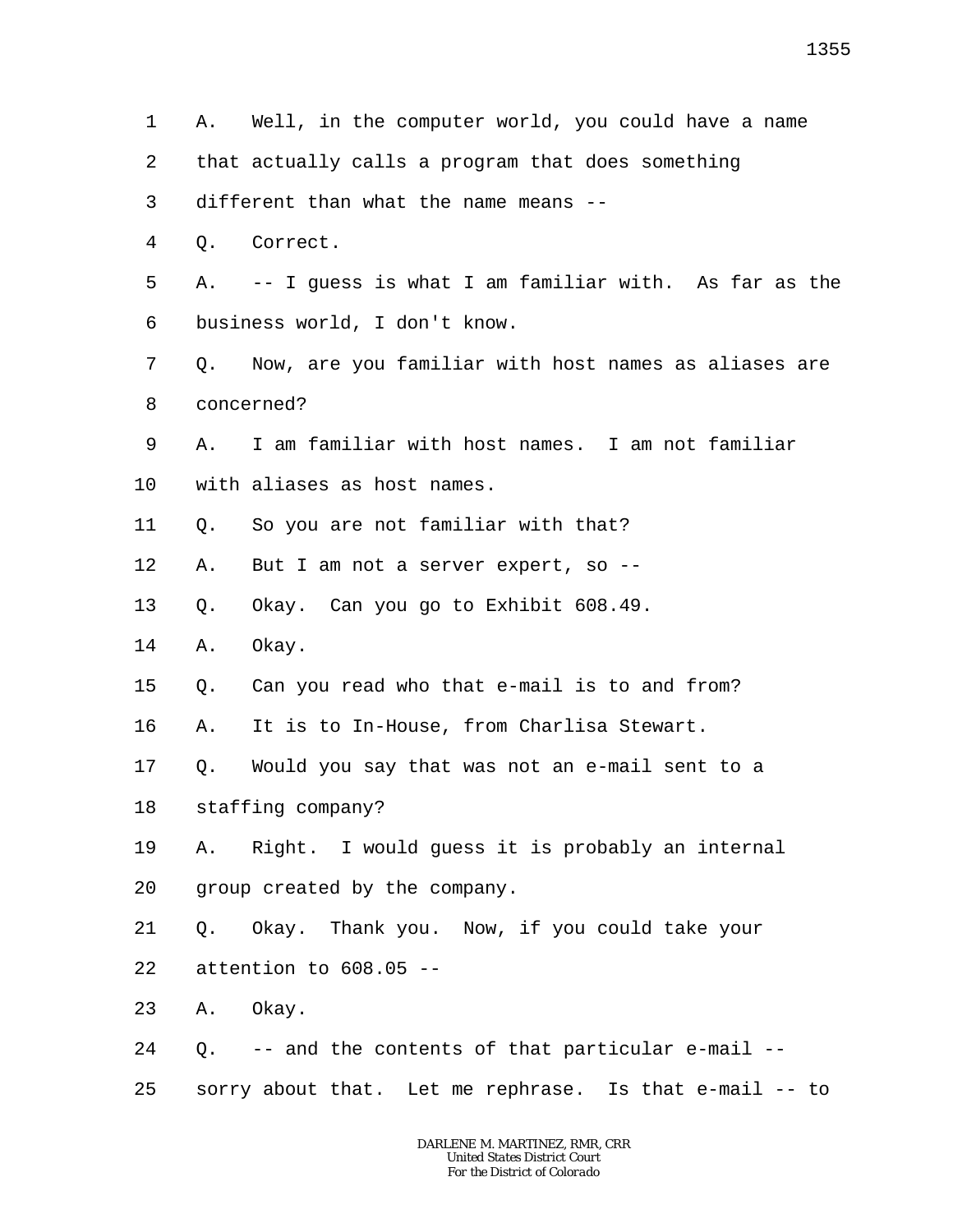1 2 3 4 5 6 7 8 and from -- who does that e-mail come from? Who did it go to? A. It came from Demetrius Harper to CSF, which could be an alias for Robert Days, perhaps, or a group containing him. Because down below it says received by Robert Days. Q. Okay. And that does not appear to be an e-mail to a staffing company; correct? A. I don't know who Robert Days is, so I can't say.

9 But, yeah, it doesn't look like it.

10 Q. Okay. Thank you. If you go to 608.03.

11 A. Okay.

12 13 Q. Does that appear to be an e-mail to a staffing company?

14 15 A. No. It appears to be e-mails between Demetrius Harper and Gary Walker.

16 17 18 19 20 21 Q. Thank you. On average -- I am going to stop right there. On average for the actual e-mails that the Government has just presented and that you have just testified to, were any of those e-mails, did they appear to go to staffing companies, or did they appear to be internal e-mails?

22 A. I don't really know a percentage.

23 24 Q. Then I will have to continue to go down the line. MR. BANKS: Can you bring up 608.22, please.

25 THE COURT: Do you want it on the screen?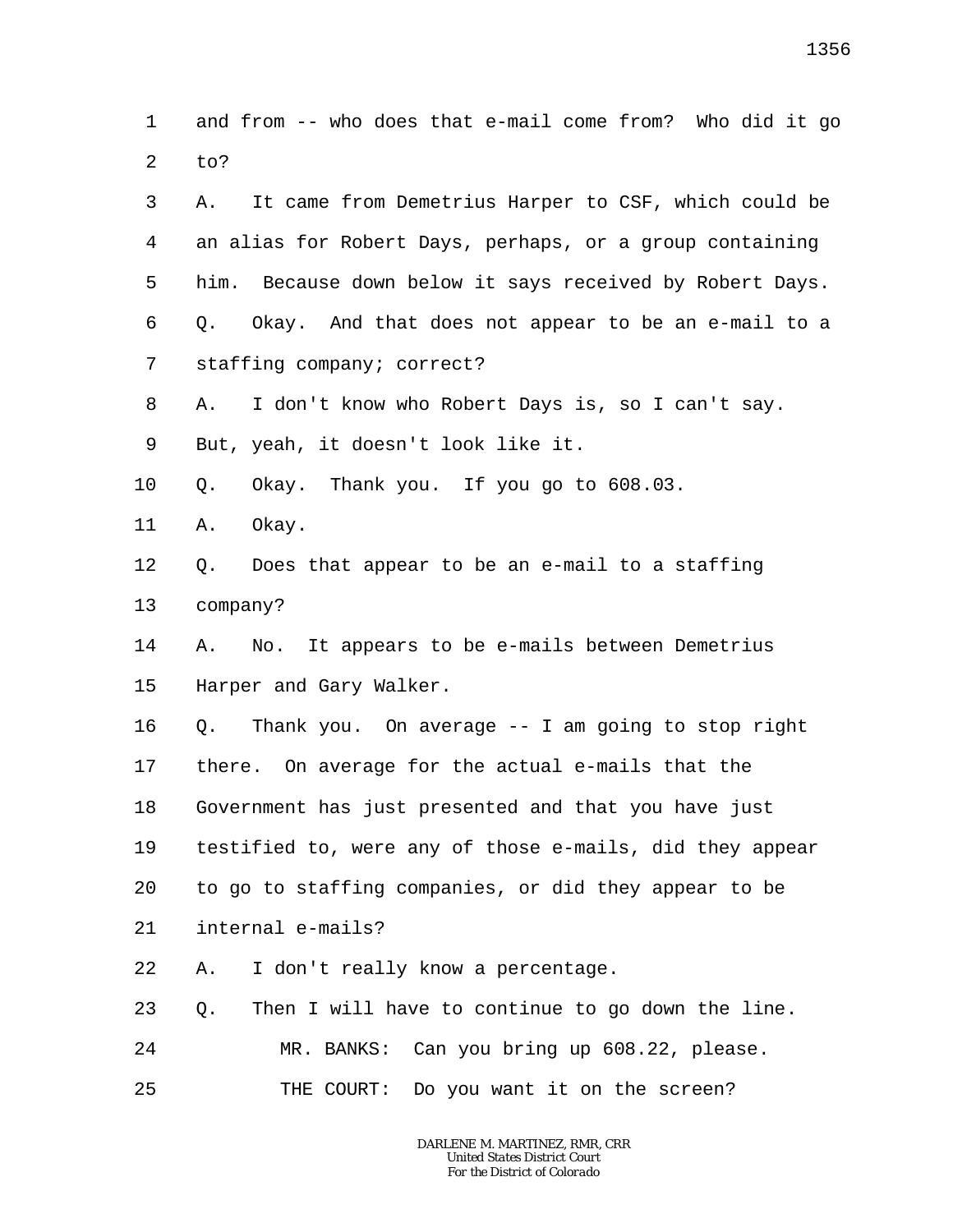| 1              | MR. BANKS: No. I only want him to read it.                |
|----------------|-----------------------------------------------------------|
| $\sqrt{2}$     | THE WITNESS: I have it.                                   |
| 3              | (BY MR. BANKS) Who is that e-mail to and from?<br>Q.      |
| $\overline{4}$ | From Demetrius Harper, to Gary Walker, David Banks,<br>Α. |
| 5              | Cliff Stewart, Clint Stewart, Ken Barnes.                 |
| 6              | And in that e-mail, you see the name in parentheses<br>Q. |
| 7              | next to Rico Howard called Clint Stewart?                 |
| 8              | Α.<br>Yes.                                                |
| 9              | Do you know what that means?<br>Q.                        |
| 10             | No, I don't.<br>Α.                                        |
| 11             | Q. What about Shaun Haughton and Demetrius Harper? Do     |
| 12             | you know what that means, as far as that name next to it  |
| 13             | in parentheses?                                           |
| 14             | No.<br>Α.                                                 |
| 15             | Q. Okay. Does that e-mail appear to have gone -- is       |
| 16             | that an internal e-mail, or was it an e-mail sent to a    |
| 17             | staffing company?                                         |
| 18             | If all of the people listed on the "To" line were<br>Α.   |
| 19             | internal, then it was an internal e-mail.                 |
| 20             | Thank you.<br>Q.                                          |
| 21             | MR. KIRSCH: Your Honor, I am sorry to interrupt,          |
| 22             | but if it would assist Mr. Banks, the Government would be |
| 23             | willing to stipulate that none of these e-mails were sent |
| 24             | to staffing companies.                                    |
| 25             | Mr. Banks?<br>THE COURT:                                  |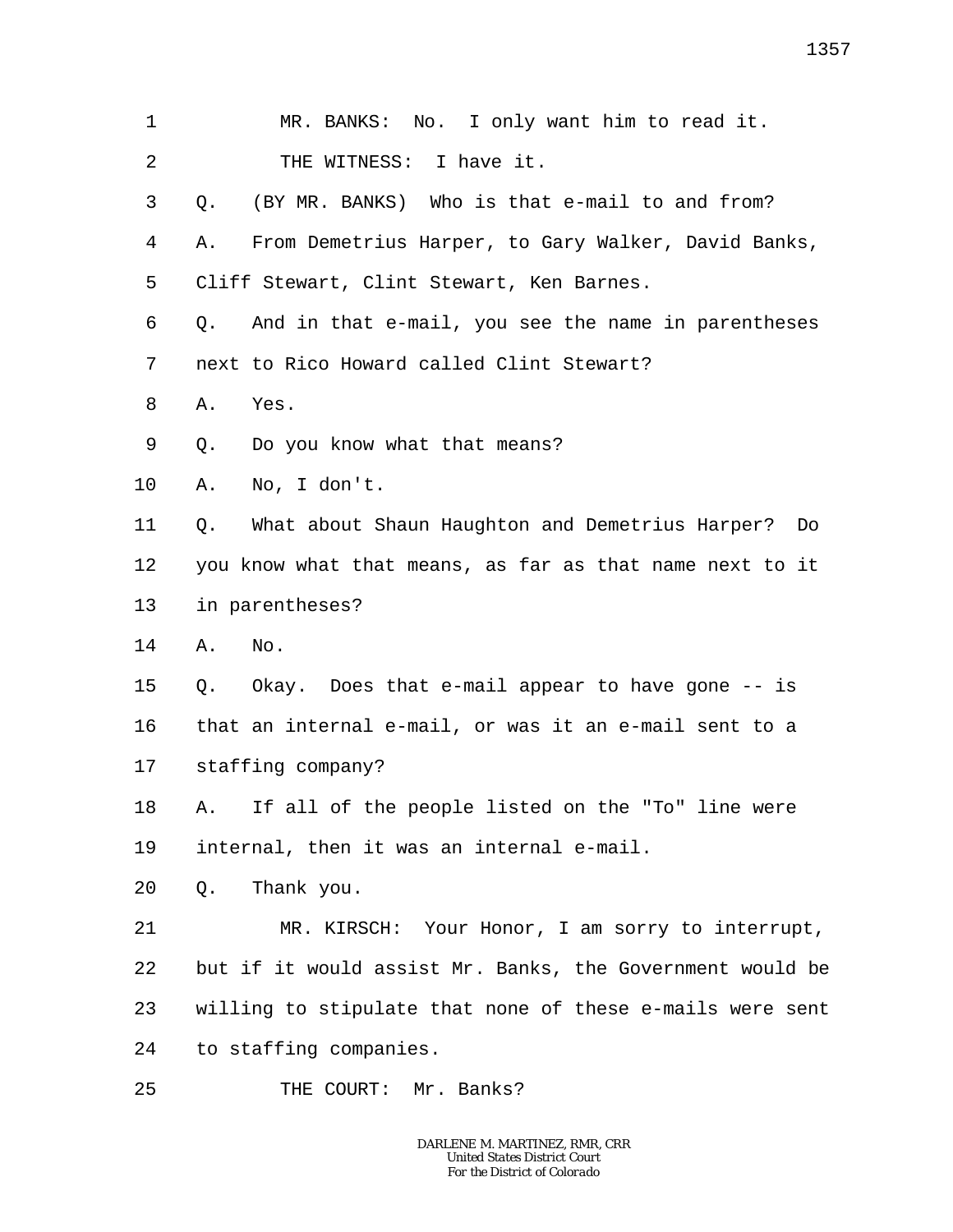1 2 3 4 5 6 7 8 9 10 11 12 13 14 15 16 17 18 19 20 21 22 23 24 25 MR. BANKS: That would be fine, Your Honor. THE COURT: You accept the stipulation. MR. BANKS: No further questions, Your Honor. THE COURT: All right. Anything further from the defendants? Any redirect? MR. KIRSCH: No, thank you, Your Honor. THE COURT: May this witness be excused? MR. KIRSCH: Yes, please. THE COURT: All right. Thank you very much. THE WITNESS: Thank you. THE COURT: All right. The Government may call its next witness. MS. HAZRA: Thank you, Your Honor. The Government calls Jeff Smith. COURTROOM DEPUTY: Your attention, please. **JEFFREY SMITH** having been first duly sworn, testified as follows: COURTROOM DEPUTY: Please be seated. Please state your name, and spell your first and last names for the record. THE WITNESS: My name is Jeffrey Smith. J-E-F-F-R-E-Y S-M-I-T-H. THE COURT: Mr. Smith, if you could speak right into the microphone.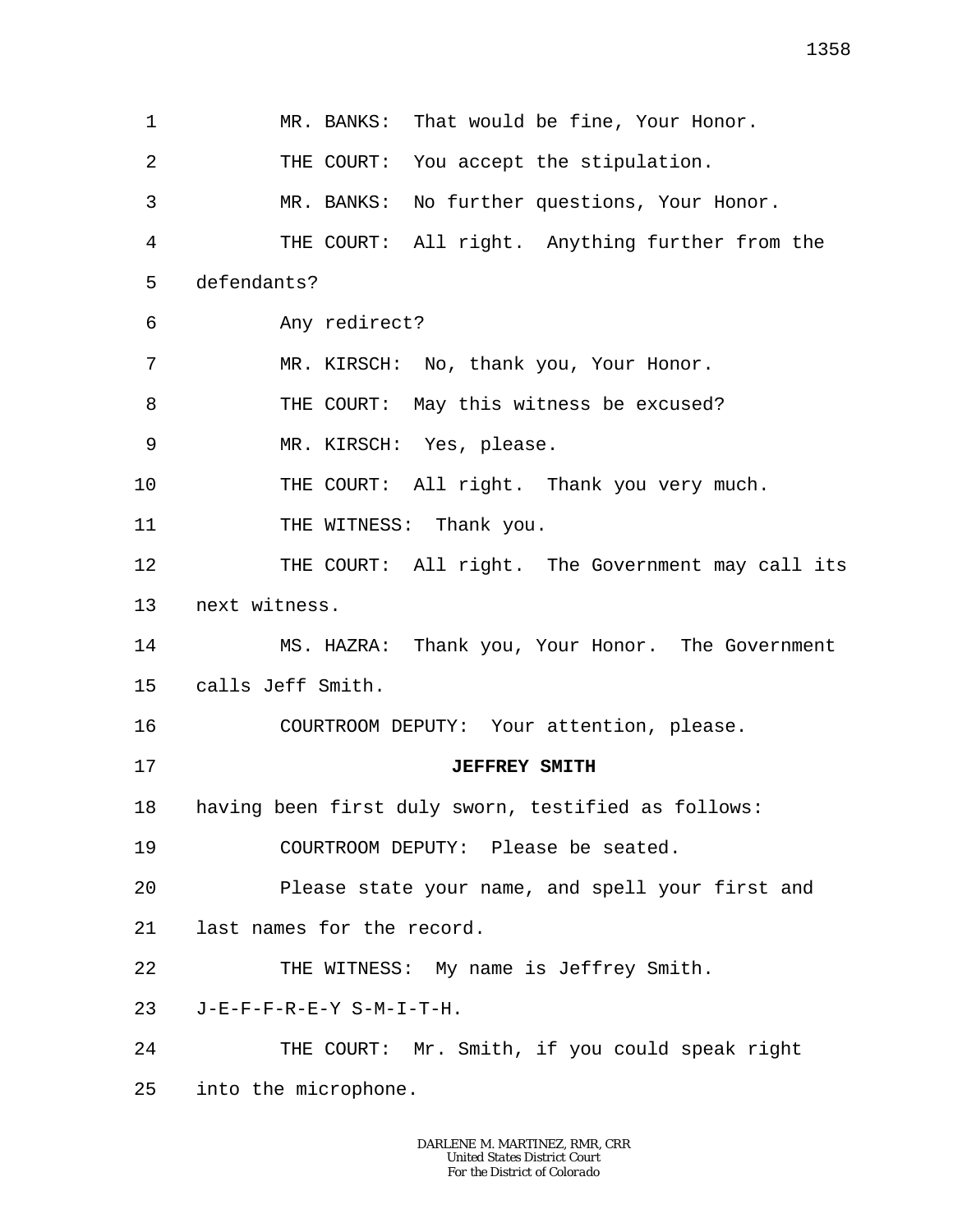| $\mathbf 1$ | You may proceed.                                            |
|-------------|-------------------------------------------------------------|
| 2           | DIRECT EXAMINATION                                          |
| 3           | BY MS. HAZRA:                                               |
| 4           | Morning, Mr. Smith.<br>Q.                                   |
| 5           | Good morning.<br>Α.                                         |
| 6           | Where are you currently employed?<br>Q.                     |
| 7           | I am a contract employee for the FBI.<br>Α.                 |
| 8           | Are you in a particular division or branch of the<br>Q.     |
| 9           | FBI?                                                        |
| $10 \,$     | I support the finance division.<br>Α.                       |
| 11          | Prior to being a contractor for the FBI, were you<br>Q.     |
| 12          | employed by the FBI?                                        |
| 13          | Yes, ma'am, I was.<br>Α.                                    |
| 14          | How long were you employed by the FBI?<br>Q.                |
| 15          | For 34 years.<br>Α.                                         |
| 16          | And both as an FBI employee and as a contractor, have<br>Q. |
| 17          | you been in the similar financial division?                 |
| 18          | Yes. The same division, yes, ma'am.<br>Α.                   |
| 19          | And are you the administrator for the financial<br>Q.       |
| 20          | division database?                                          |
| 21          | The financial system, yes.<br>Α.                            |
| 22          | What kind of information is reported in this<br>Q.          |
| 23          | database?                                                   |
| 24          | This database is responsible for recording all<br>Α.        |
| 25          | financial events that are handled by the FBI, including     |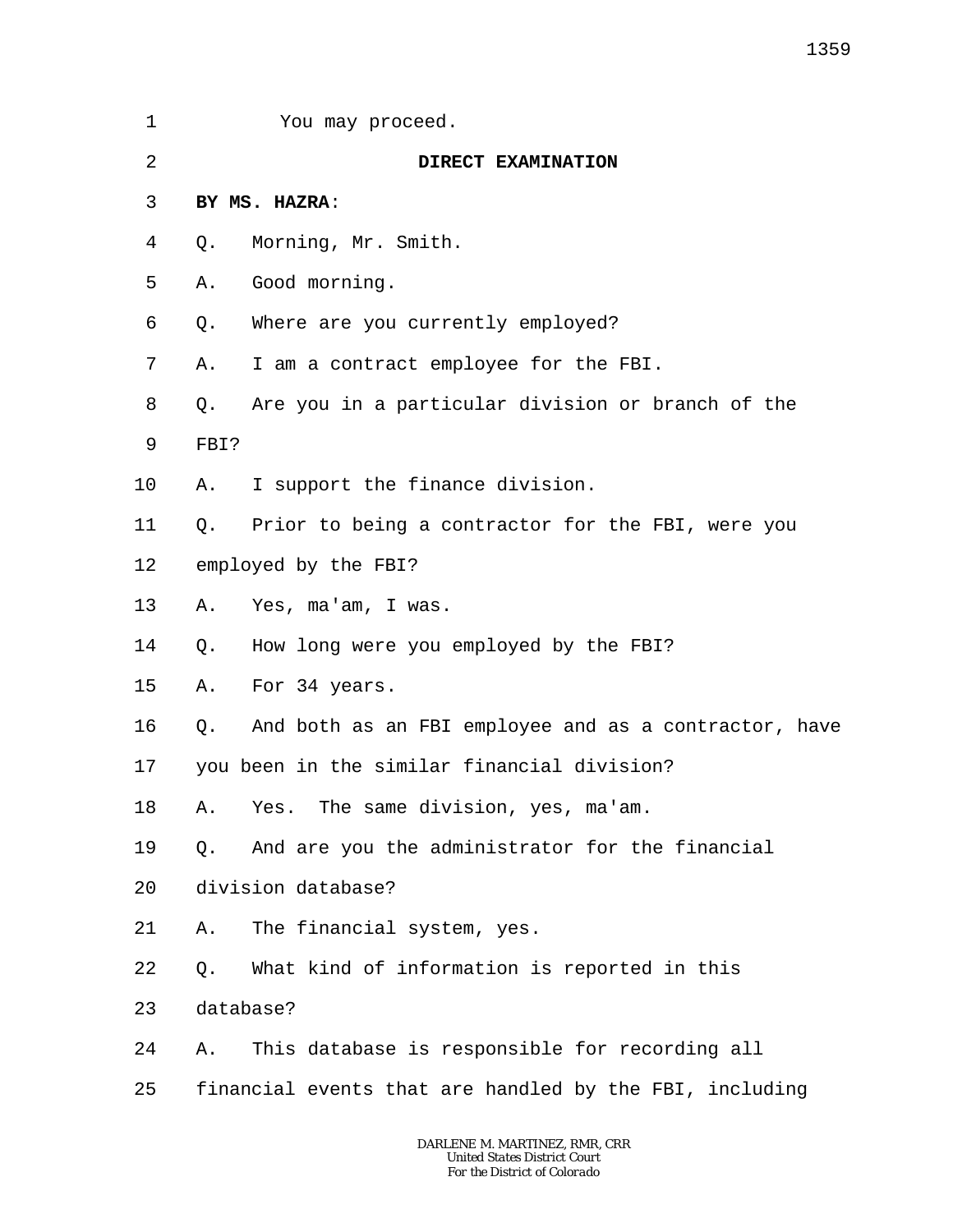- 1 contract awards, procurement requests, payments,
- 2 invoicing. The entire gamut of any financial activity
- 3 conducted by the FBI.

4 5 Q. Does the FBI have any laws or policies governing its procurement for contracts?

6 A. Yes, ma'am. The governing law for conducting

7 contract activities is governed by the FAR, Federal

- 8 Acquisition Regulation.
- 9 Q. Is that a federal statute?

10 A. Yes, ma'am, followed by all agencies.

11 Q. Does the FBI keep a record of anyone whom it has

12 contracted for goods or services or entered into

- 13 procurements with?
- 14 15 A. Yes, ma'am. That information is stored in this database.
- 16 Q. Is it a central database?

17 A. Yes, ma'am.

18 Q. Why does the FBI keep this database?

19 20 21 22 A. We are required by law to maintain this information, as well as report any financial events that are conducted by the federal government. This is the database where they record it.

23 24 25 Q. Is the information that is input into that database by someone with knowledge about to whom the contracts were rewarded?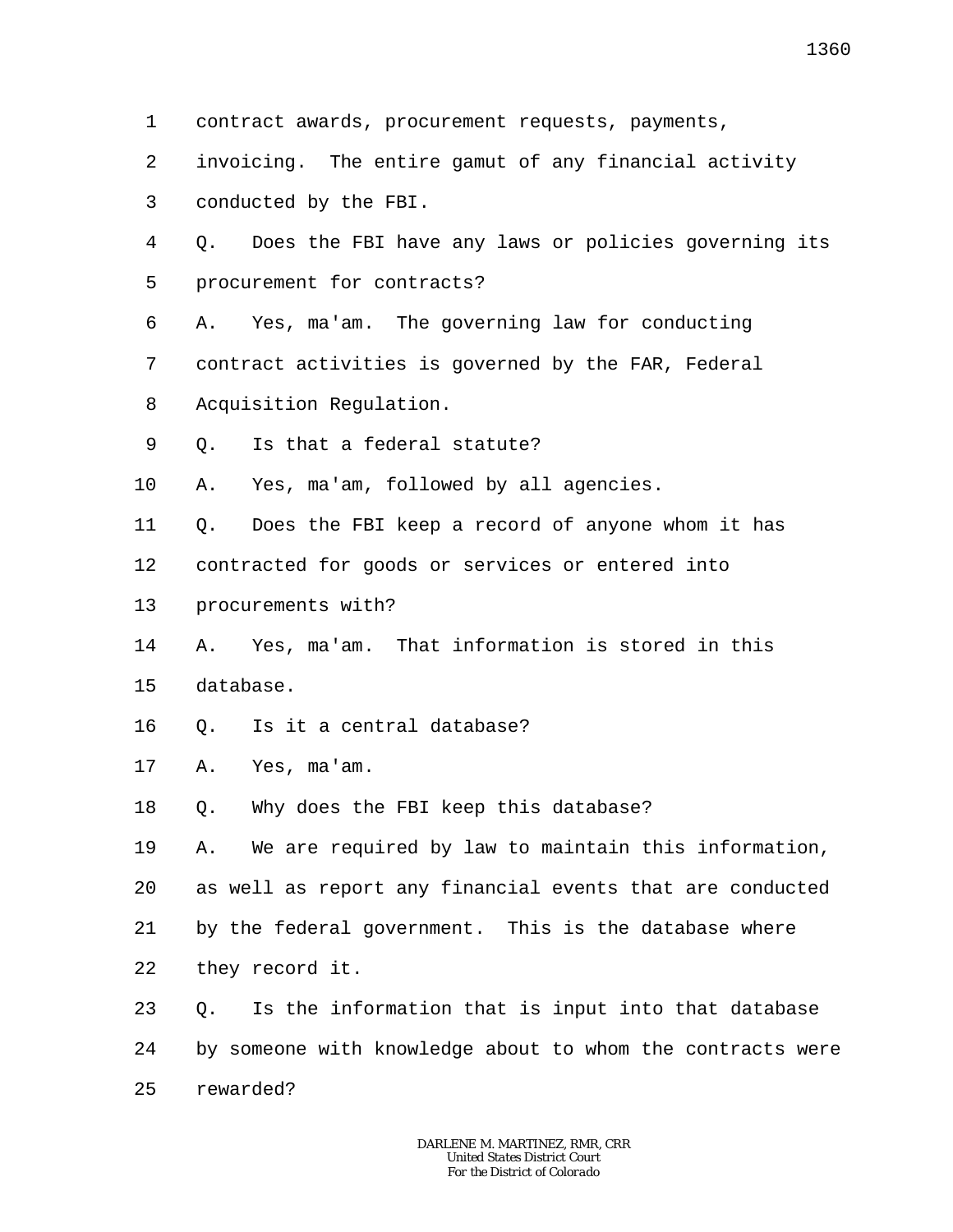1 2 A. That information is directly entered by hand by the contracting officer awarding the contracts.

3 4 Q. Is that information input at or near the time of the contract assigned to the supplier or the vendor?

5 A. Yes, ma'am, just prior to award.

6 7 8 Q. And it is part -- as I think you already mentioned, part of the regular business of the FBI to maintain this database; is that right?

9 A. Yes, ma'am.

10 11 12 13 Q. Have you had the opportunity to check this financial management system database to see whether or not certain entities entered into a contract with the FBI between 2002 and 2005?

14 A. Yes, ma'am.

15 16 Q. Based on your search, did the FBI make a purchase or contract in any manner with IRP Enterprises (sic)?

17 A. No, ma'am.

18 19 Q. Based on your search, did the FBI make a contract or make a purchase or contract with a company known as

- 20 Leading Team?
- 21 A. No, ma'am.
- 22 Q. Based on your search, did the FBI purchase anything
- 23 or make a contract with an entity known as DKH
- 24 Enterprises?

25 A. No, ma'am.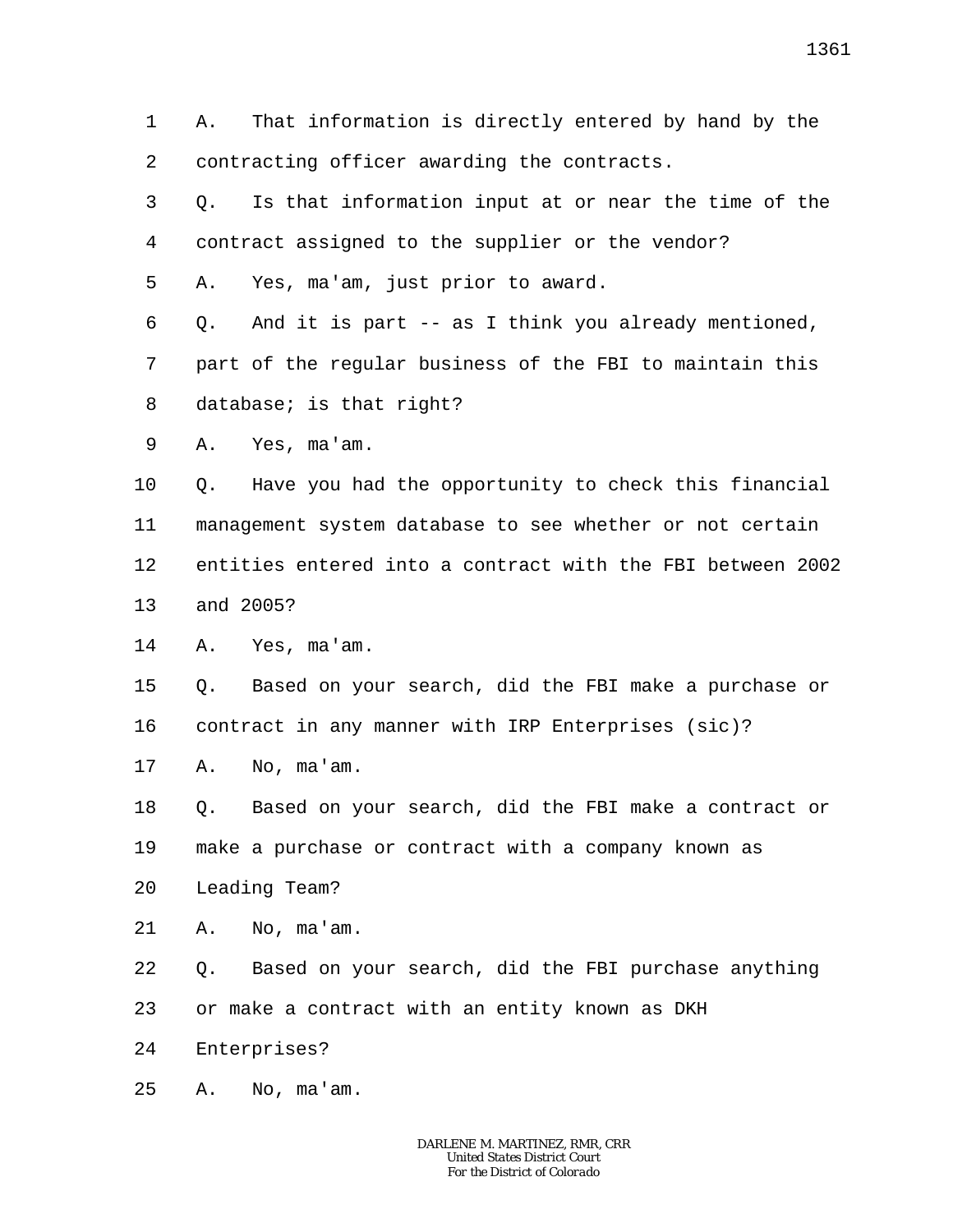- 1 2 3 4 5 6 7 8 9 10 11 12 13 14 15 16 17 18 19 20 21 22 23 24 Q. Did you also search that database to see whether the FBI procured or entered into a contract with individuals associated with those entities? A. Yes, ma'am. Q. Based on your results of the search, did the FBI enter into a contract or procure anything from an individual named David Banks? A. No, ma'am. Q. How about an individual named Demetrius Harper? A. No, ma'am. Q. David Zirpolo? A. No, ma'am. Q. Did the FBI make a purchase or enter a contract with an individual named Gary Walker? A. No, ma'am. Q. Kendrick Barnes? A. No, ma'am. Q. Or Clinton Stewart? A. No, ma'am. Q. Just to clarify, in addition to these names, do you have additional identifying monikers or information associated with these individuals? A. In our database? Q. When you conduct -- the time you conducted your
- 25 search, did you search just for those names, or did you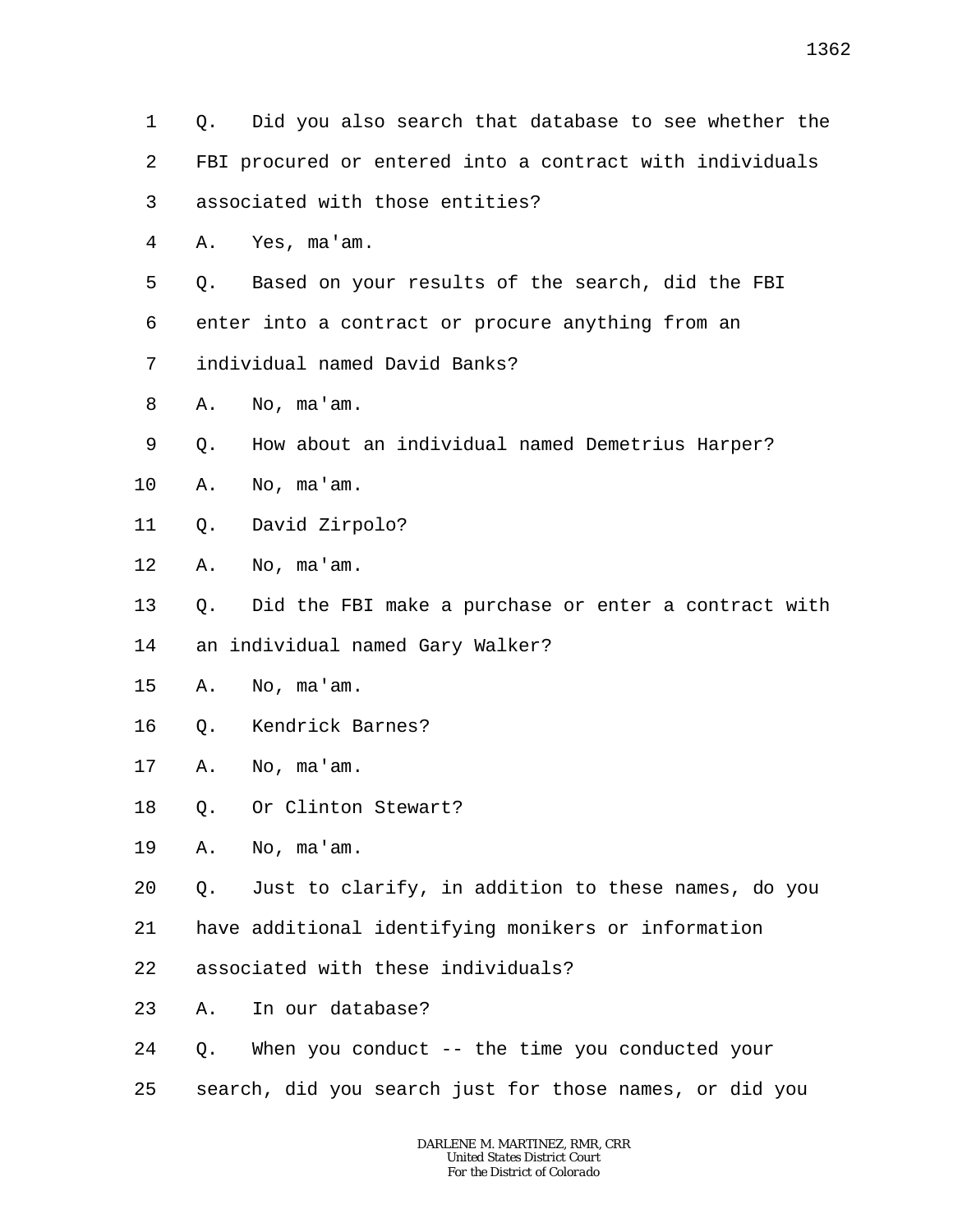1 2 have additional identifying information associated with those names?

3 4 A. There was additional identifying information provided to conduct additional searches.

5 Q. And what was that?

6 A. There were Social Security numbers.

7 8 Q. The Social Security numbers for those individuals? A. Yes, ma'am.

9 10 11 12 Q. And I believe I may have misspoken, so I will go back and ask you again. Did you conduct a search of that database to see whether the FBI made a purchase or entered into a contract with a company called IRP Solutions?

13 A. I did search, ma'am, and there were no results.

14 Q. Which means the FBI did not enter into a contract or

15 make a purchase from IRP Solutions?

16 A. Correct. Yes, ma'am.

17 MS. HAZRA: Nothing further, Your Honor.

18 MR. BANKS: Just a couple questions, Your Honor.

19 THE COURT: All right. Thank you. Mr. Banks?

20 MR. BANKS: One moment.

21

**CROSS-EXAMINATION**

22 **BY MR. BANKS**:

23 Q. Mr. Smith, you said you are a contractor with the

- 24 FBI?
- 25 A. Yes, sir.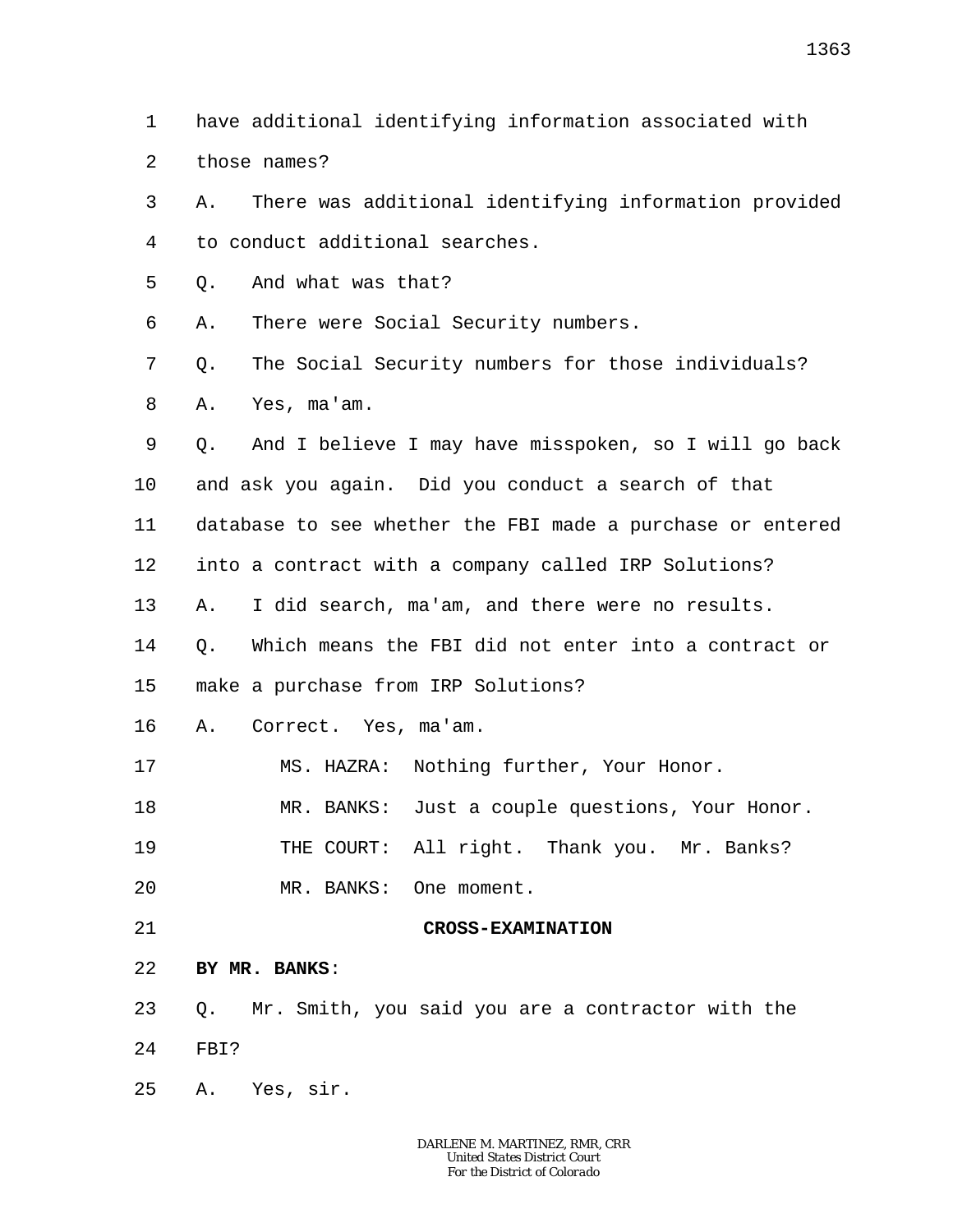1 Q. Just what type of --

| 2       | MR. BANKS: No further questions, Your Honor.           |
|---------|--------------------------------------------------------|
| 3       | THE COURT: All right. Anybody else?                    |
| 4       | May this witness be excused?                           |
| 5       | MR. KIRSCH: Yes, Your Honor. Thank you.                |
| 6       | THE COURT: Thank you, Mr. Smith, you are excused.      |
| 7       | Government may call its next witness.                  |
| 8       | MR. KIRSCH: Your Honor, the Government calls           |
| 9       | Samuel K. Thurman.                                     |
| $10 \,$ | Ms. Barnes, I believe all of our exhibits are          |
| 11      | admitted that we need with this witness already.       |
| 12      | COURTROOM DEPUTY: Your attention, please.              |
| 13      | SAMUEL K. THURMAN                                      |
| 14      | having been first duly sworn, testified as follows:    |
| 15      | COURTROOM DEPUTY: Please be seated.                    |
| 16      | Please state your name, and spell your first and       |
|         |                                                        |
| 17      | last names for the record.                             |
| 18      | THE WITNESS: My name is Samuel Keenan Thurman,         |
| 19      | First name is S-A-M-U-E-L. Last name is T-H-U-R-M-A-N. |
| 20      | DIRECT EXAMINATION                                     |
| 21      | BY MR. KIRSCH:                                         |
| 22      | Mr. Thurman, where do you live?<br>$Q$ .               |
| 23      | I live in Falcon, Colorado.<br>Α.                      |
| 24      | Q.<br>Do you have a job?                               |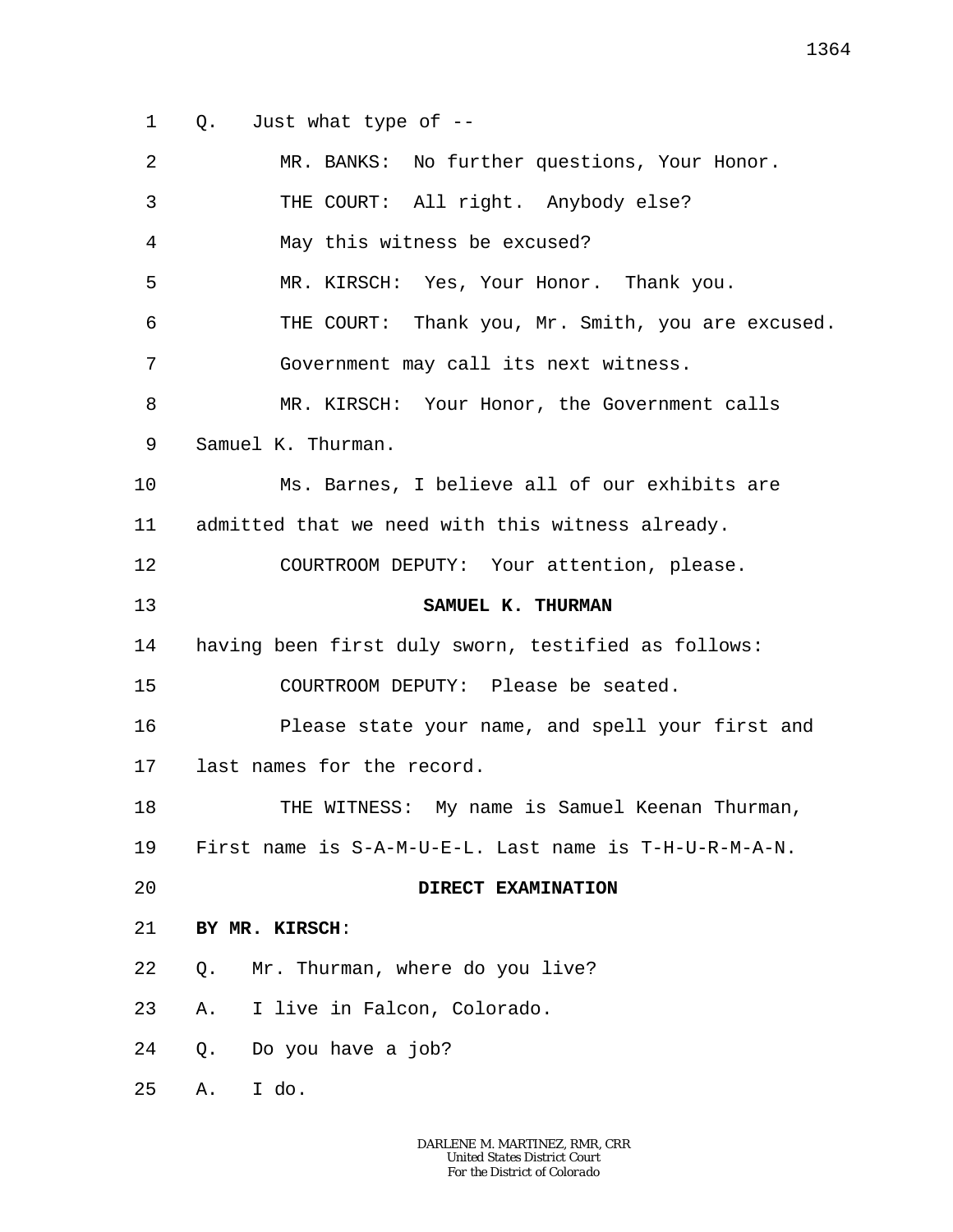- 1 Q. Where do you work?
- 2 A. For a company called Booz Allen Hamilton.
- 3 Q. What do you do for them?
- 4 A. Graphic artist.
- 5 Q. Where did you grow up?
- 6 A. Grew up here in the Springs.
- 7 Q. Are you familiar with companies known as Leading
- 8 Team, IRP and DKH Enterprises?
- 9 A. Yes, sir.
- 10 Q. How is it that you know about those companies?
- 11 A. I worked for IRP Solutions.
- 12 Q. Okay.
- 13 A. And then I actually made a logo for DKH Enterprises.
- 14 15 Q. Okay. How about Leading Team, how do you know about Leading Team?
- 16 17 18 A. Leading Team was a company before IRP Solutions. I did some limited work under the Leading Team name, but mostly under IRP.
- 19 20 21 Q. All right. And did you have any association with the people who ran those companies, other than through working for them?
- 
- 22 A. Yes.
- 23 Q. What was the nature of that association?
- 24 25 A. Just personal association through a church we went to.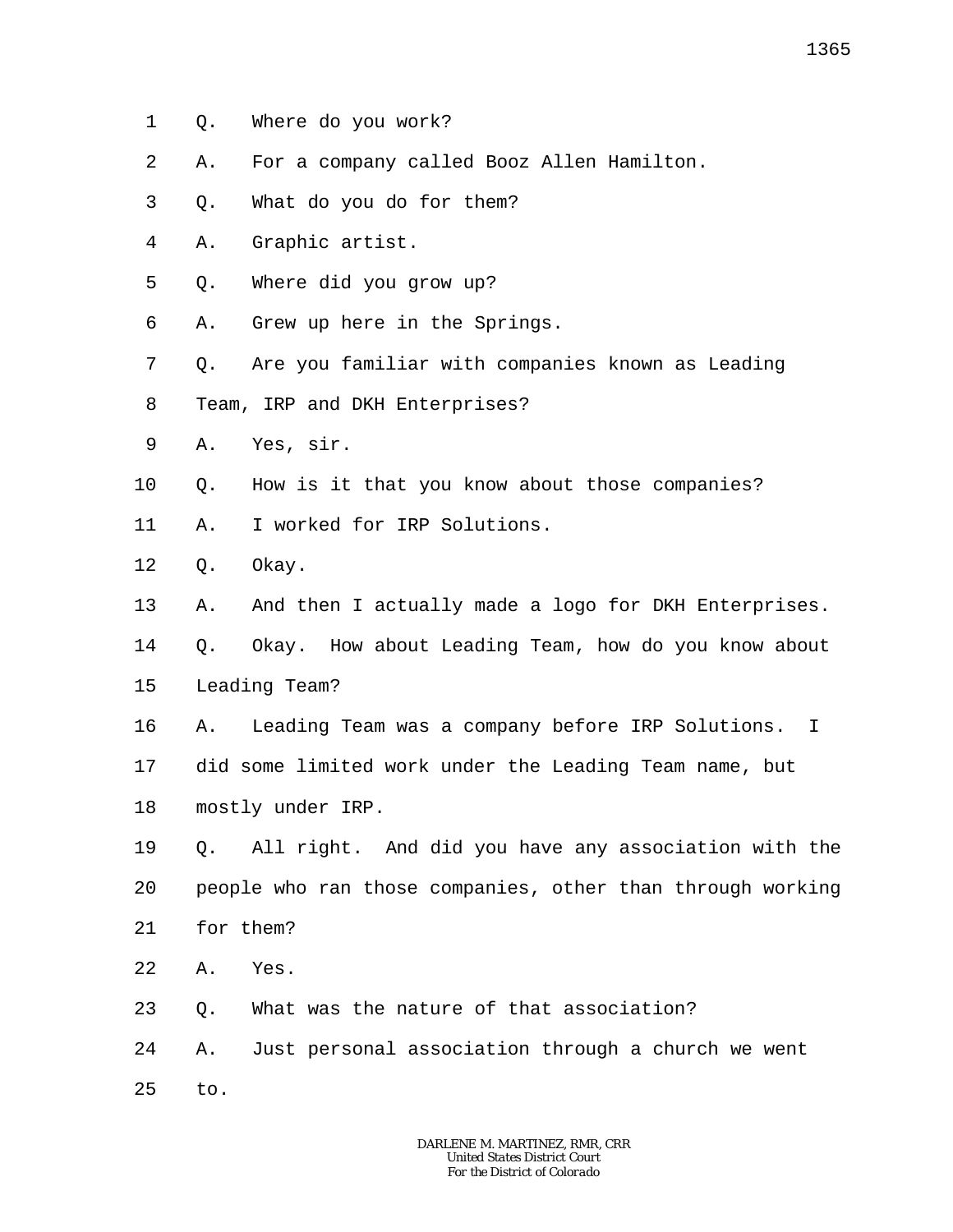- 2 for a company called DKH?
- 3 A. Yes, sir.

1

- 4 5 Q. Do you know a particular person that is associated with that company?
- 6 A. Demetrius Harper.
- 7 8 Q. The Demetrius Harper that you know, do you see him anywhere in the courtroom today?
- 9 A. Yes.
- 10 Q. Could you point him out and describe what he is
- 11 wearing, please.
- 12 A. Second seat from my side, the left side of the table.
- 13 He is wearing a brown sport coat. That is about all I can
- 14 see. White shirt.
- 15 16 MR. KIRSCH: Your Honor, I would ask the record reflect identification of Mr. Harper.
- 17 THE COURT: It will so reflect.
- 18 Q. (BY MR. KIRSCH) Demetrius Harper, do you know his
- 19 middle name?
- 20 A. I don't recall at this point.
- 21 Q. Okay. Do you know what his middle initial is?
- 22 A. It is K. I remember that from designing the logo.
- 23 Q. Okay. Have you ever heard Mr. Harper called by any
- 24 other name besides Demetrius?
- 25 A. No. Not when I knew him.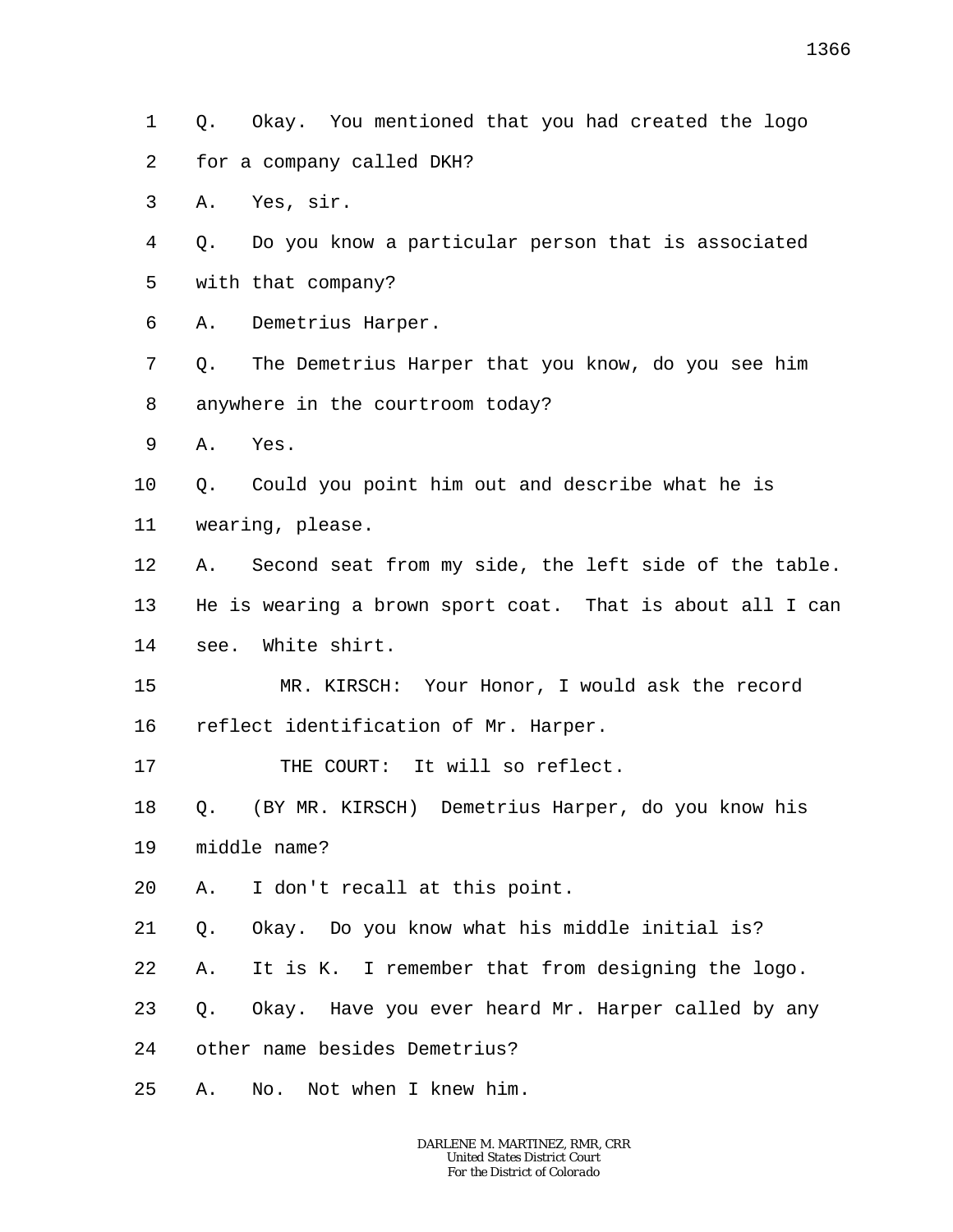1 2 3 4 5 6 7 8 9 10 11 12 13 14 15 16 17 18 19 20 21 22 23 24 25 Q. Okay. Have you ever heard of the nickname Meat? A. Yeah, that rings a bell. Q. You mentioned earlier, I think, that you had also worked at IRP? A. Uh-huh. Q. What sort of work did you do at IRP? A. Graphic design, and worked on their web interface, graphic user interface for software that they were developing. Q. Okay. Was that something that you had training in? A. Yes. Q. And when you were working at IRP, did you have a chance to meet some of the other people that were associated with that company? A. Yes. Q. Did you know a person named Gary Walker? A. Yes. Q. Did you have an understanding about what role Mr. Walker played at that company? A. I believe he was the CEO of the company. Q. Did Mr. Walker -- did you know Mr. Walker before you started working there, as well? A. Yes, sir. Q. The Mr. Walker that you know, do you see him in the courtroom today?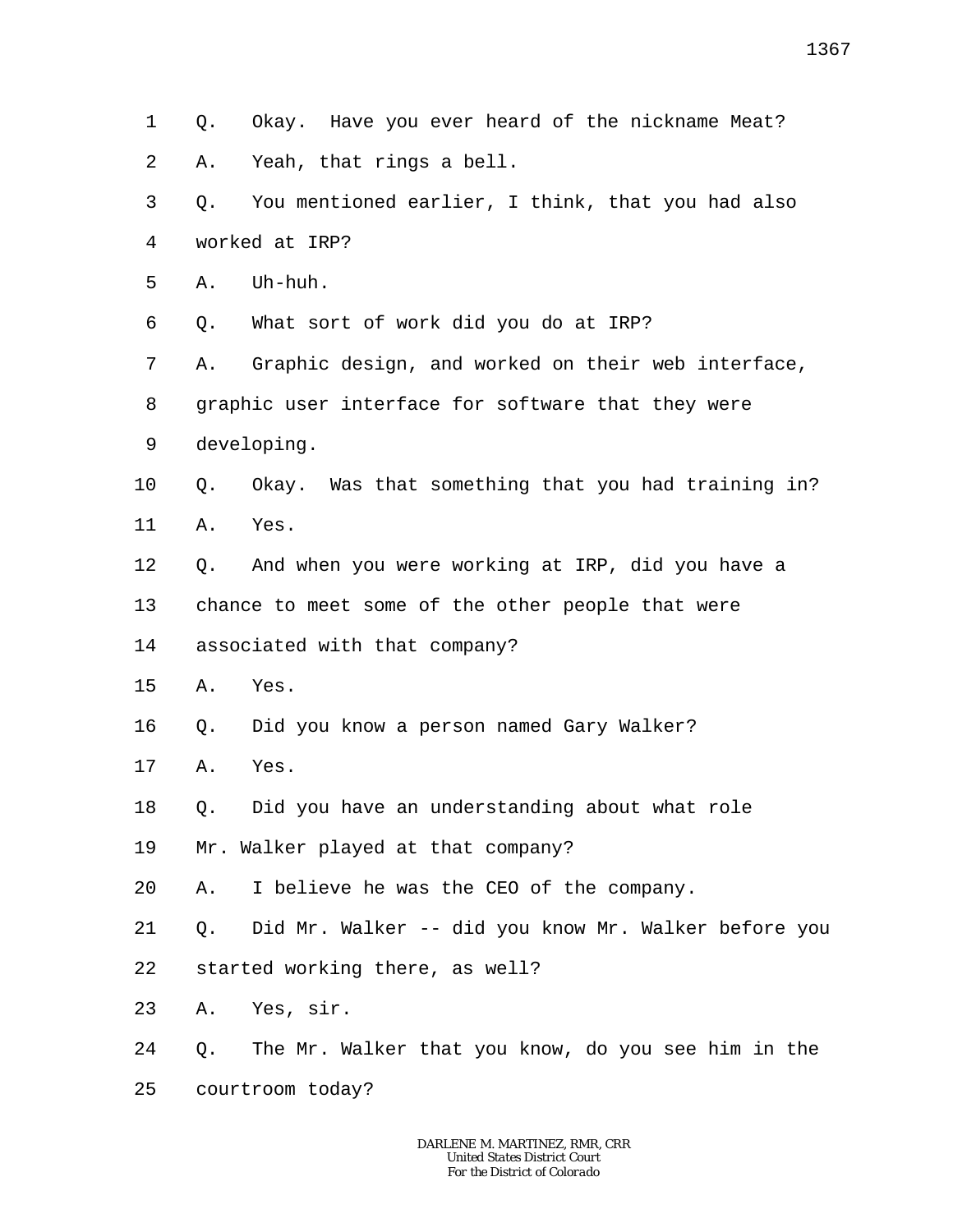1 A. Yes, sir.

2 3 Q. Could you please point him out and describe what he is wearing.

4 5 A. From where I am sitting, the third seat back on the left, wearing a blue suit, white shirt, glasses.

6 7 MR. KIRSCH: Your Honor, I would ask the record to reflect identification of Mr. Walker.

8 THE COURT: It will so reflect.

9 10 11 Q. (BY MR. KIRSCH) Did you know Mr. Walker to have any association with the other company you mentioned, Leading Team?

12 A. Yes. He was also the CEO at the company, as well.

13 Q. How about a person named David Banks. Do you know

14 David Banks?

15 A. Yes, sir.

16 17 Q. Did you understand him to have an association with any of those companies?

18 A. Yes.

19 Q. What was that association?

20 A. I don't remember his exact position. I know it was

21 an executive position.

22 Q. Which company are we talking about?

23 A. With both actually. I believe IRP and Leading Team.

24 Q. The David Banks you associate with those companies,

25 do you see him in the courtroom today?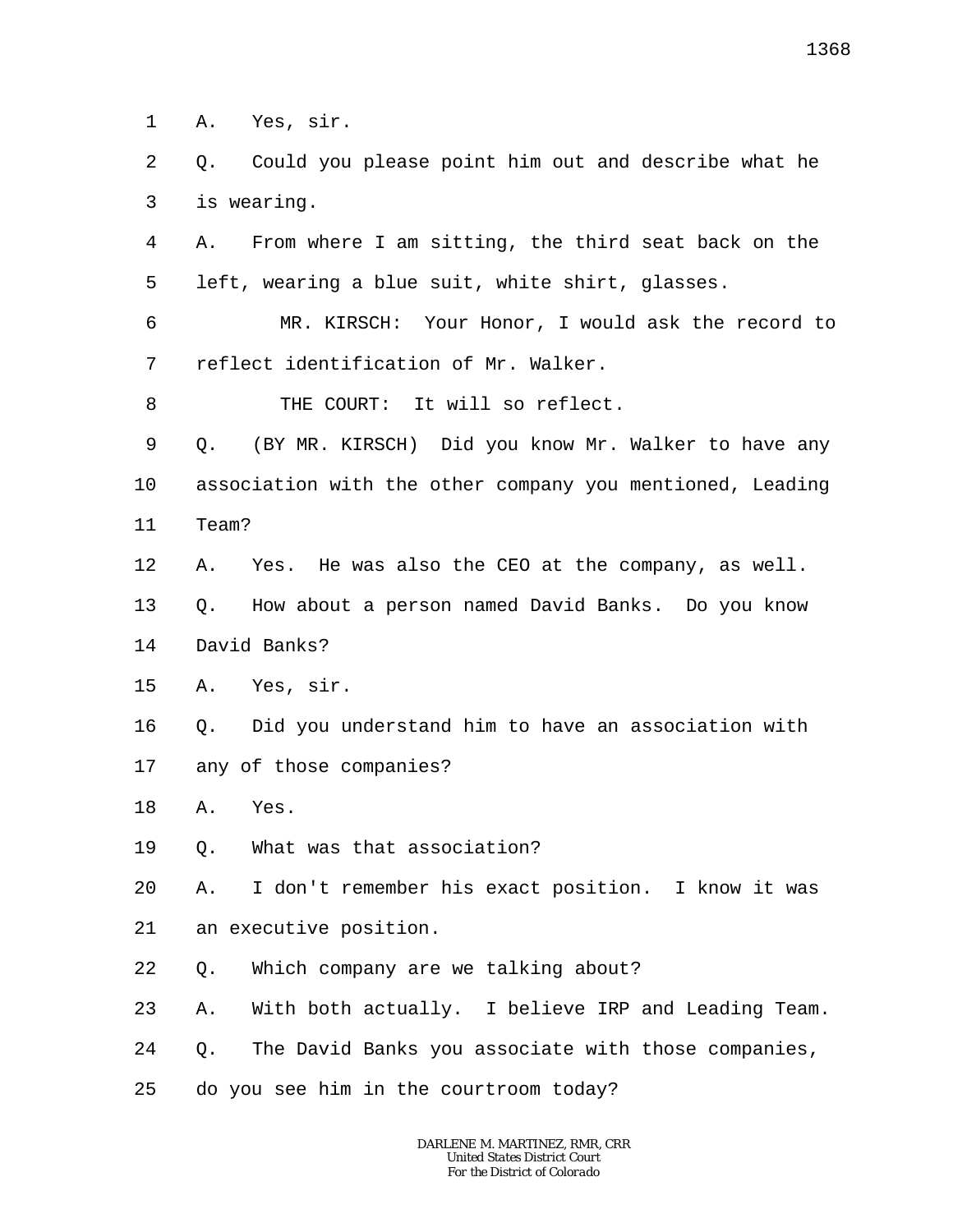1 A. Yes, sir.

2 3 Q. Could you point him out and describe what he is wearing.

4 5 A. Sitting at the middle of the table on back, with the red tie -- red tie, white shirt.

6 7 MR. KIRSCH: I would ask the record reflect identification of David Banks.

8 9 THE WITNESS: The record will so reflect. Q. (BY MR. KIRSCH) Do you know a person named Clinton

- 10 Stewart?
- 11 A. Yes.

12 13 Q. Did you know him to have any association with those companies?

14 15 A. I knew he worked at IRP Solution. Not sure about the position.

16 17 Q. Not sure about the position. Did you have a previous association with Mr. Stewart, as well?

18 A. The same as the others; through the church.

19 Q. Did the Mr. Stewart that you knew to be associated

20 with IRP, do you see him in the courtroom?

21 A. Where I am sitting, he is on the left side of the

22 table, first seat. Gray suit, black glasses.

23 MR. KIRSCH: I would ask the record to reflect

24 identification of Mr. Stewart.

25 THE COURT: It will so reflect.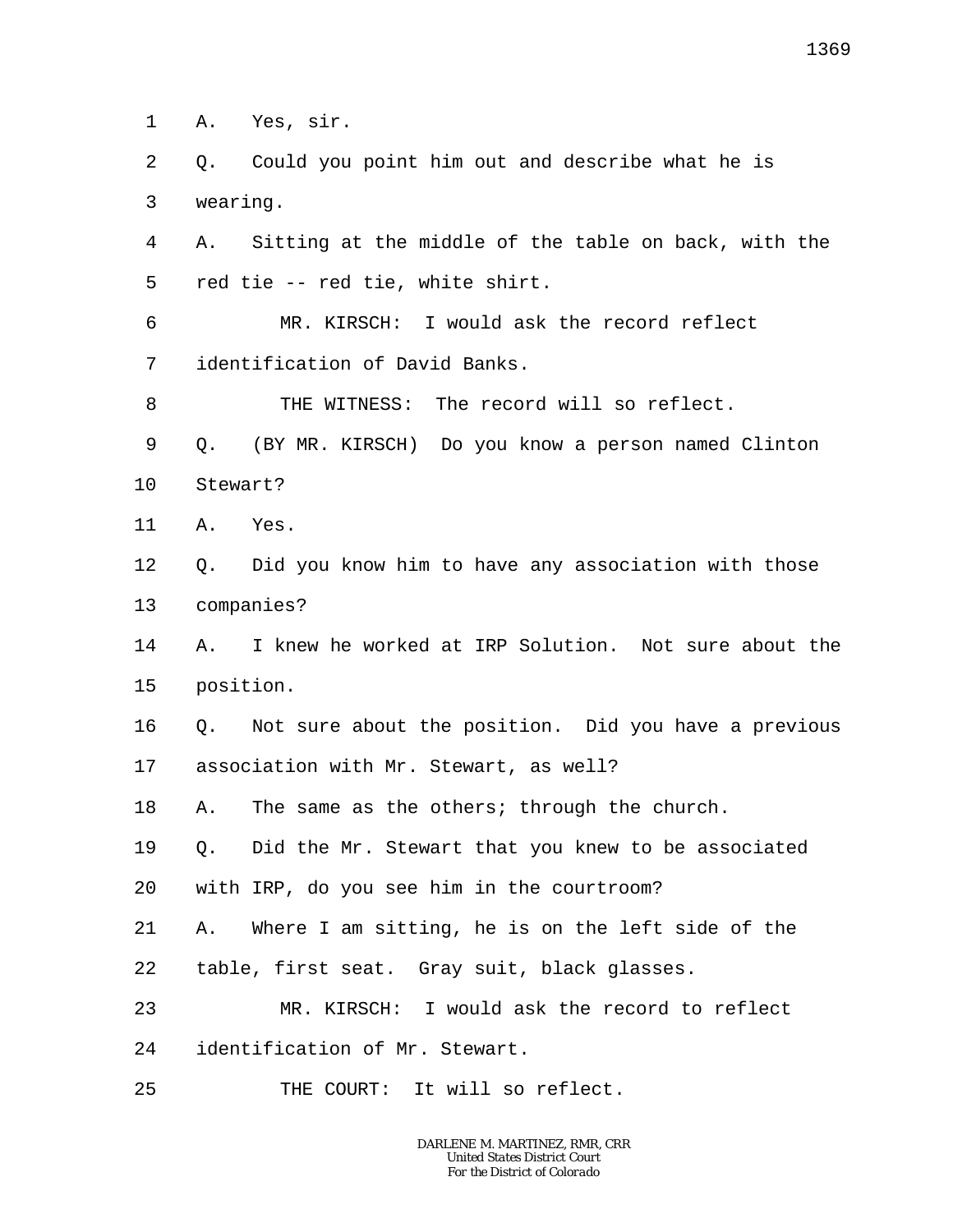1 2 3 4 5 6 7 8 9 10 11 12 13 14 15 16 17 18 19 20 21 22 23 24 25 Q. (BY MR. KIRSCH) Did you come into contact, while working at IRP, with a person named David Zirpolo? A. Yes. Q. Did you have an understanding about what role Mr. Zirpolo played there? A. David Zirpolo signed my time sheets. Outside of that, I am not sure his role within the company. But I know he signed my time sheets. Q. The Mr. Zirpolo who signed your time sheets, do you see him anywhere in the courtroom today? A. Yes, sir. Q. Could you please describe where he is and what he is wearing? A. From where I am sitting, right side of the table, last seat, wearing a gray suit, gray tie, white shirt. MR. KIRSCH: I would ask the record reflect identification of Mr. Zirpolo. THE COURT: The record will so reflect. Q. (BY MR. KIRSCH) How about Kendrick Barnes, did you know a person named Kendrick Barnes? A. Yes, sir. Q. Did you know him to play any role with respect to either Leading Team, IRP or DKH? A. He handled the IT side of the business; information technology, all of the computer networks, that sort of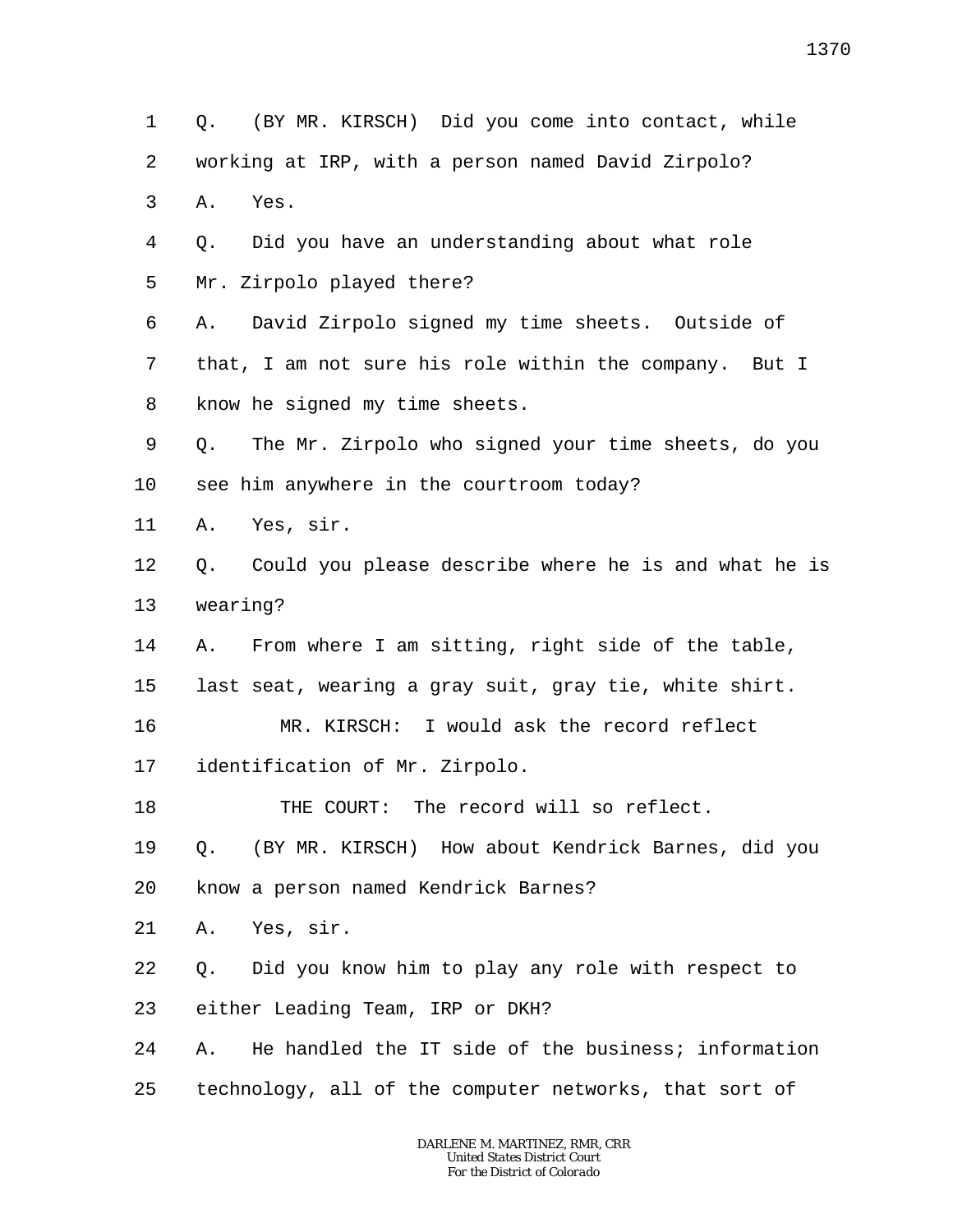1 thing.

2 3 Q. The Mr. Barnes that played that role, do you see him anywhere in the courtroom today?

4 A. Yes, sir.

5 6 Q. Could you please describe where he is and what he is wearing.

7 8 9 A. Where I am sitting, on the right side of the table, second seat. First seat is empty. Gray suit, blue tie, looks like maybe a gray/blue shirt.

10 MR. KIRSCH: I ask the record to reflect

11 identification of Mr. Barnes.

12 THE COURT: The record will so reflect.

13 Q. (BY MR. KIRSCH) Was there another person who worked

14 at IRP who was also named Samuel Thurman?

- 15 A. Yes.
- 16 Q. Who was that.

17 A. My dad.

18 Q. Was there a way that your name was typically

19 distinguished from your father's name when you were both

20 there at IRP?

21 22 23 24 A. Back then, I was called Sam Jr. Usually I was Jr. But I am not a junior. I have a middle name, my father does not. So any record would have had Samuel Keenan for myself, and just Samuel Thurman for my dad.

25 Q. Is it fair to say, then, that if a record has a "K"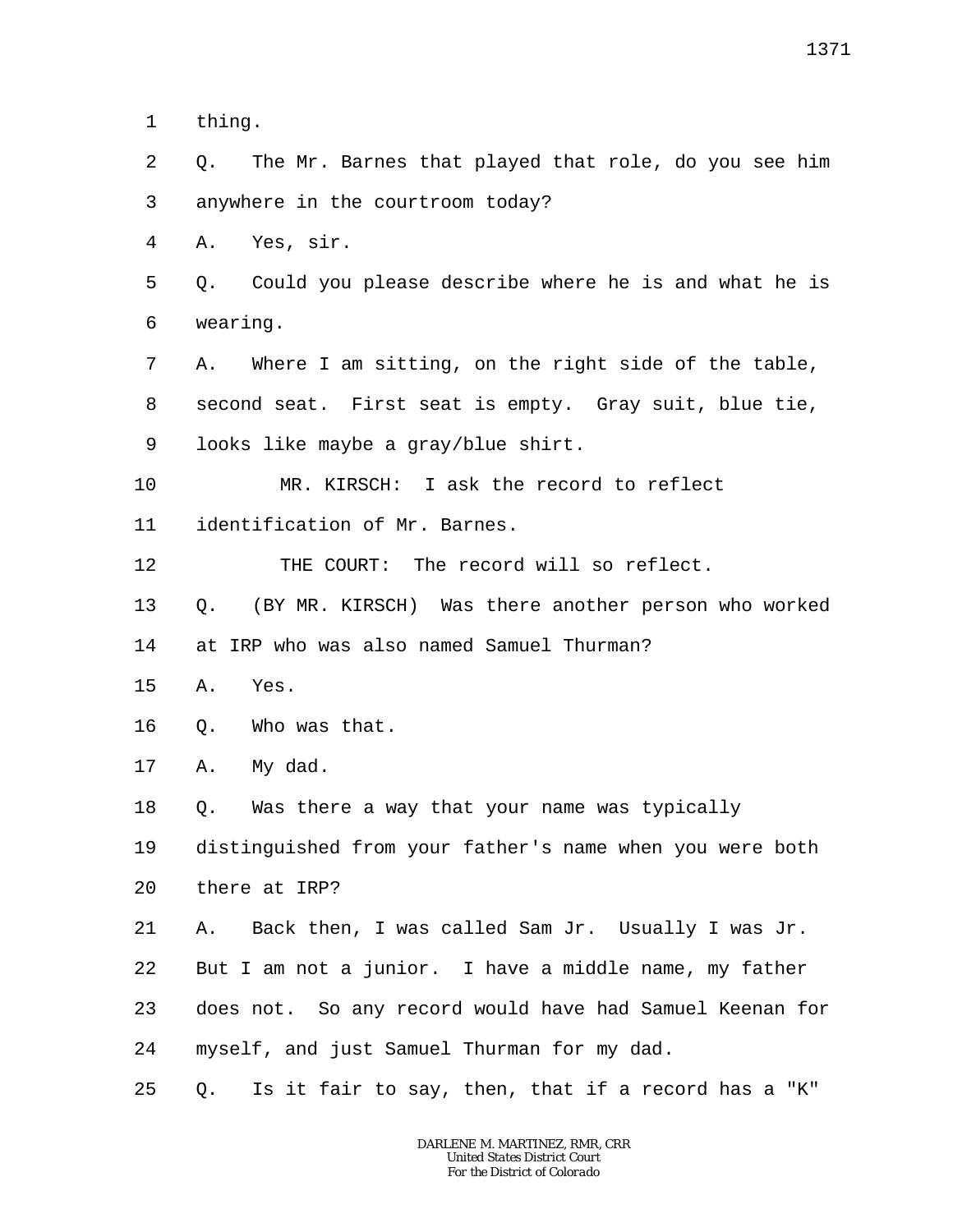- 1 2 or the full middle name of "Keenan," that record pertains to you?
- 3 A. Yes.
- 4 Q. While you were there at IRP or Leading Team,
- 5 actually, was there a particular office where you worked?
- 6 A. I worked for IRP in their office on Campus Drive.
- 7 Q. Campus Drive?
- 8 A. I just had a cubicle there.
- 9 Q. Was that in Colorado Springs, as well?
- 10 A. It was in Colorado Springs, yes, sir.
- 11 12 Q. Did you know, while you were there, a person named Lawanna Clark?
- 13 A. Yes.
- 14 15 Q. Do you know whether or not Ms. Lawanna Clark has any sort of expertise with respect to computers?
- 16 17 A. I don't know. I don't think so. But I don't know for sure.
- 18 Q. Did you know a person named Amos Clark?
- 19 A. Yes.
- 20 Q. Do you know what job Mr. Amos Clark -- well, let me
- 21 back up. Did Mr. Amos Clark perform any jobs at IRP?
- 22 A. I don't know for sure. I don't recall.
- 23 Q. Okay. How about a person named Esther Banks? Do you

24 know who that is?

25 A. I do.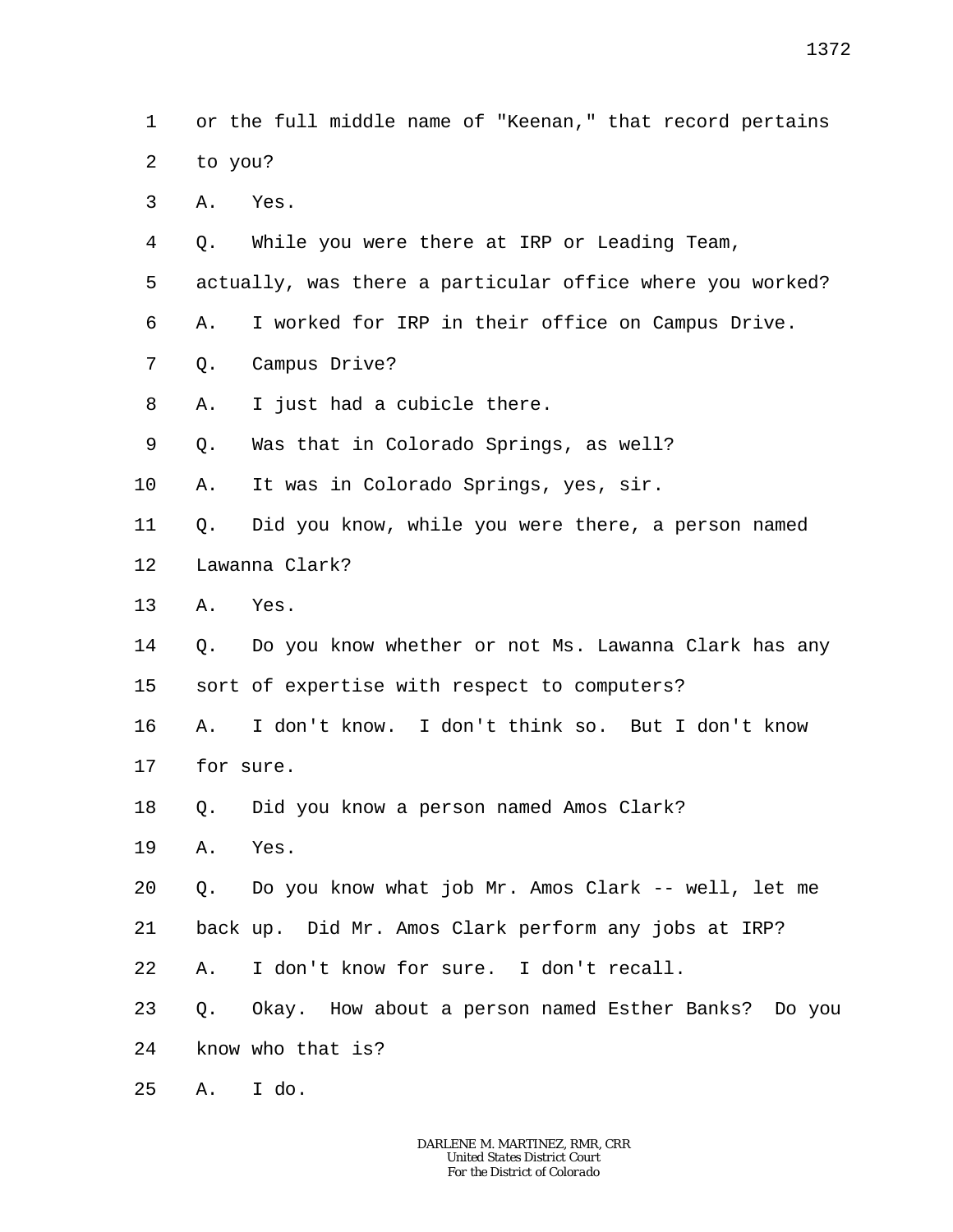- 1 Q. Who is that?
- 2 A. She is David Banks' wife.
- 3 4 Q. Do you know whether or not Esther Banks has any IT background or training?
- 5 A. I don't know.
- 6 7 Q. Okay. Do you know, while you were there, a person named Charlisa Stewart?
- 8 A. Yes, sir.
- 9 Q. Do you know who that is?
- 10 A. Uh-huh.
- 11 Q. Does she have any relationship to any of those
- 12 people?
- 13 A. She is Clint Stewart's sister-in-law.
- 14 15 Q. Okay. And do you know whether or not she performed any work at IRP?
- 16 A. I believe she was the EA; executive assistant.
- 17 Q. Who was she assisting, do you recall?
- 18 19 A. As far as I know, David and Gary. The desk where she sat was right in front of their offices.
- 20 Q. All right. Now, you have indicated that you worked
- 21 at this IRP, as well?
- 22 A. Yes, sir.
- 23 Q. When you began working at IRP, was that a full-time
- 24 job for you?
- 25 A. Not when I first started.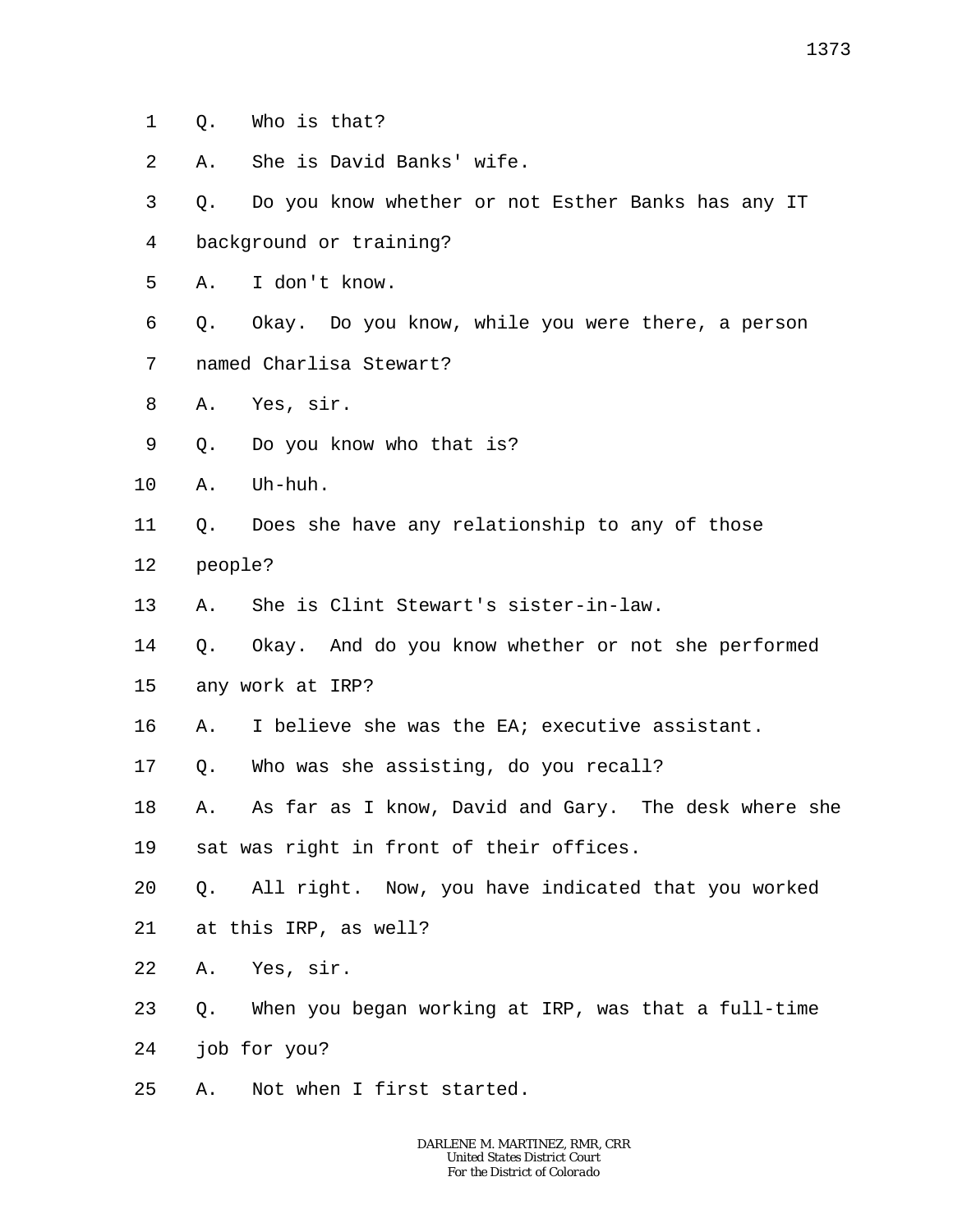1  $\overline{a}$ Q. What happened -- what was happening when you first started?

3 4 5 6 7 8 9 10 11 12 13 14 15 16 17 18 19 20 21 22 23 A. When I first started, I wasn't actually getting paid for the work. It was kind of volunteer. So I did the logo, package design and eventually was brought on full time after that. Q. And when you were brought on, were you actually hired by IRP? A. If you are asking where I was paid through, it was through a staffing agency. Q. You were paid through a staffing agency? A. Yes. Q. Did you talk to a particular person in order to make arrangements to get paid through the staffing agency? A. Usually, that stuff we, would go through Demetrius. He would set up whatever staffing agency we were with and do paperwork, then we would get paid from there. Q. While you were doing work at IRP, were you employed by more than one staffing agency? A. Yes. Q. Do you remember working for a staffing company called Snelling? A. Yes, sir.

24 Q. Do you recall approximately when that was?

25 A. I want to say the earlier part of 2004.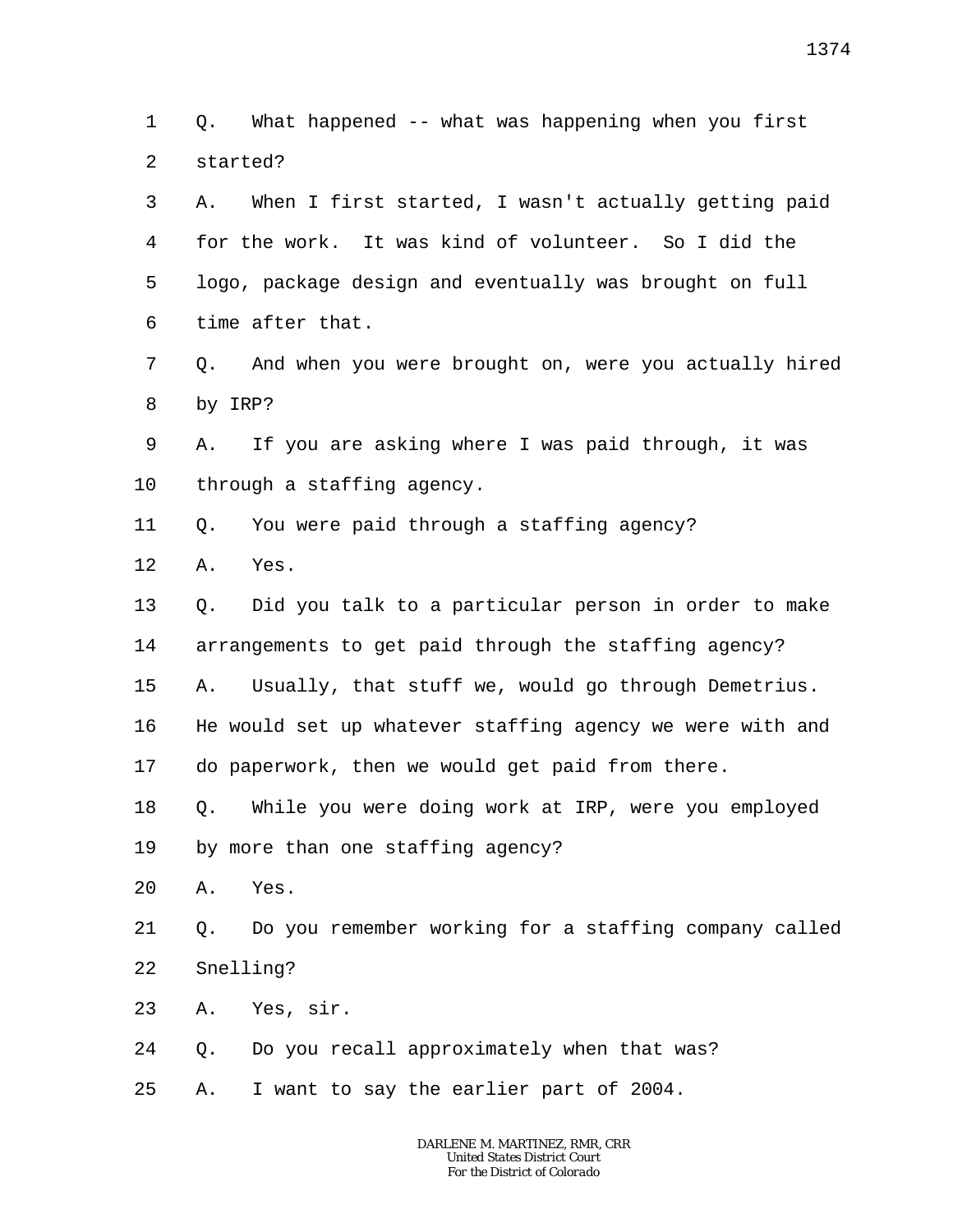1 2 3 4 5 6 7 8 9 10 11 12 13 14 15 16 17 18 19 20 21 22 23 24 25 Q. Okay. Do you remember anything about how it was that you first came to be working through Snelling? A. Essentially, the first part of it seemed just like any normal job. You do some paperwork. Fill out your W-4, and send them a resume. Then we got paperwork specifically for Snelling to do our time sheets on, and those would be faxed out to wherever their headquarters was to get paid. Q. How is it that you got to the point of filling out and providing paperwork to the company Snelling? A. I don't remember the exact circumstances. Q. Okay. Was it your idea to submit paperwork to Snelling? A. No. Q. Was that an idea that was supplied to you by someone else? A. Uh-huh. Q. Do you remember who gave you that idea? A. I remember a lot of that type of dealings went through Demetrius Harper, as far as staffing goes. Q. All right. But you don't remember the specifics about that company? A. But I don't remember the specifics about that company, no. Q. Okay. Did you get hired by Snelling for some period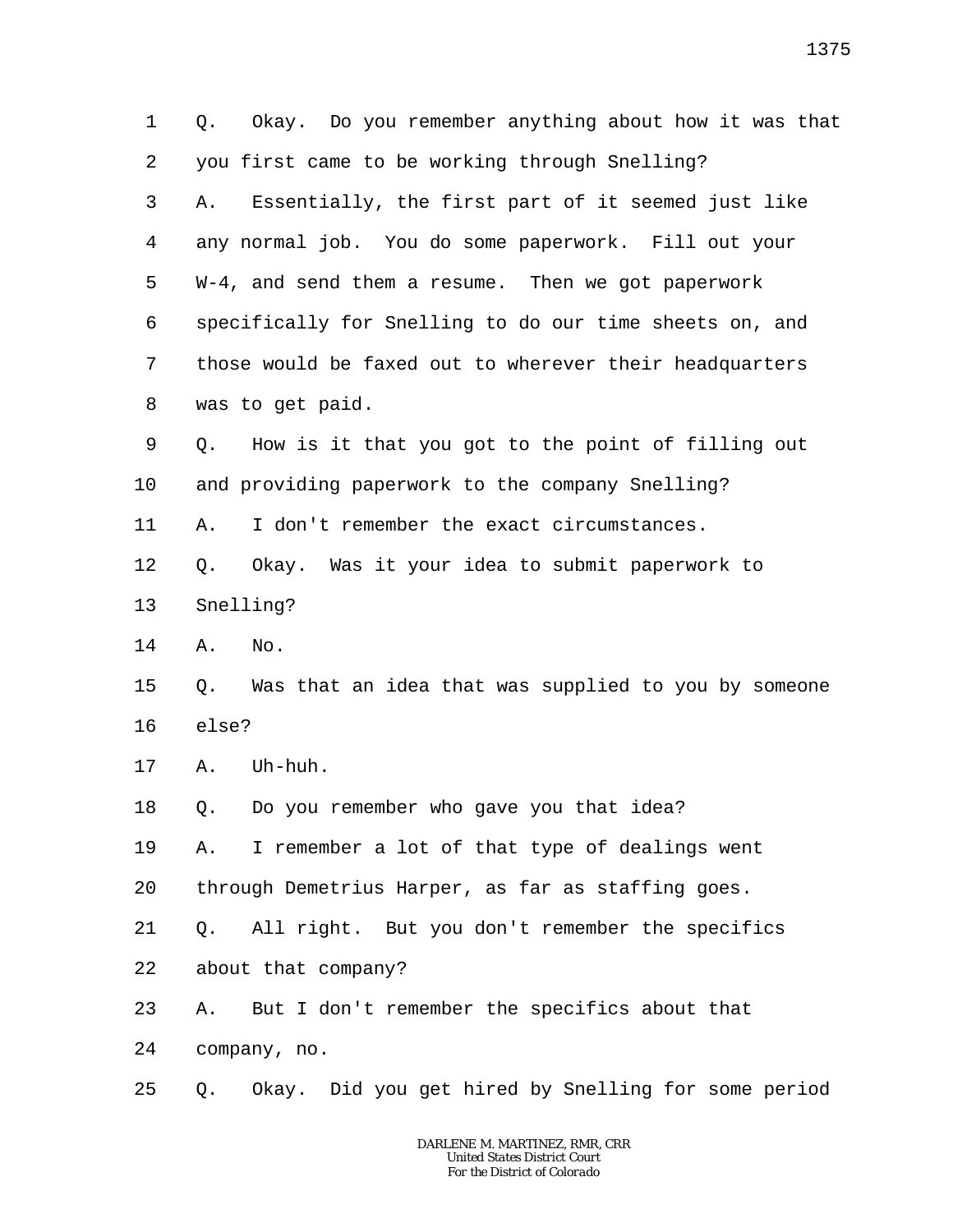1 of time?

 $\overline{a}$ A. I did.

3 4 Q. And at some point were you laid off, or did you stop working for Snelling?

5 A. Yes. The contract ended, essentially.

6 7 Q. And did you get any information about why it was that the contract ended?

8 9 A. Not really. I was pretty sure we would continue working on another contract.

10 Q. Who gave you that reassurance?

11 12 13 A. It came from various people. I mean, Demetrius was mainly the person I was talking to as far as staffing stuff goes.

14 15 Q. Did you get that reassurance from anybody besides Demetrius Harper?

16 17 18 A. It was just kind of understood between various meetings and conversations with all of the individuals, all of the executives, that we would continue working.

19 20 Q. At some point did you work through a company called Spherion?

21 A. Yes.

22 Q. Was that after you had worked for Snelling?

23 A. I believe so.

24 25 Q. Okay. And how is it that you came to be -- were you payrolled through Spherion? Do you know that term?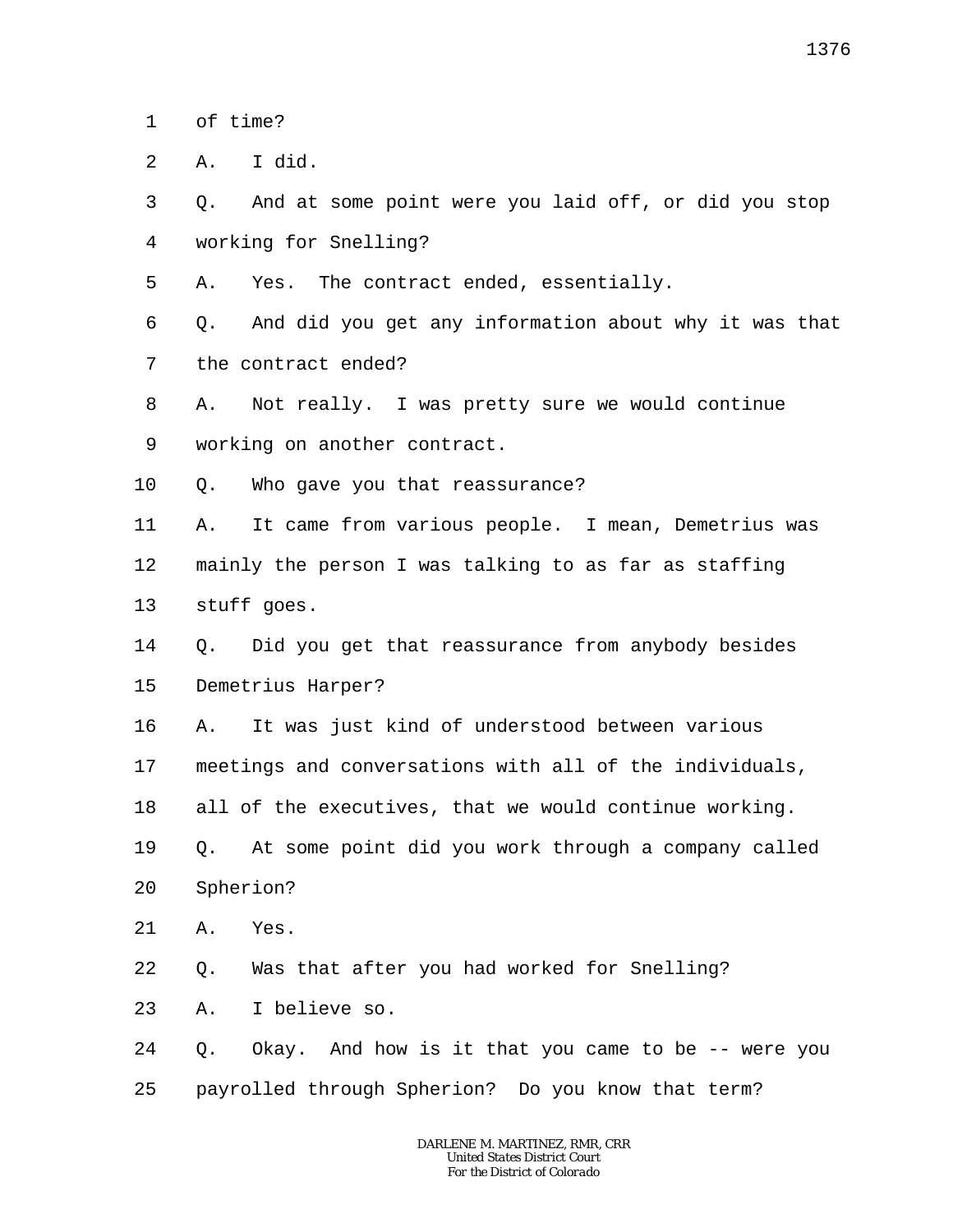1 2 A. Yes, I know that term. And if I understand it correctly, then, yes.

3 4 5 6 7 8 Q. How is it you came to be payrolled through Spherion? A. It was a similar situation. The contract had ended with the first contracting agency, and so we just -- I was handed another contracting agency and said, you know, give us your resume, fill out my report, and continue working, and we'll get you paid.

9 10 Q. And, again, what was the source of your information that you should provide documents or information to

11 Spherion?

12 A. It was usually through Demetrius.

- 13 Q. Okay. Did you work for Spherion for a period of
- 14 time?
- 15 A. Uh-huh.
- 16 Q. And then did that relationship end?
- 17 A. It did.
- 18 Q. Did you have any advance knowledge that that
- 19 relationship was going to end?
- 20 A. I don't recall on that one.
- 21 Q. Okay. Did you have any conversation with Mr. Harper
- 22 after you stopped working at Spherion?
- 23 A. Yes.
- 24 Q. What was the nature of that conversation?
- 25 A. It was the same type of conversation; that we were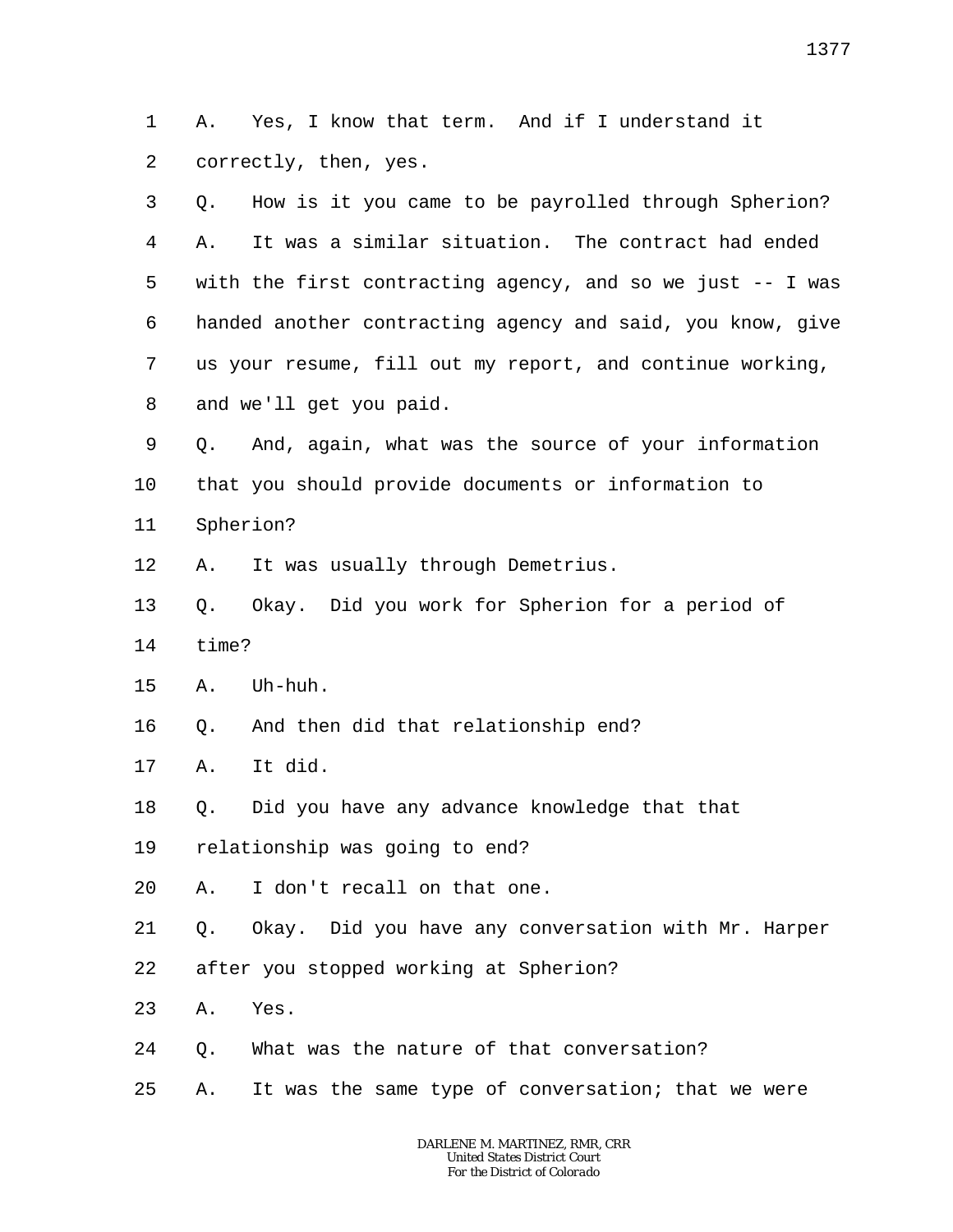1 2 3 4 5 6 7 8 9 10 11 12 13 14 15 16 17 18 19 20 21 22 23 24 25 going to continue to get the work done, and not to worry about the staffing part of it, because they were continuing to work on getting more companies to fund the payments of the employees. Q. At some point were you payrolled at a company called Kelly? A. Yes. Q. How is it that you came to get payrolled by Kelly? A. The same situation. A new contracting agency was presented. I signed paperwork, and then we continued to work for the company. Q. Did that -- were you terminated by Kelly, or did that contract end, as well? A. That contract ended, as well. Q. And then, finally, were you staffed through a company called Boecore? A. Yes. Q. And, now, by the time you were working for Boecore, do you recall where we are chronologically? A. Maybe 7 months in. It was a relatively short amount of time. Q. Towards the end of 2004? A. It was towards the end of 2004. Probably fall, because I remember it was still quite warm outside. It wasn't cold yet.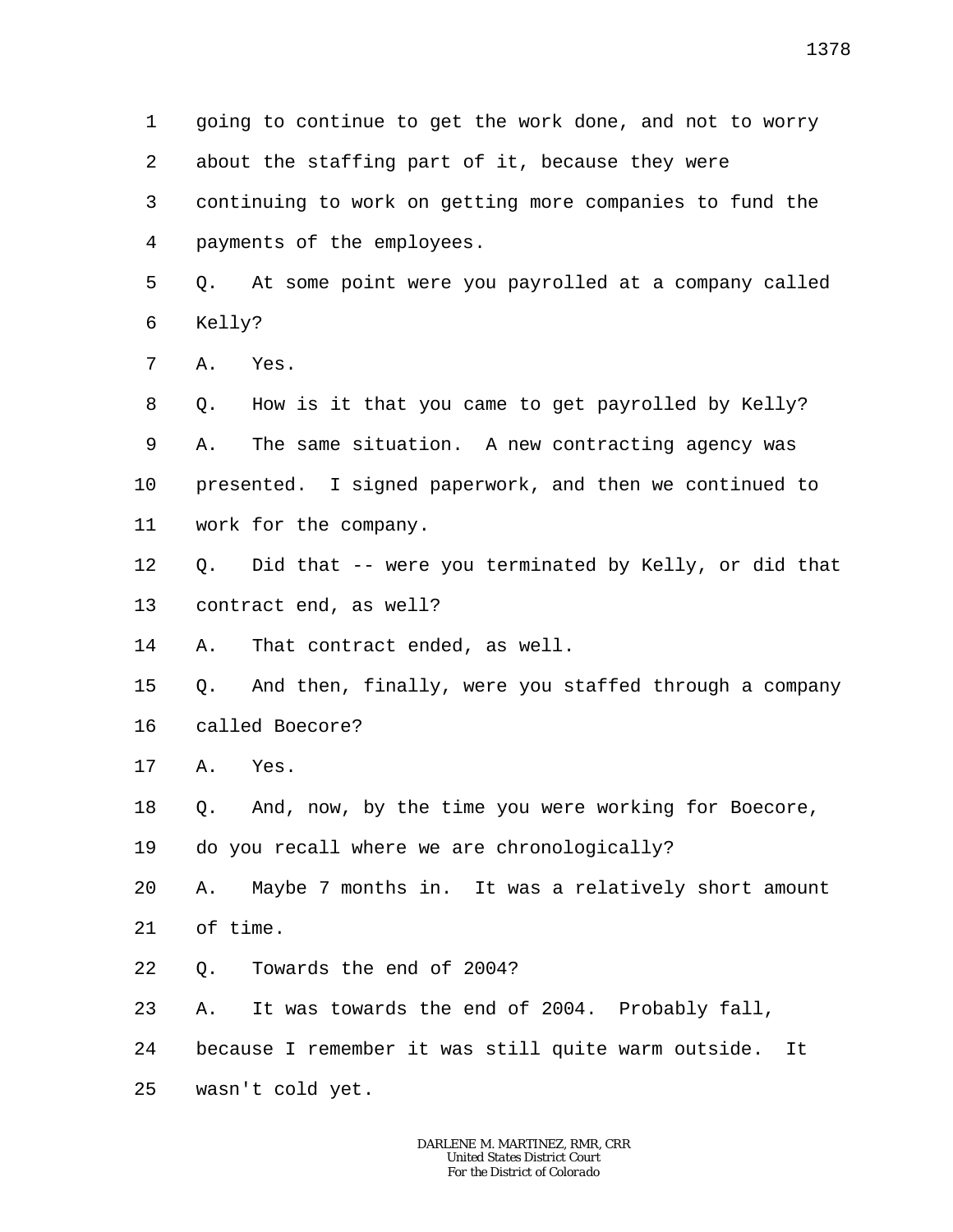1 2 Q. Okay. Now, do you remember the circumstances around you first getting hired by Boecore?

3 A. I do.

4 Q. Okay. What do you remember about that?

5 6 7 8 9 10 A. Boecore was a little bit different because their home office was located in the Springs. And so their office was right downtown Colorado Springs. And I actually ended up going to their office to do the paperwork and fill out the payment information. And that part of it was done at their offices, as opposed to the IRP offices.

11 12 Q. Do you recall also having a meeting with someone from Boecore at the IRP office?

13 A. I don't recall.

14 15 Q. All right. Let me ask you a different question. Do you recall any instances in which people from these

16 17 staffing companies where you were going to be placed, were going to come to the IRP offices?

18 A. Yes.

19 20 21 Q. Did you ever receive any particular directions around the time that those staffing company employees were going to come to the office?

22 23 24 25 A. The direction that was given normally was that if the staffing agency was going to be in the office, and you were the one being staffed, that you were either to come in and work that morning and then leave prior to them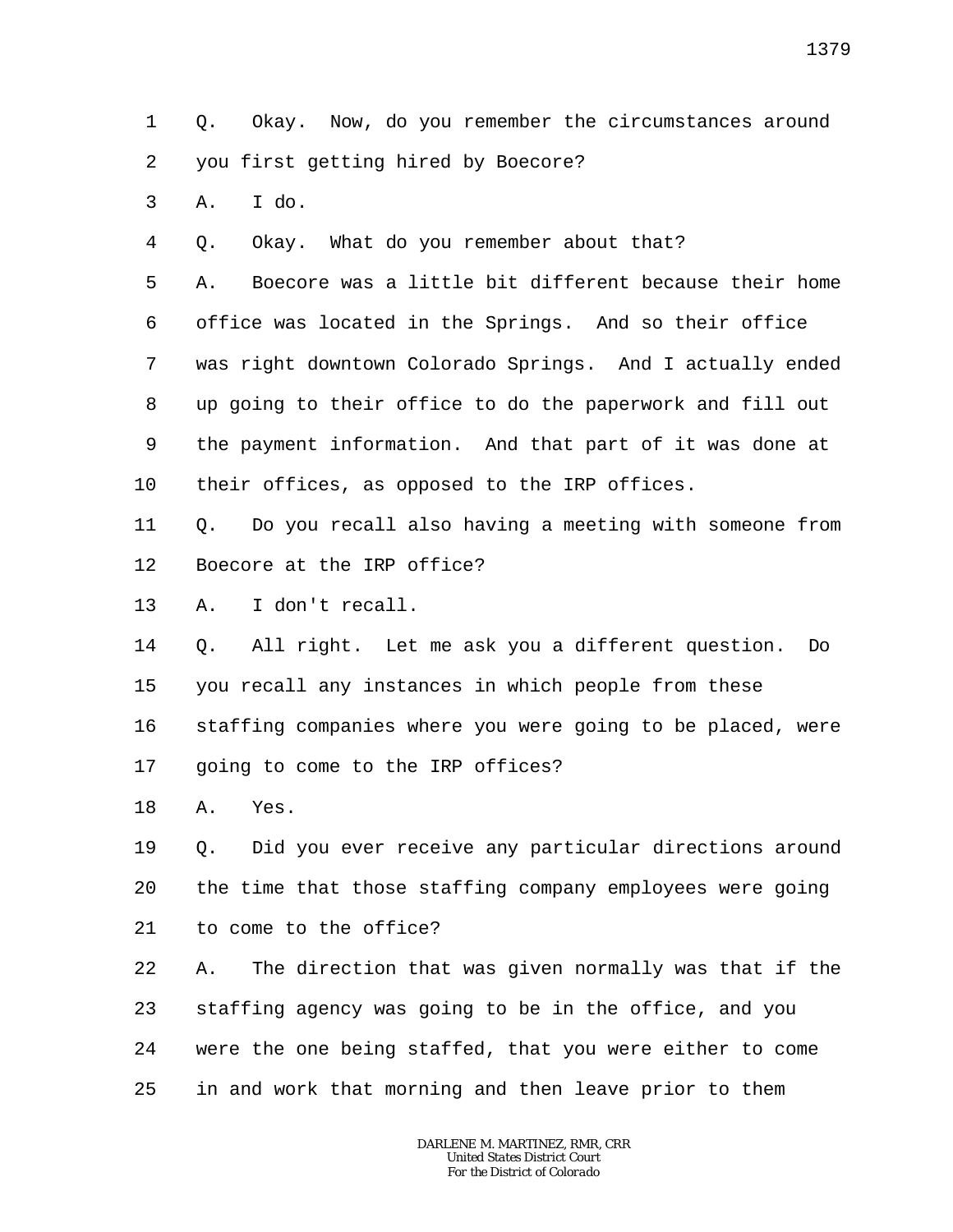1 2 getting there, or to not come in until you were coming in to talk to that staffing agency.

| 3  | O.       | Was there an explanation for why it is that you          |
|----|----------|----------------------------------------------------------|
| 4  |          | would, for instance, have to leave after you had already |
| 5  |          | been working there in the morning before the staffing    |
| 6  |          | company employee arrived?                                |
| 7  | Α.       | Well, I think the explanation I was given was that       |
| 8  |          | you didn't want it to look like you had already been     |
| 9  |          | working on something if you weren't staffed for the      |
| 10 | company. |                                                          |
| 11 | Q.       | Do you recall getting e-mails while you were there       |
| 12 |          | that were consistent with that direction?                |
| 13 |          | A. Yes, sir.                                             |
| 14 |          | MR. KIRSCH: Your Honor, could I ask to publish,          |
| 15 |          | please Government Exhibit 608.01.                        |
| 16 |          | THE COURT: You may.                                      |
| 17 |          | MR. KIRSCH: Can we expand the top part of that,          |
| 18 | please.  |                                                          |
| 19 | Q.       | (BY MR. KIRSCH) I want to start just with that "To"      |
| 20 |          | information on the screen, Mr. Thurman. Do you see that? |
| 21 | Α.       | Yes, sir.                                                |
| 22 | $Q$ .    | We have both Samuel Thurmans on the screen now; is       |
| 23 |          | that right?                                              |
| 24 | Α.       | Right.                                                   |
| 25 | 0.       | You would be the latter one?                             |
|    |          |                                                          |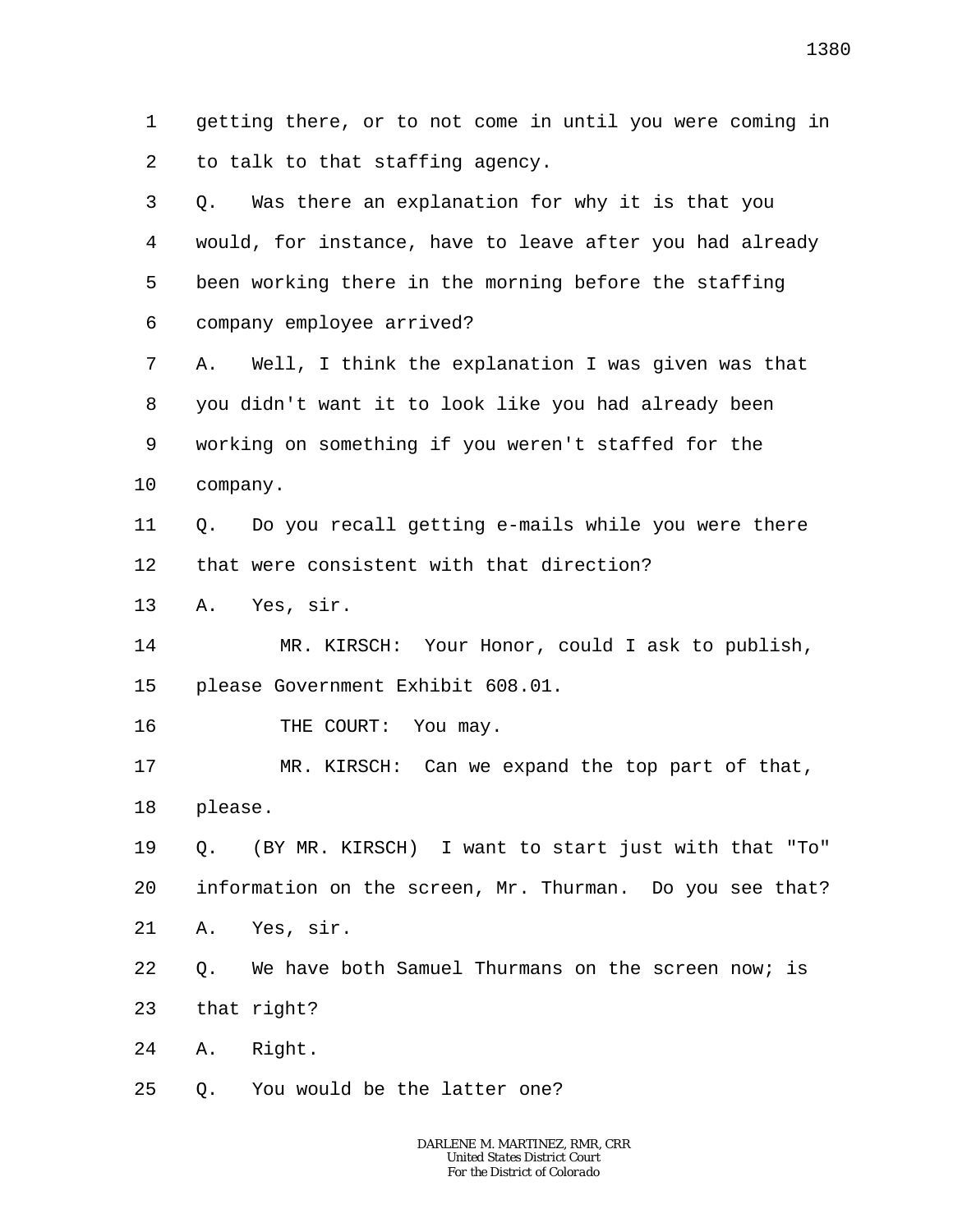- 1 A. I would be the latter.
- 2 Q. So you received this e-mail?
- 3 A. Yes.
- 4 Q. So this is back in 2003?
- 5 A. Okay.
- 6 7 Q. But you were -- at least had an e-mail account there at that time?
- 8 9 A. I guess, or my timing might be off. It was 7, 6 years ago, so --
- 10 11 12 Q. Okay. This e-mail says "We have Mr. Dave Zirpolo and Mr. Ken Barnes joining us tomorrow. They will be up front in the lobby. Tomorrow will be their official
- 13 'start-date,' so act accordingly."
- 14 A. Okay.
- 15 16 Q. How did you interpret that e-mail when you got it? A. Well, exactly what I just said. "Act accordingly"
- 

17 was if they're being staffed, then logic says that they

18 hadn't worked yet. And so you were to act as if they

- 19 hadn't worked there.
- 20 21 MR. KIRSCH: Okay. Can we please publish now Government Exhibit 608.05.
- 22 THE COURT: You may.
- 23 24 MR. KIRSCH: Can you expand the message at the top there.
- 25 Q. (BY MR. KIRSCH) This message, Mr. Thurman, was sent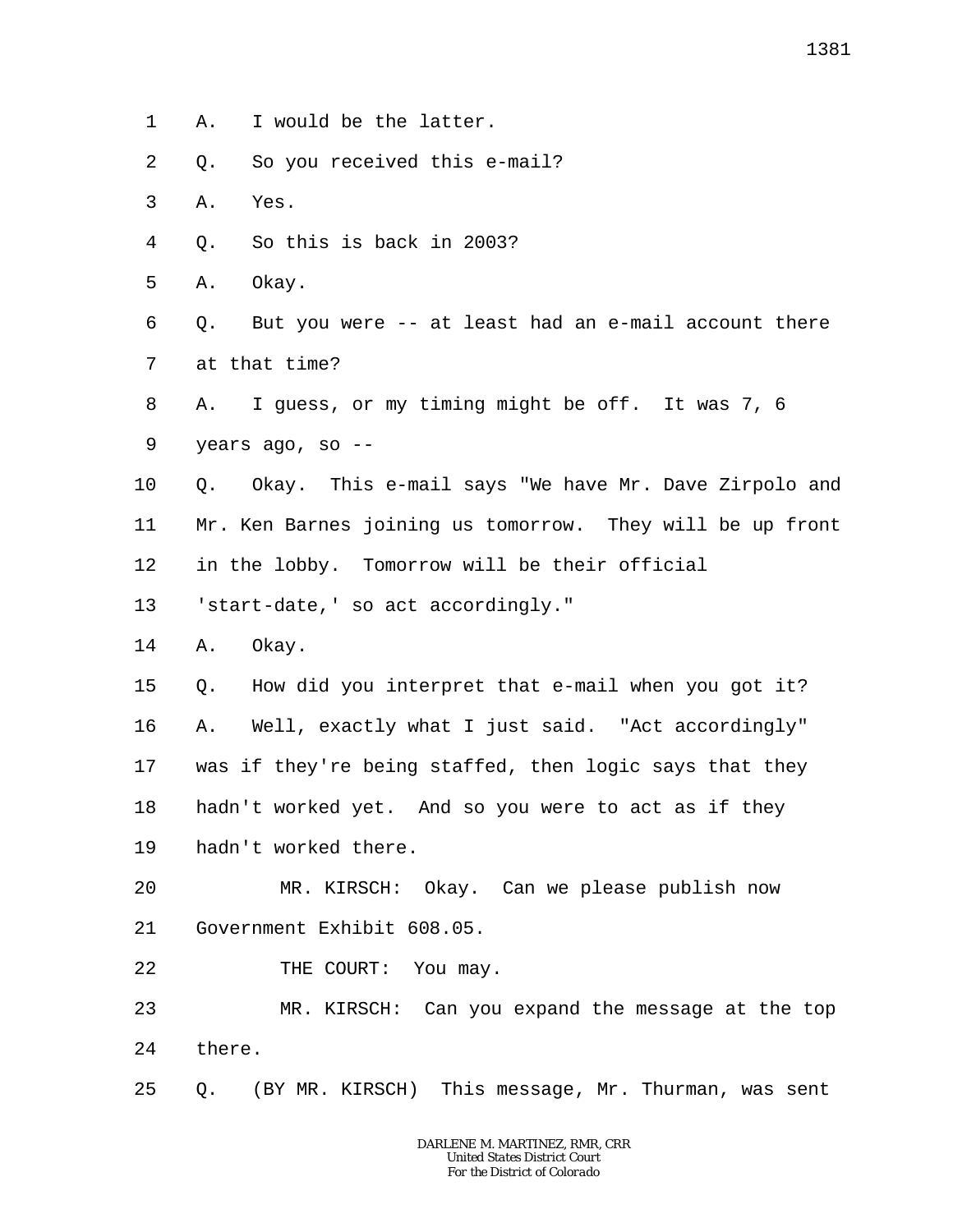1 to an acronym "CSF." Is that an acronym you recognize?

2 A. Yes, sir.

3 Q. What is that?

4 5 A. It could stand for Colorado Springs Fellowship, which was the church we all went to.

6 7 8 9 Q. And in this message there is a reference to "the above individuals please take down any name plates and correspondence that will associate you to the building." Are you able to interpret that for us?

10 11 12 13 A. Uh-huh. I remember a couple of times that happening, where we would be instructed to either turn around the name plates on the executive offices or remove them completely, so that the names of the people being staffed

14 were not already on a door, if that makes sense.

15 16 MR. KIRSCH: Can I please publish now, Your Honor, Government Exhibit 608.49.

17 THE COURT: Yes, you may.

18 19 MR. KIRSCH: And go ahead and expand the text of that, please.

20 Q. (BY MR. KIRSCH) This is a message from 2004,

21 22 Mr. Thurman, and there is another reference to ensuring that name plates are off of your doors?

23 A. Uh-huh.

24 Q. Is this in the same category of activity that you

25 have been describing?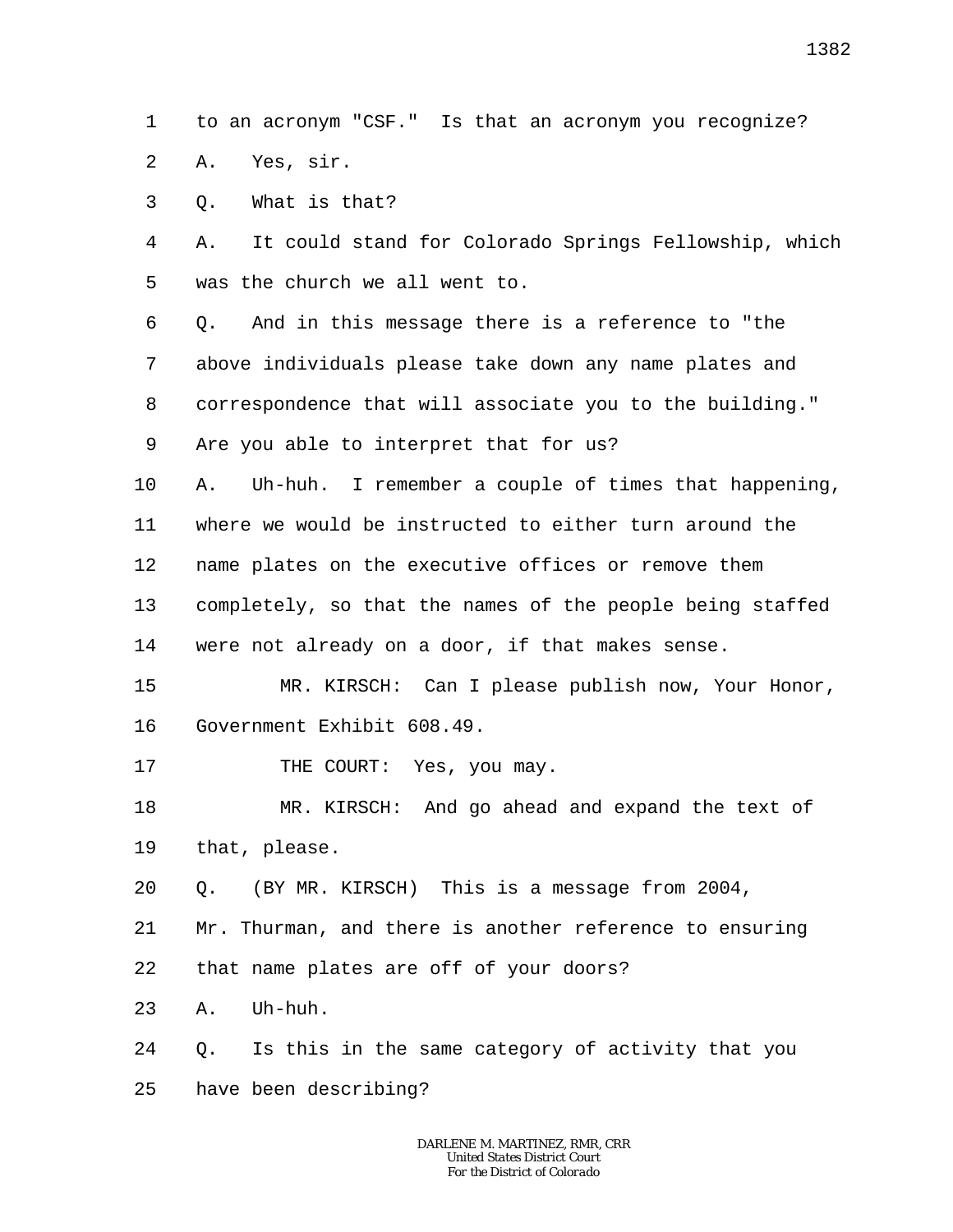1 A. Yes, sir.

2 3 MR. KIRSCH: Okay. And, finally, Your Honor, could I please publish Government Exhibit 608.26?

4 THE COURT: You may.

5 6 MR. KIRSCH: Go ahead and expand the text of those two e-mails, please. Starting at the top, very top.

7 8 Q. (BY MR. KIRSCH) Mr. Thurman, this message was sent to In-House?

9 A. Uh-huh.

10 Q. Do you recognize that?

11 A. Not really.

12 13 14 Q. All right. Do you know whether or not there were any distribution lists that were used while you were at IRP? A. Yeah.

15 16 17 18 Q. Okay. Then there is the message at the bottom. It is from Charlisa Stewart, and it references not faxing any paperwork from IRP's fax or e-mailing from IRP. Do you recall getting messages or instructions like this?

19 A. I recall the faxing instruction.

20 Q. Okay. Why was it that you couldn't fax your

21 information from the IRP fax to a staffing company?

22 A. Because it would -- logically, you wouldn't have

23 access to IRP's fax machine if you didn't work for IRP.

24 MR. BANKS: Objection speculation.

25 THE COURT: Overruled.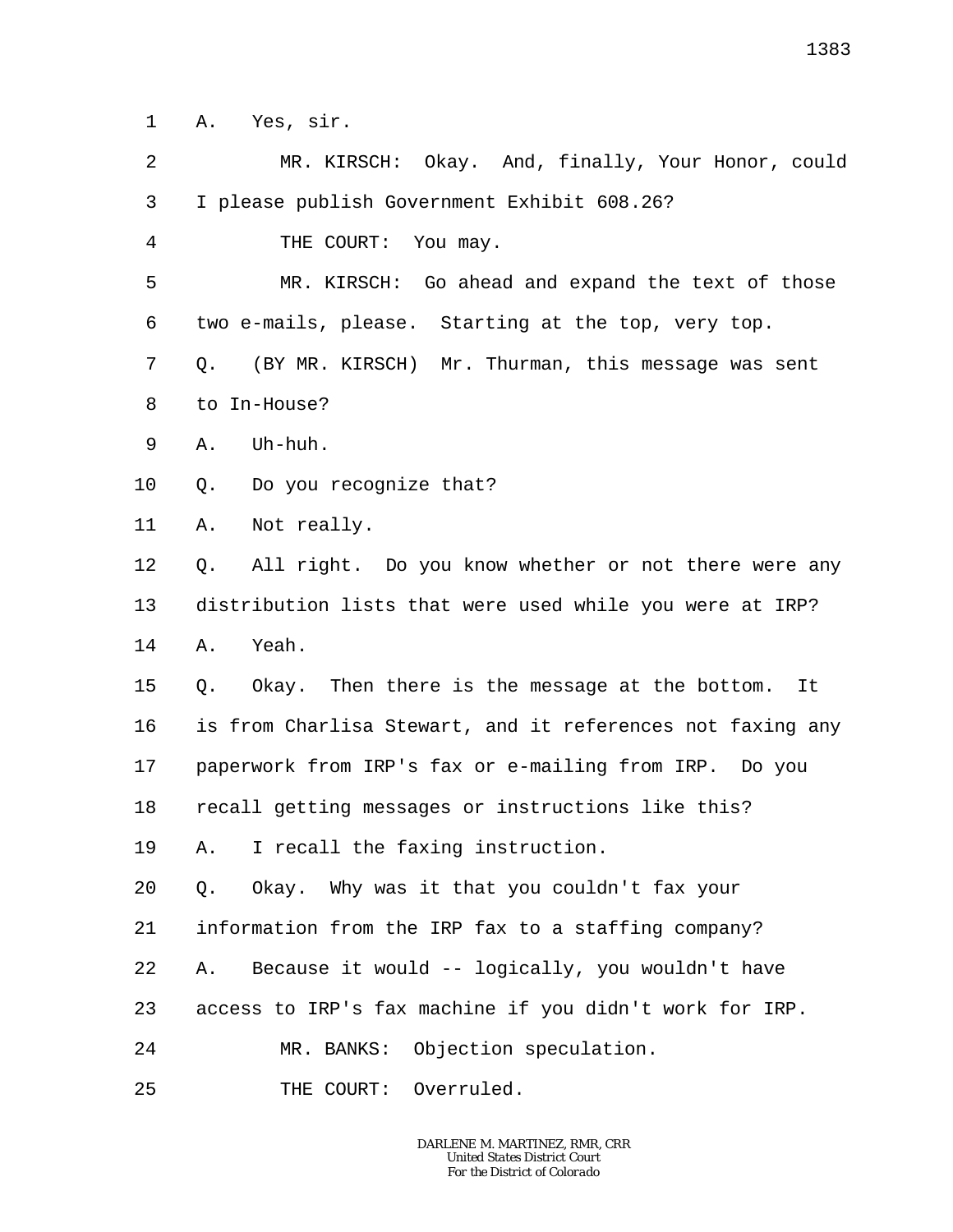1 2 3 4 5 6 7 8 9 10 11 12 13 14 15 16 17 18 19 20 21 22 23 24 25 Mr. Kirsch, it is past noon, and we have been going for more than an hour and a half. How much longer do we have. Should we break? I am thinking we should break. MR. KIRSCH: I think I can finish my direct in less than 10 minutes. THE COURT: I have a 12:15 meeting, however. Why don't we go ahead and break for lunch. And we will reconvene  $-$ - I have a 12:15 to 1:15 meeting, so we won't reconvene until 1:30. So court will be in recess until 1:30. MR. KIRSCH: Thank you, Your Honor. (Lunch break is taken from 12:08 p.m. to 1:32 p.m.) (The following is had in open court, outside the hearing and presence of the jury.) THE COURT: You may be seated. All right. Are you ready for the jury to be brought in? MR. KIRSCH: Yes, Your Honor. THE COURT: All right. Ms. Barnes, would you please bring in the jury. (The following is had in open court, in the hearing and presence of the jury.) THE COURT: You may be seated. Mr. Kirsch, you may proceed. MR. KIRSCH: Thank you, Your Honor. Q. (BY MR. KIRSCH) Mr. Thurman, when we took a break,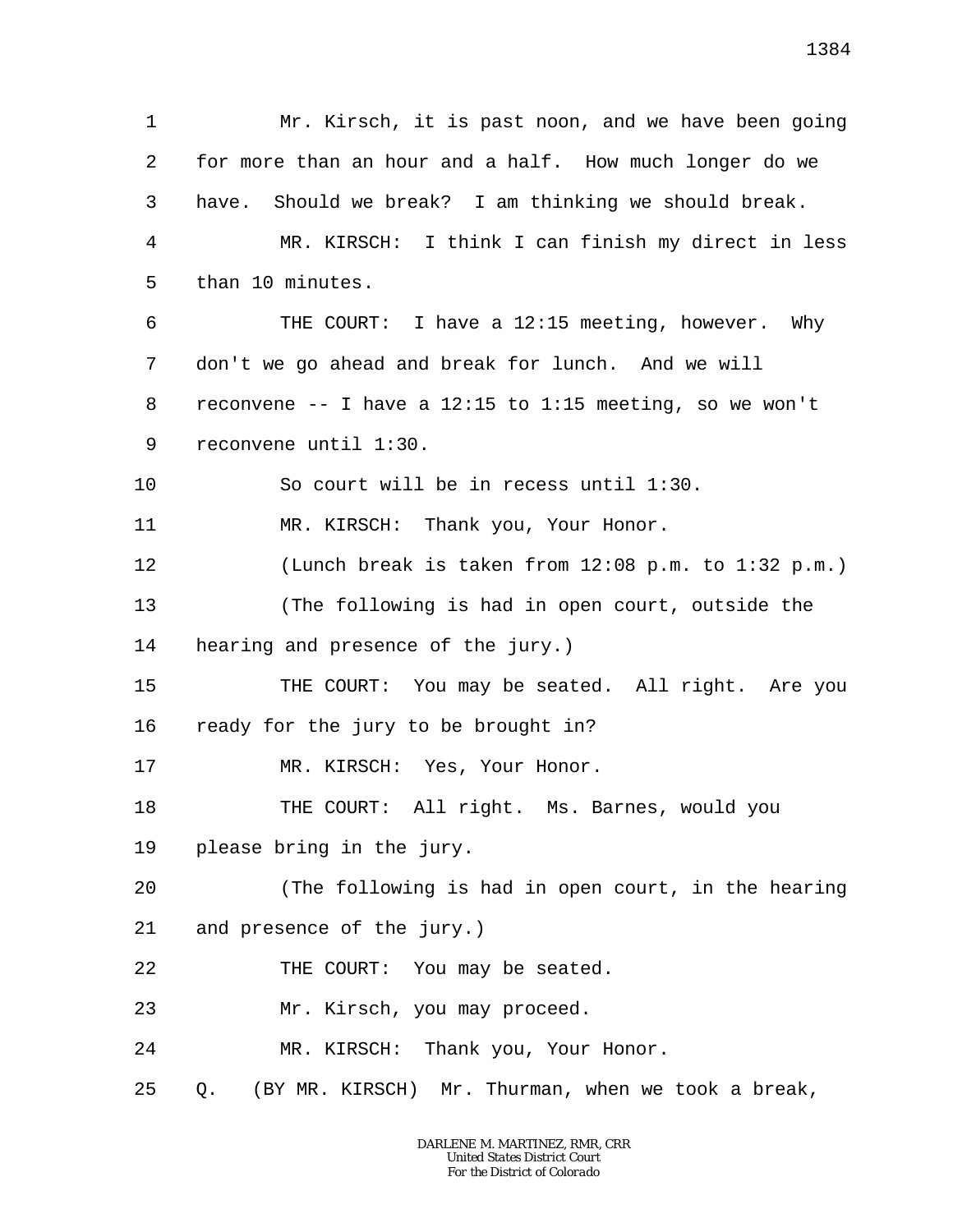2 3 4 5 6 7 8 9 10 11 12 13 14 15 16 17 18 19 20 21 22 23 24 25 *DARLENE M. MARTINEZ, RMR, CRR United States District Court For the District of Colorado* about acting like a new employee. Did IRP have a guest book or a visitor's log? A. Yes. Q. And did you get any instructions related to that visitor's log that were, again, in this same sort of category of directions about acting like a new employee? A. I do recall on one occasion getting instruction to sign into the guest book, to not badge into the doors. We had badges. And to wait to be brought back to the conference room in front of the staffing agency. Q. You had an access badge at that time already? A. Yes, sir. MR. KIRSCH: Could I publish 608.76. Specifically, if we can start with page 6. THE COURT: You may. MR. KIRSCH: Do the members of the jury have that yet? Can you expand to the top part of that, of the text, Special Agent Smith. Q. (BY MR. KIRSCH) Can you see that on your screen, Mr. Thurman? A. Yes, sir. Q. What is the date there? A. That is May 6, 2004.

you had looked at several e-mails related to this idea

1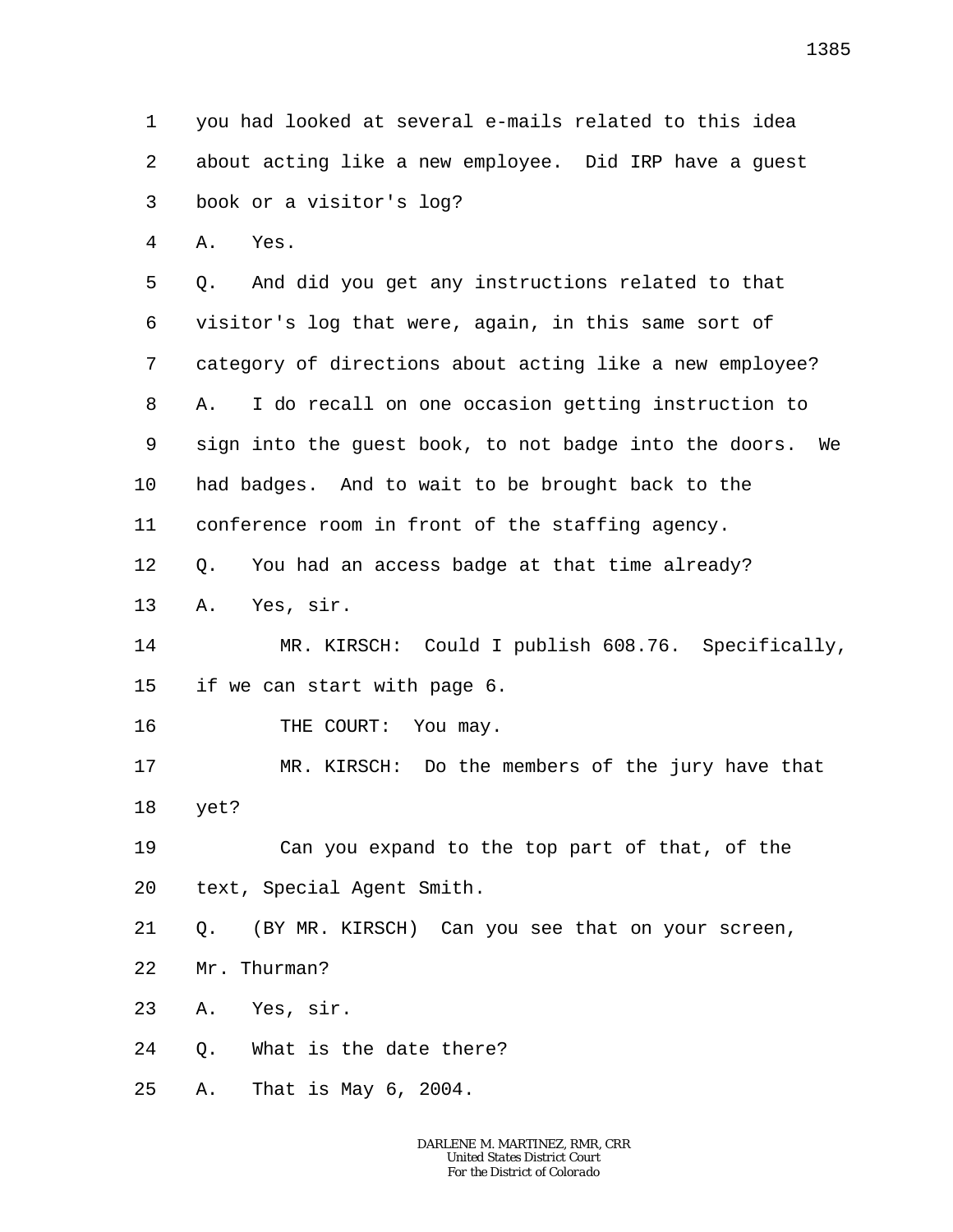- 1 Q. Okay. And then over on the middle it looks like
- $\overline{a}$ Samuel K. Thurman?
- 3 A. Yes, sir.
- 4 Q. Is that your writing?
- 5 A. That is my handwriting.
- 6 7 8 Q. And then there is a badge number listed there. Now, is that the badge that you were talking about having just a minute ago, or is that a different badge?
- 9 A. No, that would have been a visitor's badge. You
- 10 wouldn't log your employee badge on a sheet.
- 11 Q. Okay. And then the name that is immediately under
- 12 yours, do you recognize that name, Jennifer Stephens?
- 13 A. No, but I recognize the company.
- 14 Q. The company is Spherion?
- 15 A. Yes, sir.
- 16 Q. Is that a company where you worked?
- 17 A. Yes, sir.
- 18 19 MR. KIRSCH: Your Honor, could I ask now to publish Government Exhibit 361.00, page 23.
- 20 THE COURT: You may.
- 21 22 MR. KIRSCH: Could you expand that for us, Special Agent Smith.
- 23 Q. (BY MR. KIRSCH) Can you see that on the screen now,
- 24 Mr. Thurman?
- 25 A. Yes, sir.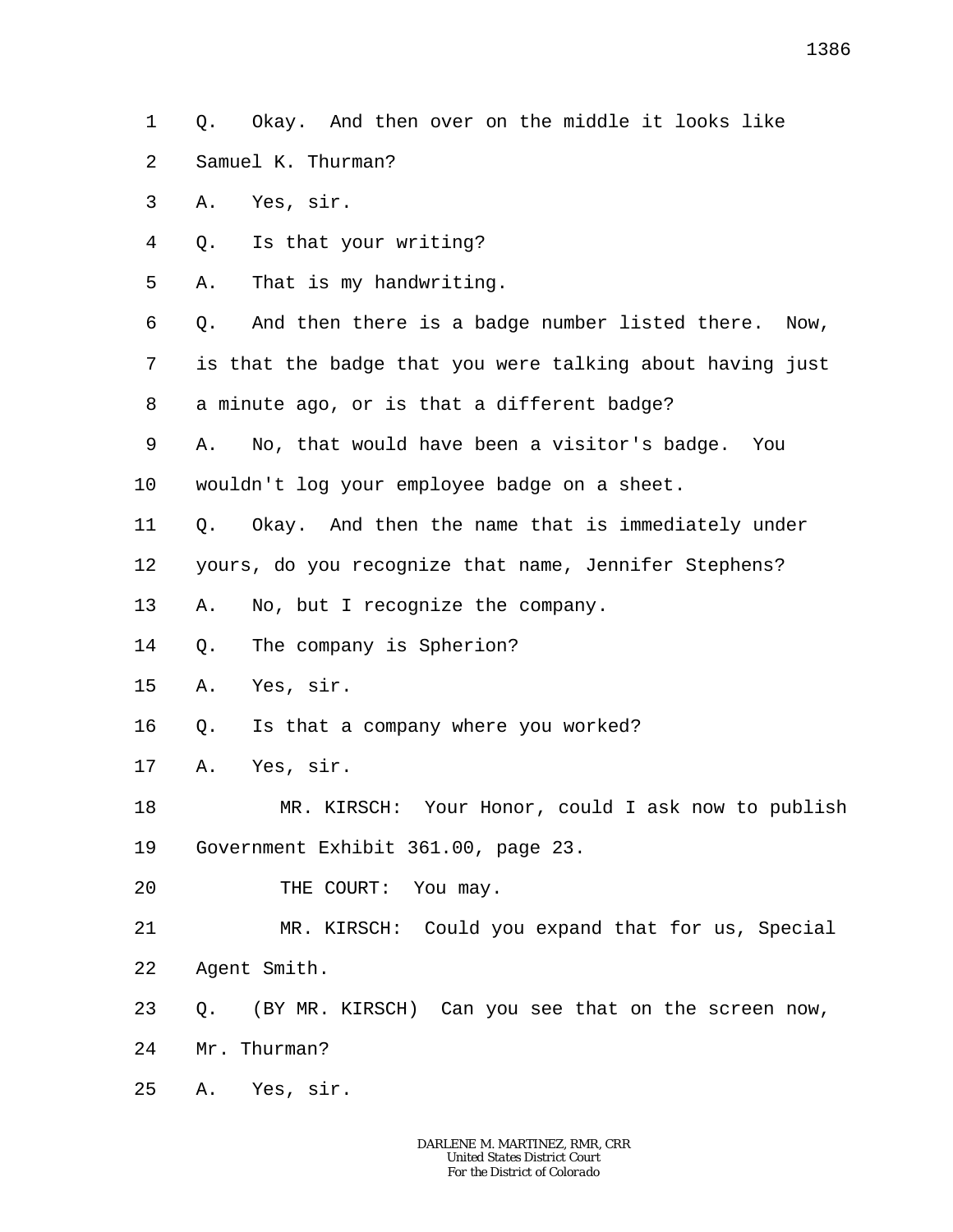1 2 3 4 5 6 7 8 9 10 11 12 13 14 15 16 17 18 19 20 21 22 23 24 25 Q. Is that your time card for you completed for Spherion? A. It would be. Q. And there is only one day reflected on this one. Do you recall whether or not that was your first -- the first time card you completed for Spherion? A. Honestly, I don't know. Q. What is the date on -- the day you reported working there, what is the day? A. That is May -- the date? This is May the 7th, it looks like. Q. Do you remember how that compares to the date that you signed into the visitor's log? A. What was the date on the visitor's log? Q. Yeah. Do you remember that? A. No. What was it? MR. KIRSCH: Can we go back to Government Exhibit 608.76, page 6. THE WITNESS: May 6th. Q. (BY MR. KIRSCH) Would that be consistent with the practice you described of signing in before you got signed up to work with a company? A. Right. Right. MR. KIRSCH: If we could -- I am sorry, if we can go back to 361 page 23.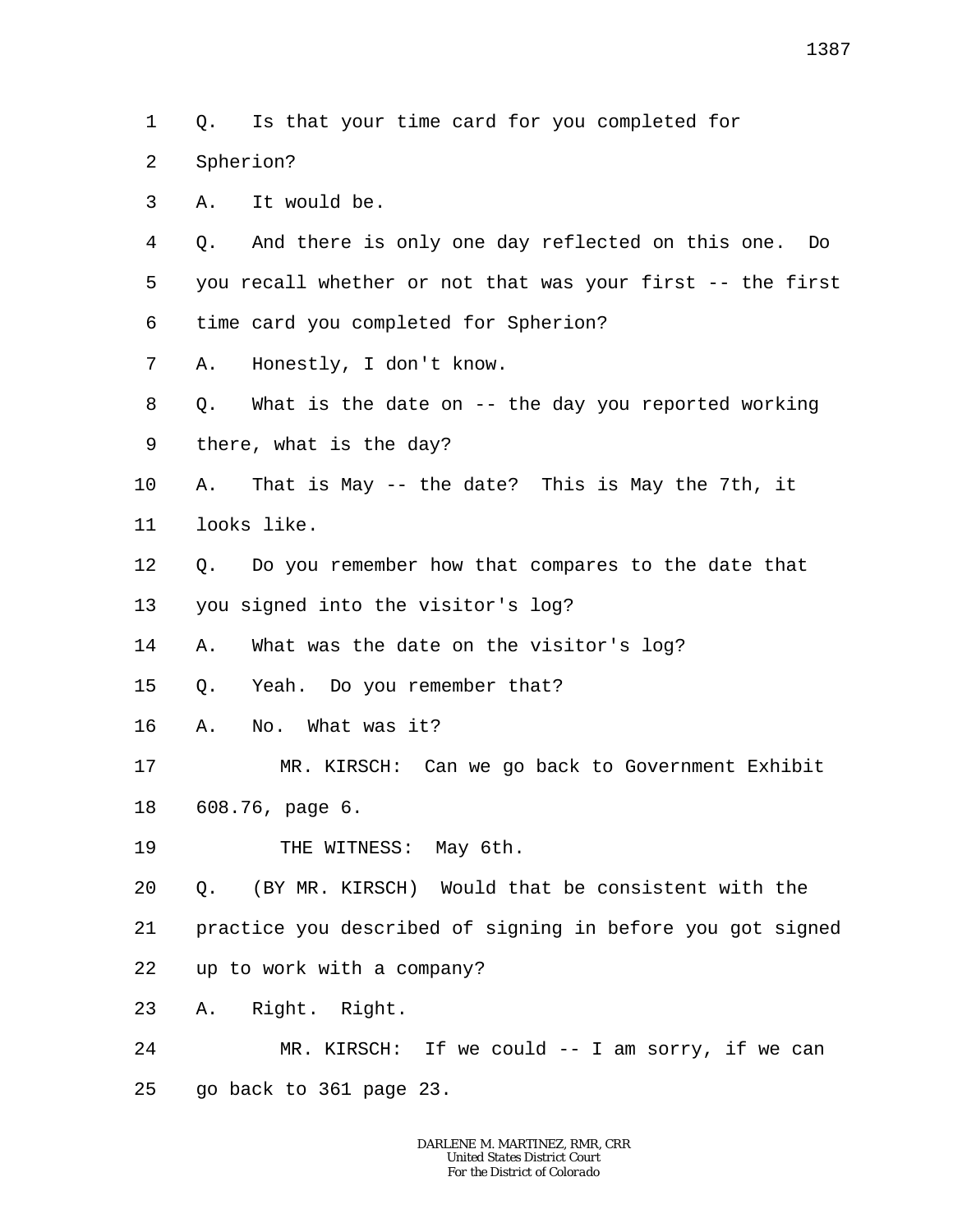1 2 3 4 5 6 7 8 9 10 11 12 13 14 15 16 17 18 19 20 21 22 23 24 25 Q. (BY MR. KIRSCH) You had mentioned before, Mr. Thurman, that Mr. Zirpolo had approved time sheets? A. Uh-huh. Q. Is that Mr. Zirpolo who signed off on this one? A. I don't recognize the signature. But the printed name is not. That is Mr. Banks. Q. Okay. Do you remember, as you sit here today, whether or not Mr. Banks ever approved any of your time sheets? A. Honestly, I don't remember. MR. KIRSCH: Okay. Could we go back now, please, to Government Exhibit 608.76, and go to page 64. Just enlarge that top part for us again, please. Q. Now, what's the date on this sheet, Mr. Thurman? A. It says October 2004. Q. And the name on the top line, Sam K. Thurman, is that your writing? A. That is my writing. Q. Why would you have been signing in in October of 2004 for a meeting with Dave Zirpolo? A. I don't remember. Q. Okay. A. Could have been any -- well, at that point I had been working there. So I don't know why I would have signed the guest log. But -- I don't know.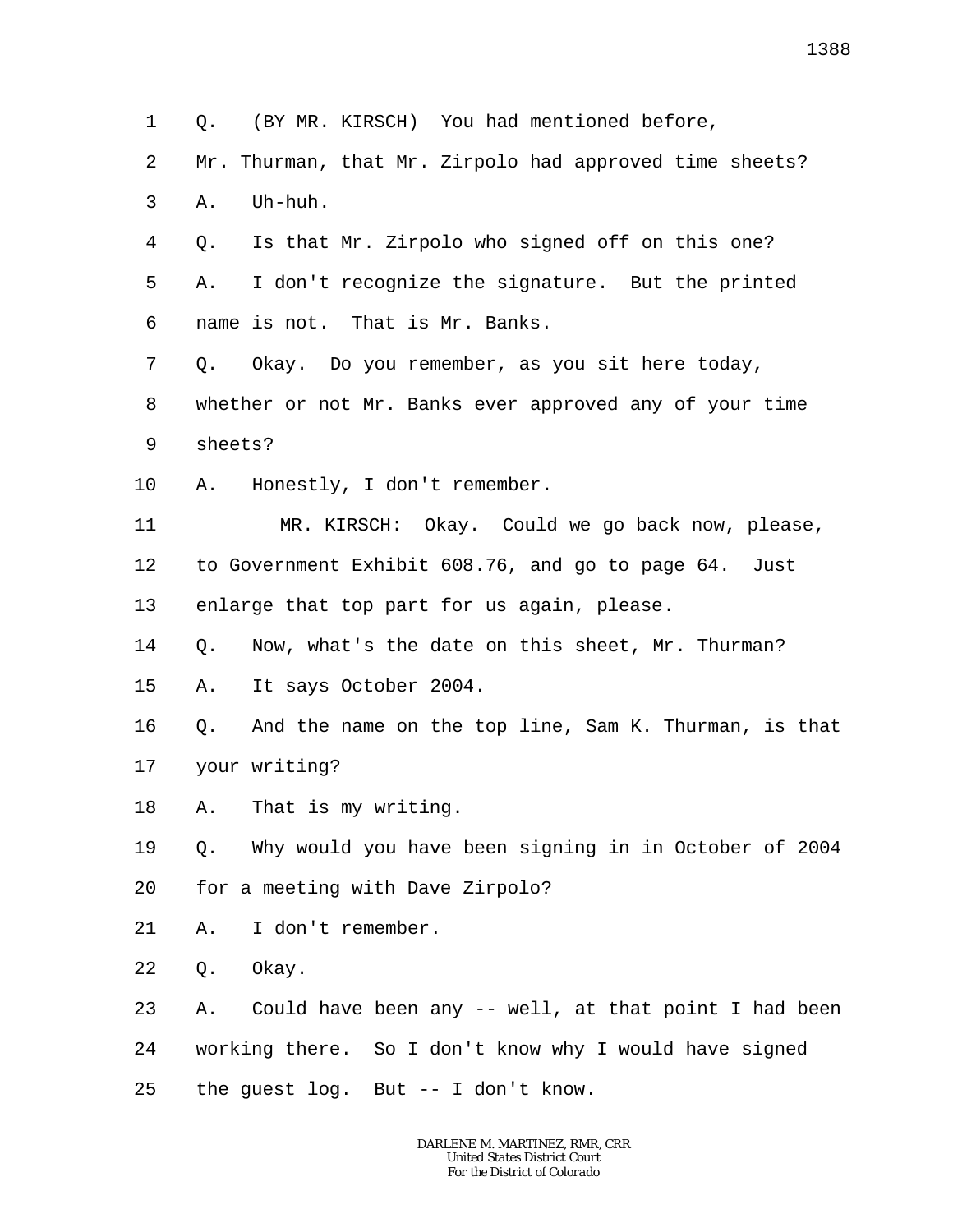2 3 4 5 6 7 8 9 10 MR. KIRSCH: Can we publish 13.00, page 1? THE COURT: You may. MR. KIRSCH: Can you highlight the top part of that for us, please. Q. (BY MR. KIRSCH) Can you see that document on your screen, Mr. Thurman? A. Yes, sir. Q. The company Boecore, was that one of the companies through which you were staffed?

Q. Let me ask you to take a look at a different exhibit.

11 A. Yes, sir. I believe that was the last one.

12 Q. Okay. And this invoice down on the bottom there, it

13 says services for 10/16/2004, through 10/29/2004?

14 A. Uh-huh.

1

15 Q. Do you think that you might have followed the same

16 routine about signing out and then signing in as a visitor

17 in connection with beginning your employment at Boecore?

18 A. That was generally the way it happened.

19 MR. ZIRPOLO: Objection, assumption.

20 THE COURT: Sustained. Please rephrase.

21 MR. KIRSCH: Yes, Your Honor.

22 Q. (BY MR. KIRSCH) Did you -- do you recall getting the

23 instructions or following the procedure about leaving and

24 signing in on more than one occasion?

25 A. Yes.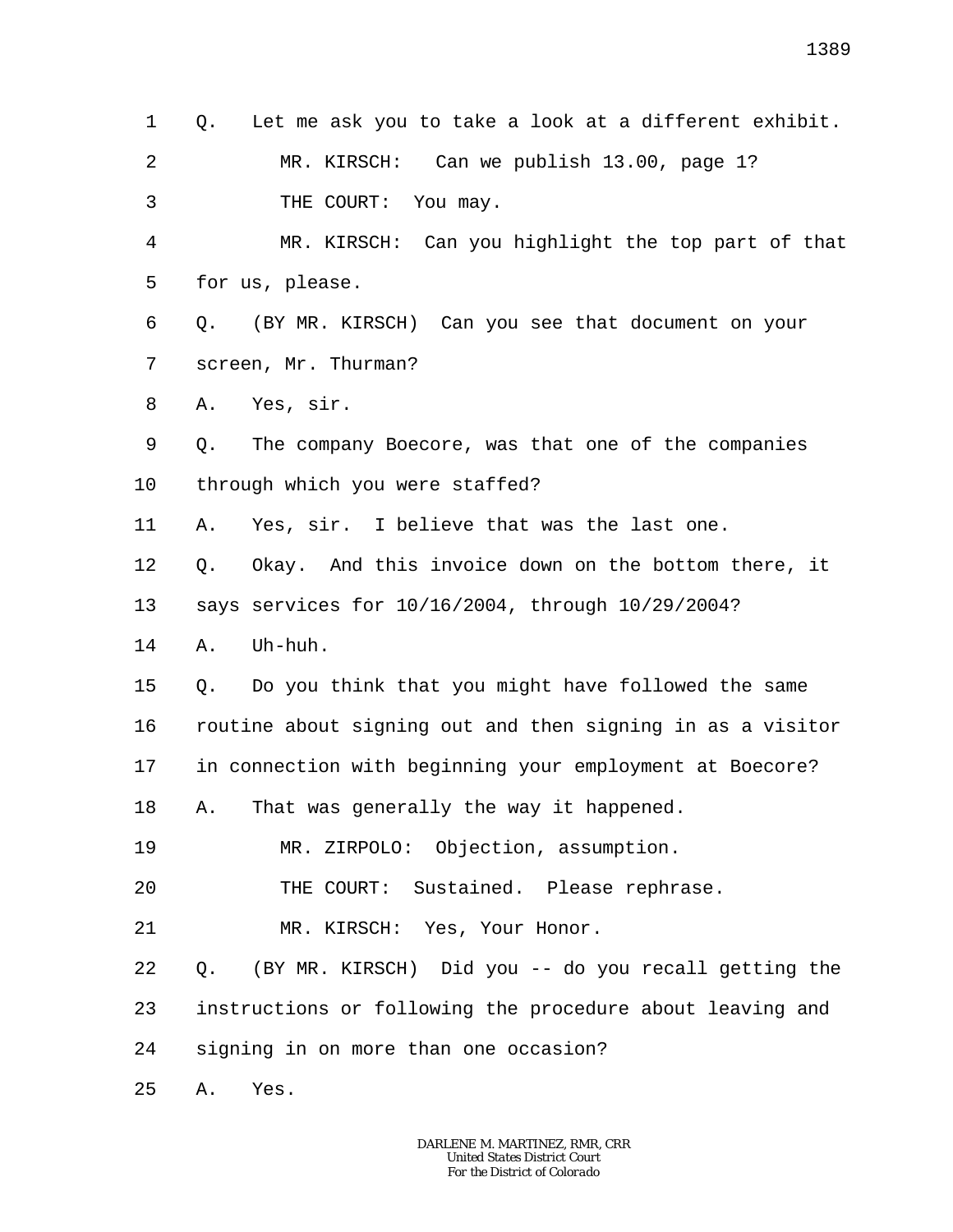1 2 3 4 5 6 7 8 9 10 11 12 13 14 15 16 17 18 19 20 21 22 23 24 25 Q. Okay. While you were working for these various companies at IRP, did you receive paychecks? A. Yes, sir. Q. Okay. And did you -- did you contribute any of the money from those paychecks to IRP? A. We did, on occasion. Q. How is it that you would do that? A. Usually just put money in an envelope and then give it to -- I think usually we would give it to Charlisa. Q. This was cash? A. Usually cash. My bank was right around the corner. Q. When is it you would provide that cash? A. It really varied. It could be whenever we got paid, we'd bring cash over. Or just whenever you had the money with you. Q. You used the term "we" in that answer. Were you aware that other people were providing cash from paychecks back to IRP? A. It was understood we were all doing that. MR. BANKS: Objection, Your Honor, he can't speak to other people. THE WITNESS: Well, on one occasion I was giving my money -- THE COURT: I will overrule the objection. You may answer.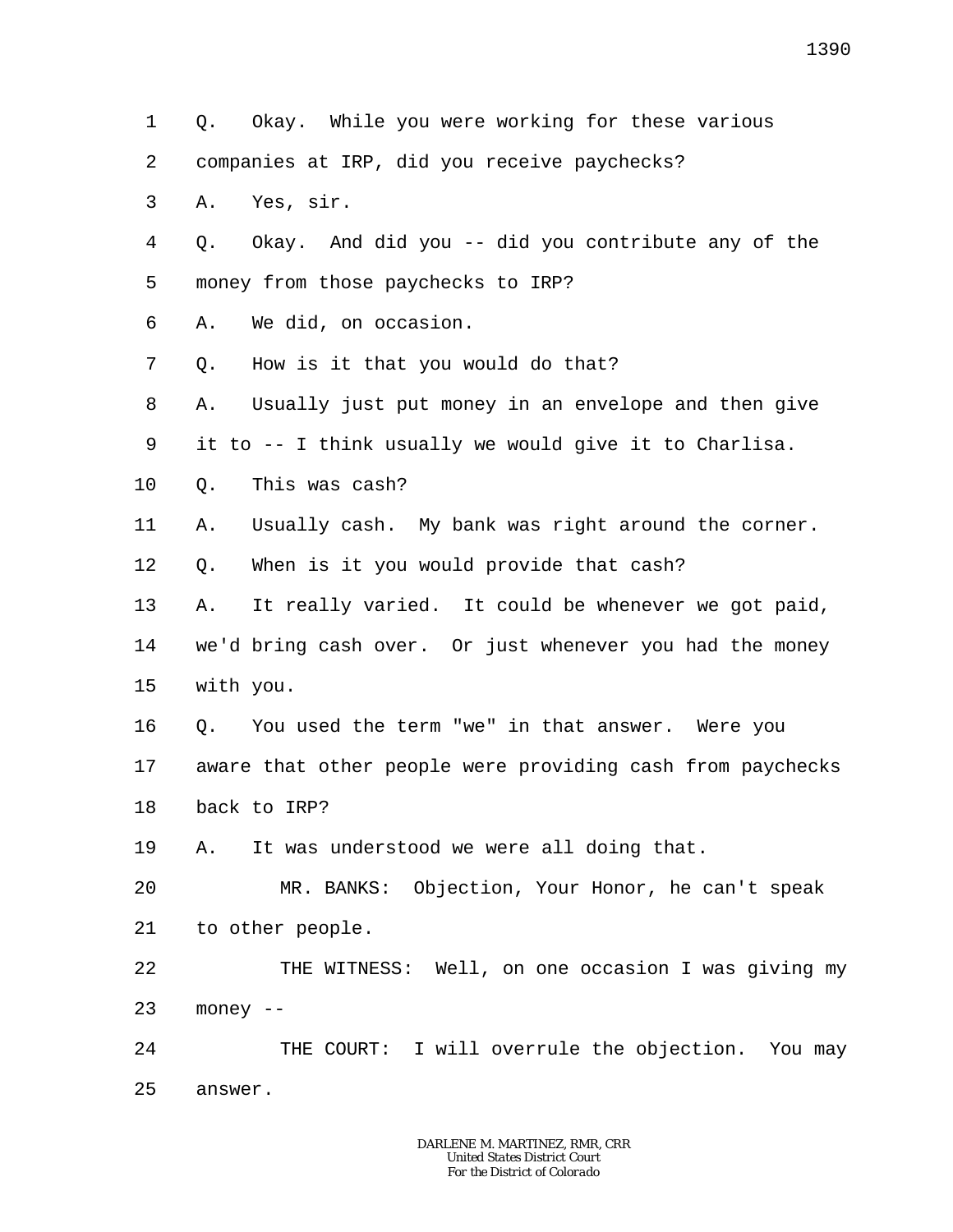1 2 3 4 5 6 7 8 9 10 11 12 13 14 15 16 17 18 19 20 21 22 23 24 25 THE WITNESS: On one occasion I was giving my money and another employee was there doing the same thing. Q. (BY MR. KIRSCH) Do you remember who that was? A. I want to say Sylvia McGhee. Q. All right. But you are not sure? A. I am not a hundred percent sure on who it was. Q. You also mentioned that you -- that at least you had an understanding that that was supposed to happen. A. Yes, sir. Q. What was the basis for your understanding that some of that money was supposed to go back to IRP? A. Well, we were putting the money back in the company to cover overhead expenses and that type of thing as the company was getting established, because we hadn't yet made an actual sale, as far as I knew, on the software that we were developing. Q. Okay. At some point while you were working at IRP, did you find out that staffing companies weren't getting paid? A. No. I found out after the fact. Q. Okay. While you were working at IRP, did you ever ask anyone why it was that the staffing contracts you were working on kept getting terminated? A. Not really. I was -- I just kind of trusted the people I was with, so --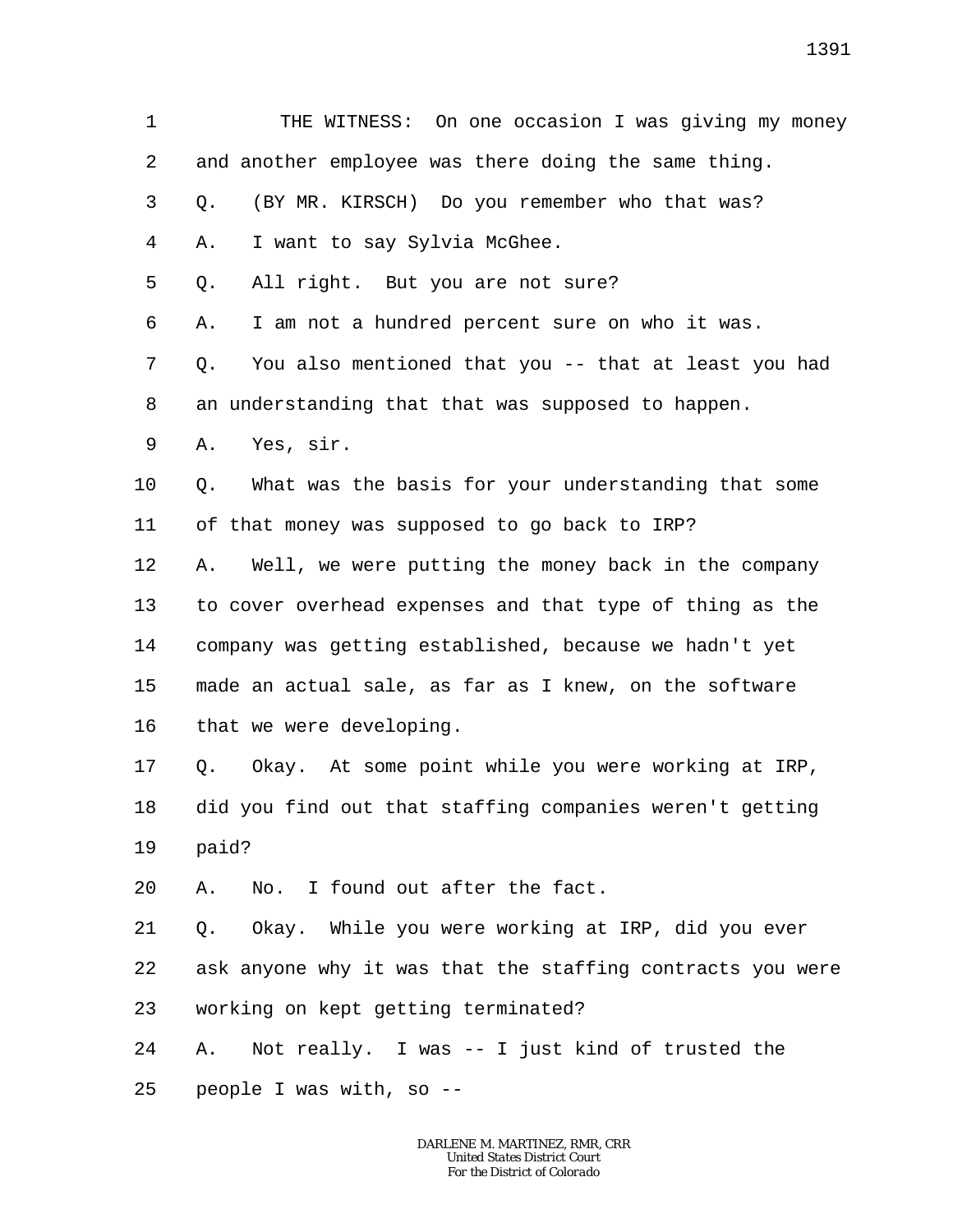1 2 3 4 5 6 7 8 9 10 11 12 13 14 15 16 17 18 19 20 21 22 23 24 25 Q. Did it seem unusual to you at the time? A. At the time, I didn't have a whole lot of real world corporate working experience, so I didn't know what usual was. MR. KIRSCH: Can I have just a moment, please, Your Honor? THE COURT: You may. MR. KIRSCH: Your Honor, those are all of my questions. Thank you, Mr. Thurman. THE COURT: Thank you. Cross-examination? MR. WALKER: Yes, Your Honor. THE COURT: Mr. Walker? **CROSS-EXAMINATION BY MR. WALKER**: Q. Mr. Thurman, you mentioned that you were staffed with a staffing company called Snelling to work at IRP Solutions? A. Yes, sir. Q. And in being staffed through Snelling at IRP Solutions, what were your roles and duties? A. Roles and duties were graphic artist and work as a graphic designer. As far as web development, I was working with another individual who was actually the lead. But I was a graphic artist due to my abilities in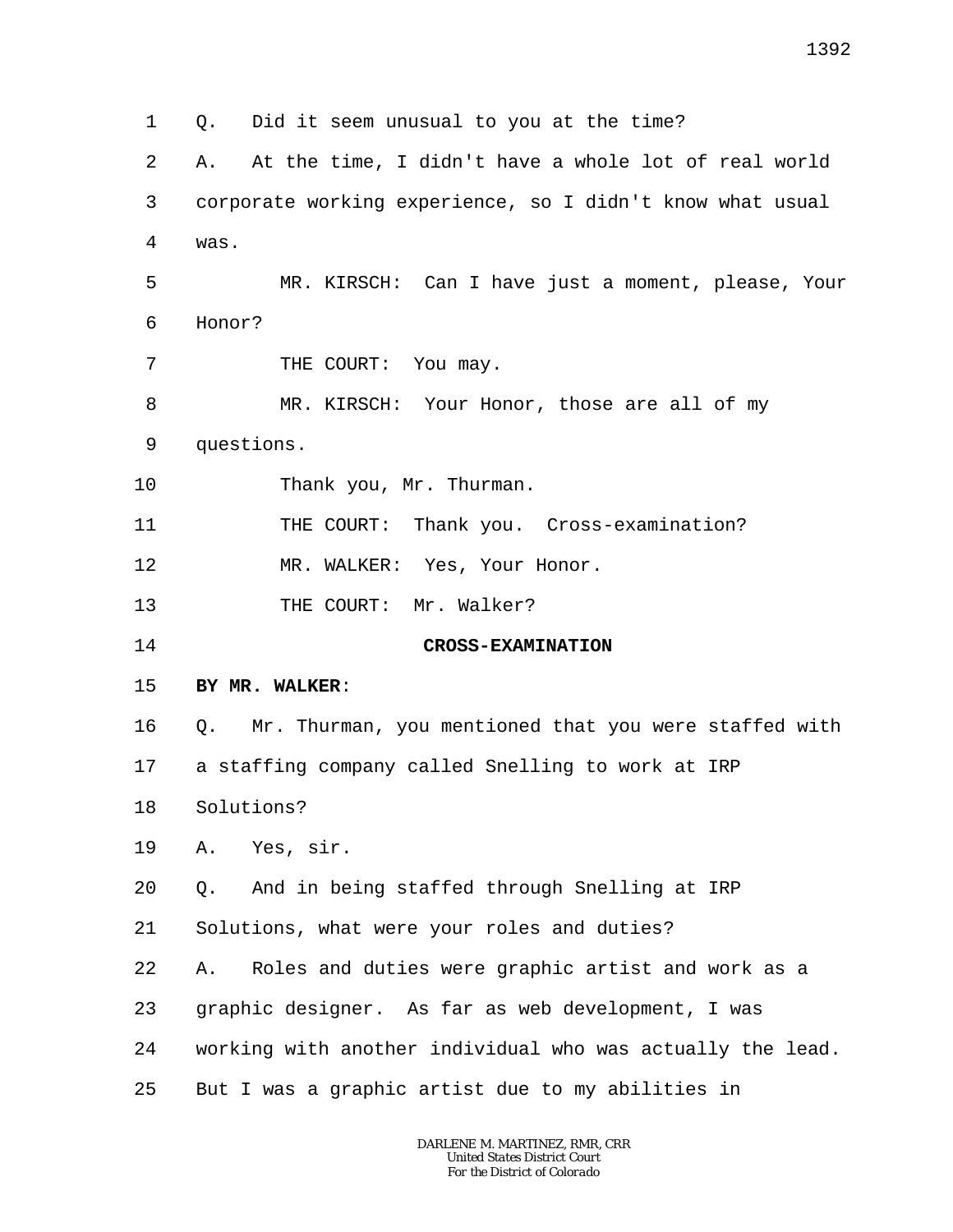- 1 designing the logos prior to that.
- 2 3 Q. When you worked at Boecore, what were your roles and your duties?
- 4 A. It was the same.

5 Q. And when you worked at -- I believe you said you

6 worked at a staffing company called Spherion --

- 7 A. Uh-huh.
- 8 Q. -- for IRP Solutions?
- 9 A. Yes, sir.
- 10 Q. What were your role and responsibilities there?

11 12 A. It was the same thing. I was doing the same job the whole time I was there.

13 Q. And prior to working at IRP Solutions, did you do

14 graphics and web offerings?

15 A. I did on a freelance basis. IRP Solutions was my

16 first corporate job in that position.

- 17 18 Q. Now, you said you initially worked part time at IRP Solutions?
- 19 A. Yes, sir.
- 20 Q. And in that part-time work, did you get paid?
- 21 A. At first, no, I did not. I volunteered my services.
- 22 Q. And were you subsequently paid for part-time work?
- 23 A. No.
- 24 25 Q. So the part-time work you did, you weren't paid, you were volunteering?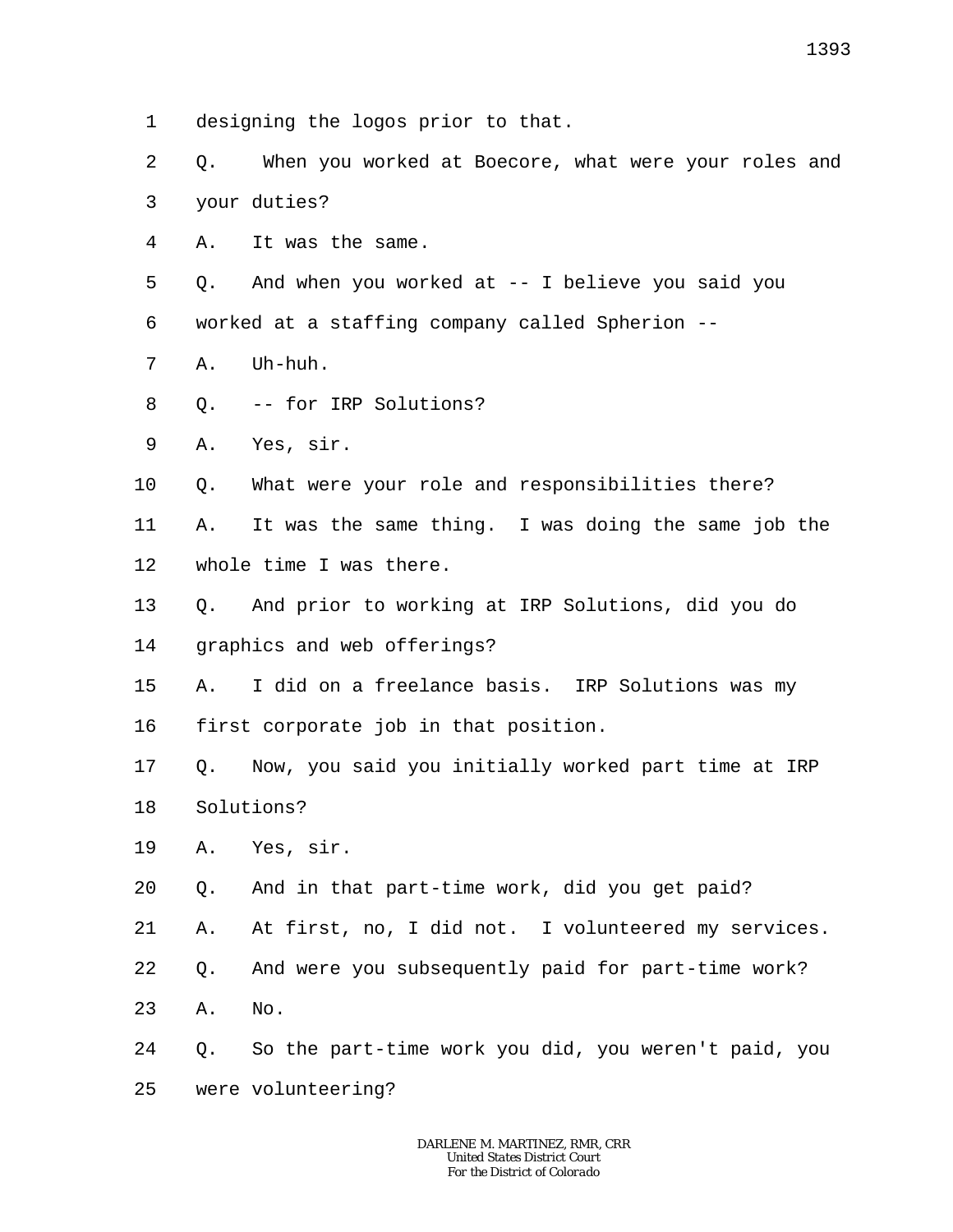1 A. Right. I wasn't expecting to get paid at that time.

2 Q. So why did you work for free?

3 4 5 6 7 8 9 10 11 12 13 14 15 16 17 18 19 A. Because the group of people in front of me I considered my friends. I knew them outside of this business venture, and so I wanted to be part of something that I thought was going somewhere, something that I thought was a really cool idea. And I saw the opportunity to use the skills that I had as a graphic designer, whereas before I was working jobs in information technology, working with computers still, but not doing the graphic design part that I wanted to do. So I saw an opportunity there to do graphic design, and that opportunity presented itself. Q. You just said you wanted to be part of something that you thought would be really big and was going somewhere. Can you give details about the something you are talking about? A. At that time, it was just the fact of the company. It looked like it was doing some really interesting stuff

20 21 22 23 with software, with what I later found out was a tool that was going to be used for law enforcement. I mean, at the time, being 23 years old, anything bigger than doing what I was doing was something bigger.

24 25 So it is all about perspective. But at the time it was something that I thought would be a really exciting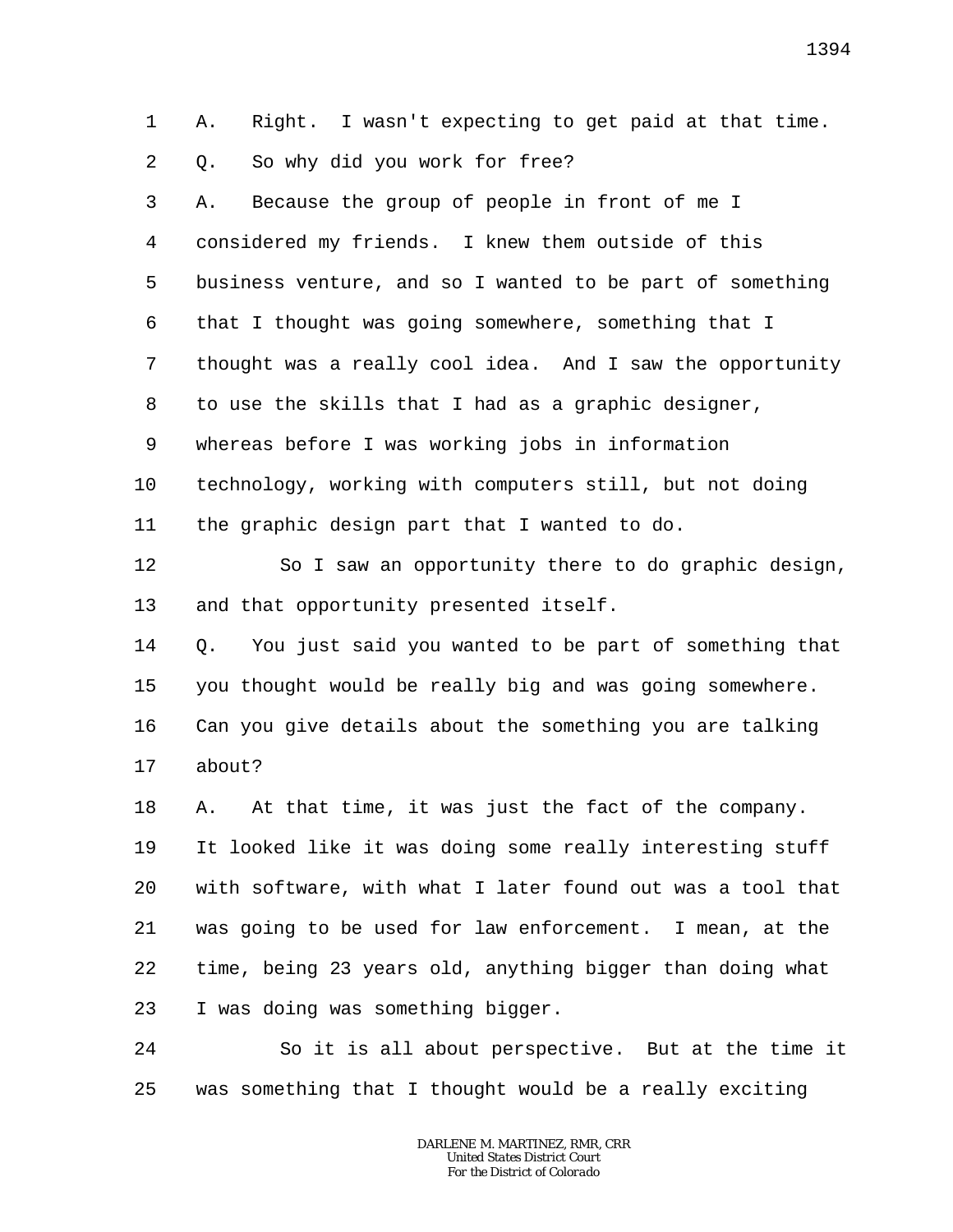- 1 opportunity to work on.
- 2 3 Q. And do you recall the name of the software you worked on when you were hired for IRP Solutions?

4 5 A. CILC. The acronym is CILC; Case Investigative Life Cycle.

6 Q. Is that the law enforcement software you were

- 7 referring to earlier?
- 8 A. Yes, sir.
- 9 Q. While you worked at IRP Solutions through these
- 10 staffing companies, were you aware of efforts to sell that
- 11 software that you worked on?
- 12 A. Yes, sir.
- 13 Q. Were you aware of efforts to sell that software at
- 14 large agencies in the U.S.?
- 15 A. Yes. I remember one large agency in particular.
- 16 Q. What was that agency?
- 17 A. The New York Police Department.
- 18 Q. Were you aware, during your time at IRP Solutions, of
- 19 attempts to sell the software to the Department of
- 20 Homeland Security?
- 21 A. That does ring a bell.
- 22 Q. Were you aware of the efforts to sell the software to
- 23 other agencies in the U.S.?
- 24 A. I remember us working on an educational version that
- 25 could have been used at institutions -- law enforcement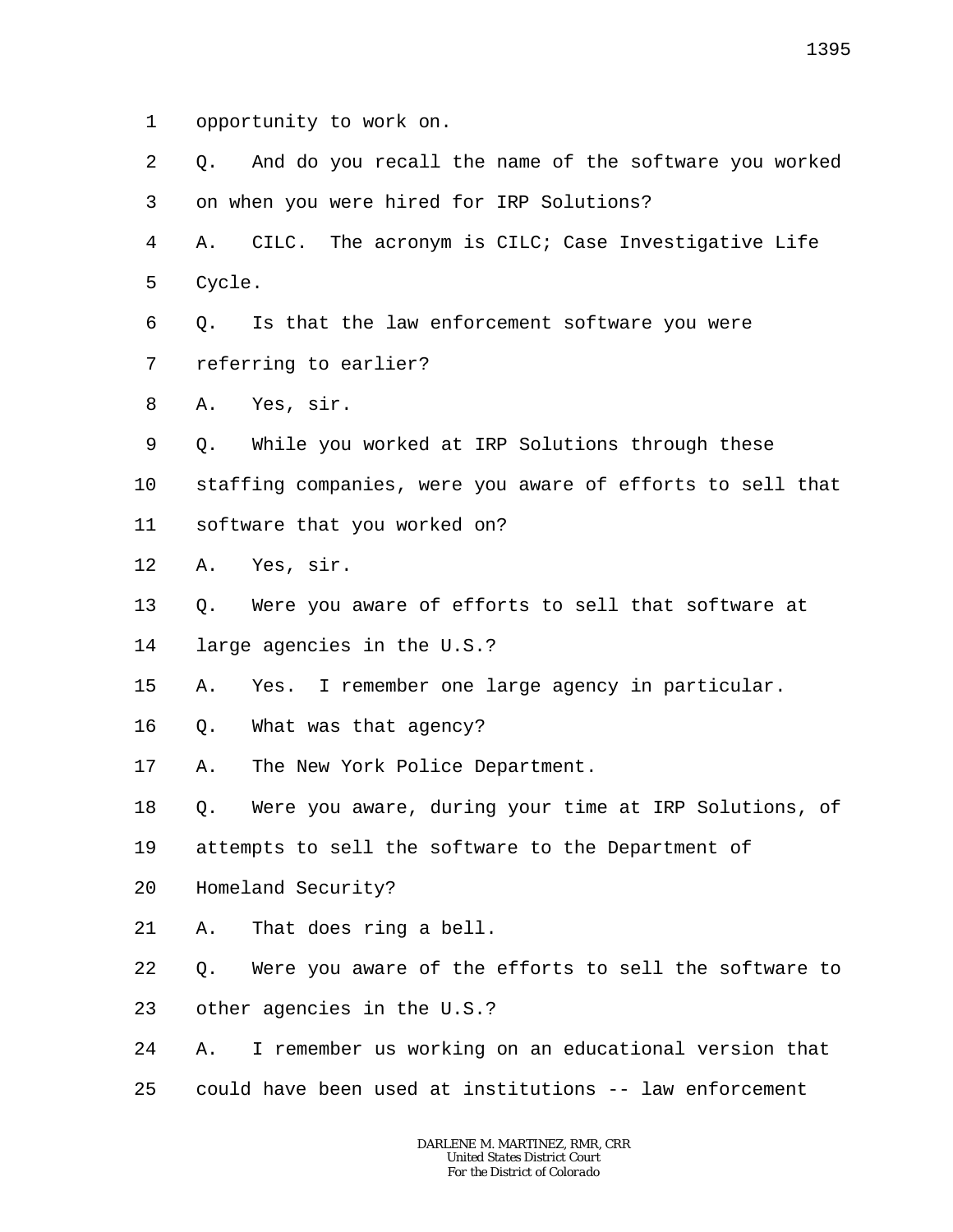1 2 institutions. As far as specific clients, I don't know. That wasn't my job.

3 4 5 6 7 8 9 10 11 12 13 14 15 16 17 18 19 Q. And going back to your statement about you volunteered because you thought it was something good and going somewhere, were you aware of others who volunteered their time at IRP Solutions? A. I believe so. I know my dad, in fact, volunteered quite a bit of time before we started getting paid. Other individuals, I don't know. My father I know, because we were close at the time. Q. And would you know why he would volunteer his time at IRP Solutions? A. The same reasons. We were -- it was people that we considered friends, family. You wanted to help out the bigger cause and towards something that seemed to be going in a good direction. Q. So you believed that he volunteered because he also thought it was a good thing to do and the software of the company was going somewhere?

20 A. Sure.

21 Q. In the course of working for Snelling at IRP

22 Solutions, did you submit time sheets?

23 24 A. I would assume so. Honestly, I don't remember. But I would assume if I was under contract with that agency

25 that I worked, I submitted at least one time sheet.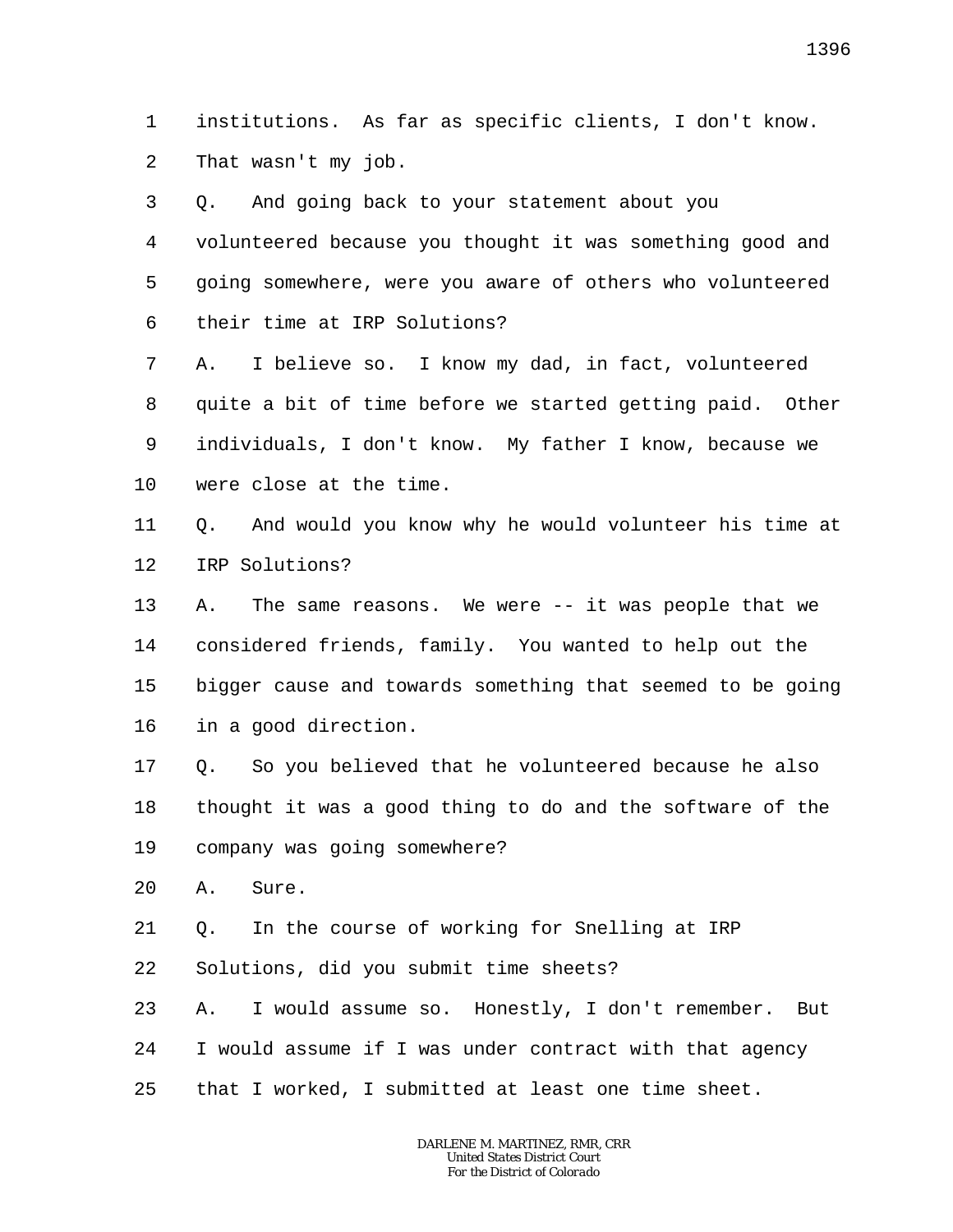- 1 2 3 4 5 6 7 8 9 10 Q. And so in your work experience, time sheets are the typical way that you would record your work hours so you could get paid? A. Yes. Q. And in recording your time worked, to the best of your knowledge, did you work the hours as you reported them on the time reporting system? A. Yes, sir. Q. And you did that for Snelling? A. Yes.
- 11 Q. Do you recall if you also did that for Spherion?
- 12 A. Yes.
- 13 Q. Did you do that for Boecore?
- 14 A. Yes.
- 15 Q. For Kelly?
- 16 A. Yes.
- 17 Q. And subsequent to submitting those time cards, did

18 you get paid for doing work at IRP Solutions?

- 19 A. Based on the time cards?
- 20 Q. Yes.
- 21 22 A. Yes. I got paid from each staffing company per the time cards.
- 23 24 Q. Each staffing company we just named, you submitted time sheets and were paid for that work?
- 25 A. I received some sort of compensation based on the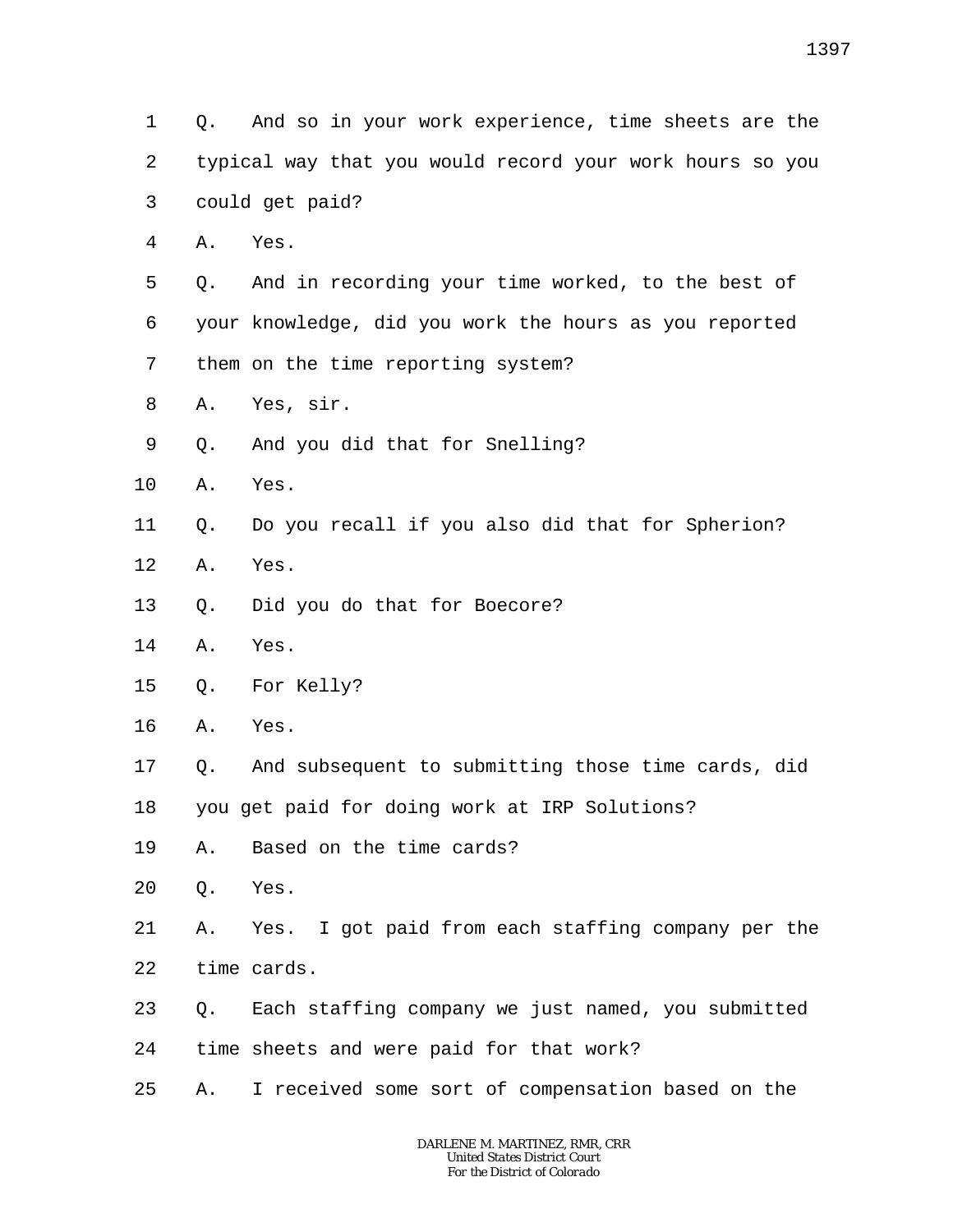1 time I worked, yes.

2 3 4 5 Q. Did you receive compensation other than moneys; paychecks associated -- moneys associated with paychecks? A. No. Q. And going to the staffing company, you accurately

6 7 reported the hours you worked to the staffing companies? A. Yes, sir.

8 9 Q. And you also said that you worked at, I believe it's four or five staffing companies at IRP Solutions?

10 A. Yes, sir. I believe it was four.

11 12 13 14 Q. Four. And upon being staffed at a new staffing company, did you have any concerns about moving on to a new staffing company once your job ended at the previous staffing company?

15 16 17 A. No. I was always reassured by management and by my friends that we were being taken care of. And my focus, honestly, during that time period, was doing the work I

18 was tasked to do, which was developing the graphic

19 interface for the web version of CILC.

20 Q. Was there ever an occasion in moving from one

21 22 staffing company to another, that you were not put on the staffing company, as you recall?

23 24 A. I don't know. I don't recall it. It has been a long time, so I don't know.

25 Q. And if that were the case, would you have continued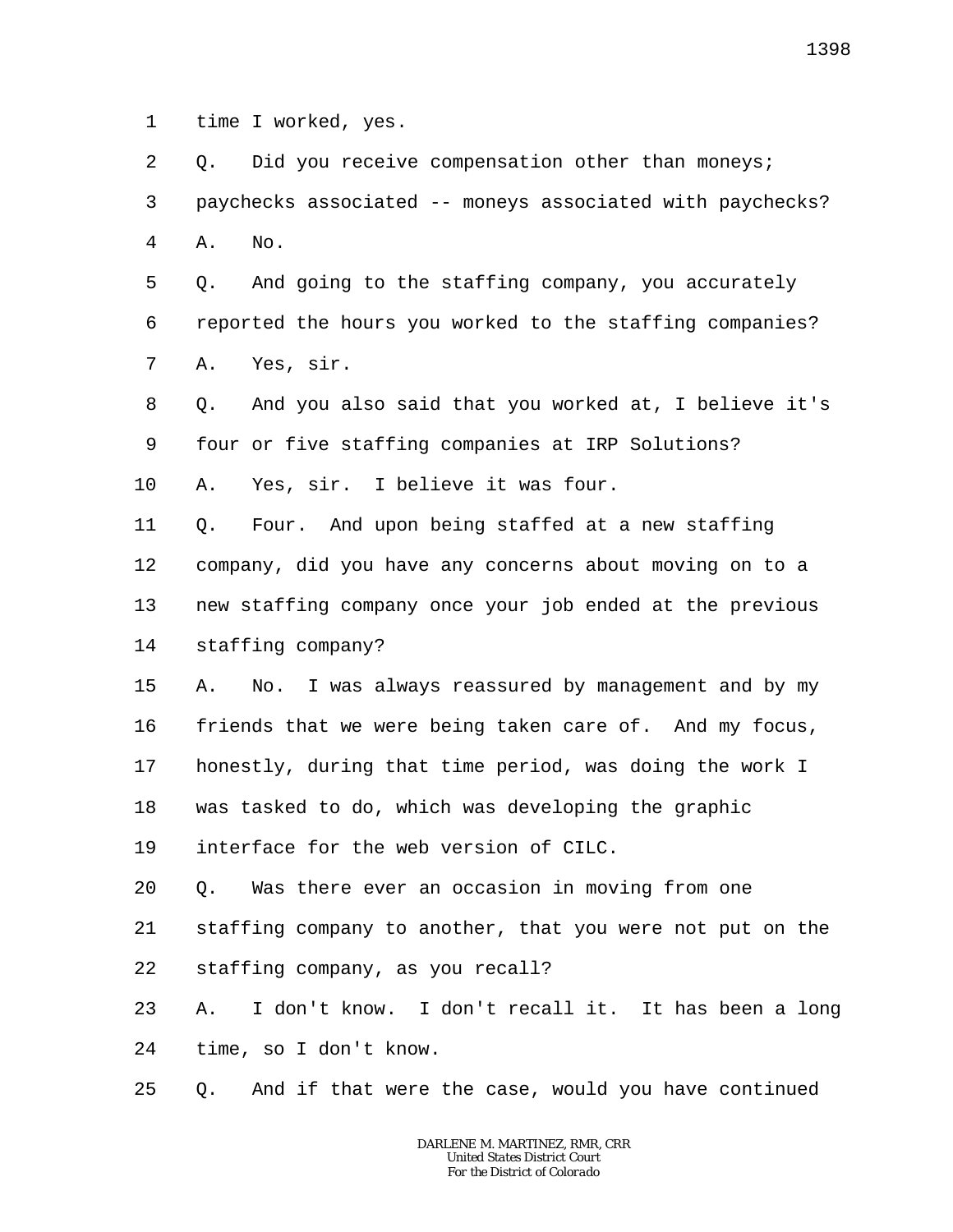1 to work, and work as a volunteer?

| 2  | Probably. I had started off as a volunteer. And my<br>Α.    |
|----|-------------------------------------------------------------|
| 3  | understanding was that we were working as friends and       |
| 4  | family to accomplish this project. And so, yes.             |
| 5  | So would it be accurate to say that even after being<br>Q.  |
| 6  | staffed multiple times at different companies, you still    |
| 7  | had the same good feeling about the software and where the  |
| 8  | company was going?                                          |
| 9  | I have to be honest, that I started to wonder why the<br>Α. |
| 10 | staffing agencies were coming and going so much. But        |
| 11 | these were people that I had known for 20-plus years.       |
| 12 | Did you ever express any concerns to --<br>Q.               |
| 13 | MR. KIRSCH: Objection, Your Honor. He didn't let            |
| 14 | Mr. Thurman finish his answer.                              |
| 15 | THE COURT: Sustained. Did you have anything                 |
| 16 | further?                                                    |
| 17 | I don't think so. Not on that point.<br>THE WITNESS:        |
| 18 | (BY MR. WALKER) Did you ever express any concerns to<br>Q.  |
| 19 | IRP Solutions' management or executives about being         |
| 20 | staffed to more than one staffing company at any time?      |
| 21 | I did not, because it was a constant reassurance that<br>Α. |
| 22 | things were taken care of, and that everything was okay.    |
| 23 | And at 24 years old, if someone in your charge, your        |
| 24 | senior is telling you that, why not believe it, especially  |
| 25 | someone that you have known for most of your life.          |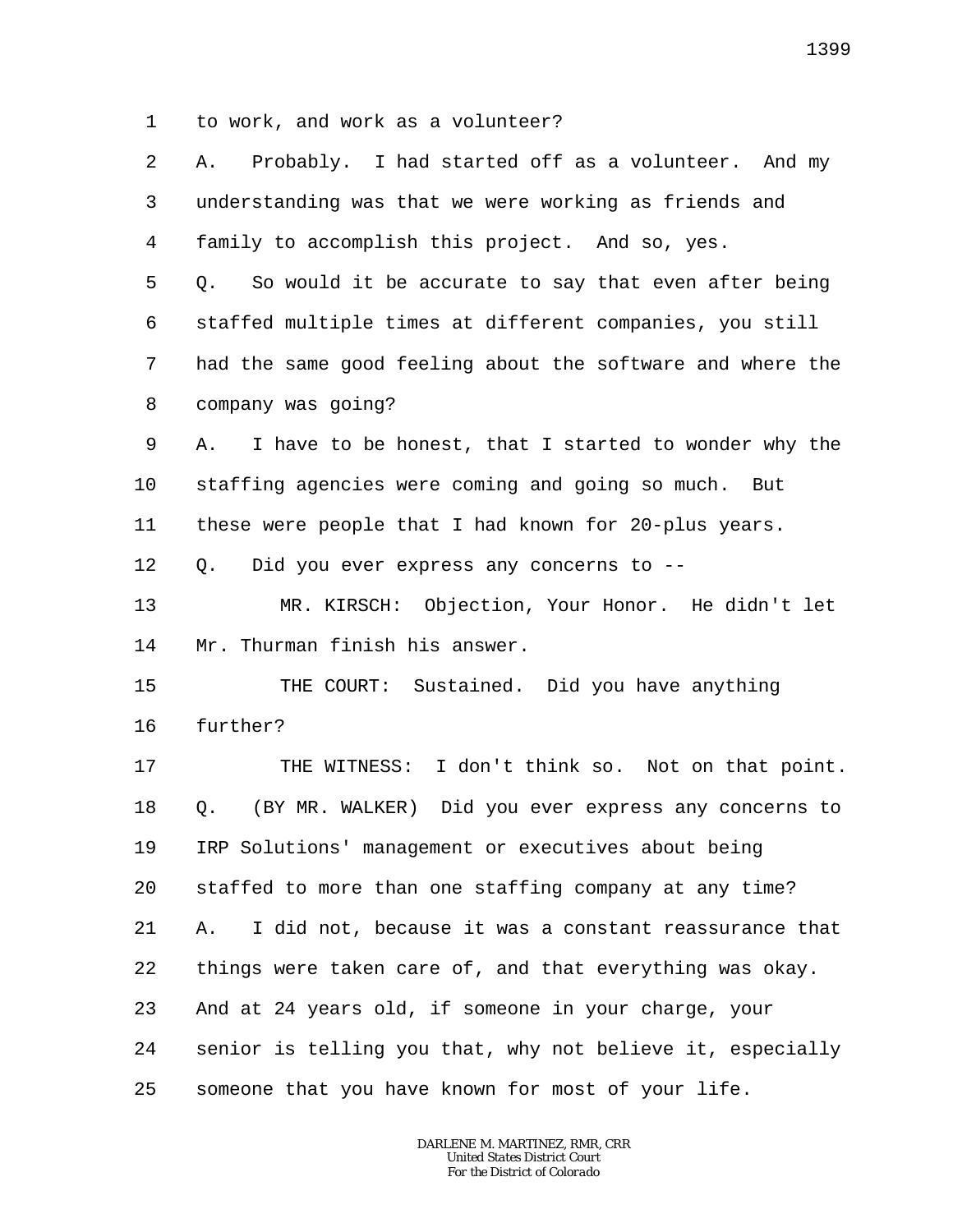1 2 3 4 5 6 7 8 9 10 11 12 13 14 15 16 17 18 19 20 21 22 23 24 25 Q. When you moved from, for example, Spherion to, I believe the next company you mentioned was Kelly, and you were presented with paperwork, did you voluntarily fill out that paperwork for Kelly? A. Yes. Q. So it would be accurate to say you weren't in any way forced or coerced? A. No. Nobody ever forced me to fill out any paperwork or do any of that. Q. Let's go back to the actual work you were doing. You mentioned that you were doing graphics and web offering? A. Yes. Q. There was a senior person supervising you? A. Yes. Q. Do you recall the name of that person? A. I only recall his first name. Q. What was his first name? A. Paul. Q. If I give you a last name -- I will give you a last name to see if I change your memory. Would it be Paul Pinkney? A. Actually, that does sound familiar. Q. You and Mr. Pinkney worked together to produce graphics and web pages for the CILC solution? A. Uh-huh.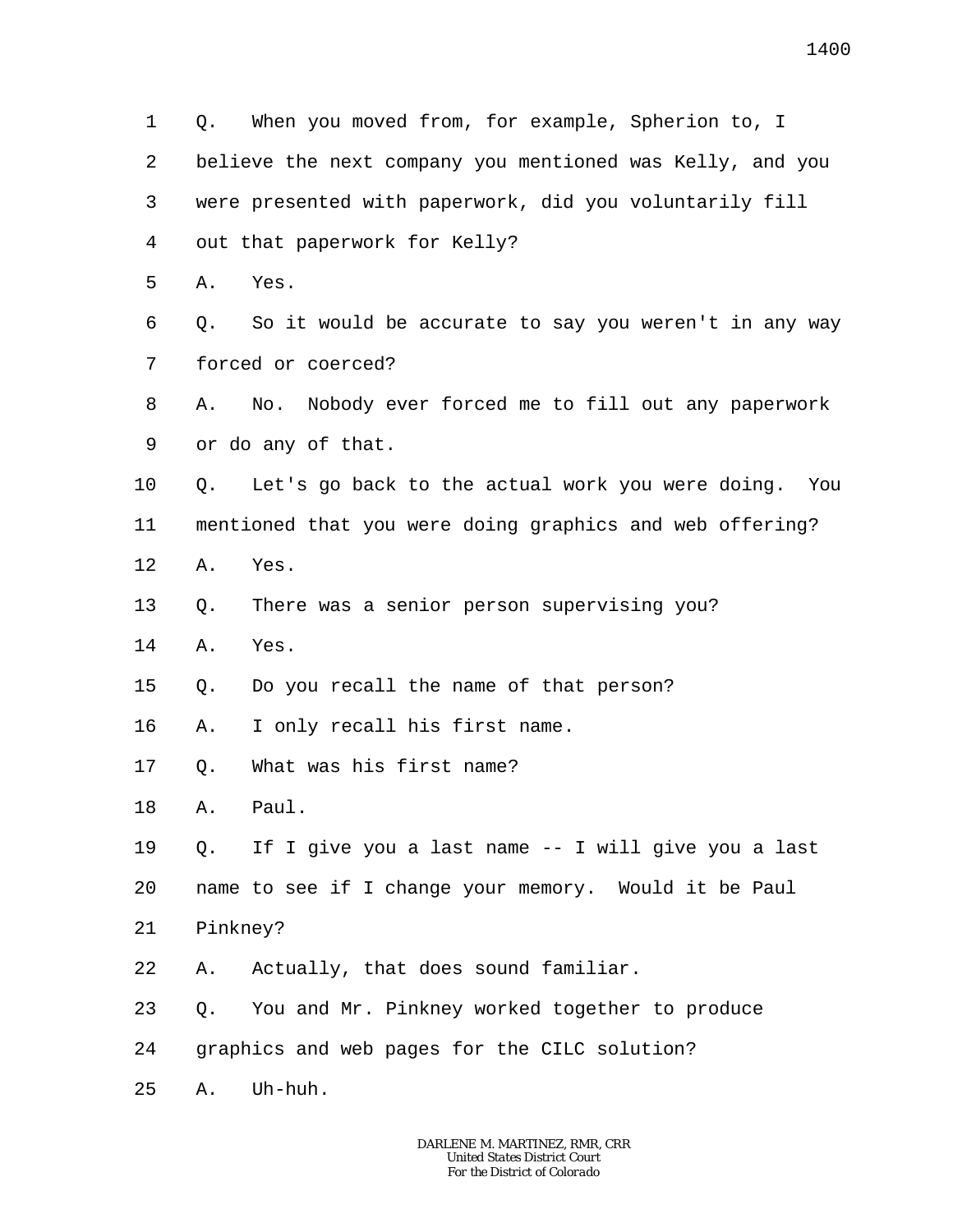1 2 3 4 5 6 7 8 9 10 11 12 13 14 15 16 17 18 19 20 21 22 23 24 25 Q. And in doing that work together, do you recall any types of functionality that you might create or web pages? A. Any type of functionality -- Q. Web pages. A. -- for web pages? MR. KIRSCH: Objection to the relevance, Your Honor. MR. WALKER: Your Honor, I am establishing that Mr. Thurman did actual work that was for a software for law enforcement. THE COURT: What is the relevance to this? MR. WALKER: Well, Your Honor, I wanted to dispel earlier comments by staffing companies that some had some questions. THE COURT: I will give you some leeway, but I don't want to spend too much time. Overruled. MR. WALKER: Your Honor, this is my only question. THE WITNESS: Yes, we did do some job strip programming. To my understanding, everything that we did was notional. Nothing was tied to any type of database. So all of the information we had in the web version that we were creating was all notional information. None of it was actual data. Q. (BY MR. WALKER) So what do you mean by "notional"? A. I mean notional, in the fact that it was not actual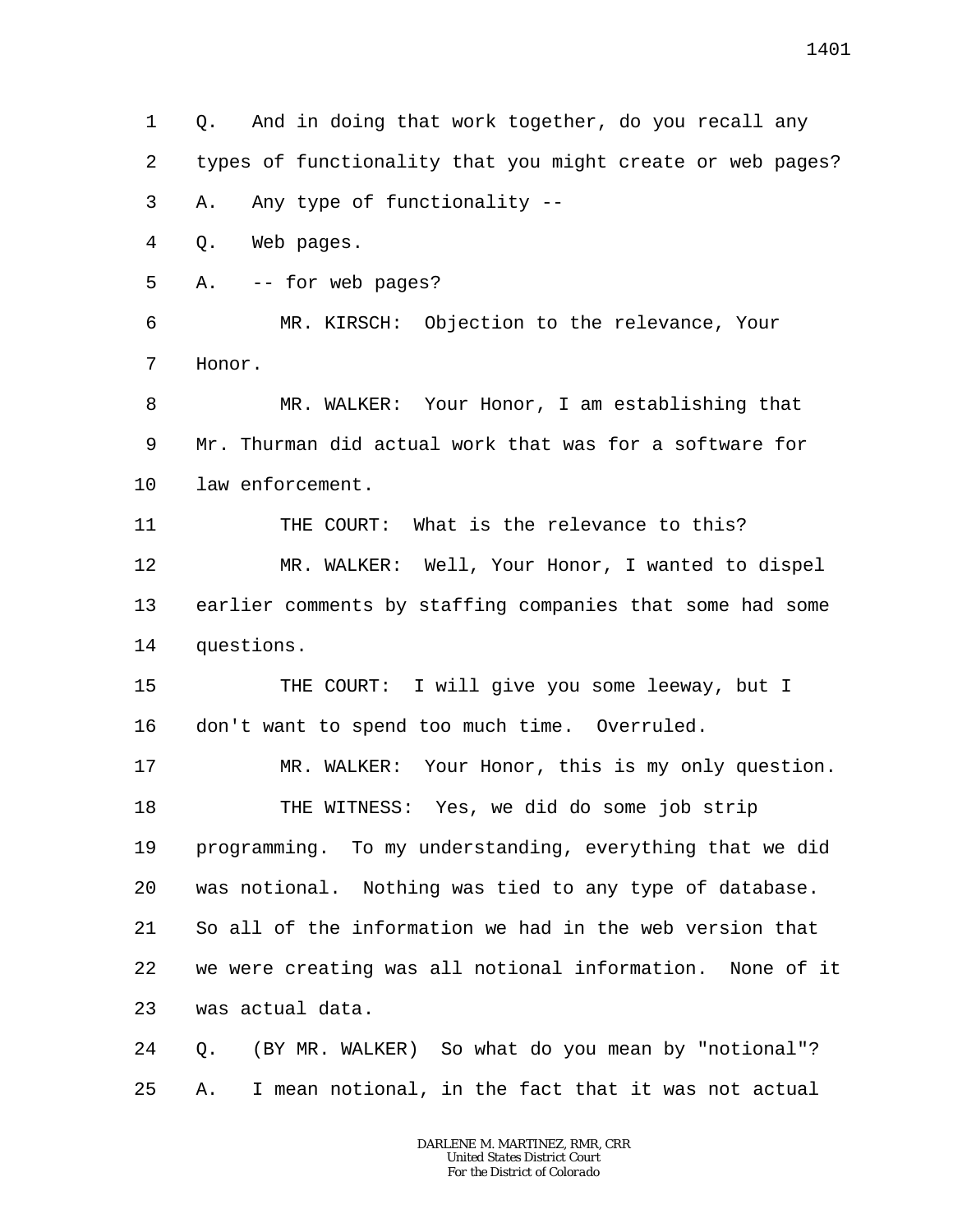1 2 3 4 5 6 7 8 9 10 11 12 13 14 15 16 17 18 data. It was just dummy data we were using to insert and to convey the functionality of the program. I didn't personally do any of the programming, per se, of the software, but I did the graphical part. Q. So let me make sure we have a clear understanding. So you are saying that you worked on the front end of the web application? A. Yes. Q. And you had no task to work on the back end or middle tier connected to the database? A. Correct. Q. Would it also be safe to say you had no experience or expertise in that area and would not be able to perform that type of program? A. Correct. Q. And in the course of doing that work, did you know other programmers at IRP Solutions who had other skills other than web front ends and graphics?

19 20 MR. KIRSCH: Your Honor, I object to the relevance again.

21 THE COURT: Overruled.

22 THE WITNESS: Yes.

23 24 25 Q. (BY MR. WALKER) And do you know if those programmers had the skills and abilities to connect your front end to a middle tier or back end?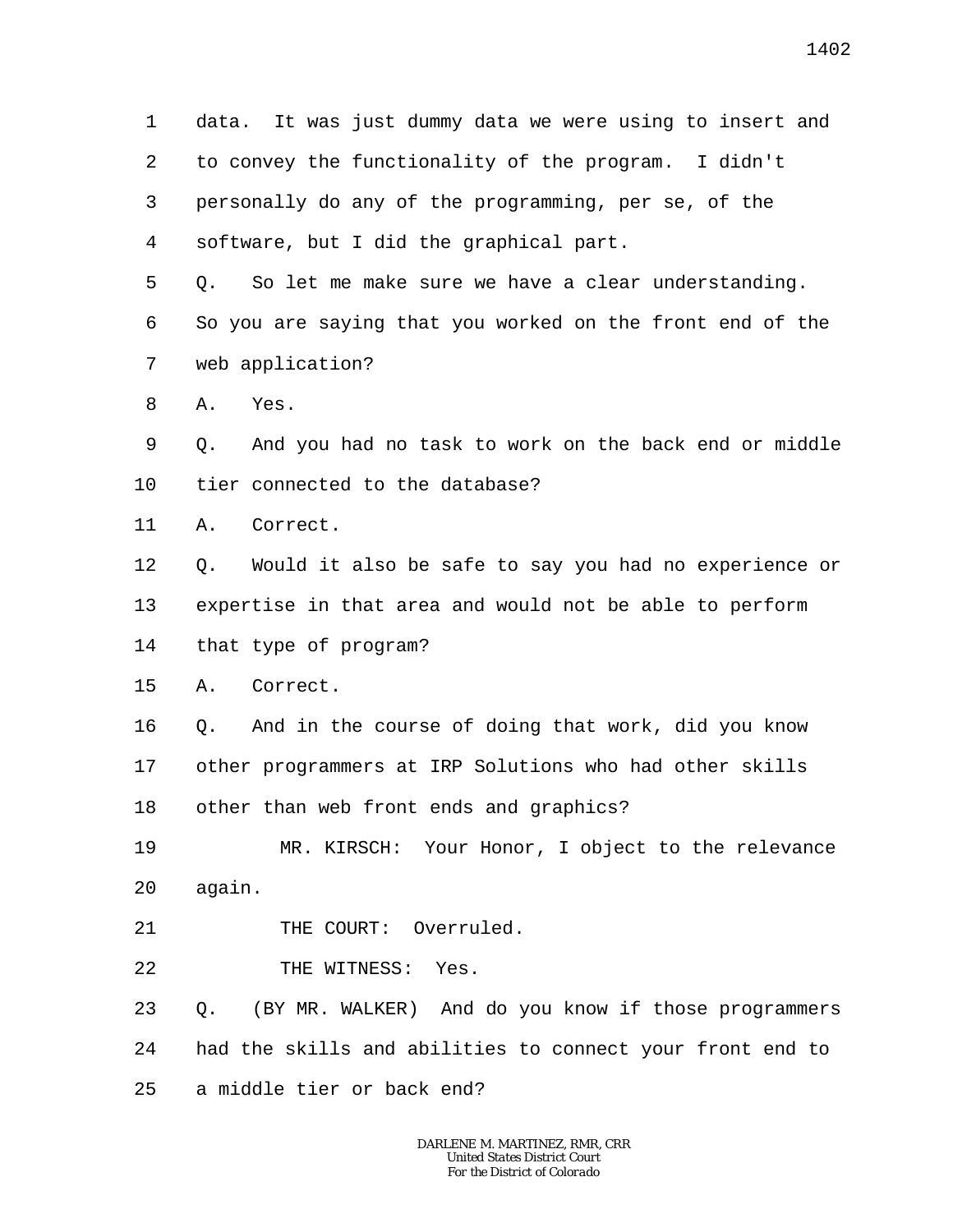1 2 3 4 5 6 7 8 9 10 11 12 13 14 15 16 17 18 19 20 21 22 23 24 25 A. I don't know, because I don't fully understand the complexities of that relationship. So I can't speak to that. But my expertise is in graphic design. So I know I did that part of it. MR. WALKER: Your Honor, I will turn it over to my next co-defendant. THE COURT: All right. Mr. Banks? MR. BANKS: Thank you, Your Honor. Your Honor, may I publish 608.01, please? THE COURT: You may. MR. BANKS: May I have a moment, Your Honor? THE COURT: You may. MR. BANKS: 608.01. **CROSS-EXAMINATION BY MR. BANKS**: Q. Mr. Thurman, you testified a minute ago that the relationships at IRP was one of friends; correct? A. Yes, sir. Q. You also testified with regard to this e-mail that you were told to act accordingly; correct? A. Yes, sir. Q. Were you -- let me ask you this. Did you have any ownership stake in IRP Solutions? A. No, sir. Q. Now, would you agree that "act accordingly" would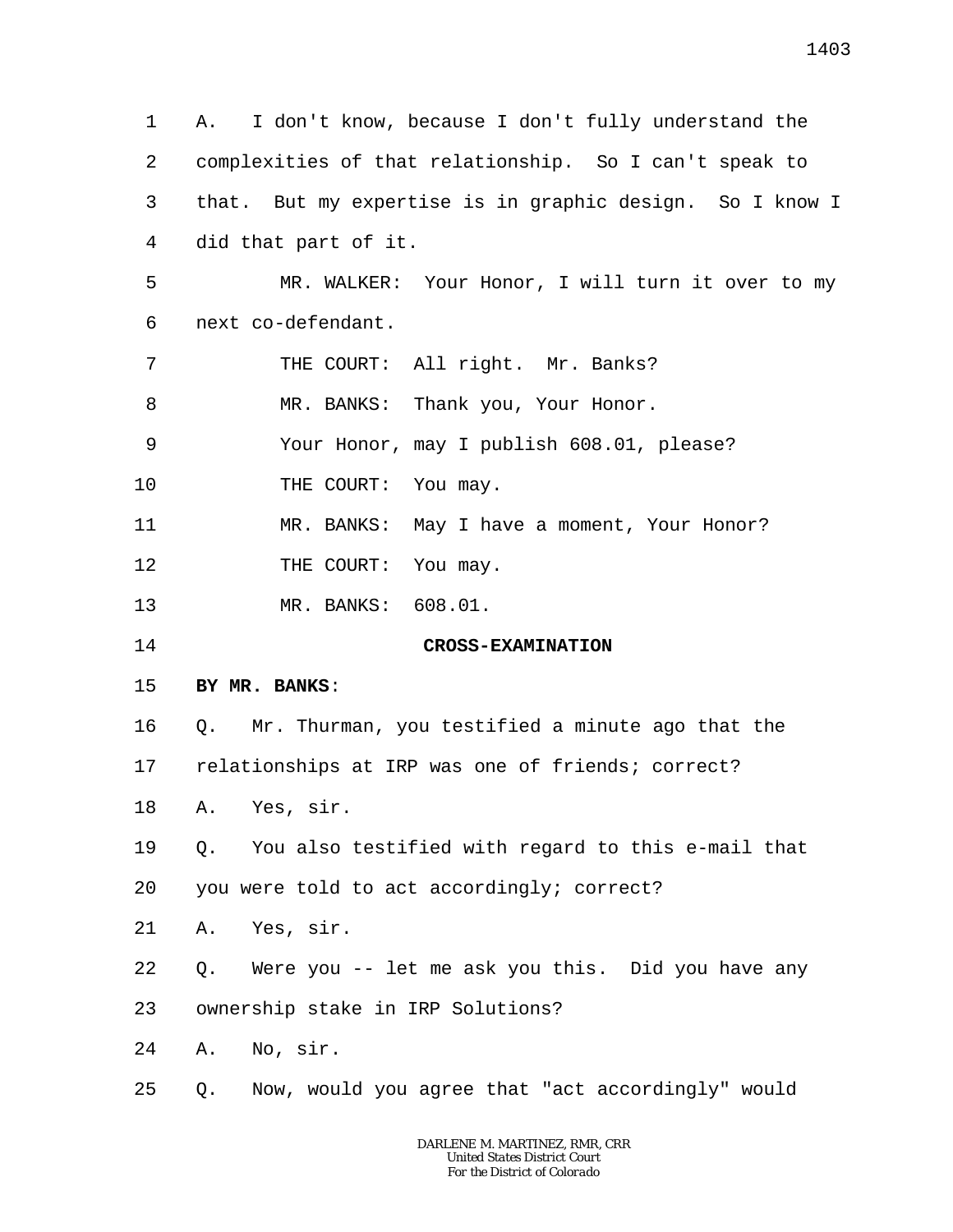1 2 3 4 5 6 7 8 9 10 11 12 13 14 15 16 17 18 19 20 21 22 23 24 25 suggest, don't act like we are all friends, because friends and business don't mix; correct? A. I don't think that is necessarily correct. Because if we're all friends, why would we act any different? Q. If you were -- let me ask you this. Were you in an official capacity as a contract employee when you were volunteering? A. Restate the question, please. Q. Were you in an official capacity working for a staffing company, getting paid, when you were volunteering? A. If I was volunteering, I would not have been getting paid. Q. Okay. So we have established that. So in your official capacity as a contractor, you would have to work in an official capacity; correct? A. Yes. Q. And you would not be working in a volunteer capacity with friends; correct? A. I don't understand that question. Because I work with friends every day. So I don't understand what that question means. Q. Let me ask it this way. As a volunteer -- you testified a minute ago that as a volunteer, you volunteered because everybody was friends; correct?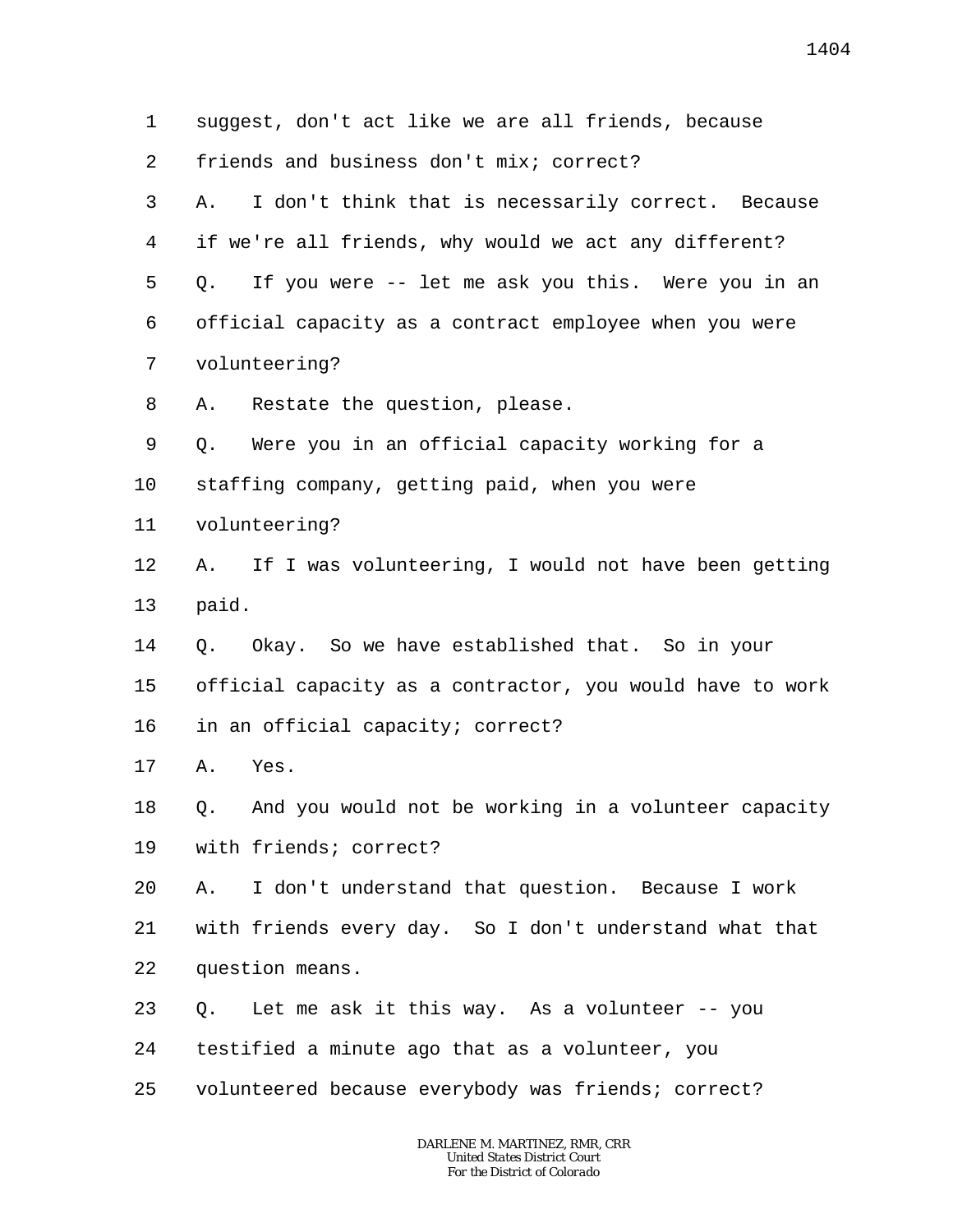1 A. Yes.

2 3 Q. And you didn't require payment at that time; correct? A. Correct.

4 5 Q. Because, as you stated, you felt like something great and positive was going on at this company; correct?

6 A. Correct.

7 8 9 Q. So when you are in an official capacity, working as a contractor, you are not a volunteer, would you agree with that?

- 10 11 A. Yes. But why would that change the relationship between the people I am working with?
- 12 Q. Did I say that?

13 A. No, but that is what you are implying.

14 Q. No. In your official capacity as a contract

15 employee, did you go through an interview process?

16 A. Yes, multiple times.

17 18 Q. When you volunteered, did you go through an interview process?

19 A. No. I volunteered my services because I saw a need.

20 There was a desire expressed that there was design work

21 that needed to be done, and I offered my services.

22 Q. Thank you. Now, as a contractor --

23 24 MR. BANKS: Let me withdraw that, Your Honor. MR. BANKS: Your Honor, may I publish 608.01,

25 please?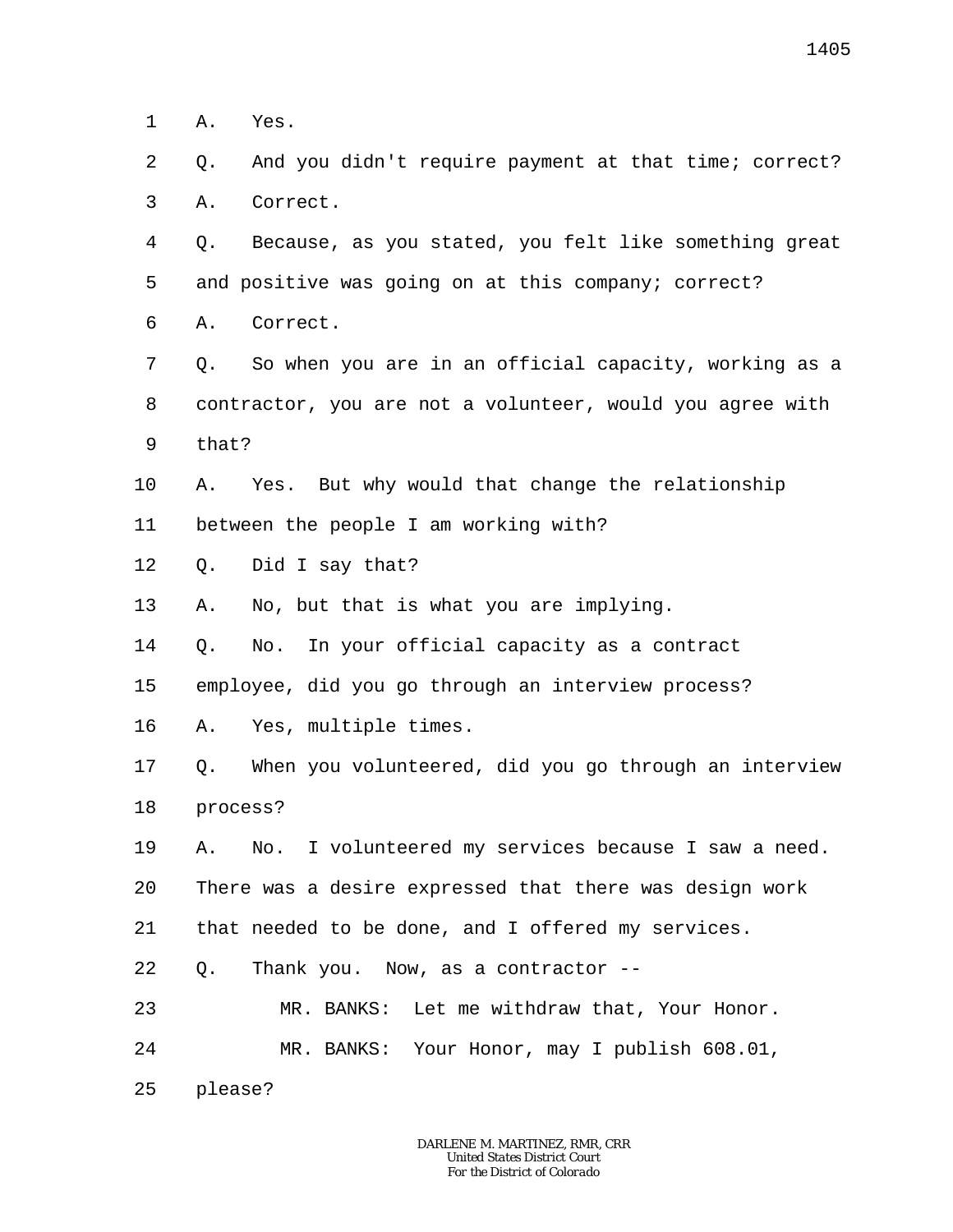1 THE COURT: You may.

2 3 MR. BANKS: May I have a moment, Your Honor? THE COURT: You may.

4 5 6 7 8 Q. (BY MR. BANKS) Now, during your time at IRP Solutions, did you have occasion to meet with Mr. Banks regarding some of the tasking that you were tasked with? A. I do recall later on in the employment that we would meet on occasion, yes.

9 10 Q. So Mr. Banks, at times, would be supervising and reviewing some of the things that you had produced;

11 correct?

12 A. Of course.

13 14 Q. So Mr. Banks signing your time sheet as you report to him would be nothing unusual; correct?

15 A. I don't think so. I do remember that for the most

16 part Dave Zirpolo was my direct manager, though.

17 Q. Okay.

18 A. But to answer your question, sure.

19 Q. Would you say that you had more than one manager,

20 obviously, at IRP?

21 22 23 A. I would say that there was more than one person in management. But my direct manager I understood to be Dave Zirpolo.

24 25 Q. In Dave Zirpolo's capacity as your manager, he would be authorized to execute your time sheet; correct?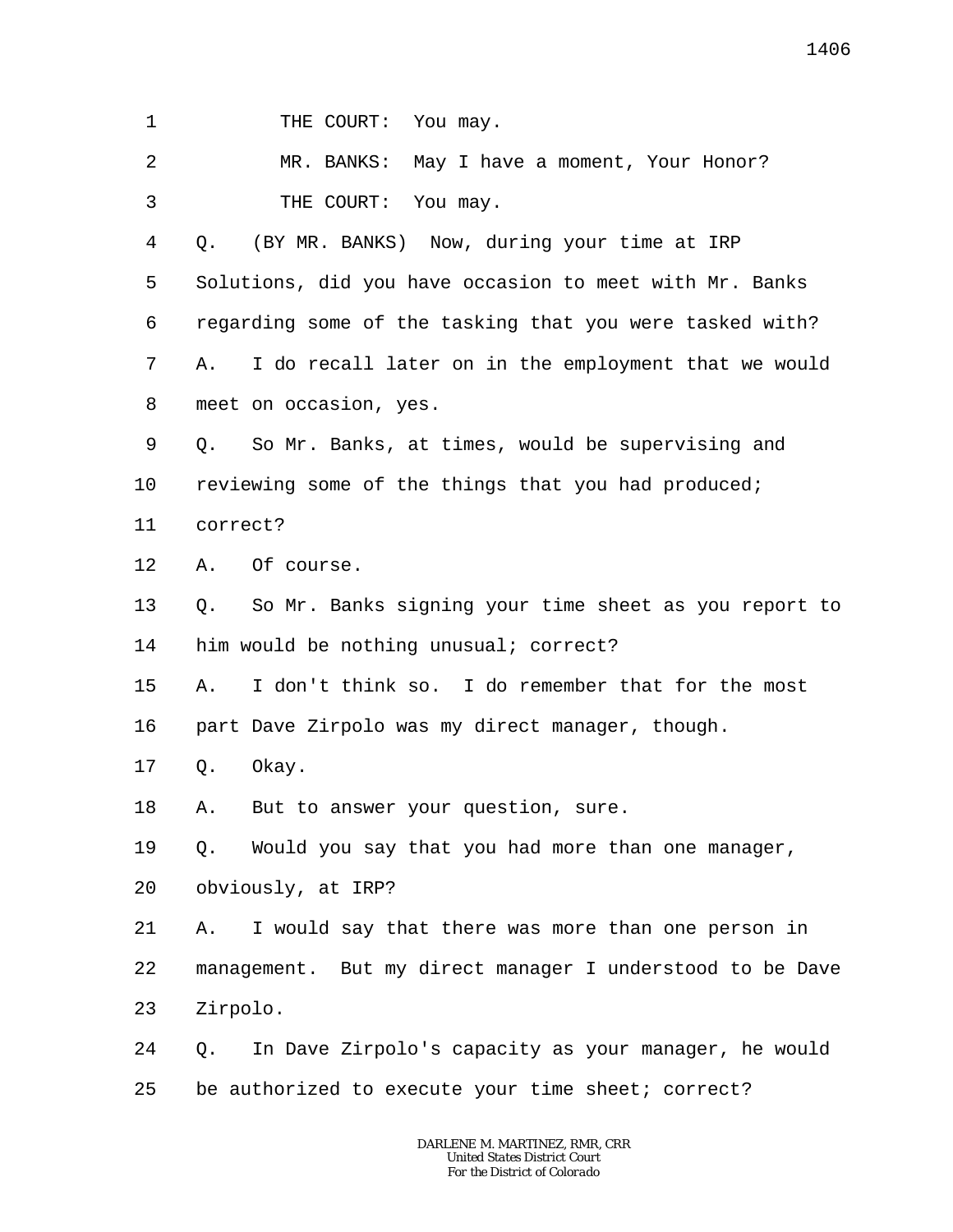- 1 A. Yes.
- 2 3 4 5 6 7 8 9 10 11 12 13 14 15 16 17 18 19 20 21 22 23 24 25 Q. And Mr. Banks, as a higher authority in the company, would also be authorized to execute a time sheet; correct? A. I don't see why not. Q. Now, are you aware of the people -- you mentioned that you worked for a company called Spherion; correct? A. Yes, sir. Q. Are you aware of some other people that worked with you at Spherion? A. For IRP? Q. For IRP. A. I don't recall everybody that would have been staffed. Q. Do you recall anybody that worked? A. No. I kept track of my own. MR. BANKS: Your Honor, may I publish -- Q. (BY MR. BANKS) Let me ask you this first. Do you recall that it was more than you -- more than two people that were working for Spherion, or do you? A. I don't recall the number. I know that there would have been more than me. I do remember that most of those cases, if not all of those cases, it was more than one person being staffed at any particular staffing company. MR. BANKS: May I have a moment, Your Honor? THE COURT: You may.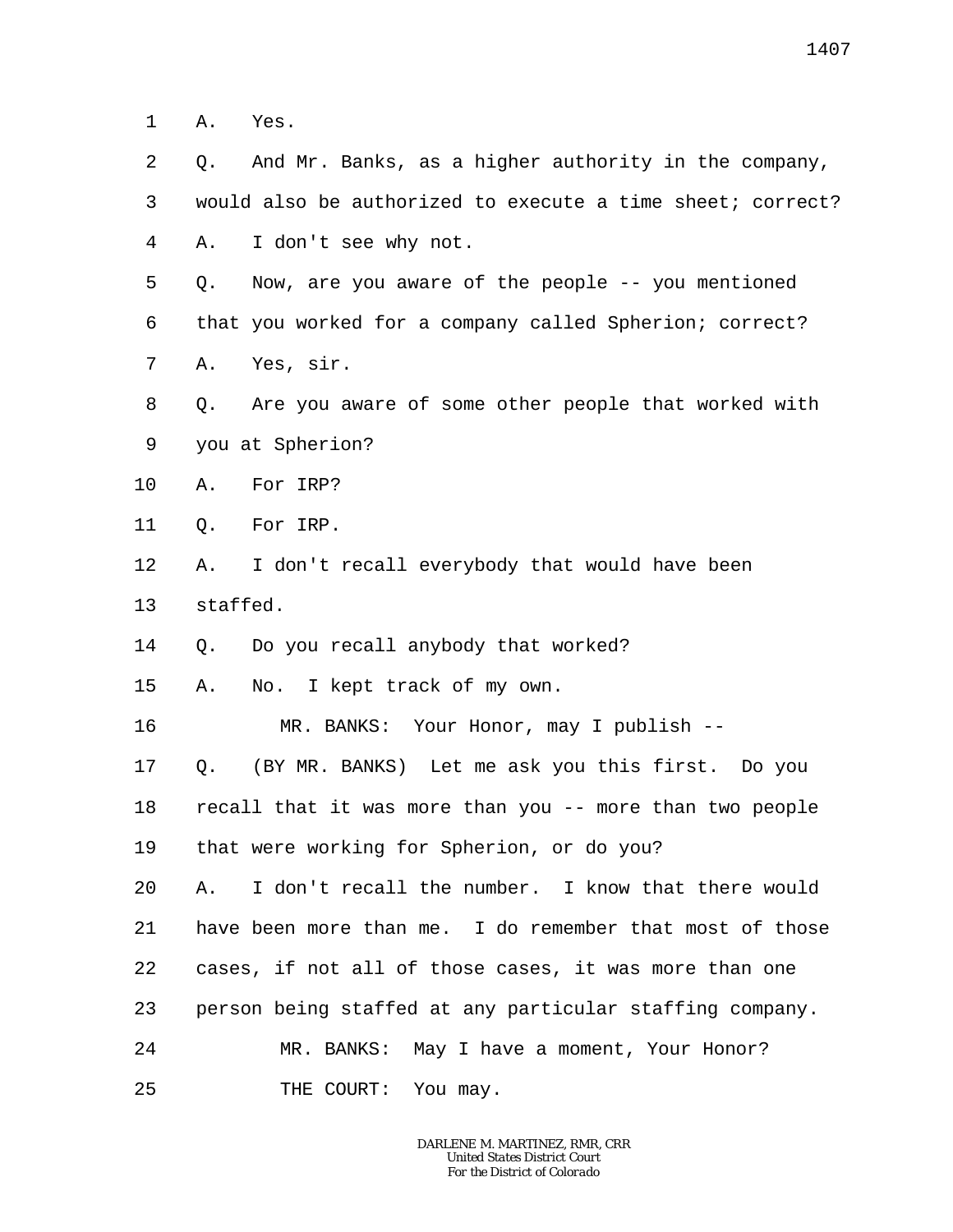- 3 THE COURT: You may.
- 4 5 Q. (BY MR. BANKS) Mr. Thurman, are you able to view that exhibit?
- 6 A. Yes, sir.
- 7 8 Q. Would you -- is this a Spherion invoice, as far as from what you can see?
- 9 10 A. It has Spherion on it. I don't know, I have never seen this before.
- 11 12 Q. Okay. Now, can you read some of the names that are on this Spherion invoice?
- 13 14 A. Demetrius K. Harper, Kendra L. Haughton, Barbara J. McKenzie, Cliff Stewart. Looks like David Zirpolo.
- 15 Q. That would be fine. You mentioned that you were
- 16 instructed to sign in as a visitor on the date of your
- 17 interview; correct?
- 18 A. Uh-huh.
- 19 20 Q. Would you say that this was -- you also said that this was sort of standard operating procedure as you knew
- 21 it for all contract employees; correct?
- 22 A. As I knew it, yes.
- 23 24 MR. BANKS: Your Honor, permission to publish 608.76.
- 25 THE COURT: You may.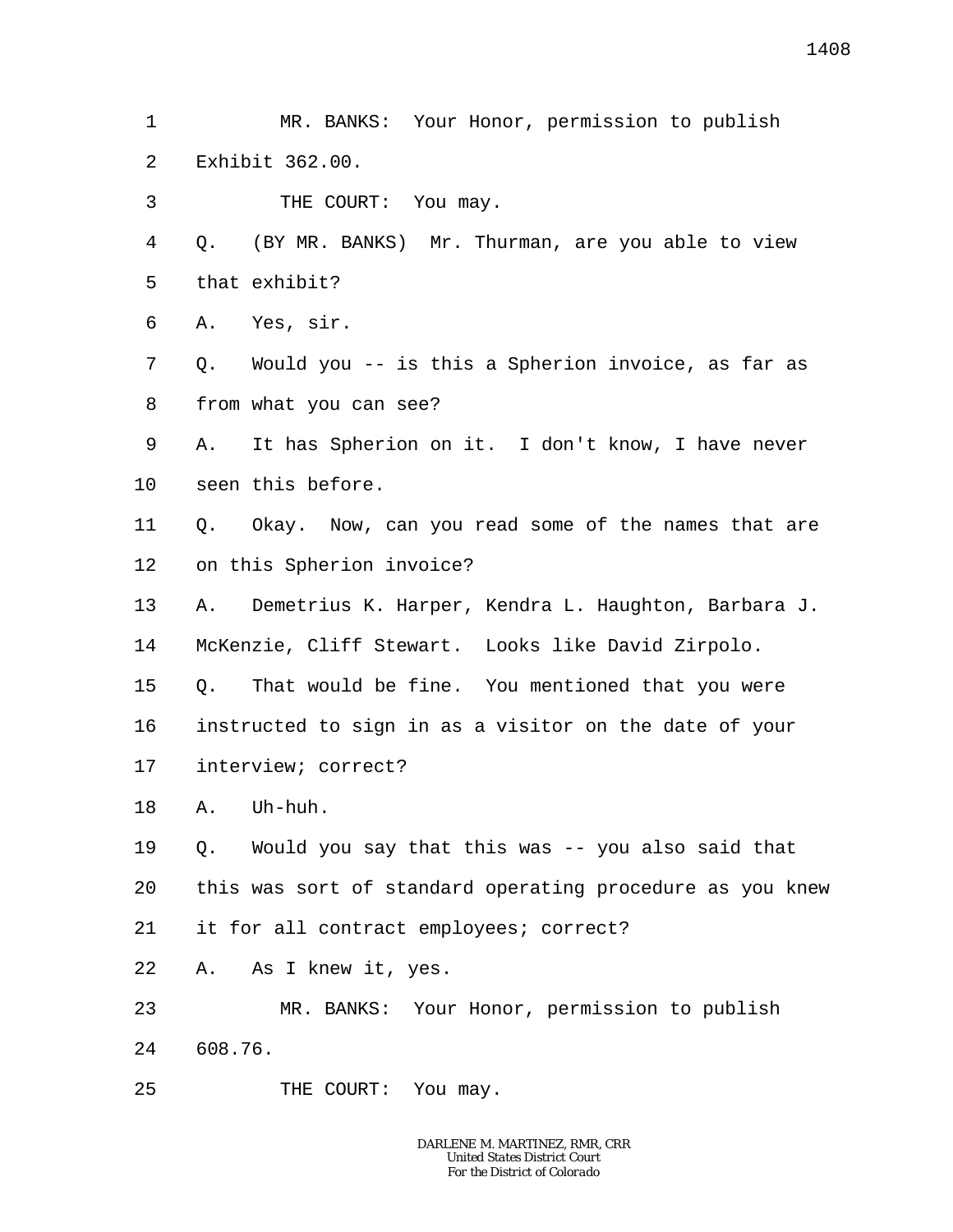| 1       | MR. BANKS: Go to page 6, please.                               |
|---------|----------------------------------------------------------------|
| 2       | (BY MR. BANKS) Now, Mr. Thurman, after reviewing the<br>Q.     |
| 3       | Spherion time sheet, and looking at some of the names on       |
| 4       | that invoice -- or, I am sorry, after reviewing the            |
| 5       | invoice and looking at some of the names on that invoice,      |
| 6       | how many of those people do you see on this visitor time       |
| 7       | sheet?                                                         |
| 8       | There are none of them there.<br>Α.                            |
| 9       | So if those people were to say that this was not<br>Q.         |
| $10 \,$ | standard operating procedure, what would you say to that?      |
| 11      | I don't know. That's their perspective of it. They<br>Α.       |
| 12      | could have been interviewed on a different date for all I      |
| 13      | know. I don't know.                                            |
| 14      | MR. BANKS: Your Honor, I would like to bring that              |
| 15      | exhibit back up.                                               |
| 16      | THE COURT: You may.                                            |
| 17      | MR. BANKS: Can we go to page 64, please.                       |
| 18      | (BY MR. BANKS) Now, Mr. Thurman, in October of 2004,<br>Q.     |
| 19      | let me ask you this. Was it the policy of IRP that if<br>$---$ |
| 20      | you forgot your badge you would have to get a visitor's        |
| 21      | badge, to the best of your recollection?                       |
| 22      | I don't know. I would assume so. That sounds like<br>Α.        |
| 23      | standard policy, but I don't know.                             |
| 24      | Okay. Do you recognize any of the other names on<br>Q.         |
| 25      | this visitor's sign-in sheet?                                  |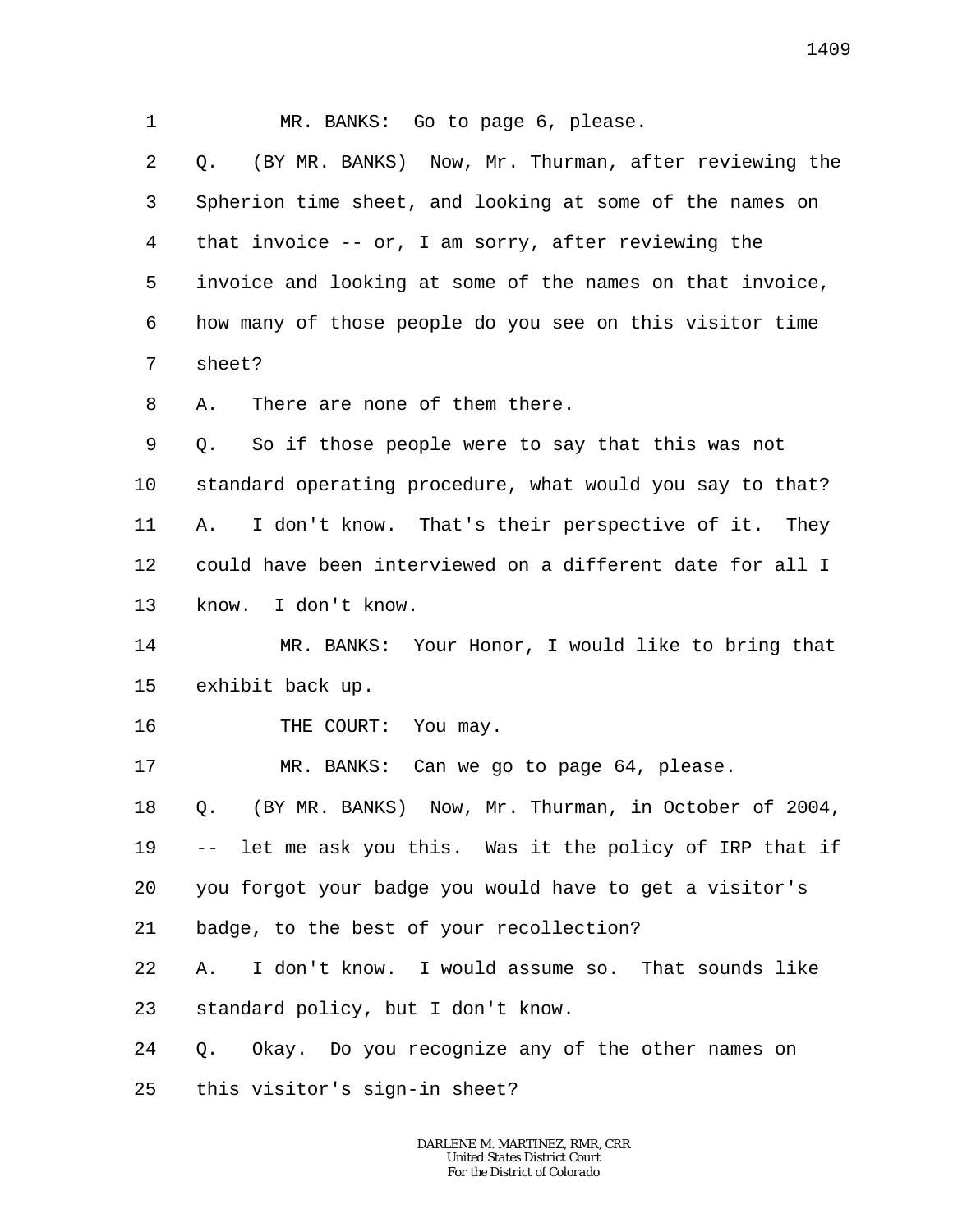1 A. Yes, sir.

2 3 4 5 6 7 8 9 10 11 12 13 14 15 16 17 18 19 20 21 22 23 24 25 Q. To the best of your recollection, do you remember these individuals that were contract employees? A. I don't know. Q. Okay. Now, did you ever meet -- where did you actually meet Scott Boe of Boecore? A. I don't know who Scott Boe is. But I remember going down to the Boecore office, I believe, to receive my last paycheck from them. I remember the situation specifically, because I got a Boecore pen. It was a wooden block pen. It was the only really piece of something that I had taken from any of the staffing agencies. But I remember that. I remember that situation. Q. Do you recall a minute ago you said you went down there to sign paperwork? A. Uh-huh. Yeah. Q. But you just said you only remember going down there to pick up your last check. A. Well, I went down there -- I do remember going down on those two occasions; to sign paperwork and to get my last check. As far as meeting Scott Boe, I don't know. So that part of your question, I don't know. But I do remember meeting a man on the day I picked up my last check, which is why I said that situation.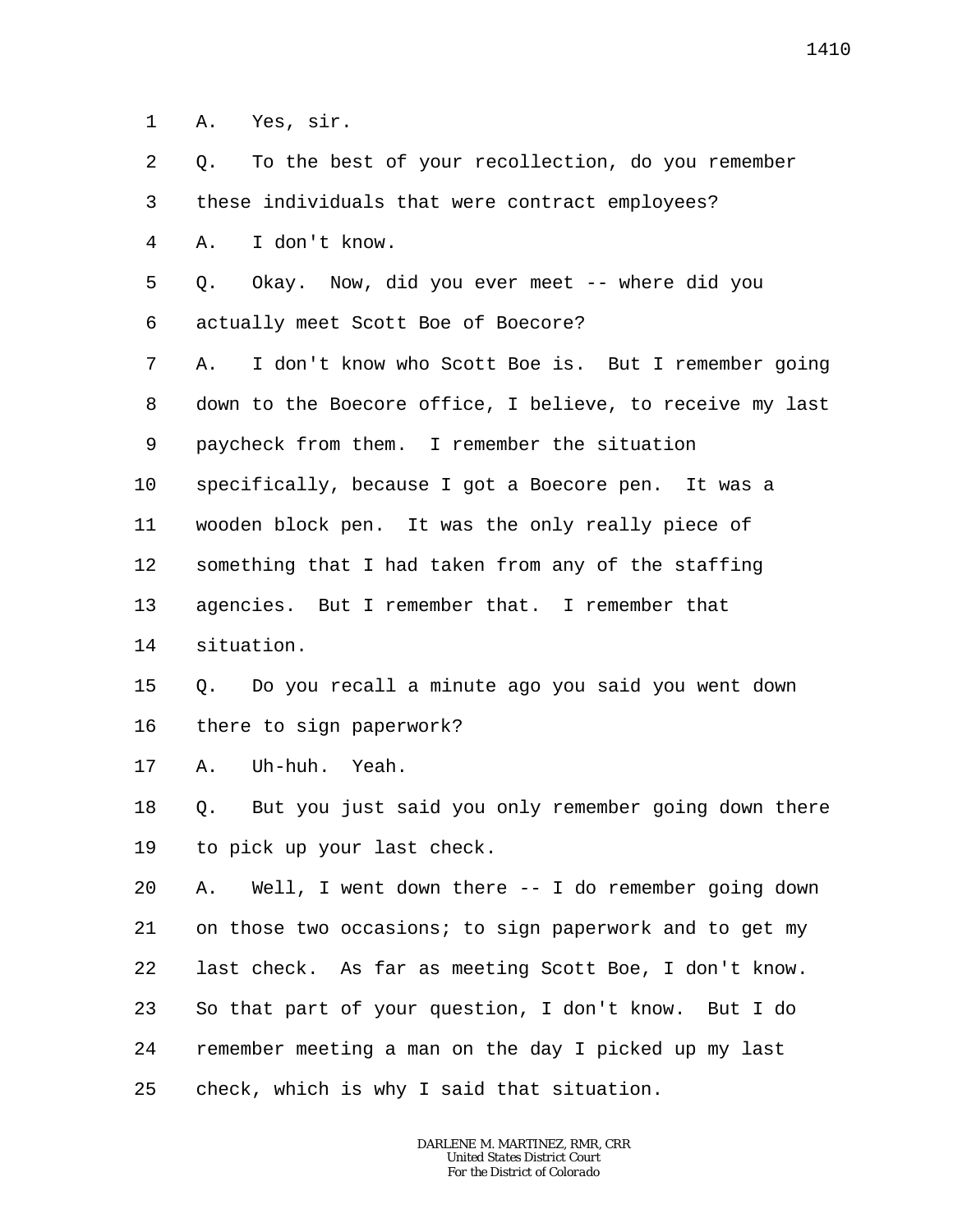1 2 3 4 5 Q. I want to go back to and just cover that you were only responsible for developing, in your capacity, graphic design and pages associated with maybe some marketing materials there at IRP; correct? A. Yes, sir.

6 7 8 9 10 11 Q. And you also testified that you didn't have any idea of what the other roles that the other developers played with regards to connecting your work to the back end? A. I didn't say "any idea." I said I don't understand all of the roles of programming. But I do remember certain people with programming roles.

12 Q. People like who?

13 A. Enrico Howard is one name that comes to mind.

14 Particularly, I remember he was doing database

15 administration, I believe. That could be wrong. That

16 could be wrong, but that is what I remember. As far as

17 other programmers, I remember a couple of other people,

18 but I don't remember their names.

19 Q. Would you say that Gary Walker is a technology

- 20 professional?
- 21 A. Gary Walker is, yes.
- 22 Q. Would you say David Banks is a technology
- 23 professional?

24 A. Yes.

25 Q. Would you say Demetrius Harper is a technology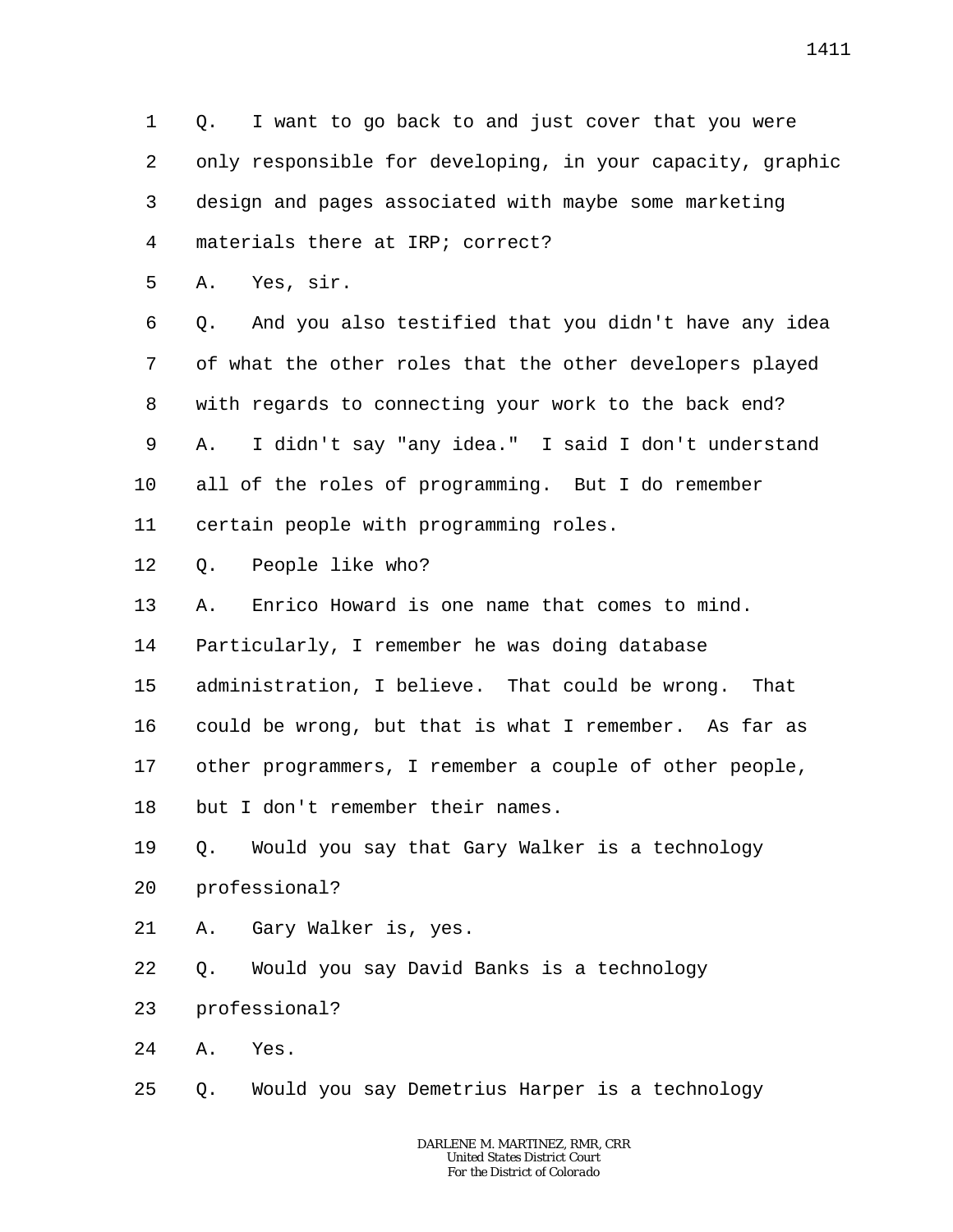- 1 professional?
- 2 A. I don't know Demetrius' background.
- 3 Q. What about Clint Stewart?
- 4 A. I don't know his technology background, either.
- 5 Q. Ken Barnes?
- 6 A. Yes, I do. I told you he was the IT person.
- 7 Q. And David Zirpolo?
- 8 A. I don't know his technology background.

9 10 11 Q. But he was your manager, so he didn't -- did he have any sort of input or review of your work that you did there?

- 
- 12 A. Really, all review, for the most part, was going
- 13 14 15 through Paul, because he was my senior at that time. So Paul was the lead on the interface design, then I was following his lead.
- 16 17 Q. Who else was with you, if you can recall, going to Boecore?
- 18 A. I don't remember. But I do remember one other

19 person. I remember at least one other person.

- 20 Q. Who is the one other person?
- 21 A. I don't know. I said, I don't know.
- 22 Q. Would you say, given some of your testimony here

23 today, that you recalled certain events but you don't know

24 of any other events?

25 A. This was 2004. I would say that is fair.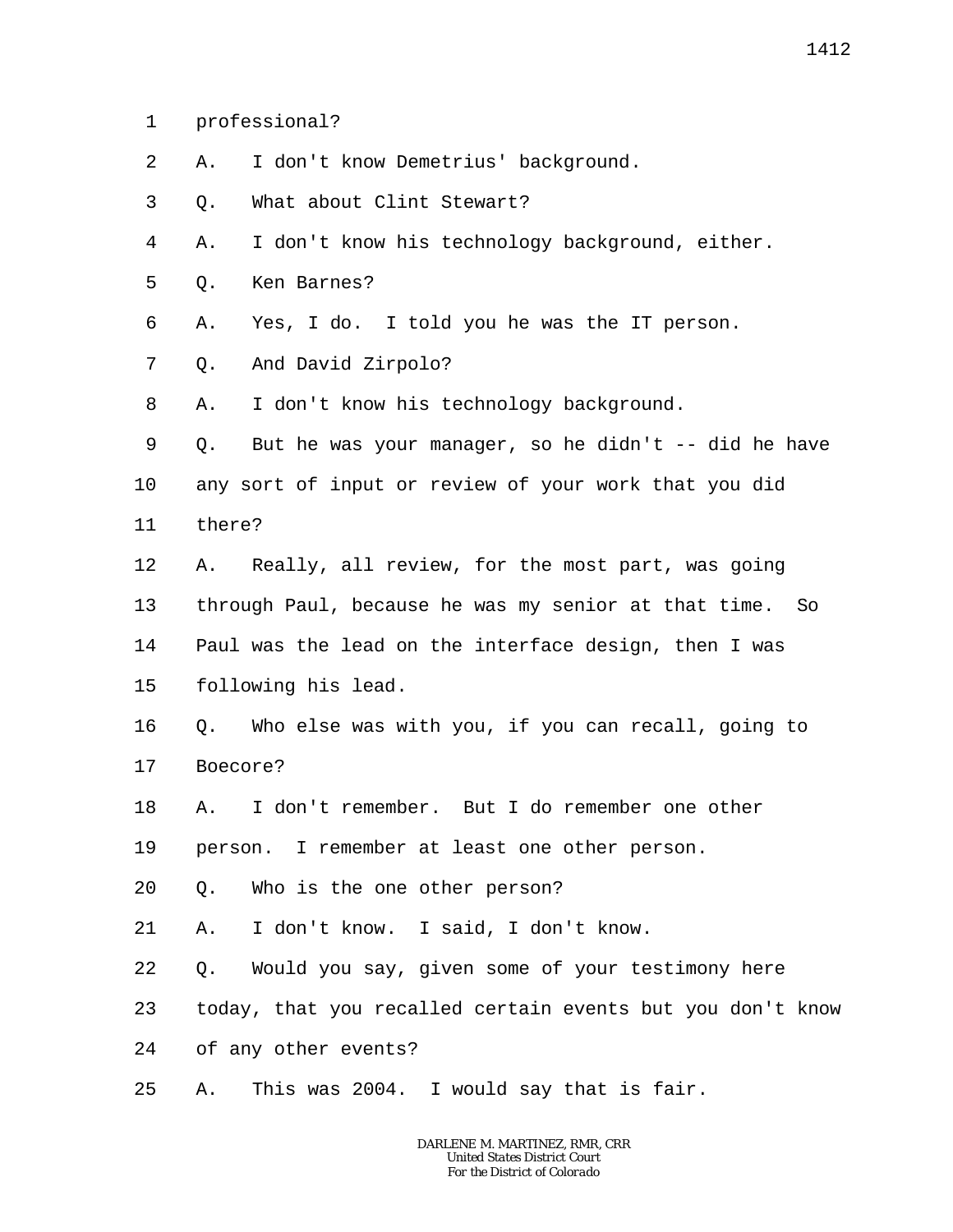1 2 3 4 5 6 7 8 9 10 11 12 13 14 15 16 17 18 19 20 21 22 23 24 25 Q. Would you say your memory has decayed some? A. I think anybody's memory decays after a lot of years. I think that is entirely true. Q. Can you be 100 percent certain of everything you testified to here today; of the testimony you provided here today based on your memory? A. Any details that I have given, I am 100 percent certain of. Q. Did you, on any occasion, have somebody else doing your work and you got paid for it? A. No. MR. BANKS: No further questions, Your Honor. THE COURT: Anybody else? Redirect? MR. KIRSCH: Yes, Your Honor. Thank you. **REDIRECT EXAMINATION BY MR. KIRSCH**: Q. A couple other things I would like to go back over with you, Mr. Thurman. The first is as far as you knew - am I correct that as far as you knew, there were efforts under way to sell the CILC software to various law enforcement agencies? A. Yes, sir. Q. As far as you knew, were there any sales made while you were there?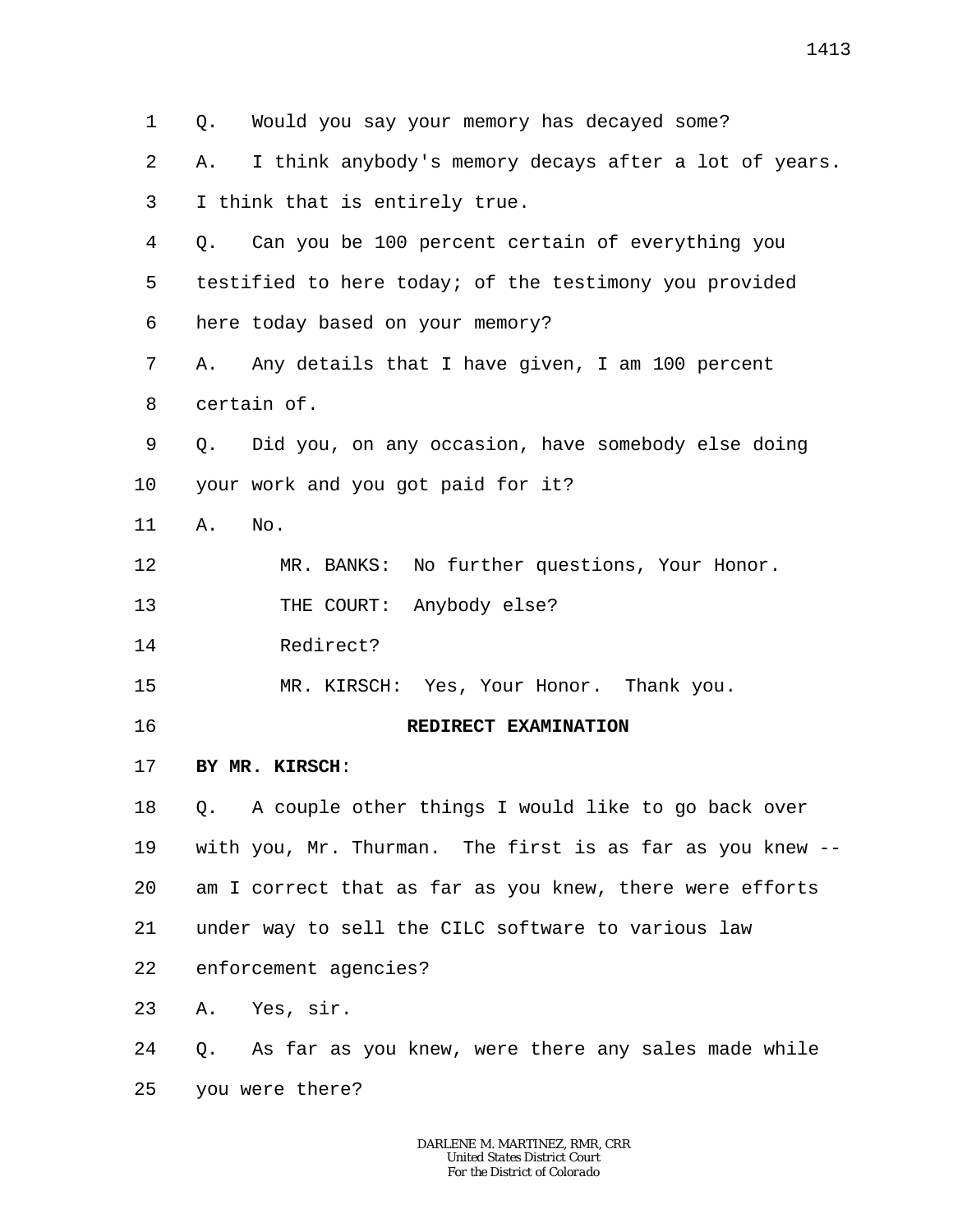1 A. I don't know.

2 3 Q. And you left -- you stopped working for Boecore. Do you remember when?

4 5 A. It would have been the late fall. It would have been after November -- October, November.

6 7 Q. If the records show it was actually in January of 2005, would you have any reason to dispute that?

8 9 A. I don't see why not. I mean, like I said, details come and go.

10 Q. Okay.

11 12 A. So I don't know specific dates. But I know it was around that fall, wintertime.

13 14 15 Q. All right. You were also asked some questions about -- you affirmed that you worked all of the hours you reported?

16 A. Yes, sir.

17 18 MR. KIRSCH: Your Honor, could I please publish Government's Exhibit 601.01?

19 THE COURT: You may.

20 MR. KIRSCH: Can I have one moment, please, Your

- 21 Honor?
- 22 THE COURT: You may.

23 Q. (BY MR. KIRSCH) While you were there, Mr. Thurman,

24 did you ever sign any time cards that were blank?

25 A. No, sir.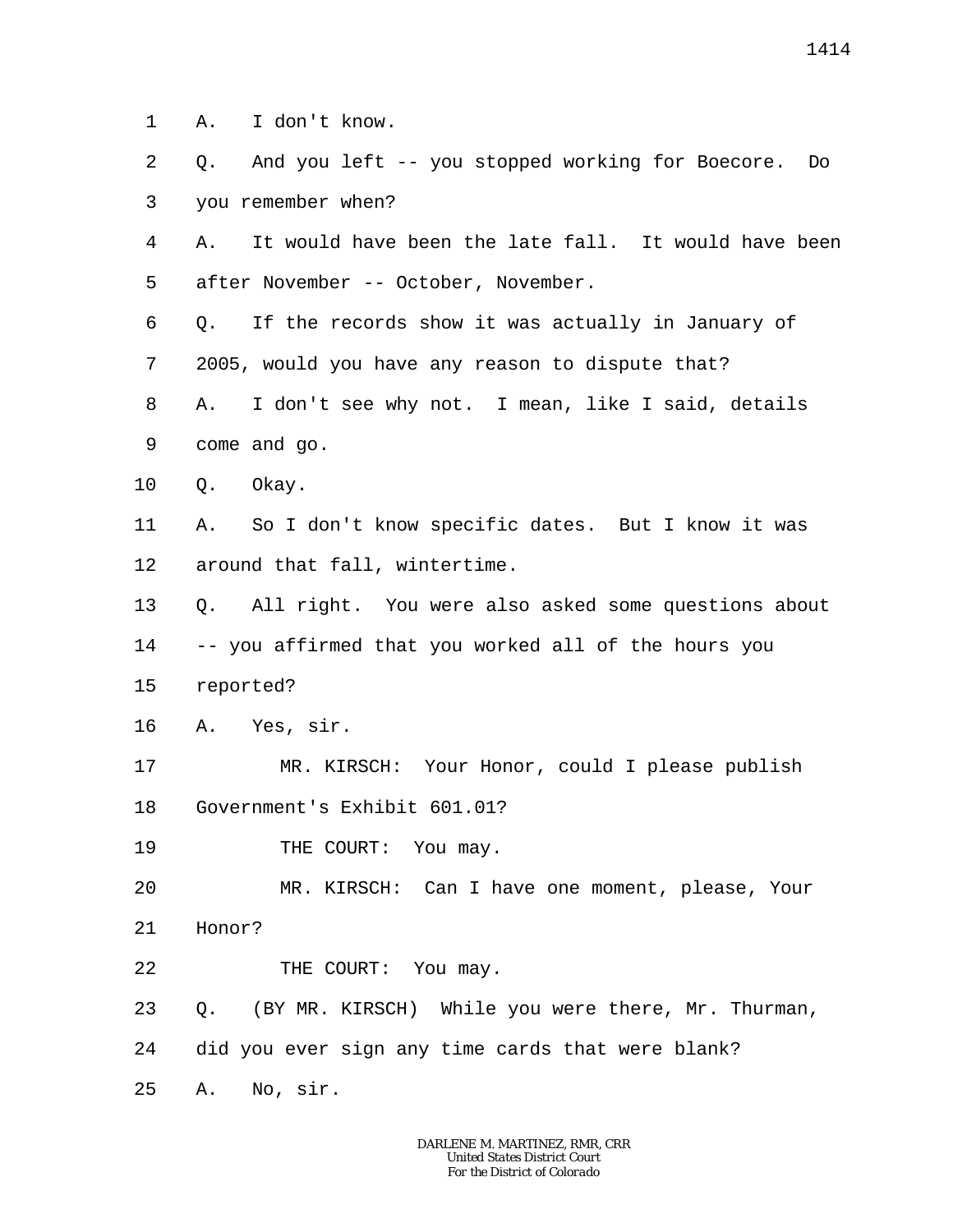1 2 3 4 5 6 7 8 9 10 11 12 13 14 15 16 17 18 19 20 21 22 23 24 25 MR. KIRSCH: Can I please publish 609.03? THE COURT: You may. MR. KIRSCH: Go ahead, go to page 2, please. Q. (BY MR. KIRSCH) Do you know any reason why Mr. Haughton would have been signing time sheets that were -- MR. BANKS: Objection, Your Honor, speculation. THE COURT: Speculation. MR. BANKS: He cannot -- speculation is correct. THE COURT: Let the question be asked, then you can object. Q. (BY MR. KIRSCH) The question, Mr. Thurman, is do you know of any reason why Mr. Haughton would have been signing blank time sheets? A. No, sir. THE COURT: Now objection. MR. WALKER: Objection, Your Honor, speculation. THE COURT: Sustained. Q. (BY MR. KIRSCH) Were you ever directed to sign any blank time sheets? A. No, sir. Q. Would you have signed a blank time sheet? A. I can't answer that question. I don't know. Q. Okay. You also testified, I think, that you believed that something good was going on at this company; is that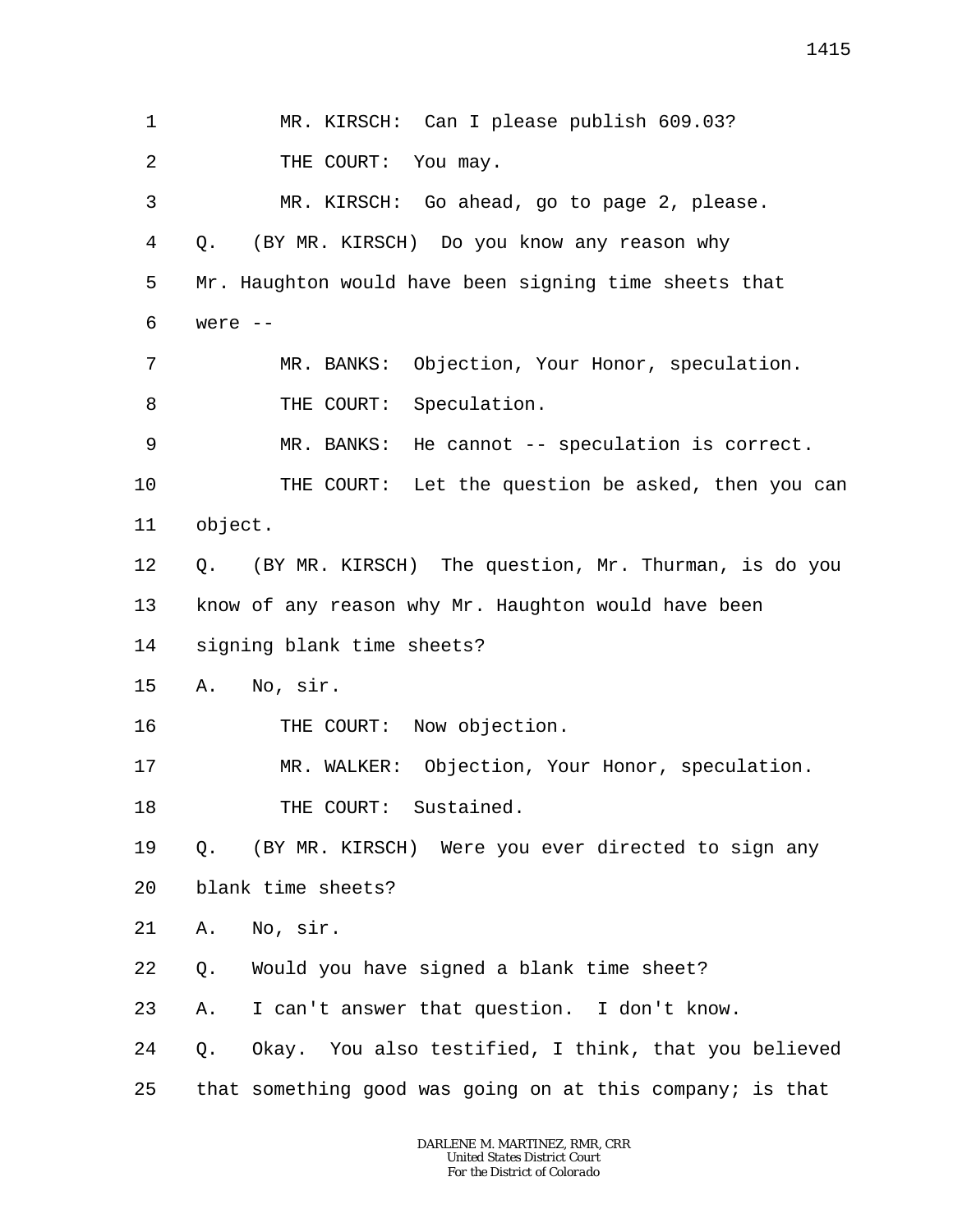- 1 right?
- $\overline{a}$ A. Yes.
- 3 Q. What was the basis for your belief?
- 4 5 A. The prior relationship with all of the people working there.
- 6 Q. Have you continued to hold that belief?
- 7 A. I don't know what I believe anymore, sir.
- 8 Q. All right. Fair enough. You were asked some
- 9 questions about whether people were technology
- 10 professionals, as well. I want to follow up on that a
- 11 little bit more. Was Lawanna Clark a technology
- 12 professional?
- 13 A. To my knowledge, no.
- 14 Q. How about Esther Banks?
- 15 A. I don't know.
- 16 Q. Michael Benjamin?
- 17 A. I don't know. Again, I don't know.
- 18 Q. Craig Simmons?
- 19 A. I want to say he had some technology background, but,
- 20 again, I am not sure.
- 21 Q. Do you know Norman Bowden?
- 22 A. Yes.
- 23 Q. Does Mr. Bowden work in the technology field?
- 24 A. I don't think so.
- 25 Q. How about Amos Clark?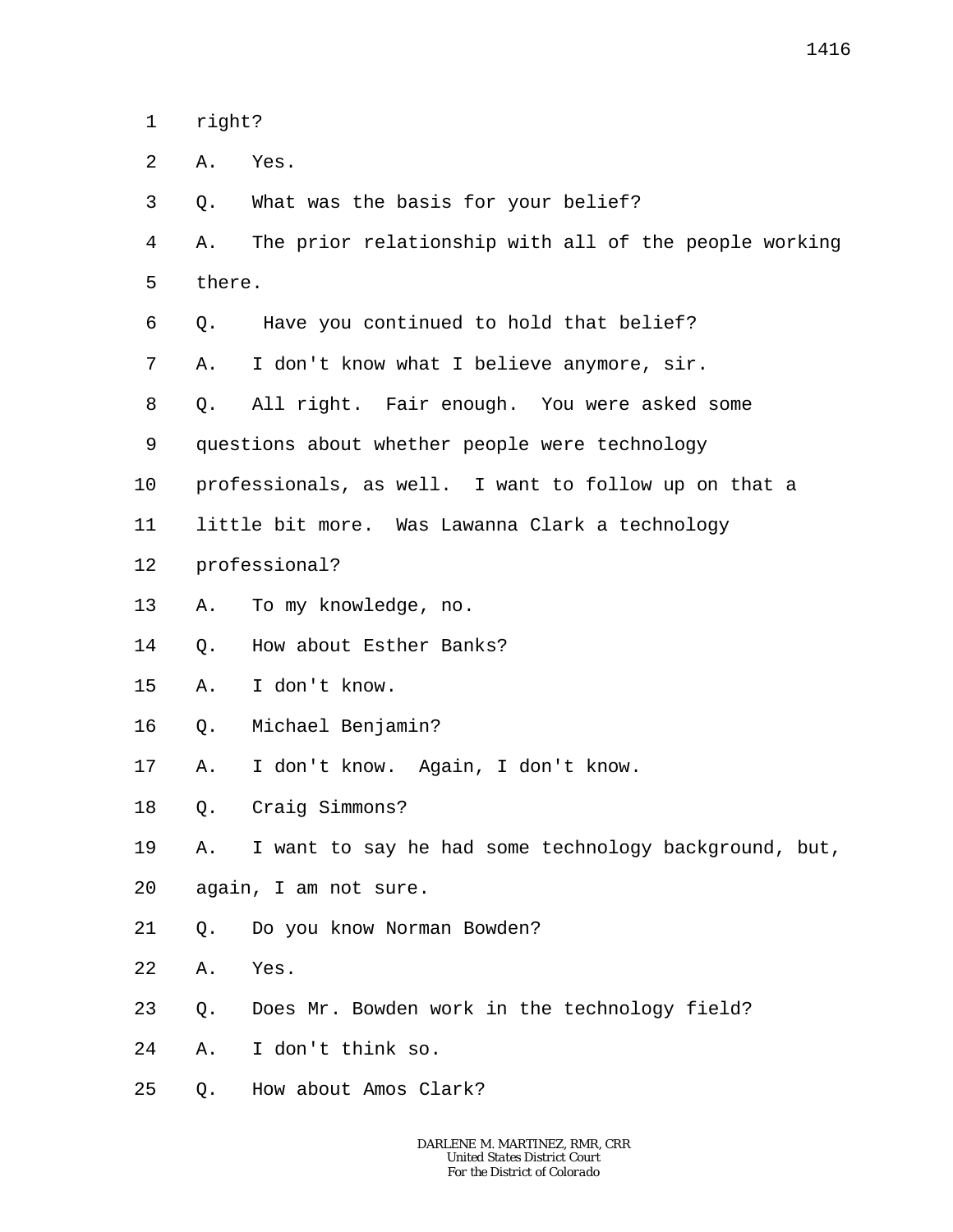- 1 A. No.
- 2 Q. Doesn't work in the technology field?
- 3 A. No, sir.
- 4 Q. Do you know what he does?
- 5 A. He is security operations.
- 6 7 8 Q. Finally, Mr. Thurman, I want to ask you to go back to the questions that you got about Spherion, the company Spherion?
- 9 10 MR. KIRSCH: Your Honor, can I start, please, by publishing 362.00 starting, with page 8?
- 11 THE COURT: You may.
- 12 Q. (BY MR. KIRSCH) Have you ever seen this document
- 13 before, Mr. Thurman?
- 14 A. No, sir.
- 15 Q. Is your name on this document?
- 16 A. It is.
- 17 Q. And do you see other names of employees on that
- 18 document?
- 19 A. Yes, sir.
- 20 Q. Okay. Robert Anderson and Charlisa Stewart?
- 21 A. Yes, sir.
- 22 Q. Do you know -- do you know whether those were people
- 23 that were employed by Spherion?
- 24 A. I don't know.
- 25 Q. Okay.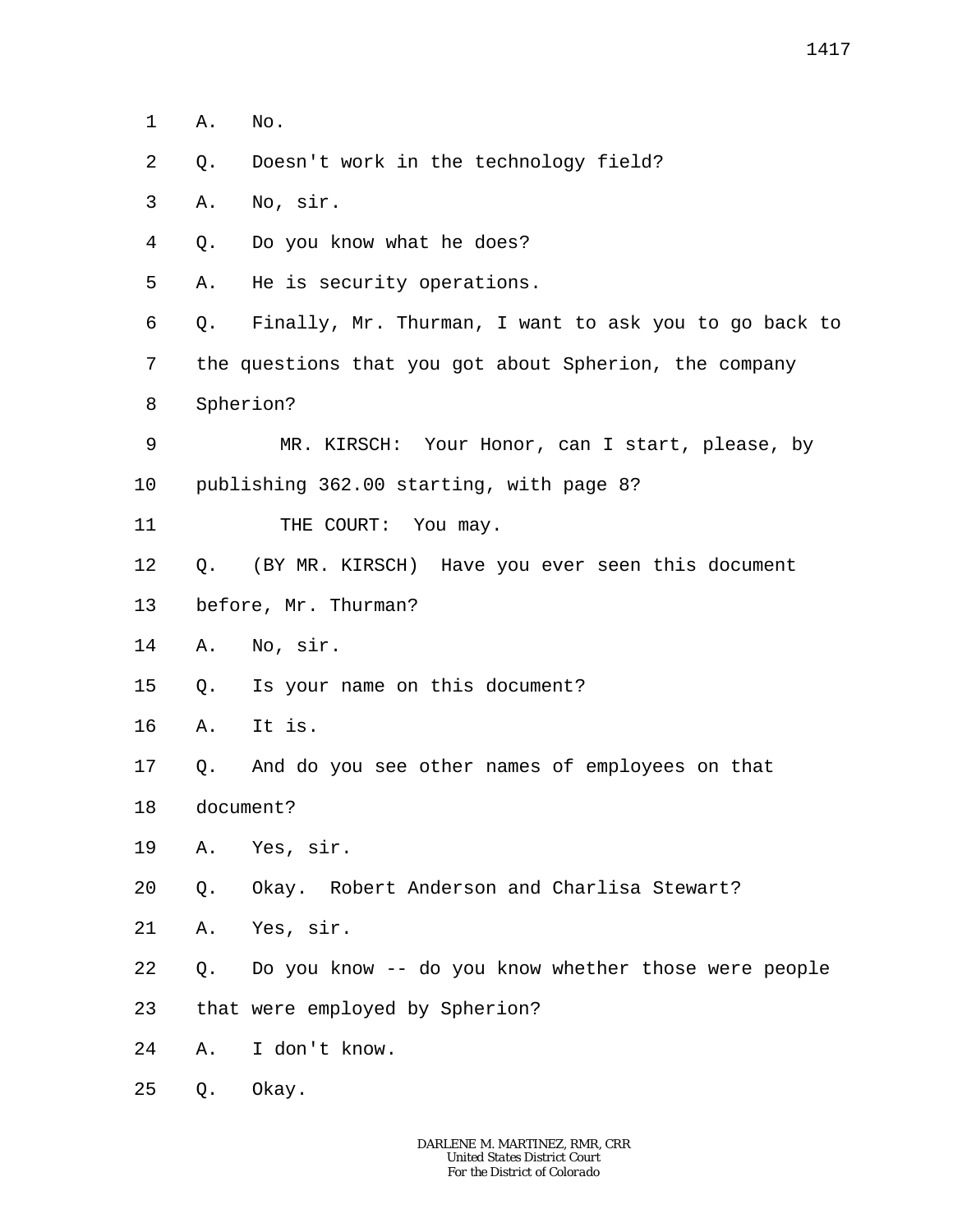1 A. I don't know.

| 2  |         | MR. KIRSCH: Can we go to page 7 of that document           |
|----|---------|------------------------------------------------------------|
| 3  |         | now, the preceding page. Can you expand the bottom part    |
| 4  |         | of that -- I'm sorry go up one more page. There we go.     |
| 5  | Q.      | (BY MR. KIRSCH) This was the list that you looked at       |
| 6  |         | a minute ago.                                              |
| 7  | Α.      | Yes, sir.                                                  |
| 8  | Q.      | Does that appear to be the same format to you?             |
| 9  | Α.      | Looks the same.                                            |
| 10 | Q.      | Okay. Do you know anything about this list of              |
| 11 | people? |                                                            |
| 12 | Α.      | Aside from the fact that I know those people --            |
| 13 | Q.      | Okay.                                                      |
| 14 | Α.      | $--no.$                                                    |
| 15 | Q.      | Do you see who that invoice is to; whose attention         |
| 16 |         | that invoice is directed, under IRP Solutions Corporation? |
| 17 | Α.      | It is David A. Banks.                                      |
| 18 |         | MR. KIRSCH: Can we go down one page again, please.         |
| 19 | О.      | (BY MR. KIRSCH) How about this one?                        |
| 20 | Α.      | This one is Sylvia McGhee.                                 |
| 21 | Q.      | Okay. Now, did I understand you correctly to say           |
| 22 |         | that it was your belief, perhaps, that other people from   |
| 23 |         | Spherion might have interviewed on different days?         |
| 24 | Α.      | I don't know that. Honestly, it was just -- that           |
| 25 |         | could have been what happened. I don't know.               |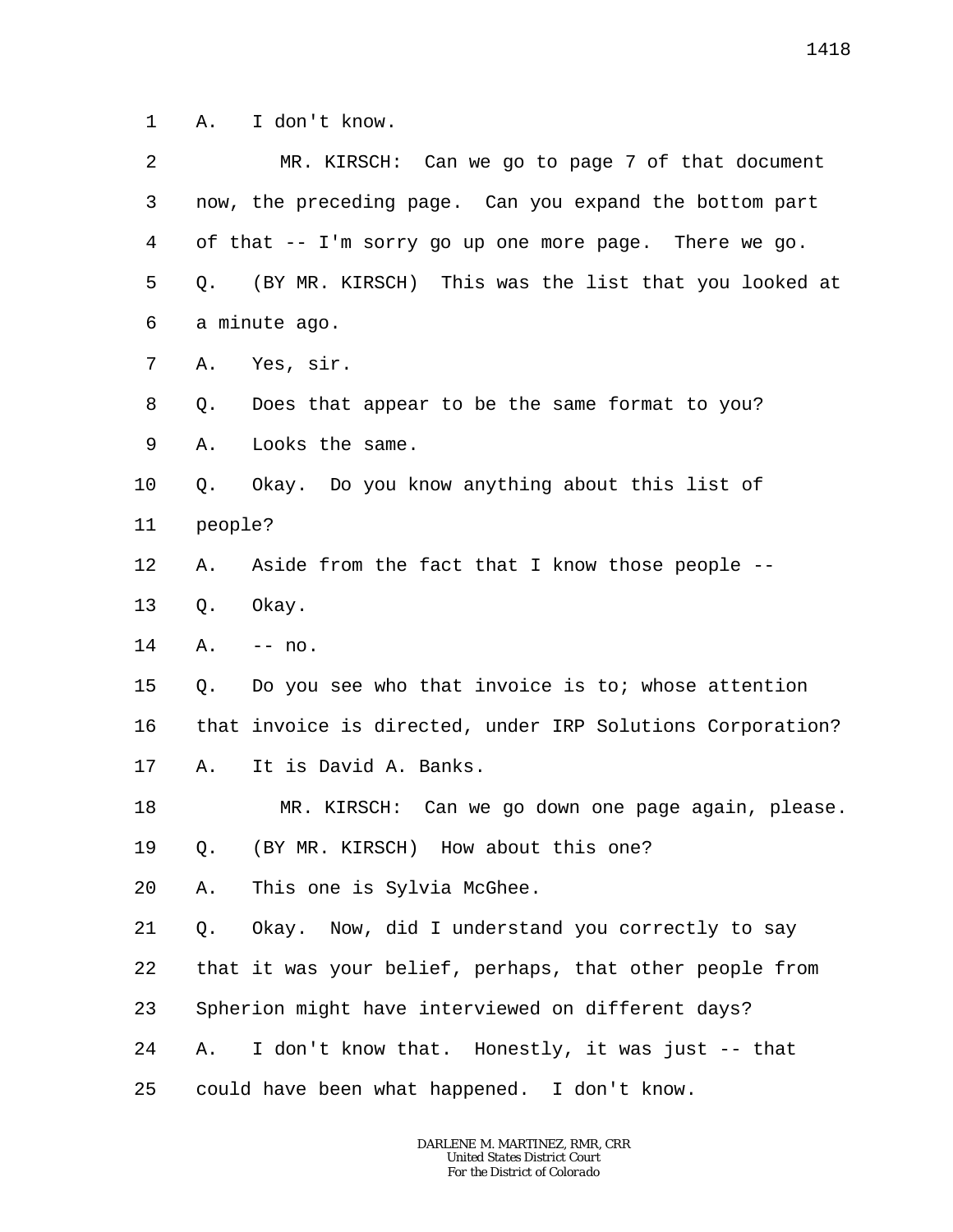1 Q. Okay.

| 2       | MR. KIRSCH: Your Honor, can I please publish            |
|---------|---------------------------------------------------------|
| 3       | Government Exhibit 608.76, starting with page 6.        |
| 4       | THE COURT: You may.                                     |
| 5       | (BY MR. KIRSCH) Mr. Thurman, this is the page we<br>Q.  |
| 6       | looked at before; right?                                |
| 7       | That's right.<br>Α.                                     |
| 8       | That is your name on that page.<br>Q.                   |
| 9       | MR. KIRSCH: Can we please publish page 3 of that        |
| $10 \,$ | exhibit.                                                |
| 11      | Q. (BY MR. KIRSCH) That is not from the same day, is    |
| 12      | it, Mr. Thurman?                                        |
| 13      | It doesn't have a specific date on it, so I don't<br>А. |
| 14      | know.                                                   |
| 15      | Is that the same person whose name appeared under<br>Q. |
| 16      | your name on that page we just looked at?               |
| 17      | It looks to be the same.<br>Α.                          |
| 18      | MR. KIRSCH: Can we go to page 5 of that exhibit,        |
| 19      | please. Can we expand the top four lines there, please, |
| 20      |                                                         |
|         | and the date.                                           |
| 21      | (BY MR. KIRSCH) What is the date on that one,<br>Q.     |
| 22      | Mr. Thurman?                                            |
| 23      | That says May 4th.<br>Α.                                |
| 24      | And what are the top four names there?<br>Q.            |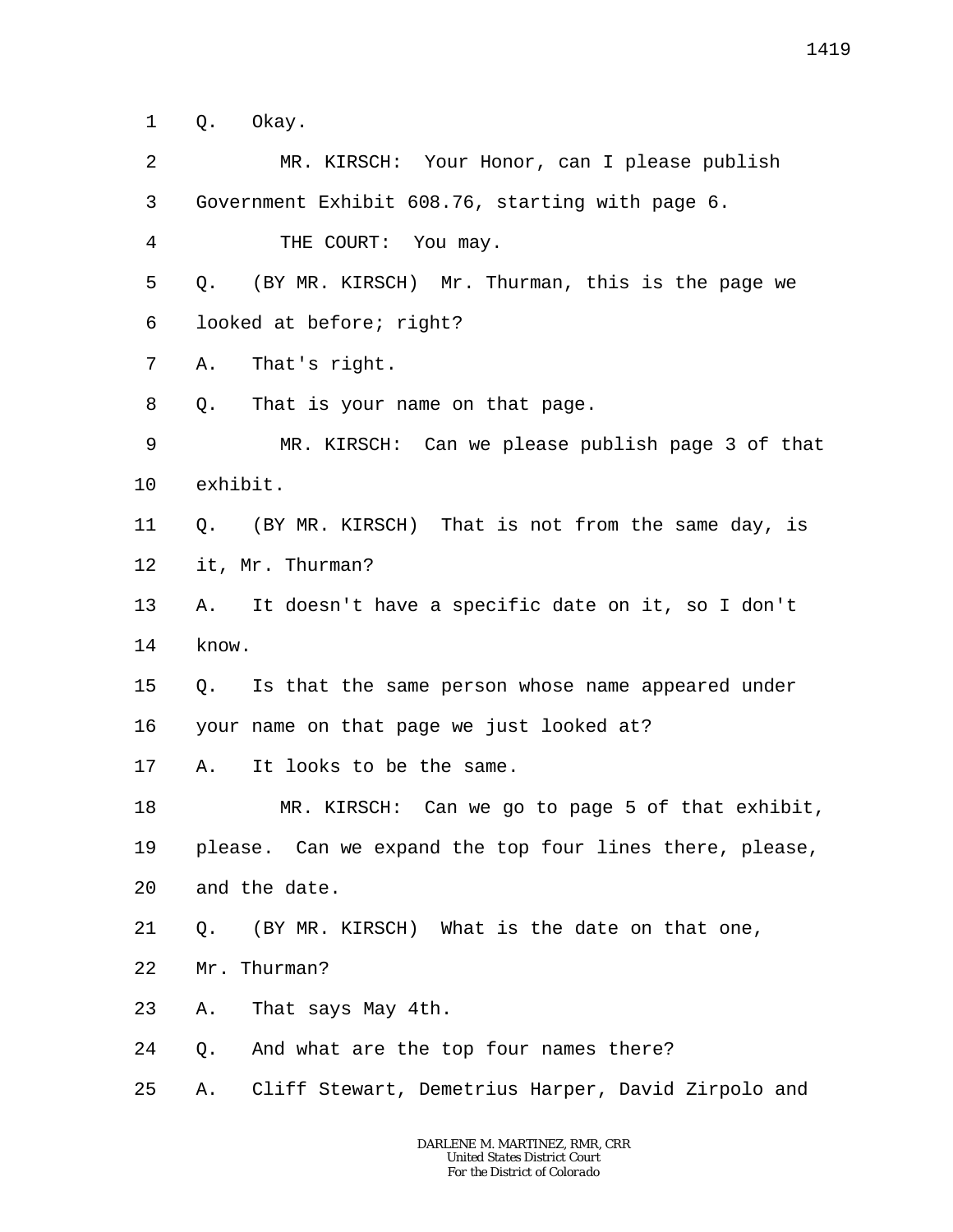| 1               | Jennifer $--$ I can't pronounce $--$ I don't know how to say |
|-----------------|--------------------------------------------------------------|
| 2               | the last name.                                               |
| 3               | Q. Is that the same name -- is that, again, the same         |
| 4               | name that we have seen on these other pages?                 |
| 5               | A. It is the same name.                                      |
| 6               | What does it say next to purpose of visit for<br>Q.          |
| 7               | Mr. Stewart, Mr. Harper and Mr Zirpolo?                      |
| 8               | "Start date." "Start date." And "Starting."<br>Α.            |
| 9               | MR. KIRSCH: Thank you, Mr. Thurman.                          |
| 10              | MR. BANKS: Cross?                                            |
| 11              | THE COURT: Strictly on this?                                 |
| 12              | MR. BANKS: Strictly on this.                                 |
| 13              | THE COURT: Limited cross.                                    |
| 14              | <b>RECROSS-EXAMINATION</b>                                   |
| 15              | BY MR. BANKS:                                                |
| 16              | Q. Mr. Thurman, when you were engaged and worked for a       |
| 17 <sub>2</sub> | staffing company, you actually had a start date in your      |
| 18              | physical capacity as a contractor; right?                    |
| 19              | With the company, yes. With the staffing company.<br>Α.      |
| 20              | And in your role at IRP, your official capacity<br>Q.        |
| 21              | working for that company started on that date, correct,      |
| 22              | for that company?                                            |
| 23              | Not necessarily. For that company, yes. There was<br>A.      |
| 24              | always a period of performance for that company.             |
| 25              | Correct. Now, in that exhibit you just saw with<br>Q.        |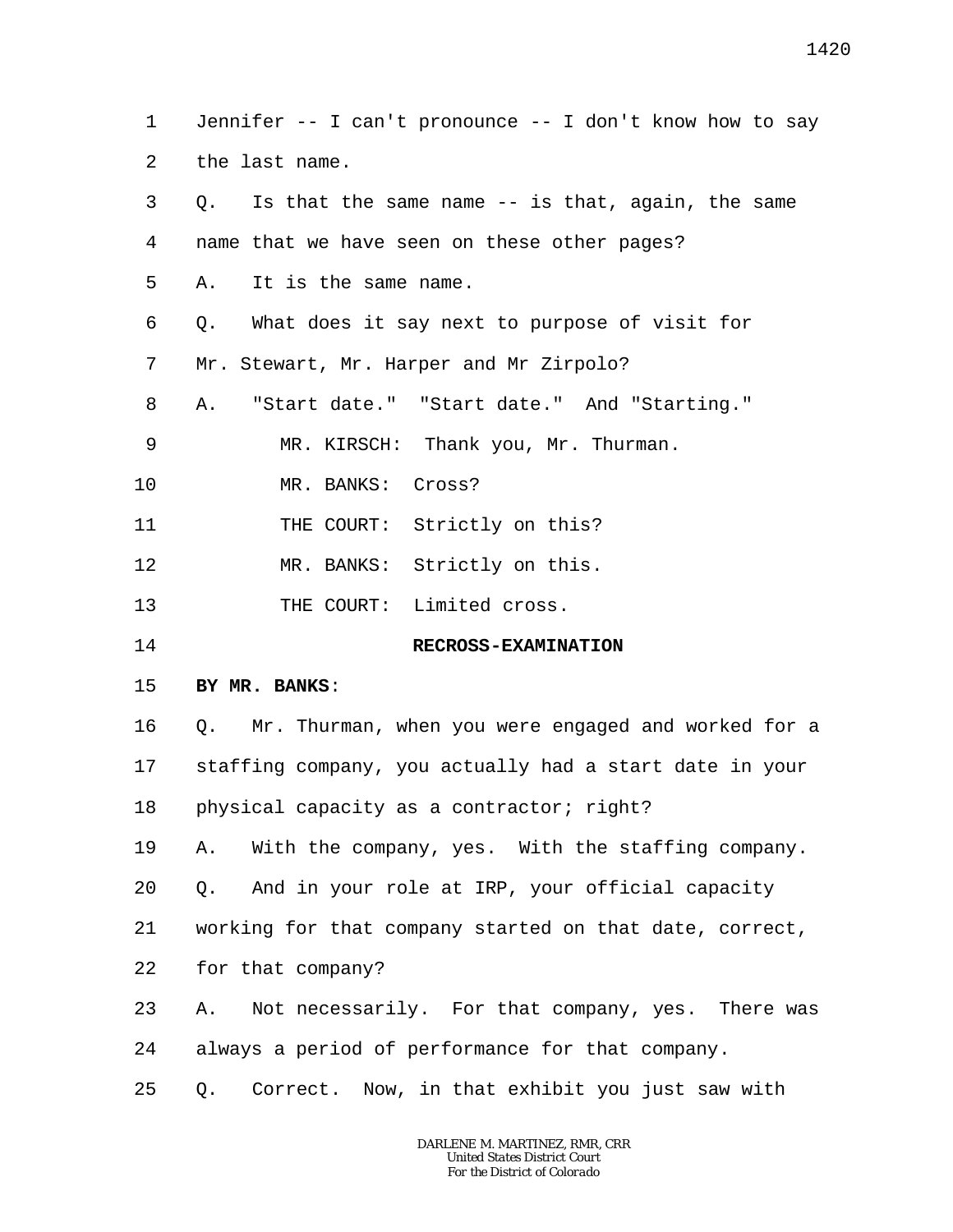1 2 3 4 5 6 7 8 9 10 11 12 13 14 15 16 17 18 19  $20^{\circ}$ 21 22 23 24 25 Mr. Harper, Mr. Zirpolo and those names, you have no idea in what capacity they were there; correct? A. That's safe to say. MR. BANKS: Thank you. THE COURT: All right. May this witness be excused? MR. KIRSCH: Yes, please, Your Honor. THE COURT: Thank you very much, Mr. Thurman, you are excused. All right. Government may call its next witness. MR. KIRSCH: Thank you, Your Honor. The Government calls Dana Chamberlin. COURTROOM DEPUTY: Your attention, please. **DANA CHAMBERLIN** having been first duly sworn, testified as follows: COURTROOM DEPUTY: Please be seated. Please state your name, and spell your first and last names for the record. THE WITNESS: Dana Chamberlin. D-A-N-A C-H-A-M-B-E-R-L-I-N. **DIRECT EXAMINATION BY MR. KIRSCH**: Q. Ms. Chamberlin, can you tell the jury where you work, please? A. I am an auditor with the U.S. Attorney's Office here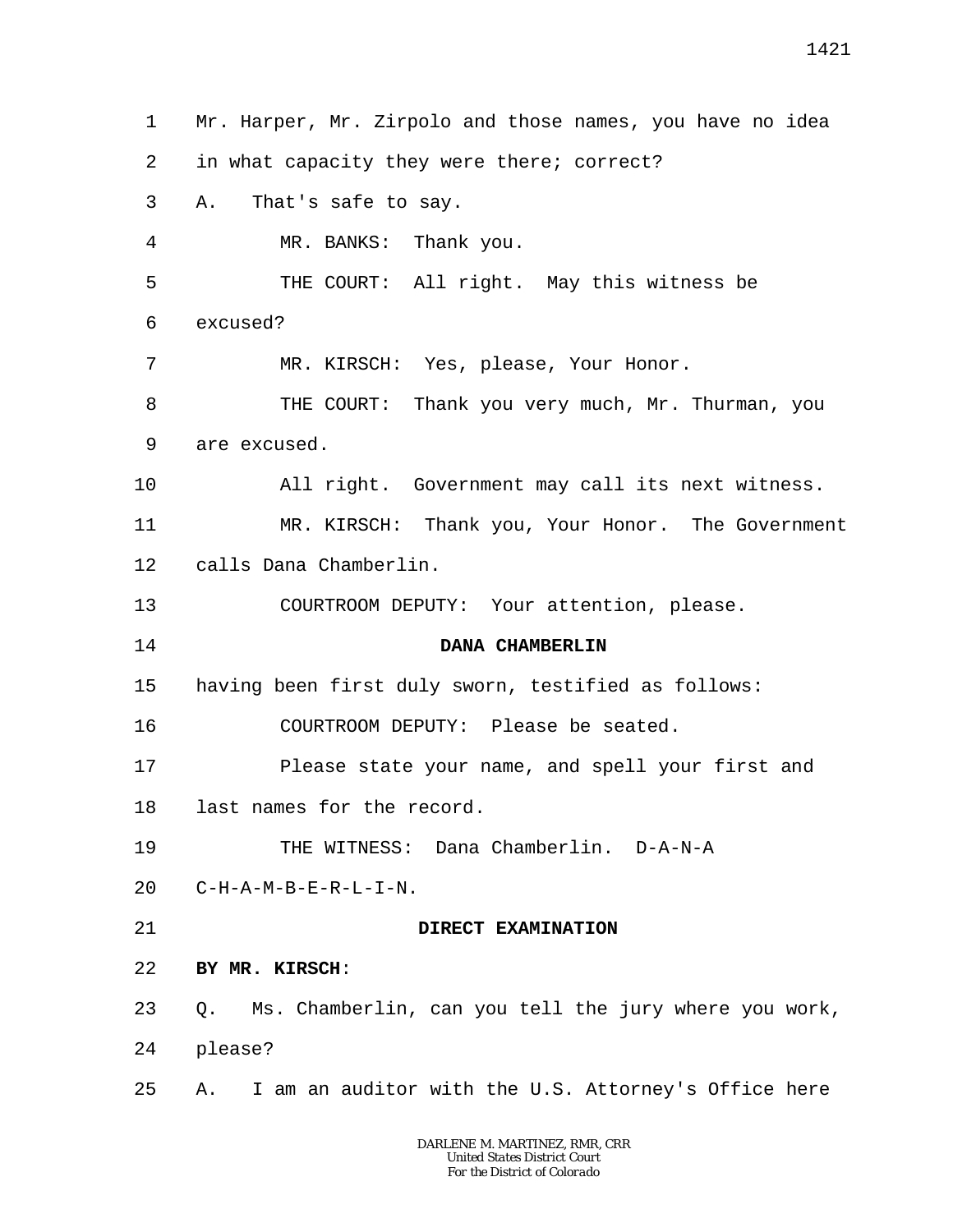- 1 in Denver, Colorado.
- 2 Q. How long have you held that position?
- 3 A. Since January of 2004.
- 4 Q. And before you joined the U.S. Attorney's Office,
- 5 where did you work?
- 6 7 A. I was a financial analyst with the FBI, also here in Denver.
- 8 Q. How long did you hold that position?
- 9 A. I joined the FBI in December 1991.
- 10 Q. Did you work outside of the government before you
- 11 joined the FBI?
- 12 A. I did.
- 13 Q. What did you do?
- 14 A. I was a staff auditor for KPNG, Peat Marwick, which
- 15 is an international accounting firm, also here in Denver.
- 16 Q. How long did you hold that job?
- 17 A. About 2-and-a-half years.
- 18 Q. What sort of educational background do you have?
- 19 20 A. I have a bachelor's degree in accounting from the University of Wyoming.
- 21 22 Q. And do you have any certifications related to accounting?
- 23 A. I am a CPA in the State of Colorado since 1991.
- 24 25 Q. Any other certifications that relate to accounting or auditing?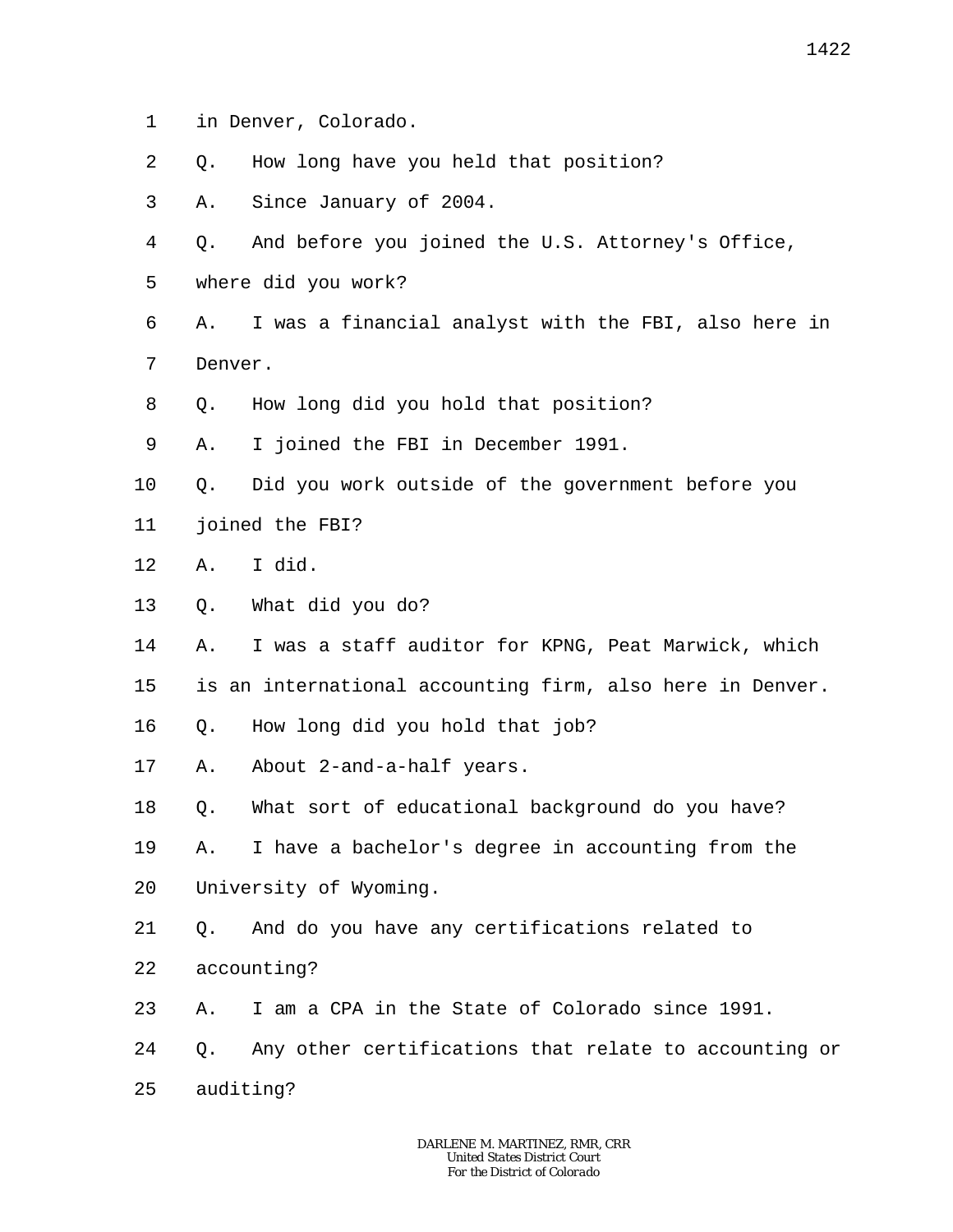1 2 3 4 A. Then I also am a certified fraud examiner since 1999. Q. Were you asked to create a number of summary charts for use in connection with the trial of this matter as a part of your duties at the U.S. Attorney's Office?

- 5 A. Yes.
- 6 Q. Let's start --

7 8 9 10 11 12 MR. KIRSCH: Ms. Barnes, I apologize, I didn't ask you to get any of these documents out. Could I ask you to please pull Exhibit 900 through, I believe it is 907. If there is 908, we would need that, too. I can check that. Q. (BY MR. KIRSCH) Let's start with what is marked for identification as Exhibit 900.

- 13 A. Yes.
- 14 Q. Do you have that one in front of you?
- 15 A. I do.
- 16 Q. Do you recognize that exhibit?
- 17 A. I do.
- 18 Q. What is it?

19 20 A. This is the summary chart that I created showing the timeline of the staffing companies used by Leading Team,

- 21 DKH or IRP, for the time period October 2002 through
- 22 February 2005.
- 23 24 Q. What were the sources of information that you used in creating that chart?
- 25 A. My primary source were the time cards for the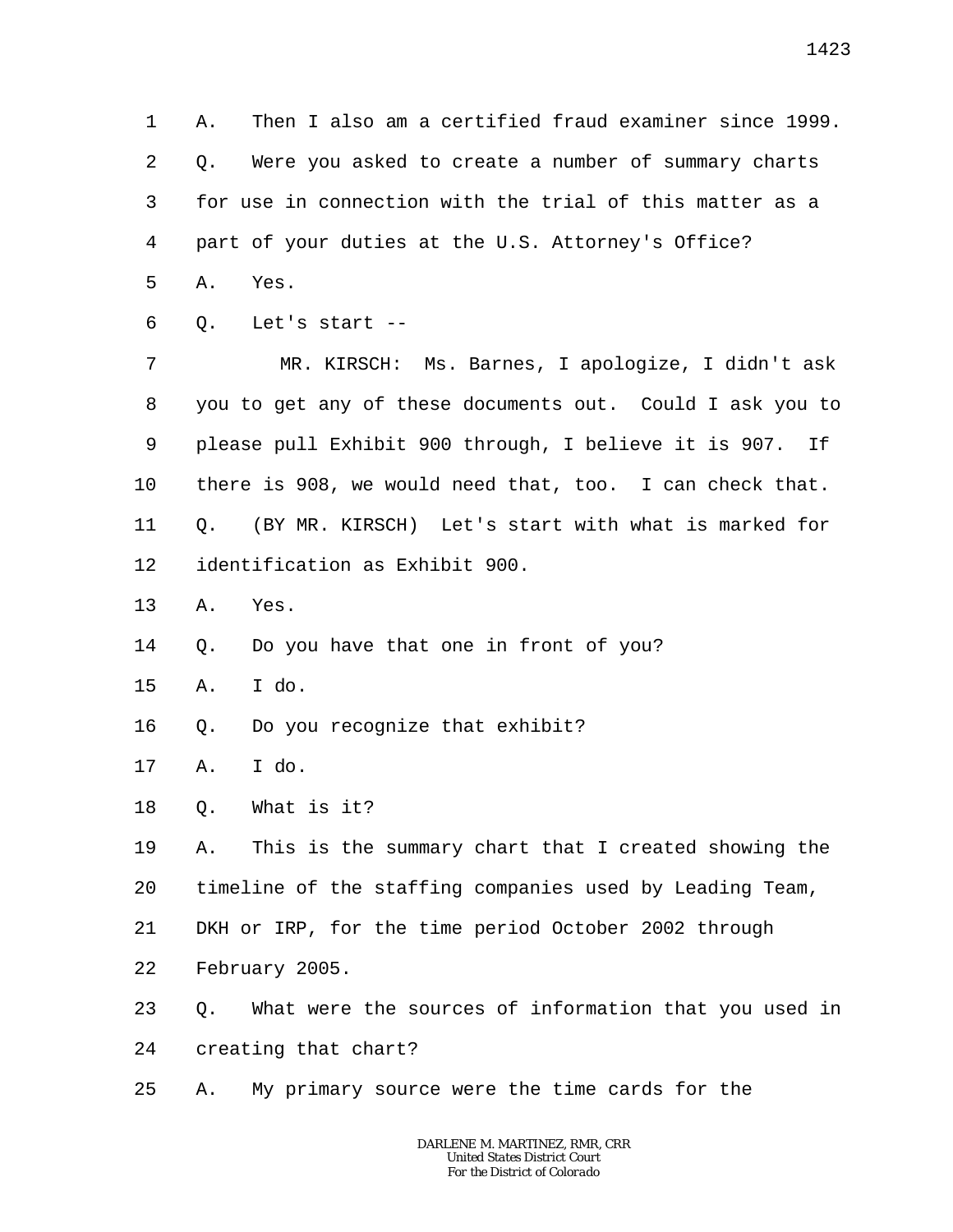1 2 3 4 5 6 7 8 9 10 11 12 13 14 15 16 17 18 19 20 21 22 23 24 25 staffing companies. And then for those staffing companies that did not provide time cards, I used invoices or payroll records. Q. Have you had an opportunity to review a list of exhibits that have been either admitted or ruled admissible during the course of this trial? A. I have. Q. And are all of the documents that you used to construct this chart, do they all fit into that category of either having been admitted or ruled admissible? A. They do. Q. What was the information that you used -- that you pulled out of those documents that you've described to construct this chart? A. I would have used the beginning date that the staffing company was used, and the ending date, as well. Q. And how is it that this information got represented in this Exhibit 900.00, the information about the dates? A. The dates would be represented by staffing company. And then a bar shown for the beginning date and ending date for the time period they were used. MR. KIRSCH: Your Honor, at this time I would move to admit and publish Government Exhibit 900.00. THE COURT: Any objection? MR. BANKS: No objection.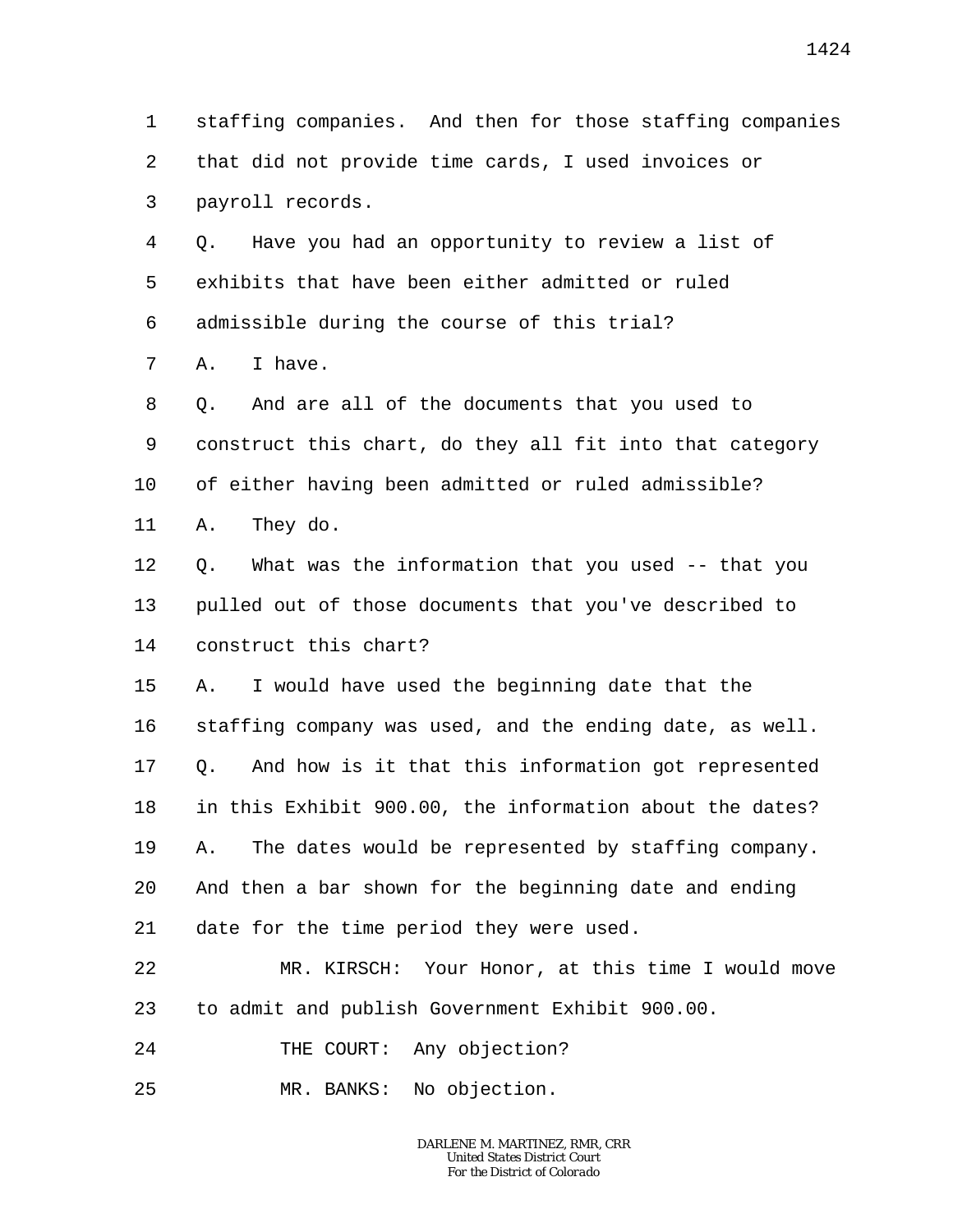1 2 THE COURT: 900.00 is admitted, and it may be published.

3 4 5 6 7 8 9 10 11 12 13 14 15 16 17 18 19 20 21 22 23 24 25 (Exhibit No. 900.00 is admitted.) Q. (BY MR. KIRSCH) All right. I know that that is a little -- it is too small to read at the moment Ms. Chamberlin, but before we sort of focus in, can you walk us through -- let's start with the columns. What are the columns that are represented in this chart? A. The columns represent the time periods shown by quarter. So it begins with the fourth quarter of 2002, to encompass October, November, December of 2002. And then going by quarter through the first quarter of 2005, for January and February and March of 2005. MR. KIRSCH: Okay. And, Special Agent Smith, if you could enlarge that column on the left first. Q. (BY MR. KIRSCH) What is the information that is in this column, Ms. Chamberlin? A. Along the left side of the charts are the staffing companies, and represented by not only their name, but also by a reference number that I had given it. Q. Okay. And then if we can -- so, if we were to, say, take Robert Half, the first entry there, how is it that this chart tells us when Robert Half was employed by one of these companies? A. So, Robert Half's bar begins approximately the middle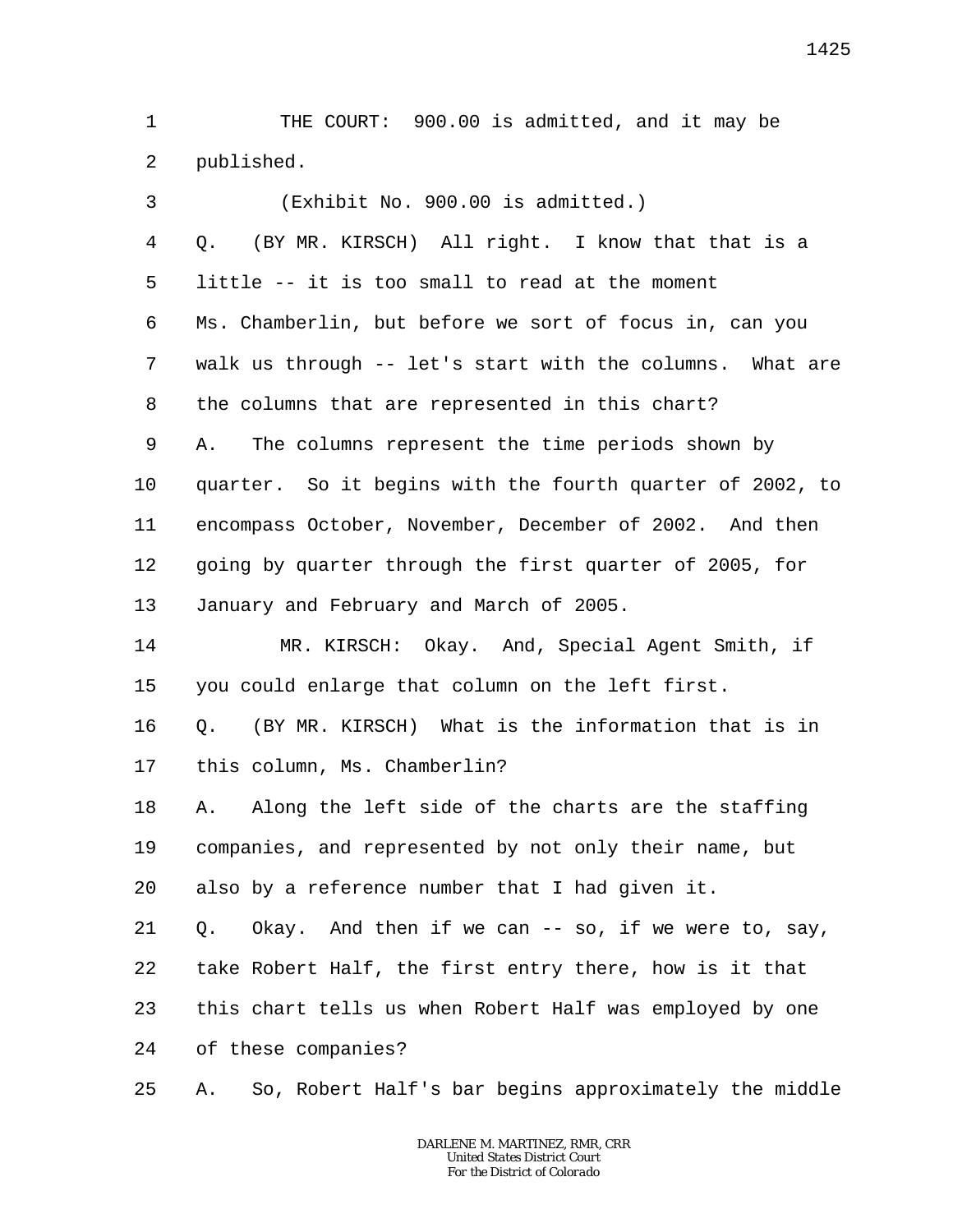1 of October.

2 3 4 5 6 7 8 9 10 11 12 13 14 15 16 17 18 19 20 21 22 23 24 25 MR. KIRSCH: If you can enlarge that part. THE WITNESS: Robert Half was used beginning about the middle of October of 2002, going through about the end of November of 2002? Q. (BY MR. KIRSCH) What is on the screen now shows the bar for Adecco appears to overlap with the bar for Robert Half. Can you explain what that means? A. That would mean both Robert Half and Adecco were being used at the same time by either Leading Team, DKH or IRP. MR. KIRSCH: Can you please expand that out again. Then can you start over there and expand over down through about The Job Store over to about the fourth quarter of 2003, please. Q. (BY MR. KIRSCH) Can you read that portion on your screen now, Ms. Chamberlin? A. I can. Q. If we were to go into the third quarter of 2003 on this chart, is there a period of time represented there when seven or eight different staffing companies were being used at the same time? A. Yes. MR. KIRSCH: Go ahead and expand that back out, please. And then can we go down to the lower right-hand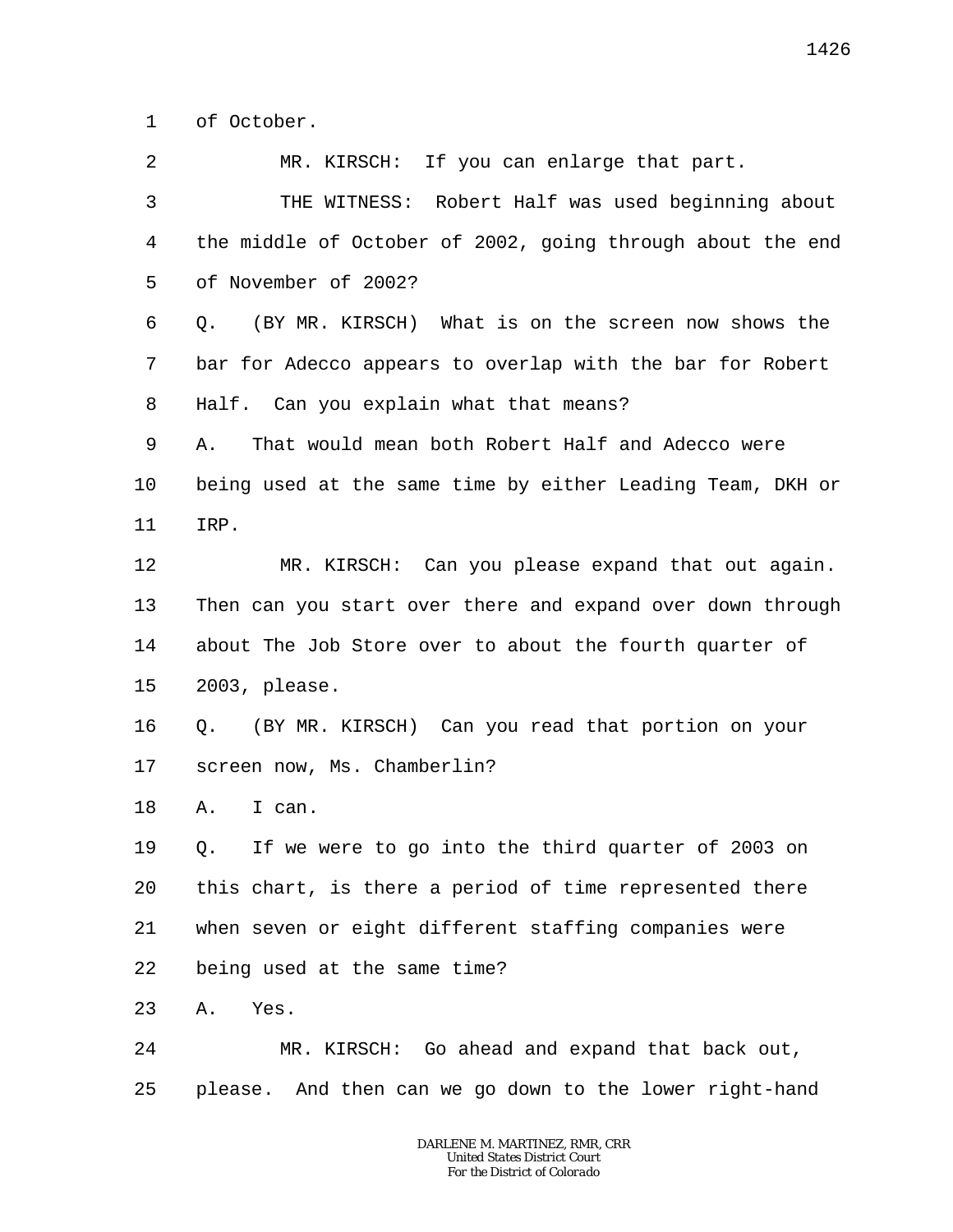1 quarter, as well.

2 3 Q. (BY MR. KIRSCH) What is the next to last column there, Ms. Chamberlin?

4 5 6 A. The next to last would be the first quarter -- the last column is the first quarter of 2005. Next to that is the fourth quarter of 2004.

7 8 9 Q. And during both of those two periods, was there a time when at least five different staffing companies were being used at the same time?

10 A. Yes.

11 12 13 14 15 16 Q. Can you go out to the full screen again, please. When you were doing this review, Ms. Chamberlin, were you able to make any association between the companies that had the relationship with the staffing companies, namely Leading Team, DKH or IRP, and the location on this chart? A. Yes.

17 18 19 20 21 22 23 24 Q. What was that? Tell the jury what that was, please. A. Leading Team hired Robert Half and Kforce, which were one of the first three -- two of the three companies. From Adecco and Analysts International down to Lloyd's staffing, No. 21, those companies were hired by DKH. And then starting with No. 22, Manpower, Inc., and in parentheses "Shannon," all of those staffing companies after that were hired by IRP.

25 Q. I want to direct your attention now to what is marked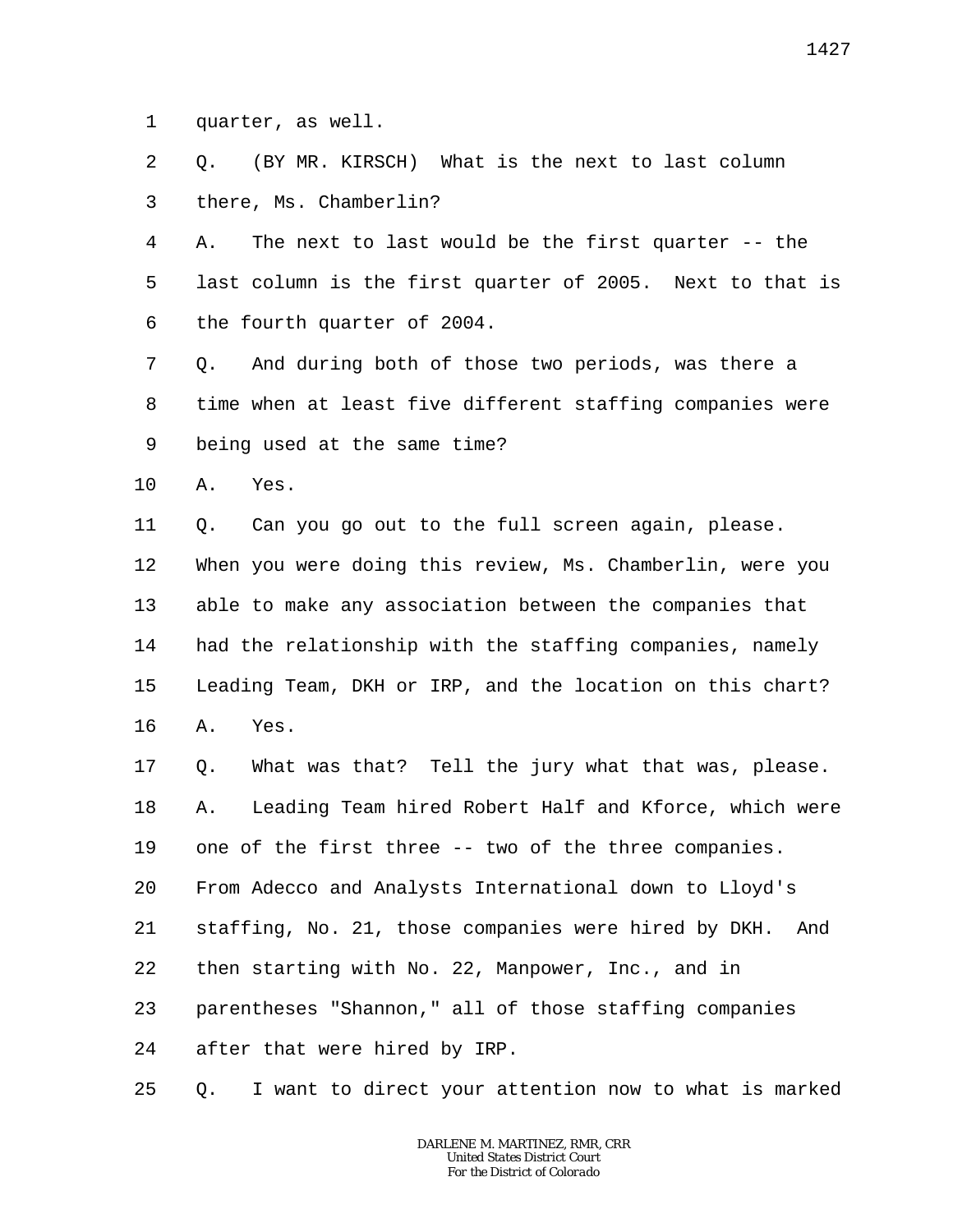- $\overline{a}$ A. Yes.
- 3 Q. Do you have that one in front of you?
- 4 A. I do.

5 6 Q. Is that another summary exhibit that you prepared? A. It is.

7 8 Q. In general, what were the sources of information on which you relied to prepare that exhibit?

9 10 11 12 13 14 15 A. The primary source, again, were the time cards provided by the staffing company, and then my secondary sources of information were payroll records or invoices. Q. Again, did you undertake a review of exhibits that had been either admitted or determined to be admissible as a part of this trial in connection with this exhibit? A. I did.

16 17 18 Q. And were all of the exhibits used to construct your summary either admitted or found admissible during the course of the trial?

19 A. They were.

20 21 MR. KIRSCH: Your Honor, I would move to admit Government Exhibit 901.00.

22 THE COURT: Any objection?

23 MR. BANKS: No objection, Your Honor.

- 24 THE COURT: Exhibit 901.00 is admitted.
- 25 (Exhibit No. 901.00 is admitted.)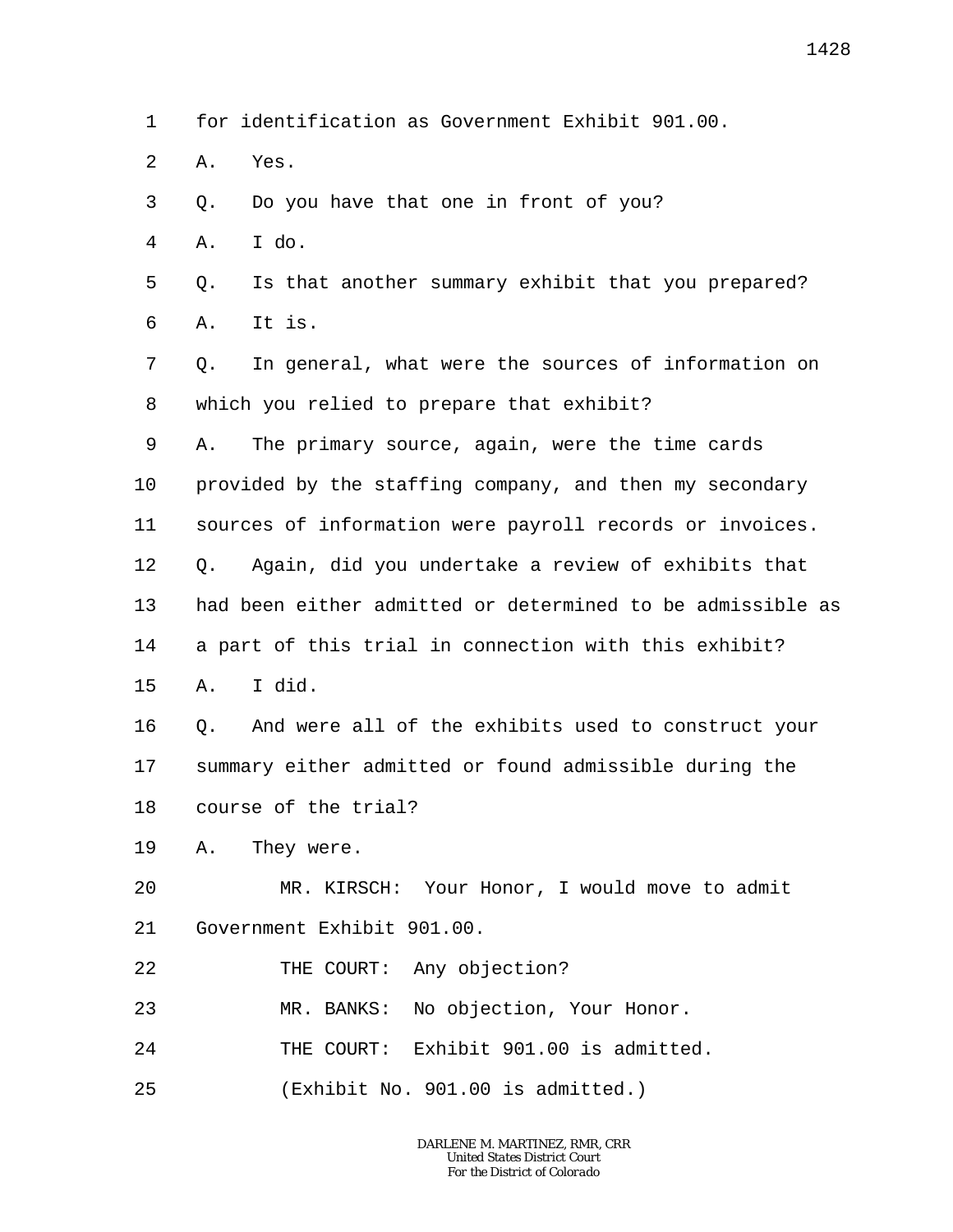1 2 3 4 5 6 7 8 9 10 11 12 13 14 15 16 17 18 19 20 21 22 23 24 25 MR. KIRSCH: May it be published, Your Honor? THE COURT: It may. Q. (BY MR. KIRSCH) All right. Ms. Chamberlin, this is titled Summary of Multiple Work Hours? A. Yes. Q. Okay. Can you explain how it is that you constructed this chart for us? A. I reviewed the time cards provided by the staffing companies for the employees that they used, and I determined when multiple staffing companies were given a time card for the same employee for the same day or time period. Q. Okay. And then going through the columns on the screen, what information did you reflect in the first column? A. The first column would be the employee whose hours were reported to the staffing company. Q. What about the second column? Well, let's talk about columns 2, 3 and 4. A. Those columns represent the staffing company who the hours were submitted to. Q. There appear to be a couple of instances where there is an entry in the fourth column for "Staffing Company." What does that mean? A. That means that at least two or three staffing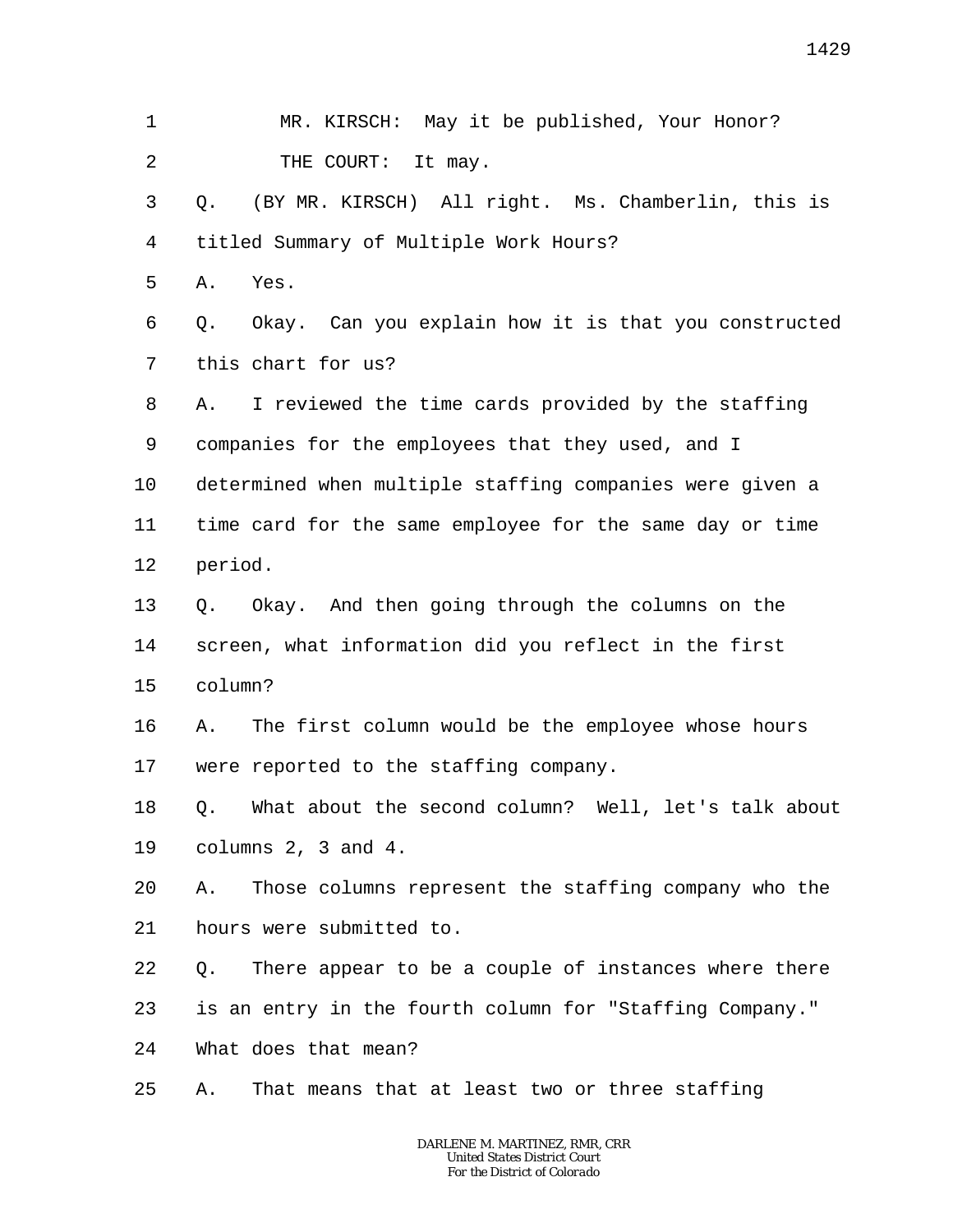1 2 companies were given time cards for the same employee for the same date range.

3 4 Q. Okay. And then what's the information reflected in the "Time Period" column?

5 6 A. The "Time Period" is the time period of the time cards that I reviewed.

- 7 8 Q. Okay. Now, in these instances where there are three different staffing companies listed --
- 9 A. Yes.

10 11 12 Q. -- does that time period mean that there were time cards submitted to all three companies throughout that entire period?

- 13 A. No.
- 14 Q. What does it mean?

15 A. It means that at least two -- two of the staffing

16 companies listed, or more, had been reported the same

17 hours for the same days for that employee.

18 Q. Okay. And did it necessarily mean they were

19 reporting the same hours, or that hours were reported for

- 20 the same employee?
- 21 A. Hours were reported.
- 22 Q. Okay. Now, what about the "Time Card Approved By,"

23 can you explain that part of the chart? Maybe we can

24 expand that part of the chart.

25 A. That section of the chart indicates the DKH or IRP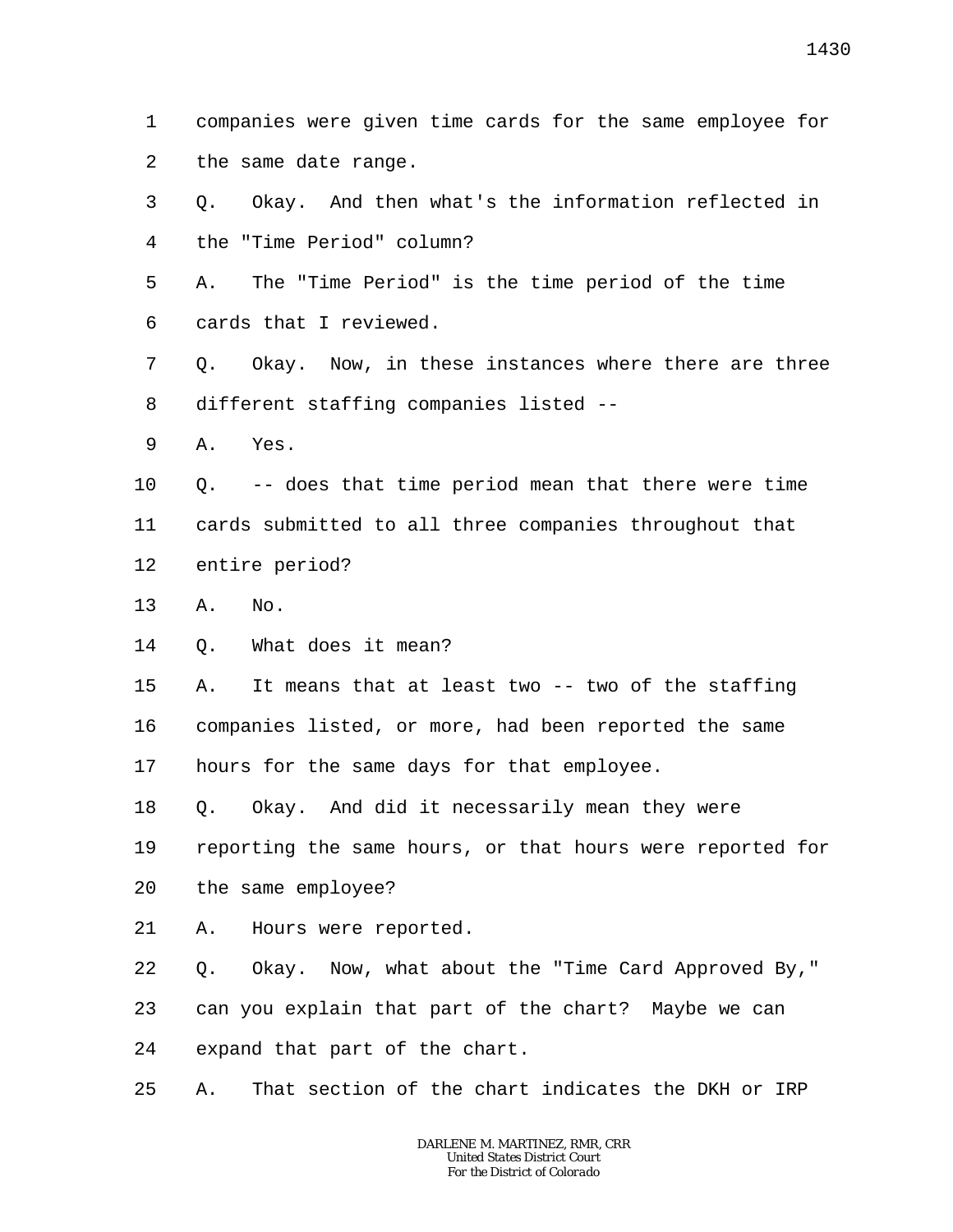1 2 employee who approved the time card for the submission to the staffing company.

3 4 Q. And what do the numbers that are in these columns mean?

5 6 7 8 9 10 A. The numbers reference the reference number that I gave to the staffing company. So, for example, if you look at the very first line, Gary Walker had approved staffing company No. 3. If you look back to the staffing company columns, No. 3 was the time card for Analysts International.

11 12 13 14 Q. Okay. What about several more lines down, I think it is the sixth line down, under Mr. Harper's name, it says "42, 9, 36." Then says, "9, 36" under Clint Stewart's name. What does that mean?

15 16 17 18 A. So, Demetrius Harper approved time card for all three of the staffing companies. And then Clinton Stewart had approved two of the three time cards for the staffing companies.

19 20 MR. KIRSCH: So if we could back out again. Q. (BY MR. KIRSCH) So those were -- that line relates

21 to the employee David Banks?

22 A. Correct.

23 24 Q. Now, did you also create a series of exhibits for essentially each one of the rows on this chart?

25 A. Yes.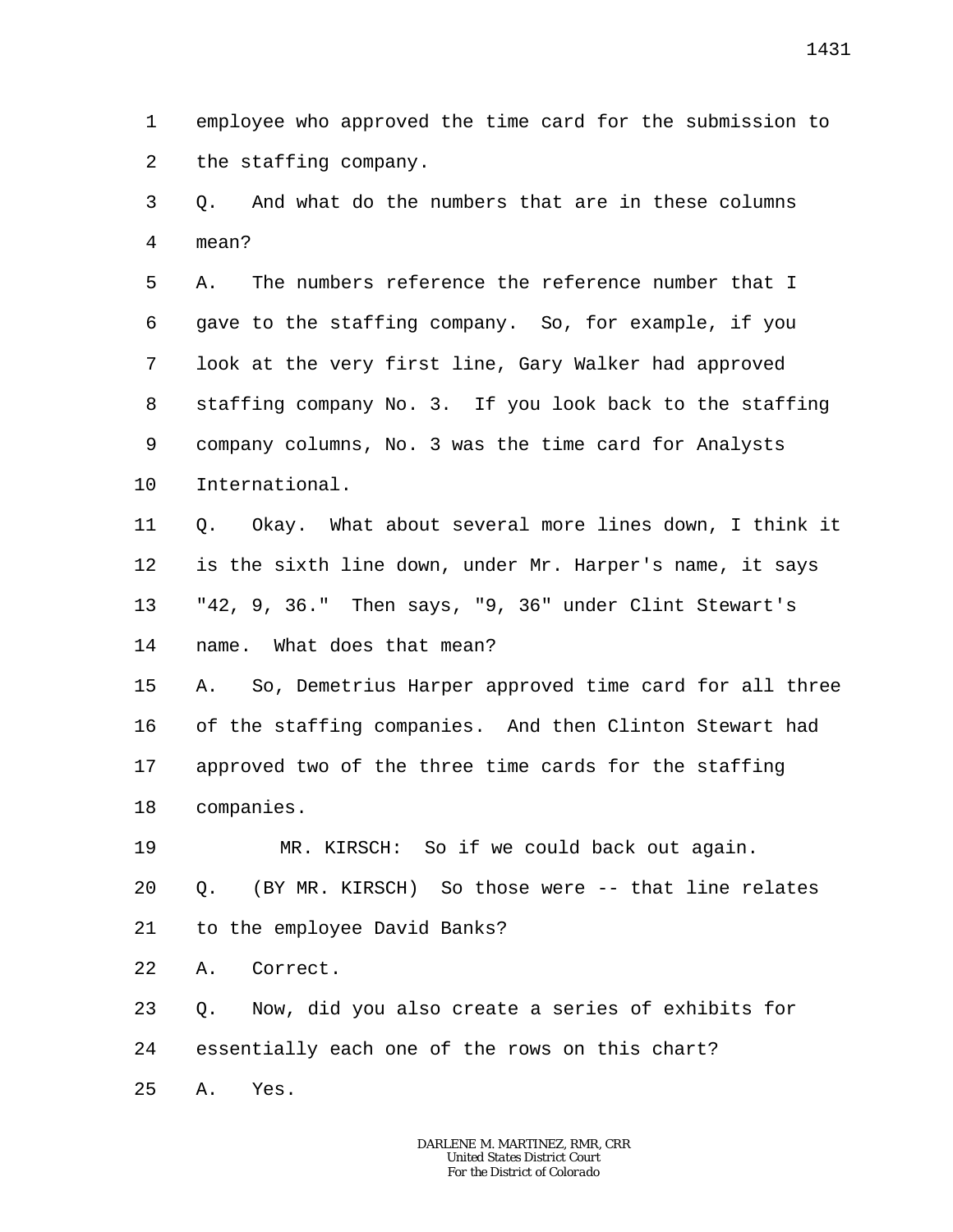1 2 3 4 5 6 7 8 9 10 11 12 13 14 15 16 17 18 19 20 21 22 23 24 25 Q. And how is it that you created those exhibits? A. Again, using the time cards as my primary source or payroll or invoices, I looked at each day that a time was reported, the hours that they were reported, who approved each time card, and I think that's it. Q. Were there instances in which you didn't have a time card available to review? A. Yes. Q. In that case, what was your source of information that hours had been reported? A. I would have used either a payroll record, in the case of Ciber, which was one of the staffing companies, or an invoice if I didn't have a time card or payroll records. Q. And if you had -- if you didn't have a time card or payroll records, were you able to break out the hours by day? A. No. Q. So what did you do when you weren't able to do that? A. So, I would have, on the individual chart, I would have grouped it based upon the time period that I was looking at the document. For example, the payroll record on Ciber show that for a two-week time period. So I put the total for those days encompassed in that 2-week time period. If I had an invoice, typically I could break that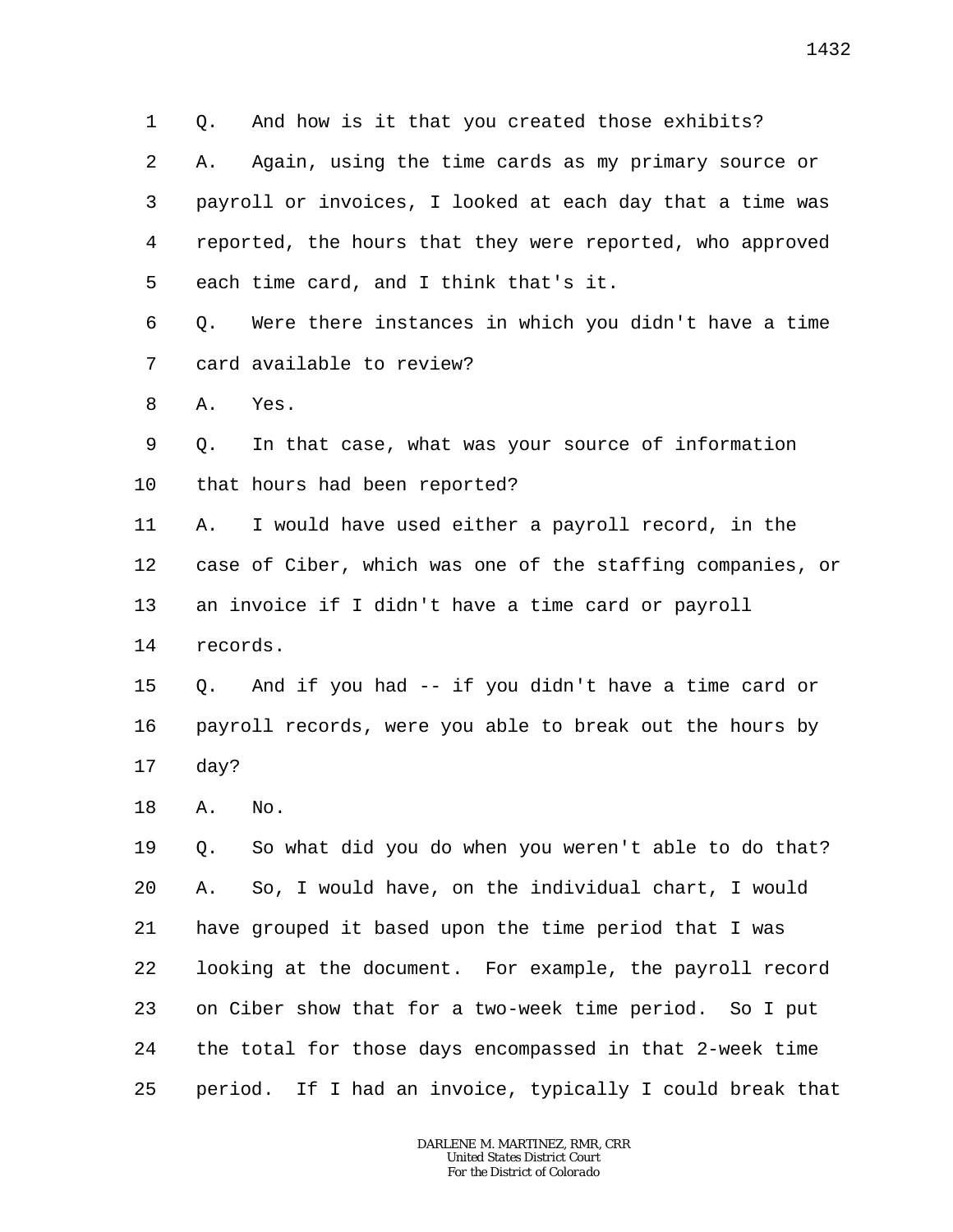1 out on a weekly basis.

2 3 Q. If you didn't have a time card available, were you able to identify the approver?

4 A. No.

5 6 Q. Okay. And so did you indicate an approver in those instances?

7 8 9 10 11 12 13 A. I typically would put the approver as "unknown," but I would also make a notation as to what entity or individual the invoice would have been sent to for that time period that the employee was reporting the hours for. Q. Were there instances in constructing these individual summaries where you found that there were 24 or more hours of work reported in a single day?

14 A. Yes.

15 16 Q. And did you indicate that in any way in constructing these charts?

17 18 A. I would have highlighted those total hours that were 24 or more in yellow.

19 20 21 Q. Were there instances in which you had the -- say on the sixth line we were looking at there, with the three different companies --

22 A. Correct.

23 24 25 Q. -- I believe you testified before that this chart does not indicate that time was being reported to all three of those companies throughout that time period; is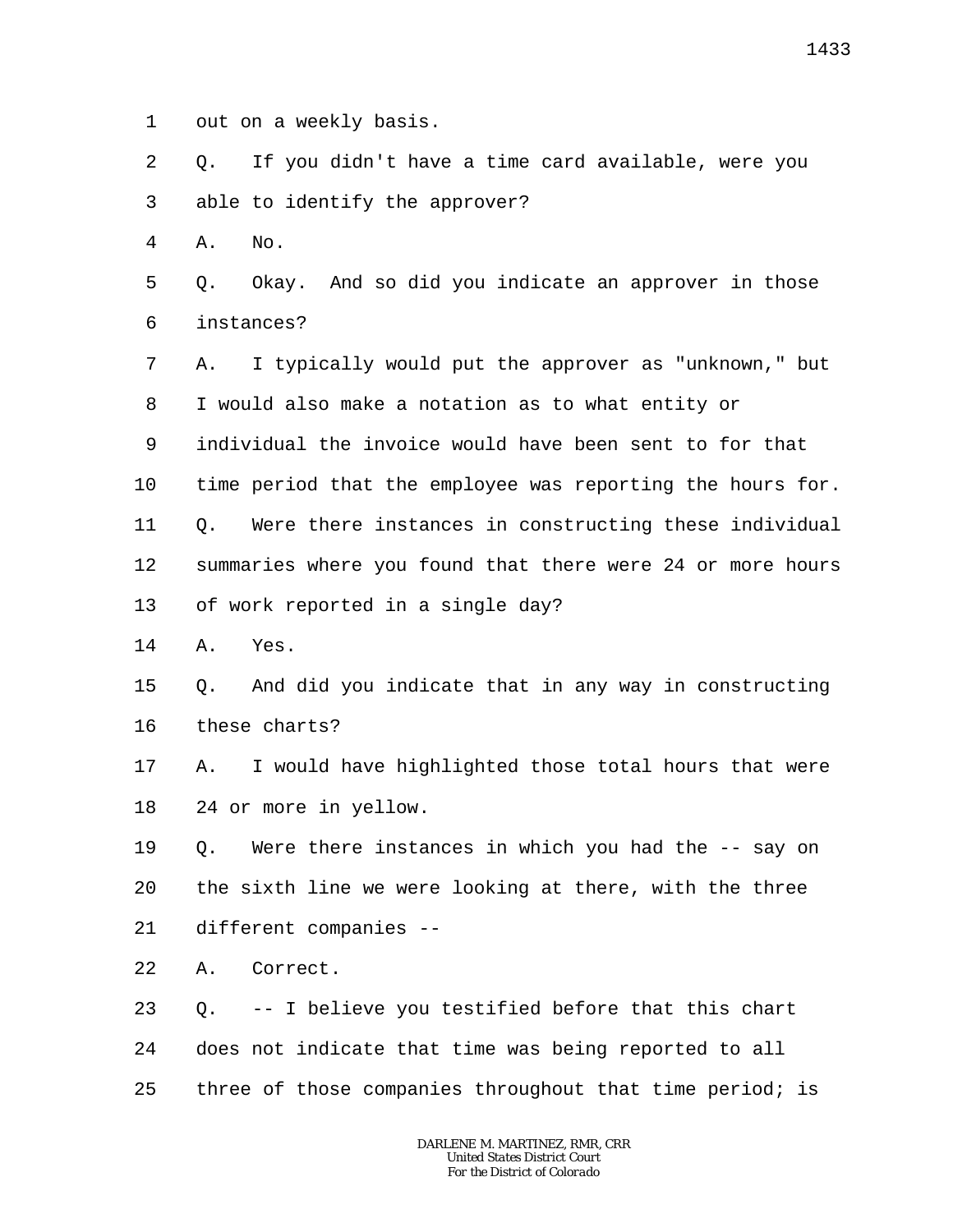1 that right?

 $\overline{a}$ A. That's correct.

3 4 5 6 7 8 9 10 11 12 13 14 15 16 17 18 19 20 21 22 23 24 25 Q. How is it that you would represent a period when time wasn't being reported to a particular company on the individual summaries? A. If one of those three did not have any time being reported, I would have shaded in gray those dates that no time was reported for that staffing company and that employee. Q. Okay. Can I ask you to look now at what is marked for identification as Government's Exhibit 901.01. A. Yes. Q. What is that exhibit? A. This is the summary chart that I created for Ken Barnes for the summary of hours worked May 22nd of '03 through June 13, '03, being reported to Analysts International and Ciber. Q. Does that relate to the first line item on the chart we just examined? A. It does. Q. Did you construct it using the methodology just described? A. Yes. MR. KIRSCH: I would move to admit 901.01. MR. BANKS: No objection, Your Honor.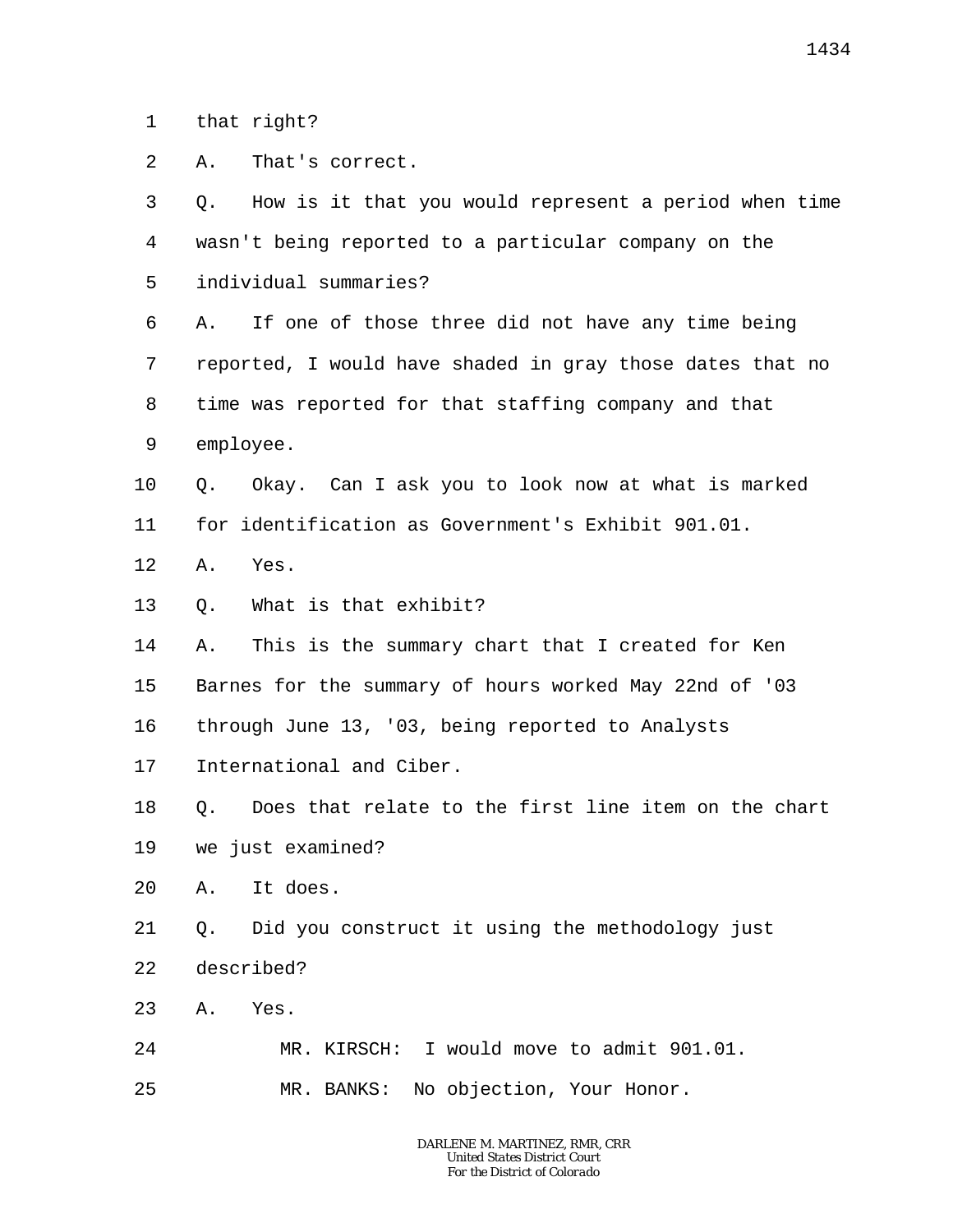2 published.

1

3 (Exhibit No. 901.01 is admitted.)

4 5 Q. (BY MR. KIRSCH) Okay. So the name in the top left corner, that is what name?

6 7 A. That would be the employee for whom the hours were being reported.

8 Q. Okay. In this case, Ken Barnes?

9 A. Correct.

10 Q. If we look in the Analysts International column,

11 underneath that name, Analysts International, you have

12 Gary Walker. What does that mean?

13 A. Mr. Walker approved the time cards represented by

14 this time period.

15 Q. If we go down to the bottom of that column, does that

16 represent one of the grayed out areas you described?

17 A. It does.

18 19 20 Q. Again, does that mean that there was no time reported for Mr. Barnes to Analysts International in that section? A. Correct.

- 21 22 Q. Now, on the Ciber column, again, there is a blank at least for the hours worked next to the days.
- 23 A. Correct.
- 24 Q. Explain why that is again, please.
- 25 A. Because I did not have individual time cards that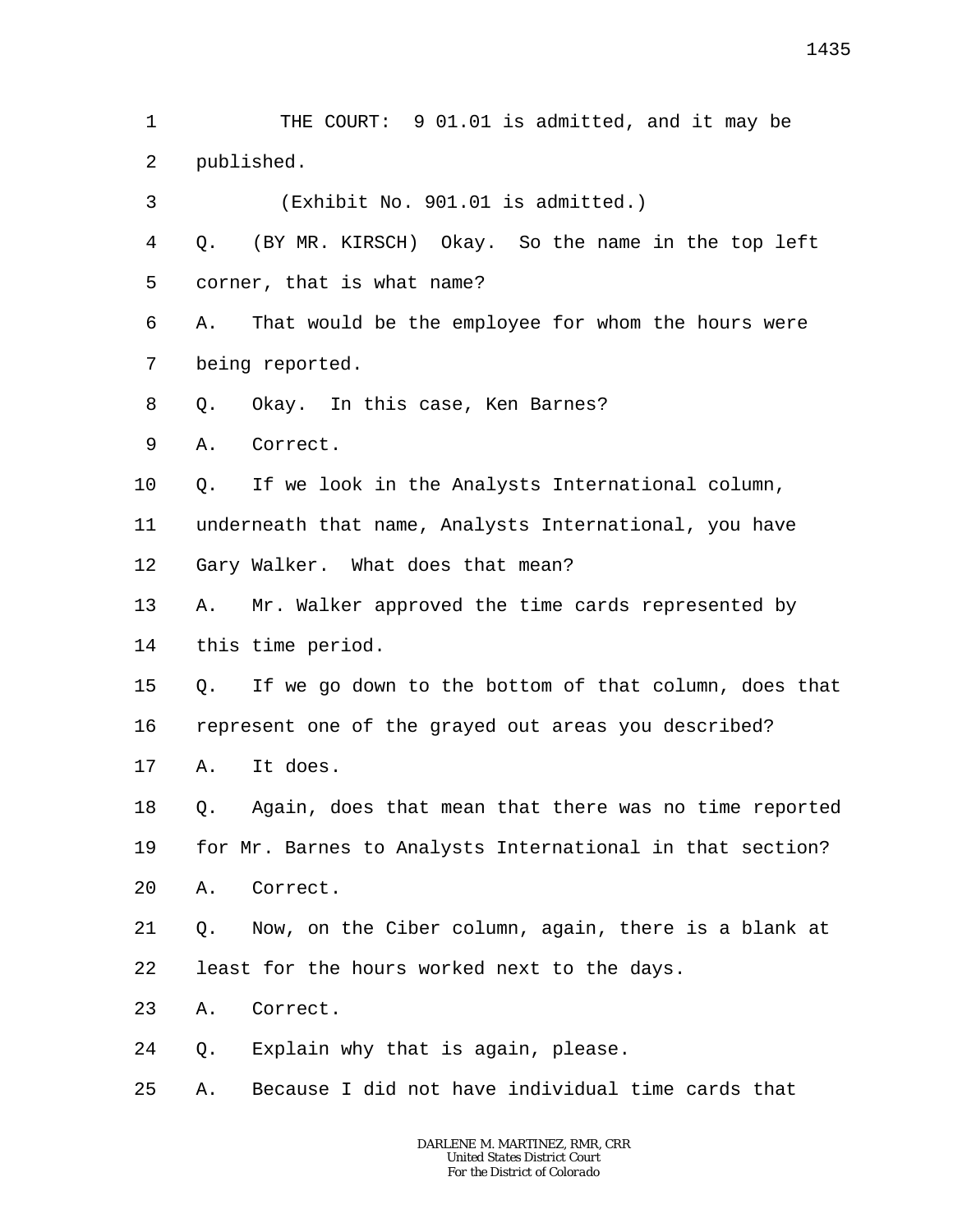1 2 3 4 5 6 7 8 9 10 11 12 13 14 15 16 17 18 19 20 21 22 23 24 25 showed me by day what the hours were being reported for Mr. Barnes. All I had was a total for that time period for Mr. Barnes. Q. Is that the total reflected under each dark line? A. Correct. So in this case, it would be 56 hours were reported for that time period to Ciber, and 58 hours, broken out by day, reported to Analysts International. Q. Then the total you have in the right hand -- on the far right-hand side of the screen -- A. Is the total for both Analysts International and Ciber, for a total of 114 hours for that 8-day time period. Q. Can I ask you now to take a look at what we marked for identification as Government's Exhibit 901.02. A. Yes. Q. Is this another exhibit that you've prepared using the same methodology? A. Yes. Q. This pertains to what employee? A. This would pertain to Enrico Howard, which would be line No. 2 on Government's Exhibit 901.00. MR. KIRSCH: Your Honor, I move to admit and publish Government's Exhibit 901.02. THE COURT: Any objection? MR. BANKS: No objection, Your Honor.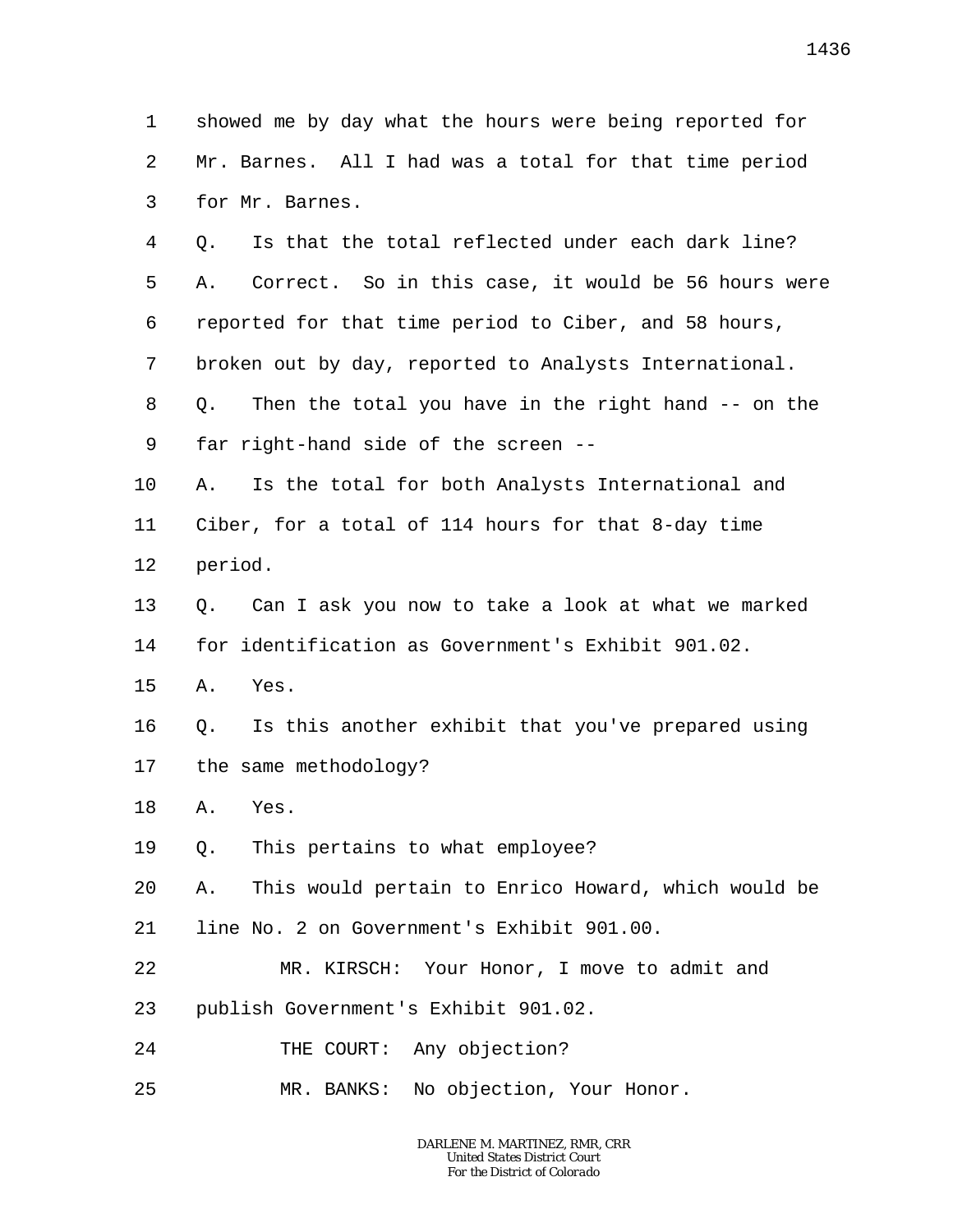1 2 3 4 5 6 7 8 9 10 11 12 13 14 15 16 17 18 19 20 21 22 23 24 THE COURT: 901.02 is admitted, and it may be published. (Exhibit No. 901.02 is admitted.) Q. (BY MR. KIRSCH) This was for Enrico Howard, you said. Who was it that was approving Mr. Howard's hours for the staffing company Pro Staff/AdvectA? A. Clint Stewart. Q. And then for Computer Task Group, you were not able to determine who approved those hours? A. Correct. Q. All right. Can I ask you to look, please, at Government's Exhibit 901.03. A. Yes. Q. Do you recognize that exhibit? A. I do. Q. What is it? A. It is the summary chart for Sylvia McGhee for the hours worked July 1, '03 through September 5th of '03, which represents line 3 on Government's Exhibit 901.00. MR. KIRSCH: Your Honor, I would move to admit and publish 901.03. THE COURT: Any objection? MR. BANKS: No objection. THE COURT: 901.03 will be admitted, and it may be

25 published.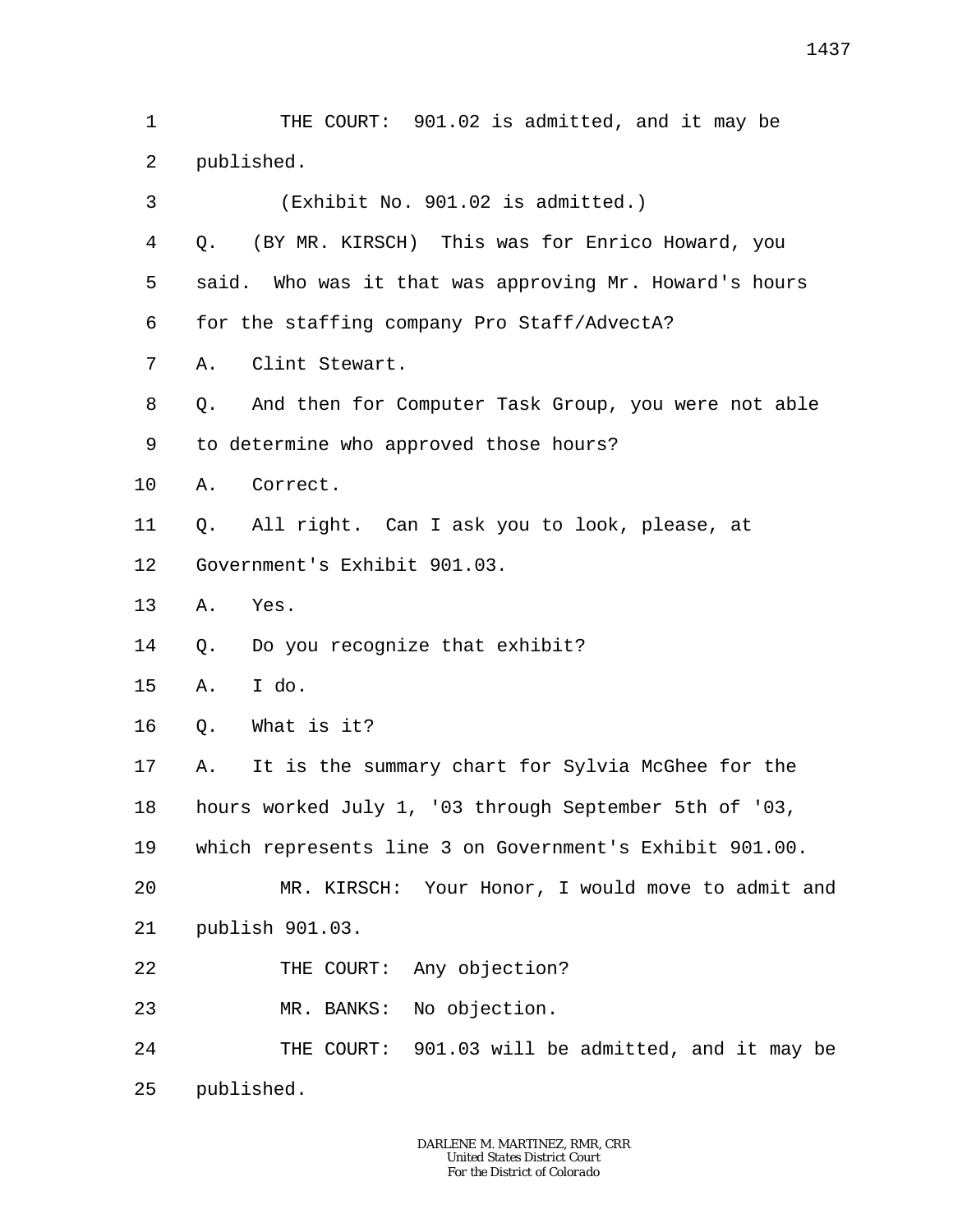1 2 3 4 5 6 7 8 9 10 11 12 13 14 15 16 17 18 19 20 21 22 23 24 25 (Exhibit No. 901.03 is admitted.) Q. (BY MR. KIRSCH) Directing your attention there to the Talent Tree column, who was approving Ms. McGhee's hours for Talent Tree? A. Demetrius Harper. Q. Can I direct your attention now to Government Exhibit 901.04. A. Yes. Q. Is this another exhibit you prepared in this series? A. I did. Q. And what information does it capture? A. It captures the hours submitted for Ken Barnes, the time period July 14, '03 through September 19, '03 submitted to Ciber and Professional Consulting. MR. KIRSCH: Your Honor, I move to admit and publish 901.04. THE COURT: Any objection? MR. BANKS: No objection, Your Honor. THE COURT: 901.04 is admitted, and it may be published. (Exhibit No. 901.04 is admitted.) Q. (BY MR. KIRSCH) What were the companies that Mr. Barnes was working for during this time period? A. Ciber and Professional Consulting. Q. And who was approving the hours for Professional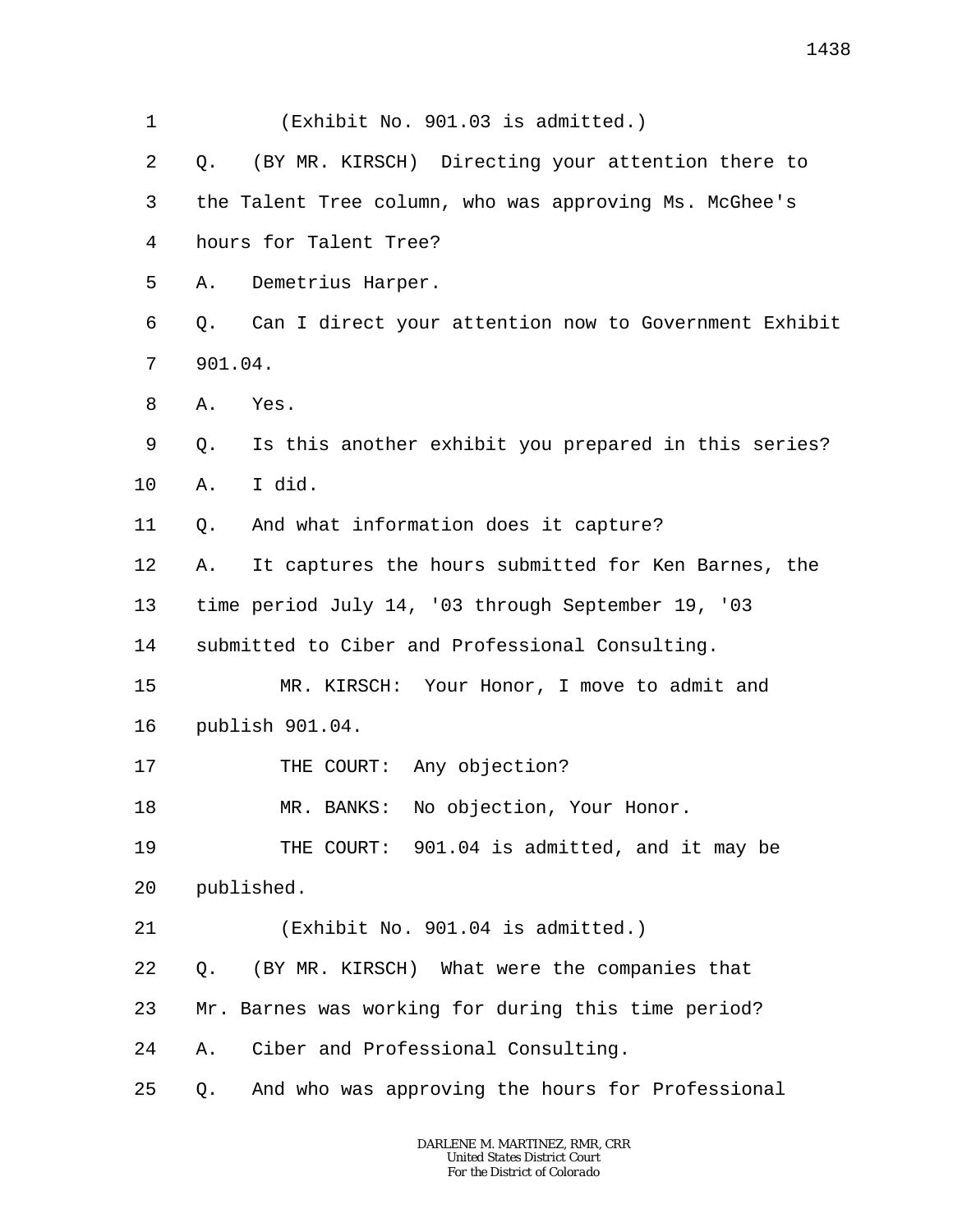1 Consulting?

2 A. Both Demetrius Harper and Clint Stewart.

- 3 4 5 Q. Is there a way to look at this chart and tell who approved a particular set of hours between the two of them?
- 6 A. Yes.
- 7 Q. How does that work?

8 9 10 11 A. The column next to the hours worked for Professional Consulting, I indicated the initials of who approved the time card, being "CS" for Clinton Stewart or "DH" for Demetrius Harper.

- 12 Q. Can I ask you to look now, please, at Government
- 13 Exhibit 901.05.
- 14 A. Yes.
- 15 Q. Do you recognize that one?
- 16 A. I do.
- 17 Q. Can you explain what it is, please?

18 A. It is the summary chart for Gary Walker for hours

19 submitted June 14, '03 through August 9th of '03,

- 20 submitted to Talent Tree or Today's Staffing.
- 21 22 MR. KIRSCH: Your Honor, I move to admit and publish Government Exhibit 901.05.
- 
- 23 THE COURT: Any objection?
- 24 MR. BANKS: No objection, Your Honor.
- 25 THE COURT: 901.05 is admitted, and it may be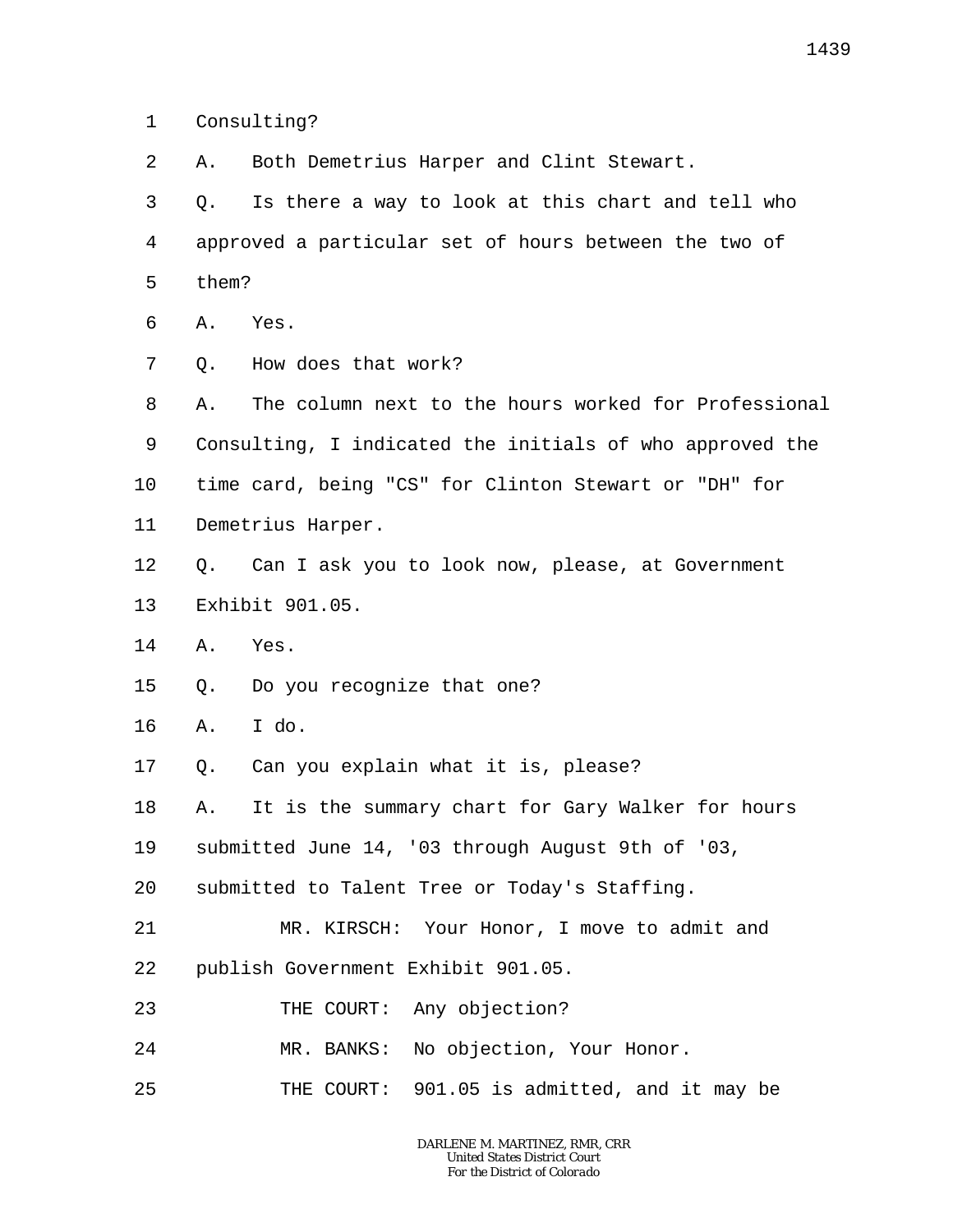1 published.

| 2       | (Exhibit No. 901.05 is admitted.)                          |
|---------|------------------------------------------------------------|
| 3       | (BY MR. KIRSCH) Ms. Chamberlin, who was approving<br>Q.    |
| 4       | Mr. Walker's hours for these companies?                    |
| 5       | Both -- Demetrius Harper approved the time cards.<br>Α.    |
| 6       | And if we start at July 18th and go down through the<br>Q. |
| 7       | remainder of the exhibit, how did the hours that were      |
| 8       | reported to those two companies compare?                   |
| 9       | They were the same hours each day.<br>Α.                   |
| $10 \,$ | Can I direct your attention now, please, to what is<br>Q.  |
| 11      | marked for identification purposes at 901.06.              |
| $12 \,$ | Α.<br>Yes.                                                 |
| 13      | Do you recognize that exhibit?<br>Q.                       |
| 14      | I do.<br>Α.                                                |
| 15      | Can you explain what it is, please?<br>Q.                  |
| 16      | It is the summary chart for David Banks for hours<br>Α.    |
| 17      | worked July 21, '03 through September 15, '03, submitted   |
| 18      | to Today's Staffing, Computer Horizons and Systems         |
| 19      | Engineering.                                               |
| 20      | MR. KIRSCH: Your Honor, I move to admit and                |
| 21      | published 901.06.                                          |
| 22      | THE COURT: Any objection?                                  |
| 23      | MR. BANKS: No objection, Your Honor.                       |
| 24      | THE COURT: 901.06 is admitted, and it may be               |
| 25      | published.                                                 |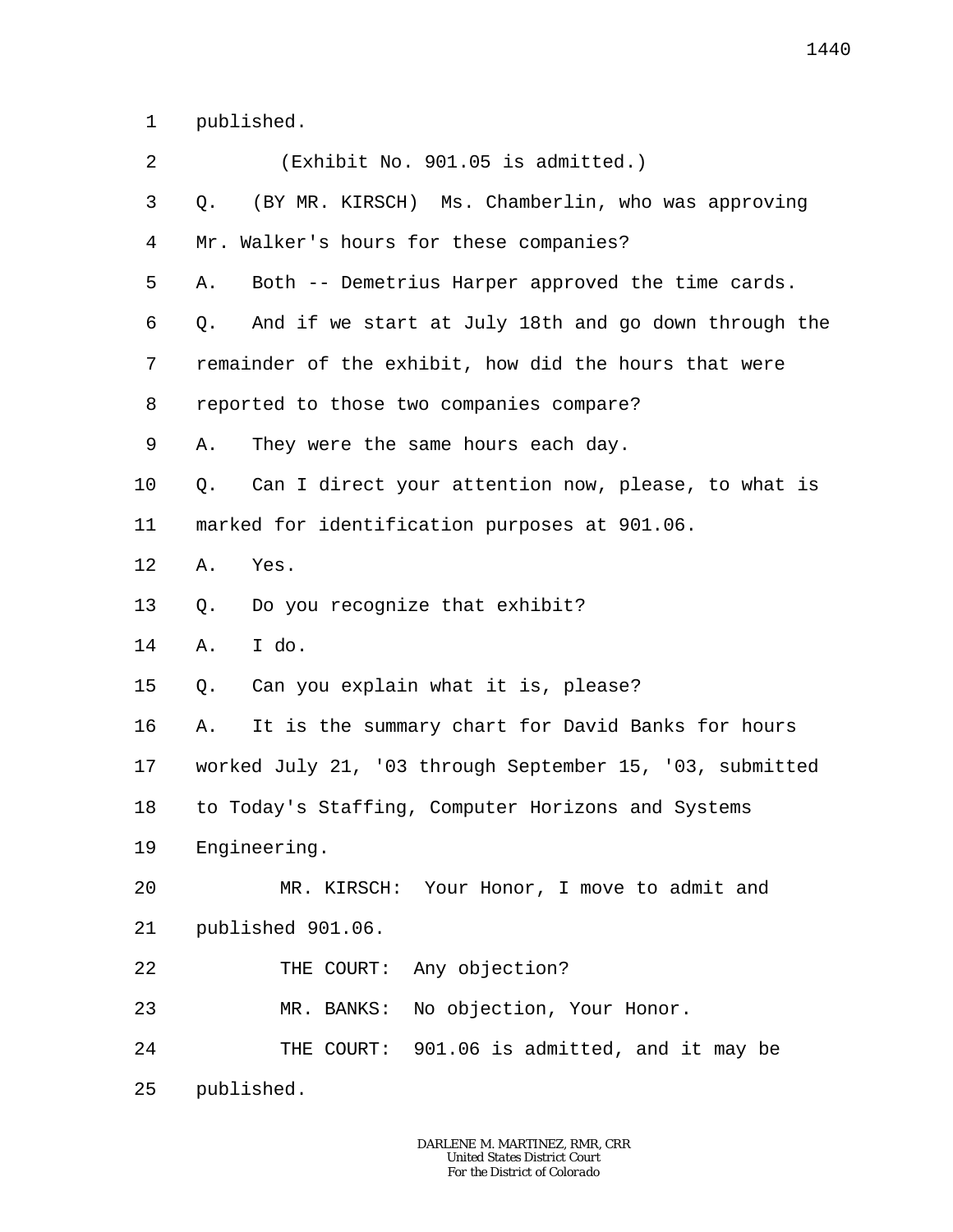1 2 3 4 5 6 7 8 9 10 11 12 13 14 15 16 17 18 19 20 21 22 23 24 25 (Exhibit No. 901.06 is admitted.) Q. (BY MR. KIRSCH) Is that large enough for you to be able to seen on the screen Ms. Chamberlin? A. Yes. Q. Now, I think this is the first time that we have seen the yellow that you described before. A. Yes. Q. And would you remind us what that means, please? A. The yellow indicates that the sum of the hours reported to all of the staffing companies for a particular day were 24 hours or more. Q. And, again, on this period that is on the screen, at the top, going down to July 28 of 2003, how many hours - how many companies got reported hours for Mr. Banks? A. Two. Q. Then, again, what about starting on Saturday, August 9th, how many hours were reported -- how many companies got reported hours for Mr. Banks? A. Two. Q. Am I correct that it is only during that period in the middle of the exhibit when there were three hours being reported to three different companies for Mr. Banks? A. Correct. Q. During that time period, were there any days when Mr. Banks reported less than 24 hours of work?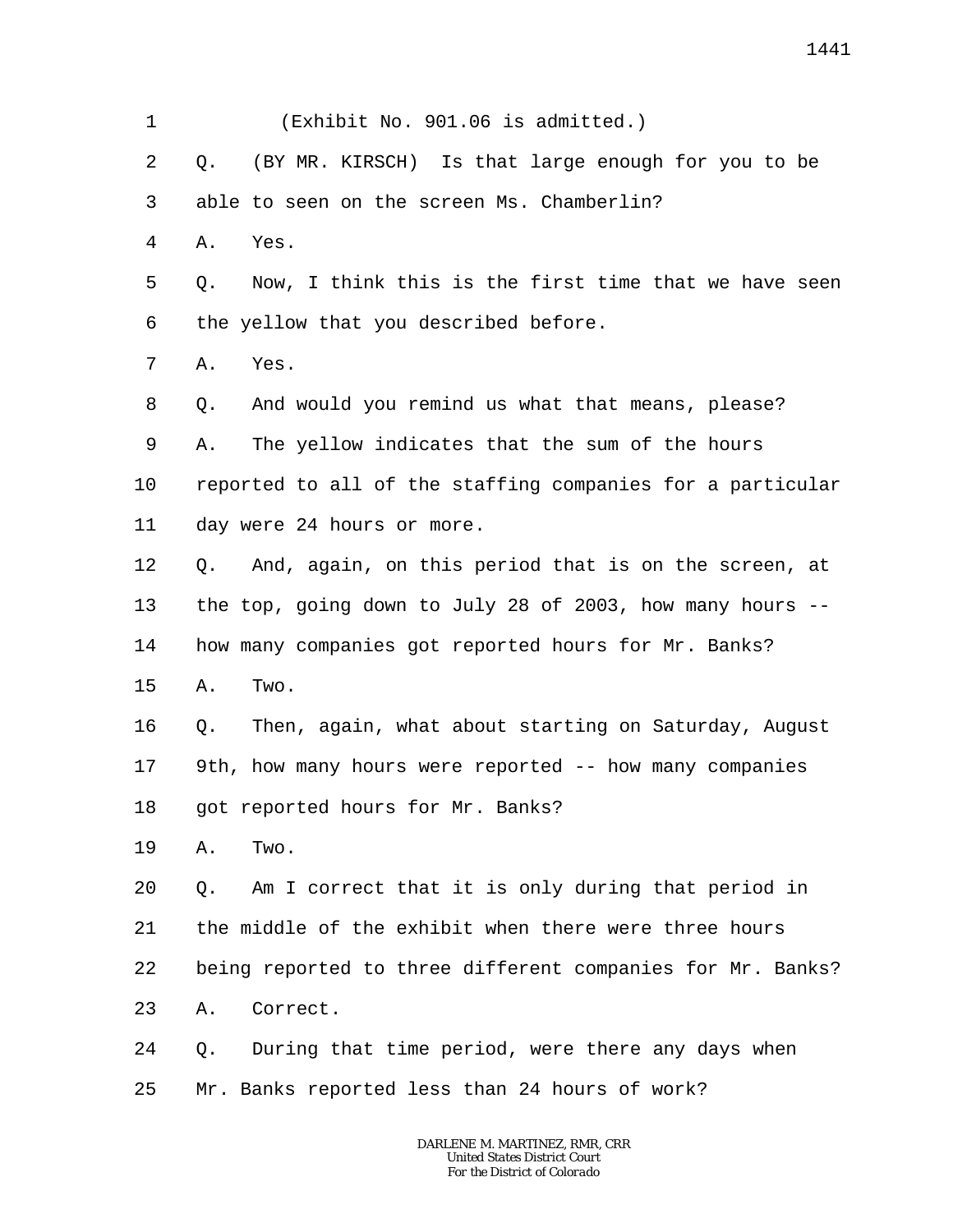- 1 A. No.
- 2 Q. And how many days were in that period?
- 3 A. Ten.
- 4 Q. Can I direct your attention now, please, to what is
- 5 marked for identification as Government Exhibit 901.07.
- 6 A. Yes.
- 7 Q. Do you recognize that exhibit?
- 8 A. I do.
- 9 Q. What is it, please?
- 10 A. This is a summary chart for Cliff Stewart, hours
- 11 worked for July 29, '03 through August 8, '03, reported to
- 12 Today's Staffing and Systems Engineering.
- 13 MR. KIRSCH: Your Honor, I move to admit and
- 14 publish 901.07.
- 15 THE COURT: Any objection?
- 16 MR. BANKS: No objection, Your Honor.
- 17 THE COURT: 901.07 is admitted, and it may be
- 18 published.
- 19 (Exhibit No. 901.07 is admitted.)
- 20 Q. (BY MR. KIRSCH) Did one person approve all of the
- 21 hours reported in this exhibit?
- 22 A. Yes.
- 23 Q. Who was that?
- 24 A. Demetrius Harper.
- 25 Q. I direct your attention now, please, to Government's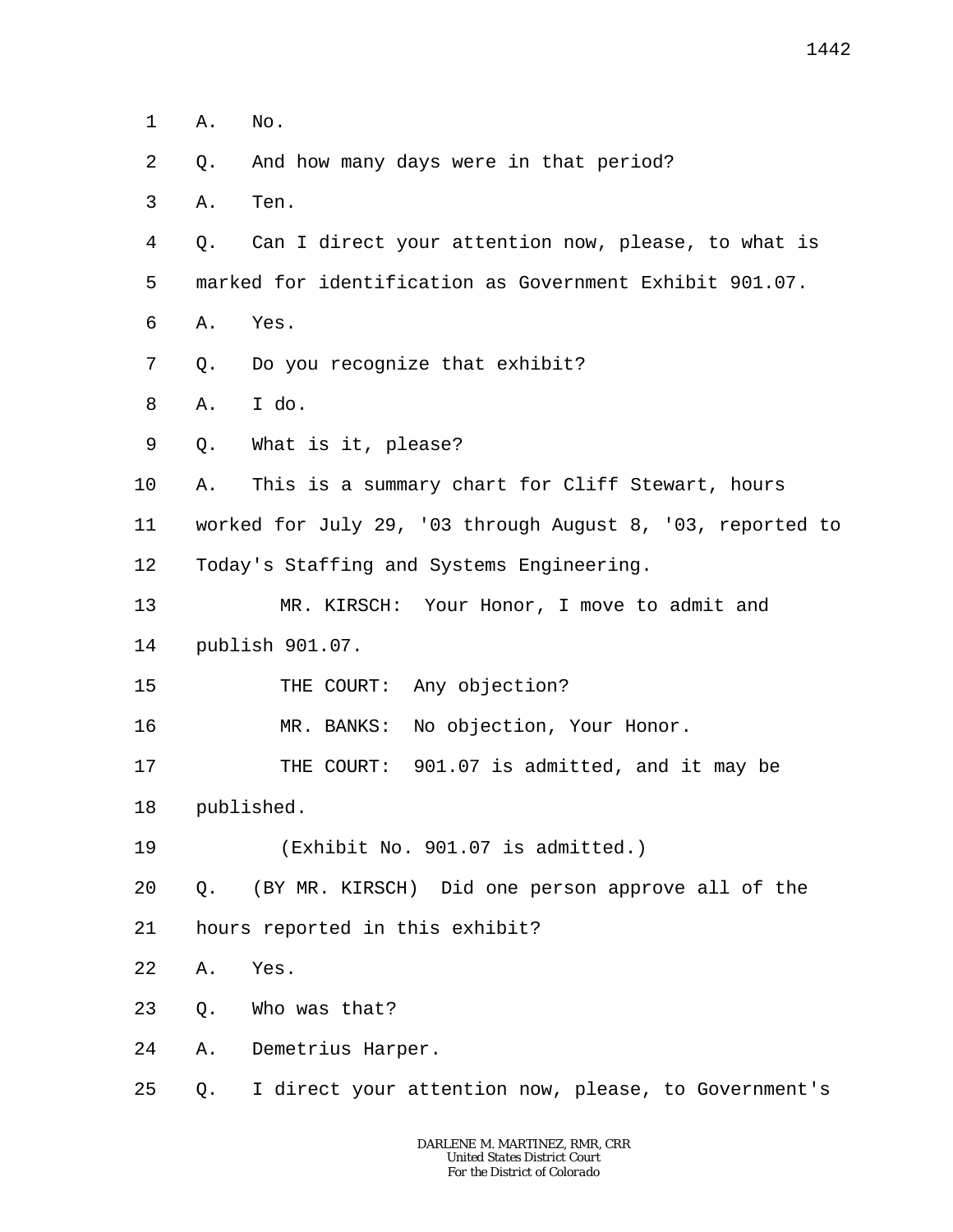- 1 Exhibit 901.08.
- $\overline{a}$ A. Yes.
- 3 Q. Do you recognize that exhibit?
- 4 A. I do.
- 5 Q. What is it?
- 6 7 8 A. This is a summary chart for Shaun Haughton, for hours worked August 11, '03, through August 15, '03, submitted to Aquent and Pro Staff/AdvectA.
- 9 MR. KIRSCH: Your Honor, I move to admit and
- 10 publish Government Exhibit 901.08?
- 11 THE COURT: Any objection?
- 12 MR. BANKS: No objection.
- 13 14 THE COURT: 901.08 will be admitted, and it may be published.
- 15 (Exhibit No. 901.08 is admitted.)
- 16 Q. (BY MR. KIRSCH) Ms. Chamberlin, who was approving
- 17 the hours reported to these two staffing company?
- 18 A. Clint Stewart.
- 19 20 Q. Can I now ask you to look at Government's Exhibit 901.09, please.
- 21 A. Yes.
- 22 Q. Do you recognize that exhibit?
- 23 A. I do.
- 24 Q. What is it?
- 25 A. This is a summary chart for Barbara McKenzie for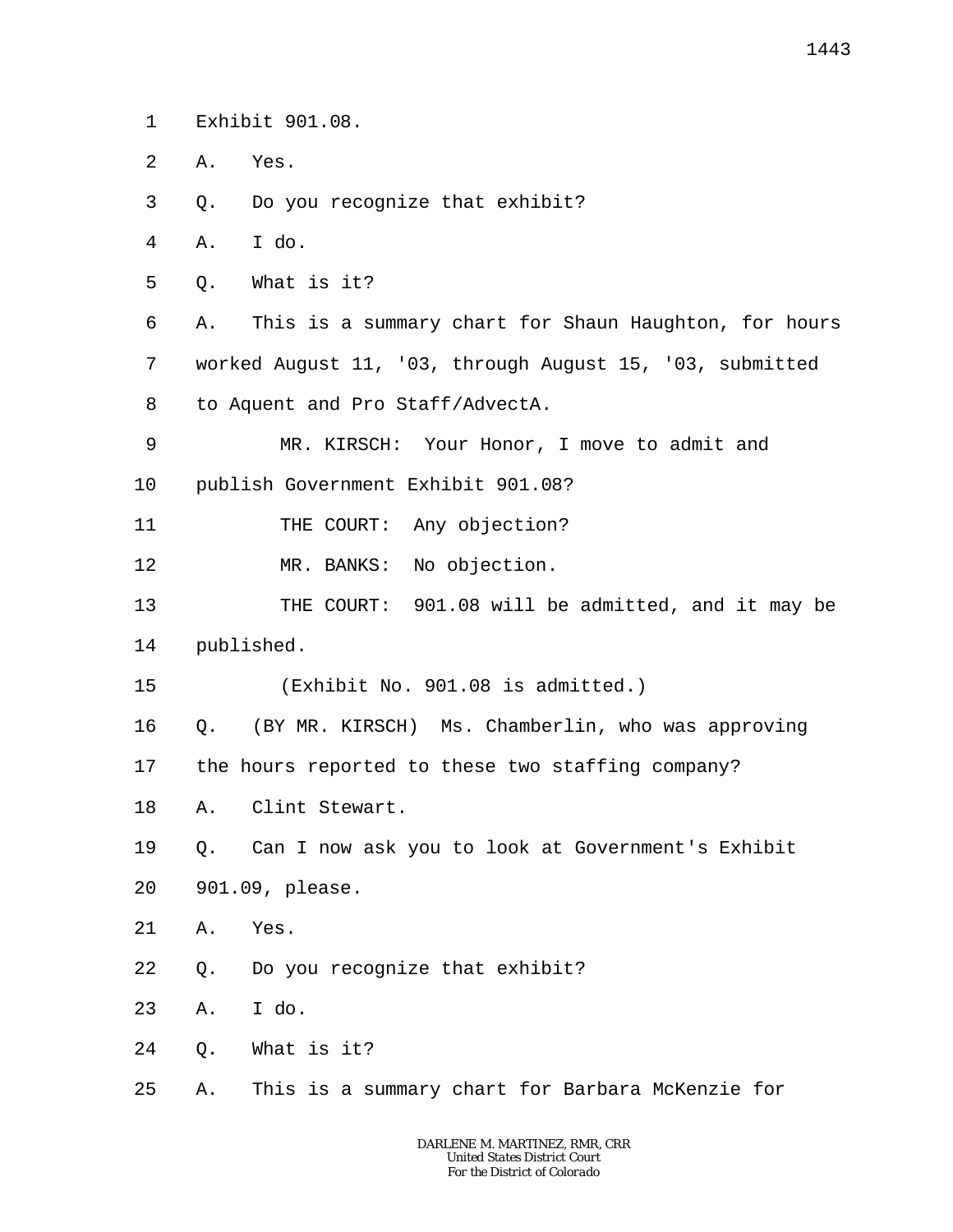1 2 3 4 5 6 7 8 9 10 11 12 13 14 15 16 17 18 19 20 21 22 23 24 25 hours worked September 29, '03, through November 8th of '03, reported to Computer Task Group and The Job Store. MR. KIRSCH: Move to admit and published Government 901.09. THE COURT: Any objection? MR. BANKS: No objection, Your Honor. THE COURT: 901.09 will be admitted, and it may be published. (Exhibit No. 901.09 is admitted.) Q. (BY MR. KIRSCH) Who was approving Ms. McKenzie's time for the Computer Task Group? A. Both Demetrius Harper and Clint Stewart. Q. Then how about for The Job Store? A. Demetrius Harper. Q. So which entries on this spreadsheet -- well, are there entries on this spreadsheet that indicate that Mr. Harper approved the time submitted to both companies? A. Yes. Mr. Harper submitted or signed the time cards for Computer Task Group starting October 6th, through the remainder of the time period. And then for The Job Store, he approved all of the time cards for the time period shown. Q. And then does this exhibit actually carry over onto a second page? A. It does.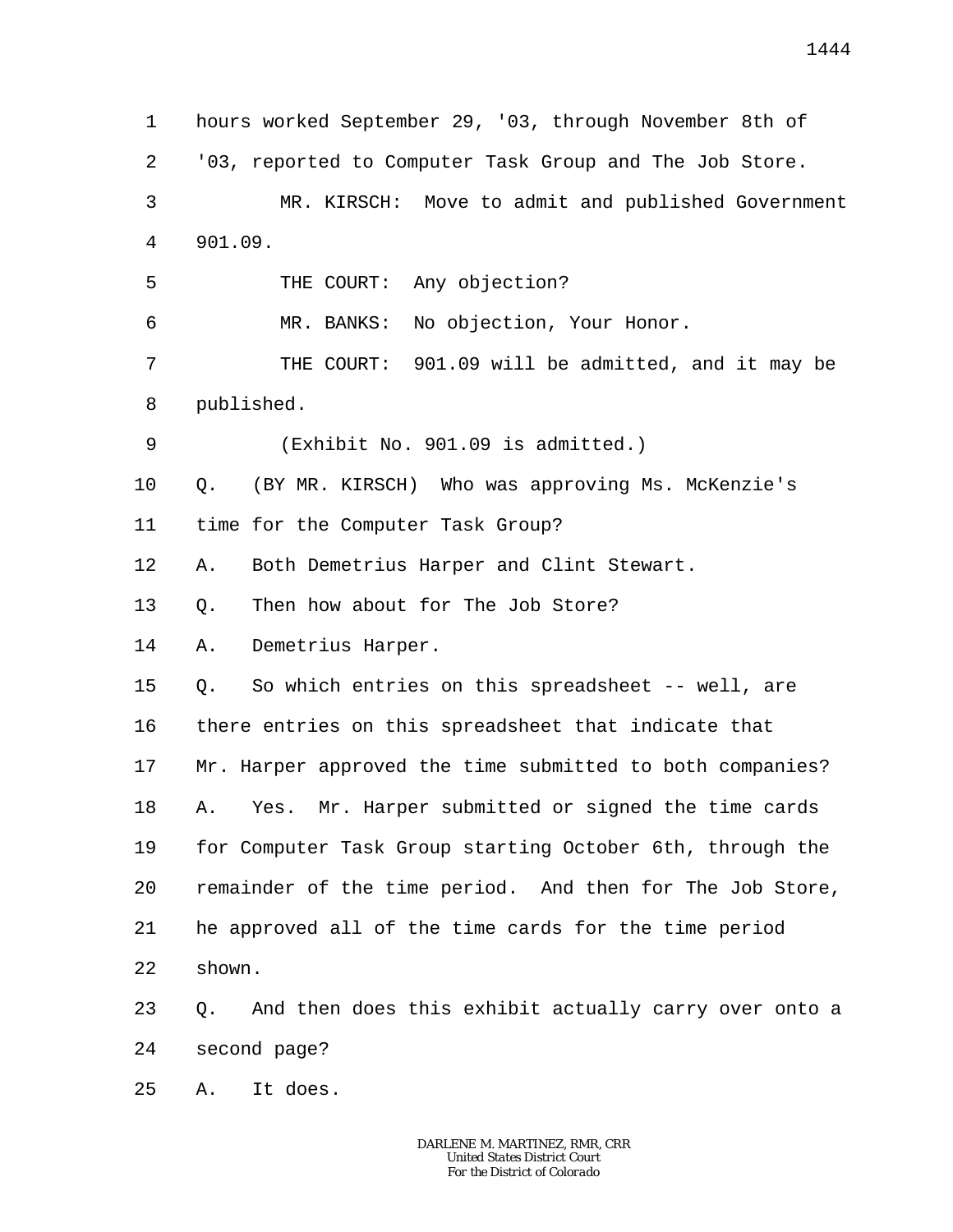1 2 3 4 5 6 7 8 9 10 11 12 13 14 15 16 17 18 19 20 21 22 23 24 25 MR. KIRSCH: Could we publish that page as well, please. Q. (BY MR. KIRSCH) Can I ask you to look now at 901.10. A. Yes. Q. Do you recognize that exhibit? A. I do. Q. What is it, please? A. This is the summary chart for Cliff Stewart for hours reported 11/24/03 through December 9, '03, reported to Personnel Plus and ETI. MR. KIRSCH: Your Honor, I move to admit and publish 901.10? THE COURT: Any objection? MR. BANKS: No objection. THE COURT: 901.10 is admitted, and it may be published. (Exhibit No. 901.10 is admitted.) Q. (BY MR. KIRSCH) Was the same person approving hours on this for these two companies? A. Yes. Q. And who was that? A. Demetrius Harper. Q. And with the exception of the first day listed here, was there any difference in the hours that were reported to those two companies throughout that period?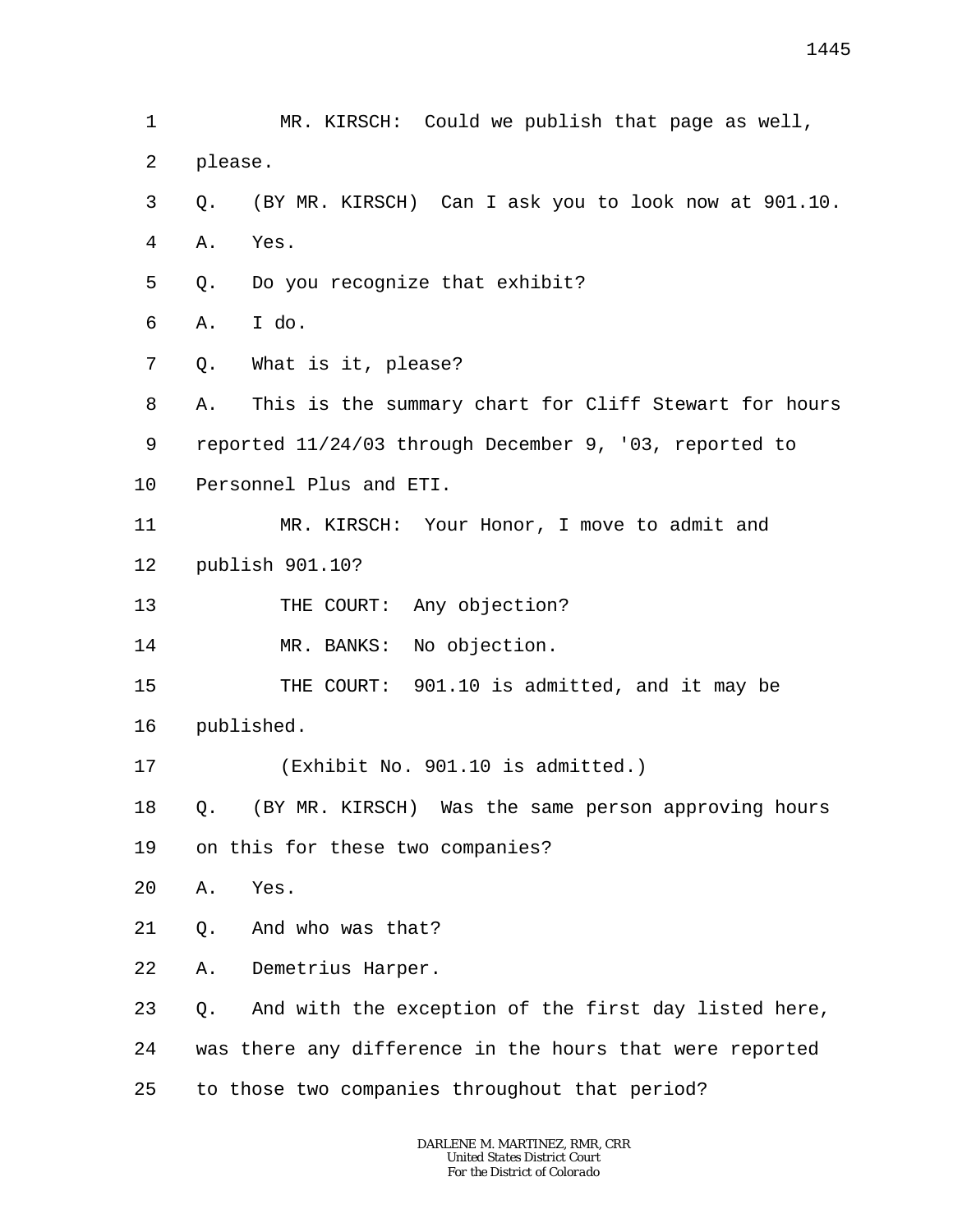1 A. No.

| 2  | And now I would ask you to look at Government Exhibit<br>Q.  |
|----|--------------------------------------------------------------|
| 3  | 901.11. Can you explain what that exhibit is, please.        |
| 4  | This is a summary chart for Ken Barnes for hours<br>Α.       |
| 5  | worked June 18, '04 through November 22 '04, reported to     |
| 6  | ESG, Technisource and Staffmark.                             |
| 7  | MR. KIRSCH: Your Honor, I move to admit and                  |
| 8  | publish Government Exhibit 901.11?                           |
| 9  | MR. BANKS: No objection.                                     |
| 10 | THE COURT: 901.11 is admitted, and it may be                 |
| 11 | published.                                                   |
| 12 | (Exhibit No. 901.11 is admitted.)                            |
| 13 | (BY MR. KIRSCH) Now, on this page that is on the<br>Q.       |
| 14 | screen, Ms. Chamberlin, how many staffing companies were     |
| 15 | getting reported hours?                                      |
| 16 | There were three during the entire time period.<br>Α.<br>But |
| 17 | on this page, only the first two; ESG and Technisource had   |
| 18 | hours reported to them.                                      |
| 19 | Q. On this page with two companies, are there still          |
| 20 | instances in which Mr. Barnes reported at least 24 hours     |
| 21 | of work?                                                     |
| 22 | Yes. On June 30th and July 19th.<br>Α.                       |
| 23 | And on the first day, June 30th, who was it that<br>Q.       |
| 24 | approved the two time sheets?                                |
| 25 | David Zirpolo approved the time sheet for ESG.<br>And<br>Α.  |
|    |                                                              |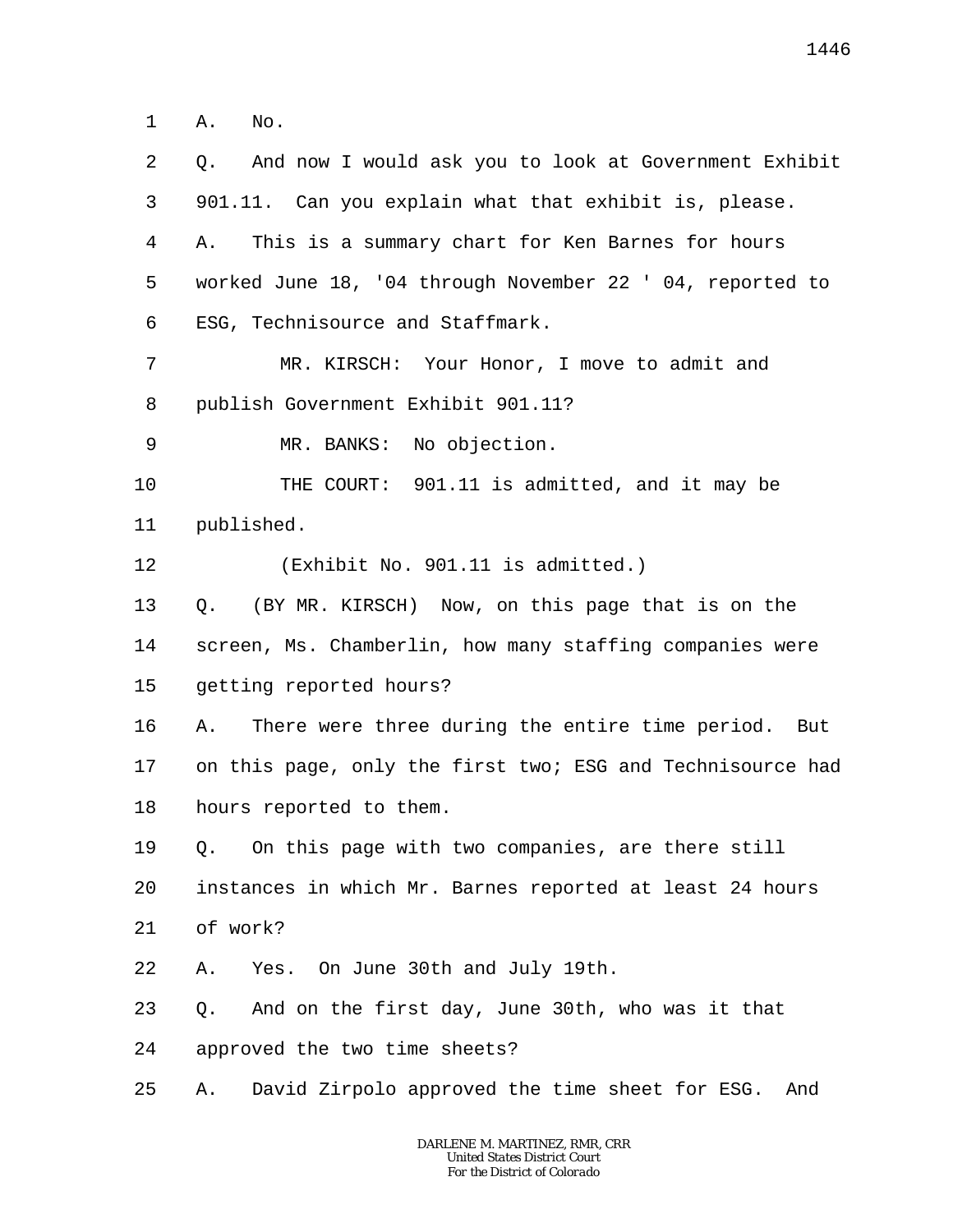- 1 David Banks approved the time sheet for Technisource.
- 2 Q. What about the day for July 19th?
- 3 A. David Zirpolo approved both.
- 4 5 MR. KIRSCH: Can we go to page 2 of that exhibit, please.
- 6 7 8 Q. (BY MR. KIRSCH) Is there a point on this page during which Mr. Barnes began to report time to three different companies?
- 9 A. Yes, August 16th.
- 10 11 Q. And for what is on page 2 here, on any of those days did Mr. Barnes report working less than 24 hours?
- 12 A. No.
- 13 14 MR. KIRSCH: Can we go to page 3 of that exhibit, please.
- 15 16 17 Q. (BY MR. KIRSCH) On how many days, on page 3 of this exhibit, did Mr. Barnes report working at least 24 hours in a day?
- 18 A. Fourteen.

19 20 21 22 MR. KIRSCH: Go to page 4 of that exhibit, please. Q. (BY MR. KIRSCH) On this page, how many staffing companies were getting hours reported for Mr. Barnes? A. Two.

23 24 25 MR. KIRSCH: And then can we go to page 5, please. Q. (BY MR. KIRSCH) Same question for page 5, Ms. Chamberlin. How many companies were getting hours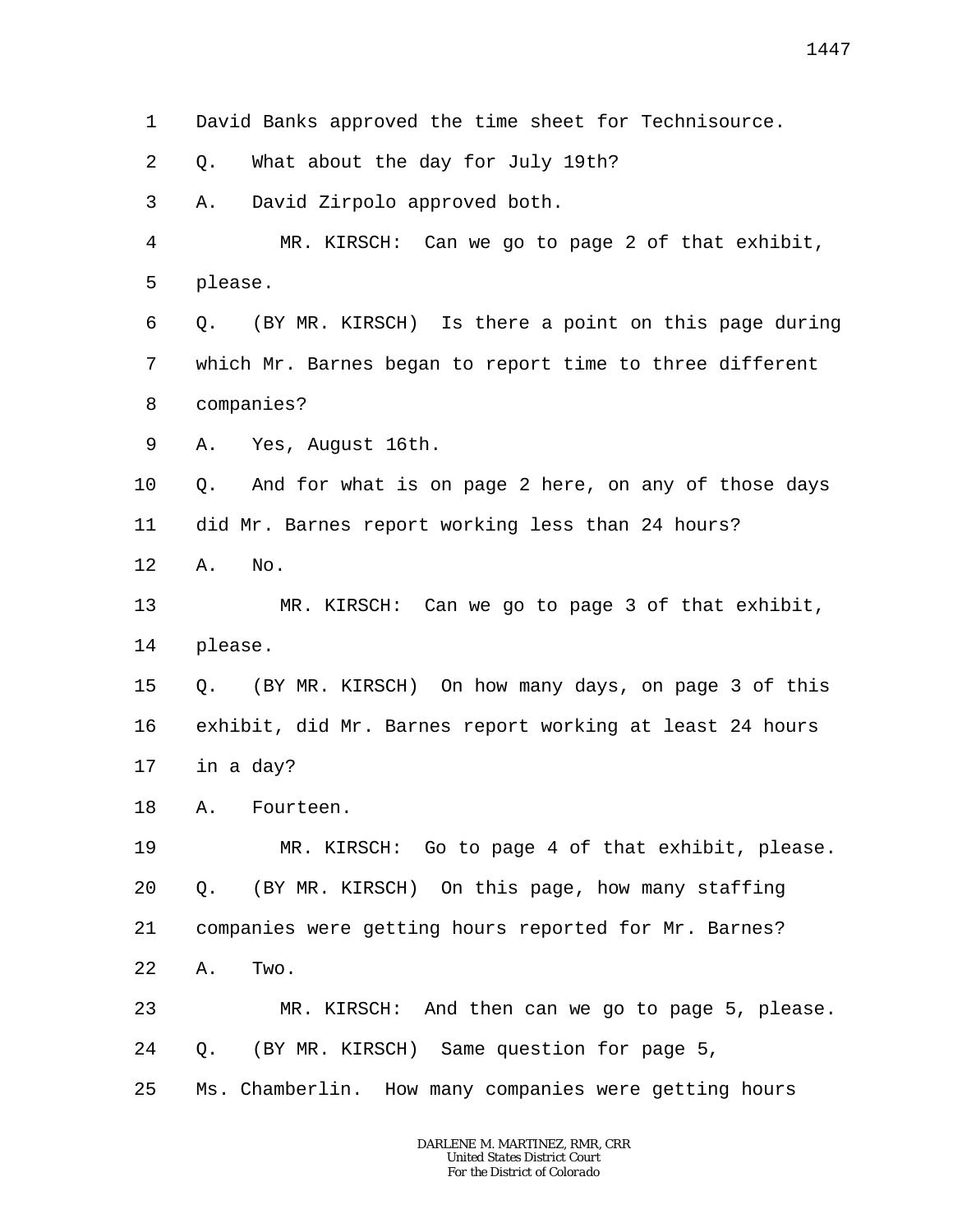1 reported for Mr. Barnes on this page?

 $\overline{a}$ A. Two.

3 4 5 6 7 8 9 10 11 12 13 14 15 16 17 18 19 20 21 22 23 24 25 THE COURT: Mr. Kirsch, I think it would be a good time to take a break. MR. KIRSCH: Thank you, Your Honor. THE COURT: We will be in recess until approximately 3:20. (A break is taken from 3:03 p.m. to 3:21 p.m.) THE COURT: All right. You may be seated. Ms. Barnes, could you please bring in the jury. THE COURT: You may be seated. Mr. Kirsch, you may proceed. MR. KIRSCH: Thank you, Your Honor. Q. (BY MR. KIRSCH) Ms. Chamberlin, I believe we were ready to ask you to look at what is marked for identification as Government Exhibit 901.12. A. Yes. Q. Can you identify that exhibit, please? A. This is the summary chart for Enrico Howard for hours reported August 27th of '04, through December 3rd of '04, reported to Staffmark and The Judge Group. MR. KIRSCH: Your Honor, I move to admit and publish 901.12. THE COURT: Any objection? MR. ZIRPOLO: No objection.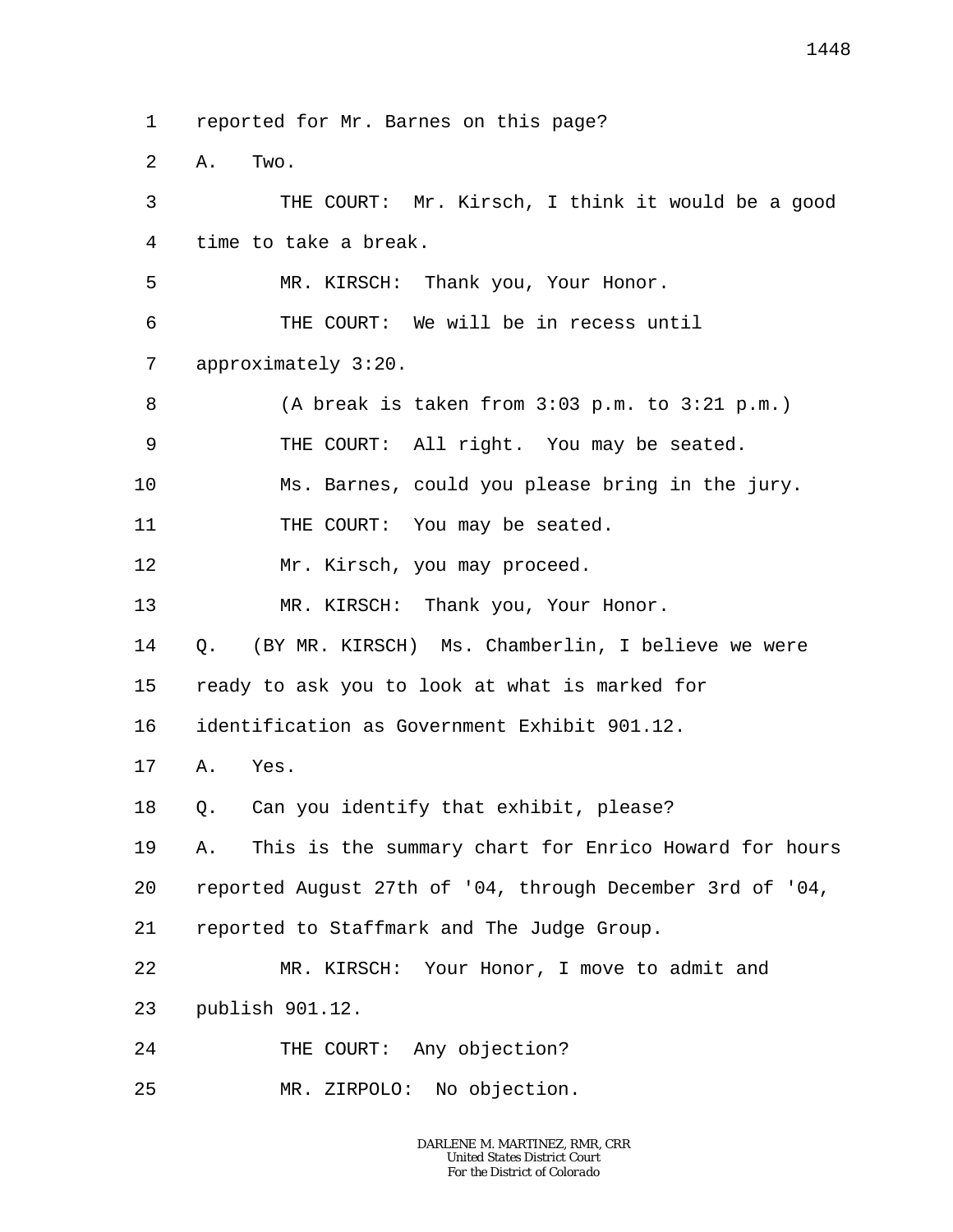1 2 THE COURT: 901.12 is admitted, and it may be published.

3 (Exhibit No. 901.12 is admitted.)

4 5 Q. (BY MR. KIRSCH) Who was approving the hours for Staffmark reported for Mr. Howard?

6 A. C. Alfred Stewart.

7 Q. How about for Judge Technical?

8 A. Ken Harper.

9 10 MR. KIRSCH: Can we go to the second page of that exhibit, please.

11 Q. (BY MR. KIRSCH) Can I ask you to look now,

12 Ms. Chamberlin, at Government Exhibit 901.13.

13 A. Yes.

14 Q. Can you identify that exhibit for us?

15 A. This is the summary chart for David Zirpolo for hours

16 worked on September 20, 2004, reported to Kelly Services

17 and the Computer Merchant.

18 19 MR. KIRSCH: Move to admit and publish Government Exhibit 901.13.

20 THE COURT: Any objection?

21 MR. ZIRPOLO: No objection.

22 THE COURT: 901.13 is admitted, and it may be

23 published.

24 (Exhibit No. 901.13 is admitted.)

25 MR. KIRSCH: Thank you, Your Honor.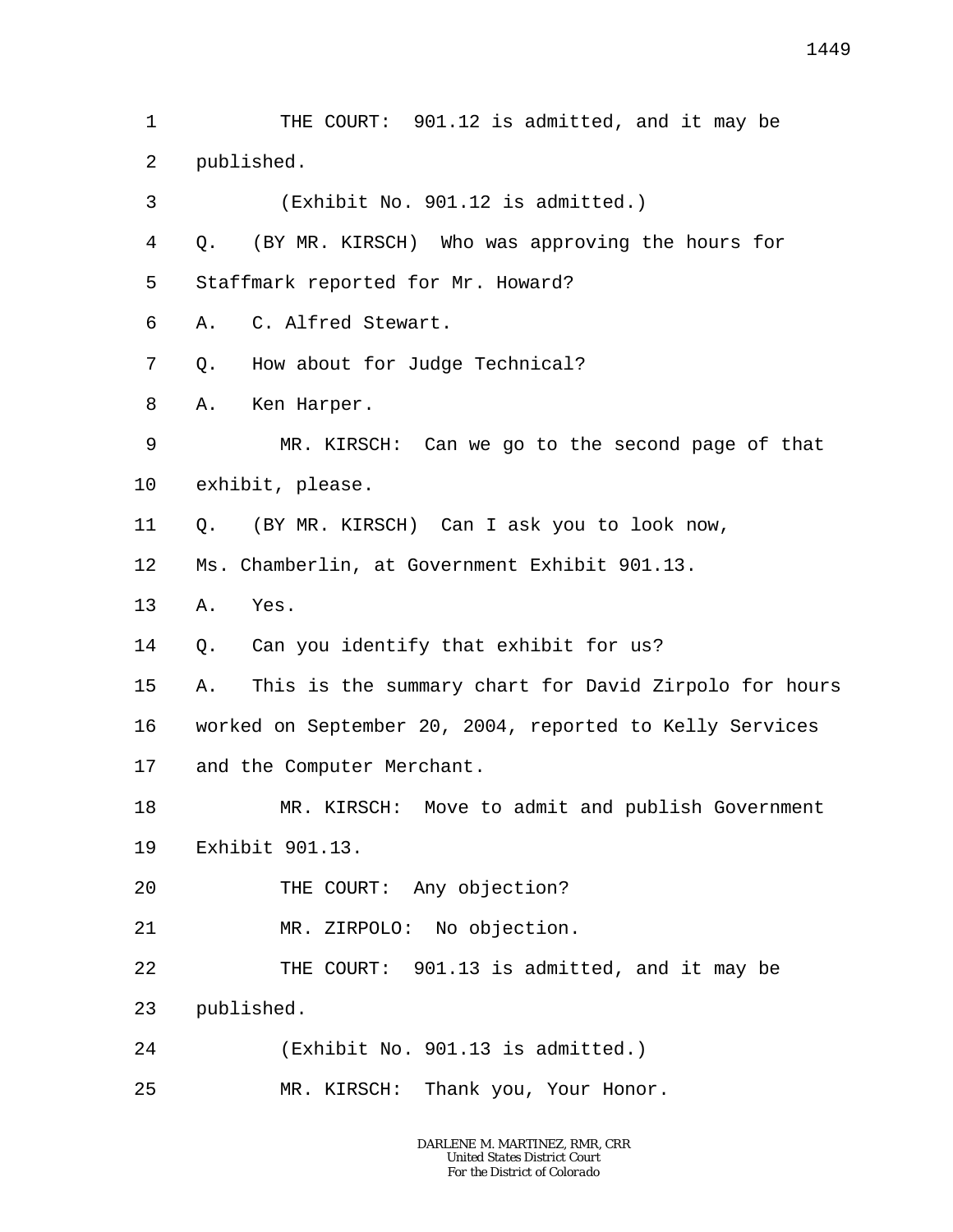1  $\overline{a}$ Q. (BY MR. KIRSCH) Just one day of overlap on this chart; is that correct?

3 A. Correct.

4 5 Q. And who approved the time cards submitted for Mr. Zirpolo on that day?

6 A. Clint Stewart for card reporting to Kelly Services,

7 and C. Alfred Stewart for The Computer Merchants.

8 Q. Can I ask to you look now at 901.14.

9 A. Yes.

10 Q. And can you identify that exhibit for us, please?

11 A. This is the summary chart for Kendra Haughton for

12 hours reported September 27, '04, through January 12, '05,

13 reported to Computer Merchant and Judge Technical.

14 15 MR. KIRSCH: Your Honor, I move to admit and publish Government Exhibit 901.14.

16 THE COURT: Any objection?

17 MR. ZIRPOLO: No objection.

18 19 THE COURT: 901.14 is admitted, and it may be published.

20 (Exhibit No. 901.14 is admitted.)

21 Q. (BY MR. KIRSCH) Who was approving the hours

22 represented here, Ms. Chamberlin?

23 24 25 A. C. Alfred Stewart reported -- approved the time cards for Computer Merchant, and Ken Harper approved the cards for Judge Technical.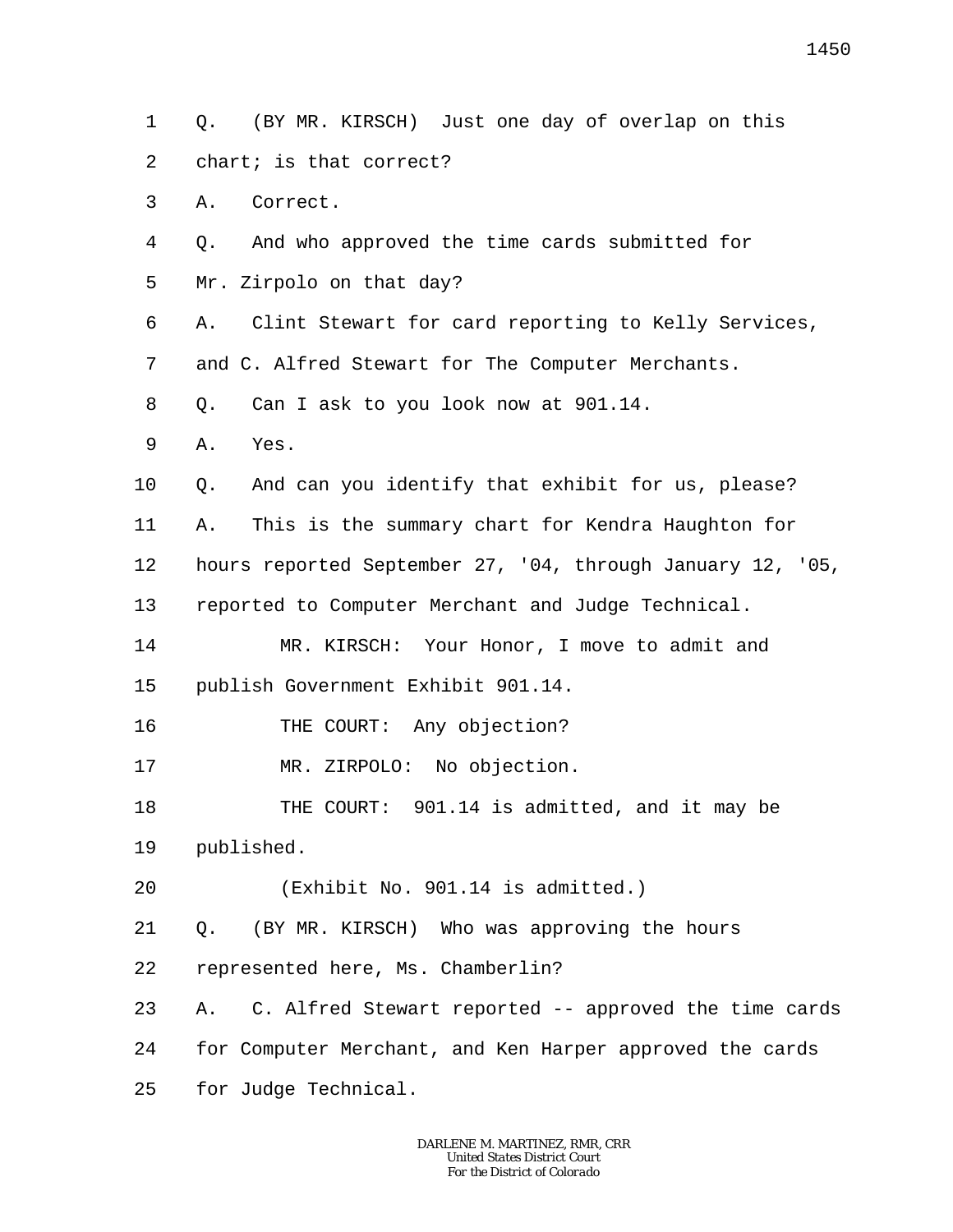1 2 3 4 5 6 7 8 9 10 11 12 13 14 15 16 17 18 19 20 21 22 23 24 25 Q. On page 1 of this exhibit, are there any differences in the hours reported to those two companies for Ms. Haughton on any of those days? A. No. Q. Can we go to the next page of that exhibit, please. Are there any differences in hours reported to the two companies on page 2 of this exhibit? A. November 22nd, 8 hours were reported to Computer Merchant, and 9 hours were reported to Judge Technical. Q. Any other differences? A. No. MR. KIRSCH: Can we go to page 3 of this exhibit, please. Q. (BY MR. KIRSCH) How about on this page, Ms. Chamberlin, any difference in hours reported to the two companies? A. Differences for December 20th, 21st, 22nd, 23rd and 24th. Otherwise, no, they are the same hours. Q. Can I ask you to look at Government Exhibit 901.15 now, please. A. Yes. Q. Can you identify it for us, please? A. This is a summary chart for Cliff Stewart for hours worked September 27, '04 through December 3, '04, reported to Staffmark and Judge Technical.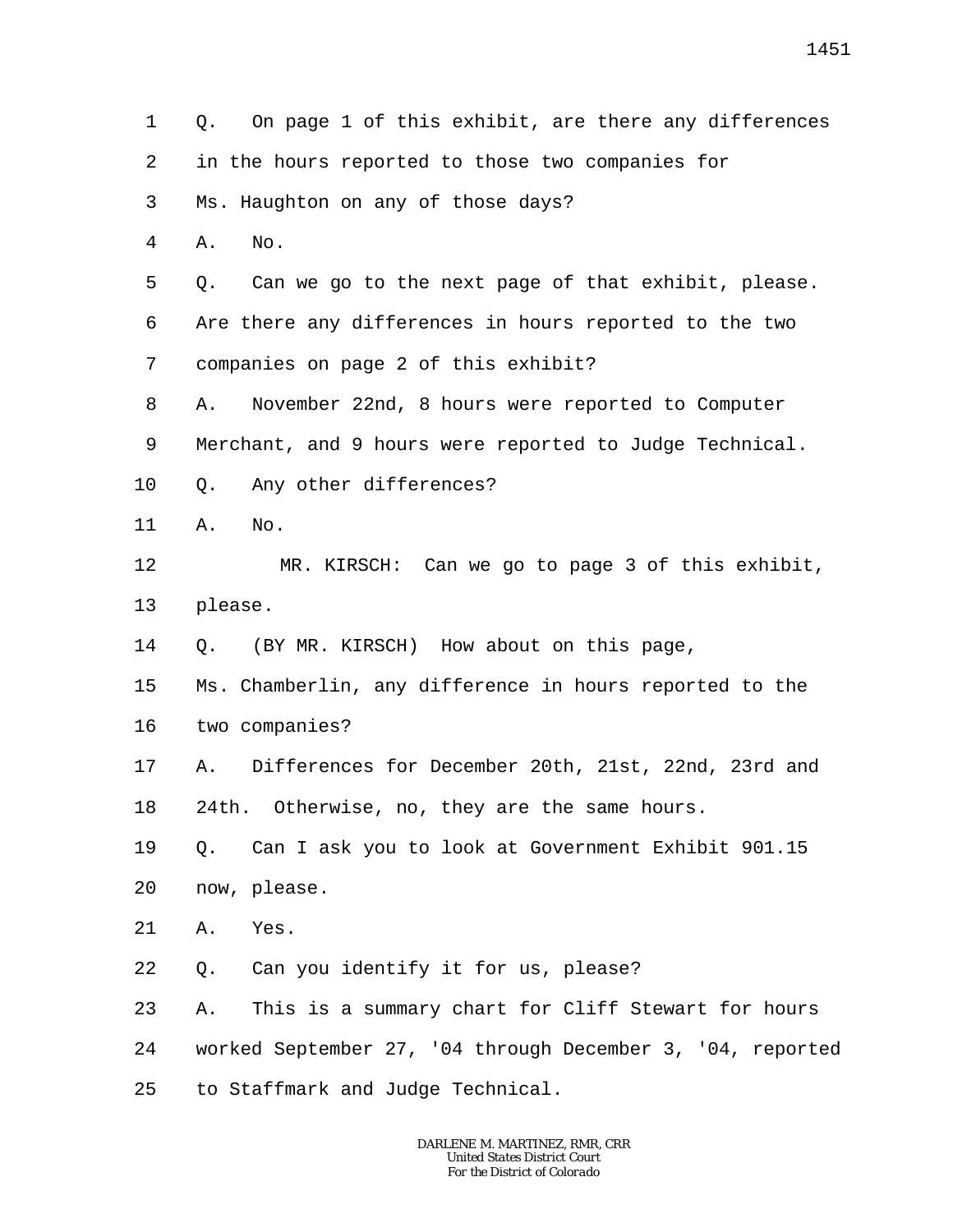3 THE COURT: Any objection?

4 MR. ZIRPOLO: No objection.

5 6 THE COURT: 901.15 is admitted, and it may be published.

(Exhibit No. 901.15 is admitted.)

8 9 Q. (BY MR. KIRSCH) Who approved the hours reported for Cliff Stewart to Staffmark?

10 A. C. Alfred Stewart.

7

11 12 Q. Who reported the hours reported to Judge Technical? A. The approver was Ken Harper.

13 14 15 Q. What is the smallest number of hours for any given day reported for Cliff Stewart during this time period on the screen?

16 17 A. Eight hours for one day, or were you meaning for both?

18 Q. What is the smallest total number of hours?

19 A. Looks like 18.

20 21 MR. KIRSCH: Could we go to page 2 of that exhibit, please.

22 Q. (BY MR. KIRSCH) How about on page 2, what is the

23 lowest total number of hours in any given day reported for

24 Mr. Stewart?

25 A. Nineteen, December 3rd.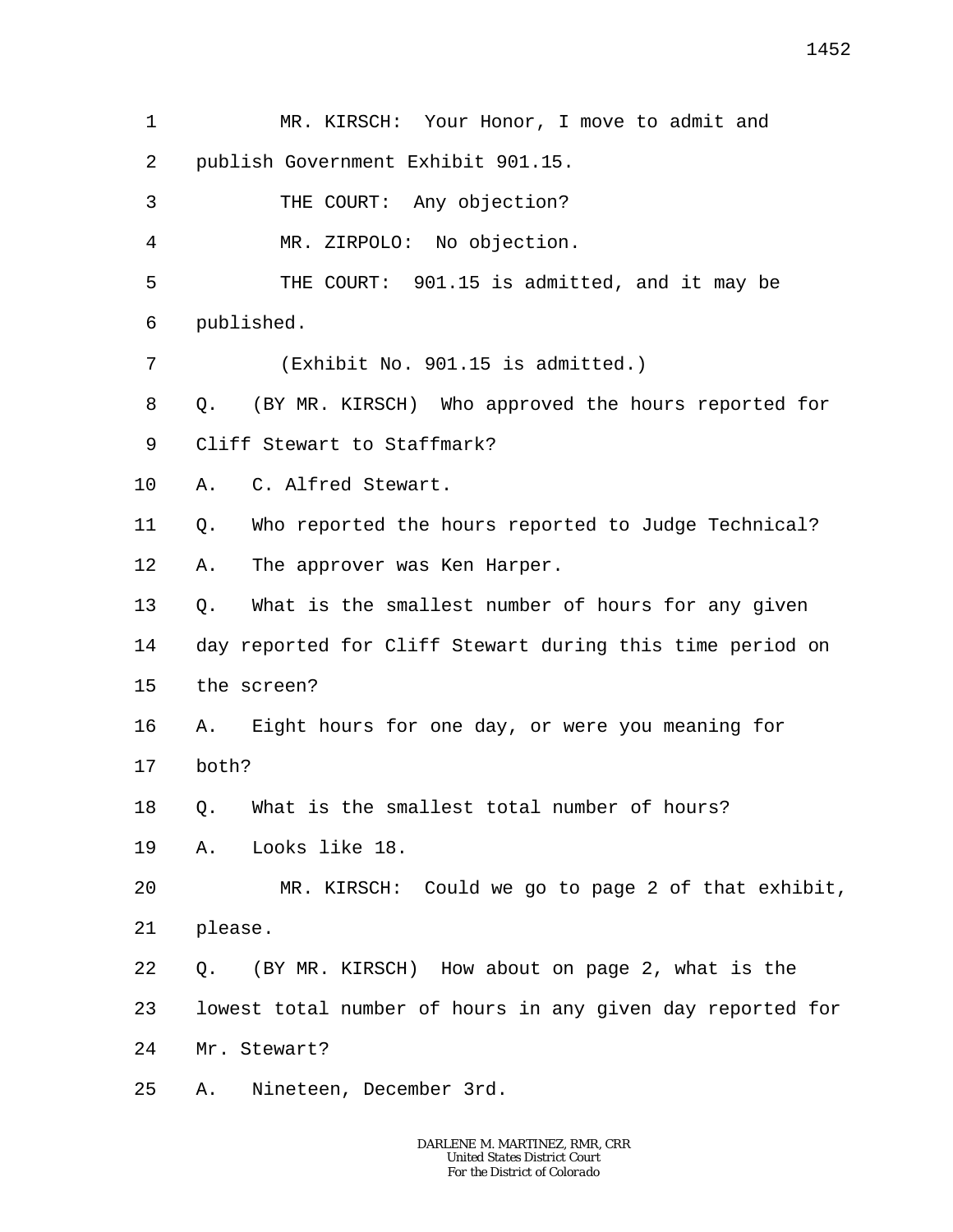1 2 Q. Can I ask you to look now at Government Exhibit 901.16.

3 A. Yes.

4 Q. Can you identify it for us, please?

5 6 7 A. This is a summary chart for Enrico Howard for hours report December 7, '04, through February 8, '05, reported to Judge Technical and MSX.

8 9 MR. KIRSCH: Your Honor, I move to admit and publish Government Exhibit 901.16.

10 THE COURT: Any objection?

11 MR. ZIRPOLO: No objection.

12 13 THE COURT: 901.16 is admitted, and it may be published.

14 (Exhibit No. 901.16 is admitted.)

15 Q. (BY MR. KIRSCH) Was Mr. Howard, during this time

16 period reflected on page 1, reporting working at least 24

17 hours on any days?

18 A. Yes, December 20th, 21st and 22nd.

19 Q. And who was approving -- on those days, who was

20 approving Mr. Howard's time for Judge Technical?

21 A. Ken Harper.

22 Q. Who was approving his time for MSX on those days?

23 A. David Zirpolo.

24 25 MR. KIRSCH: Can we go to page 2 of that exhibit, please.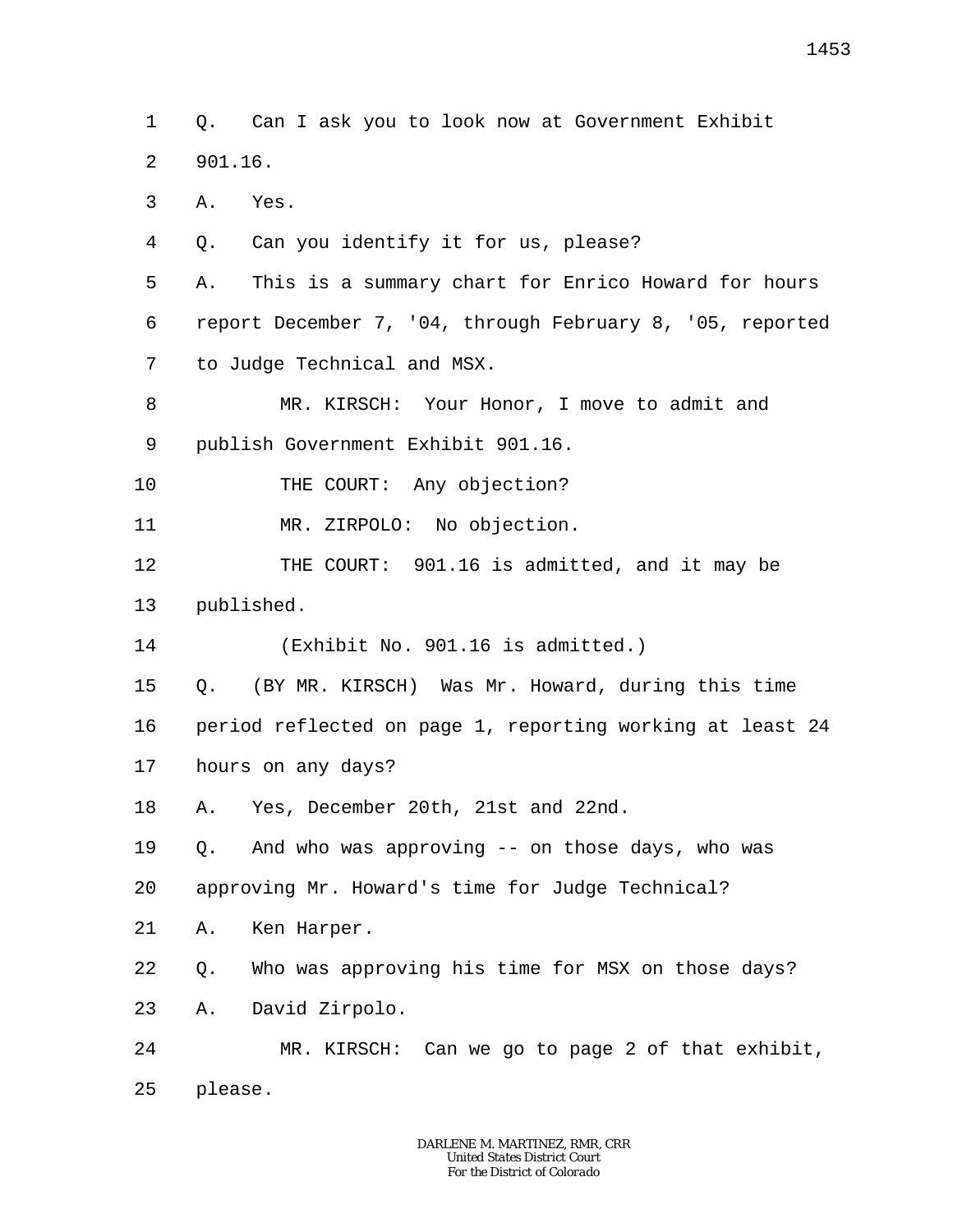1 2 3 4 5 6 7 8 9 10 11 12 13 14 15 16 17 18 19 20 21 22 23 24 25 Q. (BY MR. KIRSCH) What was the smallest total hours reported by Mr. Howard on this page of the exhibit? A. Fifteen for February 8th. Q. Can I ask you to look now at Government Exhibit 9001.17. A. Yes. Q. Can you identify that exhibit for us? A. This is a summary chart for Barbara McKenzie for hours reported January 17, 2005, through February 14th, 2005, reported to Blackstone and MSX. MR. KIRSCH: Your Honor, I would move to admit and publish Government Exhibit 901.17. THE COURT: Any objection? MR. ZIRPOLO: No objection. THE COURT: 901.17 is admitted, and it may be published. (Exhibit No. 901.17 is admitted.) Q. (BY MR. KIRSCH) Ms. Chamberlin, who was approving the hours reported to Blackstone for Ms. McKenzie? A. David Zirpolo. Q. How about the hours reported to MSX for Ms. McKenzie? A. David Zirpolo. Q. Can I ask you to look at Government Exhibit 901.18, please. A. Yes.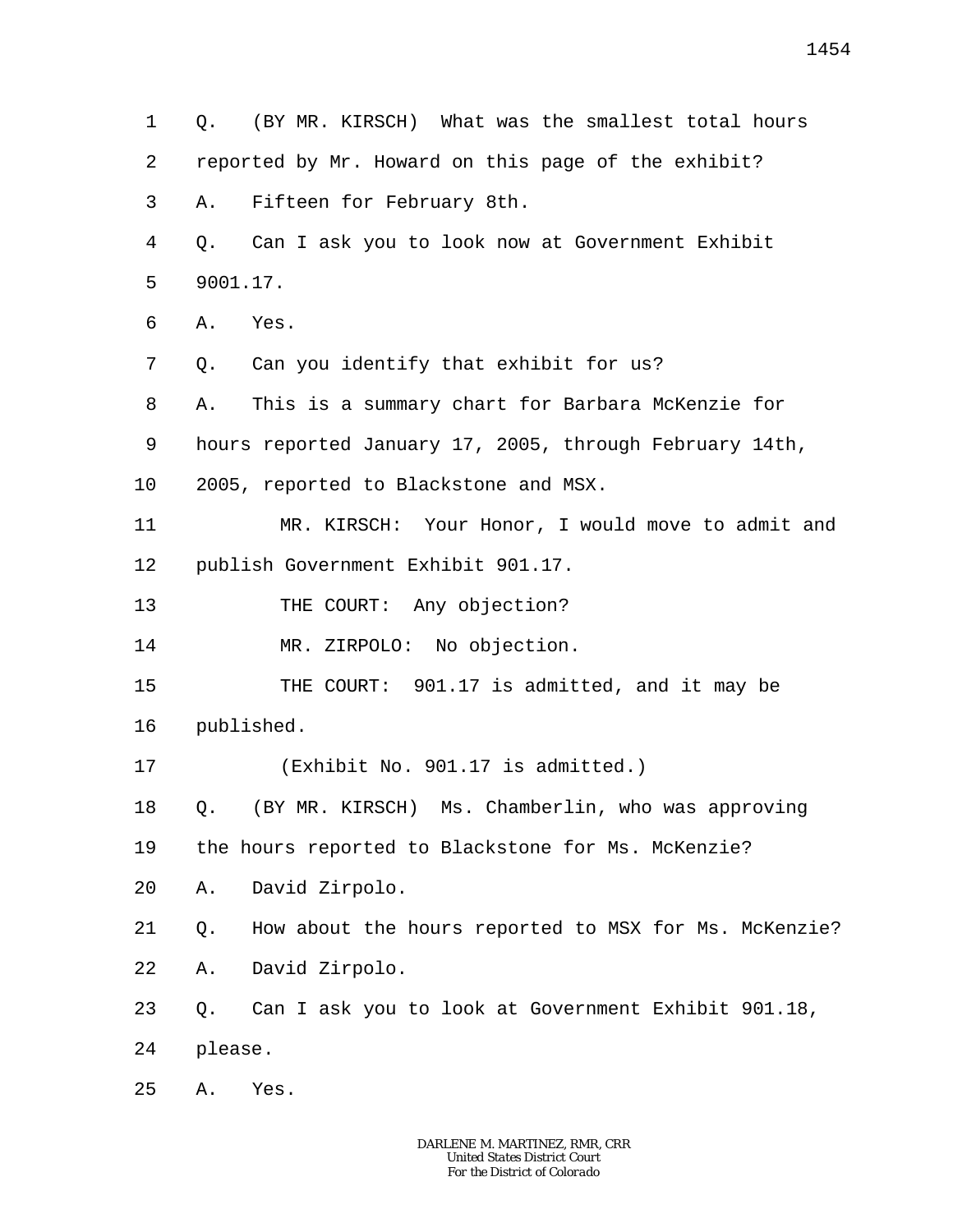1 Q. Can you identify that one for us?

| 2  | This is the summary chart for Kendra Haughton for<br>Α.   |  |  |
|----|-----------------------------------------------------------|--|--|
| 3  | hours worked January 17, 2005, through February 8, 2005,  |  |  |
| 4  | reported to Judge Technical and Blackstone.               |  |  |
| 5  | MR. KIRSCH: Your Honor, I would move to admit and         |  |  |
| 6  | publish Government Exhibit 901.18.                        |  |  |
| 7  | THE COURT: Any objection?                                 |  |  |
| 8  | MR. ZIRPOLO: No objection.                                |  |  |
| 9  | THE COURT: 901.18 is admitted, and it may be              |  |  |
| 10 | published.                                                |  |  |
| 11 | (Exhibit No. 901.18 is admitted.)                         |  |  |
| 12 | (BY MR. KIRSCH) Finally, Ms. Chamberlin, can I ask<br>Q.  |  |  |
| 13 | you to look at 901.19.                                    |  |  |
| 14 | Yes.<br>Α.                                                |  |  |
| 15 | Can you identify that document for us?<br>Q.              |  |  |
| 16 | This is a summary chart for Cliff Stewart for hours<br>Α. |  |  |
| 17 | worked December 6, 2004, through February 8, 2005,        |  |  |
| 18 | reported to Judge Technical and MSX.                      |  |  |
| 19 | MR. KIRSCH: Your Honor, I would move to admit and         |  |  |
| 20 | publish Government Exhibit 901.19.                        |  |  |
| 21 | THE COURT: Any objection?                                 |  |  |
| 22 | MR. ZIRPOLO: No objection.                                |  |  |
| 23 | THE COURT: 901.19 is admitted, and it may be              |  |  |
| 24 | published.                                                |  |  |
| 25 | (Exhibit No. 901.19 is admitted.)                         |  |  |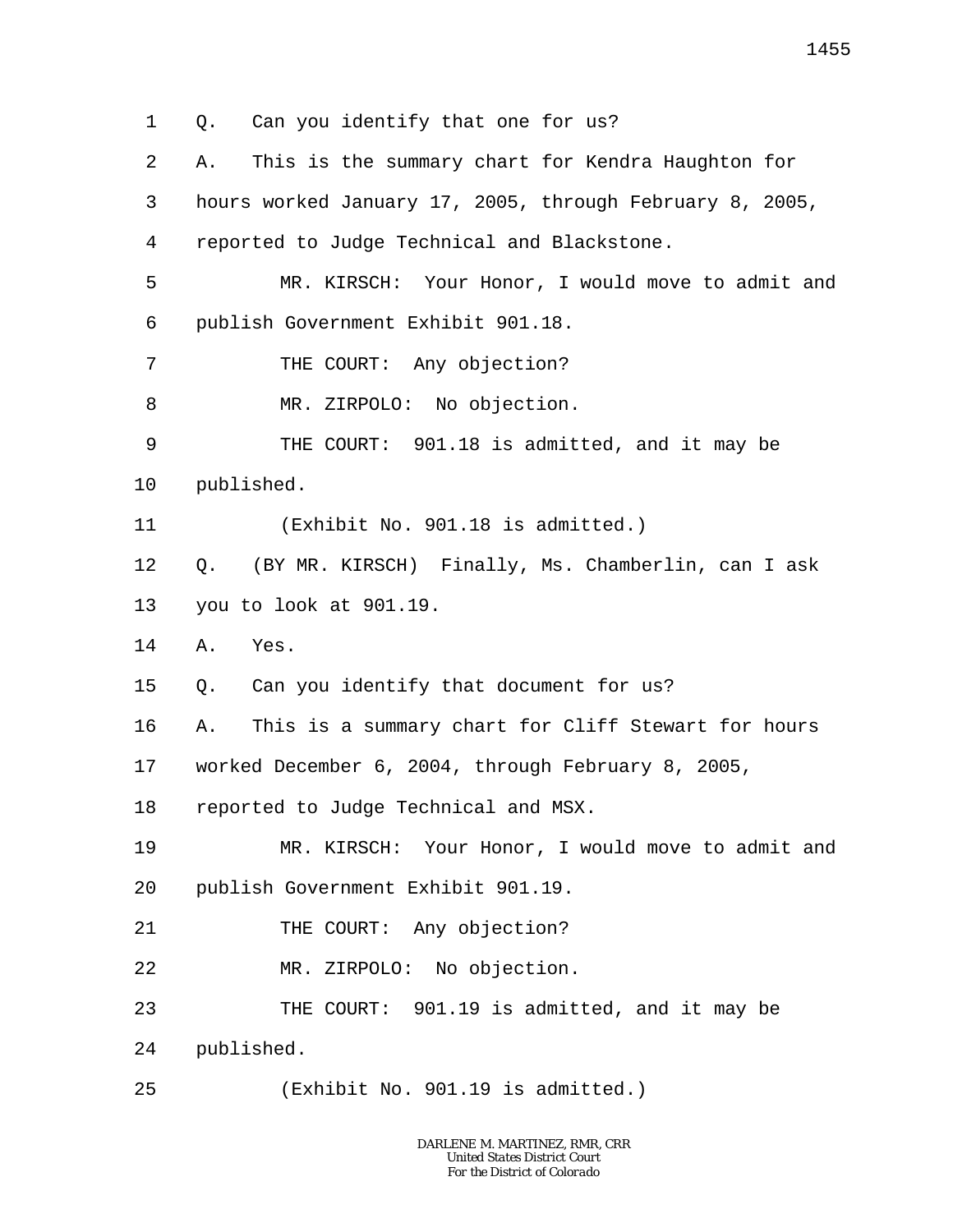4 A. Yes. On December 30th and January 4th.

5 6 Q. Who was approving those time cards on behalf of Judge Technical?

- 7 A. Ken Harper.
- 8 Q. How about on behalf of MSX?
- 9 A. David Zirpolo.

10 11 MR. KIRSCH: Can we publish page 2 of that exhibit, please.

12 13 14 Q. (BY MR. KIRSCH) Is there another instance on this page in which Mr. Stewart reported working 24 hours in a day?

15 A. Yes, February 8th of 2005.

16 17 18 19 20 MR. KIRSCH: Thank you, Special Agent Smith. Q. (BY MR. KIRSCH) Ms. Chamberlin, were you asked to try to prepare a summary of -- summary calculation of minimum amounts of payments that went from staffing companies to the six defendants in this matter?

21 A. Yes.

22 Q. Can I ask you to look at what is marked for

23 identification as Government Exhibit 902.

24 A. Yes.

25 Q. Does that exhibit contain the results of that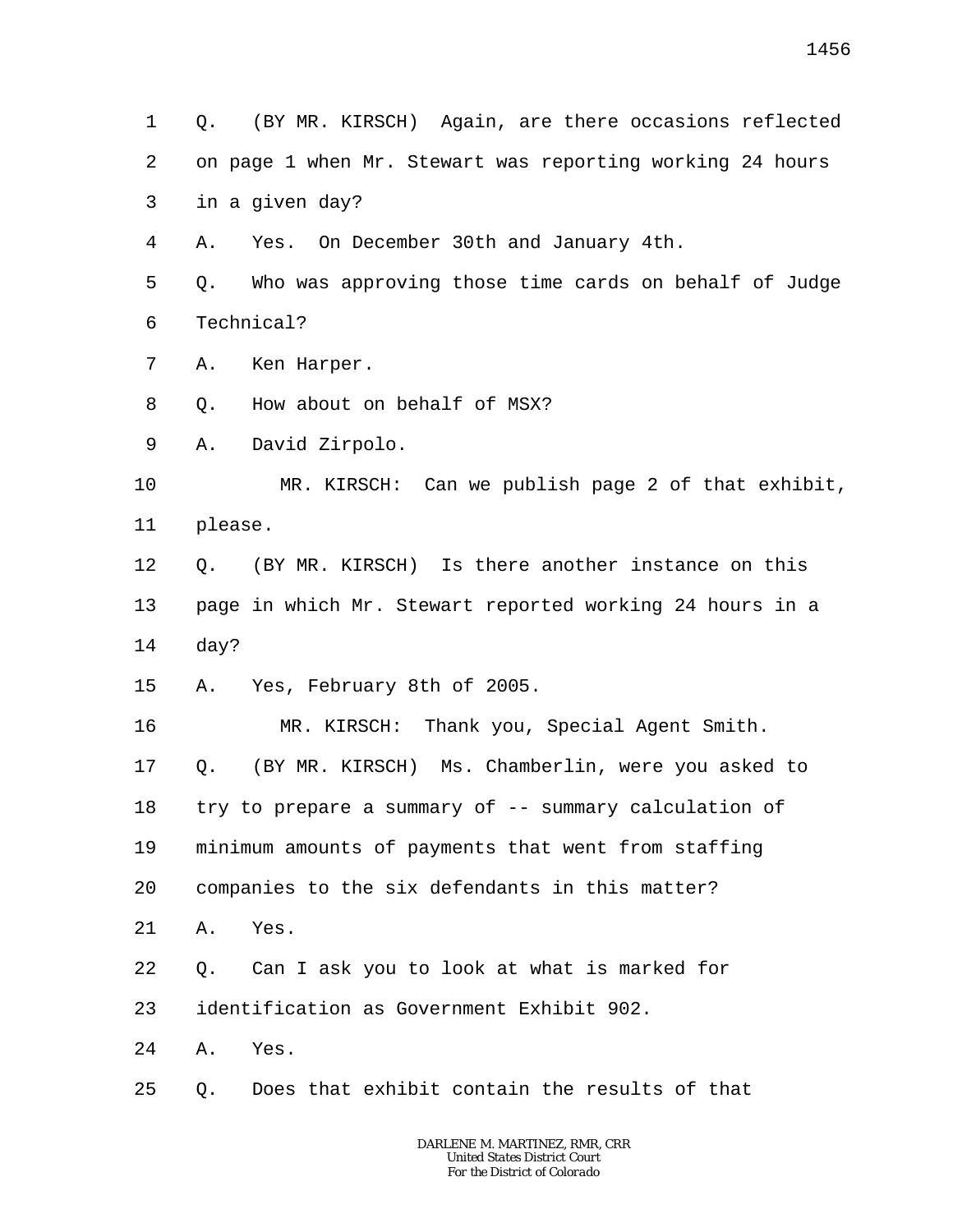- 2 A. It does.
- 3 4 Q. What sorts of information did you rely on in order to try to prepare that summary?
- 5 A. I relied upon bank records for both Leading Team,
- 6 DKH, IRP, as well as some of the personal bank accounts,
- 7 as well as payroll records provided by the staffing
- 8 companies.
- 9 10 Q. Okay. Were some of those records that you relied on to prepare this summary contained in Government Exhibit
- 11 609.07?
- 12 A. Yes.
- 13 14 Q. And, as far as you know, was that an exhibit that was admitted into evidence during this trial?
- 15 A. Yes.
- 16 17 Q. You said that you also looked at some personal bank accounts?
- 18 A. Correct.
- 19 20 Q. Did you have personal bank accounts for Kendrick Barnes?
- 21 A. Yes.
- 22 Q. Did you have one for David Zirpolo, as well?
- 23 A. Yes.
- 24 25 Q. Are those both contained in what has been marked for the purposes of this trial as Government Exhibit 806?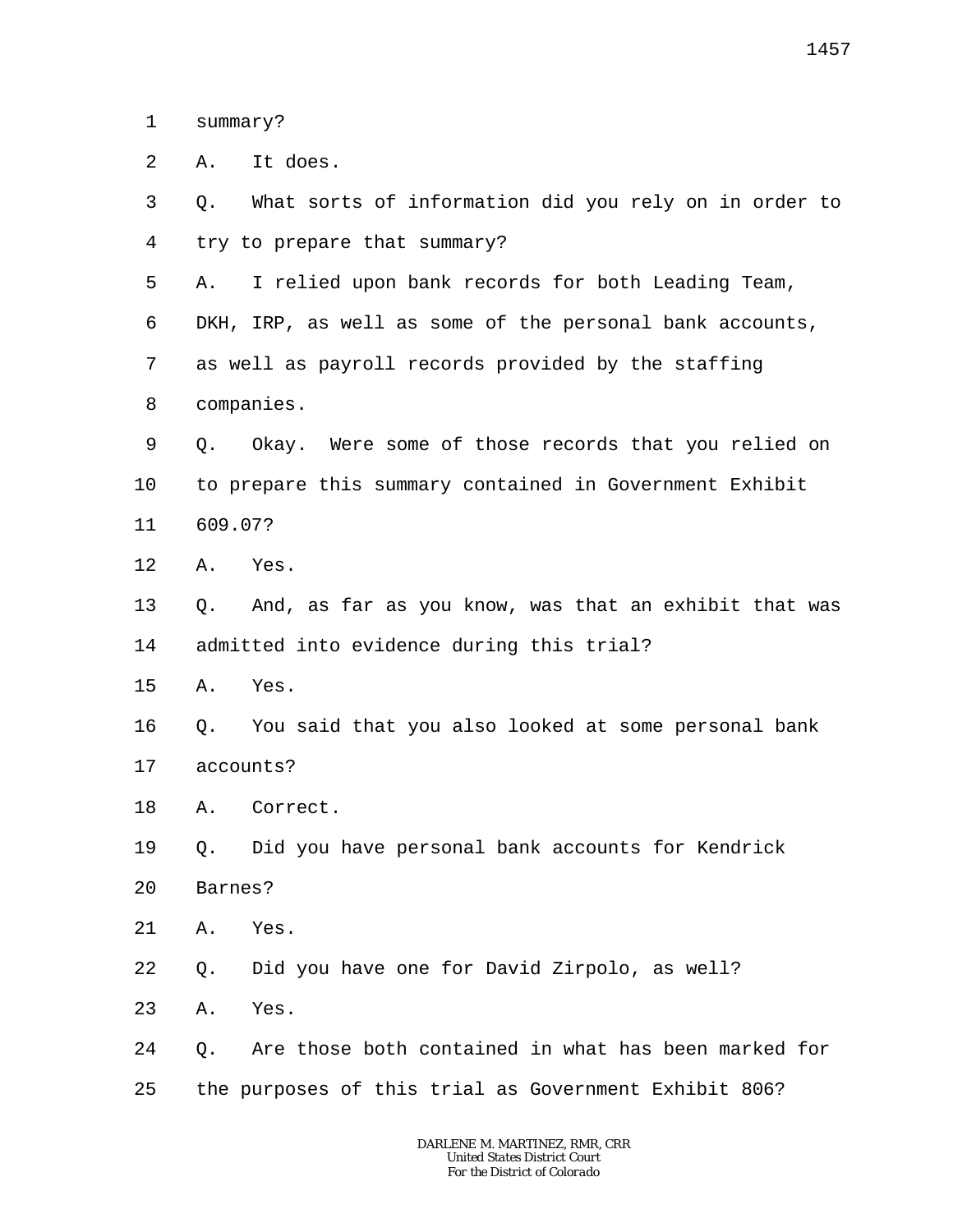- 1 A. Yes.
- 2 3 Q. Those were records from the ENT Federal Credit Union; is that correct?
- 4 A. It is.
- 5 Q. Do you know whether or not there was also a
- 6 declaration obtained from a custodian at ENT Federal
- 7 Credit Union related to those records?
- 8 A. There was.
- 9 Q. Is that found at Government's Exhibit 806.01?
- 10 A. Yes.
- 11 12 Q. I believe you mentioned that you also looked at some business bank accounts?
- 13 A. Yes.
- 14 15 Q. Did those include bank accounts opened in the name of a company, Leading Team?
- 16 A. Correct.
- 17 Q. Were those records contained in what had been marked
- 18 as Government Exhibits 807.00 and 807.01?
- 19 A. Yes.
- 20 Q. Do you know whether or not -- do you recall what bank
- 21 those records came from?
- 22 A. Key Bank.
- 23 Q. Do you know whether or not there was a declaration
- 24 obtained from a custodian of records at Key Bank related
- 25 to those records?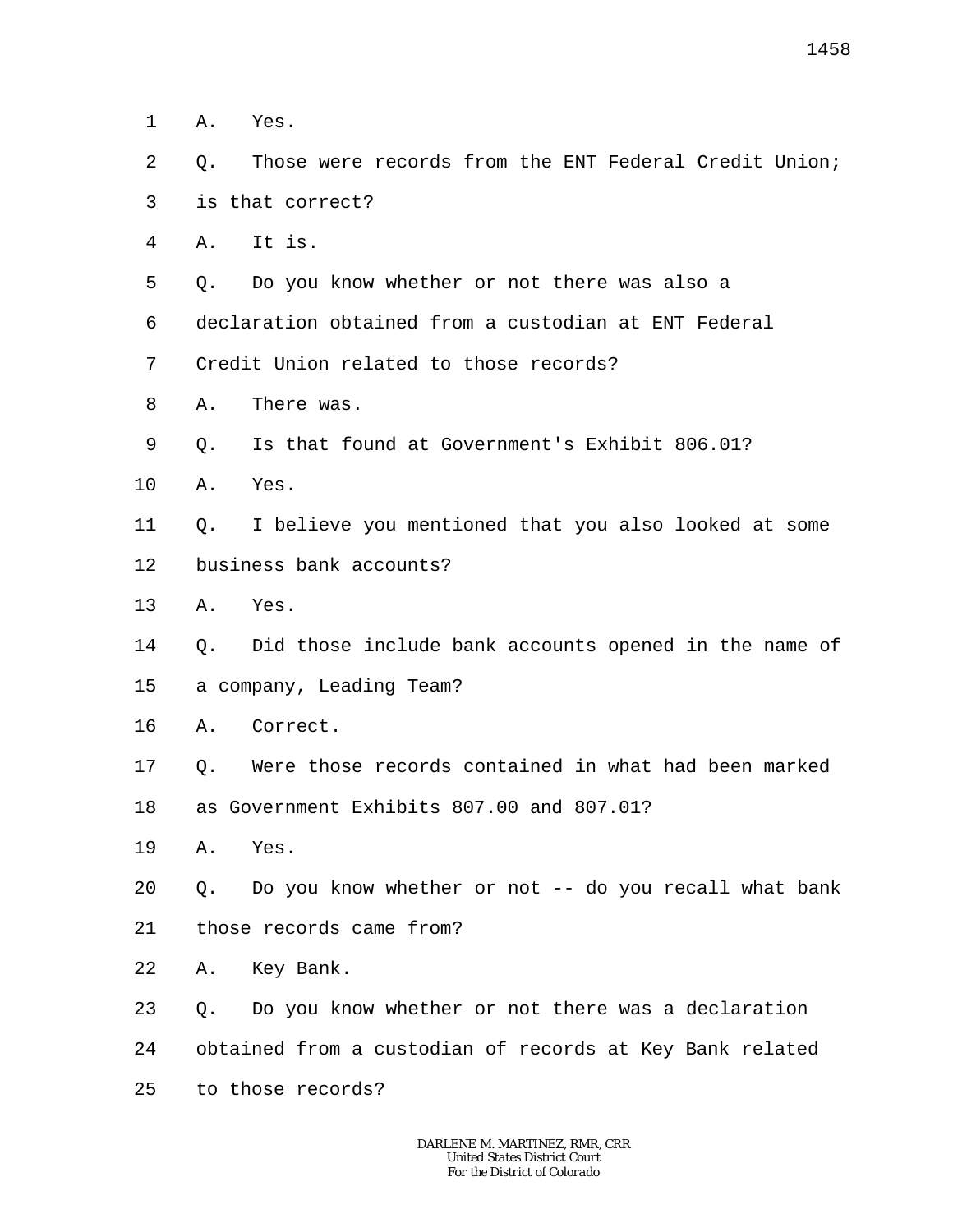- 1 A. There was.
- 2 Q. And, finally, did you have bank records pertaining to
- 3 an account opened in the name of DKH Enterprises?
- 4 A. Yes.
- 5 Q. Is that contained in what has been marked as
- 6 Government's Exhibit 811.00?
- 7 A. I don't know if it is 811 or 810.
- 8 Q. Do you recall the bank?
- 9 A. U.S. Bank.
- 10 11 Q. U.S. Bank. U.S. Bank records, you are correct, those are marked as 810.00.
- 12 A. Correct.
- 13 Q. Do you know whether there was a declaration obtained
- 14 from a U.S. Bank custodian related to those records, as
- 15 well?
- 16 A. Yes.
- 17 Q. And is that marked as Exhibit 810.01?
- 18 A. It is.
- 19 20 Q. You also mentioned that you had looked at payroll records?
- 
- 21 A. Yes.
- 22 Q. Were those payroll records that you examined, were
- 23 they all ruled to be admissible during the course of this
- 24 trial?
- 25 A. Yes.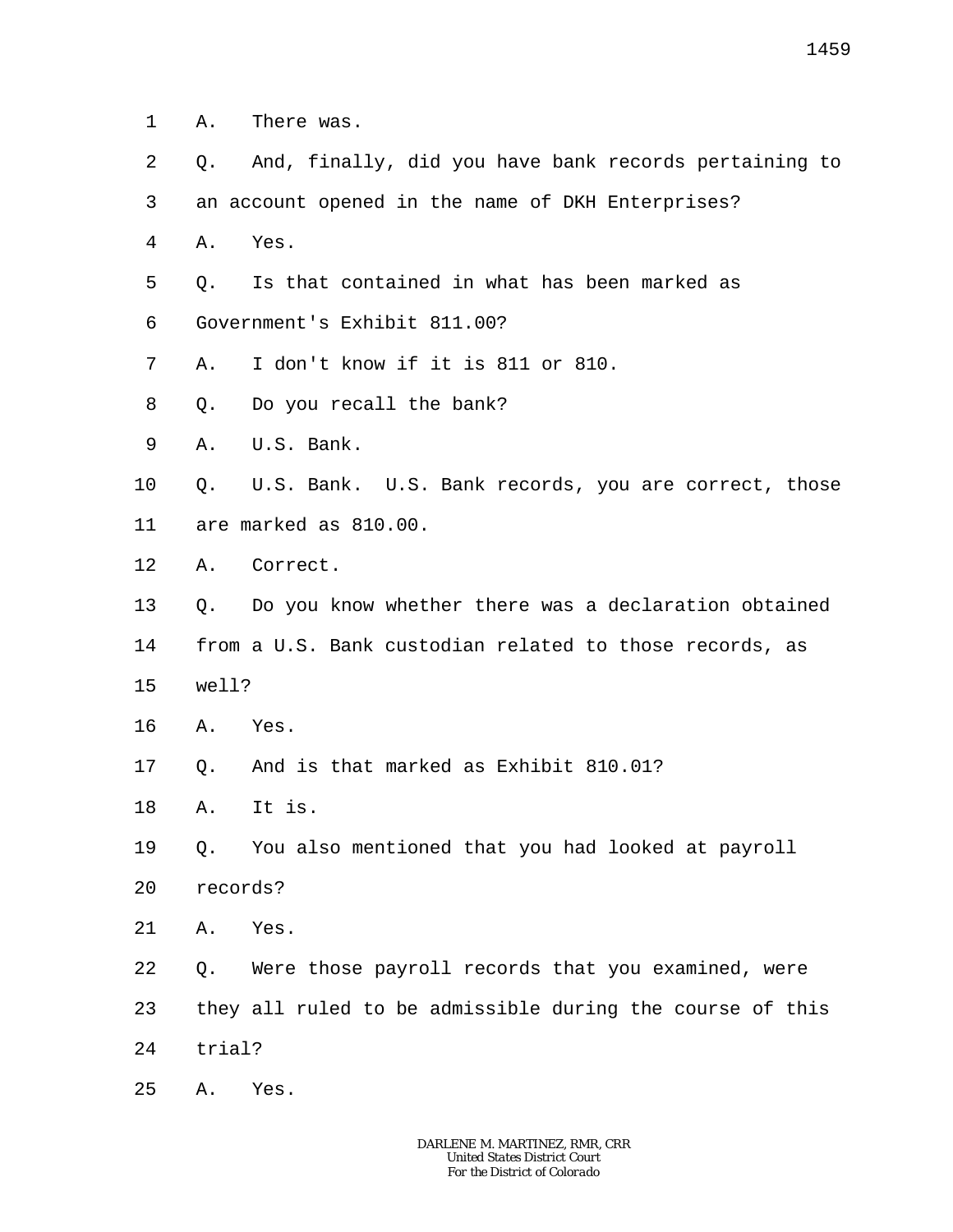- 1 2 Q. Were there instances when you were doing this review where you saw -- let's talk about the business bank
- 3 accounts for a moment.

4 A. Okay.

5 6 7 Q. Were there instances in which there were checks payable to the defendants from those business bank accounts?

- 8 A. Yes.
- 9 10 Q. Were those checks that you included in your summary? A. Yes.
- 11 12 13 Q. Were there instances in which there were deposits from staffing companies into those business bank accounts? A. Yes.
- 14 15 16 Q. And did you have a mechanism for attributing that money to any of the particular defendants for purposes of this summary?
- 17 A. Yes.
- 18 Q. How did that work?

19 20 21 22 23 24 25 A. When I look at a bank account, I create a spreadsheet of all of the transactions in the bank account. And when a deposit would come in from a staffing company, I would look at what the beginning balance was before that deposit was made, then I would also look at the checks that cleared the account after the deposit was made, and see who was paid, potentially, with those funds that came in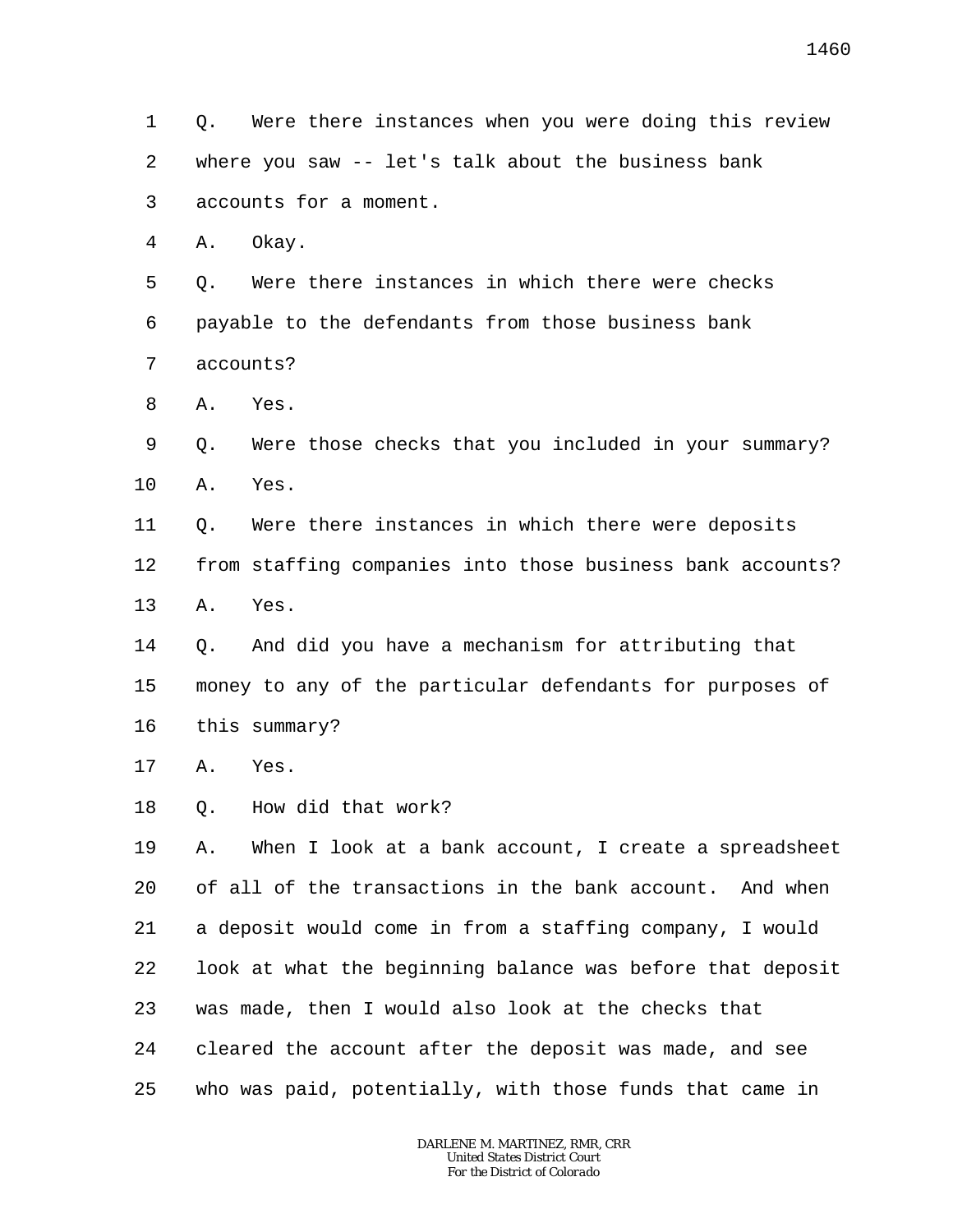- 1 from the staffing company.
- 2 3 Q. Okay. Did you -- you also indicated that you had some personal bank accounts?
- 4 A. Yes.

5 6 7 Q. And did you count, for this purpose, deposits of checks from staffing companies into those personal bank accounts?

8 A. Correct.

9 10 MR. KIRSCH: Your Honor, at this time I would move to admit and publish Government Exhibit 902.00.

11 THE COURT: Any objection?

12 13 MR. BANKS: May we have a moment, Your Honor?

THE COURT: You may.

14 MR. BANKS: No objection, Your Honor.

15 THE COURT: 902.00 is admitted, and it may be

16 published.

17 (Exhibit No. 902.00 is admitted.)

18 MR. KIRSCH: Thank you, Your Honor.

19 20 Q. (BY MR. KIRSCH) Ms. Chamberlin, the totals that you calculated here, do these totals account in any way for

21 any cash transactions?

22 A. No.

23 24 25 Q. Do they account for any transactions that would have occurred outside of the bank accounts that you identified a moment ago?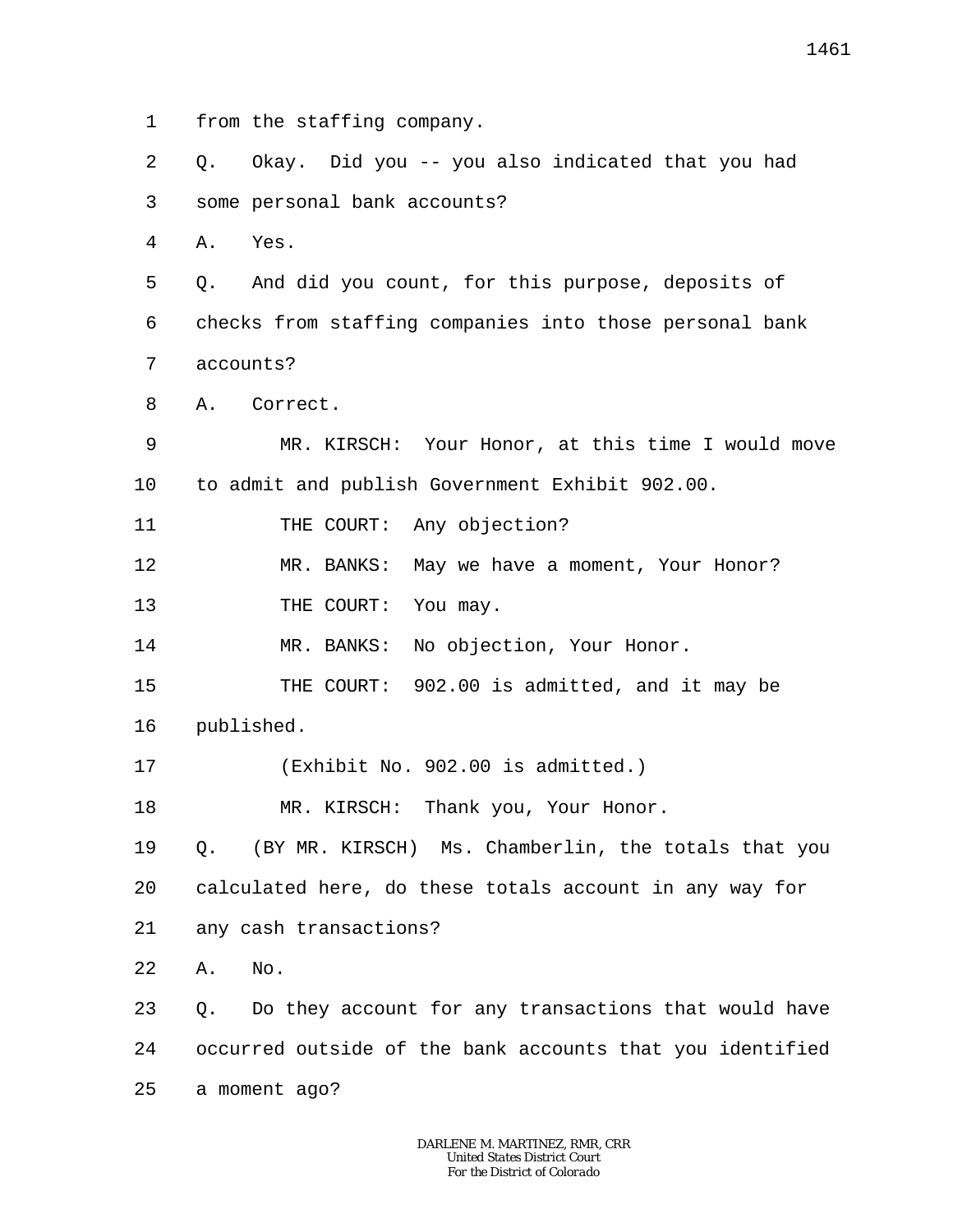1 A. No.

2 3 MR. KIRSCH: All right. Thank you, Special Agent Smith.

4 5 6 Q. (BY MR. KIRSCH) Were you asked, Ms. Chamberlin, to try to prepare a summary of the losses to staffing companies for the purposes of this trial?

7 A. Yes.

8 9 Q. And what -- on what information did you rely in order to prepare that summary?

10 11 12 13 14 15 16 17 18 19 20 A. I relied upon the invoices of the staffing company. In one instance, a staffing company was not able to provide a copy of one invoice, but they had provided copies of other invoices, as well as a listing; an account statement showing all of the invoices that were owed. And then I also took out any payments that were made by Leading Team, DKH or IRP to the staffing companies, to come up with a net loss amount for each staffing company. Q. The invoices on which you relied for the purpose of creating this summary, were those all invoices that were deemed admissible during the course of the trial?

21 A. Admissible or admitted.

22 23 24 25 Q. Okay. And the bank records on which you relied for the payments, were those records either in one of the categories that you just described a minute ago, or contained in exhibits that were admitted or deemed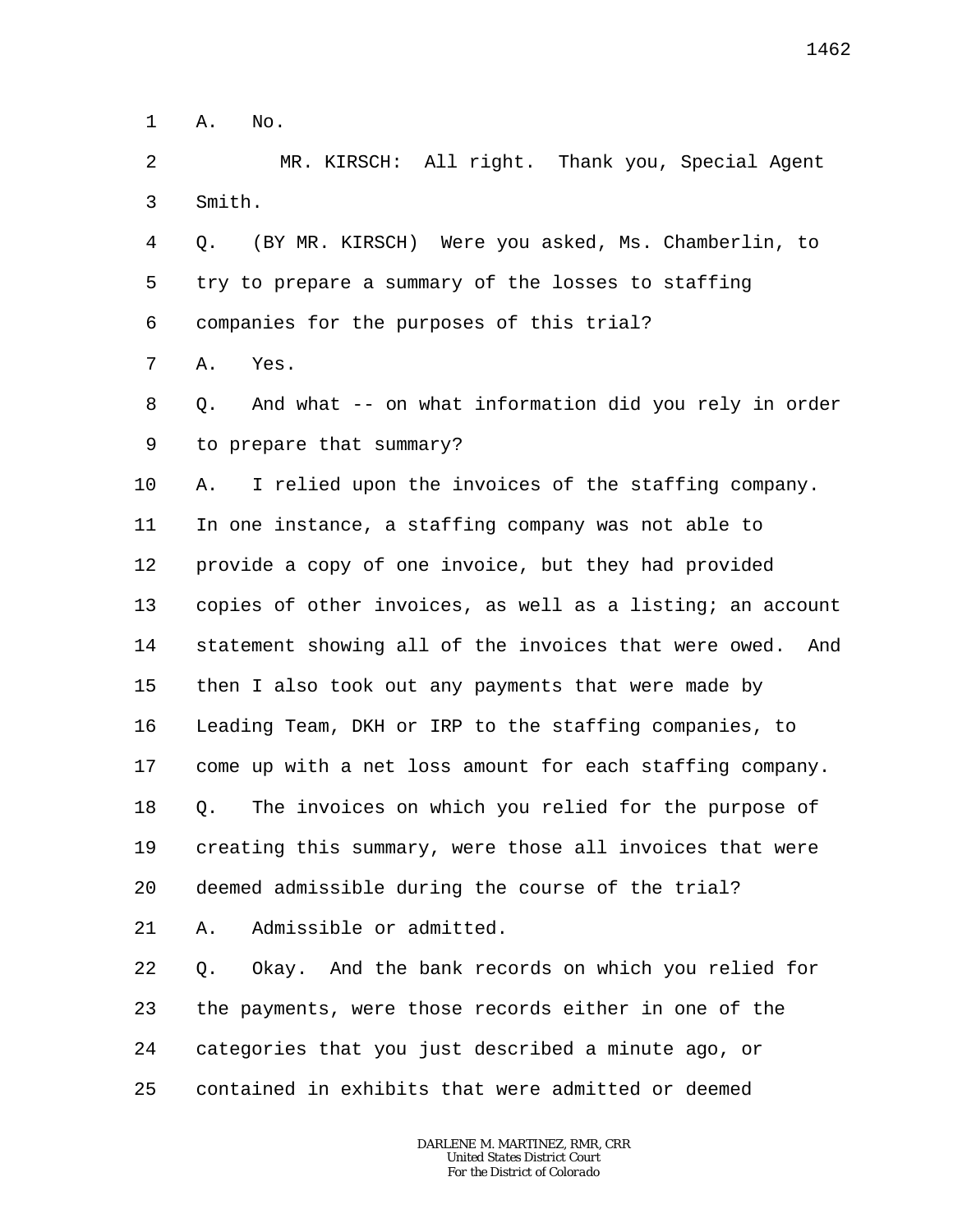1 admissible at trial?

2 A. Yes.

| 3           | MR. KIRSCH: Your Honor, I would move to admit and         |  |  |
|-------------|-----------------------------------------------------------|--|--|
| 4           | publish Government Exhibit 903.00.                        |  |  |
| 5           | THE COURT: Any objection?                                 |  |  |
| 6           | MR. BANKS: Can we have a minute, Your Honor?              |  |  |
| 7           | THE COURT:<br>You may.                                    |  |  |
| 8           | MR. BANKS: No objection, Your Honor.                      |  |  |
| $\mathsf 9$ | THE COURT: All right. 903.00 is admitted, and it          |  |  |
| 10          | may be published.                                         |  |  |
| 11          | (Exhibit No. 903.00 is admitted.)                         |  |  |
| 12          | MR. KIRSCH: Thank you, Your Honor.                        |  |  |
| 13          | Can you just start, maybe with the first few lines        |  |  |
| 14          | of that, Special Agent Smith. Let's see if we can make it |  |  |
| 15          | a little easier to read.                                  |  |  |
| 16          | (BY MR. KIRSCH) Can you see that on the screen in<br>Q.   |  |  |
| 17          | front of you now, Ms. Chamberlin?                         |  |  |
| 18          | Α.<br>Yes.                                                |  |  |
| 19          | So, walk us through, again, the staffing companies.<br>Q. |  |  |
| 20          | They appear to be in a different order this time; is that |  |  |
| 21          | right?                                                    |  |  |
| 22          | Correct. They are all alphabetical, again, with the<br>Α. |  |  |
| 23          | reference number that I assigned it.                      |  |  |
| 24          | Is that the same reference number that appeared in<br>Q.  |  |  |
| 25          | the other summaries you created?                          |  |  |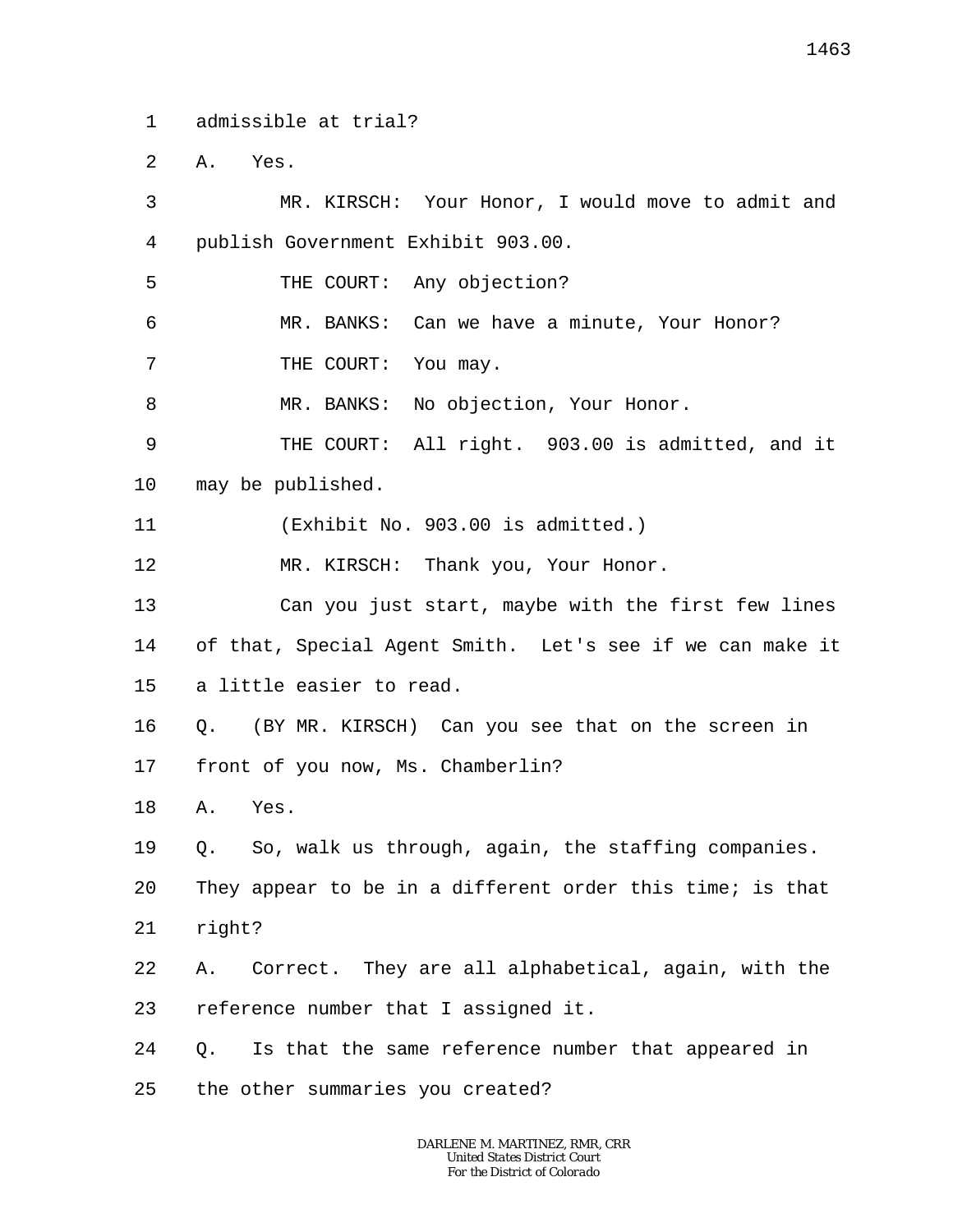1 A. Correct.

2 3 Q. Then column A, "Owed to Staffing Company," how did you calculate that?

4 5 A. That would be the sum of all of the invoices for the particular staffing company.

6 7 8 Q. Then the entry on line 1 there, or the first entry there is "Paid to Staffing Company: \$3,000." How did you come up with that amount?

9 10 A. There was a check written from Leading Team, DKH or IRP to Adecco, paying on one of the invoices.

11 Q. Then your "Net Loss Column" there?

12 13 A. Is just simply the subtraction of what was owed to what was paid to get a net figure.

14 15 16 17 MR. KIRSCH: Okay. Can we go back out there again. Q. (BY MR. KIRSCH) Then, so are there -- am I correct, looking at this overall, that there are three companies that received payments --

18 A. Correct.

19 Q. -- out of these 42?

20 A. Yes.

21 22 23 MR. KIRSCH: Can we expand in the middle of the chart so we can see the next company that received a payment there.

24 25 Q. (BY MR. KIRSCH) Do we have the next company that received a payment on the screen now?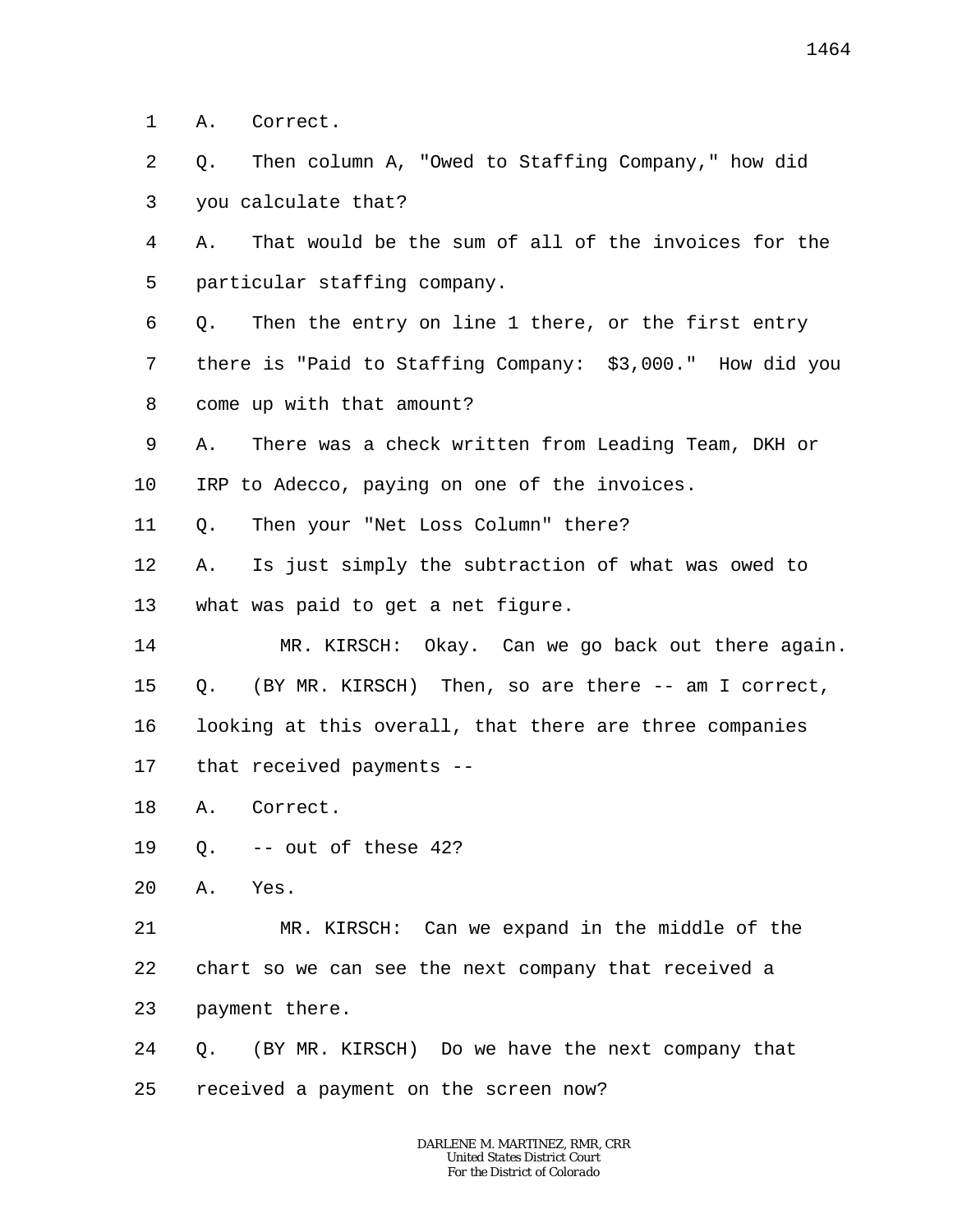- 1 A. Yes.
- 2 Q. Who was that?
- 3 A. Kforce.
- 4 Q. What was their outstanding invoice total?
- 5 A. The gross figure was \$354,145.28.
- 6 Q. And they got a payment of what amount?
- 7 A. \$17,280.
- 8 Q. Do you recall, was that a total of payments to
- 9 Kforce?
- 10 A. Yes.
- 11 Q. Did they actually receive more than one?
- 12 A. Yes. They received two.
- 13 Q. And total outstanding balance, then?
- 14 A. \$336,865.28.
- 15 MR. KIRSCH: And could you go to the bottom of that
- 16 exhibit, please, Special Agent Smith. Maybe you can
- 17 capture from 32 down to the very bottom.
- 18 Q. (BY MR. KIRSCH) Do we have the third company that
- 19 received a payment on the screen now?
- 20 A. Yes. SOS Staffing.
- 21 Q. And how much were they paid?
- 22 A. \$1,365.
- 23 Q. So, using this methodology that you've described, do
- 24 you have -- you came up with a total of the difference
- 25 between the outstanding invoices and the payments that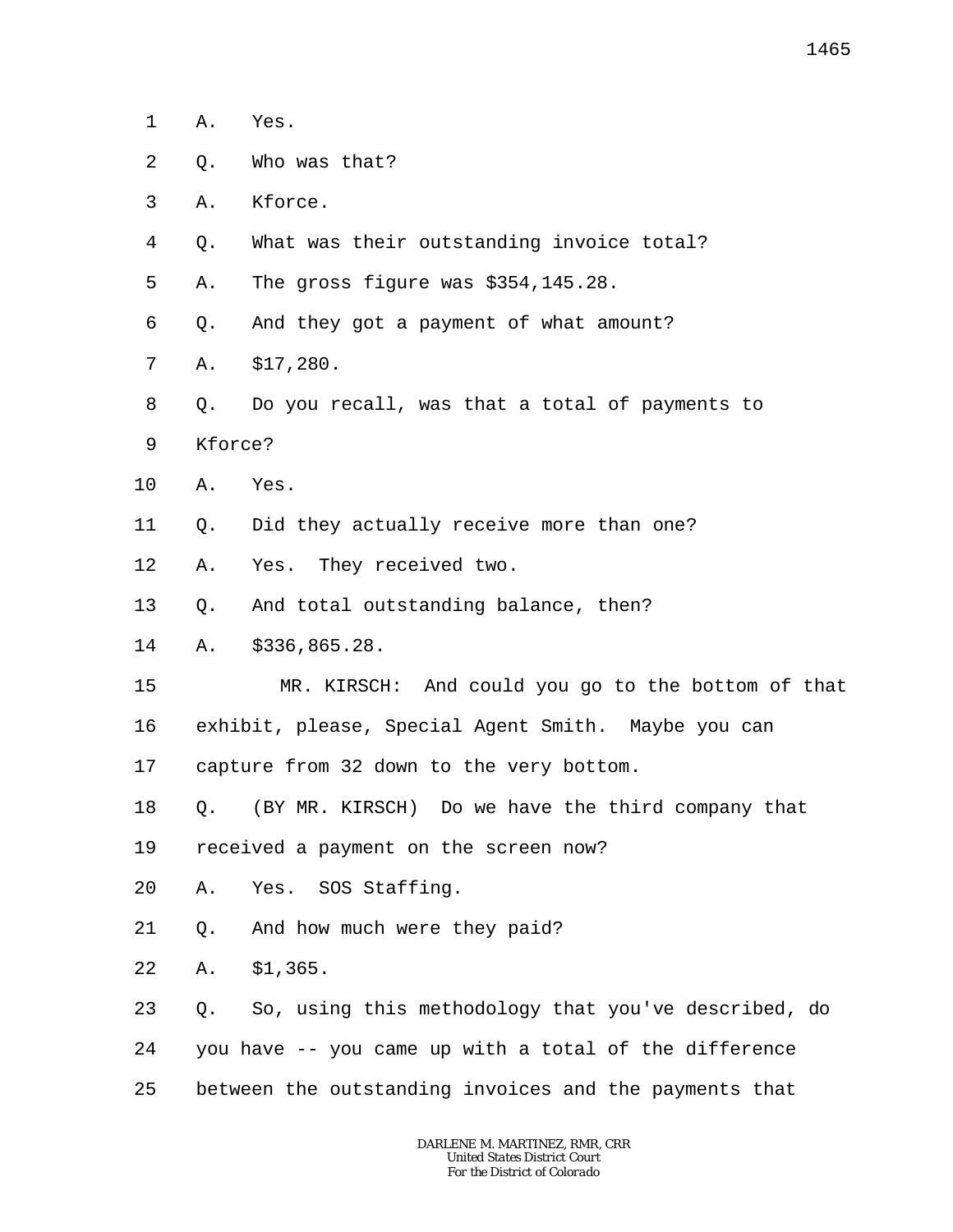1 were received for these 42 companies?

2 A. Yes.

3 Q. What was that amount?

4 A. \$5,018,959.66.

5 6 MR. KIRSCH: Your Honor, could I please publish now Government Exhibit 608.54?

7 THE COURT: You may.

8 9 10 Let's start with the first page of that, please. Can you go down to the last page of that document, now, the next page.

11 12 Q. (BY MR. KIRSCH) And then did you look at the total amount listed from this exhibit, Ms. Chamberlin?

13 A. Yes.

14 15 Q. How does that figure compare to the figure that you came up with?

16 A. It's roughly the same amount. About \$40,000 --

17 \$40,000 to \$50,000 more.

18 Q. This figure is actually higher than yours?

19 A. It is.

20 MR. KIRSCH: Can we go back to page 1 of that

21 exhibit.

22 Q. (BY MR. KIRSCH) Did you have an opportunity to look

23 at the names of the staffing companies that are

24 represented here?

25 A. Yes.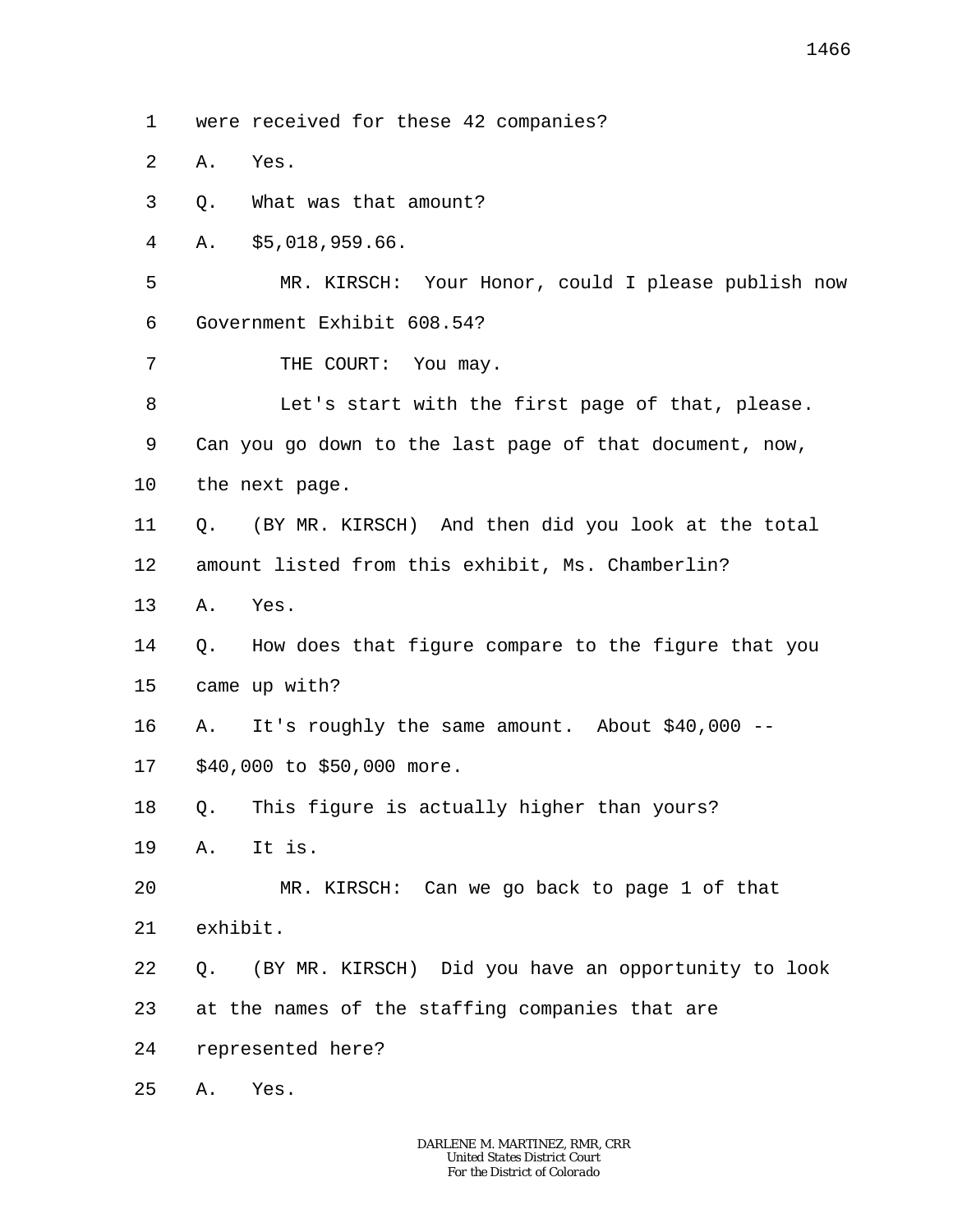1 2 Q. Are there any names on this list that aren't contained in your calculation?

3 A. Yes.

4 5 6 Q. Were there any companies -- or were there any companies in your calculation that weren't listed here? A. Yes.

7 8 9 10 MR. KIRSCH: Thank you, Special Agent Smith. Q. (BY MR. KIRSCH) You mentioned a moment ago that you, as a part of your analysis, you created spreadsheets of some of the bank records.

- 11 A. Yes.
- 12 13 Q. Did you do that for Leading Team accounts at Key Bank that you described before?
- 14 A. I did.
- 15 16 Q. Okay. Can I ask you to look first at what we have marked as Government's Exhibit 904.00.
- 17 A. Yes.
- 18 Q. Do you recognize that exhibit?
- 19 A. I do.
- 20 Q. What is it?

21 22 A. This is my spreadsheet for the Leading Team account at Key Bank that ends in 0332.

- 23 Q. Were you able to determine who had signatory
- 24 authority over that account?
- 25 A. I did.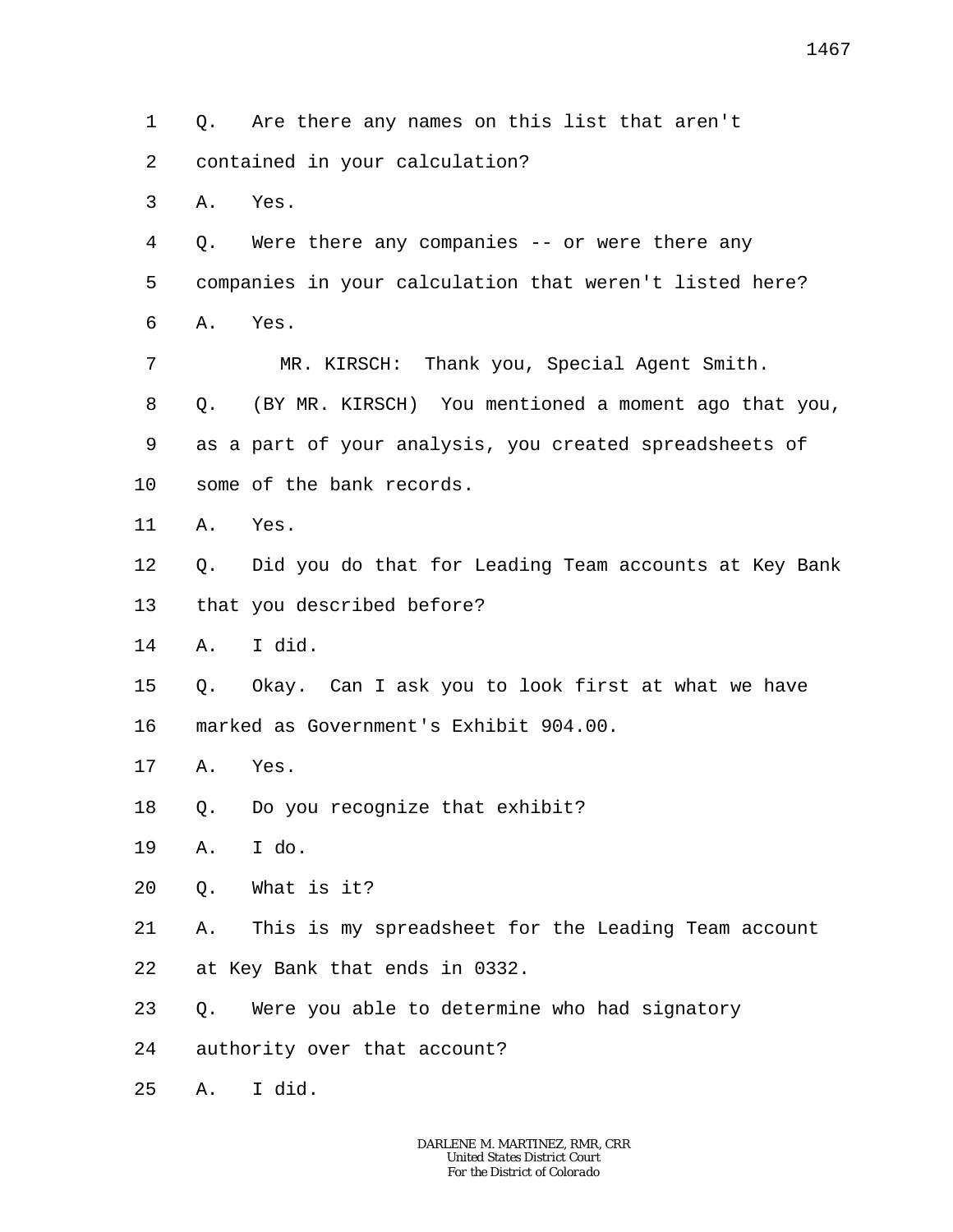1 Q. How did you do that?

| 2  | If I had the signature card, that would have been the<br>Α. |  |  |
|----|-------------------------------------------------------------|--|--|
| 3  | document I relied upon. But I believe this was the          |  |  |
| 4  | account that the bank did not provide a signature card.     |  |  |
| 5  | So what I relied upon were looking at the checks, the       |  |  |
| 6  | cancelled checks that cleared the account, who signed       |  |  |
| 7  | those, as well as the bank statement, to see if there was   |  |  |
| 8  | any additional information as to who would have signing     |  |  |
| 9  | authority on the account.                                   |  |  |
| 10 | And did you determine who signed the checks on this<br>Q.   |  |  |
| 11 | account?                                                    |  |  |
| 12 | Yes.<br>Α.                                                  |  |  |
| 13 | Who was that?<br>Q.                                         |  |  |
| 14 | Yolanda Walker.<br>Α.                                       |  |  |
| 15 | Again, was this an account that is contained in the<br>Q.   |  |  |
| 16 | records that would have been marked as Exhibit 807.00?      |  |  |
| 17 | Α.<br>Yes.                                                  |  |  |
| 18 | Now, Your Honor, I would move to admit<br>MR. KIRSCH:       |  |  |
| 19 | Government Exhibit 904.00.                                  |  |  |
| 20 | THE COURT: Any objection?                                   |  |  |
| 21 | MR. BANKS: No objection, Your Honor.                        |  |  |
| 22 | THE COURT: 904.00 is admitted.                              |  |  |
| 23 | (Exhibit No. 904.00 is admitted.)                           |  |  |
|    |                                                             |  |  |

- 24 Q. (BY MR. KIRSCH) Was there another Leading Team
- 25 account you created a spreadsheet for?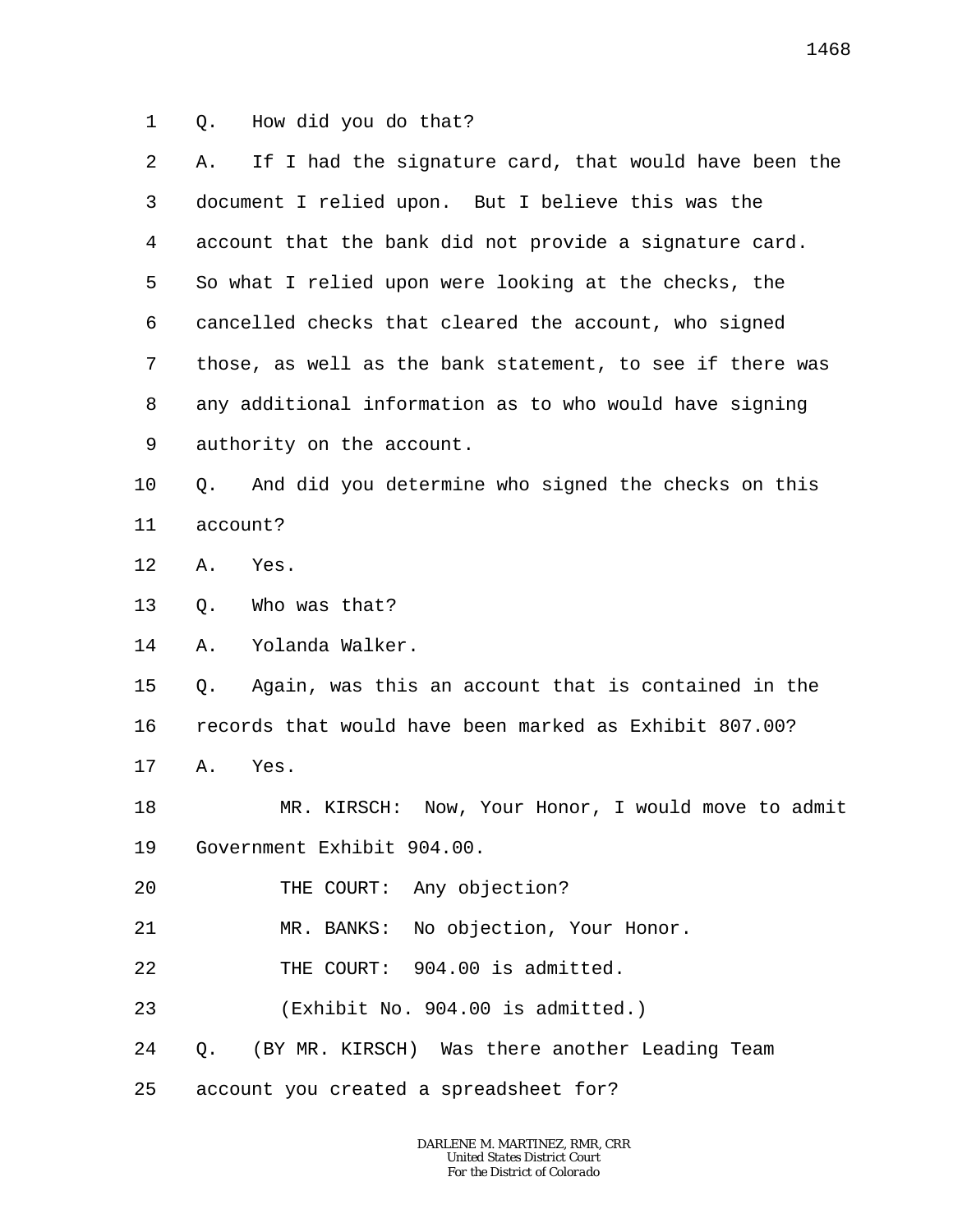- 1 A. Yes.
- 2 Q. Can I ask you to look at what is marked as 905.00?
- 3 A. Yes.
- 4 5 Q. Is that the spreadsheet you prepared for the other Leading Team account?
- 6 A. It is.
- 7 Q. What did that account number end in?
- 8 A. 0431.
- 9 10 Q. Could you determine who had signatory authority over that account?
- 11 12 A. Yes. The signature card was provided, and the signors were Yolanda Walker and Gary Walker.
- 13 14 Q. Did you prepare a summary of the account that I think you've previously referenced for DKH at U.S. Bank?
- 15 A. Yes.
- 16 Q. Can I ask you --
- 17 18 19 20 MR. KIRSCH: I am sorry, before I ask you about that, I want to move to admit Government Exhibit 905.00. MR. BANKS: No objection, Your Honor. THE COURT: Exhibit 905.00 is admitted.
- 21 (Exhibit No. 905.00 is admitted.)
- 22 MR. KIRSCH: Thank you, Your Honor.
- 23 24 Q. (BY MR. KIRSCH) Now I want to ask you about what is marked as Government Exhibit 906.00, Ms. Chamberlin.
- 25 A. Yes.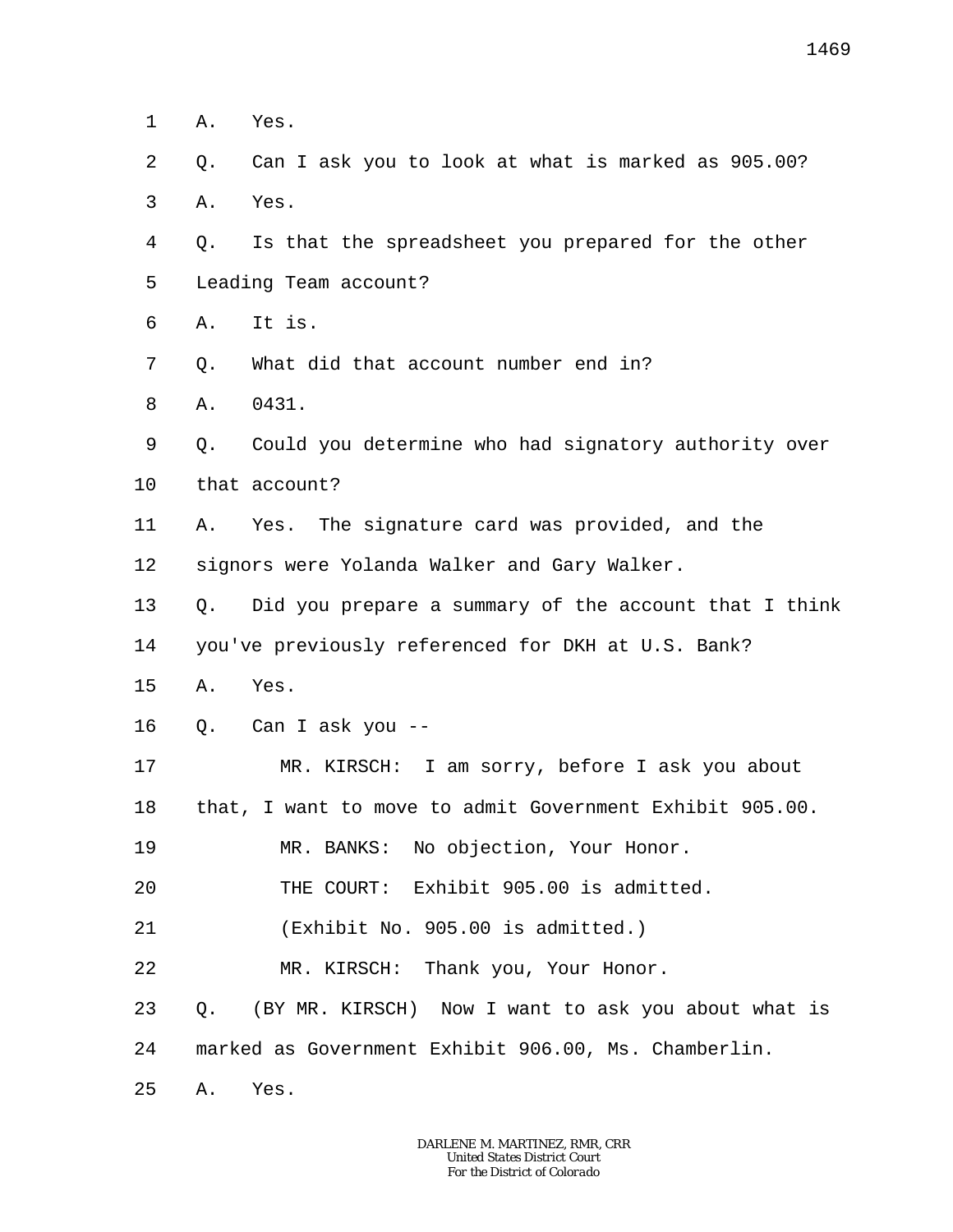1  $\overline{a}$ Q. Is that your summary of the DKH bank account at U.S. Bank?

3 A. It is.

4 Q. Were you able to determine who had signatory

5 authority over that account?

6 7 8 9 A. I did. Again, this was an account with -- where the bank did not provide a signature card. But based upon the review of who signed the checks that cleared the account, the signor appears to be Demetrius Harper.

10 11 12 Q. Okay. Did you, when you were preparing this exhibit, did you rely on the records that are marked as Government Exhibit 810.00?

- 13 A. Yes.
- 14 15 Q. Did you have any other bank records on which you relied in order to prepare this summary?
- 16 A. Yes.
- 17 Q. Did you rely in part on American National Bank

18 records for an account in the name of SWV, Inc.?

- 19 A. For two items, yes.
- 20 Q. For two of the items?

21 A. For two of the items listed on 906.00.

22 Q. Are those records contained in what is marked for

23 identification as Government Exhibit 802.00?

24 A. Yes.

25 Q. Do you know whether or not there is also a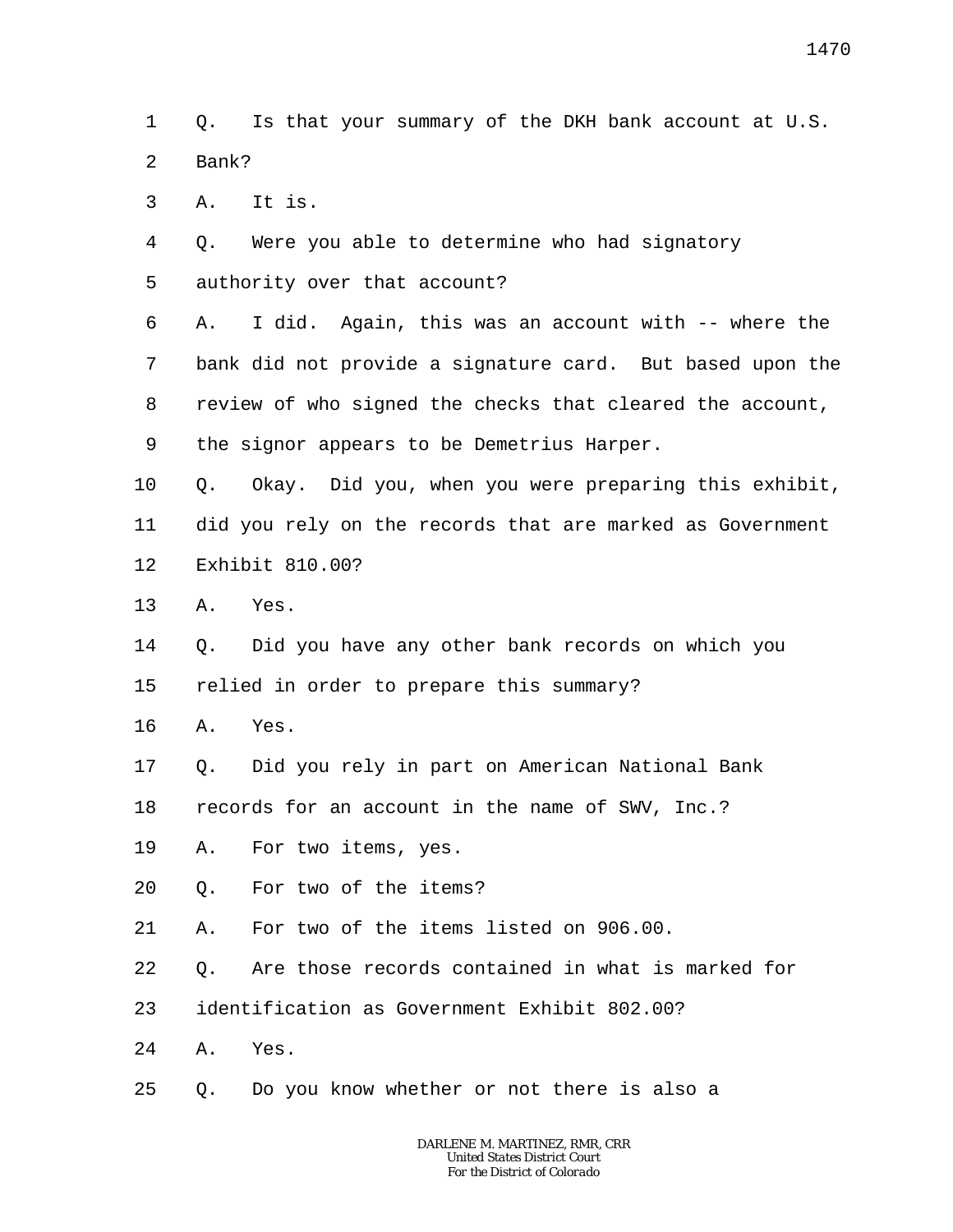- 1 declaration from a custodian from that bank marked as
- 2 Government Exhibit 802.01?
- 3 A. There is.
- 4 5 Q. Did you rely on any records from ENT Federal Credit Union in preparing this spreadsheet?
- 6 A. I did.
- 7 8 Q. Were those for bank accounts in the names of Barbara McKenzie and Kendrick Barnes?
- 9 A. Yes.
- 10 Q. Are those records contained in what is marked for
- 11 identification purposes as Government's Exhibit 806.00?
- 12 A. Yes.
- 13 Q. Do you know whether there is a declaration for those
- 14 records marked as 806.01?
- 15 A. There is.
- 16 17 Q. And, finally, you had earlier, I think, referenced an admitted exhibit, 609.07?
- 18 A. Yes.
- 19 Q. Did you rely on records from that exhibit in
- 20 preparing Government Exhibit 906.00?
- 21 A. I did.
- 22 MR. KIRSCH: Your Honor, I move to admit
- 23 Government's Exhibit 906.00.
- 24 THE COURT: Any objection?
- 25 MR. BANKS: Can we have a moment, Your Honor?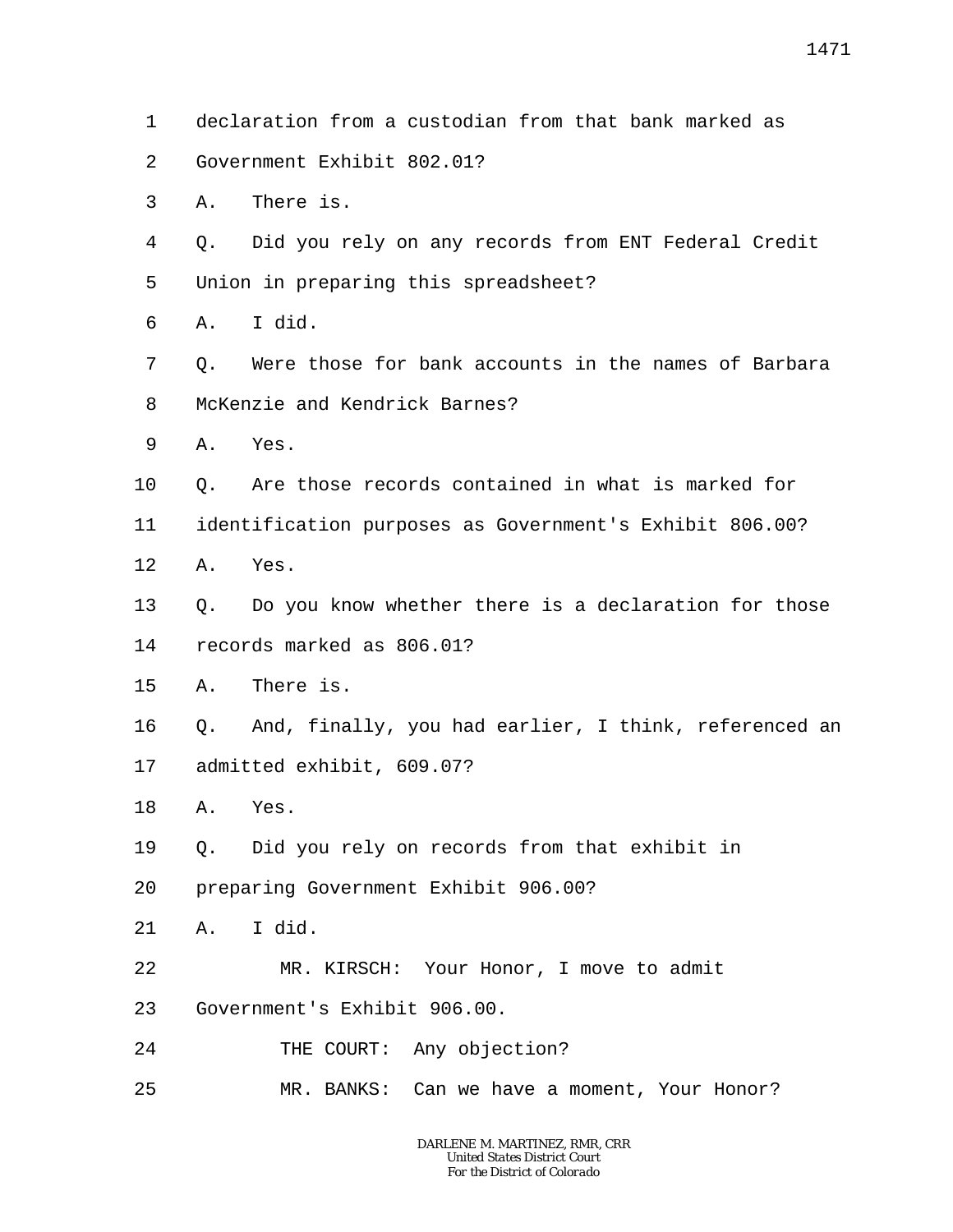- 1 THE COURT: You may.
- 2 MR. BANKS: No objection, Your Honor.

3 THE COURT: Exhibit 906.00 is admitted.

4 (Exhibit No. 906.00 is admitted.)

5 MR. KIRSCH: Thank you, Your Honor.

6 7 Q. (BY MR. KIRSCH) Ms. Chamberlin, can I now ask you to look at what is marked as 907.00.

- 8 A. Yes.
- 9 Q. Can you identify that exhibit for us?

10 A. This is my spreadsheet for the bank account activity

11 12 for the IRP solution account at Wells Fargo Bank that ends in 7977.

13 Q. Were you able to determine who opened that account?

14 A. Yes.

- 15 Q. Who was that?
- 16 A. Yolanda Clark.

17 Q. Were you able to determine whether anyone else got

18 signatory authority over that account at any point?

- 19 A. Yes.
- 20 Q. Who was that?
- 21 A. David Banks.

22 Q. Are the records that you used to construct that

23 spreadsheet, are they contained in what has been marked

24 for identification as Government Exhibit 811.00?

25 A. Yes.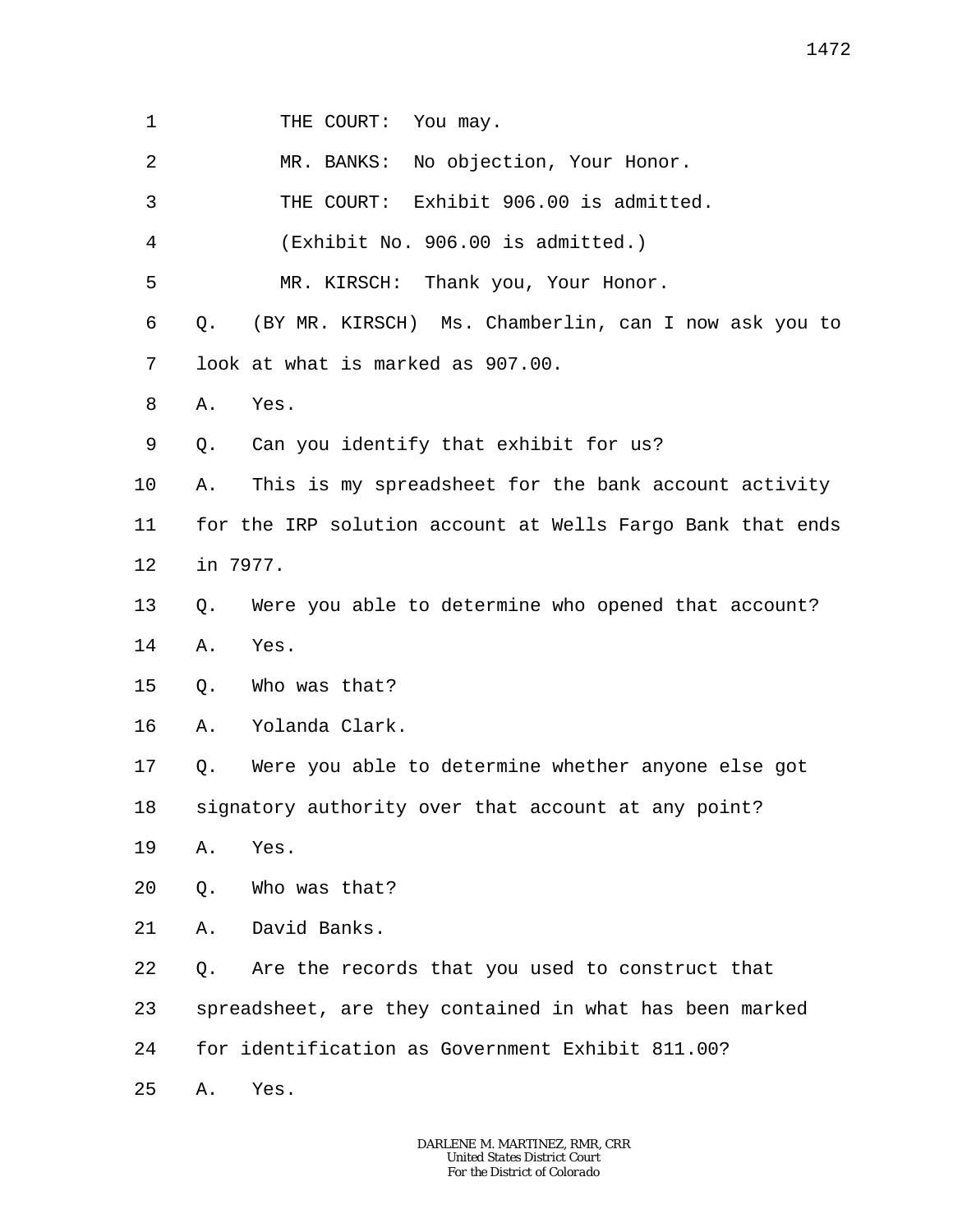1 Q. Are those records from Wells Fargo Bank?

2 A. Yes.

3 4 5 6 7 8 9 10 11 12 Q. Do you know whether there is a declaration pertaining to those records at Government Exhibit 811.01? A. Yes. MR. KIRSCH: Your Honor, I would move to admit Government's Exhibit 907.00. THE COURT: Any objection? MR. BANKS: No objection, Your Honor. THE COURT: 907.00 is admitted. MR. KIRSCH: Thank you, Your Honor. (Exhibit No. 907.00 is admitted.)

13 14 MR. KIRSCH: At this time, Your Honor, I would ask for leave to publish Government Exhibit 905.

15 THE COURT: You may.

16 17 Q. (BY MR. KIRSCH) Could you -- first of all, I want to ask you first about the column over on the right side --

18 A. Yes.

19 20 Q. -- Ms. Chamberlin. It says "Bates No." Can you explain what that is?

21 22 23 24 25 A. The far column on the right titled "Bates No.," is the Bates number the document that I relied upon to generate that particular transaction on that line. Q. Can you just explain what a Bates number is? A. When we get documents in our cases and we're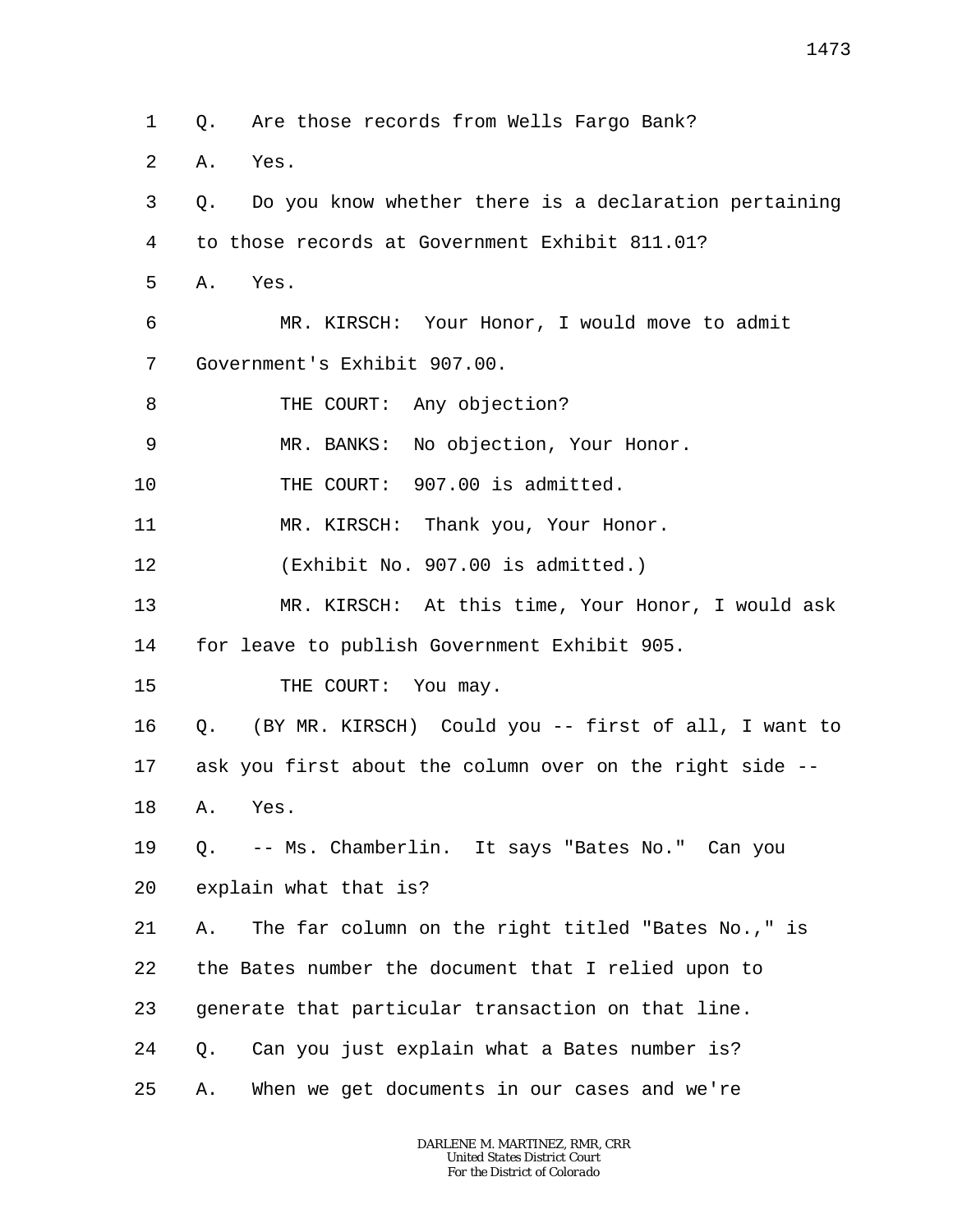1 2 3 preparing them for trial, we will scan them electronically and assign a unique Bates number to each page of the document.

4 5 6 Q. So those numbers would tie to a particular page or pages in that overall group of documents; is that right? A. Correct.

7 8 9 MR. KIRSCH: Okay. Now, can you expand, Special Agent Smith, maybe let's say the first six lines there. And just go over through "Description," please.

10 11 12 Q. (BY MR. KIRSCH) Now, can you explain what kind of information you have in each of the columns that are on the screen now, Ms. Chamberlin?

13 14 A. The first column, again, is just a "Reference Number" for ease of reference.

15 16 17 18 The next column is the "Date" column. And that date is going to be the date that is on the bank account statement. So it would be the date the deposit was made or a date that a check cleared the account.

19 20 21 The next column is a "Running Balance" column. The "Deposit" column is each individual deposit that was made into the account.

22 23 24 25 The "Method" column is the method by which the deposit or the withdrawal was made. So that would typically contain the check number of a check that was deposited or a check number that cleared the account. It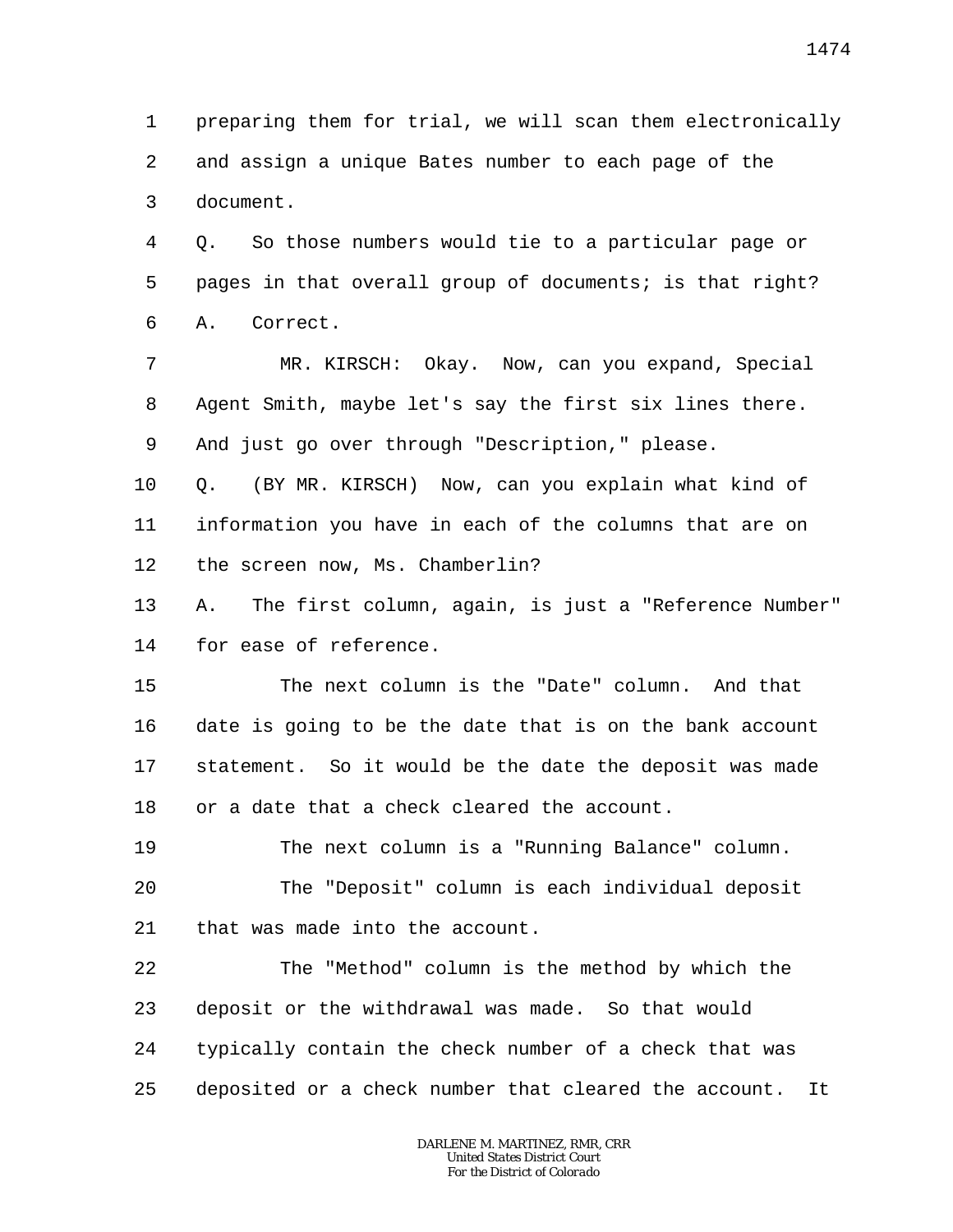1 2 3 could also contain "MO" for a money order, "CC" for a cashier's check, "wire" if there was a wire transfer in or out of the account.

4 5 6 7 8 9 The next column is the "Withdrawal." So any withdrawal from the account, whether it be in the form of a check, or maybe some type of service charge or fees. Then the "Description" column is typically the description on the check or the item. Or, in some cases, where -- like in line No. 3, the description says "No.

10 11 12 5058 DKH Enterprises." That means that Check No. 2552 written off the DKH account that ends in 5058, was deposited into this Leading Team account.

13 14 MR. KIRSCH: All right. And then perhaps you can just scroll to the right, Special Agent Smith.

15 16 Q. The "Signor" column, what information would be in there?

17 18 A. The signor column would be the initials of who signed the check that cleared the account.

19 20 21 22 Q. Okay. And is that the -- that system or method of construction that you just described there, is that -- is that -- does that apply to each of the four summaries we just talked about, Exhibits 904, 905, 906 and 907?

23 A. Correct.

24 25 Q. Before you came to court today, were you asked to review all four of those exhibits; the two Leading Team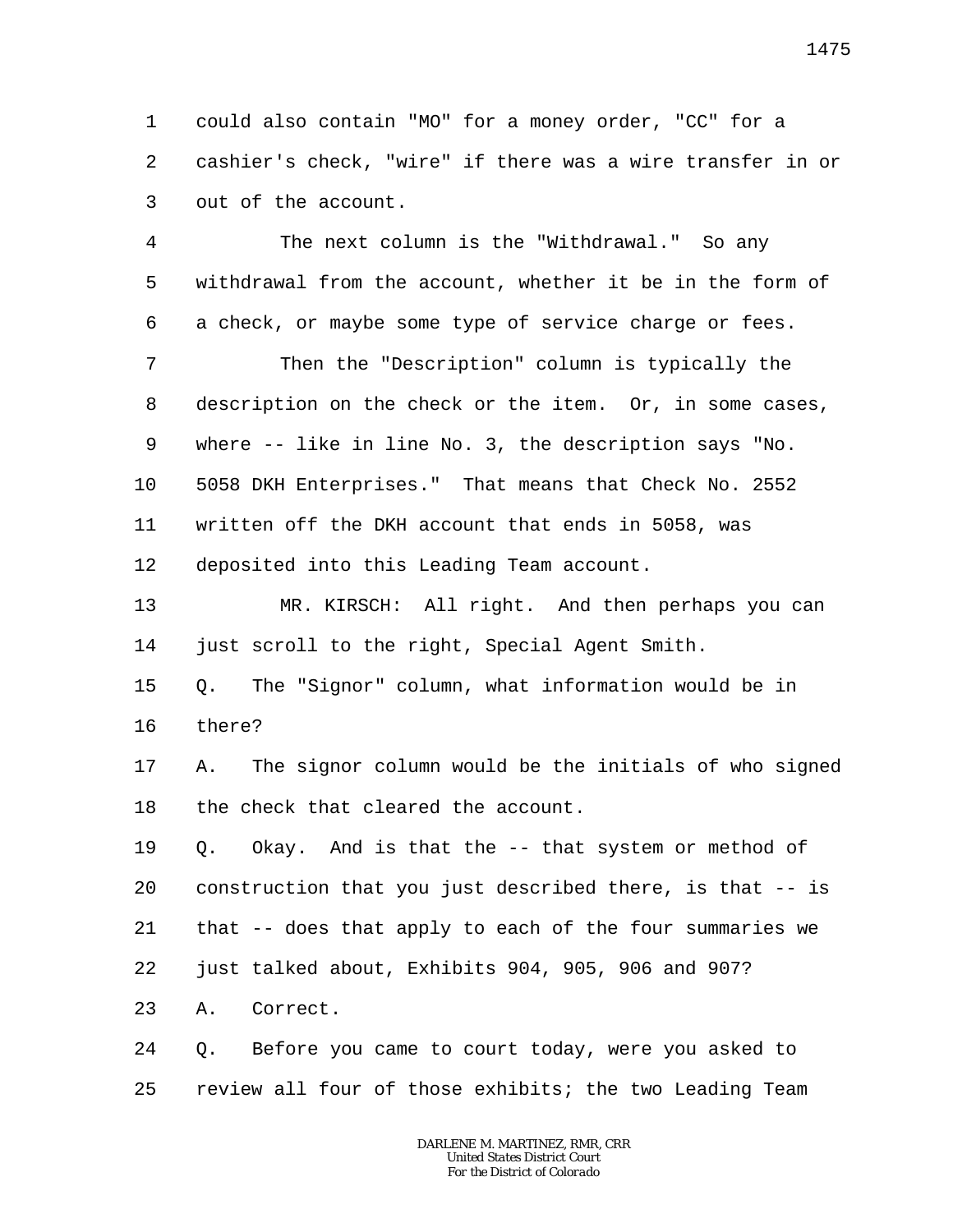1 2 3 4 5 6 7 8 9 10 11 12 13 14 15 16 17 18 19 20 21 22 23 24 25 accounts, the DKH account and the IRP account, to look for -- were you asked to view the deposit items for those four accounts? A. Yes. Q. For those four accounts, did you review to determine whether or not there were any deposits from the Federal Bureau of Prisons? A. Yes. Q. Did you find any deposit from the Federal Bureau of Prisons? A. No. Q. Were you asked to look for deposits from the Department of Homeland Security? A. Yes. Q. Did you find any deposits into any of those four accounts from the Department of Homeland Security? A. No. Q. Were you asked to review those four accounts for deposits from the Federal Bureau of Investigation? A. Yes. Q. Did you see any deposits from the FBI in any of those accounts? A. No. Q. Were you asked to review those four accounts for deposits from the Department of Justice?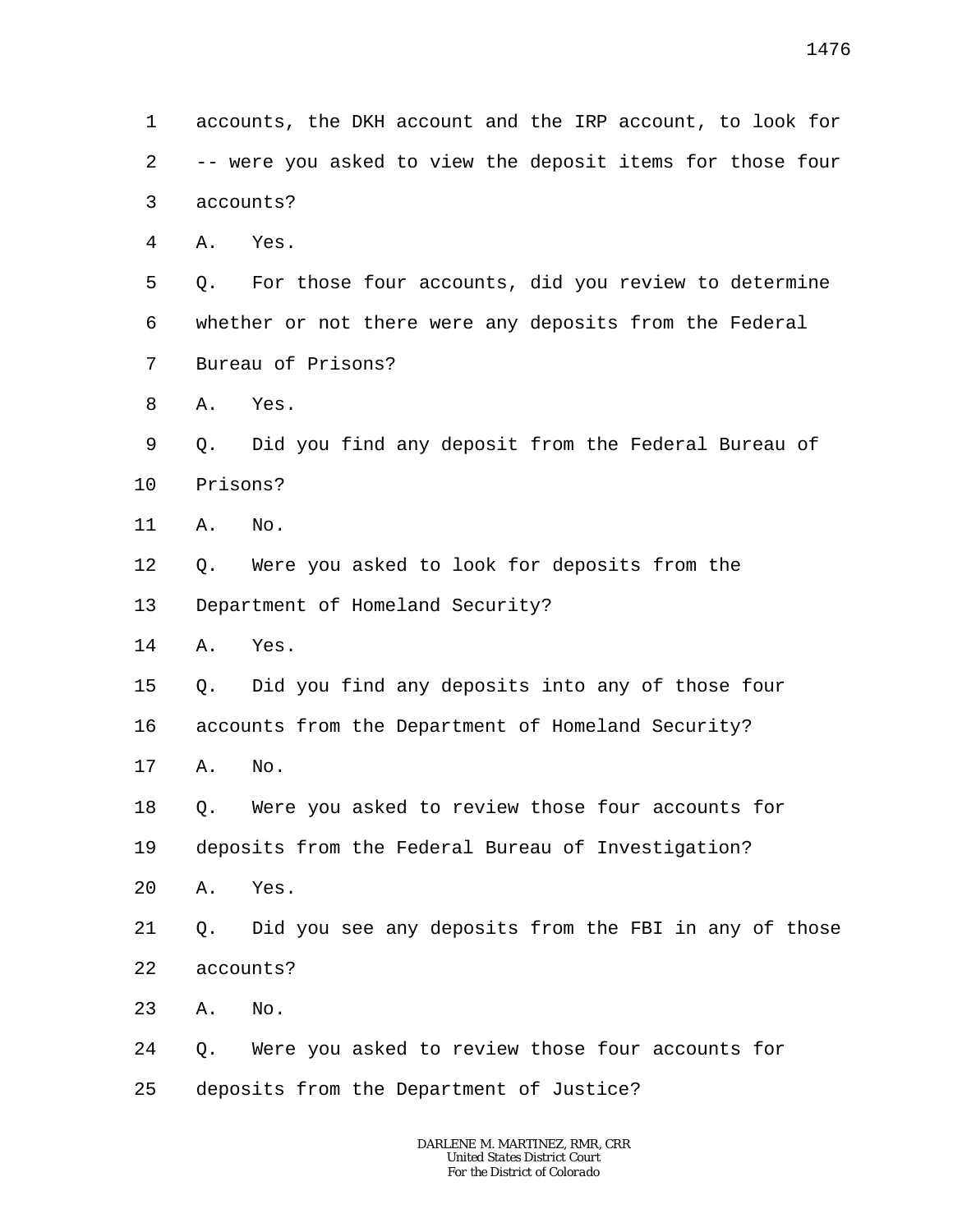1 A. Yes.

- 2 Q. Did you see any deposits from the Department of
- 3 Justice in those four accounts?
- 4 A. No.
- 5 6 Q. Did you see any deposits from any federal government agency into any of those accounts?
- 7 A. No.
- 8 9 Q. Did you look for deposits from the New York Police Department?
- 10 A. Yes.
- 11 12 Q. Did you see any deposits from the New York Police Department into those accounts?
- 13 A. No.
- 14 15 16 Q. Did you find any deposits from any entity that, as far as you could tell, might have been a law enforcement agency?
- 17 A. Possibly.
- 18 Q. Okay. Are any of those in Government Exhibit 905,

19 the one we were just looking at?

20 A. Can I look at my notes to refresh my memory?

- 21 MR. KIRSCH: How about if I just ask if I can
- 22 publish Government Exhibit 905 again, Your Honor.
- 23 THE COURT: You may.
- 24 25 MR. KIRSCH: And can you go to page 7 of that exhibit, please. And can you focus in around line 220,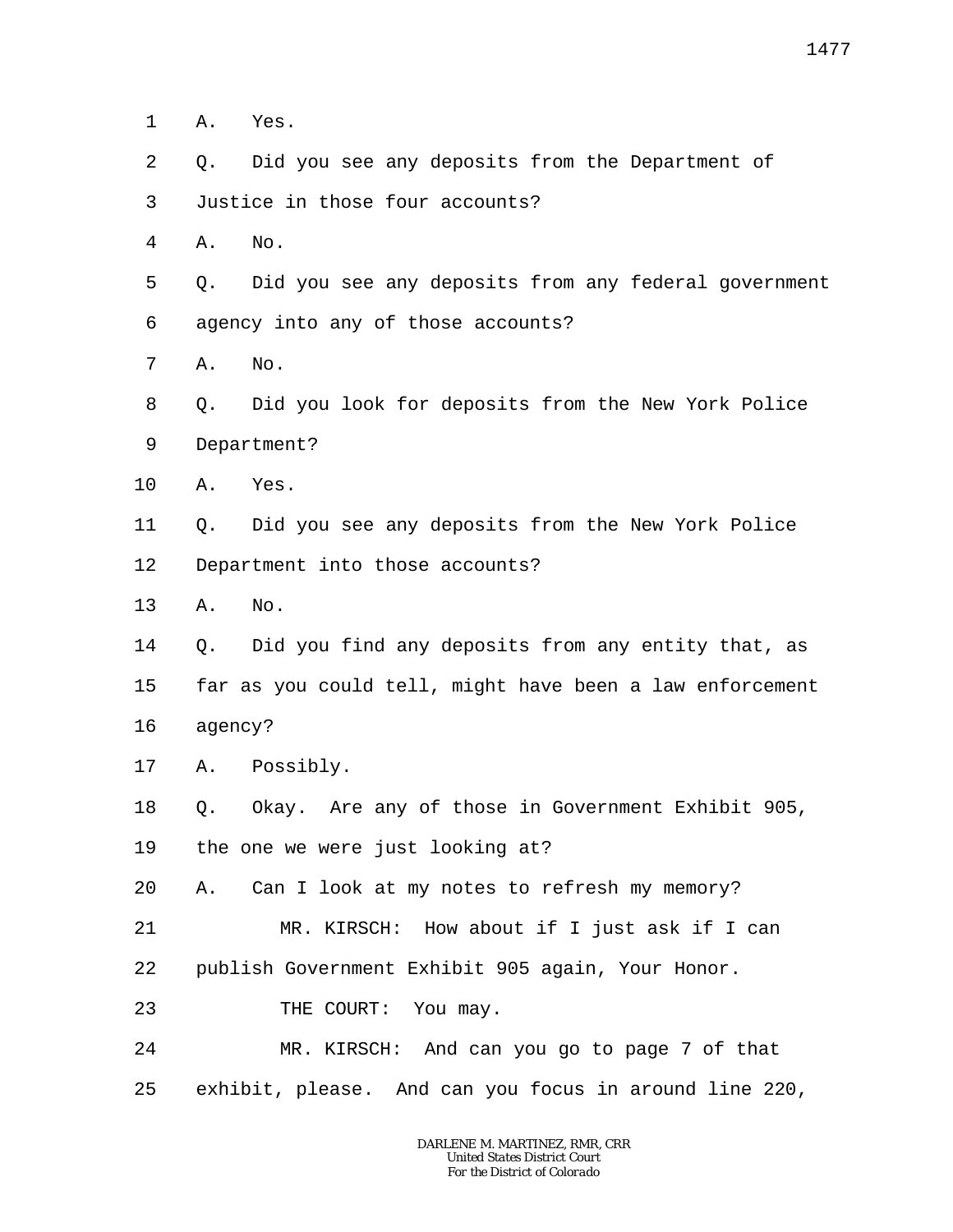1 please.

2 3 Your Honor, I don't believe the jury can see that again.

4 Q. (BY MR. KIRSCH) Can you see that on the screen,

5 Ms. Chamberlin?

6 A. I can.

7 Q. What is the line item at reference No. 220?

8 A. It is a deposit made on August 27, 2003, for \$3,500

9 from the State of Colorado Department of Public Safety.

10 Q. Okay. Do you recall whether or not you identified

11 any other deposits into this account that could have been

12 from a law enforcement agency?

13 A. No, there were not.

14 15 MR. KIRSCH: Can I now please publish, Your Honor, Government Exhibit 907.00?

16 THE COURT: You may.

17 Q. (BY MR. KIRSCH) This is the summary of the IRP

18 Solutions' account; is that right, Ms. Chamberlin?

19 A. It is.

20 21 22 Q. Can we please go to page 6 of that exhibit. And can we focus in around line 201, please. What is the deposit item there, Ms. Chamberlin?

23 A. On June 7th, 2004, a deposit for \$5,060 from Rio

24 Grande County.

25 Q. Was that an item that you determined could perhaps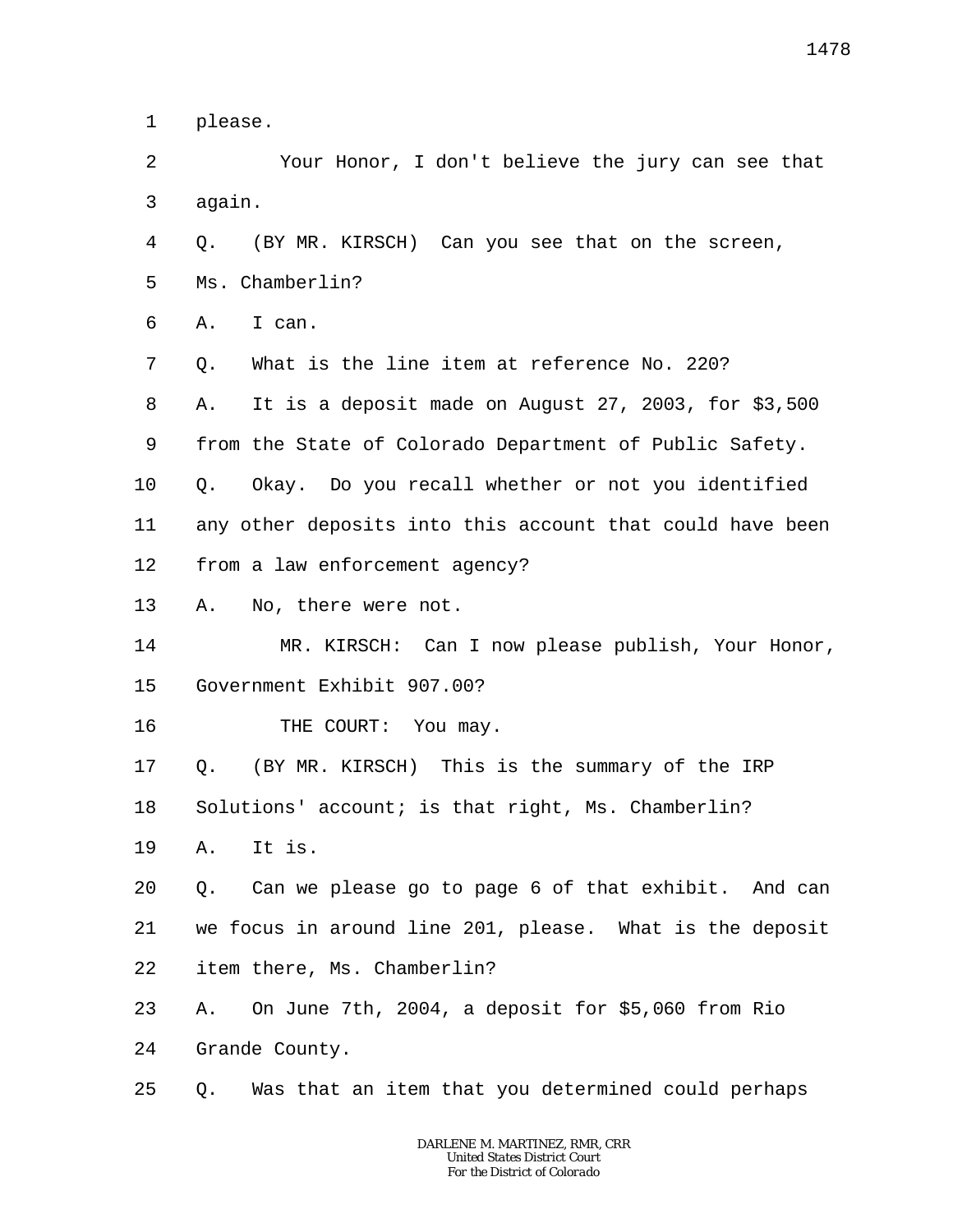1 have come from a law enforcement agency or entity?

 $\overline{a}$ A. Yes.

3 4 MR. KIRSCH: Could we go to page 9 of that exhibit, please. Focus in around line 341.

5 6 7 8 Q. (BY MR. KIRSCH) What is contained on that line? A. Line 341, deposit made on January 28, 2005, for \$629 from the Dunklin County Law Enforcement Block Grant 2001, and item in parentheses is what was shown in the memo

9 section indicating "Law enforcement software."

10 11 12 13 Q. Other than those three line items that we have just looked at, were you able to identify any other deposits into these accounts that you could potentially classify as coming from a law enforcement agency?

14 A. No.

15 16 Q. Do you recall the time frame that was covered by these accounts that you had?

17 18 A. It would have been the time frame October of '02 through February of '05.

19 20 Q. Okay. Did you make an attempt to try to identify potential rent payments from the IRP account?

21 A. Yes.

22 23 MR. KIRSCH: Could we go back and publish again, please, Your Honor, Government Exhibit 907.00, page 9?

24 THE COURT: You may.

25 Q. (BY MR. KIRSCH) And were you able to identify those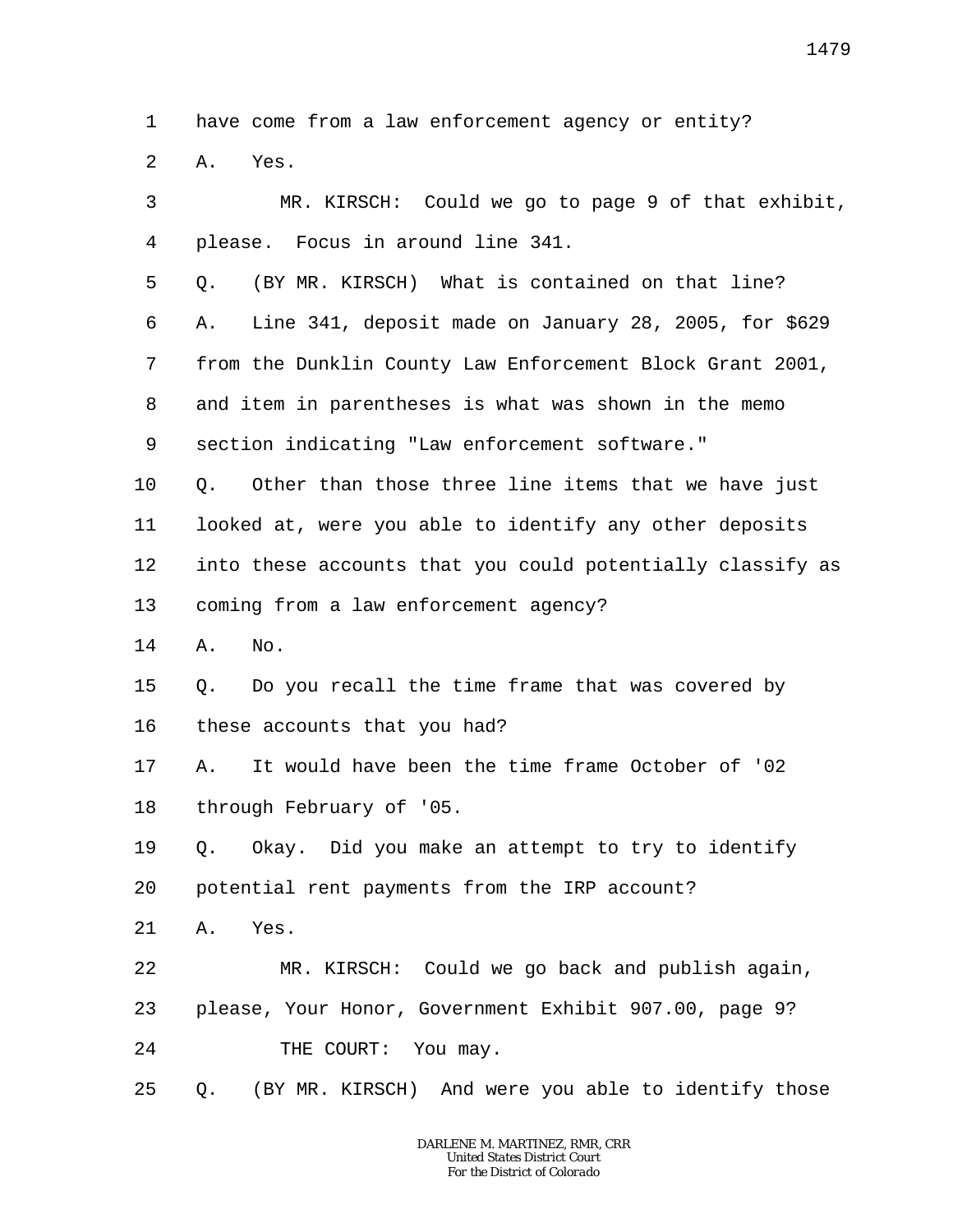1 kind of payments?

2 A. Yes.

| 3       | Q.                                                         | And I think I may have asked you to go to the wrong   |  |
|---------|------------------------------------------------------------|-------------------------------------------------------|--|
| 4       | page. Can you go to page 6, please. Is there anything on   |                                                       |  |
| 5       | this page that you were able to identify as these          |                                                       |  |
| 6       | payments, Ms. Chamberlin?                                  |                                                       |  |
| 7       | Α.                                                         | Lines 202, line 219, line 230 were all checks payable |  |
| 8       | to Alcatel, with the memo section reading "DKH 7350 Campus |                                                       |  |
| 9       | Dr, #200."                                                 |                                                       |  |
| $10 \,$ | Q.                                                         | And was there a standard amount to those payments?    |  |
| 11      | Yes.<br>Α.                                                 |                                                       |  |
| 12      | What was that amount?<br>Q.                                |                                                       |  |
| 13      | \$19,946.08.<br>Α.                                         |                                                       |  |
| 14      | Was that amount paid on roughly a monthly basis?<br>Q.     |                                                       |  |
| 15      | Yes.<br>Α.                                                 |                                                       |  |
| 16      | When you were reviewing the various records that<br>Q.     |                                                       |  |
| 17      | you've described as you were creating these summaries, did |                                                       |  |
| 18      | you identify situations where payments went from staffing  |                                                       |  |
| 19      | companies to one of these three entities; Leading Team,    |                                                       |  |
| 20      | DKH or IRP, rather than directly to the employees?         |                                                       |  |
| 21      | Yes.<br>Α.                                                 |                                                       |  |
| 22      | Was one of the entities for which that occurred a<br>Q.    |                                                       |  |
| 23      | company called Pro Staff or AdvectA?                       |                                                       |  |
| 24      | Yes.<br>Α.                                                 |                                                       |  |
| 25      | Do you recall what entity received payment from<br>Q.      |                                                       |  |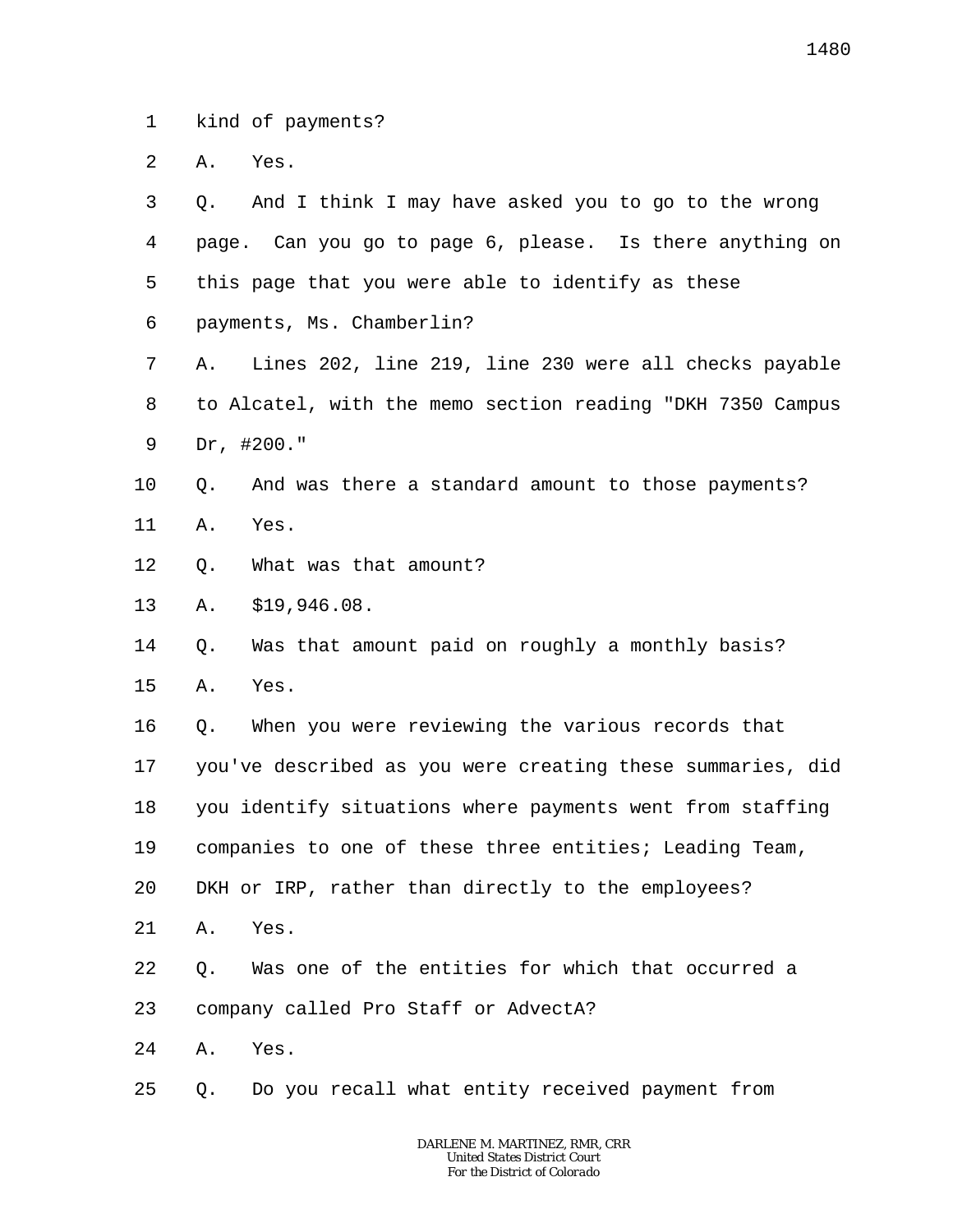- 1 Pro Staff or AdvectA?
- 2 A. I believe it was Leading Team.
- 3 4 Q. And do you recall -- did you review the time cards for Pro Staff and AdvectA?
- 5 A. Yes.

6 7 MR. KIRSCH: Your Honor, could we please publish 301.00?

8 THE COURT: You may.

9 Q. (BY MR. KIRSCH) Who was the employee for whom time

- 10 was reported on this first page of Government Exhibit
- 11 301.00?
- 12 A. Shaun Haughton.
- 13 Q. Who approved that time card?
- 14 A. Clint Stewart.
- 15 Q. And was this one of the time sheets that you looked
- 16 at for Pro Staff/AdvectA?
- 17 A. Yes.
- 18 MR. KIRSCH: Can we page down.

19 20 Q. (BY MR. KIRSCH) The employee reflected on this time card is who?

- 21 A. Enrico Howard.
- 22 Q. And who approved Mr. Howard's time card here?
- 23 A. Clint Stewart.
- 24 Q. And do you recall whether there were any other
- 25 employees, according to the time card records, that were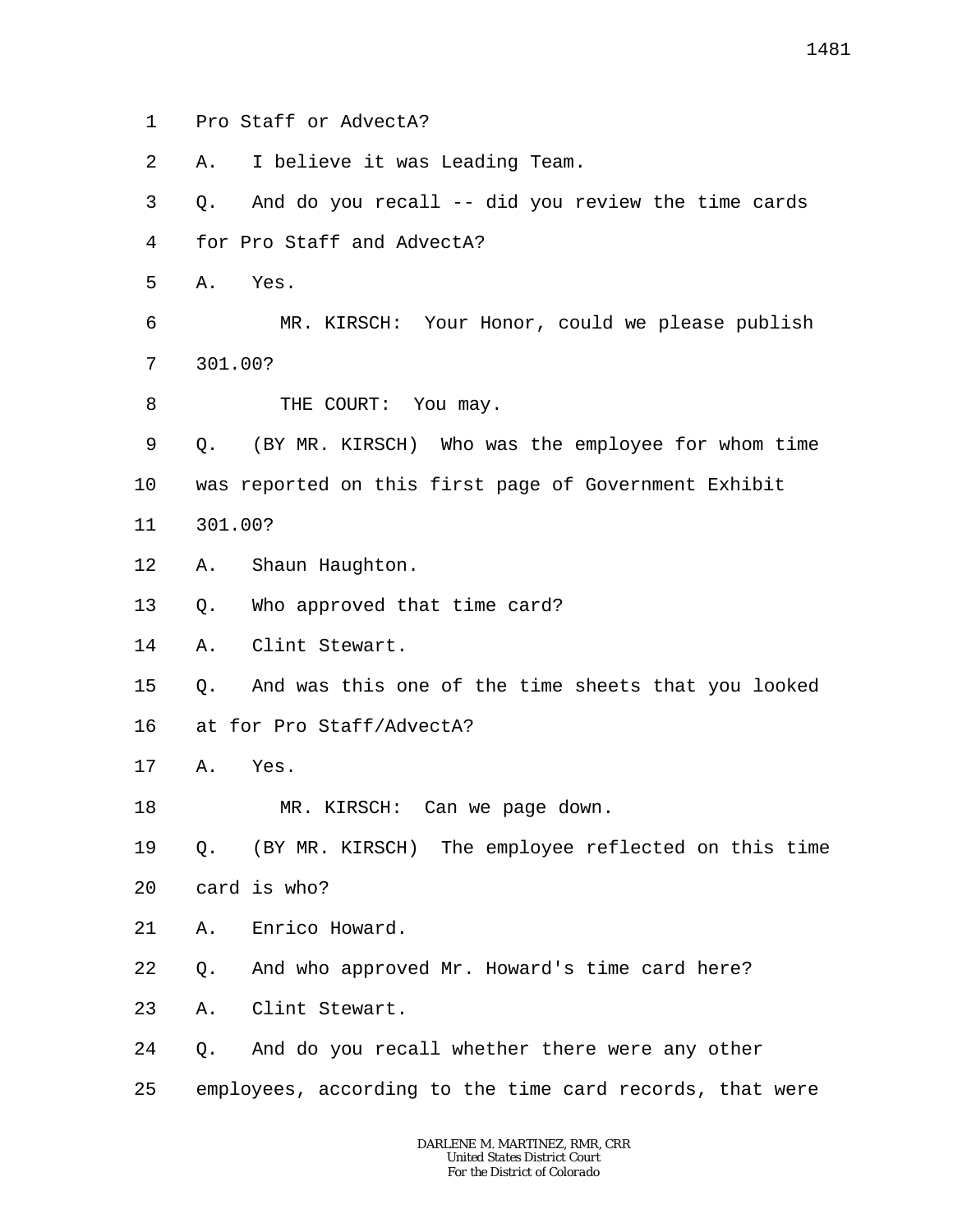1 payrolled through Pro Staff or AdvectA?

2 A. No. Those were the only two.

3 4 MR. KIRSCH: Your Honor, can we please publish now 302.00.

5 THE COURT: You may.

6 7 8 MR. KIRSCH: Sorry, Your Honor, can we take that off, please. I'm not certain if that has been admitted or just deemed admissible.

9 10 THE COURT: Let me check. 302, only been deemed admissible.

11 MR. KIRSCH: I apologize, Your Honor.

12 13 14 Q. (BY MR. KIRSCH) Ms. Chamberlin, were you able to determine the person to whom the invoices were directed for Pro Staff and AdvectA?

15 A. I believe those were directed towards Demetrius

16 Harper.

17 18 Q. Okay. And I think you indicated that those -- that the payments from that staffing company went to Leading

- 19 Team?
- 20 A. Correct.

21 22 Q. Would those deposits then have been reflected in your summary at Government Exhibit 905.00?

23 A. Yes.

24 Q. Did you make an attempt to --

25 MR. KIRSCH: Can I go ahead and publish Government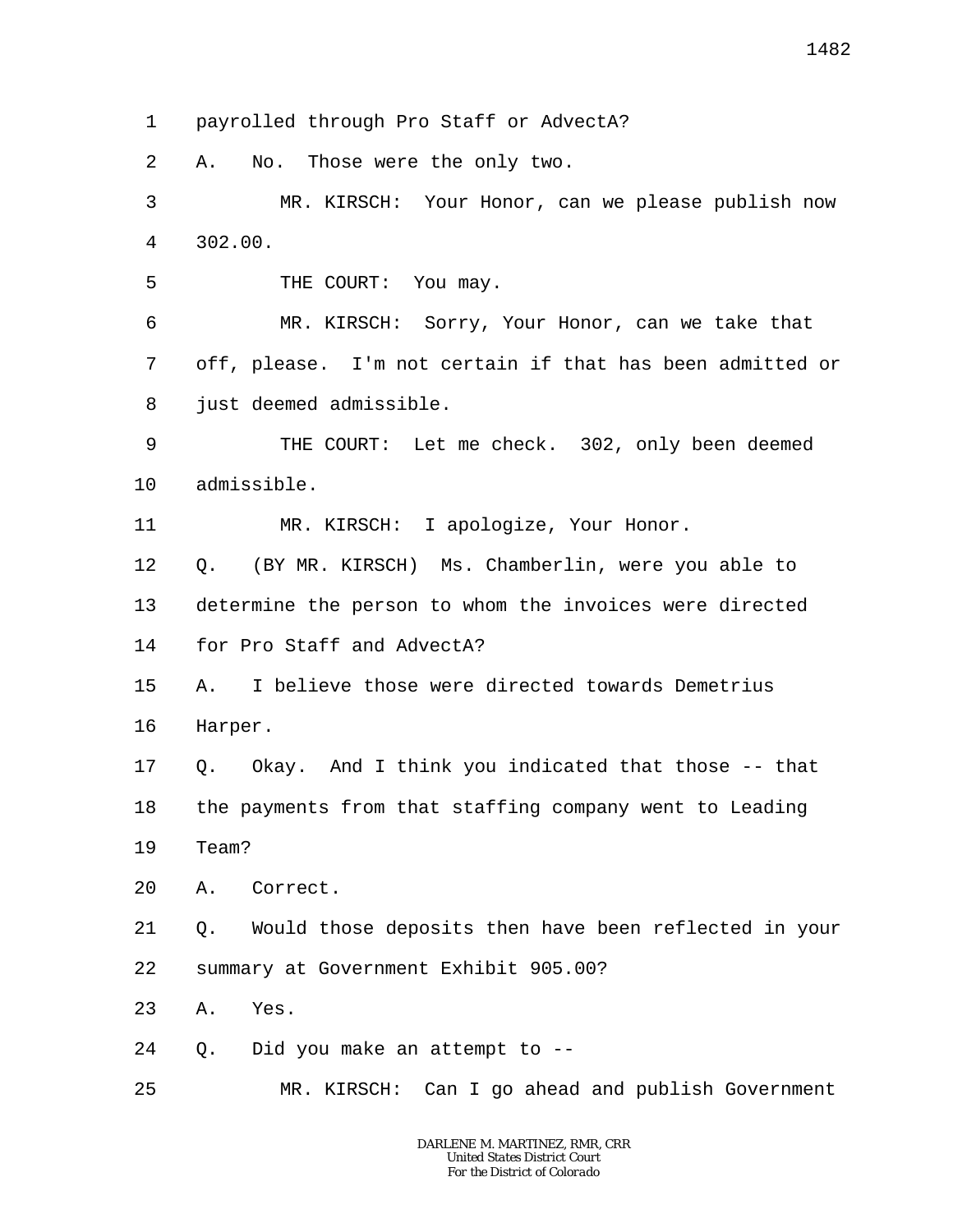1 Exhibit 905.00, Your Honor?

2 3 THE COURT: I was getting sloppy. Let me make sure. Yes, you may.

4 MR. KIRSCH: Thank you, Your Honor.

5 6 Can we go to page 4 of that exhibit, please. And can we enlarge line 137.

7 Q. (BY MR. KIRSCH) Is that, as far as you remember,

8 Ms. Chamberlin, is that the first deposit that you

9 identified into this account from Pro Staff and AdvectA?

10 A. It is.

11 12 Q. Were you able to come up with a total of the amounts deposited into this account from Pro Staff/AdvectA?

13 A. Yes.

14 Q. Do you recall what that total was?

15 A. I do not.

16 17 Q. Do you have any documents with you that would refresh your recollection about that?

18 A. Possibly.

19 20 Q. Did you prepare a document that contained that total? A. Yes.

21 22 Q. And if you saw that document, would that refresh your recollection about what that total was?

23 A. It would.

24 25 MR. KIRSCH: Your Honor, I am going to show this document to the defense first.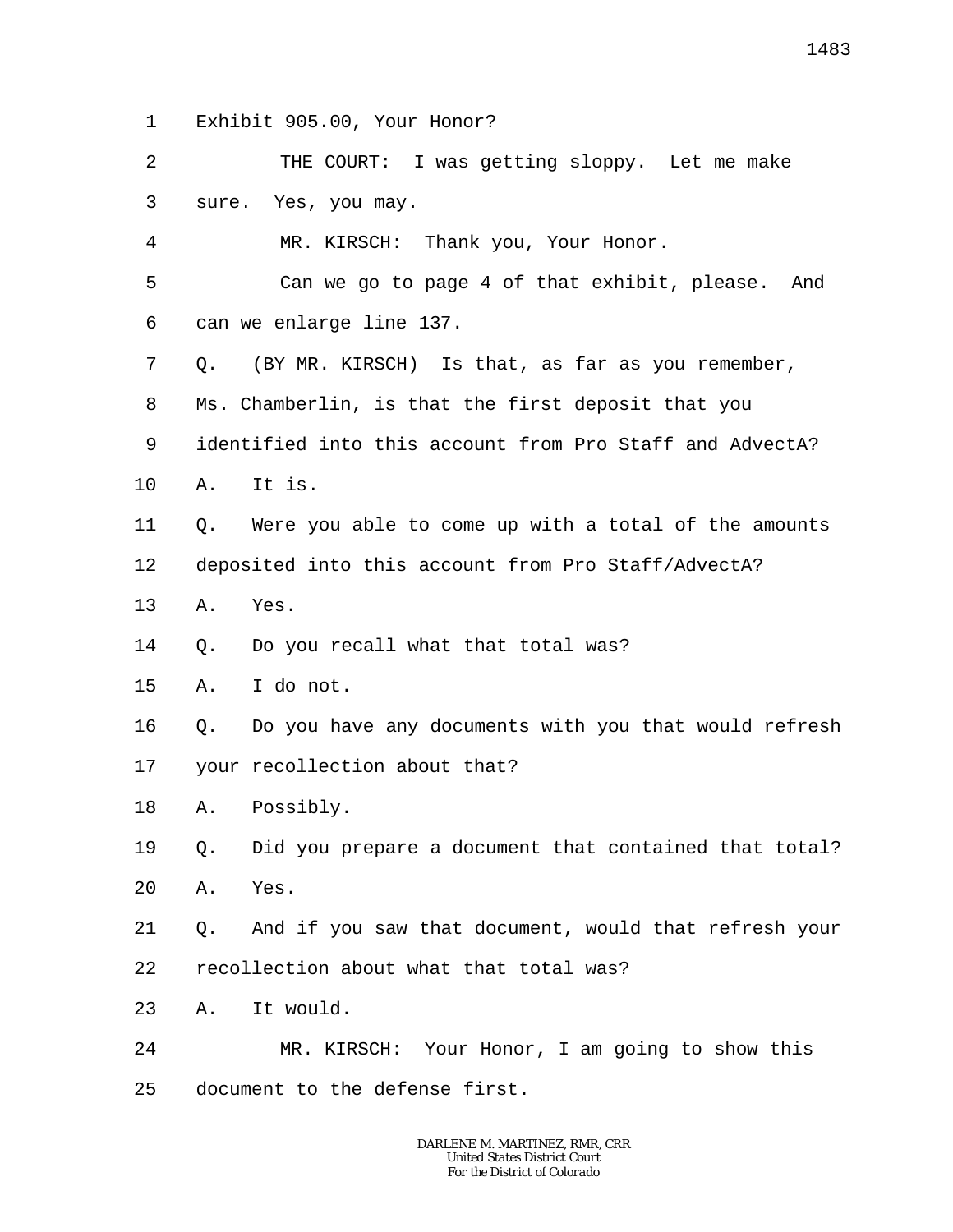1 2 3 4 5 6 7 8 9 10 11 12 13 14 15 16 17 18 19 20 21 22 23 24 25 Then if I could ask for it to be marked as whatever Government exhibit Ms. Barnes feels is appropriate. COURTROOM DEPUTY: Exhibit 703. MR. KIRSCH: Okay. COURTROOM DEPUTY: Wait, I am sorry, 1007.00. MR. KIRSCH: Thank you very much. COURTROOM DEPUTY: Government's Exhibit 1007.00. Q. (BY MR. KIRSCH) Have you had a chance to look at that document, Ms. Chamberlin? A. I have. Q. Does that refresh your memory about the total amount of deposits from Pro Staff/AdvectA into the Leading Team account? A. I does. Q. What was that amount. A. \$48,100. Q. Did you review this account and this exhibit, Government Exhibit 905.00, to look for payments to Enrico Howard, the payrolled employee? A. Yes. Q. Did you find any payments to Enrico Howard, the payrolled employee, from the Leading Team account? A. No. Q. Did you review it to find payments to Shaun Haughton, the other payrolled employee?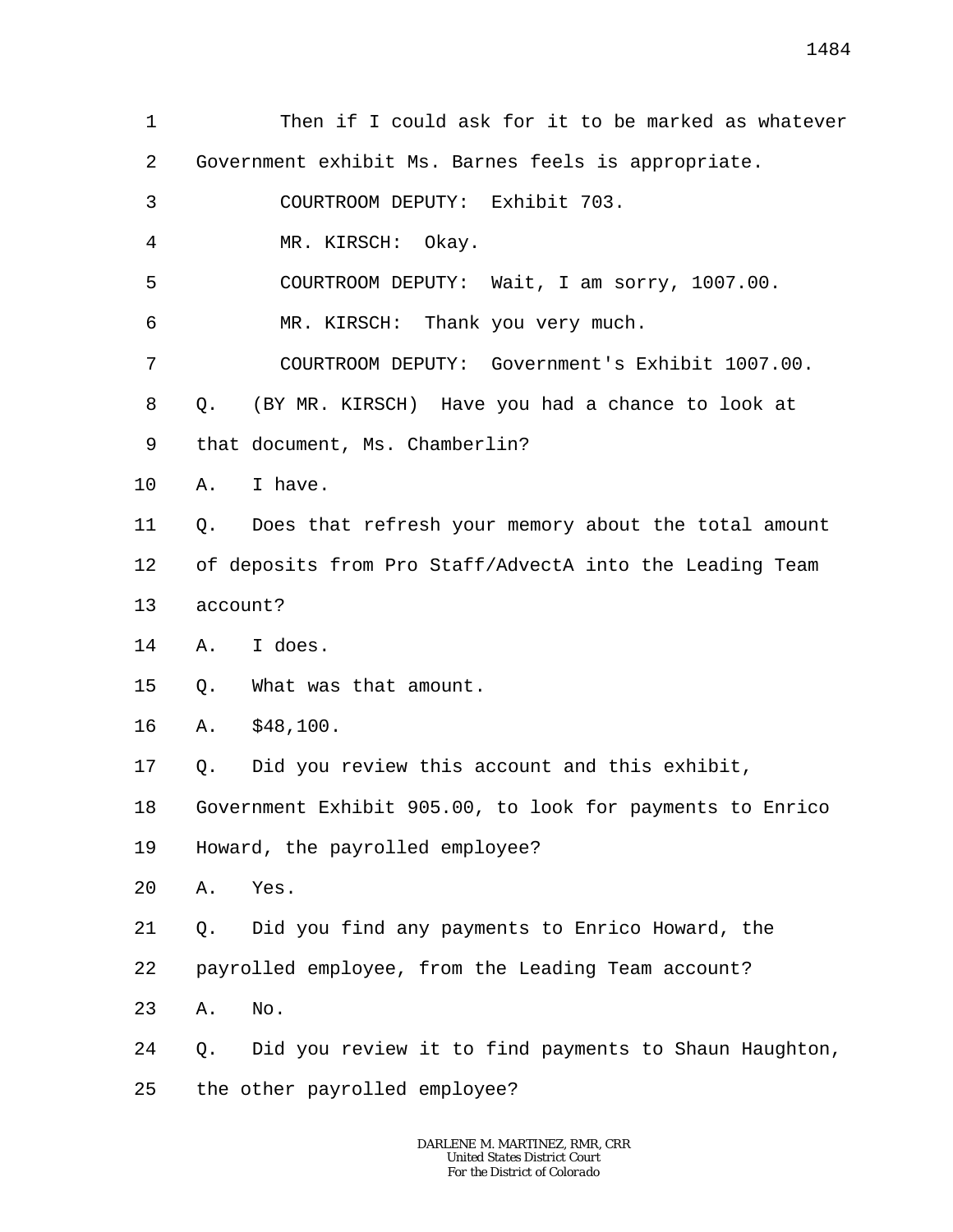1 A. I did.

- 2 3 Q. Did you find any payments to Shaun Haughton from this account?
- 4 A. No.

5 6 7 8 Q. Did you look after those deposits came in from Pro Staff/AdvectA to see whether or not there were payments out of this account to any of the defendants in this case?

- 9 A. Yes.
- 10 Q. Were there payments to Mr. Stewart after the
- 11 Pro Staff/AdvectA deposits came into this account?
- 12 A. Yes.
- 13 Q. What about to Mr. Harper?
- 14 A. Yes.

15 16 17 MR. KIRSCH: Can we go, please, to page 4 of that exhibit, again. And can we go -- can we just expand from there down to the bottom. Just go over to the

18 description, please. Right there.

19 Q. (BY MR. KIRSCH) I believe you identified line 137.

20 Did you say that that was the first deposit you

- 21 identified?
- 22 A. It was.
- 23 Q. Then two days later, was there a check written to
- 24 Mr. Harper?
- 25 A. There was a check that cleared, payable to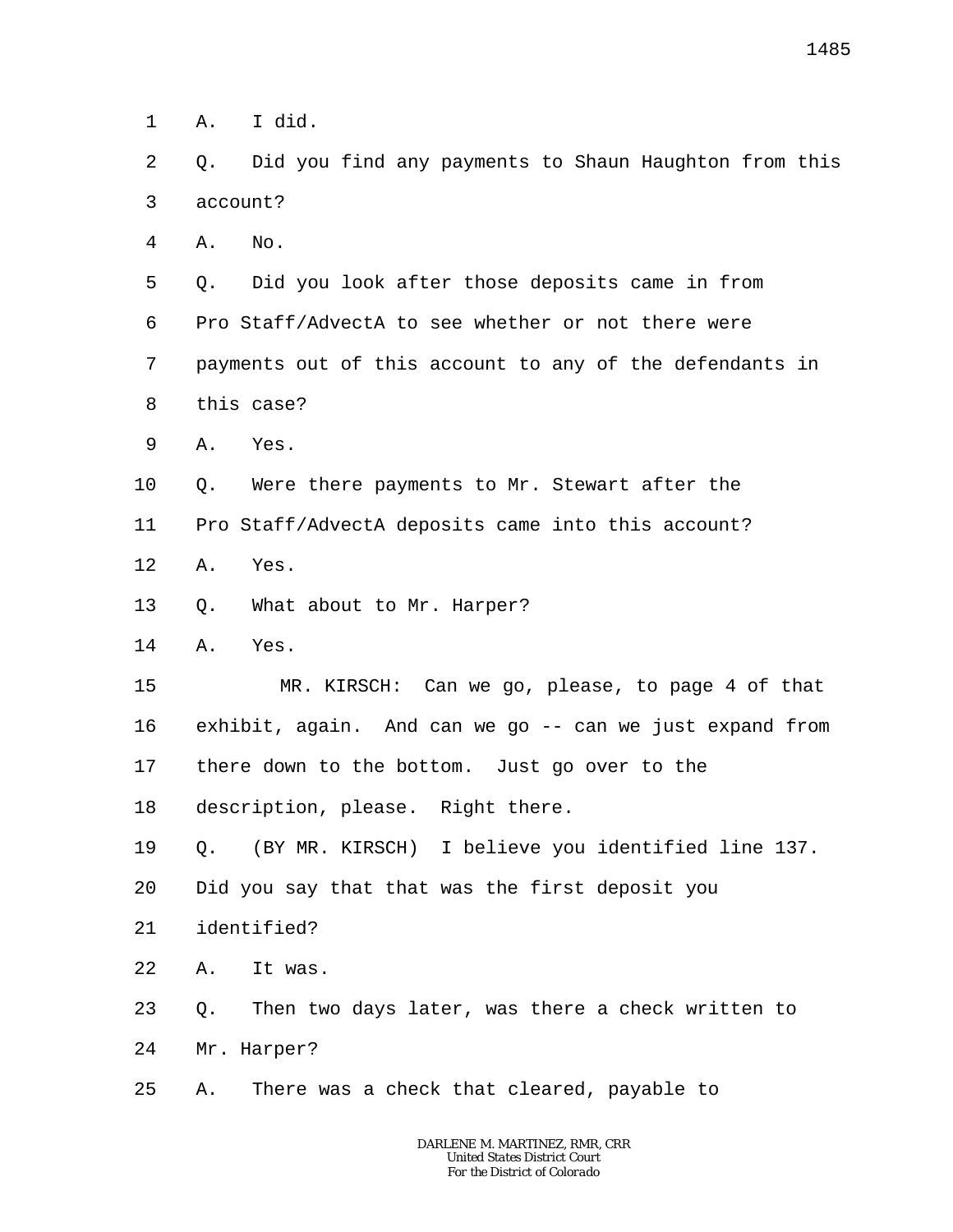- 1 Mr. Harper.
- 2 Q. Okay. And what amount?
- 3 A. \$5,880.

4 5 MR. KIRSCH: Can we go to the next page, please. And go to the top. First couple of lines there.

6 Q. (BY MR. KIRSCH) Was there a check that cleared to

- 7 Mr. Stewart around that same time?
- 8 A. Yes.
- 9 Q. For how much?
- 10 A. \$5,820.

11 12 MR. KIRSCH: Can we go down to line 152, and go from there down to about 162, please.

13 14 Q. (BY MR. KIRSCH) Is there a deposit from that same staffing company reflected there in line 152?

15 A. Yes.

16 Q. And are there checks payable to Mr. Stewart and

17 Mr. Harper that followed that deposit?

- 18 A. Yes.
- 19 Q. In what amounts?
- 20 A. \$3,300 to both of them.

21 22 MR. KIRSCH: Go back out of that, please. Go down to line 170. I don't think we need to expand that.

23 Q. Is there another deposit from Pro Staff on 170,

24 Ms. Chamberlin?

25 A. There is.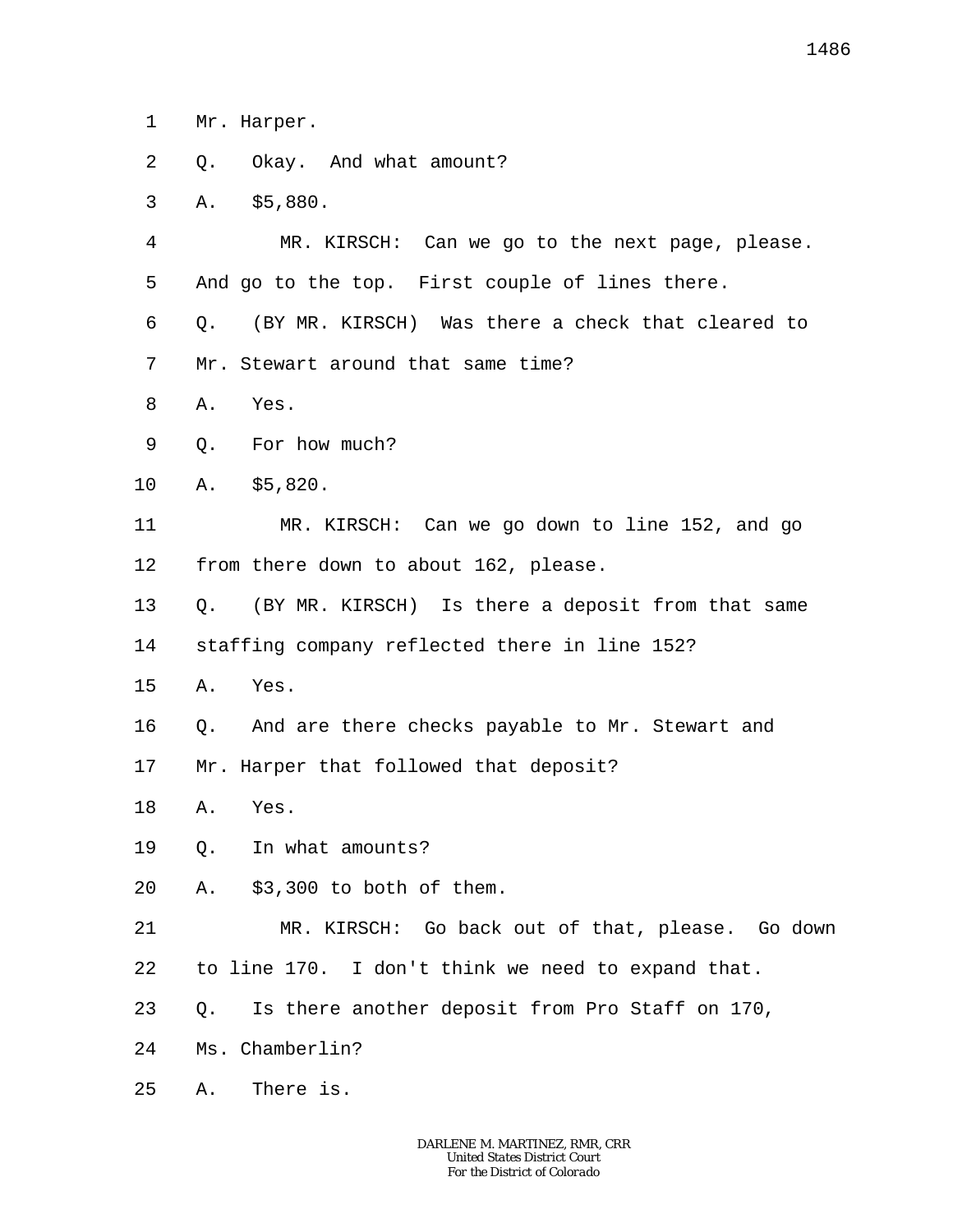1 2 MR. KIRSCH: Go to the top of the next page, page 6, please.

- 3 4 5 Q. (BY MR. KIRSCH) Were there checks written to Mr. Stewart and Mr. Harper shortly after that deposit? A. There were checks that cleared.
- 6 Q. I am sorry, that cleared?
- 7 A. Yes.
- 8 Q. And in what amounts?
- 9 A. \$3,240 to both Mr. Stewart and Mr. Harper.
- 10 11 MR. KIRSCH: Can you just scroll down a couple more lines there, Special Agent Smith.
- 12 13 Q. (BY MR. KIRSCH) Line 184 is on the screen now. Does that have the deposit from Pro Staff?
- 14 A. It does.
- 15 16 MR. KIRSCH: Can we go ahead and scroll down about 10 more lines there, Special Agent Smith.
- 17 Q. (BY MR. KIRSCH) Were there checks that cleared to

18 Mr. Stewart and Mr. Harper after that deposit?

- 19 A. Yes.
- 20 Q. In what amounts?
- 21 A. \$3,360 to Mr. Stewart, and \$3,300 to Mr. Harper.

22 23 24 25 MR. KIRSCH: Then, finally, can we go to the next page, please. I am sorry, I think I took you one page -- I took it one page too quickly. Can we go back to page 6. Q. (BY MR. KIRSCH) Is there another Pro Staff deposit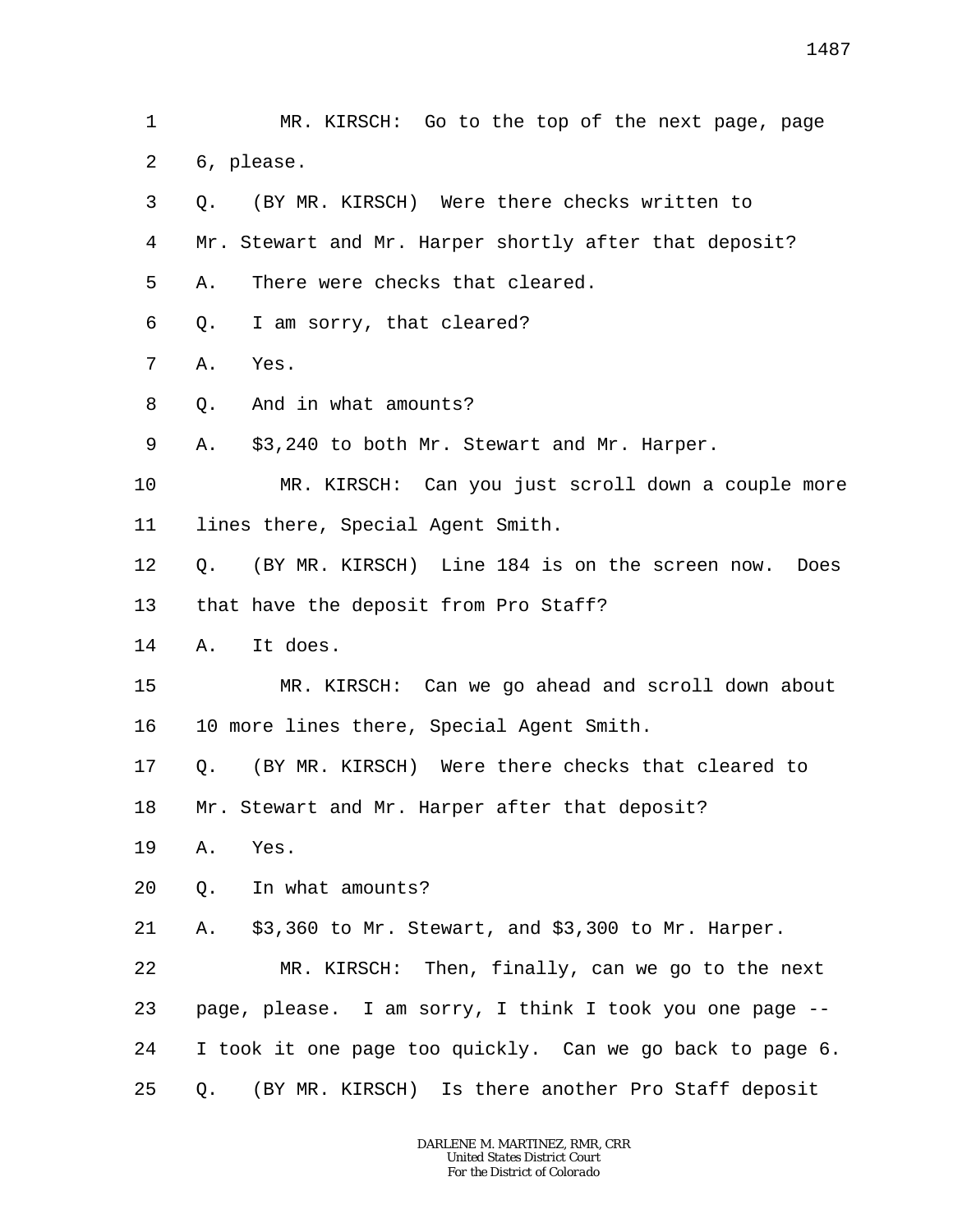1 there on page 6?

2 A. There is.

| 3  | Q.                          | And were there checks that went out after that      |  |
|----|-----------------------------|-----------------------------------------------------|--|
| 4  |                             | deposit to Mr. Stewart and Mr. Harper?              |  |
| 5  | Α.                          | Yes. They are on the next page.                     |  |
| 6  |                             | MR. KIRSCH: Okay. Can we go to the next page,       |  |
| 7  | please.                     |                                                     |  |
| 8  |                             | THE WITNESS: Line 213 and line 217.                 |  |
| 9  |                             | Q. (BY MR. KIRSCH) What were the amounts of those   |  |
| 10 | checks?                     |                                                     |  |
| 11 | A.                          | 3,300 to both Mr. Harper and Mr. Stewart.           |  |
| 12 | Q.                          | Did you add up the funds in this category that were |  |
| 13 | payable to Clinton Stewart? |                                                     |  |
| 14 | Α.                          | Yes.                                                |  |
| 15 | Q.                          | Do you recall what that total was?                  |  |
| 16 | Α.                          | \$19,020.                                           |  |
| 17 | Q.                          | How about did you add up the funds for Mr. Harper?  |  |
| 18 | Α.                          | Yes.                                                |  |
| 19 | Q.                          | What did that total?                                |  |
| 20 |                             | A. The same amount, \$19,020.                       |  |
| 21 |                             | MR. KIRSCH: Your Honor, can I please ask to         |  |
| 22 |                             | publish Government Exhibit 608.22?                  |  |
| 23 |                             | THE COURT: Yes, you may.                            |  |
| 24 |                             | MR. KIRSCH: Thank you, Your Honor.                  |  |
| 25 |                             | Can you expand the text of that e-mail, please.     |  |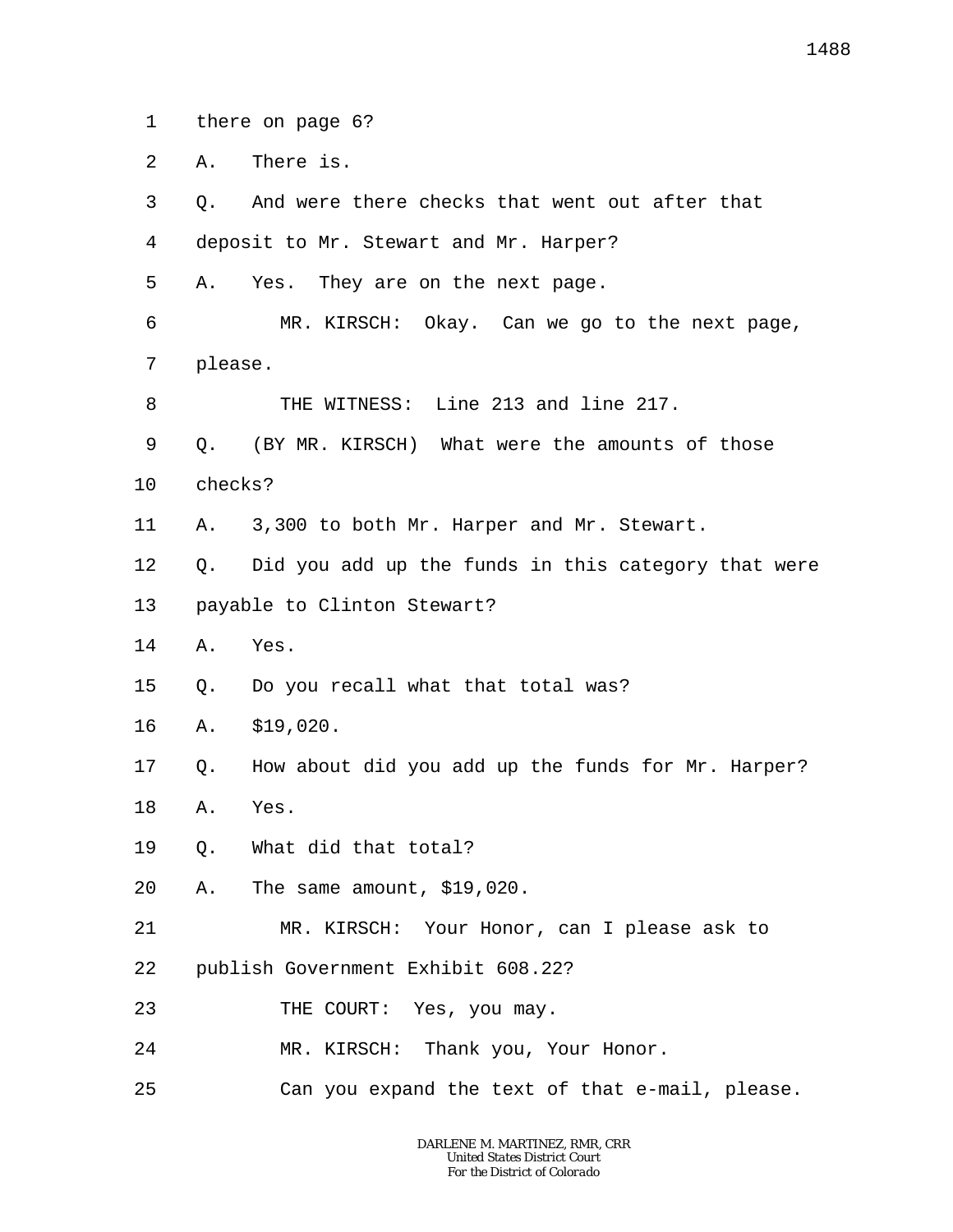- 1 Just do the first half of it, actually.
- $\overline{a}$ 3 Q. (BY MR. KIRSCH) Can you see that on the screen  $now --$
- 4 A. I can.
- 5 Q. -- Ms. Chamberlin, under the heading AdvectA?
- 6 A. Yes.
- 7 8 9 10 Q. Did the bank records that you reviewed, are they consistent with Mr. Howard or Mr. Haughton getting payments from AdvectA for the time that was reported in their names?
- 11 A. Can you repeat the question, please?
- 12 Q. Yes. The bank records that you reviewed --
- 13 A. Yes.
- 14 Q. -- were they consistent with Mr. Howard or
- 15 Mr. Haughton getting paid for the time that was recorded
- 16 in their names to Pro Staff/AdvectA?
- 17 A. They did not get paid.
- 18 19 20 Q. Okay. Were the records you reviewed consistent with Mr. Stewart and Mr. Harper getting paid for the time that was reported in the names of Enrico Howard and Shaun
- 21 Haughton?
- 22 A. Yes.
- 23 24 25 MR. KIRSCH: Thank you, Special Agent Smith. Q. (BY MR. KIRSCH) Was Analysts International another company that issued payments to one of the entities, DKH,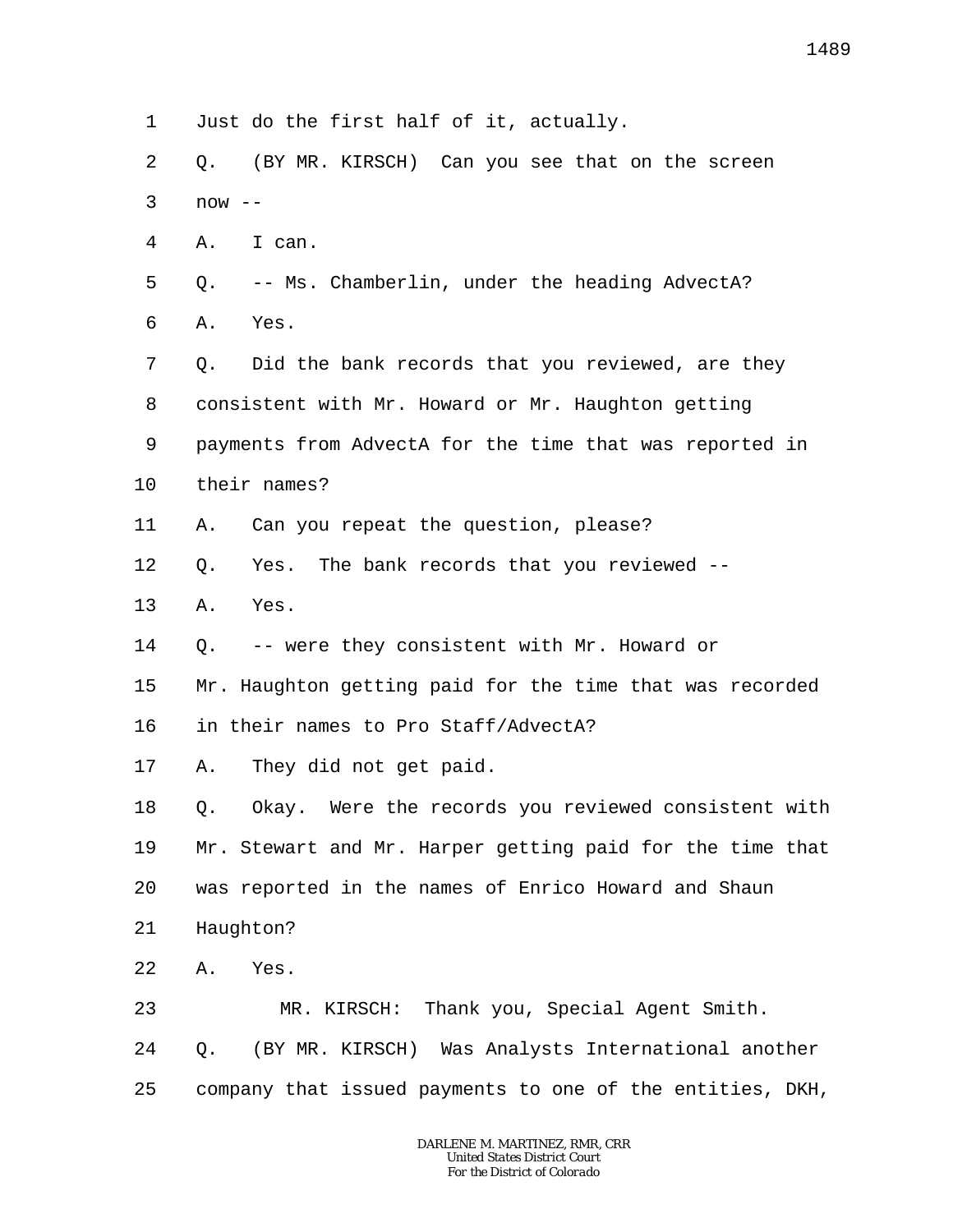1  $\overline{a}$ Leading Team or IRP, rather than directly to employees? A. Yes.

3 4 5 Q. And did you review records that identified the payrolled employees through Analysts International? A. Yes.

6 7 Q. Did those include the time cards for Analysts International?

8 A. Yes.

9 10 11 MR. KIRSCH: Your Honor, at this point I'm going to ask to publish Government's Exhibit 50.01, which I believe has been admitted into evidence.

12 THE COURT: Yes, it has been. You may.

13 MR. KIRSCH: And can we have page 8 of that

14 exhibit, please. Can you expand that list of names,

15 please.

16 17 Q. (BY MR. KIRSCH) Can you see that list of names on the screen, Ms. Chamberlin?

18 A. I can.

19 20 21 Q. Is that consistent with your understanding about the employees in whose name time was reported to Analysts International?

22 A. Yes.

23 24 25 Q. And do you recall from reviewing the time cards who approved the time cards that were submitted to Analysts International?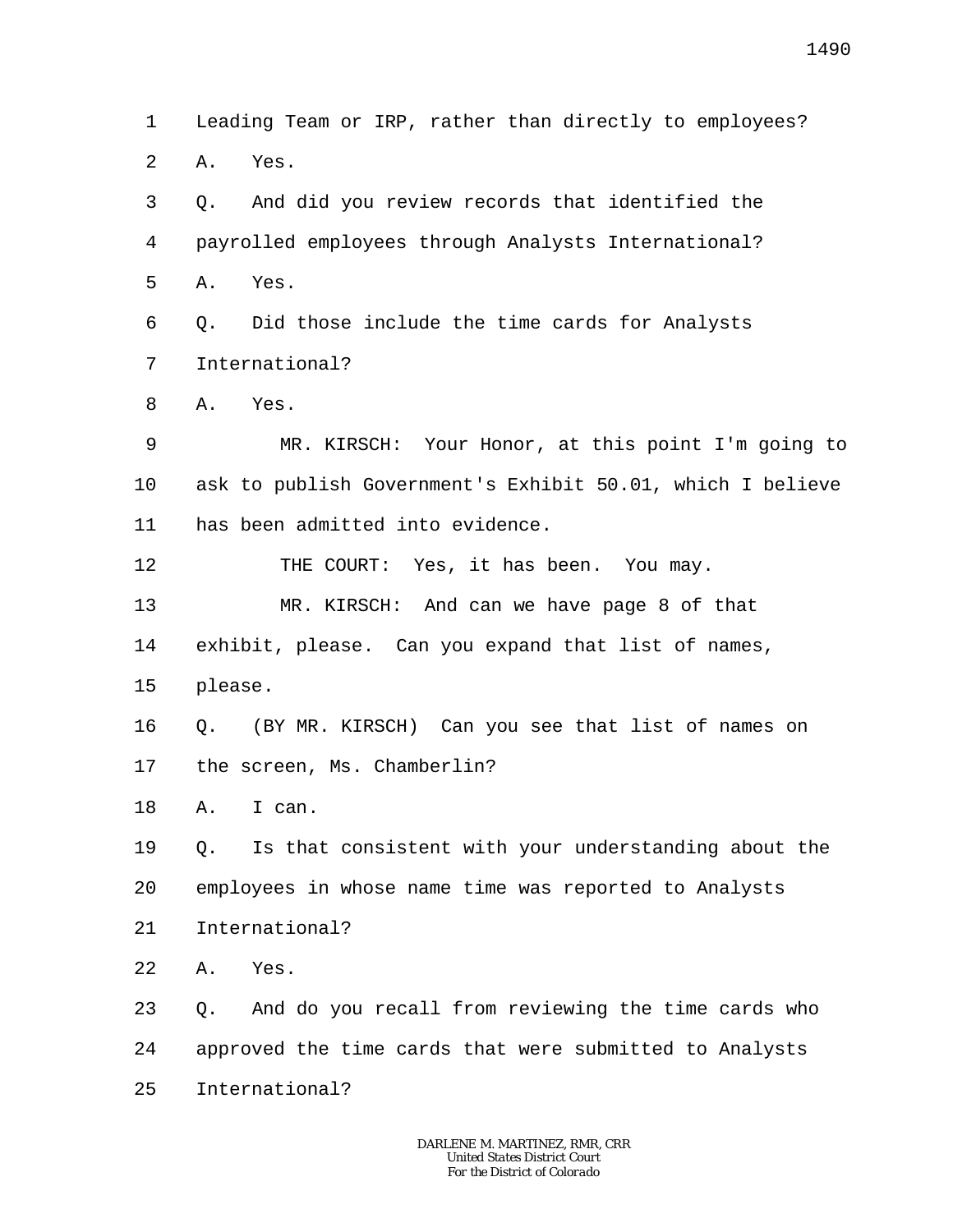1 A. I do not recall.

2 3 MR. KIRSCH: Okay. Could we please publish Government's Exhibit 51.00?

THE COURT: You may.

- 5 6 Q. (BY MR. KIRSCH) Does that help refresh your memory Ms. Chamberlin?
- 7 A. Yes.

4

- 8 Q. Who was that?
- 9 A. Gary Walker.

10 11 12 Q. And did you review -- do you know the -- do you recall the account into which payments from Analysts International went?

13 A. I believe payments went into the DKH account.

14 Q. That would be your summary of that account, is

- 15 Government Exhibit 906.00?
- 16 A. Yes.

17 MR. KIRSCH: Can we please publish 906.00, Your

- 18 Honor?
- 19 THE COURT: You may.

20 MR. KIRSCH: And I want to go down to line 271, if

21 we could, please, Special Agent Smith. Can we just

22 highlight the bottom of that screen.

23 Q. (BY MR. KIRSCH) Is this an example, Ms. Chamberlin,

24 of a deposit into this account from Analysts

25 International?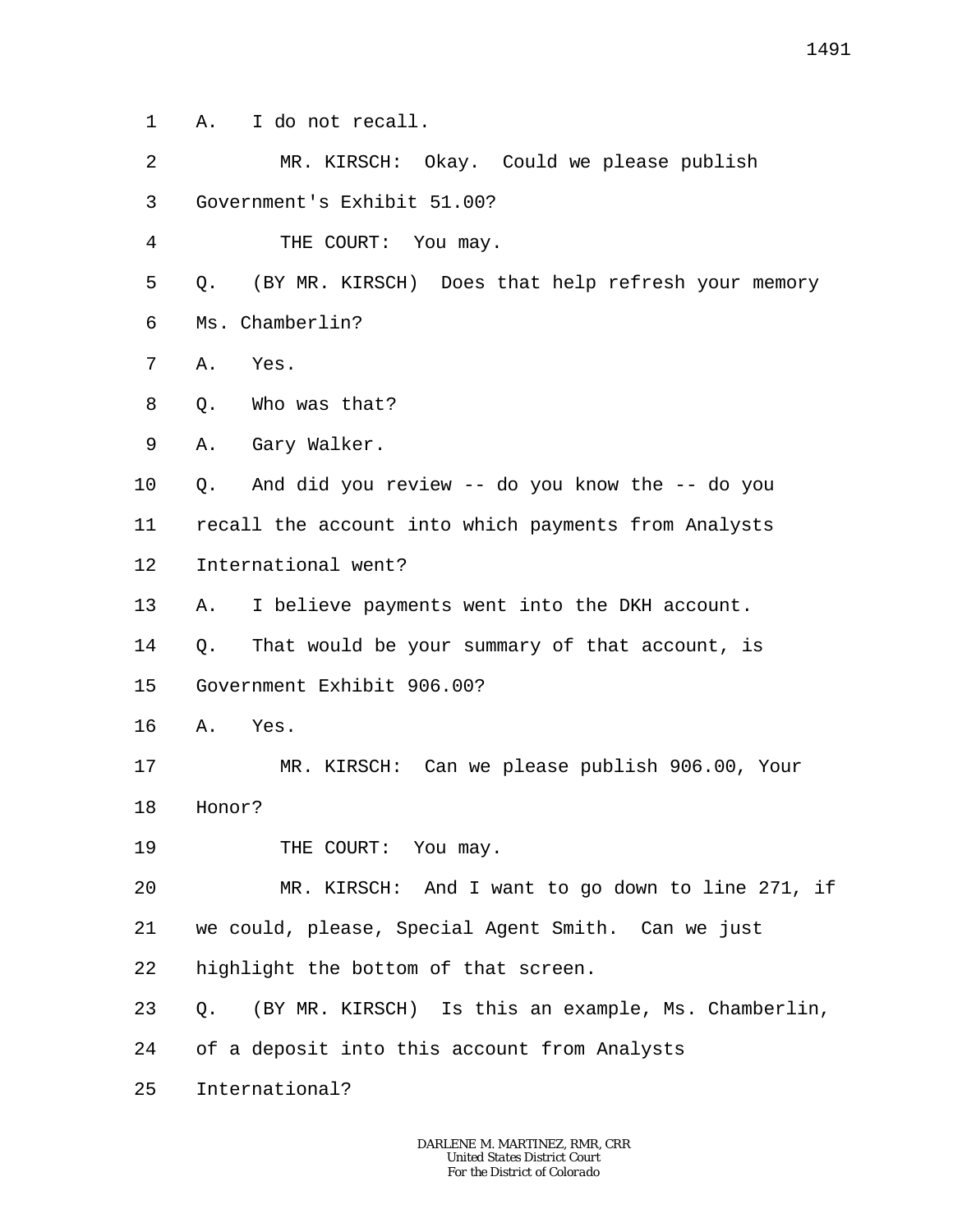1 A. It is, line 271.

| Now, did you make an attempt to determine whether<br>Q.     |
|-------------------------------------------------------------|
| there were any employees in whose name time was reported    |
| that didn't get checks written to them out of this DKH      |
| account after there were deposits from Analysts             |
| International?                                              |
| Yes.<br>Α.                                                  |
| Did you identify such employees?<br>Q.                      |
| I did.<br>Α.                                                |
| Who were they?<br>Q.                                        |
| Esther Bailey was one. Willie Pee was another.<br>And<br>Α. |
| I believe Michael Benjamin was the third.                   |
| Okay.<br>Q.                                                 |
| MR. KIRSCH: Your Honor, at this point I'm going to          |
| ask to publish Government Exhibit 609.04, which has been    |
| admitted.                                                   |
| THE COURT:<br>Yes, you may.                                 |
| MR. KIRSCH: Thank you, Your Honor.                          |
| (BY MR. KIRSCH) Starting with the first page here,<br>Q.    |
| this is a folder marked "David Banks." Do you see that,     |
| Ms. Chamberlin?                                             |
| A. I do.                                                    |
| MR. KIRSCH: Can I ask you to go now, Special Agent          |
|                                                             |
| Smith, please, to page 26 of that exhibit.                  |
|                                                             |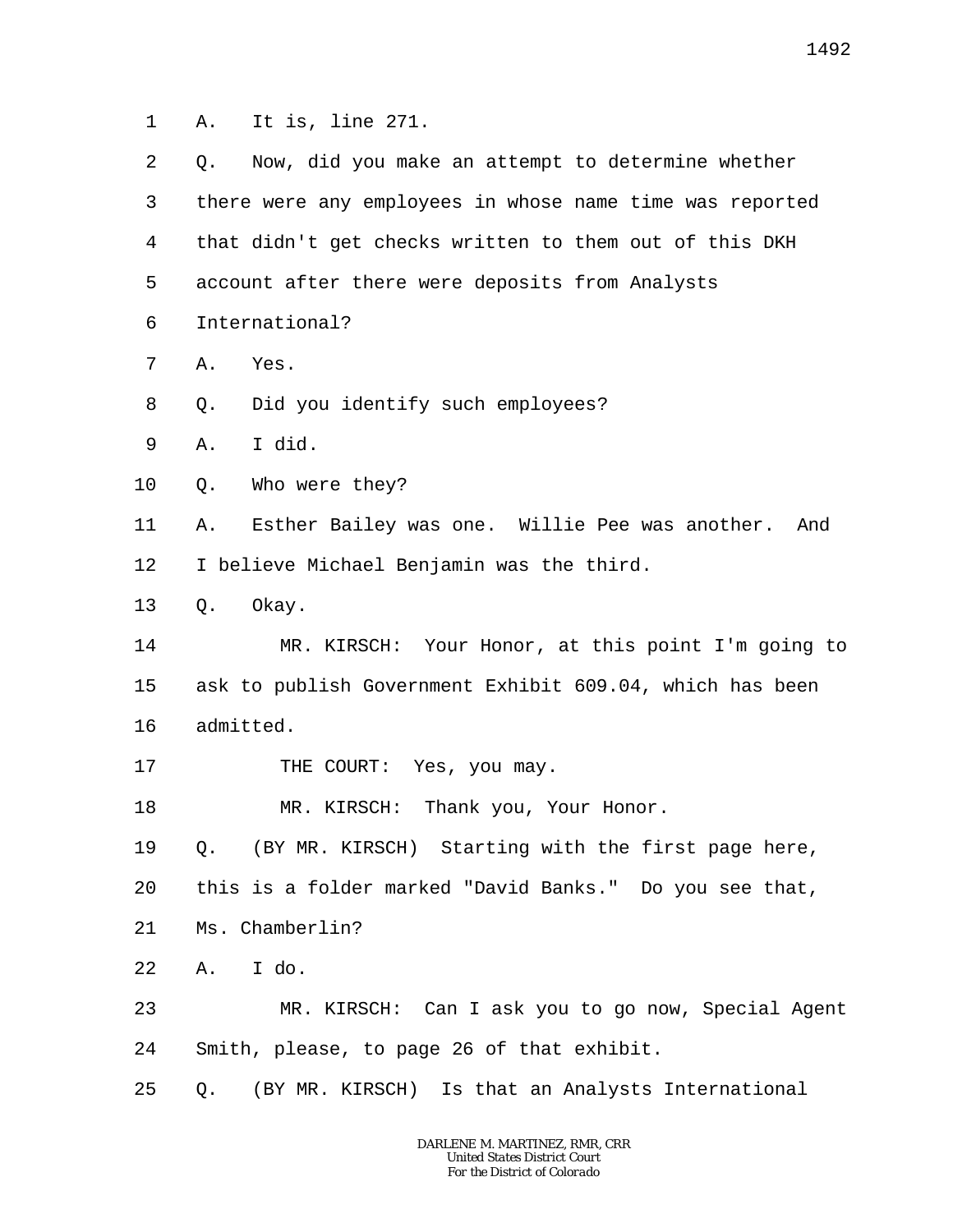- 1 time card in the David Banks folder, Ms. Chamberlin?
- 2 A. It is.
- 3 Q. And for what employee?
- 4 A. Esther Bailey.

5 6 MR. KIRSCH: Can you just page through, Special Agent Smith, to page 31, there.

- 7 8 Q. (BY MR. KIRSCH) Were all of those pages that we just looked at time cards for Esther Bailey?
- 9 A. Yes.
- 10 11 MR. KIRSCH: Your Honor, can I now please publish Government Exhibit 609.05?
- 12 THE COURT: Yes, you may.
- 13 Q. (BY MR. KIRSCH) See, Ms. Chamberlin, the folder

14 marked "Gary Walker" on the screen now?

15 A. Yes.

16 17 MR. KIRSCH: Special Agent Smith, can you go to page 34 of that exhibit, please.

- 18 Q. (BY MR. KIRSCH) Is that an Analysts International
- 19 time card, Ms. Chamberlin?
- 20 A. It is.

21 Q. In whose name?

22 A. Willie Pee.

23 MR. KIRSCH: Can we go to the next page, please.

24 Q. (BY MR. KIRSCH) How about that one?

25 A. Same.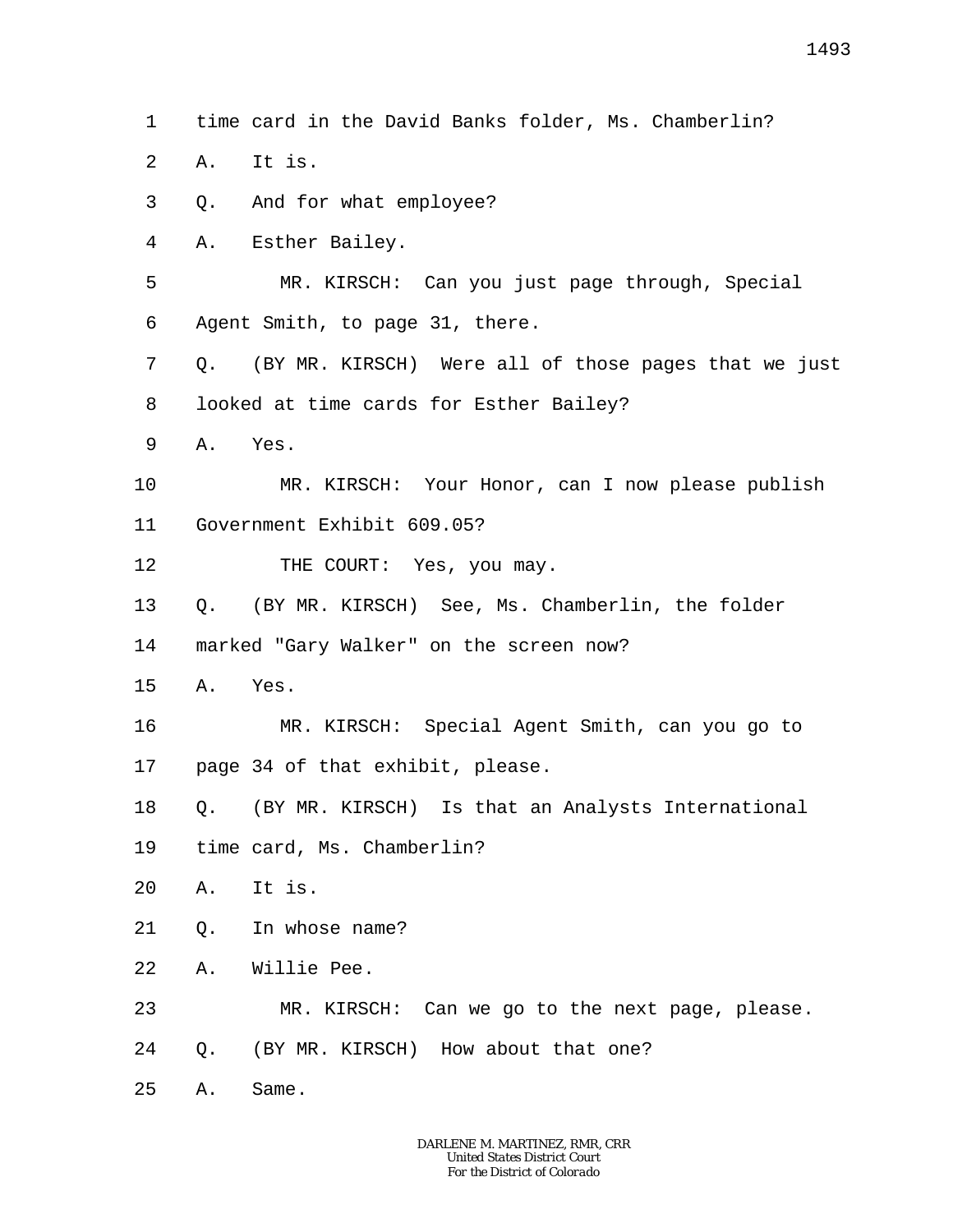1 2 3 4 5 6 7 8 9 10 11 12 13 14 15 16 17 18 19 20 21 22 23 24 25 MR. KIRSCH: Go to the next page, please. Q. (BY MR. KIRSCH) How about that one? A. Same. MR. KIRSCH: Can we go to the next page, please. That is the last one we have there? May I have one moment, please, Your Honor? THE COURT: You may. MR. KIRSCH: Thank you, Special Agent Smith. Q. (BY MR. KIRSCH) Ms. Chamberlin, did you attempt to determine whether there were payments made to Gary Walker from the DKH account after the deposits came in from Analysts International? A. Yes. Q. Were there such payments? A. Yes. Q. Were you able to come up with a total of those? A. Yes. Q. Do you recall what that was? A. It was a little over \$15,000, is my recollection. Q. Did you determine whether there were payments made to David Banks from the DKH account after the money was deposited from Analysts International? A. Yes. Q. Do you recall what that total was? A. Again, it was a little over 15,000.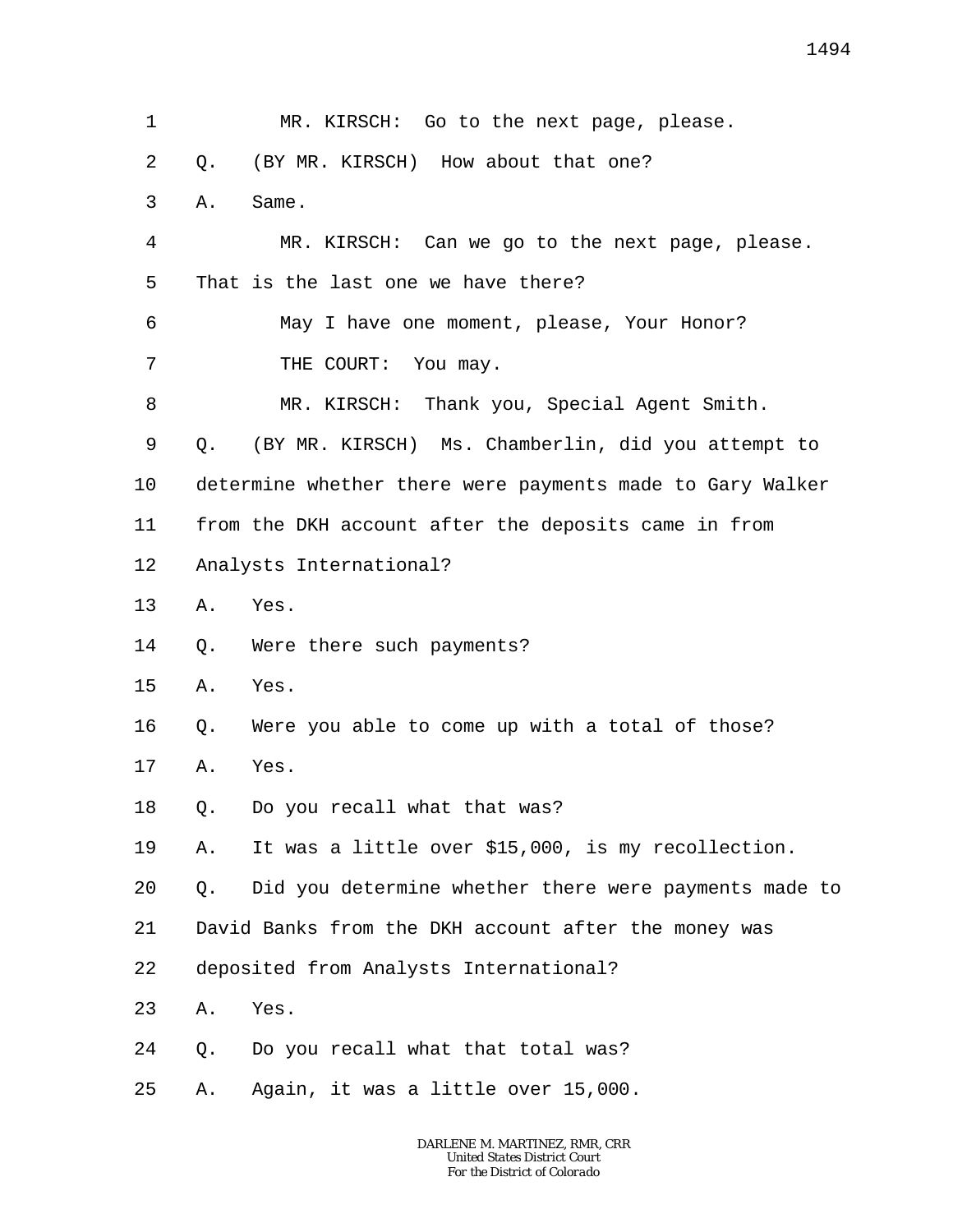- 1 Q. I want to ask you now about a company called Kforce.
- 2 Is that a company you reviewed records for?
- 3 A. It is.
- 4 5 6 Q. Is Kforce a company -- another company that sent payments directly to one of the entities instead of to the payrolled employees?
- 7 A. It is.
- 8 9 Q. Did Kforce also send its payment to the DKH account? A. It did.
- 10 11 Q. Again, your summary is Government Exhibit 906.00? A. Yes.
- 12 Q. Did you look at records to identify the payrolled
- 13 employees for Kforce?
- 14 A. Yes.
- 15 Q. Okay. Do you recall who those employees are?
- 16 A. There was a long list, is my recollection. I don't
- 17 think I can name them all off.
- 18 Q. I will ask you some names, and tell me if you
- 19 remember if they were Kforce -- reported time for these
- 20 employees. Esther Bailey?
- 21 A. Yes.
- 22 Q. Michael Benjamin?
- 23 A. Yes.
- 24 Q. Norman Bowden?
- 25 A. Yes.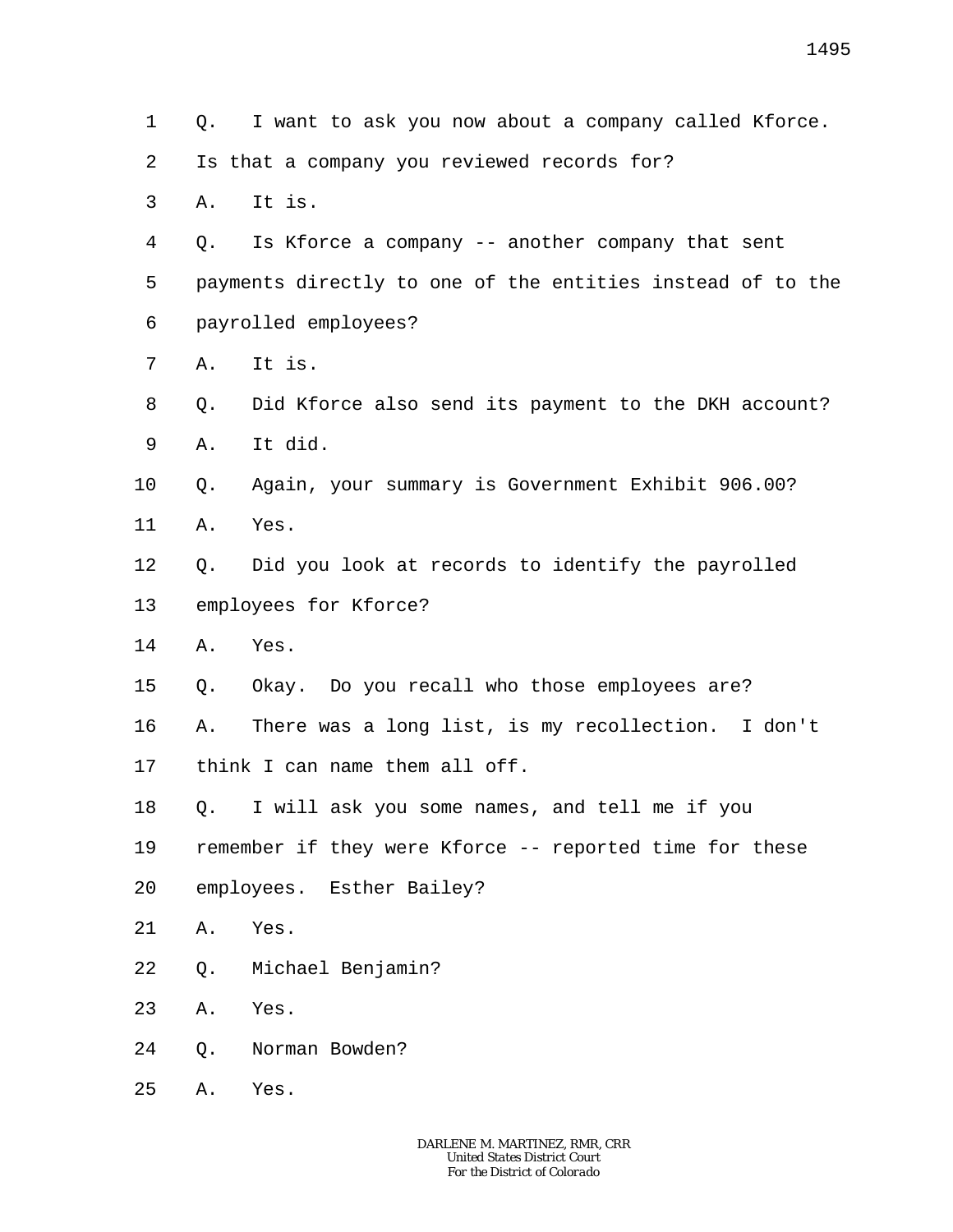| $\mathbf 1$    | Q. | Amos Clark?                                     |
|----------------|----|-------------------------------------------------|
| 2              | Α. | Amos Clark?                                     |
| 3              | Q. | Yes.                                            |
| $\overline{4}$ | Α. | Yes.                                            |
| 5              | Q. | Damon Curnell?                                  |
| 6              | Α. | Yes.                                            |
| 7              | Q. | Shaun Haughton?                                 |
| 8              | Α. | Yes.                                            |
| 9              | Q. | Willie Pee?                                     |
| 10             | Α. | Yes.                                            |
| 11             | Q. | Lisa Stewart?                                   |
| 12             | Α. | Yes.                                            |
| 13             | Q. | Larry Iverson?                                  |
| 14             | Α. | Yes.                                            |
| 15             | Q. | Diane Lithwich?                                 |
| 16             | Α. | Yes.                                            |
| 17             | Q. | William Williams?                               |
| $18\,$         | Α. | Yes.                                            |
| 19             | Q. | Do you remember who approved the time cards for |
| 20             |    | employees for Kforce?                           |
| 21             | Α. | I don't recall.                                 |
| 22             |    | Q. Okay.                                        |
| 23             |    | MR. KIRSCH: Your Honor, can I please publish    |
| 24             |    | Government Exhibit 211.00?                      |

25 THE COURT: You may. the time cards for those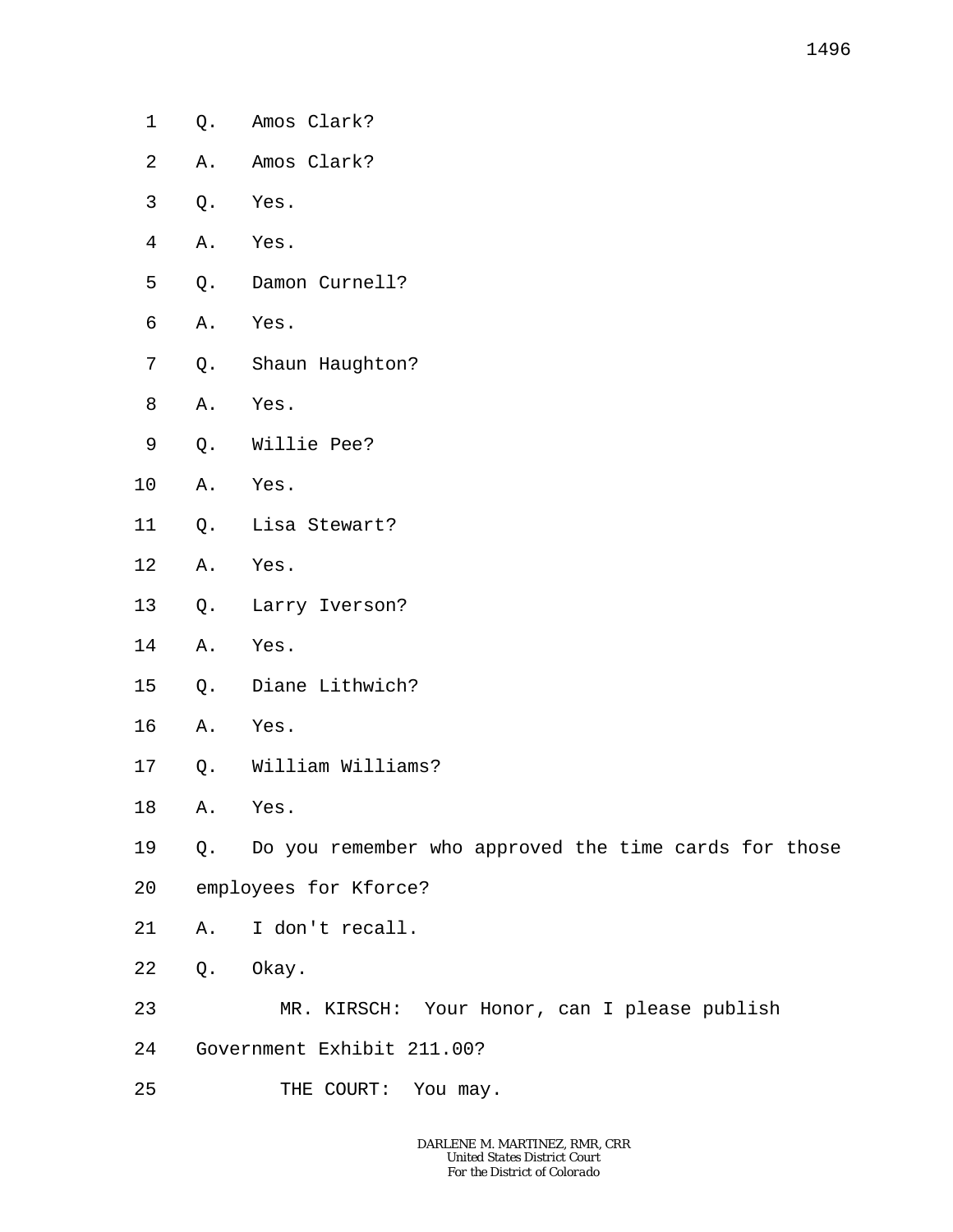1

MR. KIRSCH: Thank you, Your Honor.

2 Can we go to the next page, please.

3 4 Q. (BY MR. KIRSCH) Can you see who approved this time card?

5 A. Yes, Gary Walker.

6 7 8 MR. KIRSCH: Can you go to the next page, please. Can we page forward past the date of March 14. Just page down.

9 10 We are going to try that again, Your Honor. That is all right we will go ahead and move on.

11 12 13 Q. (BY MR. KIRSCH) Did you analyze the deposits from Kforce in the same way you described you analyzed the deposits for Analysts International?

14 A. Yes.

15 16 17 18 Q. Did you try to determine whether there were any of the employees on that list that we went through a moment ago, who didn't get any checks from the DKH account after the deposits came in from Kforce?

19 A. Yes.

20 Q. Were there employees in that category?

21 A. There were.

22 Q. Okay. Do you remember who they were?

23 A. Esther Bailey, Michael Benjamin, Shaun Haughton,

24 Willie Pee. There may have been one more, but I don't

25 remember.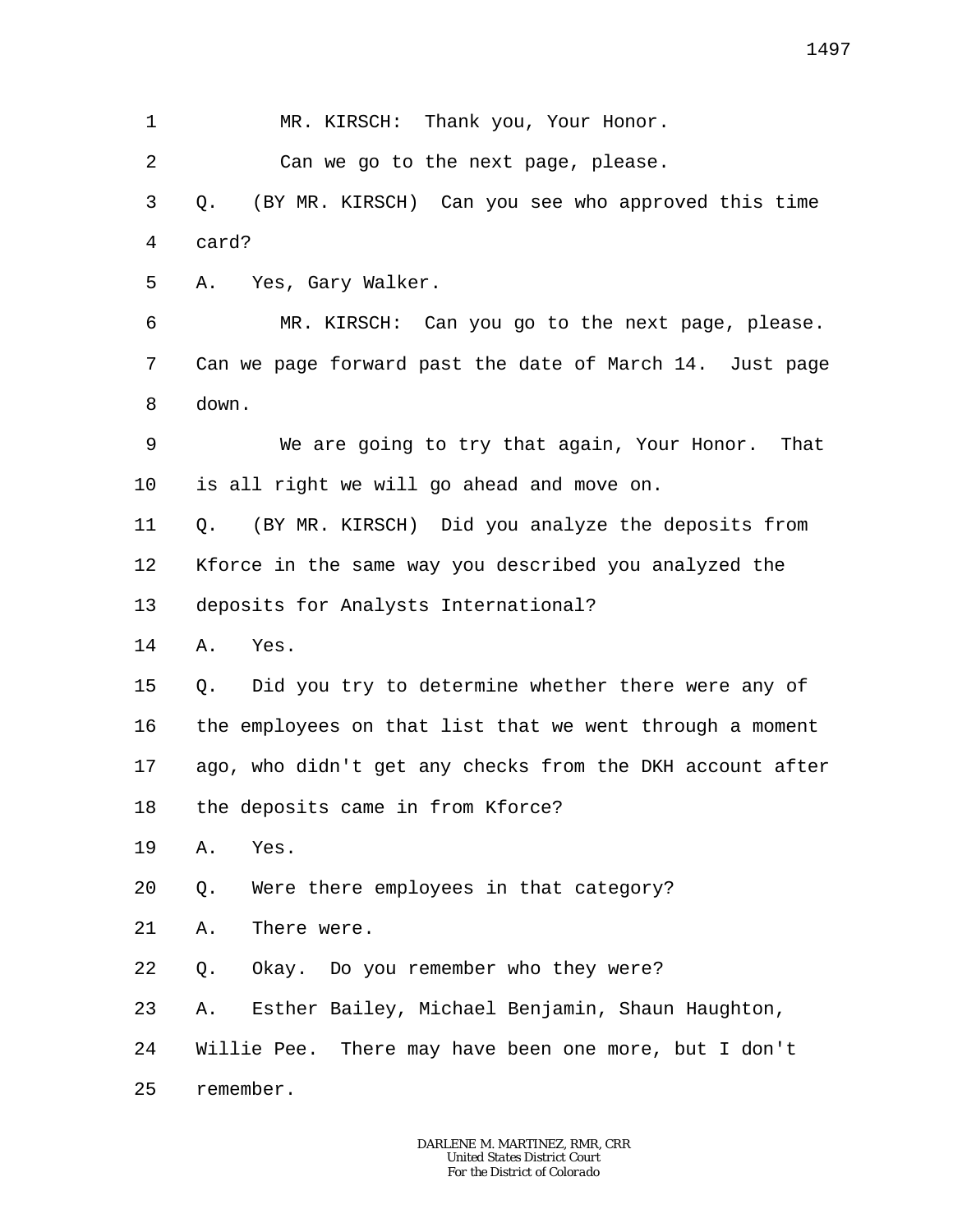1 Q. Okay.

| 2  | MR. KIRSCH: Your Honor, could I please ask to              |  |
|----|------------------------------------------------------------|--|
| 3  | publish again Government Exhibit 609.04?                   |  |
| 4  | THE COURT: Yes, you may.                                   |  |
| 5  | (BY MR. KIRSCH) Just to orient you again,<br>Q.            |  |
| 6  | Ms. Chamberlin, this is the "David Banks" folder?          |  |
| 7  | Yes.<br>Α.                                                 |  |
| 8  | MR. KIRSCH: Can we go to page 12 of that exhibit,          |  |
| 9  | please. Can you highlight the top part of that, please.    |  |
| 10 | (BY MR. KIRSCH) This is a time sheet for time<br>Q.        |  |
| 11 | reported in whose name?                                    |  |
| 12 | Esther Bailey.<br>Α.                                       |  |
| 13 | Is that one of the people that you said didn't get<br>Q.   |  |
| 14 | any checks from DKH after Kforce deposited money?          |  |
| 15 | Correct. She did not.<br>Α.                                |  |
| 16 | MR. KIRSCH: Can we back out of this.                       |  |
| 17 | (BY MR. KIRSCH) Who approved this time card?<br>Q.         |  |
| 18 | David Zirpolo.<br>Α.                                       |  |
| 19 | MR. KIRSCH: Can you, Special Agent Smith, please           |  |
| 20 | page through and publish up to page 25 of this exhibit.    |  |
| 21 | (BY MR. KIRSCH) Ms. Chamberlin, let me know if you<br>Q.   |  |
| 22 | can't read the employee name as we are going through here, |  |
| 23 | please.                                                    |  |
| 24 | Okay.<br>Α.                                                |  |
| 25 | Could you identify the employee on those pages,<br>Q.      |  |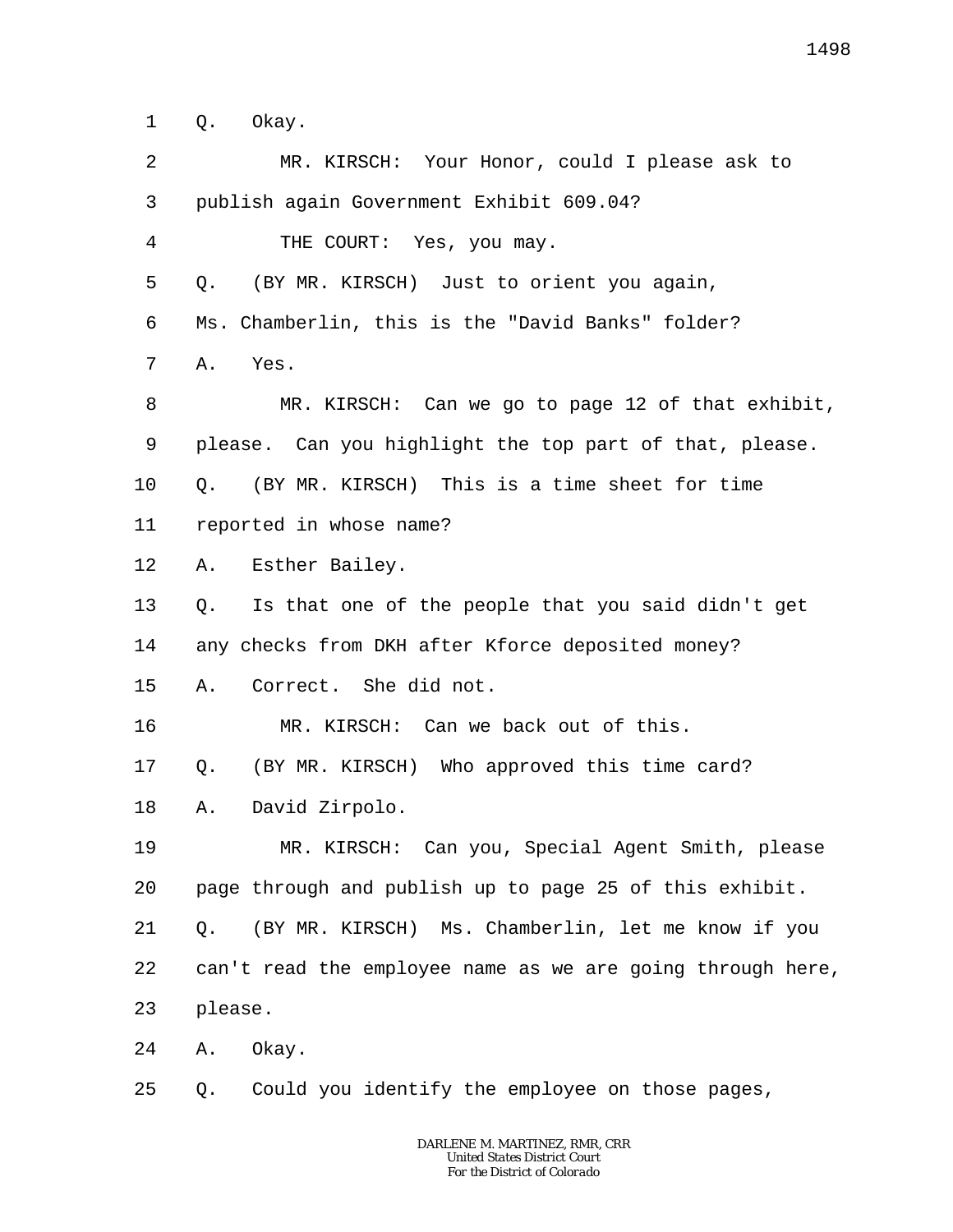1 Ms. Chamberlin?

2 A. Yes.

- 3 Q. Who was it?
- 4 A. Esther Bailey.
- 5 6 MR. KIRSCH: Your Honor, can I please publish now 609.05?
- 7 THE COURT: You may.
- 8 Q. (BY MR. KIRSCH) Ms. Chamberlin, just to orient you,
- 9 this is the "Gary Walker" folder?
- 10 A. Yes.

11 12 MR. KIRSCH: Can we please go to page 12 of that exhibit.

- 13 Q. Who's the employee listed here?
- 14 A. Amos Clark.
- 15 Q. And who approved this time sheet?
- 16 A. David Zirpolo.
- 17 Q. Did Mr. Clark get any payments from the DKH account

18 after the Kforce deposits were made?

19 A. Not that I can identify.

20 MR. KIRSCH: And can I ask you now to go to page 28

- 21 of that exhibit, please. Can you zoom in? Maybe you can
- 22 do it on the bottom for us.
- 23 Q. (BY MR. KIRSCH) Who is the employee for whom time
- 24 was reported on this card?
- 25 A. Willie Pee.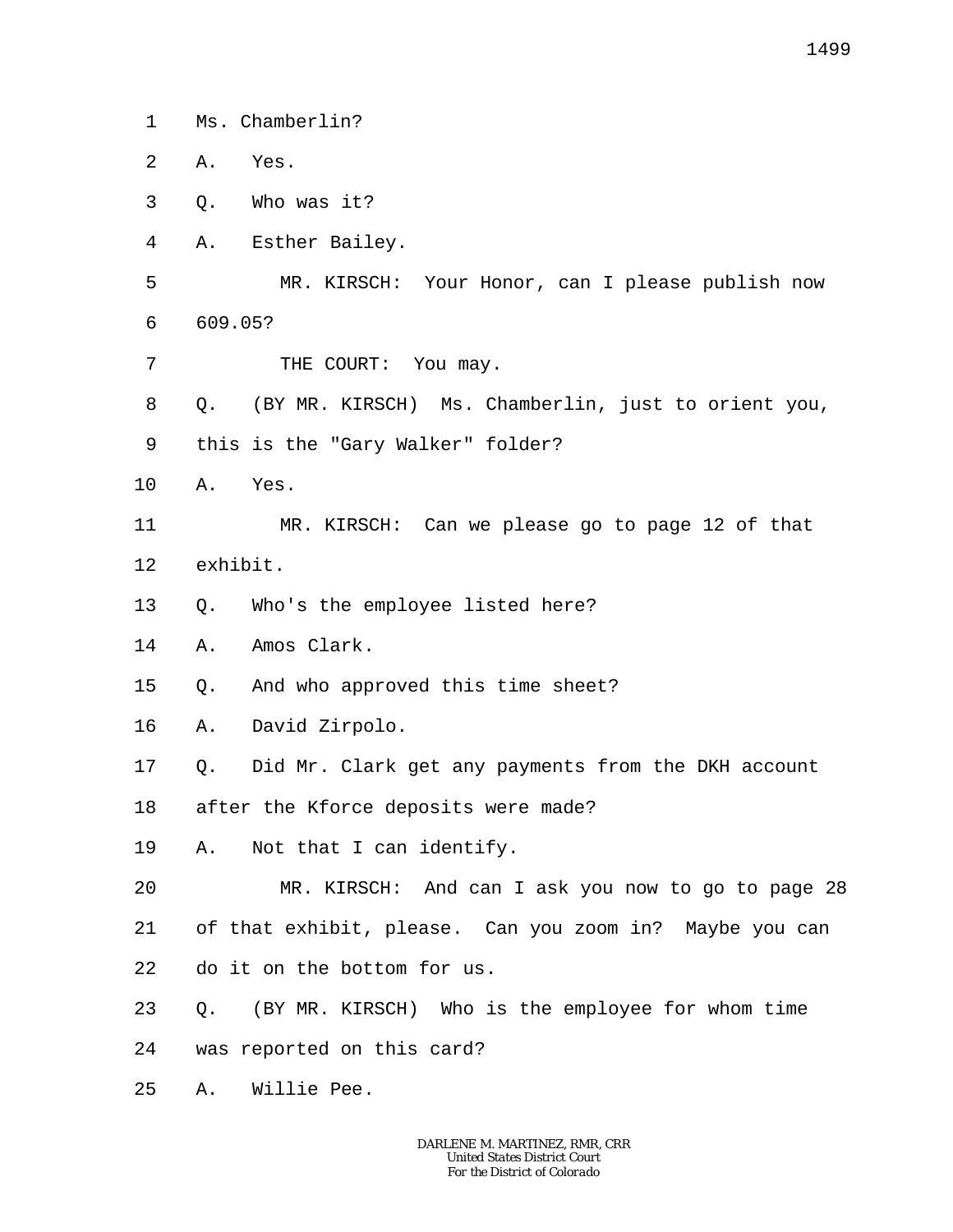1 Q. Who approved that time?

2 A. David Zirpolo.

3 4 5 6 7 8 9 10 11 12 13 14 15 16 17 18 19 20 21 22 23 24 25 Q. And did Mr. Pee get any payments from the DKH account after there were deposits made from Kforce? A. No. MR. KIRSCH: May I have one moment, please, Your Honor. THE COURT: You may. MR. KIRSCH: Thank you very much, Ms. Chamberlin. THE COURT: Do defendants anticipate their cross is going to take longer than half an hour? MR. BANKS: Yes, we do, Your Honor. THE COURT: It has been a long day. I think we'll just go ahead and recess for the day, and we'll start fresh with the defendants' cross-examination tomorrow. MR. WALKER: Very well, Your Honor. THE COURT: All right. Ladies and gentlemen, you are free to go home. Ms. Barnes, do I have something scheduled for tomorrow morning? COURTROOM DEPUTY: Yes, Your Honor, 8:15. THE COURT: So is it a change of plea? COURTROOM DEPUTY: Supervised release. THE COURT: Okay. Why don't we, to be safe, say 9:15 tomorrow. I don't want to keep you waiting.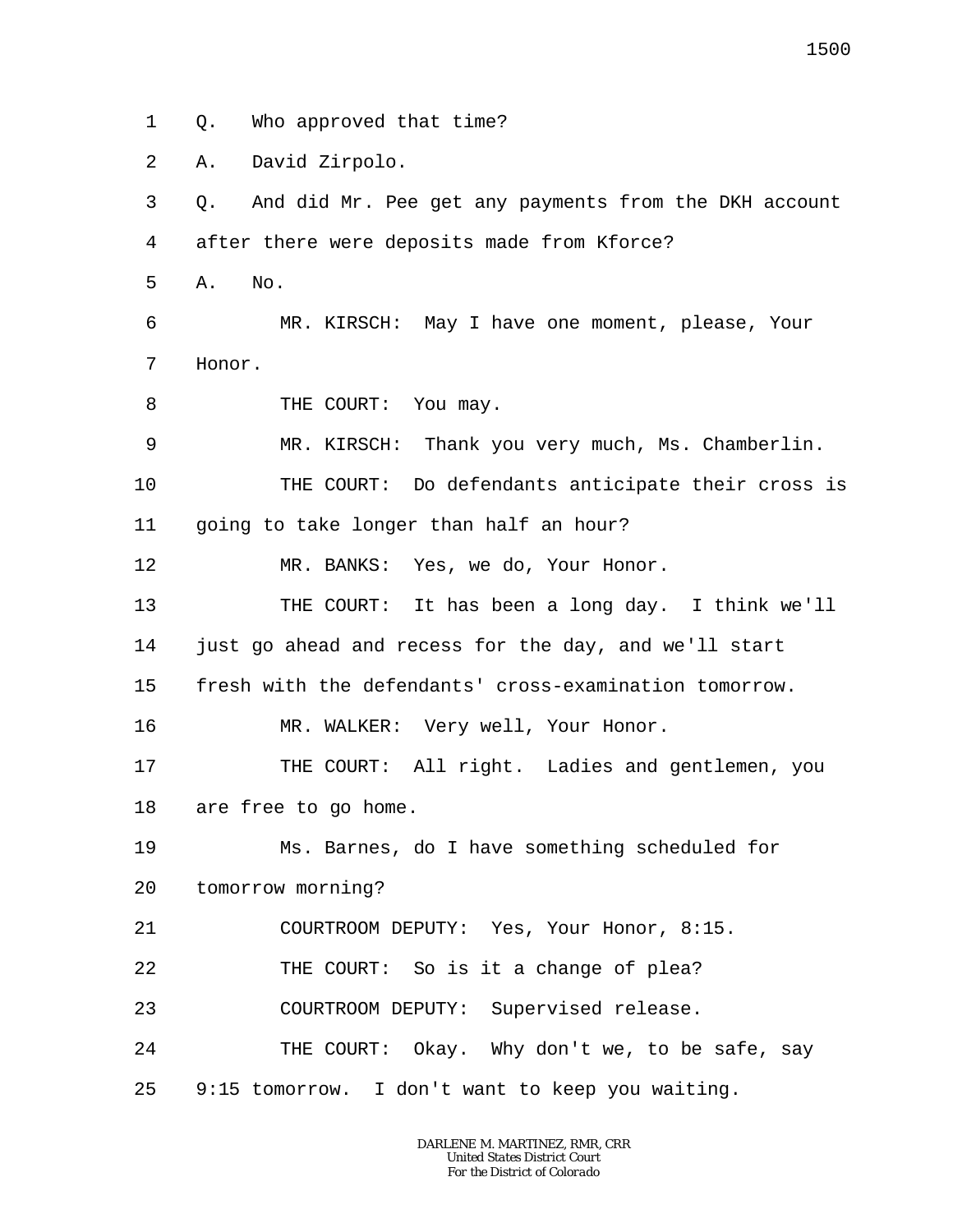1 2 3 4 5 6 7 8 9 10 11 12 13 14 15 16 17 18 19 20 21 22 23 24 25 Remember you are not to discuss this case with anyone. You are not to do any research on it. Just go home, relax, have a good evening. We will see you back here at 9:15. Jury is excused. (The following is had in open court, outside the hearing and presence of the jury.) THE COURT: The witness is excused at this time. I do need to speak to counsel. THE COURT: All right. I need to get a sense for where we are going to be at tomorrow. Is this your last witness, or do you have other witnesses? MR. KIRSCH: This is our last witness. THE COURT: Last witness after the cross-examination, you rest. Do the defendants intend to make any motions tomorrow? MR. WALKER: Yes, Your Honor, we do. THE COURT: How long do you think it is going to take to argue those motions? MR. BANKS: Maybe 30 minutes to an hour. THE COURT: Okay. Is each defendant going to make a motion? MR. BANKS: No. I believe it will be a joint motion, Your Honor. THE COURT: Problem is, you can't represent the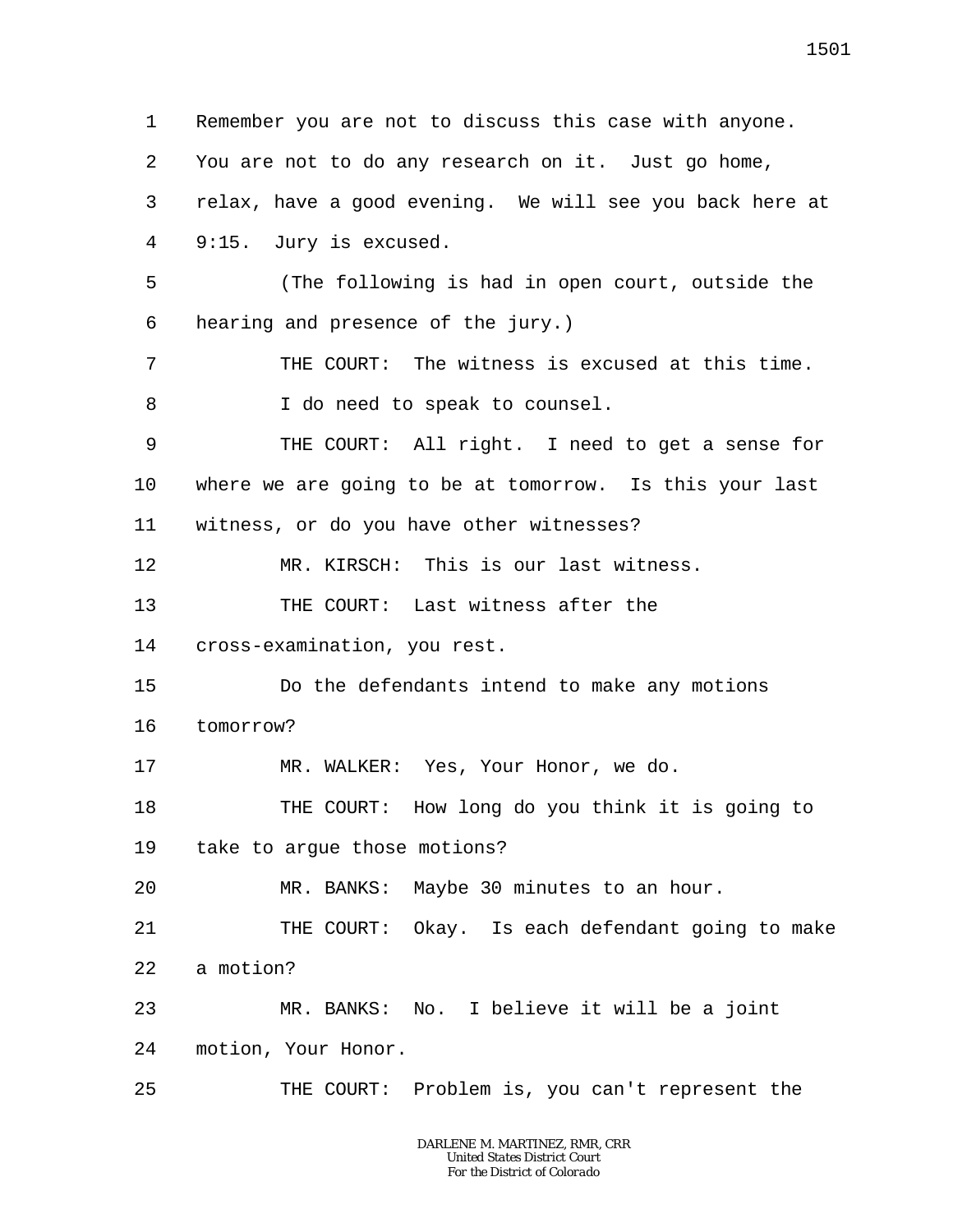1 others.

 $\overline{a}$ 3 MR. WALKER: Your Honor, we would make separate motions.

4 5 6 7 THE COURT: So it would have to be separate motions. All right. We'll have to see how it goes. Then you will be prepared once I rule on those motions to move forward with your first witnesses?

8 9 10 11 12 13 MR. BANKS: Your Honor, the law requires we have to give 48-hours notice. The initial conversation with Mr. Kirsch, he expected to go into next week. We had made some adjustments for some of those witnesses. Now we are forced to try to make other adjustments based on the information Mr. Kirsch provided us yesterday.

14 15 16 17 18 We would ask the Court for some leeway. We are not sure what the Court -- what the position of the Court would be, to be able to coordinate to get some of these witnesses together and the plan we had to bring them. They have kind of  $-$ 

19 20 21 THE COURT: We are ahead of schedule, and I thank them for that, actually. But do you have any subpoenas that have been served?

22 MR. BANKS: Yes.

23 24 25 THE COURT: All right. So do we have any witnesses that can appear tomorrow? I take it from the list of the witnesses, there are some witnesses here that you would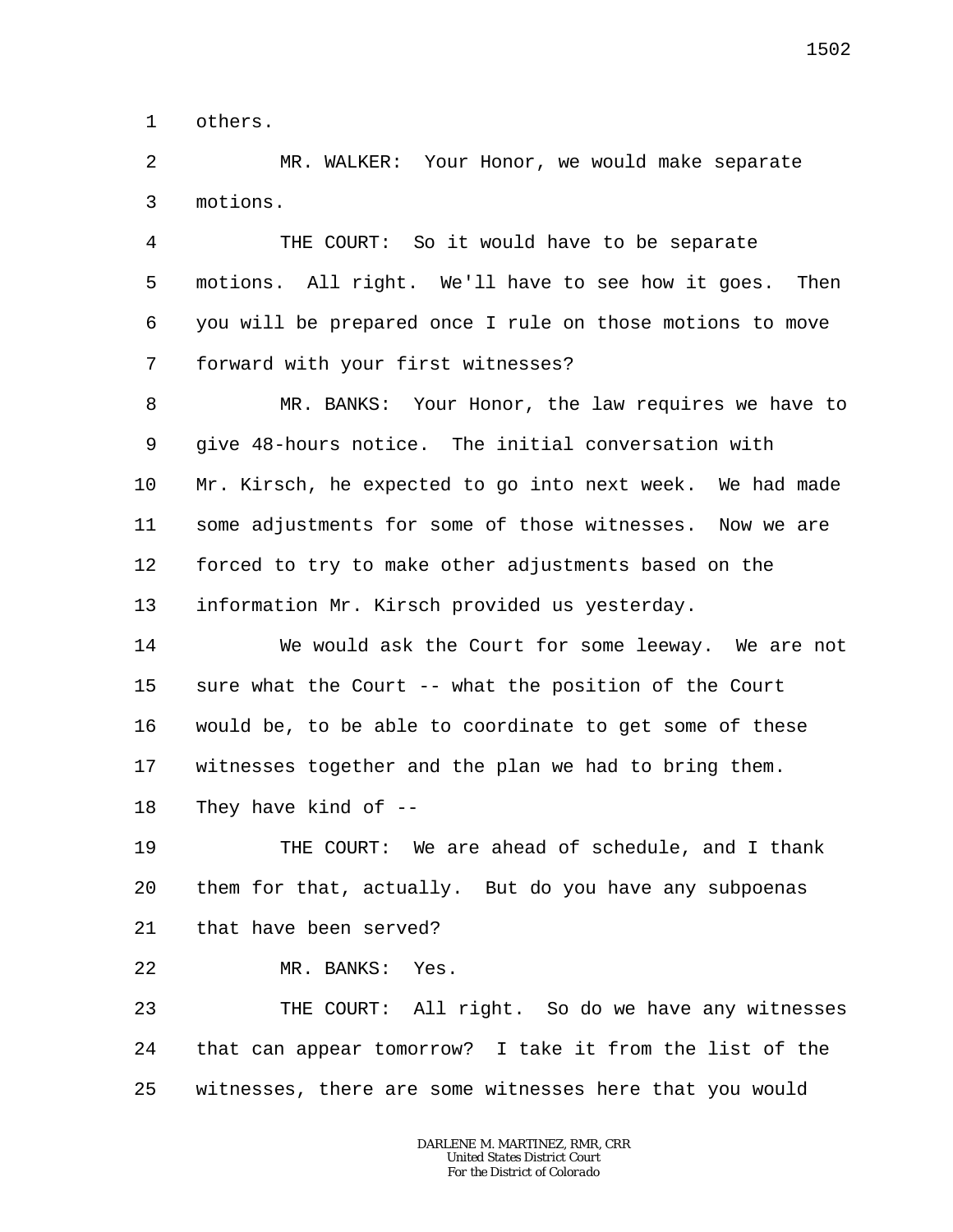1 2 not have to subpoena. So we would have witnesses who would appear without subpoena.

3 4 5 6 MR. WALKER: Your Honor, there potentially are. But in our scheduling and in our setting up of our strategy, we have certain witnesses scheduled to appear in order.

7 8 9 THE COURT: All right. If you don't have witnesses ready to go tomorrow, you are going to have to go out of order.

10 MR. BANKS: Do what, Your Honor.

11 THE COURT: Go out of order.

12 13 14 15 16 17 18 19 20 MR. WALKER: Your Honor, is there any flexibility for us to call our first witnesses on Friday morning? THE COURT: The problem is, I bring the jury in just for your cross-examination, then they go home for the rest of the day, which is not fair to them, and we lose a trial day. So I think you are going to have to bring whatever witnesses you have available, we will have to take them out of the order so we can keep this trial moving.

21 22 23 MR. BANKS: Your Honor, if we are able to commit to a shortened schedule, could that provide you with any more --

24 25 THE COURT: What do you mean, a shortened schedule? MR. BANKS: If we don't expect to go the full --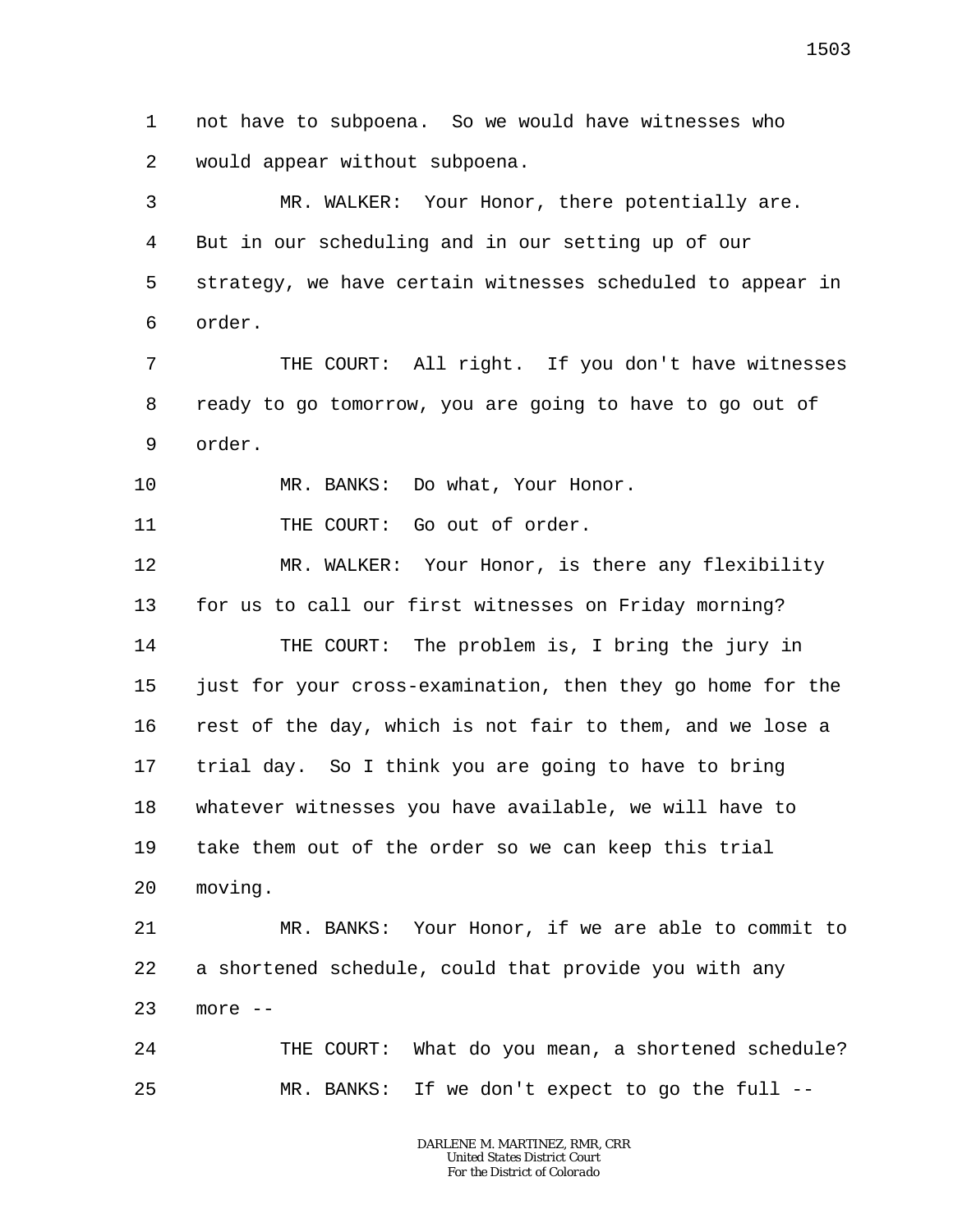1 2 3 4 5 6 7 Government obviously wrapped up in their case in short order. We expect we will wrap up our case -- even though, as the Government had planned in its case, for it to go much longer, we anticipate our case will go shorter, as well. Given that fact, would there be any sort of flexibility with regards to the time we can call our first witness? It is just --

8 9 10 11 12 13 14 THE COURT: Well, no, the problem is, we are imposing on this jury. We are bringing them back tomorrow to -- I don't know how long your cross-examination is going to take. If that is all they are showing up for - they are driving in from -- what was the guy that was stuck on the highway this morning? He's from Yuma -- COURTROOM DEPUTY: Yuma.

15 16 17 18 19 20 21 22 THE COURT: -- to come into town. I think we need a full day's worth. While I understand you are going to shorten it, that is good news, because I think the jury will be very happy, but that doesn't mean we can start skipping days. They are not working. They are, you know, taking time out of their schedule to hear this, and it is not right for them to be sort of strung along because you have a scheduling problem.

23 24 25 MR. WALKER: Your Honor, we understand that this wasn't in the Government's plan, but them wrapping up early does provide a bit of prejudice for us.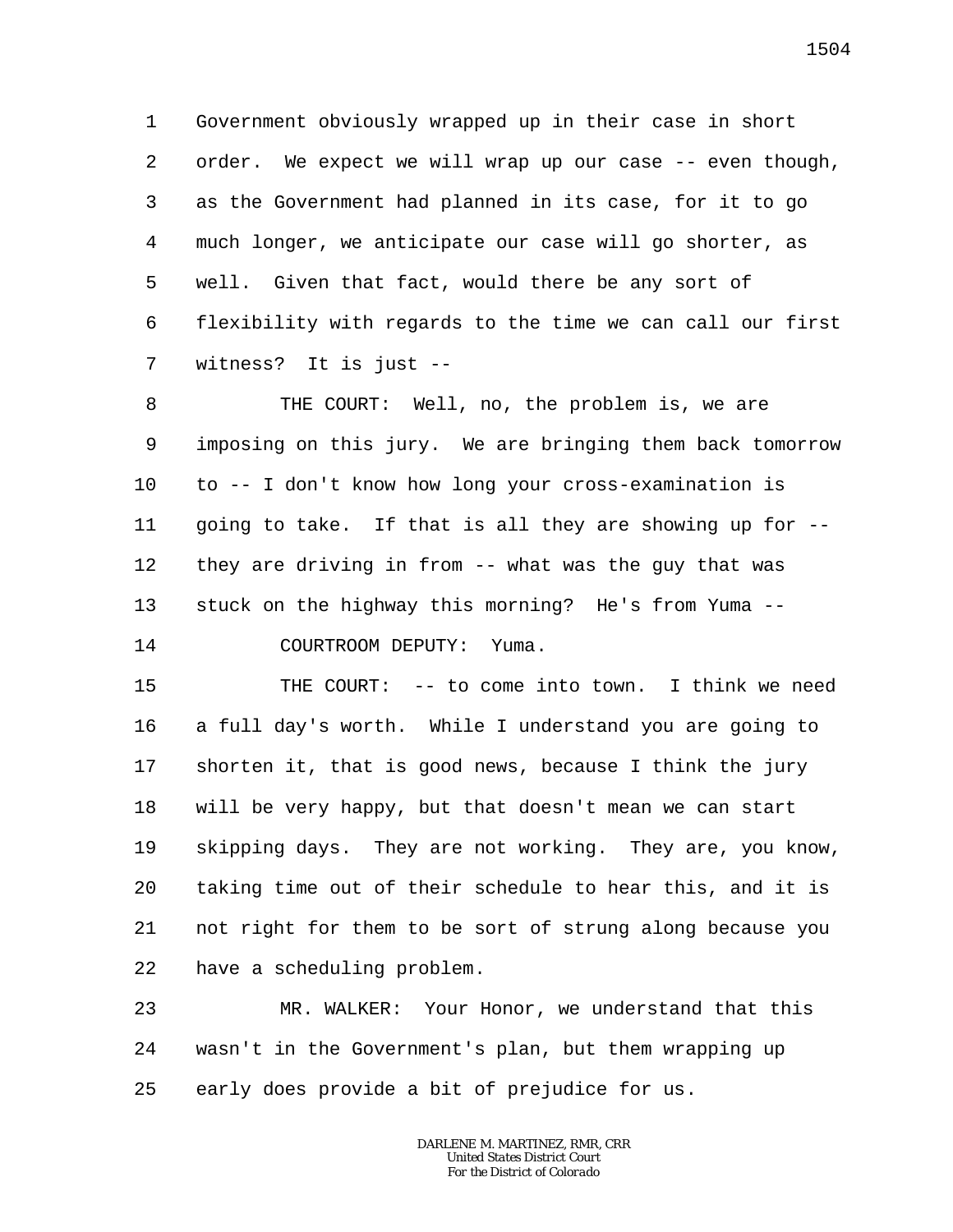1 2 3 4 5 THE COURT: There is no prejudice. You can bring in any witnesses. All you are going to do is not present it in the order you want. So we need to have witnesses ready to go after I hear the motions and rule on the motions tomorrow.

MR. WALKER: All right, Your Honor.

7 8 9 10 11 12 13 14 THE COURT: That is not prejudice to you, it is a little inconvenient. You don't get to tell the story in exactly the same order that you wanted to. But that is something that you should have prepared for. We were moving right along, and I think the Government told us yesterday -- well, told us the day before that they thought they were going to be getting to their last witnesses either yesterday or today.

15 MR. WALKER: Right, Your Honor.

16 MR. BANKS: Very well.

6

17 18 19 20 21 22 23 24 25 THE COURT: I will expect, and that is what I wanted to have this talk with you all about. I will expect we will finish up the cross and any redirect with this witness, tomorrow. Immediately after that, we will let the jury go, I will hear any motions. And then we will come back. Hopefully, that won't be -- that won't take up more than the morning. Then we will come back in the afternoon, have an afternoon full of witnesses for the defense.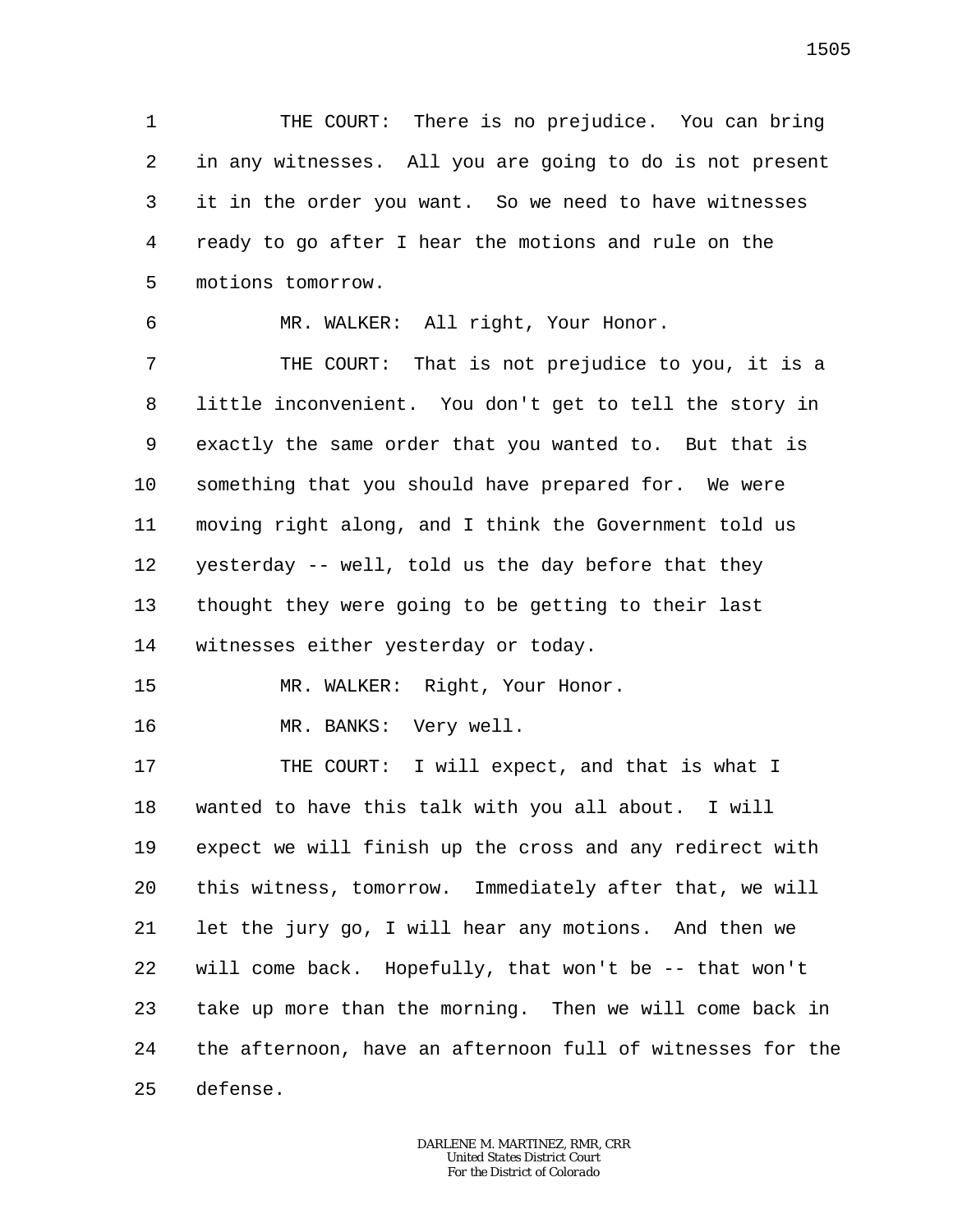1

MR. BANKS: Very well, Your Honor.

2 3 4 5 6 7 MR. KIRSCH: Can I bring up just two things very briefly, Your Honor. First, just for the record, I would agree that the defendants aren't prejudiced. The Government has called its case out of its anticipated order also because we were going more quickly than we had expected to.

8 9 10 11 12 13 14 15 16 17 The second thing I wanted to bring to the Court's attention is that we realized that the copy of Government Exhibit 901.10, which we actually have in the original exhibits up there, inadvertently included the Bates No. References, so it looks different than the copies of the other summaries in that series. We would -- that was actually an older version that was on Sanction that didn't have those that was shown to the jury. And what happened is the version that was shown to the jury had a typo. It said "Personal Plus" rather than "Personnel Plus."

18 19 20 21 22 23 24 25 When we corrected that and gave a copy to the defense, we also put the Bates number references on, and that is the copy that inadvertently got put in the original exhibits. So what we would propose to do is simply replace the copy in the original exhibits with a copy that doesn't have the Bates numbers, so it is consistent with the other exhibits in that series and would have the correct spelling of the word "personnel."